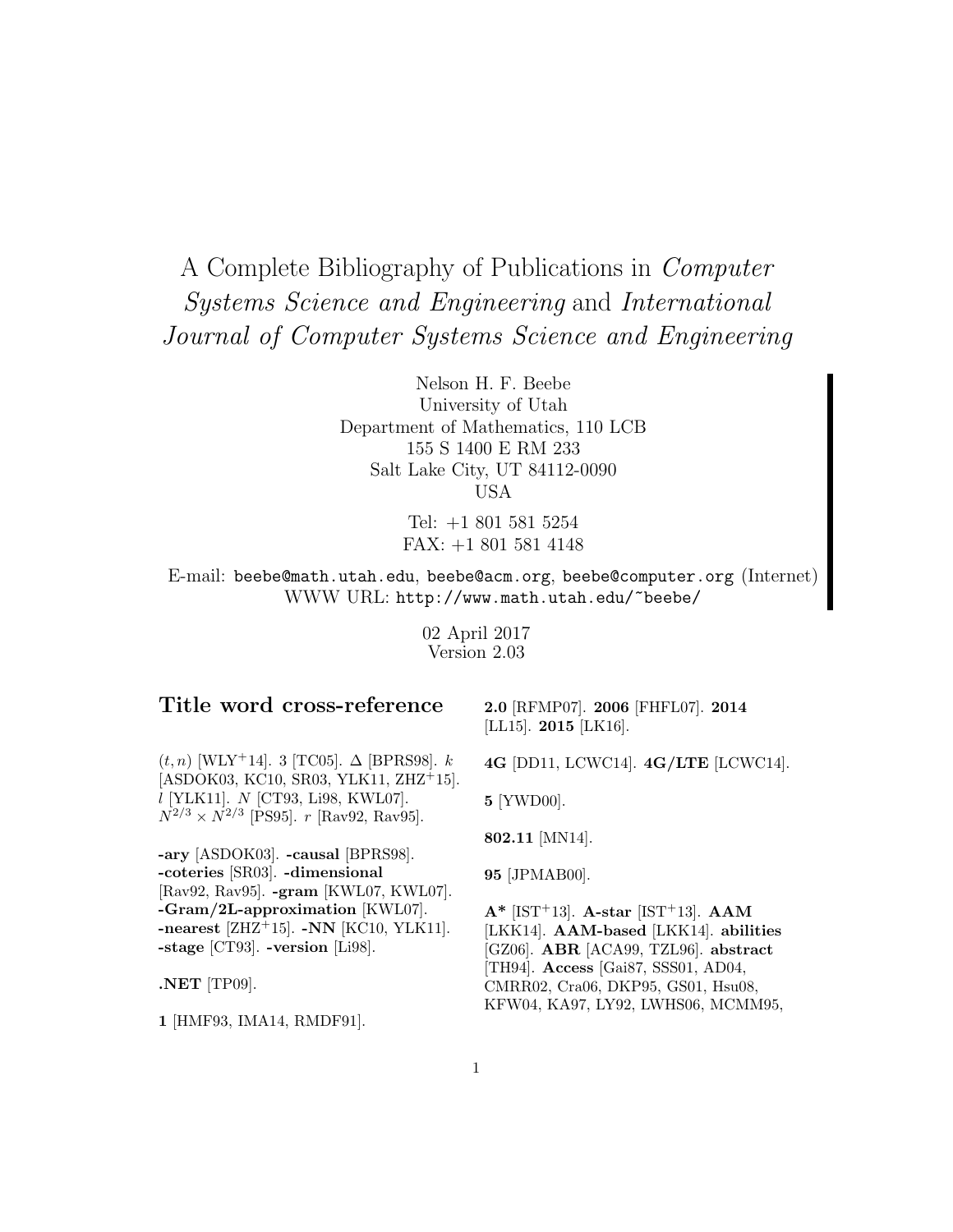QYCG10, SA03, WD90, WWH95, WC01]. **accesses** [JSM96]. **accessible** [BGRV99]. **accessing** [HC90]. **Accountable** [LdOS13]. **accuracy** [KL00, MK11]. **Accurate** [PRPS13]. **achieve** [WWDL09]. **Achieving** [CD94, SN09, Sah95]. **acoustic** [GFH<sup>+</sup>10, LCWC12]. **Acquisition** [MFU02]. **across** [MOEMK<sup>+</sup>15]. **Act** [LBLB13]. **action** [BWB<sup>+</sup>01, RZ01]. **Active** [PV96, GVCV13, LSR<sup>+</sup>92, XFZ09]. **activeshape** [CGR<sup>+</sup>09]. **activities** [SN07]. **activity** [Bed88, GCJP03, KS97]. **Ad** [WCLC04, KTV14, LHC08, PYHO04, SSB<sup>+</sup>07, WC08b, WWS16]. **ad-hoc** [KTV14, WWS16]. **Ada** [BST98, BWB<sup>+</sup>01, JPMAB00, NCMH00, VG00]. **Adaptability** [SV13]. **adaptable** [SARAL05]. **Adapter** [Bow86]. **Adaptive** [Cha08, CH06, HS96, LY92, SP16, WC08a, ZYM96, CCZ03, FCGC13, GFH<sup>+</sup>10, MJRIV14, OSZ95, QKSN09, ZCG<sup>+</sup>15]. **address** [HC90, SVL02, SL02]. **Adjacency** [CZ09]. **adjudication** [Rom02]. **administration** [CM04]. **admission** [BBMC98, CH98, RW11]. **adopting** [LLHG06]. **AdOrBAC** [CM04]. **Advanced** [FVD13, LM09, HOGS11]. **affected** [SED<sup>+</sup>99]. **affine** [Che93]. **Affordance** [BSR11]. **against** [SF02, TV08]. **age** [HABJ05]. **Agent** [BDKD12, GL06, TC06, GKK03, HC08, HBL16, KHA06b, NCB06, RJS06, XQZ11, YC13]. **Agent-based** [BDKD12, XQZ11, YC13]. **Agent-oriented** [TC06]. **Agents** [GZ06, CCSS06, Hog04, LP03,  $QKZ^+07$ , SIGC15, YHLC13. **aggregate** [KW10, MK10]. **aggregation** [Kam93, LSBW14, SFLP99, XLSM10]. **aggregator** [SPB11, SPBK12]. **agile** [CCSS06, CCSS06]. **Agreement** [DGGS88, DGGS89, AJTT15, VK08, WL91]. **agreements** [Hog04]. **AHS** [vRB11]. **aided** [AK92]. **alarm** [BLY10]. **algebra** [CMM91, ZT03]. **algebra-based** [CMM91]. **Algorithm**

[DGGS88, SA86, SE85, Agu03, ADMB15, Ang16, BYX16, CSXC11, CHCL90, CY94, Cha02, CL07, CPCB11, DD90, Din04, DG01b, GDK88, HN94, HA08, Hui00, IST<sup>+</sup>13, JDG92, JM99, KS00, KW02, Lee04, Lee09, LNS<sup>+</sup>07, OSZ95, OSZZ97, PXQ08, PN09, PCB10, PA10, PRB13, QKZ<sup>+</sup>07, QY15, RHS<sup>+</sup>14, SKR08, Sri91, SBK<sup>+</sup>92, SB96a, TZC09, WL91, WLXD15, WW01, WF93, XQZ11, Yan02, YSS<sup>+</sup>16, YET94, ZZWD15]. **Algorithmic** [Amm90, FH13, SEuH96]. **Algorithms** [DGGS89, GET10, Kap92, KP90, ASDOK03, ABRW93, BXST12, BSS90, DFT97, DS97, FCGC13, GFH<sup>+</sup>10, Hof93, JIB03, LS97, MS96, MZ03, MCMM95, ML09a, ML09b, Pap94, PTX<sup>+</sup>09, PC13, RMB91, RP90, RD92, SG90, SSC97, SM90, SS93, TR02b, TRT04, VKAR15, Yan00, YA97]. **Allocating** [QAS91]. **allocation** [CCHL03, CHE12, Hsu94, HWL97, IS97, JWH<sup>+</sup>15, KC94, jKsJdChK12, LM91, LJL<sup>+</sup>12, LYL<sup>+</sup>12b, SKR08, TX16, WL01, ZZZZ15, Zhu96]. **alternating** [CP90, MVA09]. **alternative** [SLPK02]. **ALU** [RC98]. **ambient** [Jon03, Kri08]. **ambiguity** [NXG<sup>+</sup>16]. **among** [MGOB15]. **AMS** [PONA11]. **analyses** [Tho97]. **Analysis** [ASDOK03, BBKT87, DYB91, GDK88, IYD87, KS97, LC96b, SHGA13, SE85, VB87, Wan97, AHH<sup>+</sup>16, BqQHj<sup>+</sup>15, Bat00, BSMB14, BST98, BCL<sup>+</sup>01, BNSM01, Car14, CI94, DD98, FG97, FSA97, FM10, GLT05, GCM14, GQW<sup>+</sup>14, GS01, HWL97, HZS12, KNP16, KTK14, KKEG<sup>+</sup>09, KVG08, KBB09, LMI90, LP93, LY96, LCH92, MM15, MOK03, Mor07, MN98, RJS06, Red88, SMSJ10, SE07, SW12, SVN96, SSC91, SBK<sup>+</sup>92, SPB11, SDN14, TTD10, TR06, Vla07, Wan03, XQZ11, XC15, YQ95, YWS06, YSS<sup>+</sup>16, ZCL03]. **Analytic** [Lam09, QA93]. **Analytical** [FSA97, CQ96, Li99]. **Angle** [IB10]. **Annealing** [BBKT87, Din04, RP90].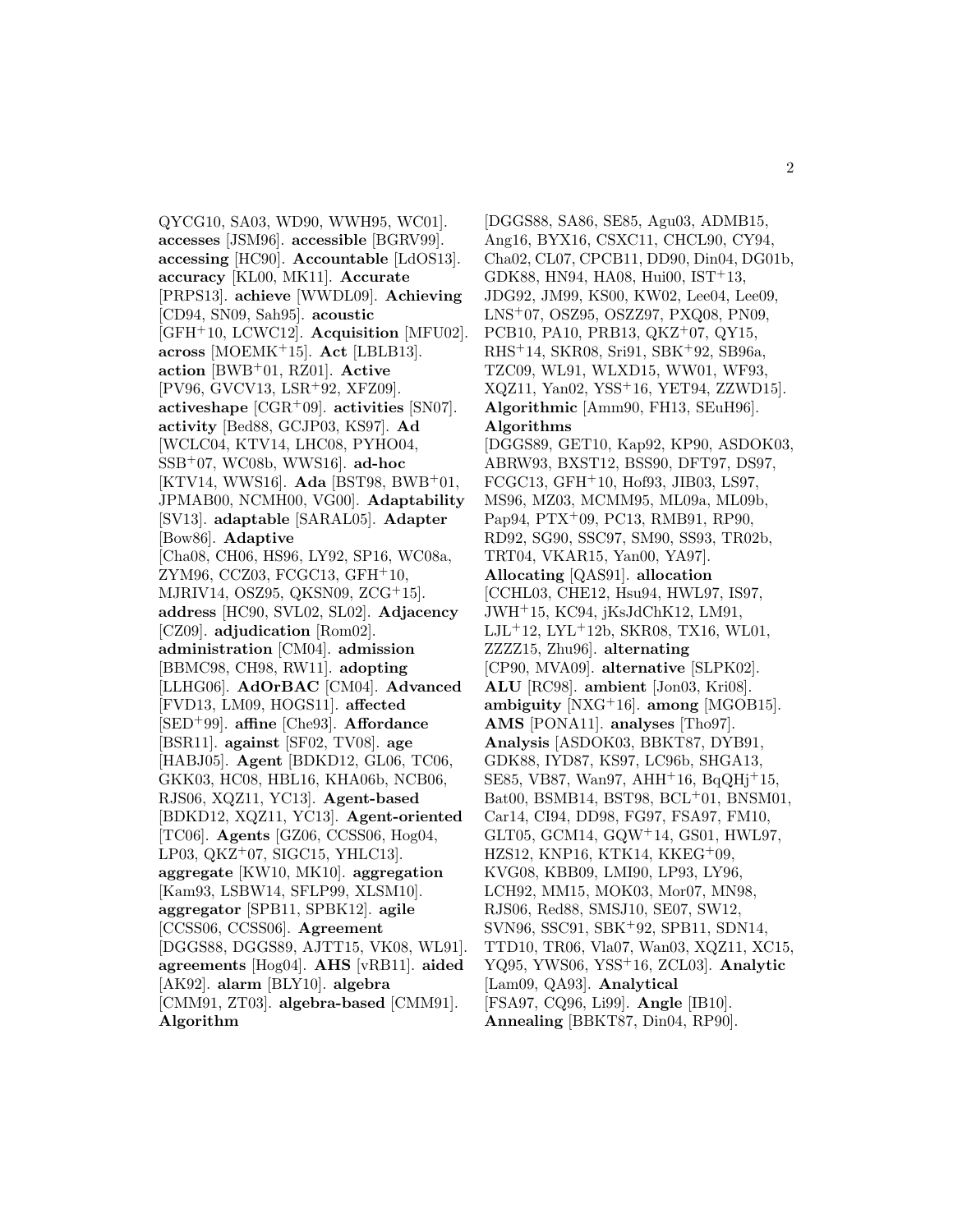**annotation** [CC15, CC16, WKT07]. **anomalies** [KKP11]. **anomalous** [CP15]. **Anomaly** [HFS<sup>+</sup>08]. **anonymity** [LC00a]. **anonymous** [JC02, LHC08, WH97]. **Answering** [HF08]. **Anti** [Nan94]. **Anti-code-disjoint** [Nan94]. **Anticipatory** [TF06]. **Application** [AD13, AD14, AM00, BBKT87, TM94, TH94, AR04, CSXC11, CS15, Kof05, MLLS94, PHPd98, RS88, The94, ZCK11]. **application-layer** [CSXC11]. **Applications** [FCHJ05, SKV12, XSZ16, ALP99, CL92, CFLZ06, DGGE88, GMC<sup>+</sup>13, GD06, JPMAB00, JOR<sup>+</sup>00, KH96, KS04, LS97, MC95, NMMS02, PMO16, SN09, SSB<sup>+</sup>07, TJS15, TX16, Toh94, WW01, Yan93, Ye15, ZEZF11. **applied**  $[BqQHj+15, HA08]$ . **Applying** [Cra06, LB03]. **Approach** [EGH<sup>+</sup>86, PN09, WDF87, AST99, AR92, Amm90, And98, AdPT06, CZT<sup>+</sup>16, CPV90, CH06, CY90, DD11, FM14, GW01, HK98, JIB03, KKK<sup>+</sup>02, KKLK02, LASS00, LYA06, LYC02, MM15, MMD99, NK03, NKWK07, PKC07, PV96, QA93, RMDF91, RDRLG<sup>+</sup>15, RFMP07, RSDD10, SHGA13, Sha09, SF11, SSC97, SLA<sup>+</sup>11, SD99, WBA94, WCL15, WWDL09, YWL<sup>+</sup>03, vdA01]. **approaches** [AP16, HM04, KLK01, KI09]. **Approximate** [Tho97, Dan07, KWL07, MLK15, PVRM11]. **approximating** [Li99]. **Approximation** [PTX<sup>+</sup>09, CO91, KWL07, MK10]. **Arabic** [HHCASEQ11]. **Arbitrary** [IB10]. **Architectural** [CQ96, KS99, KBB09]. **Architecture** [HP87, HM87, LBLB13, SZ91,  $CCdF<sup>+</sup>07$ , CPT08, DDL91, GH11, HSS<sup>+</sup>11, KG07, KA97, LYW93, zLTC95, LS97, MG95, NPR10, PXY93, RSP91, SVN96, SS99, TR02a, TC06]. **architecture-level** [GH11]. **Architectures** [IYD87, DMP98, GD06, HC90, LS94, MRSW98, WMFK95]. **Area** [BG87, LMI90]. **arecanut** [SDN14]. **arm** [TF06]. **arrangement** [Wan03]. **Array** [CLO92, Sch88, TX16]. **Arrays** [BSK85, BSS90, Che93, KR92, KP90, OSZ95,

SG90, YWD00]. **art** [THDC08, FM14]. **Artificial** [ELG00, ZL15]. **ary** [ASDOK03]. **Ascending** [XLH16]. **ASLM** [MHHP92]. **aspects** [Pos98]. **Assessing** [CG11, CPCB11, KTJ14, PCB10]. **assessment** [ADSP12, GP90, LH98, NK03]. **assignment** [ELG00, jKsJdChK12, OSZZ97, WC01]. **assignments** [BD96, WF92]. **assisted** [YDR<sup>+</sup>09]. **assistive** [RCNL15]. **associated** [CHL<sup>+</sup>12, KSH96, ZLL<sup>+</sup>15]. **Association** [TRLD10, SL14, XLW11]. **associations** [YLQW13]. **associative** [MHH93]. **associativity** [ZS06]. **assumption** [WF92]. **assumptions** [LLHG06]. **assurance** [War07]. **assured** [SLPK02]. **astronomical** [VSZMCV08]. **Asymmetrically** [WSL93]. **Asymmetrically-initiated** [WSL93]. **asynchronous** [ADSP12, DAFG95]. **Atlas** [GPR10]. **ATM** [And98, BBMC98, BGM98, BVCW96, CCZ03, CH97, DD98, FG97, FSA97, GMF96, KS97, KA97, LL96, LY96, LH97, LH02, LD96, MA97, RM98, SB96b, TH97, TZL96, WL01, XM97, ZYM96]. **Atomic** [JSM96, BWB<sup>+</sup>01, Ray00, RZ01]. **attack** [GKK03]. **Attacks** [ZXG08, Bul11, SF02, TV08]. **Attempto** [Gun93]. **attenuation** [GFZ<sup>+</sup>16]. **attributes** [ADSP12, SHGA13]. **auctions** [Mor07, XC07]. **audio** [KKLK02]. **augmented** [BDKD12]. **Augmenting** [SK92]. **authenticated** [HTJ08, LHC08, TJ01]. **authentication** [AAKD09, Cer04, FM14, HDPC13, LCX08, PA10, SN07, VK08]. **authorisation** [SN07]. **Authorization** [SW06]. **authorship** [FMS<sup>+</sup>11]. **Auto** [ZEZF11]. **Auto-scaled** [ZEZF11]. **Automata** [YWL<sup>+</sup>03, Ang16, Buc00]. **Automated** [Hal09, BST98, WKT07]. **Automatic** [BBKT87, EG97, JTN95, Vla07, YLZ11, CC15, CC16, GLT05]. **Automation** [EGH<sup>+</sup>86]. **Autonomous** [MMI85, ASH12, Hog04, Joh96].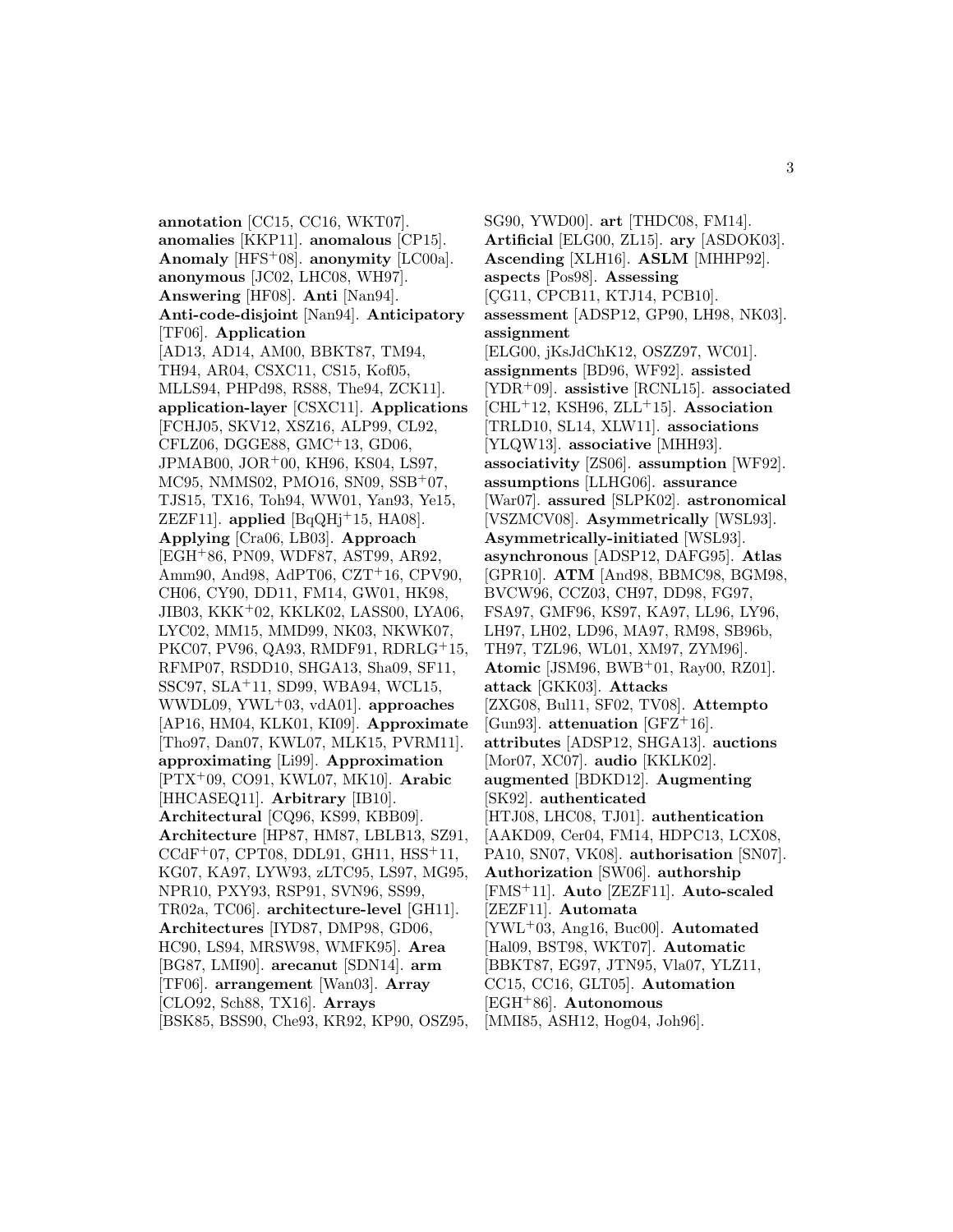**Availability** [Ano87, CY94]. **avionics** [Joh96]. **Avoidance** [DGHE88, Sri91, WYT01]. **aware** [BLY10, BWG06, Dam04, GMN98, GKS06, MMH16, PYHO04]. **axioms** [FL16].

**B2B** [YC13]. **B2C** [TBEH04]. **BAC** [CM04]. **background** [QY15, SB96b]. **backhauling** [Car15]. **backup** [WCLC04]. **backward** [BDMV97, HCD08a, HCD08b]. **backward-and-forward** [HCD08a, HCD08b]. **balancing** [BM97, DMP98, Kar91, LWL07, LJ97, RSG96, SCL97, Tan97, WSL93]. **bandwidth** [FCGC13, jKsJdChK12, KW10, WL01]. **banks** [HA08]. **banyan** [PLL00]. **Based** [HCY87, HYY88, VB87, AST99, Agu03, AGP16, AR04, AD04, AAKD09, AGT98, BCHR01, BLY10, BZLX16, BYX16, BCL<sup>+</sup>01, BDKD12, CSQW14, CSB16, CS97, CL00, CMZ10, CHZ11, CCL11, CHL<sup>+</sup>12, CZT<sup>+</sup>16, Cho11, CPV90, Cra06, CMM91, DR09, DJ96, DDL91, DG01b, ET10, FAL<sup>+</sup>01, FXZ16, FM14, GVCV13, GH11, GR94, GMC<sup>+</sup>13, GA14, GP90, HC08, HCD08a, HCD08b, HGR12, Hel13, HFS<sup>+</sup>08, HWL97, HBL16, HZS12, HCL<sup>+</sup>06, HDCH10, IST<sup>+</sup>13, IMA14, JM99, JWH<sup>+</sup>15, JLL01, KTJ14, KKY04, KTK14, Kat05, KL00, Kat92, KBG<sup>+</sup>94, KKLK02, KJKK07, KHL<sup>+</sup>08, KSL12, KVR03, KVR04, LHW04, LKK14, LJL<sup>+</sup>12, LYA06, LYL<sup>+</sup>12b, LWL93, MS96, MM15, Mor07, NKWK07, NHK14, Pap98, PKC07, PRSM01, QWK14, QLL14, QL13, QL15, QKZ<sup>+</sup>07, RCNL15, RES<sup>+</sup>16a, RMR00, Ray00, Ray02, SF11, SP16, SD99, SCL97, SS13, SPBK12, TJS15]. **based** [Tam08, TY97, THT98, TZC09, TRAR02, TMNL08, TZL96, WD90, WBA94, Wan97, Wan03, WCLC04, WLXD15, WCL15, WYLW16, WWS16, WBY<sup>+</sup>13, WWH95, WY02, XZ11, XQZ11, YQ95, YSS<sup>+</sup>16, YC13, YDR<sup>+</sup>09, YLS12, YWW96, YLZ11, YLQW13, ZD07, ZYM96, ZEZF11, ZLL<sup>+</sup>15,

ZLZL16, Zhe03, ZJ02, ZL15, ZCG<sup>+</sup>15, vdA01]. **bases** [BT92]. **basic** [Kha06a, KLK01]. **basis** [RDRLG<sup>+</sup>15]. **battlefield** [DMP98]. **BDCloud** [LK16]. **be** [Kra97]. **beaconless** [WH11]. **Behavior** [ZD07, HHD98]. **behavioral** [CPCB11, PCB10, YSAMB96]. **behaviors** [XC07]. **behaviour** [Kri01]. **behavioural** [ND07]. **behaviours** [CCL11]. **being** [LBLB13]. **benchmark** [Duj91, SY04]. **best** [AGP16]. **Between** [Sch88, AST99, CT93, DYB91, Hog04, SVL02, SL02, You01, YLQW13]. **bi** [GVBVME13, GVBVME14]. **bi-dimensional** [GVBVME13, GVBVME14]. **bidding** [XC07]. **big** [KNP16, LJW<sup>+</sup>15, XC15]. **bilinear** [VK08]. **binary** [CC98a, CC95b, IMA14, MFU02, SG90, TJY<sup>+</sup>11]. **bio** [VKAR15]. **biomedical** [PMO16]. **biometric** [MCSV14]. **bipanpath** [FH13]. **bipartite** [Yan02]. **bisectioning** [LSM96]. **bit** [CZY<sup>+</sup>03, TR06]. **bitmap** [SP16]. **bitmap-based** [SP16]. **bits** [SVL02, SL02]. **blasting** [GFZ<sup>+</sup>16]. **blind** [JLL01]. **Block** [BI86, CC97]. **Block-switch** [CC97]. **blocking** [LT97, Ray00]. **blocks** [Rom98]. **board** [VG00]. **Book** [Ano01a, Ano02]. **bounded** [BD96, KB02]. **Bounding** [Sto90]. **bounds** [KI09]. **BPEL** [KVG08]. **BPMN** [RDRLG<sup>+</sup>15]. **Branch** [HCK90]. **break** [KNP16]. **Bridging** [AST99, CC15, CC16, MS91]. **broadband** [KA97]. **broadcast** [MCMM95, SP16, WF93]. **Broadcasting** [CW91, CWY98, DD97, GGDG01, BPRS98, CC95a, HLLC96, PS95, WY93, LC96a]. **broker** [QAY09]. **BTRIMER** [TJY<sup>+</sup>11]. **bubblesort** [Hsu99]. **Buffer** [ALP99, And98, CY90, FSA97, KA97, LH97, LWD04]. **buffering** [TR06, YWD00]. **bug** [FM10]. **Building** [War07, WZWD15, JPMAB00, KNEDK92, NTI<sup>+</sup>07, XLW11]. **Bulk**

[KW02]. **Bulk-loading** [KW02]. **bulldozer**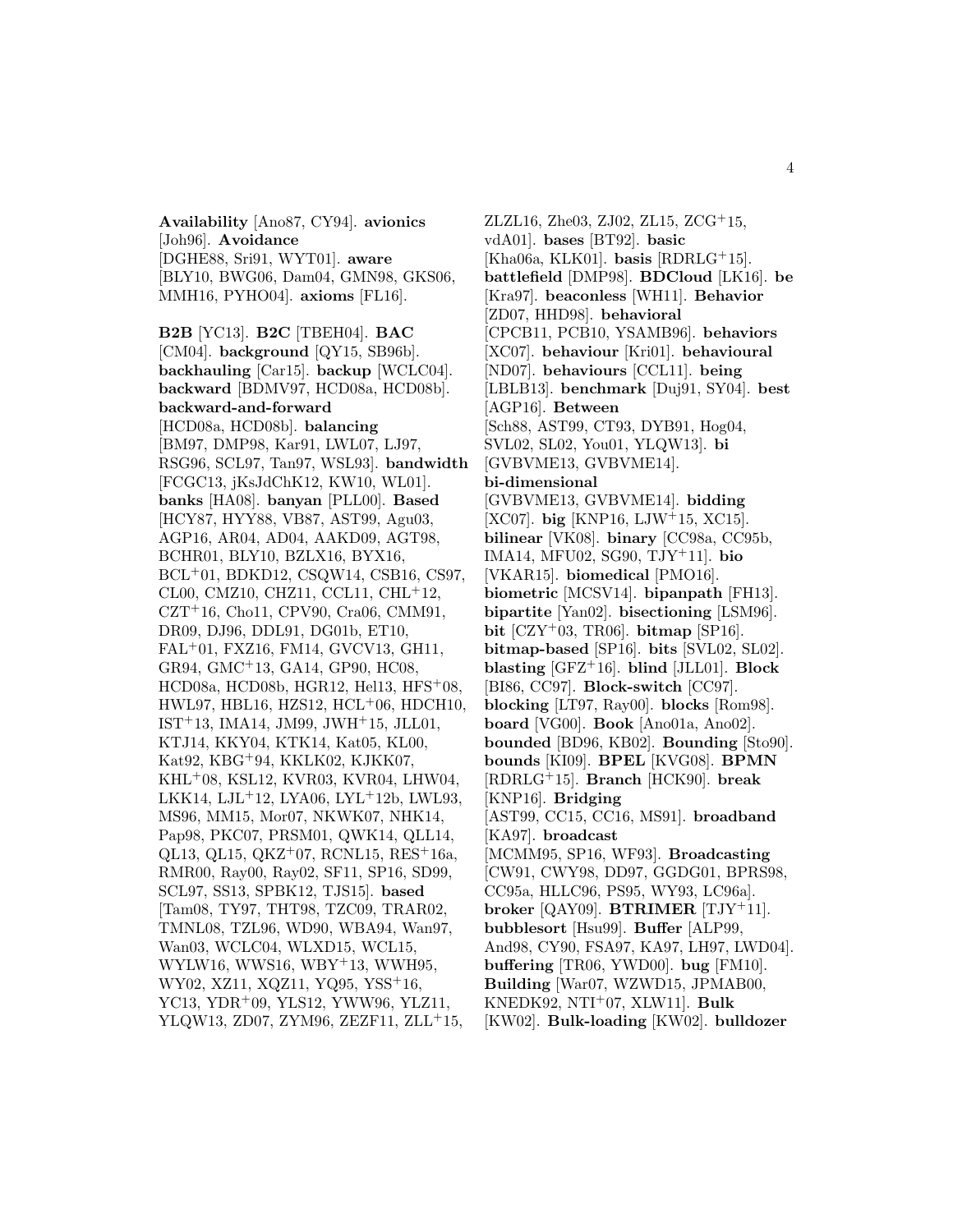[WSZG15]. **burst** [WD90]. **burstiness** [CH97]. **bursty** [GMF96, SE07]. **Bus** [WK85, GS01, KH96, LMI90, OSZ95, SVL02, SL02, Zhe03]. **bus-type** [Zhe03]. **business** [GCJP03, HDCH10, RFMP07, YHLC13]. **business-to-business** [YHLC13]. **Byzantine** [DGGS88, DGGS89].

**C** [PXQ08, PXY93]. **C-means** [PXQ08]. **C2C** [HTJ08]. **cache** [CZ09, IMA14, LNS<sup>+</sup>07, RW00, SC10, SC11, WD90, WCD99, WWD04]. **caching** [FCGC13, LPY03, LYW93, LS04, LNS<sup>+</sup>07, WY02]. **calculus** [MMO00]. **calibrated** [MRSW98]. **call** [CH98]. **Cambridge** [Bow86]. **Campfire** [CKJ10]. **campus** [WYLW16]. **can** [Kra97]. **capability** [MC95, QAY09, XM97]. **capacitor** [HA08, SKR08]. **capacity** [ELG00, QYCG10]. **capital** [KS04]. **capture** [vdA01]. **car** [CHZ11]. **carbon** [Zha16]. **card** [Hsu08, VK08]. **Carlo** [SSP03]. **carrier** [Tam08]. **cascading** [TH97]. **Case** [CDFP90, EKA06, KKEG<sup>+</sup>09, Kof05, PRB13]. **cases** [AGP16, Kri08]. **catalogue** [ABNY12]. **categorization** [HC13]. **Categorizing** [EQ11]. **category** [CMZ10]. **causal** [BPRS98]. **CBR** [KSL12, SB96b]. **CCCI** [HCD04b]. **ccNUMA** [KKEG<sup>+</sup>09]. **CD** [LMI90]. **CDMA** [WC08a]. **ceiling** [SED<sup>+</sup>99]. **cell** [BVCW96, CH98, GMF96, KS97, YS99]. **cellular** [Ang16, WYO12]. **centered** [You01]. **centralized** [CDY92, DYB91, RD92]. **centric** [Kat05, PN10, PN07, TLB06]. **Certification** [BCPS10, DBBA10, NPR10]. **chain** [CO91, Wan03]. **chain-dependent** [CO91]. **chains** [TN93]. **Chang** [HLLC96]. **change** [vdAJ00a, vdA01]. **changes** [DSS00, LCWY11]. **channel** [OSZZ97, SA03]. **Characterisation** [HPTC11]. **characteristic** [WYLW16]. **Characteristics** [SLPK02, WC08b].

**characterization** [MCD<sup>+</sup>15, SFLP99]. **Characterizing** [QYCG10]. **cheater** [WLY<sup>+</sup>14]. **Cheating** [WLY<sup>+</sup>14]. **checking** [KVG08, MHPS96, Nan94, XC07]. **checkpoint** [DG01b]. **checkpointing** [MZ03]. **checkpoints** [BCHR01, THT98]. **Chinese** [WWDL09, WWH95]. **chip** [Pos98]. **choreographies** [RDRLG<sup>+</sup>15, SW12]. **Chronolog** [LOZ01]. **Circle** [Lee85]. **Circuits** [BBKT87, ML86, JTN95, MLLS94, MNK14]. **class** [CC97, LY95, PM94, Rom02, SG90, SSC97, XS02]. **class-level** [XS02]. **Classes** [BG87, DDL<sup>+</sup>90]. **classical** [RS14]. **Classification** [HCD04a, KJI13, UPSL<sup>+</sup>13, ABP09, DS97, HK90, PRB13, QLL14, VKAR15]. **classifier** [ZHZ<sup>+</sup>15]. **Classifying** [BT92]. **Clearance** [HGR12]. **Clearance-based** [HGR12]. **Client** [FH02a, FH02b, HTJ08]. **Client-side** [FH02a, FH02b]. **client-to-client** [HTJ08]. **clinical** [WWDL09]. **clock** [YET94]. **Clos** [LT97]. **Closed** [Kar87, RS88, CQN<sup>+</sup>16]. **Closed-network** [RS88]. **Closest** [CCC05]. **Cloud** [BV13, FVD13, GMP13, LdOS13, SV13, BSR11, BDKD12, HWH<sup>+</sup>16, JWH<sup>+</sup>15, LCWC14, WLXD15]. **clouds** [FBZS12]. **Cluster** [LM09, Mor07, CKJ10, Men99, NKWK07, TR02a, Wan97, WLG<sup>+</sup>11, ZLZL16]. **Cluster-based** [Mor07, NKWK07, Wan97]. **clustered** [LB96]. **clustered-star** [LB96]. **Clustering** [Duj91, WYLW16, Cho11, PXQ08, YSS<sup>+</sup>16]. **clusters** [KKEG<sup>+</sup>09, TTD10]. **CMH** [GDK88]. **co** [PVRM11]. **co-simulation** [PVRM11]. **Code** [KKP11, FMS<sup>+</sup>11, MG02, Nan94, PA10, WYO12]. **coded** [HA08, KSH96]. **coding** [CZY<sup>+</sup>03, SL09]. **cognitive** [CP15, GQW<sup>+</sup>14, ZZZZ15]. **coherence** [MD03, MD04, SC10, SC11, WD90]. **collaborative** [BBO08, CG11, GZ06, ZCK11]. **collection**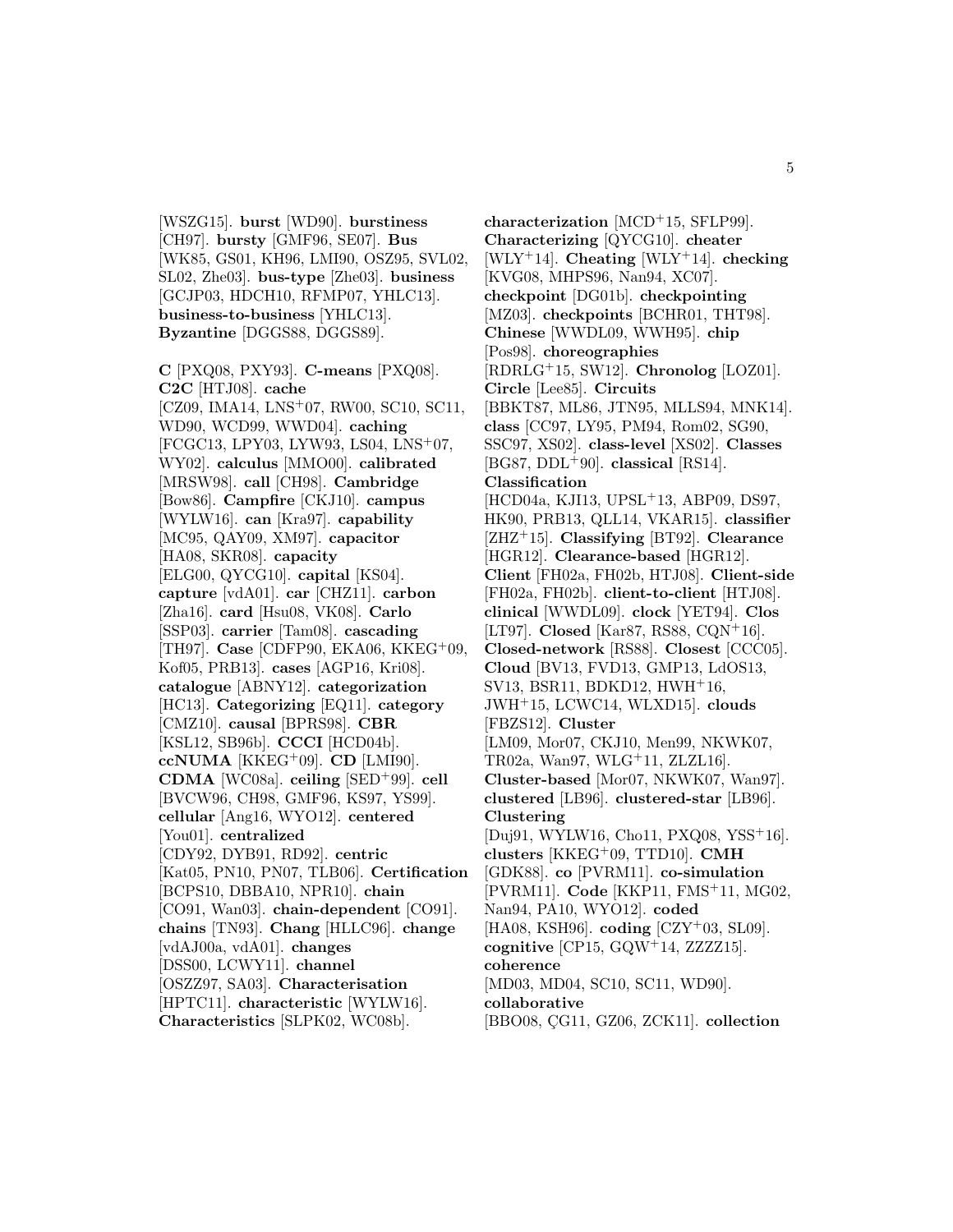[TR02b]. **Collective** [UPSL<sup>+</sup>13]. **colored** [RES<sup>+</sup>16b]. **COMA** [ZS06]. **combination** [FM14, YUM10]. **Combinational** [ML86, MLLS94]. **command** [Amm90]. **Comment** [LC96a]. **commerce** [LASS00, QZK09, SN07, YHLC13, YC13]. **commercial** [PC13]. **commitment** [Ray00]. **common** [Hui00]. **Communicating** [MYU10]. **Communication** [GLK89, SR03, BqQHj<sup>+</sup>15, CWY98, DKP95, FAL<sup>+</sup>01, GP90, Hsu94, HCD04a, HCD04b, KK96, MZ03, YA97]. **communication-induced** [MZ03]. **communications** [Ang16, SDC99]. **community** [MGOB15, RPD<sup>+</sup>13, RPDH15, War07]. **compact** [DR09]. **compaction** [MS91]. **Comparative** [GS01, RD92, AMuRKK14]. **Comparing** [MHHP92, PC13]. **Comparison** [WF92, AD04, Duj91, IDY88, KNP16, KK96, RM98, WD90, WBA94]. **comparison-based** [WBA94]. **compatible** [QY15, SL97, WK85]. **compensation** [KVG08]. **competence** [SSH99]. **complete** [BGNP01, CC98a, CC95b, GGDG01, JC02, Kap92, Kap92]. **completion** [HWL97]. **Complex** [CF86, Meg90, BNSM01, MMO00, PN09, TYW09, ZD07, dA99]. **complexity** [CWS<sup>+</sup>00]. **Component** [SMSJ10]. **components** [Che07, Wei95]. **composition**  $[CFLZ06, LLHG06, RDRLG<sup>+</sup>15].$ **compositions** [AdPT06, LV08]. **compression** [RMB91]. **compromise** [GS10]. **compromise-resilient** [GS10]. **Computation** [HP87, Buc00, HGR12, HN94, HC90, LCWC12, LC00b, RHS<sup>+</sup>14, Sto90]. **computations** [CC98b, QA93, Sta93]. **computed** [YLK11]. **Computer** [AK92, Kar86, Kar87, Lee85, MMI85, PBS86, YDF87, CW91, CD93, CL16, DJ96, GKK03, HS88, Hof93, HLLC96, LC00a, zLTC95, LC96a, SF02, SM90, TN93, Vla07]. **computers**

[DG01b, JSS<sup>+</sup>98, LP93, PS95, SL97, Yan93]. **Computing** [BG87, FVD13, GMP13, HKL99, HRG87, LM09, LSG09, SKV12, BSR11, BDKD12, CMMA03, CMMA04, Fin90, FMP94, IS97, KT95, KKEG<sup>+</sup>09, KI09, KSL12, LH98, NTI<sup>+</sup>07, RS14, Sha96, Toh94, WLXD15, WCL15, Ye15, ZL15, ZL16, Zom98]. **Concentrators** [LL96]. **Concept** [Sha88, WZWD15]. **conceptual** [FCD03, FCD04, PN09, YW98b]. **Concurrency** [Kim04, SA86, DGGE88, RD92, SED<sup>+</sup>99, WL91]. **Concurrent** [GP90, KH96, KA93, TDGNH97, WDF87, DJ02, HCK90, Pap98, Rom94, WYT01, XC07, BST98]. **Concurrently** [GET10]. **conference** [WH97, YDR<sup>+</sup>09]. **Configurable** [SW12, IDY88]. **Configuration** [Sha88, KBG<sup>+</sup>94, SVL02, SL02]. **configurations** [HA08, MHHP92]. **conflict** [MCMM95]. **conflicts** [PV96]. **congestion** [ACA99, ZYM96]. **connected** [PS95, WF93]. **connection** [BBMC98, WF92, KK96]. **connections** [FBZS12]. **connectivity** [FH13]. **connector** [MGOB15]. **conquer** [LSM96, LC00b, LPTH99]. **consecutive**  $[KS97]$ . **consensus**  $[HCL+06]$ . **Considerations** [DKO86]. **considering** [YOM<sup>+</sup>12]. **consistency** [KDP05, Ray02, TRAR02]. **consistent** [BCHR01, NMMS02, ZMMS04]. **constant** [LJL<sup>+</sup>12]. **constrained** [JWZ14, Lee04]. **constraint** [CL07, CHL<sup>+</sup>12, GR94, Pap98]. **constraint-based** [GR94]. **constraints** [Hsu94, HMPF91]. **CONSTRICTOR** [GR94]. **construct** [Amm90, BGRV99, CL92]. **Constructing** [Wei95, CSXC11, HABJ05]. **construction** [MKK15, Vla07]. **Constructive** [YUM10]. **constructs** [KT95]. **content** [DR09, YDR<sup>+</sup>09, YLZ11]. **content-based** [DR09, YLZ11]. **contention** [MN14]. **context** [AR92, FL16, MCD<sup>+</sup>15,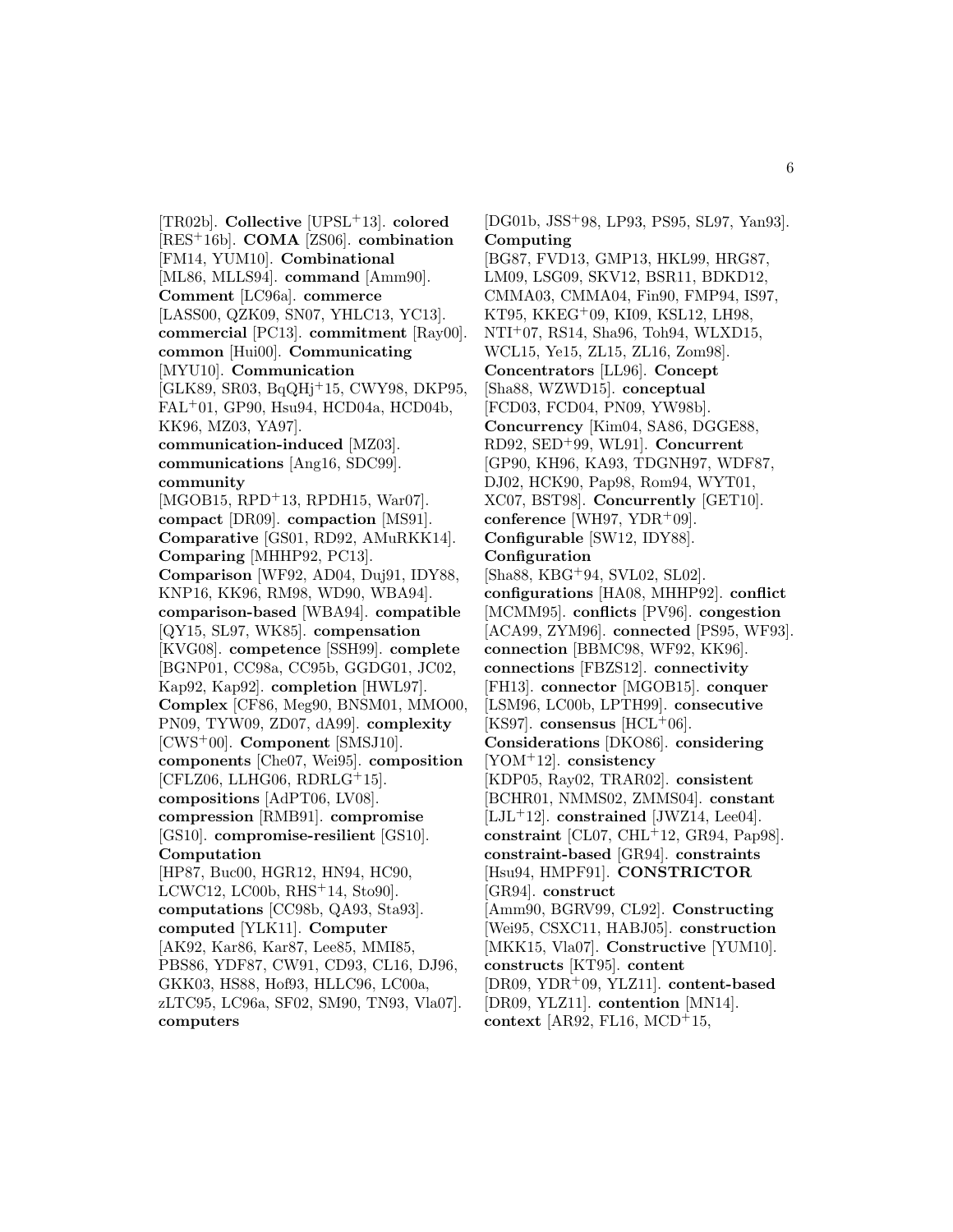MOEMK<sup>+</sup>15, TYW09]. **context-free** [AR92]. **continual** [LPTH99]. **continuous** [ZXTS10]. **contourlet** [ZHZ<sup>+</sup>15]. **contract** [BBMC98]. **contracts** [OO06]. **Control** [CKT94, ET10, LdOS13, SA86, Son87, AD04, ACA99, BBMC98, BNSM01, Cra06, Hal09, HJXY12, Hsu08, Kim04, KFW04, LWHS06, LJL<sup>+</sup>12, LWD04, MN14, PONA11, QY15, RW11, RD92, SSS01, SED<sup>+</sup>99, TEQ11, TZL96, WL91, WWH95, WC01, WYT01, ZYM96, ZEZF11]. **Controlled** [WY02, BVCW96, CF06]. **Controller** [LWD04]. **convergence** [WW01]. **conversation** [KB02]. **conversions** [RS96]. **convertibility** [LW10]. **convex** [OSZ95]. **convolutional** [ZKWM14]. **cooperative** [KB02, ON12]. **coordinated** [LS04, RZ01]. **Coordination** [RXR99, RMR00]. **Coprocessor** [HC90, XFA99]. **CORBA** [CMRR02, GMN98, KLMS02, NMMS02, OSN02, PM99, PRSM01, Zhe03]. **CORBA-based** [PRSM01]. **core** [IMA14, WGK<sup>+</sup>11, Yan02]. **cores** [Yan00]. **correcting** [TZC09]. **correlated** [DD98, Gut01]. **correlation** [Cho11]. **Cost** [BDX93, CC97, Lee04, OSZZ97, SR03]. **Cost-effective** [BDX93, CC97]. **cost-optimal** [OSZZ97]. **costs** [QAS91, QA93]. **coteries** [SR03]. **coupled** [SG98]. **Coupling** [KHA06b]. **Coverage** [Kra97]. **crack** [GFZ<sup>+</sup>16]. **crash** [AJTT15]. **crash-recovery** [AJTT15]. **crashes** [LSD95]. **criteria** [BBMC98, KNEDK92]. **critical** [GMC<sup>+</sup>13, Toh94]. **criticality** [SMSJ10]. **Cross** [GAHL00, LCX08, NPR10, NXG<sup>+</sup>16]. **cross-authentication** [LCX08]. **Cross-organizational** [GAHL00]. **cross-platform** [NPR10]. **crossbar** [Wan97]. **CrossFlow** [GAHL00]. **Cryptanalysis** [Hsu08]. **Cryptographic** [WC01]. **Cryptosystem** [WY93, CW91, CS97, Hsu08, HLLC96, LC96a, TJ01, WLC07]. **CSMA**

[HJS87, HYY88, LMI90]. **CSMA-CD** [LMI90]. **CSMA/CD** [HJS87, HYY88]. **CSP** [KSL12]. **cube** [ASDOK03, WF93]. **cube-connected** [WF93]. **current** [SWJF11]. **curve** [Hsu08]. **customized** [JTN95, The94]. **cut** [LSM96, RSP91]. **Cyber** [XSZ16]. **Cyber-Physical** [XSZ16]. **cycle** [BGNP01, HL16, LWD04, MYYW06, SF11]. **cycles** [AL03, Cha02, WF93].

**D** [CSXC11, TC05]. **daemon** [KKK<sup>+</sup>02]. **DAP** [BDG<sup>+</sup>94]. **Data** [ABNY12, BBKT87, CKT94, DM06, Gai87, Ham08, MPC91, MH10, MS91, TX16, ADSP12, AM00, BBO08, BNP05, BGRV99, CF06, Cer04, CC14, Cha08, CH11, CI94, CPT08, DZ15, HOGS11, IT07, Jon03, JIB03, KNP16, Kat05, KKHN13, LJW<sup>+</sup>15, LS94, LSBW14, zLTC95, MKK15, ML09a, ML09b, RMB91, Sha96, SL14, Spi99, SB96a, SDN14, TD92, THDC08, VSZMCV08, WWS16, WCJ09, XC15]. **data-driven** [zLTC95]. **data-parallel** [Sha96]. **Database** [Elm87, HM87, LDF86, CHL<sup>+</sup>12, CQN<sup>+</sup>16, CL92, CDY92, CMRR02, Gab06, Hin99, HMPF91, JOR<sup>+</sup>00, KHL00, LY92, LQX<sup>+</sup>14, MHHP92, MYYW06, PV96, RSG96, RD92, SHGA13, SY90, SK92, TRT04, TX16, TH94, WL91, WZWD15, XFA99]. **Databases** [SA86, CCC05, DKP95, GE97, KS08, LWHS06, PDK95, PKC07, PC13, San90, SS99, WST05]. **Dataflow** [HP87]. **date** [LY96]. **DB** [OO12]. **DBMISD** [CSXC11]. **DBMISD-D** [CSXC11]. **DBMS** [Kim03, Kim04]. **DDoS** [TV08]. **Deadline** [KLK01, KHL<sup>+</sup>08]. **Deadlock** [DGHE88, Elm87, GDK88, JDG92, Rom00, Sri91]. **Deadlock-Avoidance** [DGHE88]. **deadlock-detection** [GDK88]. **Dealing** [vdAJ00a]. **DeBruijn** [KR95]. **debugging** [TM94]. **Decentralized** [MS96, MMI85, Joe00, YA97]. **Decision** [MYU10, SDN14, GCM14, HDCH10, Vla07].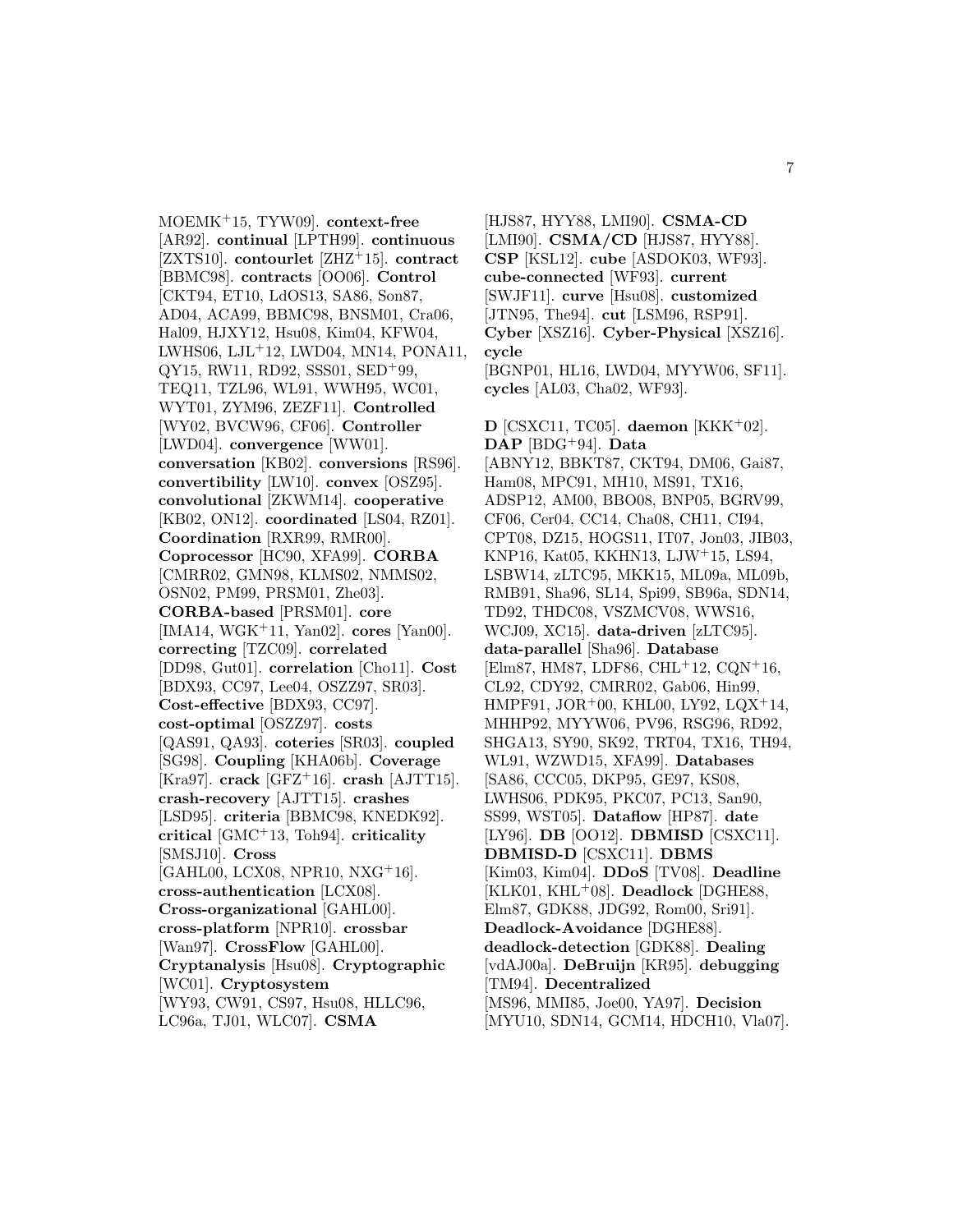**decomposition** [CHZ11, CWS<sup>+</sup>00, ZD07]. **Decoupling** [Tan97]. **Deduplicated** [PRPS13]. **deep** [ZKWM14]. **defect** [RAF15]. **Defense** [ZXG08]. **defined** [FMS<sup>+</sup>11]. **defining** [AD04]. **definition** [CH11, ZZWD15]. **deflection** [BGM98]. **Degradable** [DGGS88]. **Delay** [SB96b, Kra97, Lee04, SE07]. **delays** [GDK88, TN93]. **delegation** [AHBU07]. **delivery** [EQ11, YDR<sup>+</sup>09]. **demand** [WCLC04]. **denial** [SF02]. **Departure** [LY96]. **Dependability** [BCL<sup>+</sup>01, BNSM01, HHD98]. **Dependable** [CKT94, TK00, SCKN11]. **dependence** [AL03]. **dependencies** [HMPF91]. **dependency** [BCHR01]. **dependency-based** [BCHR01]. **Dependent** [BI86, Mae10, Apo00, CO91, Hel13, WST05]. **Deploying** [LV08]. **derivation** [KI09]. **deriving** [QA93]. **describing** [MLLS94]. **Description** [CF86, CMMA03, CMMA04, GD06, ZD07]. **descriptions** [YSAMB96]. **descriptors** [MCSV14]. **Design** [Ano87, BqQHj<sup>+</sup>15, BSK85, Bow86, CH97, CCdF<sup>+</sup>07, DKO86, GA14, Gun93, IYD87, KTK14, LTKK09, zLTC95, LYL95, MRDF91, Omo91, SL97, SVN96, SK86, VB87, YH97, ZMMS04, Abi00, AdPT06, BCL<sup>+</sup>01, CD93, Che93, CCDL09, CFLZ06, CPV90, CPS85, EKA06, HC08, Ito94, KNU12, Lov96, MLLS94, MNK14, PN09, RMDF91, Rom98, SHGA13, SY04, SL09, SSH99, SS13, The94, WH97, XS02, YS99, ZZWD15]. **Designing** [Bul11, CCSS06, MHH93]. **designs** [HF94, MNK14, MN98]. **desired** [KL00]. **Desktop** [LBLB13, KHL<sup>+</sup>08]. **Desktop-as-a-Service** [LBLB13]. **Detecting** [Lov96, KNP16, WOE06]. **Detection** [Elm87, FVD13, AGP16, AP16, AR04, CCL11, CP15, GKK03, GDK88, HFS<sup>+</sup>08, HL16, JDG92, KA93, LJW<sup>+</sup>15, LDZP08, TDGNH97, WLY<sup>+</sup>14]. **detector**

[AJTT15]. **deterioration** [YUM10]. **determination** [AD13, AD14, BCHR01]. **determining** [KL00]. **deterministic** [HMF93]. **develop** [RFMP07]. **developer** [TJS15]. **Development** [KNU12, Kim03, XS02, BGFL08, BGNP01, KiMKT94, MJRIV14, NCB06, PS10, Tam08, TYY<sup>+</sup>12]. **devices** [CCdF<sup>+</sup>07, DD11, MCSV10, ML09a, ML09b]. **diagnosability** [SS93]. **Diagnosis** [Car14, PLL00, SS93, TC06, WBA94, WF92]. **diagrams** [GCJP03]. **diamonds** [AD13, AD14]. **Different** [IB10, DDL<sup>+</sup>90]. **differential** [ADMB15]. **differentially** [XLH16]. **Differentiated** [jKsJdChK12, SLPK02]. **Diffracted** [IB10]. **Diffusion** [GMF96]. **Digital** [Wu01, YLS12, AD13, AD14, CL00, CCdF<sup>+</sup>07, FH12, JTN95]. **dimensional** [ACR00, GVBVME13, GVBVME14, HK90, JKC16, KR92, OSZ95, Rav92, Rav95, WBY<sup>+</sup>13]. **dimensionality** [JKC16]. **Dimensioning** [BBMC98]. **dimensions** [DGL00]. **Direct** [BCHR01, KA97]. **direct-access** [KA97]. **direction** [CP90, SWJF11]. **Disc** [HS85, Bed88]. **discipline** [LY96, Yan02]. **disciplines** [You01]. **Discovering** [CQN<sup>+</sup>16, YLQW13, FBZS12]. **Discovery** [GPR10, ASH12, BWG06, HCL<sup>+</sup>06, SL14, WWDL09]. **Discrete** [Sha09, ELG00, HJXY12, JLL01]. **Discussions** [LSBW14]. **disjoint** [Nan94]. **Disk** [TX16, CHKW99, TF06, Tho13, YWD00]. **display** [TJS15]. **dissemination** [WC08b]. **dissimilarity** [AP16]. **distance** [BD96, CPCB11, MM15, PCB10]. **Distributed** [Cho11, DGHE88, DKO86, Elm87, FAL<sup>+</sup>01, HKL99, JC97, Men99, SZ91, Sha88, SL88, Son87, Apo92, BCLG98, BGNP01, BYX16, BM97, Bun98, CSXC11, Cha02, CG00, CDY92, DKP95, DYB91, DG01b, EG97,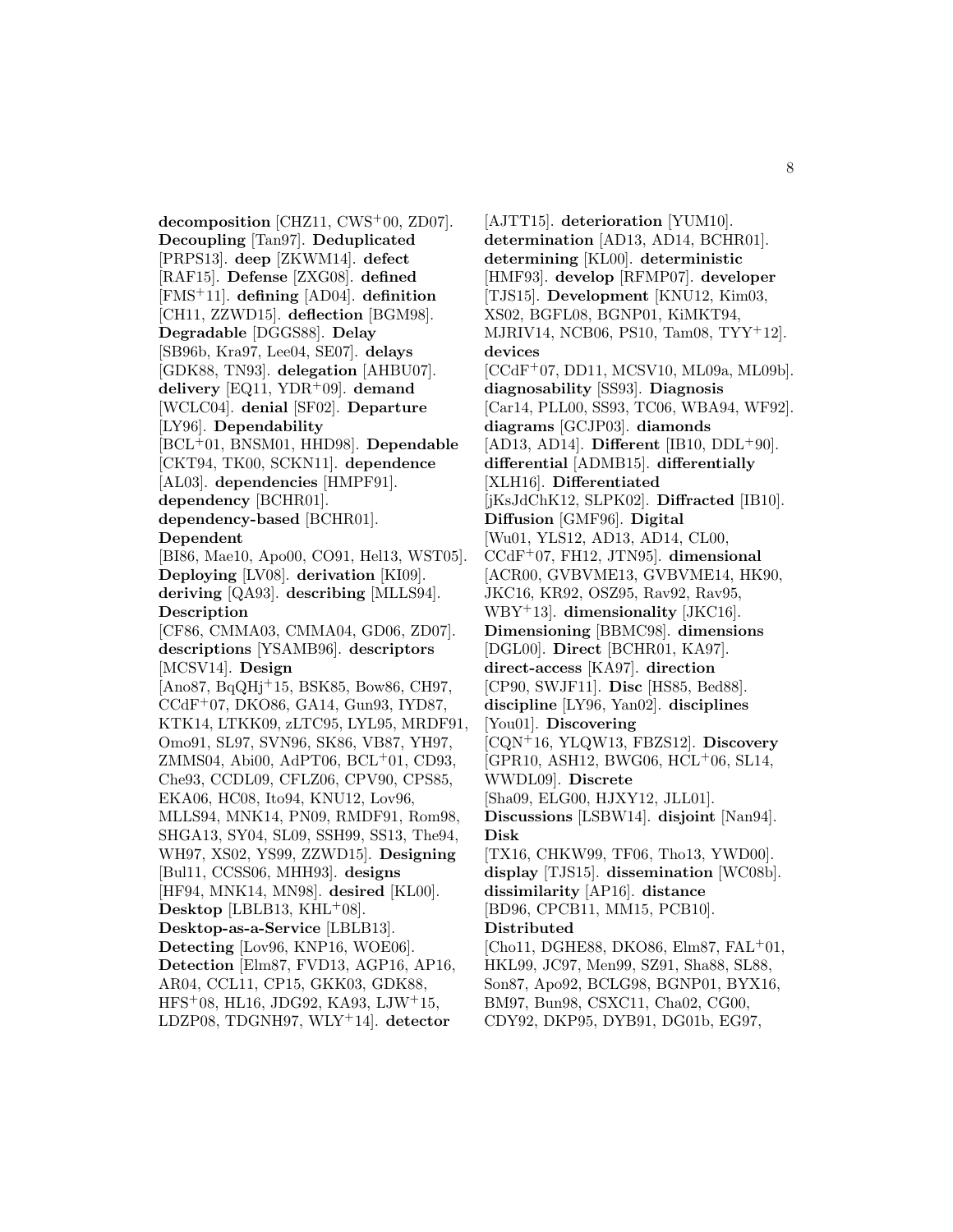FC99, Fin90, FMP94, GW01, GST03, HPF02, HSS<sup>+</sup>11, HS96, Hof93, IS97, JDG92, JM99, Jen01, JSM96, JTL01, KT95, KS00, Kar91, KLK01, KLMS02, KB02, KI09, KC10, KSK99, LC00a, LH98, LSD95, LYL95, MP88, MW90, OSN02, OESHK07, OESHK08, OO12, PV96, Ray00, Red88, Red91, RXR99, RZ01, San90, SL97, SSC91, SDC99, SM90, Sri91, SS99, SC10, SC11, THT98, TRAR02, WL91, WSL93, WLC93, Wan03, WY96, WW01, WF93, XS02, Yan02, YW98a, YW98b, YZP97, YH97, ZMMS04, Zom98, CLO92]. **distributed-centralized** [CDY92]. **distributed-object** [XS02]. **Distribution** [DG87, Bed88, HA08, KS97, LC00a, QY15, SKR08, TM94, WH97]. **distributions** [KC94, LQLL11]. **Diversity** [CKT94, BGFL08, RSBW14, Lov96, Rom02]. **Divide** [LSM96, LC00b]. **Divide-and-conquer** [LSM96, LC00b]. **Division** [HJS87]. **DNA** [KNP16, RHS<sup>+</sup>14]. **document** [YWW96]. **documents** [Cra06, GKS06, HHCASEQ11, HC13, MdlFD03, YLZ11]. **domain** [EKA06, Kof05, LTLH08]. **domains** [MOEMK<sup>+</sup>15]. **domestic** [Kat14]. **domination** [Yen08]. **domino** [Rom00]. **DOT** [MC95, WBY<sup>+</sup>13]. **DOT-based** [WBY<sup>+</sup>13]. **dotted** [WYO12]. **double** [LY12, LQLL11, MC95, MNK14]. **double-layered** [LY12]. **double-sampled** [LQLL11]. **down** [CPV90]. **DQDB**  $[MOZR03]$ . **Drago**  $[MAGA00]$ . **DRB** [KBG<sup>+</sup>94]. **Driven** [SV13, SE85, AKT12, BGFL08, DZ15, HOGS11, LJL<sup>+</sup>12, LTLH08, zLTC95, RDRLG<sup>+</sup>15, SYNB99, SE07, SLA<sup>+</sup>11, YS99, ZCK11]. **Drivers** [Ano87]. **drives** [LYL12a]. **driving** [ZHZ<sup>+</sup>15]. **DS** [MG02]. **DS/CDMA** [MG02]. **DSL** [GH11]. **DSP** [ALP99]. **DSSH** [YLS12]. **DTN** [WYLW16]. **Dual** [LCWC14, SVL02, SL02, Wu16]. **duals** [RS88]. **due** [LY96]. **duplex** [IDY88]. **duty** [HL16]. **Dynamic** [CDY92, JWH<sup>+</sup>15, LJ97,

MLK15, RS96, TEQ11, WWH95, AGP16, Fin90, GAHL00, HOGS11, HSS<sup>+</sup>11, Joh96, Kha06a, KW01, Lee09, LWL93, LWD04, PV96, Pos98, SZ03, SCL97, TJY<sup>+</sup>11, WWD04, YWD00, Zhu96, vdA01]. **dynamically** [Ric90, TCD07]. **dysarthria** [Car14].

**e-business** [HDCH10]. **e-commerce** [QZK09, SN07, YHLC13, YC13]. **e-governance** [ZL15]. **e-government** [SL12]. **e-GrOV** [VSZMCV08]. **e-health** [UI06]. **e-science** [SWJF11, ZCK11]. **e-transactions** [HCHD06]. **E-TTM** [PONA11]. **earliest** [LY96]. **earliest-due-date** [LY96]. **Early** [PVRM11, TC05, AP16, BCL<sup>+</sup>01, KT95]. **early-receives** [KT95]. **ease** [MGOB15]. **Easily** [KR92]. **easy** [YW98b]. **ecologic** [ZL16]. **economy** [ZL16]. **edge** [MNK14]. **edges** [IB10]. **Editor** [Pot14]. **Editorial** [Ano90, Ano92, CDF03, FP13, Ham05, Ham08, MMD99, PB02, PS01, RXR99, YBT12, YS12, ZG05, vdAJ00b]. **education** [BZLX16]. **EFCI** [TZL96]. **Effect** [KC94, YDF87, BXST12, NXG<sup>+</sup>16, Rom00]. **Effective** [BSS90, JKC16, WL01, BDX93, CC97, TMNL08, Wan03]. **Effectiveness** [SY90, HHCASEQ11, Lam09]. **effects** [GFZ<sup>+</sup>16, SN07, WCD99]. **Efficiency** [DGGS89, NK03]. **Efficient** [BPRS98, BGM98, Buc00, CY94, DG01a, GFH<sup>+</sup>10, HN94, HP87, HWL97, Li98, LQX<sup>+</sup>14, MK90, ML09a, ML09b, QWK14, TH97, Yan00, CZ09, Cha08, CCHL03, DG01b, GKS06, HC90, KKHN13, LNS<sup>+</sup>07, zLTC95, LC00b, LYC02, SSP03, TYY<sup>+</sup>12, WH11, Wu16, XLSM10, Yan02, YWD00, YA97, ZZZZ15]. **efficiently** [WY96]. **Eigenproblem** [Meg90]. **Eight** [TMNL08]. **electric** [WSZG15]. **Electromagnetic** [IB10]. **electronic** [AAKD09, LASS00]. **electrostatic** [YLQW13]. **eliminate** [LWD04]. **elliptic** [Hsu08]. **Email**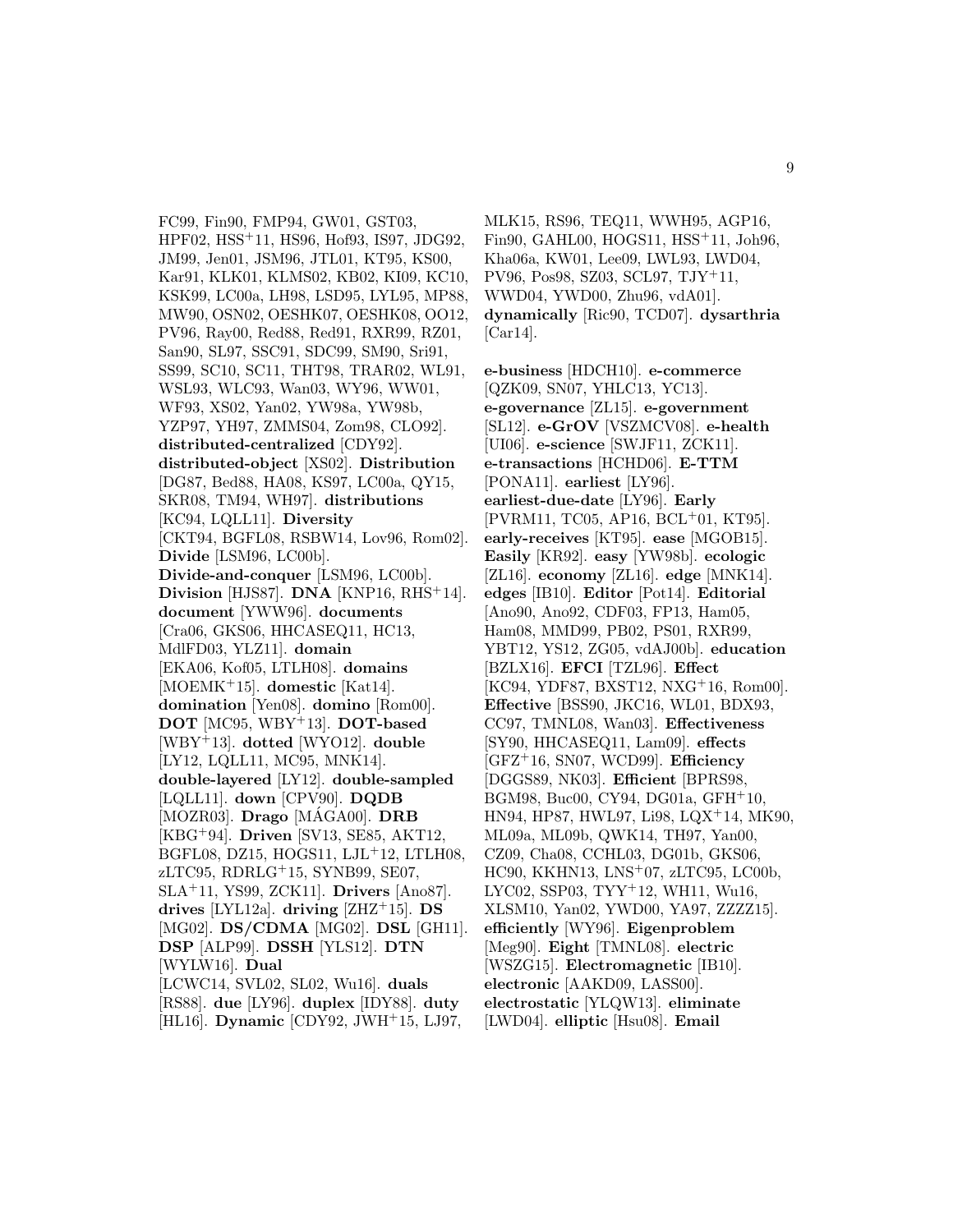[KJI13, EQ11]. **Embedability** [Hsu99]. **embedded** [CC95a, GMC<sup>+</sup>13, HSS<sup>+</sup>11, KI09, MCSV10, SN09, SCKN11]. **Embedding** [AA99, Koc94, CC98a, CC95b]. **Emergency** [IST<sup>+</sup>13, SP16, ZL15]. **emerging** [Sel02]. **emotion** [LKK14]. **Empirical** [FM10, KJI13, CHZ11]. **emptive** [CCZ03, LPY03]. **emulation** [MRSW98]. **en-route** [LS04]. **enabling** [KLMS02]. **enactment** [Joe00]. **encrypted** [FJ04]. **encryption** [Ang16, HCD08a, HCD08b, HCC98]. **encryption/multisignature** [HCC98]. **Energy** [WH11, Wu16, YOM<sup>+</sup>12, ZZZZ15, JWH<sup>+</sup>15, KKHN13, XLSM10]. **Energy-efficient** [WH11, ZZZZ15, KKHN13]. **Energy-saving** [YOM<sup>+</sup>12]. **enforce** [HMPF91]. **Engine** [IYD87]. **Engineering** [CFLZ06, Dow87, GL06, GMPR08, AST99, AK92, CSB16, Sha09, SA03, TLB06, You01]. **enhance** [SIGC15]. **enhanced** [AGP16]. **enhancement** [CHZ11]. **enhancements** [FH02a, FH02b]. **Enhancing** [CPCB11, FCGC13, PCB10, CU07, WW01]. **ensemble** [CHZ11]. **enterprise** [BSMB14, FH12, HSS<sup>+</sup>11]. **enterprises** [GAHL00]. **entity** [SHGA13]. **environment** [Abi00, Apo00, BGNP01, BDKD12, DKP95, JWH<sup>+</sup>15, KSL12, MPC91, Men99, PVRM11, SPB11, TYW09, WLC07, YQ95]. **Environments** [SV13, BBO08, HMPF91, JC97, LTLH08, LYL<sup>+</sup>12b, MCD<sup>+</sup>15, NTI<sup>+</sup>07, RCNL15, RMR00, SP16, Zom98]. **EPON** [jKsJdChK12]. **equal** [SL02]. **Equivalence** [CT93]. **equivalent** [AHH<sup>+</sup>16, Buc00, HWL97]. **Error** [CKT94, LDF86, BDMV97, KA93, MMH16, TDGNH97]. **error-aware** [MMH16]. **errors** [SMSJ10]. **ESGIA** [SPBK12]. **establishment** [HL99]. **Estelle** [LJ96]. **estimate** [GMF96]. **Estimates** [BG87]. **estimating** [LQLL11]. **Estimation**

[MMH16, SBK<sup>+</sup>92]. **Eulerian** [SF11]. **EV**

[HTJ08]. **EV-C2C-PAKE** [HTJ08]. **Evaluating** [DGGS89, HHCASEQ11, KS04, CY94, MRSW98, vRB11]. **Evaluation** [KJI13, PRPS13, SF11, SK86, BVCW96, CHCL90, Hof93, Ito94, KNU12, KNP16, KTV14, KW02, Lam09, LH97, MN14, MRDF91, RKZ99, SM90, TK00, WMFK95, YSS<sup>+</sup>16, YW98a, ZL16]. **evaluations** [NHK14]. **event** [Bun98, DD11, LJL<sup>+</sup>12, OSN02, VT95]. **event-driven** [LJL<sup>+</sup>12]. **events**  $[YOM<sup>+</sup>12]$ . **evolution** [ADMB15, Hin99]. **evolving** [BT92]. **excellence** [CKJ10]. **Exception** [dLR01, Nan94, RXR99]. **exceptions** [MLGC94, TD92]. **exchange** [HTJ08, KR95, LHC08, SB96a]. **exclusion** [CG00, Hof93, JM99, MS96, SM90]. **Executable** [UPSL<sup>+</sup>13, PONA11]. **Execution** [SV13, EG97, GE97, LOZ01, SN09, Sto90, WLC93, WGK<sup>+</sup>11, Wu16, YQ95]. **Exhaustive** [ML86]. **existing** [MKK15]. **exits** [LY12]. **Expandable** [DHH96]. **expansion** [AKT12, HC13]. **experience** [CPS85]. **Experimental** [RKZ99, YWS06, Lov96]. **experiments** [KTK14, OO12]. **Expert** [EGH<sup>+</sup>86, KNEDK92]. **Expert-Systems** [EGH<sup>+</sup>86]. **Exploiting** [AHH<sup>+</sup>16, KHR<sup>+</sup>09, WY96]. **Exploring** [CL16]. **exponential** [BT98]. **exponentiation** [LC00b]. **expression** [Met16]. **expressions** [KHL00]. **Extended** [CF86, HMF93, SSS01]. **Extending** [PMO16, YMST98, RW11, SD99]. **Extensible** [SPBK12, YMST98]. **Extension** [GCJP03, KRSS16, RFMP07, SD99]. **extracted** [QWK14]. **Extracting** [Cer04]. **extraction** [CGR<sup>+</sup>09, CMZ10, MdlFD03, Met16, PMO16, YLZ11].

**Fabric** [RAF15]. **fabrics** [BGM98]. **face** [FM14]. **Facial** [CGR<sup>+</sup>09, LKK14]. **facilitate** [AKT12, LWL07]. **facilities**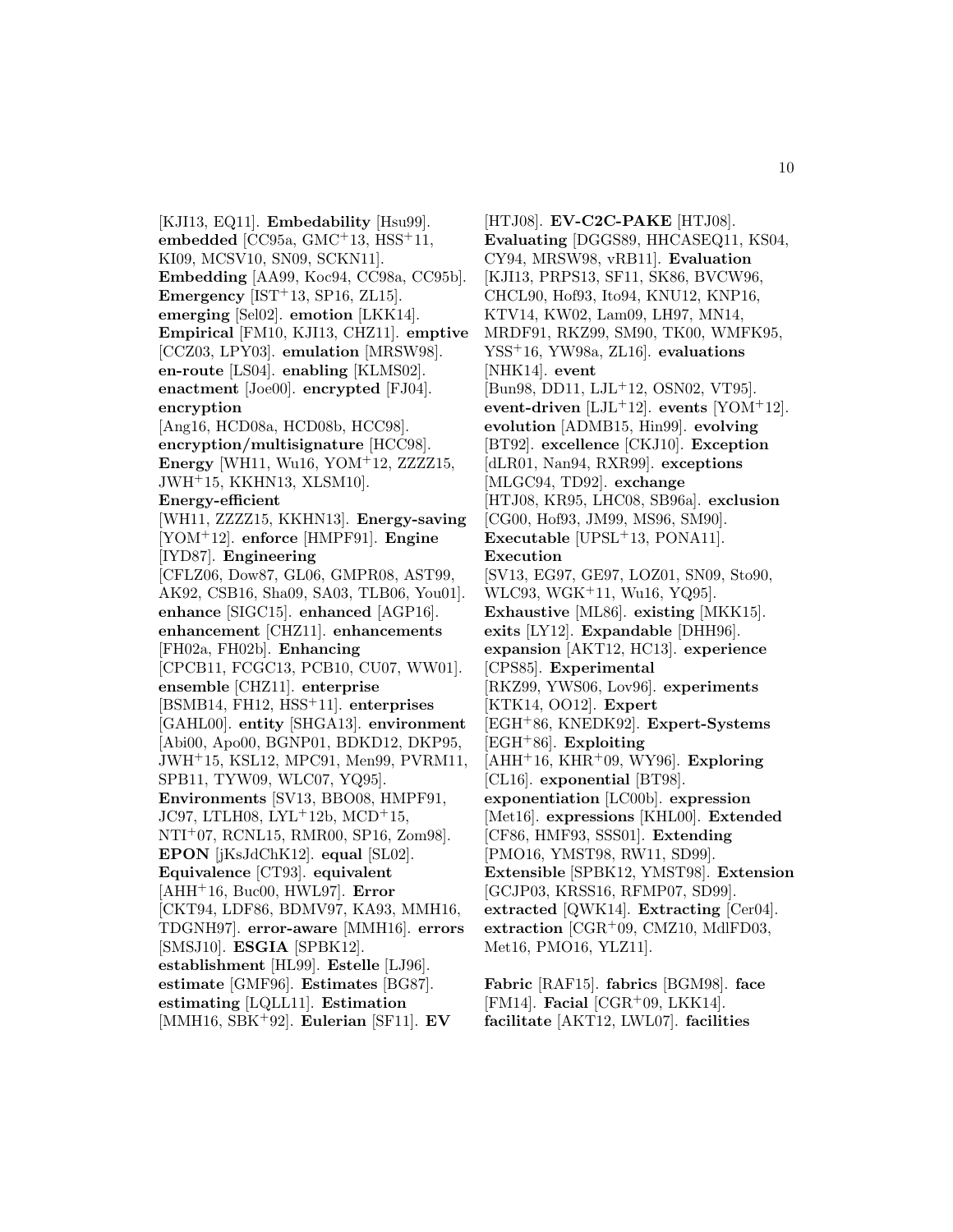[PDK95]. **facility** [YH97]. **factorization** [JWZ14, WLC07]. **factors** [ACB09]. **failure** [AJTT15]. **failures** [Gut01, TK00]. **Fair** [JLL01]. **Fairness** [MOZR03, TZL96]. **family** [MGOB15]. **farming** [SL97]. **Fast** [CCHL03, CC98b, OSZ95, SB96a, YLK11, Zhu96, LC98, MCSV14, TDGNH97]. **Fault** [ACR00, BDMV97, CH03, CH04, CC95b, Elm87, GMPR08, IYD87, MG95, NCMH00, PL88, RMDF91, WF93, YDF87, YS90, ASDOK03, Apo00, AGT98, BSS90, BDX93, CD94, CC98a, CMRR02, DG01a, FMP94, Gun93, HS88, HS96, JM99, KKY04, KBG<sup>+</sup>94, KiMKT94, LV08, LY95, LYL95, MRDF91, NMMS02, PLL00, PHPd98, RC98, RW00, Toh94, TH94, WBA94, WF92, YET94, YA97, ZMMS04]. **fault-injection** [AGT98]. **Fault-tolerance** [MG95, NCMH00, TH94]. **Fault-Tolerant** [Elm87, YDF87, ACR00, BDMV97, CH03, CH04, CC95b, RMDF91, WF93, YS90, ASDOK03, BSS90, CC98a, Gun93, HS88, HS96, JM99, KKY04, KBG<sup>+</sup>94, LY95, MRDF91, NMMS02, Toh94, YET94, ZMMS04]. **Faults** [YDF87, Kra97, Lov96, MS91, Rom98, VG00]. **faulty** [AA99]. **FBASE** [Mul92]. **FCFS** [CO91]. **FCST** [LK16]. **FDTD** [Mae10]. **feasible** [Kat14]. **Feature** [KJI13, CGR<sup>+</sup>09, CCL11, DR09, LYL12a, LKK14, VKAR15, WOE06]. **feature-based** [CCL11]. **features** [BKBM10, BKBM13, QWK14, YW98a]. **fed** [DD98]. **federated** [AKT12, Mul92]. **Fermat** [TDGNH97]. **field** [LCWC12]. **Fields** [IB10, QWK14]. **FIFO** [ACA99]. **File** [Bed88, JSM96, KW01, KW02, LCWY11]. **files** [JSM96]. **filtering** [BCLG98, MLK15, QWK14]. **find** [Hui00]. **finding** [Cha02, Din04, KS00, Yan00]. **fine** [ADMB15]. **fingerprint** [MCSV14]. **finite** [AM00, OESHK07, OESHK08, WCD99]. **first** [NK03]. **fixing** [FM10]. **flash** [LYL12a].

**Flexibility** [DGL00, Sch88]. **flexible** [BDX93, GCJP03, Joe00, ZD07]. **Flight** [CKT94]. **flip** [MNK14]. **flip-flops** [MNK14]. **flops** [MNK14]. **FLOSS** [PS10]. **Flow** [ET10, AHH<sup>+</sup>16, LS94, LQLL11, TZL96, ZLL<sup>+</sup>15]. **flow.net** [Joe00]. **flows** [Cer04]. **folding** [YCFX09]. **footprint** [Zha16]. **force** [YLQW13]. **fork** [Tho97, CT93]. **Fork-Join** [CT93]. **fork/join** [Tho97]. **Formal** [KVG08, MN98, NC03, NC04, PHPd98, SEuH96, ZCL03, BCPS10, Che07, FL16, KRSS16]. **formalization** [Gab06]. **formation** [Hog04, ON12]. **Formulae** [MB88]. **forward** [HCD08a, HCD08b]. **forwarding** [CS15]. **Four** [MLLS94]. **Four-valued** [MLLS94]. **Fourier** [DZG92]. **FPGA** [Ang16, IST<sup>+</sup>13]. **FPS** [BDPV90]. **FPS/264** [BDPV90]. **fractal** [MVA09]. **Framework**

[FVD13, TY97, AHBU07, ASH12, AKT12, BLY10, BM97, CZY<sup>+</sup>03, DZ15, FAL<sup>+</sup>01, JPMAB00, KTJ14, KKY04, KJKK07, KSL12, KDP05, LTLH08, OO06, QY15, RPD<sup>+</sup>13, RPDH15, SSB<sup>+</sup>07, SC09, SLA<sup>+</sup>11, TCD07, Tan97, TLB06, WKT07, WY96, YW98b]. **free** [AR92, TR06]. **Frequency** [Mae10]. **frequent** [BYX16, CQN<sup>+</sup>16]. **frontal** [CGR<sup>+</sup>09]. **full** [HL16]. **Function** [HYY88, KA93]. **Functional** [HMPF91, JTN95, WOE06]. **fundamental** [Cha02]. **fusion** [MCSV14, WWS16]. **future** [SWJF11]. **fuzzy** [CL07, FM14, GA14, KTJ14, KNEDK92, KTV14, TEQ11]. **fuzzy-labview-based** [GA14].

**gain** [SVL02, SL02]. **game** [LYL<sup>+</sup>12b]. **games** [MOEMK<sup>+</sup>15, ON12, Ye15]. **gap** [AST99, CC15, CC16]. **gateway** [SZM<sup>+</sup>01]. **gathering** [KKHN13]. **gaze** [CCL11]. **General** [RM02, AA99, BST98, KKK<sup>+</sup>02, SSP03, SK92]. **generalization** [MK11]. **Generalized** [TJ01, Kri08]. **Generating** [CJV01, ZLL<sup>+</sup>15, SSP03]. **generation** [BGRV99, JTN95, MS96, PRB13].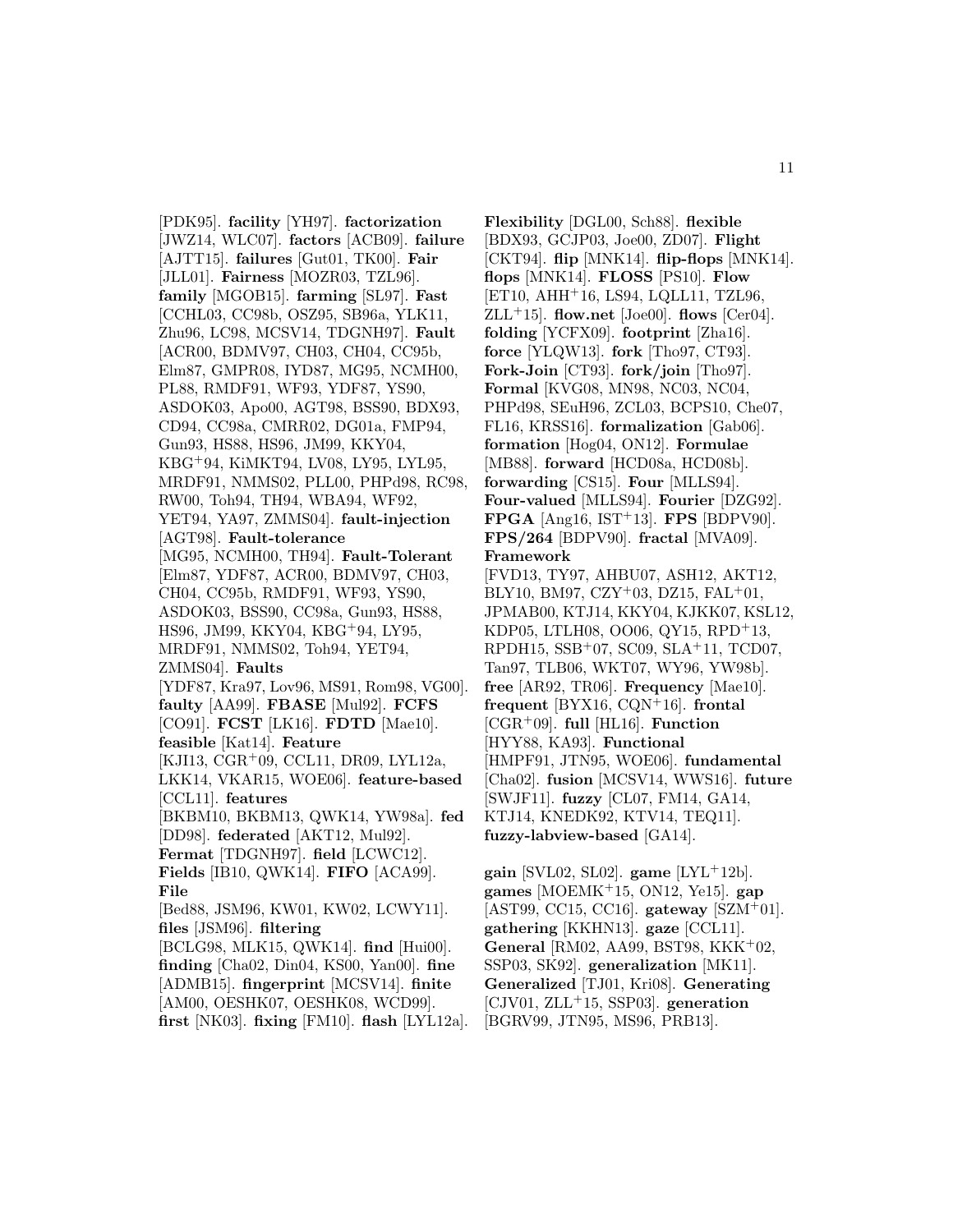**generator** [Wal90]. **Generic** [BPX06, CC14, AR04, Ray00, SY04, WLXD15, vdA01]. **Genetic** [YUM10, Agu03, BXST12, CL07, HA08, JIB03, PN09, SYNB99, SKR08]. **genetiv** [AdPT06]. **geographic** [MKK15]. **geographically** [DYB91]. **geometric** [HJXY12, TM94]. **Geometry** [YUM10]. **German** [CKJ10]. **GIS** [CL92, KHA06b]. **Give** [HCY87]. **Give-Up-Based** [HCY87]. **giving** [Wu01]. **Global** [DJ96, BCHR01, IST<sup>+</sup>13, KJKK07, YS99]. **Goal** [RCNL15, RJS06]. **goal-oriented** [RJS06]. **Goals** [CSB16]. **Google** [CU07]. **governance** [ZL15]. **government** [SL12]. **GPS** [IST<sup>+</sup>13]. **Gracefully** [DGGS88]. **grade** [Tam08]. **gradient** [ERY<sup>+</sup>16, RES<sup>+</sup>16a, RES<sup>+</sup>16b]. **gram** [KWL07]. **Gram/2L** [KWL07]. **grammars** [GD06]. **grammatical** [Amm90]. **granularity** [GP90]. **graph** [Cha02, GD06, Hsu99, JWZ14, LB96, Pap99, TZC09]. **graph-partitioning** [TZC09]. **graphical** [BKBM10, BKBM13, NHK14]. **graphics** [DGGE88]. **Graphs** [HP87, Bun98, CLO92, KR95, LSM96, SS93, Yen08]. **grey** [YSS<sup>+</sup>16]. **Grid** [Ham08, LM09, TYY<sup>+</sup>12, ABNY12, ASH12, CWBZ11, CHE12, KC10, RPD<sup>+</sup>13, RPDH15, SPB11, SPBK12, VSZMCV08, ZL15]. **grids** [KHL<sup>+</sup>08, RSDD10, SPB11]. **Group** [LW10, TR02a, TJ01]. **group-by** [TR02a]. **group-oriented** [TJ01]. **grouping** [YWD00]. **groups** [HCC98, RPD<sup>+</sup>13, RPDH15]. **GrOV** [VSZMCV08]. **GTOOLS** [LSR<sup>+</sup>92]. **guaranteed** [CH97, KS99]. **Guest** [Pot14]. **GUI** [LSR<sup>+</sup>92, NPR10]. **Hadoop** [ZLZL16]. **Hammerstein** [ERY<sup>+</sup>16, RES<sup>+</sup>16b]. **hand** [LH02].

**hand-off** [LH02]. **handheld** [ML09a, ML09b]. **handle** [vdA01]. **handling** [KLK01, MMO00, Nan94, RXR99, TL95, dLR01]. **handover** [YLS12]. **hard**

[VM98, WGK<sup>+</sup>11]. **hardware** [Abi00, HF94, KHR<sup>+</sup>09, Lov96, RSP91, TM94, XZ11]. **hardware/software** [Abi00]. **Harmony** [VKAR15]. **hash** [WY02]. **hashing** [KK96]. **HBP** [LWD04]. **HDA** [TX16]. **header** [QWK14]. **health** [UI06]. **healthcare** [MOEMK<sup>+</sup>15]. **Heavy** [ZCG<sup>+</sup>15, Kat92]. **Heights** [IB10]. **heterogeneous** [IS97, LYL<sup>+</sup>12b, LP03, RM98, Rom94, TX16]. **Heuristic** [Agu03, MS97, Sri91, Lee04, SYY<sup>+</sup>10]. **heuristics** [GH11]. **HHT** [GFZ<sup>+</sup>16]. **hierarchic** [YSS<sup>+</sup>16]. **Hierarchical** [BNSM01, OO12, RES<sup>+</sup>16a, RES<sup>+</sup>16b, TRLD10, CSQW14, Cra06, GS10, QLL14, SDC99, SP16, WC01]. **hierarchically** [LSD95]. **hierarchies** [Cer04, dA99]. **hierarchy** [LWL93, Nan94]. **High** [Ano87, JTL01, SV13, YSAMB96, CSXC11, CCdF<sup>+</sup>07, HK90, JKC16, KLMS02, Kim03, KS04, Omo91, Sah95, SN09, SB96b, TTD10, ZZWD15]. **High-Availability** [Ano87]. **high-definition** [ZZWD15]. **high-dimensional** [HK90, JKC16]. **High-level** [YSAMB96, KLMS02]. **high-performance** [Kim03]. **high-precision** [KLMS02]. **high-priority** [SB96b]. **high-speed** [Sah95, TTD10]. **highly** [FM14, The94]. **hints** [TKCR04]. **Hippocratic** [LWHS06]. **histogram** [MKK15, XLH16]. **hitter** [ZCG<sup>+</sup>15]. **Hoare** [MP88]. **hoc** [KTV14, LHC08, PYHO04, SSB<sup>+</sup>07, WCLC04, WC08b, WWS16]. **holders** [Hel13]. **homogeneity** [RAF15]. **homogeneous** [Kar91]. **homotopic** [HGR12]. **Horizontal** [IB10]. **hull** [OSZ95]. **Human** [MYU10, CD93]. **humanoid** [TEQ11]. **Hungarian** [DD90]. **Hybrid** [DE00, KI09, CWBZ11, CDY92, DG01a, NC03, NC04, RSDD10, TV08, WSZG15]. **hyper** [TM94]. **hyper-geometric** [TM94]. **Hypercube** [HP87, Agu03, DG01a, FH13, MOK03]. **hypercubes**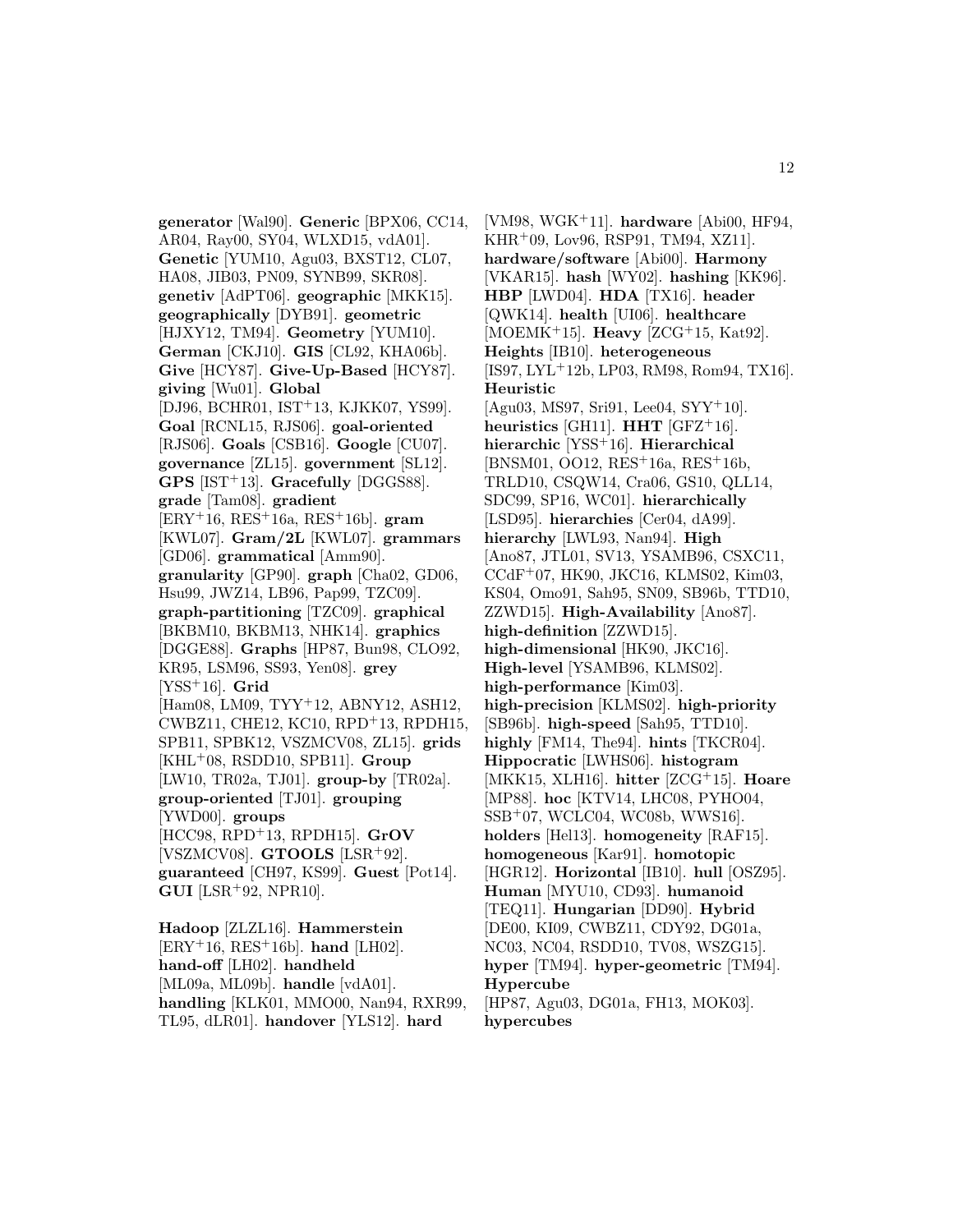[AA99, BD96, CC98a, CC95b, CC98b, SS93]. **hypercycles** [DD97]. **hypermedia** [SA03, YWW96]. **HyperMonitor** [XZ11]. **hypervisor** [GMC<sup>+</sup>13].

**I/O** [Ano87, SIGC15]. **IBM** [SL97]. **ICA3PP** [LL15]. **ICA3PP/U** [LL15]. **ICA3PP/U-Science** [LL15]. **ICTree** [FBZS12]. **ID** [CS97, CL00]. **ID-based** [CS97, CL00]. **Identification** [UPSL<sup>+</sup>13, ERY<sup>+</sup>16, EG97, FMS<sup>+</sup>11, LC00a, PN09, QL13, QL15, RES<sup>+</sup>16a, RES<sup>+</sup>16b, WLY<sup>+</sup>14, ZKWM14, ZCG<sup>+</sup>15, vdAJ00a]. **identifiers** [FMS<sup>+</sup>11]. **identifying** [YW98a]. **Identity** [PN10, PN07]. **IEEE** [MN14]. **II** [MRDF91]. **Image** [WYO12, AD13, AD14, CC15, CC16, CMM91, DR09, DGGE88, FXZ16, HN94, NHK14, QLL14, WKT07, YUM10, YZP97]. **image-processing** [DGGE88]. **images** [RAF15]. **IMI** [PN10, PN07]. **Impact** [ACA99, ZS06]. **impaired** [CP15]. **Implementation** [CHCL90, NHK14, ASH12, Ang16, CCdF<sup>+</sup>07, CMM91, Gun93, JTN95, JSS<sup>+</sup>98, KBG<sup>+</sup>94, LTKK09, LB03, LCX08, LYL95, MK90, MRDF91, RC98, SL97, The94, VG00, YH97, ZMMS04]. **implementations** [BPX06, Men99]. **implemented** [BWB<sup>+</sup>01, MD03, MD04]. **Implementing** [Lee85, MJRIV14, vRB11]. **implicants** [RS14]. **implicates** [RS14]. **Implications** [GZ06, MD03, MD04]. **implicit** [CP90]. **improve** [EQ11]. **Improved** [Hof93, Sah95, Tho13, HTJ08, LY12, PXQ08, SHGA13]. **Improvement** [KiMKT94, RP90]. **improves** [NXG<sup>+</sup>16]. **Improving** [ADSP12, CS15, HL16, LHC08, QAY09, WP95, YET94]. **In-car** [CHZ11]. **Incomplete** [HM87, DG01a, GGDG01]. **incorporated** [OO06]. **Incorporating** [ABRW93, TD92, KT95]. **Increasing** [MK11]. **Incremental** [XLW11, RW00, RKZ99]. **independent** [Yen08, ZJ02]. **Index** [Ano97, Ano98,

Ano01b, Ano03, Ano06, Ano07, Kim03, KWL07, SP16, TRT04, WBY<sup>+</sup>13]. **indexing** [CZ09, JKC16, QL13, QL15]. **Indian** [KTJ14]. **indifference** [CLO92]. **induced** [MZ03]. **industry** [Kat14]. **Information** [CL16, ET10, GMP13, HM87, LQ14b, BSMB14, CC95a, KRSS16, LNR04, MdlFD03, MM15, NKWK07, ND07, PMO16, QZK09, Red88, SPBK12, THDC08, UI06, WP95, WC08b, War07, WWD04, vdA01]. **informative** [QWK14]. **informed** [FCHJ05]. **Infrastructure** [PN10, PN07, CWBZ11, KHA06b, SCKN11, TYW09, ZEZF11]. **infrastructures** [NTI<sup>+</sup>07, SN07]. **initial** [Jen01]. **initiated** [WSL93]. **injection** [AGT98]. **Inlining** [BA12]. **inner** [PTX<sup>+</sup>09]. **inner-node** [PTX<sup>+</sup>09]. **InOrder** [CU07]. **input** [FG97]. **inrush** [BqQHj<sup>+</sup>15]. **inspired** [VKAR15]. **instance** [XS02]. **instance-level** [XS02]. **Instruction** [Sch88, Omo91, YCFX09]. **instrumentation** [HSS<sup>+</sup>11]. **Integer** [WLC07]. **Integrated** [CY90, HJS87, Joh96, SL88, SS13, BGNP01, DJ96, JTN95, YSS<sup>+</sup>16]. **Integrating** [CH98, LP03, MKK15, RJS06, VSZMCV08]. **Integration** [KKHN12, KKHN13, ABNY12, MG02, MPC91, SL12, YMST98]. **integrity** [Hal09, HMPF91, JOR<sup>+</sup>00]. **intelligence** [ELG00, WWDL09]. **intelligent** [MFU02, TEQ11]. **intention** [RCNL15]. **inter** [DSS00]. **inter-organizational** [DSS00]. **Interaction** [Kri08, GD06, MGOB15, RJS06, XCHY11, You01, ZLL<sup>+</sup>15]. **interactions** [HDCH10, WOE06]. **Interactive** [GLK89, HRG87, SL14, Amm90, BCLG98, KNU12, MJRIV14, OSN02, SS13]. **interceptors** [FH02a, FH02b]. **Interconnection** [PL88, CC97, DG01a, DS97, GGDG01, Hsu99, HL99, JSS<sup>+</sup>98, Kam93, PLL00, PM94, SVN96, YS90]. **interconnections** [TH97]. **Interface** [Bow86, TCD07, BBMC98, CD93, KHE01,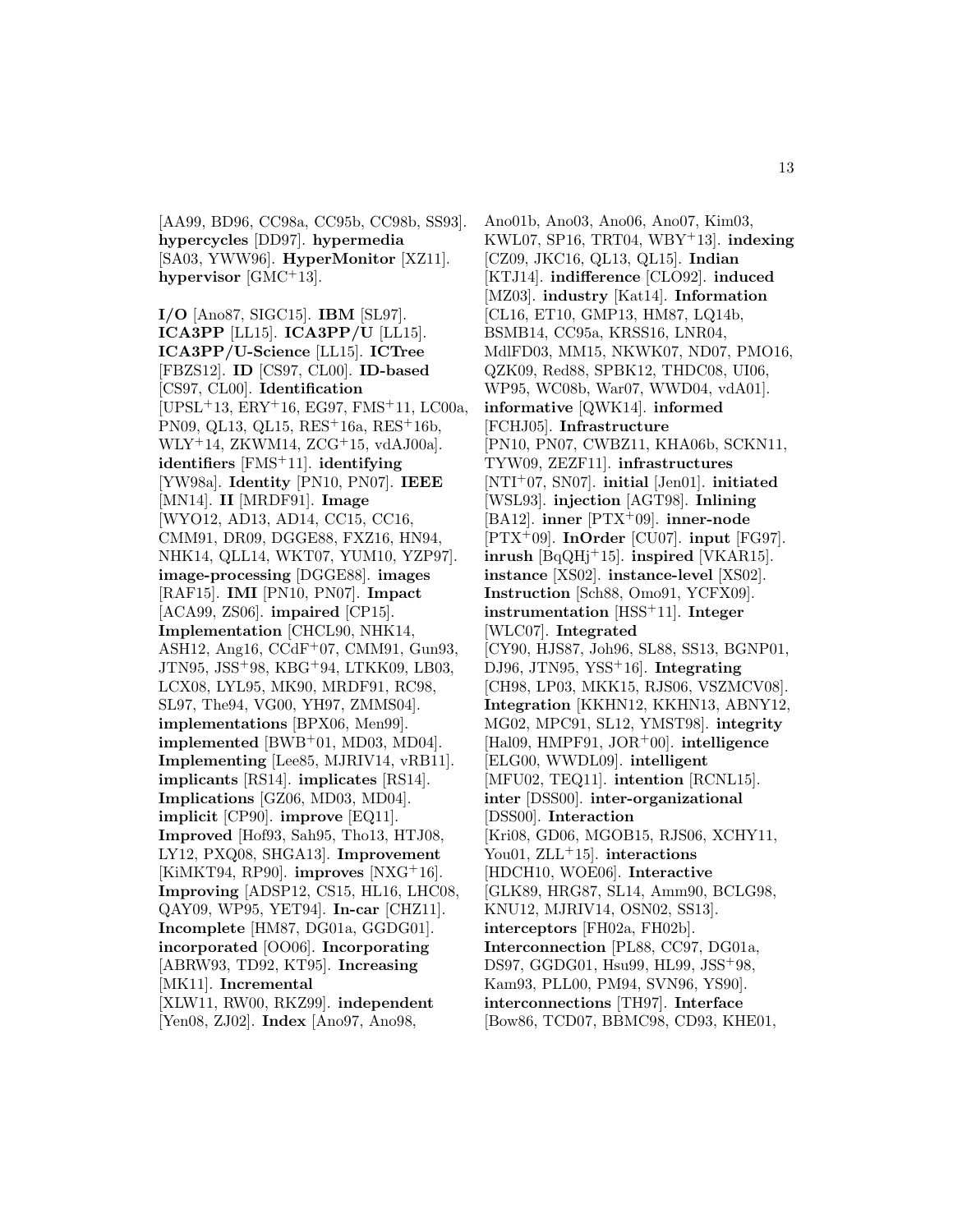YMST98]. **interfaces** [MJRIV14]. **interlocking** [BNSM01]. **Internet** [BqQHj<sup>+</sup>15, CL16, HZS12, LWL07, WP95, WWD04, XC07, YC13]. **interoperability** [MFU02]. **interoperable** [PDK95]. **interoperation** [LTLH08, YMST98]. **interplay** [You01]. **interpolating** [CW91, LC96a]. **interprocess** [SDC99]. **interprocessor** [KK96]. **interrupt** [SE07]. **interrupt-driven** [SE07]. **interval** [LPY03]. **intractability** [Nem96]. **Intrusion** [FVD13, AR04, GKK03, LDZP08]. **invalidate** [WCD99]. **invariants** [AGP16]. **inverse** [HN94]. **inverted** [KWL07]. **Investigation** [WSZG15]. **involving** [DG01b, Pos98, TRT04]. **IP** [CCDL09, DD11, KTK14, PC13, PA10]. **IP-SEC** [PA10]. **iris** [MCSV14, MCSV10]. **ISL** [ZEZF11]. **isomorphic** [Kap92]. **isomorphism** [PN09]. **Issue** [Ham08, LQ14b, MA97, SK98, ZXG08, Zom98, CFLZ06, DGM06, DBBA10, DM06, FHFL07, GL06, GMPR08, Hal09, HKL99, KG07, LWHS06, LM09, LSG09, LK16, LL10, MH10, SKV12, SWJF11, TS99, XSZ16]. **Issues** [Men99, KLK01, LYW93, Tan97, TMNL08, TZL96, vdAJ00a]. **itemsets** [CQN<sup>+</sup>16]. **iterative** [HJXY12, TZC09].

**J2EE** [HBL16]. **Jacobi** [Meg90]. **JADE** [NCB06]. **Japan** [Toh94]. **Java** [BA12, FMS<sup>+</sup>11, GMC<sup>+</sup>13, Jen01, YCFX09]. **jitter** [TR06]. **jitter-free** [TR06]. **jitters** [KKLK02]. **jobs** [CSQW14, GHW15, YQ95]. **join** [KW01, LHW04, TL95, TR02b, WLC93, WBY<sup>+</sup>13, CT93]. **joins** [TY97].

**KBMS** [LSR<sup>+</sup>92]. **Kernel** [GLK89, CL92, QLL14]. **kernels** [KS99, SE07]. **key** [HCD08a, HCD08b, HTJ08, LC00a, LHC08, SSS01, TMNL08, VK08, WH97, WC01, Wu01]. **key/lock** [SSS01]. **keyword** [YLZ11]. **kit** [TYY<sup>+</sup>12]. **knapsack** [LWL93]. **KNN** [ZXTS10].

**Knowledge** [GPR10, BZLX16, BT92, SS13, XC15, ZLL<sup>+</sup>15]. **knowledge-based** [SS13].

**labelling** [GKS06]. **laborious** [Spi99]. **labview** [GA14]. **LAN** [BVCW96, KBG<sup>+</sup>94]. **language** [BKBM10, BKBM13, BST98, CMM91, GR94, GLT05, Kof05, Lam09, LB03, PXY93, KHL00]. **languages** [AD04, LYA06]. **LANs** [CCZ03, GS01, Sah95]. **Large** [CI94, ML86, CPT08, LQX<sup>+</sup>14, LCWY11, OSN02, Red91, WZWD15, ZLL<sup>+</sup>15].  $large-scale [CPT08, OSN02, ZLL+15].$ **layer** [BqQHj<sup>+</sup>15, CSXC11, CS15, SCL97]. **layered** [LY12, QLL14, SL09]. **layers** [KSK99]. **Layout** [BBKT87]. **layouts** [SEuH96]. **learned** [VG00]. **learning** [BSR11, BZLX16, CC15, CC16, GKK03, HJXY12, ZKWM14]. **least** [CH03, CH04]. **leel** [SZM<sup>+</sup>01]. **legacy** [CMRR02]. **legal** [MdlFD03]. **length** [KL00, LDZP08, LQLL11]. **less** [Wei95]. **Lessons** [VG00]. **Level** [DG87, SV13, CH03, CH04, CG00, CMM91, GH11, IMA14, JIB03, KTJ14, KLMS02, KWL07, LWD04, LP03, SSH99, XS02, YSAMB96, ZT03]. **levels** [Hal09, TX16]. **Levenshtein** [CPCB11, PCB10]. **Leveraging** [SA03]. **libraries** [TTD10]. **library** [GH11]. **lifecycle** [dLR01]. **lifecycles** [RCNL15]. **lifetime** [QKSN09]. **lifetime-adaptive** [QKSN09]. **lightweight** [XZ11]. **LimeVI** [WLG<sup>+</sup>11]. **limited** [GZ06]. **LIMITS** [MN98]. **line** [RAF15]. **Linear** [SL02, Hui00, SG90]. **Linguistic** [GPR10]. **link** [ELG00, LL94, MM15, SVN96, TK00, Wan03, XLW11]. **linked** [QL13, QL15]. **Linux** [PVRM11]. **Lisp** [FC99]. **list** [BKBM10, BKBM13, KHL<sup>+</sup>08]. **live** [WLG<sup>+</sup>11]. **living** [RCNL15]. **Load** [BM97, DMP98, FMP94, RSG96, Cha08, CDY92, Fin90, Kar91, LCH92, LWL07, LJ97, SCL97, Tan97, Vla07, WSL93]. **load-balancing** [Tan97]. **load-sharing**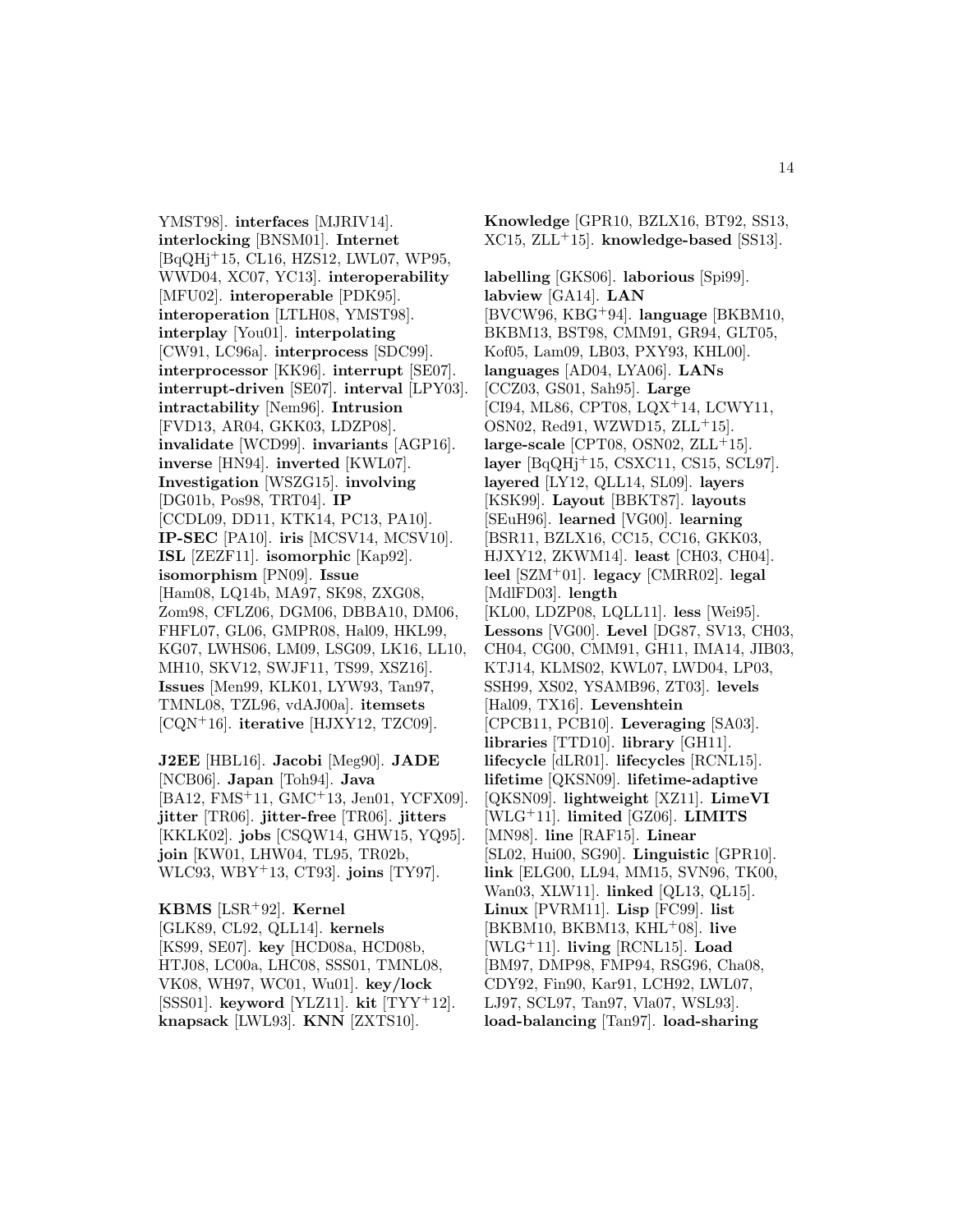[Fin90, LCH92]. **loading** [ABNY12, KW02]. **Local** [BG87, CL07, DMP98, LMI90, LJW<sup>+</sup>15, RAF15]. **local-** [DMP98]. **localization** [RAF15]. **location** [CHL<sup>+</sup>12, Kat05, NKWK07, WST05]. **location-based** [CHL<sup>+</sup>12, Kat05]. **location-dependent** [WST05]. **Lock** [IYD87]. **locks** [CC95a]. **log** [QL13, QL15, Spi99]. **logarithm** [JLL01]. **Logic** [BSK85, KTJ14, MP88, MLLS94, NC03, NC04, Pos98, VT95]. **Logical** [KSK99, Gab06]. **logics** [HN94, RS14]. **LogN** [IMA14]. **loneliness** [AJTT15]. **Long**  $[HWH<sup>+</sup>16]$ . **Long-term**  $[HWH<sup>+</sup>16]$ . **longest** [Hui00]. **LookAhead** [ZXTS10]. **looking** [DE00]. **lookup** [CZ09]. **loop** [HWL97, Lee04]. **loops** [AL03, HWL97]. **loss** [GMF96]. **losses** [KS97]. **Low** [Lee09, CZY<sup>+</sup>03, CMM91, Zha16]. **low-carbon** [Zha16]. **low-level** [CMM91]. **LRD** [MOK03].

**M QUAD** [KBB09]. **MAC** [MG02]. **Machine** [HM87, DZG92, GHW15, HN94, HFS<sup>+</sup>08, HMPF91, MHHP92, TH94, KK96]. **Machines** [SV13, FBZS12, JWH<sup>+</sup>15, OESHK07, OESHK08, SG90]. **magics** [YC13]. **Magio** [SIGC15]. **main** [Kim03, Kim04]. **main-memory** [Kim04]. **maintaining** [CSXC11, LC00a]. **maintenance** [LM91, RKZ99]. **making** [HDCH10, GMN98]. **malicious** [LMPJ12]. **malleable** [CSQW14]. **Management** [DM06, Ham08, MH10, PN10, PN07, ACB09, And98, Apo00, AM00, BZLX16, BBO08, BNP05, CKJ10, CHL<sup>+</sup>12, CY90, DGL00, DMP98, GVCV13, GAHL00, HZS12, Jon03, Koc94, KW10, LH97, MRDF91, TYW09, TYY<sup>+</sup>12, YLS12, ZL15, vdA01]. **manager** [Kim03]. **managing** [ZJ02]. **MANET** [LY12]. **manifold** [CC15, CC16]. **Manipulator** [SL88]. **Manufacturing** [SL88, ZD07]. **map** [AKT12, XC15]. **map-reduce** [AKT12]. **Mapping**

[SG90, Agu03, ABNY12, LTLH08, Nan94]. **mapreduce** [ZCG<sup>+</sup>15]. **maps** [HPTC11]. **markets** [KS04, TBEH04]. **Markov** [TN93, Wan03, ZLZL16]. **Markov-chain** [Wan03]. **mass** [AD13, AD14]. **Massive** [Pos98]. **massively** [DZG92, Nem96, RSG96]. **master** [TJY<sup>+</sup>11]. **master-slave** [TJY<sup>+</sup>11]. **Match** [YWL<sup>+</sup>03, KA93]. **matcher** [DZ15]. **matching** [ABNY12, AP16, DZ15, KS00, KWL07, KS08, MK90, MFU02, ML09a, ML09b, MK10, YZP97, ZZWD15]. **Matchmaking** [SC09]. **materialized** [RKZ99]. **mathematical** [LS94]. **matrices** [GZG95]. **matrix** [JWZ14, LS97, SBK<sup>+</sup>92]. **maturity** [KTJ14]. **maximization** [HWH<sup>+</sup>16, JWH<sup>+</sup>15]. **Maximum** [SVL02, KS00]. **MBR** [MK10]. **MBR-safe** [MK10]. **MCFS** [KNEDK92]. **MDA** [RFMP07]. **MDDT** [KT95]. **MDE** [GH11]. **MDE-based** [GH11]. **Means** [LdOS13, MdlFD03, PXQ08]. **measure** [Met16, SF02]. **measurement** [CWS<sup>+</sup>00, HCHD06]. **Measures** [SK86, RG88, YLZ11]. **mechanical** [GA14]. **mechanism** [CCZ03, HZS12, LWHS06, PN09]. **Mechanisms** [DGHE88, GMP13, MN14, RMR00, RW00]. **mechatronic** [HOGS11]. **medicine** [WWDL09]. **Meeting** [The94]. **Mellor** [PHPd98]. **members** [MGOB15]. **memories** [MHH93]. **Memory** [Red91, ALP99, DAFG95, DMP98, HC90, KHR<sup>+</sup>09, Kim03, Kim04, LYL95, Red88, SG98, SC10, SC11]. **MEMSY** [DHH96]. **MERASA** [WGK<sup>+</sup>11]. **merge** [TR02b]. **mergesorts** [WYT01]. **merging** [BDG<sup>+</sup>94, PRB13]. **mesh** [BXST12, CCHL03, CL96, PS95, Zhu96]. **mesh-connected** [PS95]. **meshed** [HA08]. **meshed/** [HA08]. **meshes** [ACR00, MS97]. **Message** [HYY88, PA10, CL96, DAFG95, Kat92, KJKK07, QWK14, TTD10, Wu01].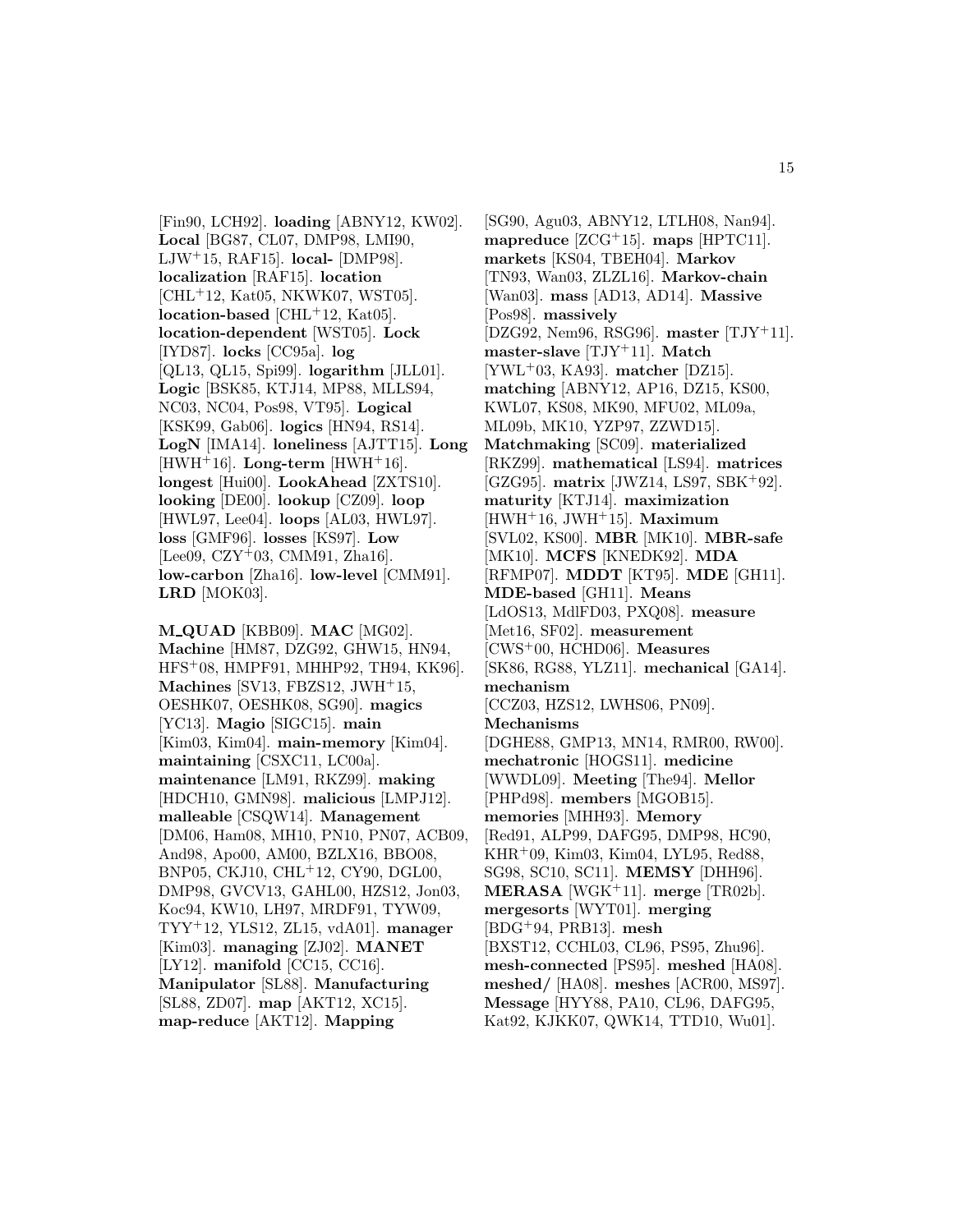**Message-Based** [HYY88, Kat92]. **message-passing** [TTD10]. **message-triggered** [KJKK07]. **Messaging** [GST03]. **messy** [You01]. **Metadata** [LCWY11, FJ04, LP03]. **Metamodel** [ZCK11]. **Metamodel-driven** [ZCK11]. **metamodels** [SLA<sup>+</sup>11]. **Method** [Mae10, WOE06, ABNY12, CH03, CH04, Che07, CP90, GFZ<sup>+</sup>16, KNU12, KTK14, jKsJdChK12, LQLL11, LC98, MK11, Meg90, QKSN09, QZK09, VT95, WYLW16, WWS16, XLH16, YUM10, YSS<sup>+</sup>16]. **methodological** [TLB06]. **Methodologies** [MH10]. **Methodology** [CF86, BSMB14, CD93, HC08, HCHD06, MPC91, NCB06]. **Methods** [BBKT87, KJI13, BCPS10, BT98, HM04, MKK15, MS97, SSH99]. **metrics** [HCD04b]. **microcomputers** [Red91]. **middleware** [GVBVME13, GVBVME14, KLMS02, PDK95, vRB11]. **migration** [KKY04, LCWC14, TP09, WLG<sup>+</sup>11]. **MIMD** [CC98b]. **MIMO** [ZZZZ15]. **min** [RSP91]. **min-cut** [RSP91]. **mine** [BqQHj<sup>+</sup>15]. **mini** [Red88]. **mini/ microcomputer** [Red88]. **Minimal** [Lee04, CH03, CH04, Din04, LSM96]. **minimal-cut** [LSM96]. **minimize** [QAS91, SMSJ10]. **Minimizing** [LS94]. **minimum** [MYYW06, PTX<sup>+</sup>09]. **Mining** [TRLD10, BYX16, Spi99, THDC08]. **minisupercomputer** [Rav92, Rav95]. **misleading** [Kra97]. **Mobilaction** [KDP05]. **Mobile** [CKJ10, MH10, AMuRKK14, CHL<sup>+</sup>12, CCdF<sup>+</sup>07, DD11, DG01b, GVCV13, HL16, KC10, KDP05, LCWC14, LKK14, MCSV10, PYHO04, QKZ<sup>+</sup>07, RSDD10, SN09, SARAL05, SSB<sup>+</sup>07, SIGC15, WST05, WCJ09, XQZ11, YOM<sup>+</sup>12, YC13, ZXTS10]. **Mobility** [HZS12, GQW<sup>+</sup>14, LWL07, YLS12]. **mode**

[CHZ11, LCWC12, Wu16]. **mode-WKBZ** [LCWC12]. **Model** [BGFL08, HOGS11, LDF86, MYU10, XC07,

AR04, Apo00, BDPV90, CHKW99, CMMA03, CMMA04, CHL<sup>+</sup>12, CM04, DJ96, DJ02, FXZ16, FSA97, GE97, GVBVME13, GVCV13, GVBVME14, Gut01, HHCASEQ11, IMA14, IT07, Kar91, KBG<sup>+</sup>94, KHMK98, KVG08, LWHS06, Li99, LCX08, LOZ01, LWL07, MJRIV14, MLGC94, MYYW06, NXG<sup>+</sup>16, Pap98, PONA11, RDRLG<sup>+</sup>15, SLA<sup>+</sup>11, SD99, SS99, Sto90, TM94, TV08, WD90, Zha16, ZLZL16, Zhe03]. **Model-driven** [HOGS11, RDRLG<sup>+</sup>15]. **Modeling** [GQW<sup>+</sup>14, HHD98, Joe00, KHMK98, OESHK07, OESHK08, PONA11, WCD99, XCHY11, AD04, EKA06, GW01, GCJP03, GZ06, HMF93, ND07, PN09, PVRM11, SHGA13]. **Modelling** [Bun98, BWB<sup>+</sup>01, Dow94, Fin90, HS85, Kam93, PBS86, PM94, YDF87, AHBU07, BNSM01, HK98, Kat92, Kof05, KRSS16, MVA09, RJS06, Sha09]. **Models** [MH10, Amm90, CGR<sup>+</sup>09, CO91, FCD03, FCD04, HCK90, JTN95, RCNL15, TD92, XS02, You01, vdA01]. **Modified** [KBB09, MVA09]. **Modular** [KBG<sup>+</sup>94, MHH93, Joh96, LC98, LC00b, DHH96]. **Monitor** [GLK89, JOR<sup>+</sup>00, XZ11, YH97]. **Monitoring** [HRG87, DD11, LPTH99, SDC99, TC06, WSZG15]. **monotonic** [NK03]. **Monte** [SSP03]. **Moony** [LYL95]. **morphology** [LS94]. **motion** [BLY10, OO12]. **motion-aware** [BLY10]. **move** [WC08b]. **moving** [MYYW06]. **MPEG** [KSH96]. **MPEG-coded** [KSH96]. **MPLS** [SYY<sup>+</sup>10]. **MR** [HMF93]. **MR-1** [HMF93]. **MT** [TJY<sup>+</sup>11]. **MT-BTRIMER** [TJY<sup>+</sup>11]. **Multi** [CMZ10, GL06, GKK03, ZKWM14, And98, HC08, HBL16, IMA14, IT07, KHA06b, LJL<sup>+</sup>12, LTLH08, LP03, LC00b, MG02, NCB06, PVRM11, RMR00, SW12, SYY<sup>+</sup>10, SA03, TL95, TJY<sup>+</sup>11, WGK<sup>+</sup>11, XZ11, YOM<sup>+</sup>12]. **Multi-Agent** [GL06, GKK03, HC08, KHA06b, NCB06]. **Multi-category** [CMZ10]. **multi-channel** [SA03]. **multi-code** [MG02]. **multi-core**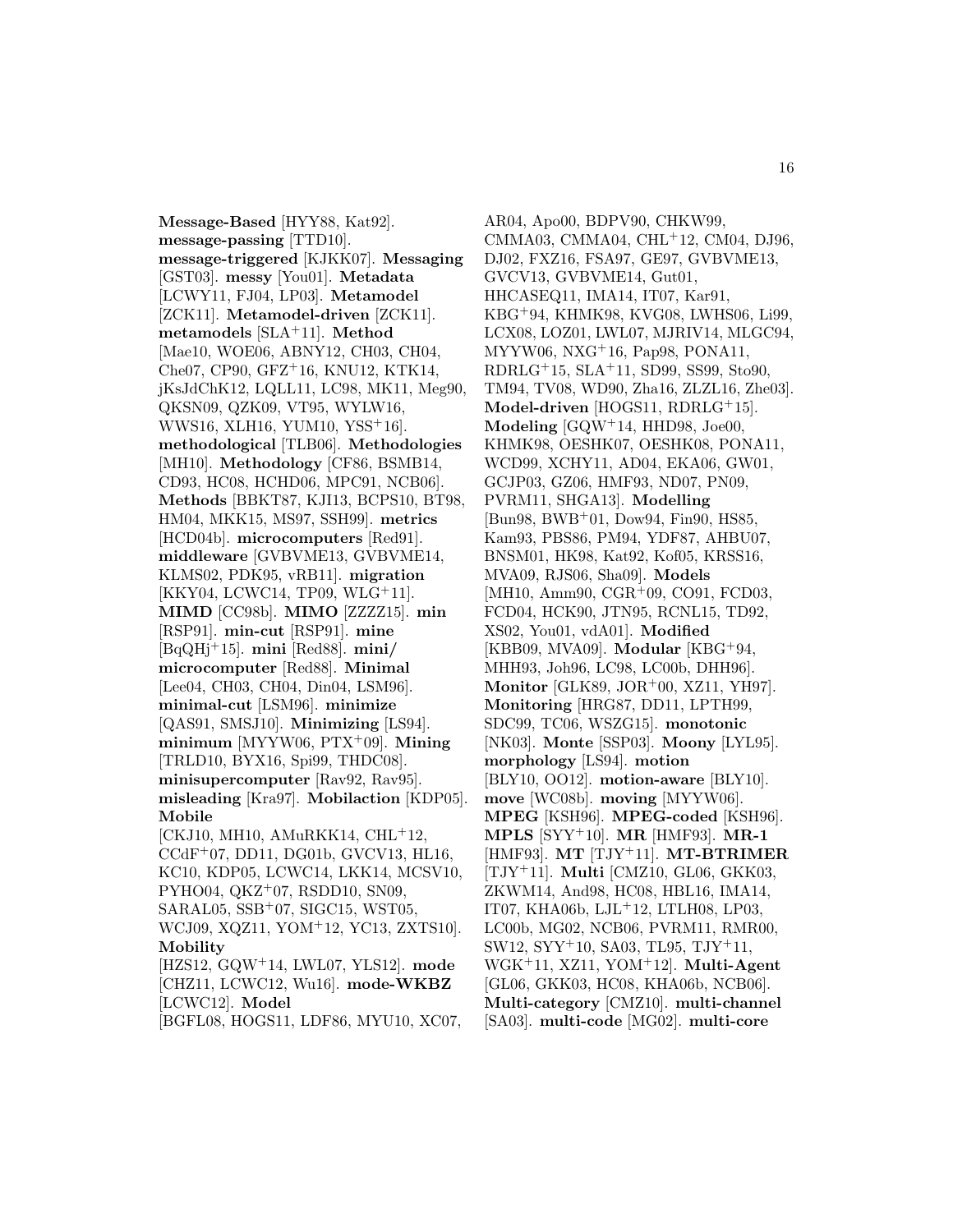[IMA14, WGK<sup>+</sup>11]. **multi-domain** [LTLH08]. **multi-exponentiation** [LC00b]. **multi-join** [TL95]. **multi-level** [IMA14, LP03]. **multi-objective** [And98]. **multi-OS** [PVRM11]. **multi-party** [SW12]. multi-path  $[LJL+12, SYY+10]$ . **multi-platform** [XZ11]. **multi-source** [IT07]. **Multi-stage** [ZKWM14]. **multi-threaded** [TJY<sup>+</sup>11]. **multi-workflow** [RMR00]. **multiaccess** [Bed88]. **multiagents** [ACB09]. **multibus** [Kam93]. **Multicast** [CL96, CSXC11, CS15, CL07, XM97]. **multicasting** [DG01a, RM98]. **multiclass** [GMF96, SDN14]. **multicomputer** [KH96, WMFK95]. **multidatabase** [YMST98]. **multidimensional** [CY94, Cho11, KW01, KW02]. **Multigauge** [Yan93]. **multikey** [SK92]. **Multimedia** [GET10, LQ14b, CKJ10, CHKW99, FAL<sup>+</sup>01, FCGC13, IT07, KHMK98, KJKK07, KFW04, KFW06, LPY03, LNS<sup>+</sup>07, Pap98, SSB<sup>+</sup>07]. **multimodal** [MCSV14]. **Multiple** [JWZ14, ADSP12, CC95b, GS01, KNEDK92, KC94, LY12, Li98, MCMM95, PS95, QYCG10, TX16, TH97, YLZ11]. **multiplexer** [CH97, SB96b]. **multiplexing** [KSH96]. **multiplication** [LC98, SBK<sup>+</sup>92]. **Multiport** [WK85]. **Multiprocessor** [DHH96, Gai87, IYD87, MHPS96, Ric90, SE85, Bat00, CSQW14, CPS85, GP90, HMF93, LM91, Li99, LC96b, LCH92, LJ97, SG98, WBA94, WF92]. **multiprocessor-based** [CSQW14]. **Multiprocessors** [SK86, Agu03, Kat92, Zhu96, ZS06]. **Multiprogramming** [DG87]. **multiqueues** [RS88]. **multisend** [CS15]. **multiservice** [ELG00]. **multisignatures** [CL00]. **multistage** [PLL00, XM97, YS90]. **Multitasking** [Kar86, Kar87, Kar91, KH96]. **multivalued** [SHGA13]. **multivariate** [MK11]. **Multiversion** [Son87]. **multiwavelet** [CZY<sup>+</sup>03]. **multiword**

[Met16]. **mutation** [BXST12]. **MuTEAM** [CPS85]. **mutual** [CG00, HDPC13, Hof93, JM99, MS96, SM90, VK08]. **MVS**  $[EGH+86]$ .

**n** [ASDOK03]. **n-cube** [ASDOK03]. **natural** [GLT05, Kof05, Lam09, LB03]. **nearest** [ZHZ<sup>+</sup>15]. **Neat** [You01]. **needs** [The94]. **Negative** [TRLD10]. **Negotiating** [DSS00]. **neighbor** [ZHZ<sup>+</sup>15]. **Neighbour** [Met16]. **Net** [KRSS16, VB87, BDPV90, HCK90, MYYW06, Sto90, You01, ZD07]. **Net-Based** [VB87]. **Nets** [CF86, WDF87, BT98, CJV01, DJ02, HMF93, HF94, LJ96, ND07, PM94, RMR00]. **Network** [HJS87, LSG09, LWD04, ON12, ZXG08, Ang16, Apo00, BBMC98, CO91, CP90, GKK03, Hsu99, HL99, Ito94, JSS<sup>+</sup>98, KL00, KBB09, LCWC14, LTKK09, Lee04, LH98, LM92, MRDF91, MC95, MG95, PLL00, RS88, SL97, SVN96, SS13, TEQ11, Wei95, WCJ09, XLW11, YLS12, ZL15]. **network-based** [YLS12]. **networking** [JIB03]. **Networks** [BI86, BG87, GET10, Kar86, Kar87, LL10, MA97, PL88, ASDOK03, AMuRKK14, And98, BXST12, CW91, CWY98, CH03, CH04, CC97, CCDL09, Cho11, CT93, CL96, DG01a, DS97, ELG00, GQW<sup>+</sup>14, GS10, GFH<sup>+</sup>10, GGDG01, HF08, Hof93, HLLC96, IT07, Kam93, KS97, KTV14, KC10, KKHN12, KKHN13, KA97, LMI90, LT97, LC00a, LJL<sup>+</sup>12, LHC08, LSBW14, LY95, LC96a, LH02, LJ97, MLK15, MOK03, MCMM95, ON12, PYHO04, PM94, QYCG10, QKSN09, SLPK02, SYY<sup>+</sup>10, SF02, SSB<sup>+</sup>07, SM90, SBK<sup>+</sup>92, TDGNH97, TJS15, TZL96, Vla07, WL01, WC08a, WC08b, WH11, WWS16, WW01, XM97, XLSM10, YS90, Yan00, Yan02, YOM<sup>+</sup>12, YDR<sup>+</sup>09, ZYM96, ZZZZ15]. **neural** [PN09, TEQ11, Wei95, ZL15, LWD04]. **neural-genetic** [PN09]. **neuron** [Wei95]. **nine** [HABJ05]. **NN** [KC10, YLK11]. **node**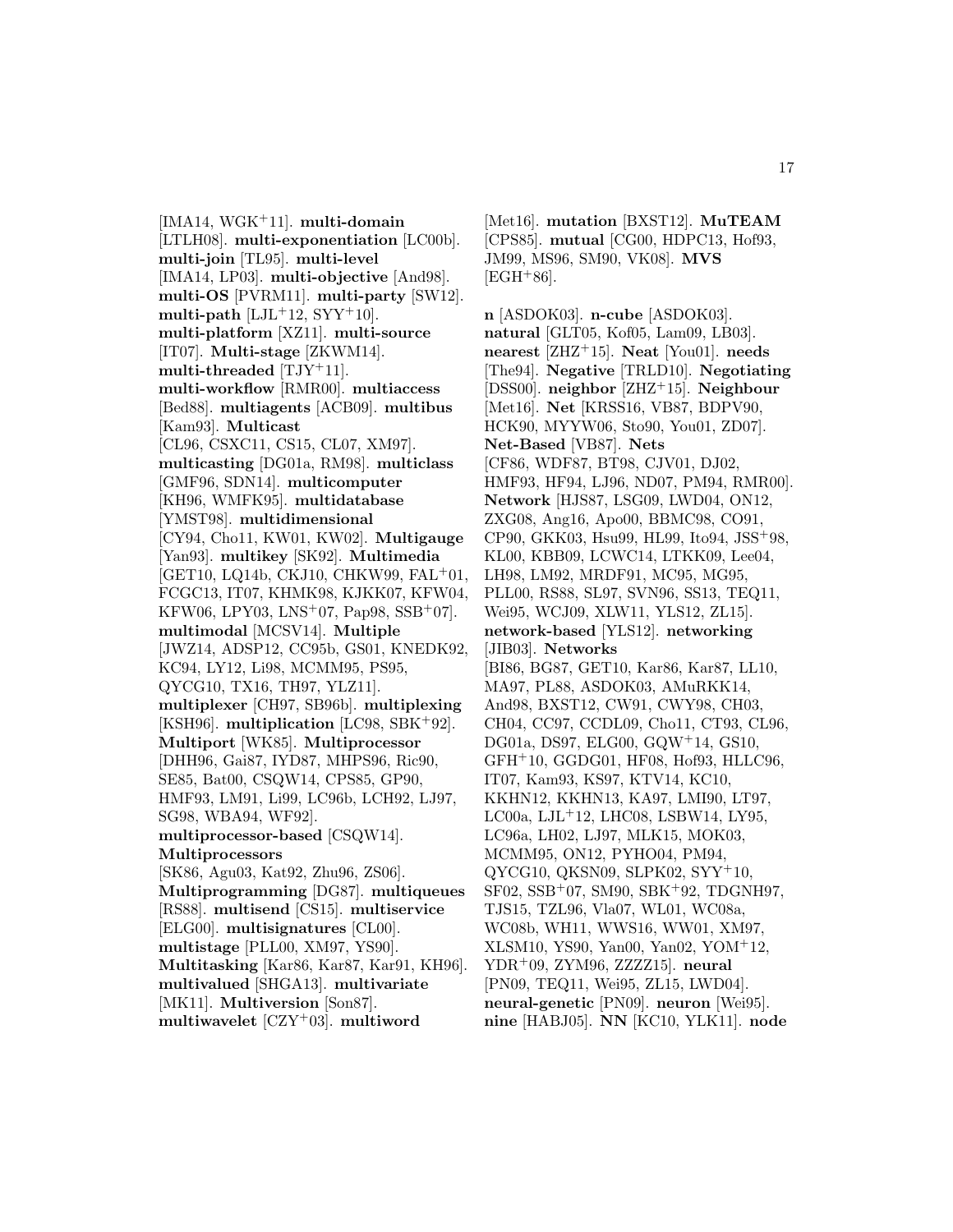[HL16, PTX<sup>+</sup>09, TK00, WCLC04]. **nodes** [KKEG<sup>+</sup>09, Red91, YOM<sup>+</sup>12]. **noise** [RES<sup>+</sup>16b]. **Non** [BT98, LT97, Ray00, ERY<sup>+</sup>16, FSA97, ON12, RES<sup>+</sup>16a, RES<sup>+</sup>16b, RS14, RS93]. **Non-blocking** [LT97, Ray00]. **non-classical** [RS14]. **non-cooperative** [ON12]. **Non-exponential** [BT98]. **non-program** [RS93]. **non-uniform** [FSA97]. **non-uniformly**  $[ERY + 16, RES + 16a, RES + 16b].$ **nonhomogeneous** [Gut01]. **nonnegative** [JWZ14]. **nonsubsampled** [ZHZ<sup>+</sup>15]. **norm** [Meg90]. **norm-reducing** [Meg90]. **normal** [LCWC12]. **Notes** [You01]. **nothing** [TL95, Tan97]. **novel** [HK98, LQLL11, LWL07, MNK14, WCJ09, WWDL09, WWD04]. **Novell** [SL97]. **NP** [Kap92]. **NP-complete** [Kap92]. **number** [CS97, Kra97, SVL02, SL02, TDGNH97]. **numerical** [DJ96, LJ96].

**O** [Ano87, SIGC15]. **OASIS** [HSS<sup>+</sup>11]. **Object** [HKL99, KHL00, Pap99, SK98, THT98, TP09, dA99, AR92, BGNP01, BT92, CJV01, CD94, CMZ10, CL92, DKP95, Eli13, FAL<sup>+</sup>01, FCD03, FCD04, GVCV13, GMN98, GW01, HPF02, HHD98, Hin99, JPMAB00, KHR<sup>+</sup>09, KLMS02, KJKK07, LSR<sup>+</sup>92, LYW93, LNS<sup>+</sup>07, LWL07, ND07, NHK14, RXR99, SZM<sup>+</sup>01, SSH99, SED<sup>+</sup>99, SS99, TD92, TR02b, TKCR04, XS02, YMST98]. **Object-based** [THT98, NHK14]. **Object-Oriented** [HKL99, SK98, KHL00, Pap99, dA99, AR92, BGNP01, BT92, CJV01, CL92, Eli13, FCD03, FCD04, GMN98, GW01, HHD98, Hin99, LSR<sup>+</sup>92, ND07, SSH99, SED<sup>+</sup>99, SS99, TR02b]. **object-relational** [TKCR04, YMST98]. **objectbase** [Mul92]. **objective** [And98]. **Objects**

[GET10, BT92, KLK01, KC10, KSK99, MMO00, MYYW06, RS93, TRAR02, ZJ02]. **Obligation** [ND07]. **oblivious** [Kha06a].

**observation** [KS08]. **Observed** [LBLB13]. **Occam** [CMM91, CPV90]. **ocean** [LCWC12]. **OCoN** [GW01]. **ODMG** [SD99]. **off** [LH02]. **office** [MPC91]. **offline** [KTK14]. **offloading** [CS15]. **offs** [DYB91, LSBW14]. **offshore** [Kat14]. **Okinawa** [Kat14]. **OMT** [MN98]. **on-board** [VG00]. **on-demand** [WCLC04]. **One** [WLC93, WBY+13]. **One-dimensional** [WBY<sup>+</sup>13]. **One-shot** [WLC93]. **Online** [VM98, CZT<sup>+</sup>16, HBL16, Mor07, SYY<sup>+</sup>10]. **only** [Apo92]. **Onto** [HC08]. **Onto-agent** [HC08]. **Ontological** [MCD<sup>+</sup>15, RCNL15]. **Ontology** [Hin99, AKT12, BWG06, HC08, KSL12, SL12, TLB06, WWDL09]. **ontology-based** [HC08]. **ontology-driven** [AKT12]. **OO** [SD99]. **OORHS** [YW98b]. **Open** [DBBA10, Kar86, BCPS10, FM10, NPR10, PC13, TJS15]. **open-source** [BCPS10, PC13]. **OpenHMI** [NPR10]. **OpenHMI-tester** [NPR10]. **Operating** [Gai87, GVCV13, JC97, KS99, KKK<sup>+</sup>02, MW90, SZ03]. **Operational** [MB88]. **Operations** [EGH<sup>+</sup>86, CS15, Kha06a, LS97]. **Optimal** [AL03, Car15, DDL<sup>+</sup>90, LM91, SKR08, TR06, Cha02, HGR12, HA08, OSZZ97, Pap94, QKSN09]. **optimally** [LY95]. **optimisation** [GH11]. **optimization** [CHCL90, CY90, HM04, KS08, LWD04, MMH16, Tan97, TKCR04, VKAR15, ZLZL16, ZZQ95]. **Optimizing** [SZ03, GH11]. **Optmized** [AKT12]. **Or-BAC** [CM04]. **ordering** [CL96]. **organic** [vRB11]. **organisational** [CH06]. **organising** [HPTC11]. **organization** [CC14, KW01]. **organizational** [DSS00, GAHL00]. **organizations** [KTJ14, LL16]. **Oriented** [HKL99, SKV12, SK98, AR92, BGNP01, BT92, CJV01, CD94, CL92, CFLZ06, CH06, Eli13, FCD03, FCD04, GMN98, GW01, GD06, HPF02, HHD98, Hin99, JPMAB00,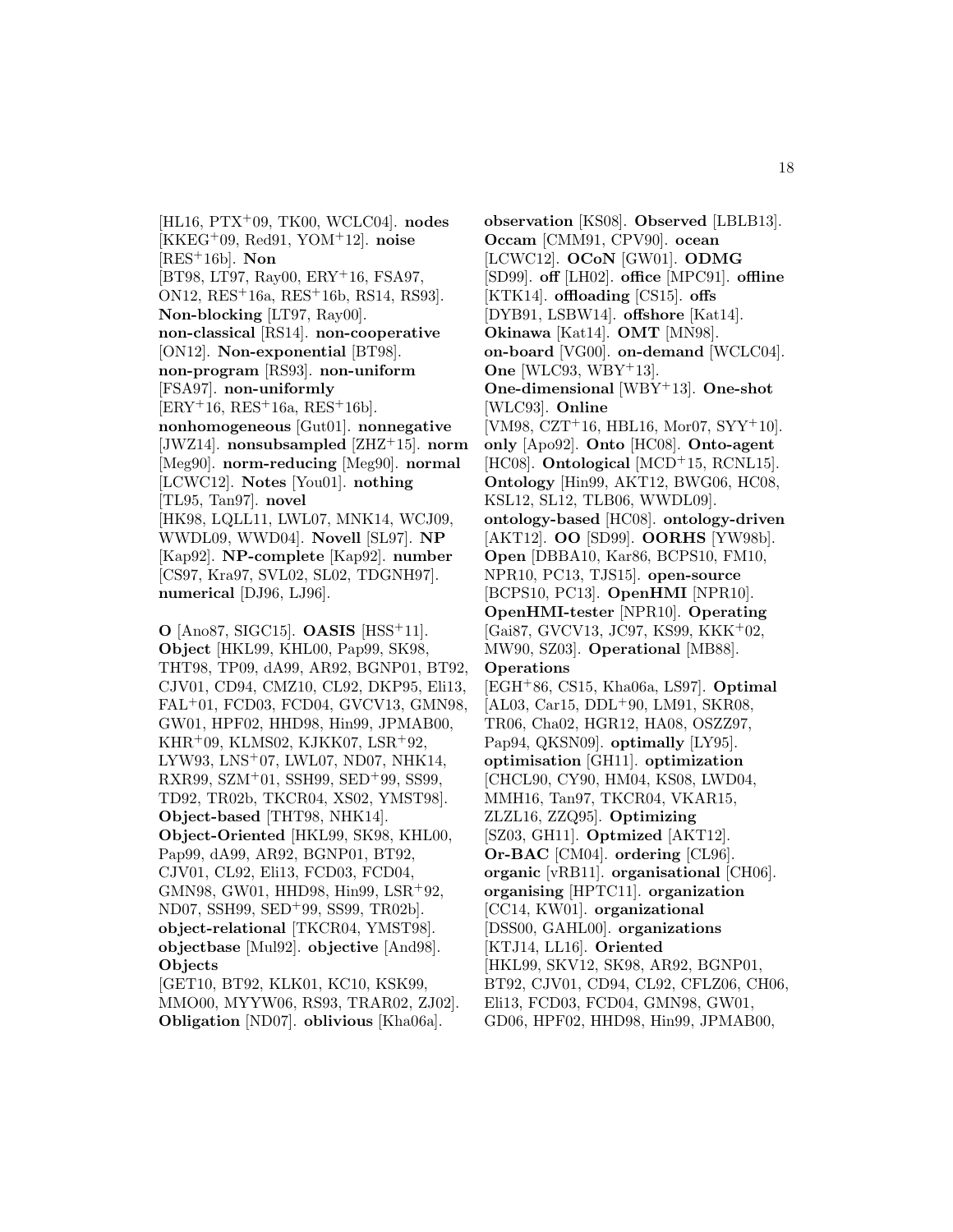KHL00, LSR<sup>+</sup>92, ND07, Pap99, RJS06, SSH99, SED<sup>+</sup>99, SS99, TD92, TR02b, TC06, TLB06, TJ01, WLXD15, dA99]. **original** [GHW15]. **OSGi** [RW11]. **outlier** [LJW<sup>+</sup>15, MKK15]. **output** [CH97]. **outsourced** [Kha06a]. **outsourcing** [CF06, GCM14, Kat14]. **overcorrection** [YET94]. **overflow** [LWD04]. **overhead** [Hsu94]. **Overlay** [GET10, ON12]. **Overview** [SD99, BT98, MMH16].

**P2P** [HCD04a, ASH12, CZ09, GET10, Ham08, HF08, HCD04b, LM09, SL09]. **Packed** [UPSL<sup>+</sup>13]. **packet** [LJL<sup>+</sup>12, XLSM10]. **pages** [ZLL<sup>+</sup>15]. **pair** [CCC05, GS10]. **pair-wise** [GS10]. **Pairing** [HCD08a, HCD08b]. **Pairing-based** [HCD08a, HCD08b]. **pairings** [VK08]. **PAKE** [HTJ08]. **paper** [RHS<sup>+</sup>14]. **paradigm** [CD94, Sha96]. **Parallel** [BSK85, CP90, DD90, GE97, GZG95, HM04, IT07, LSG09, LM92, LD96, MRSW98, RSP91, Rav92, Rav95, SZ91, SG98, TR02a, TR02b, TRT04, YZP97, Agu03, AL03, BDMV97, BPX06, BYX16, CSQW14, DJ96, DMP98, DZG92, EG97, HK98, JTL01, JSS<sup>+</sup>98, LP93, LH98, LOZ01, LL94, LC00b, LS97, MK90, Meg90, Nem96, QAS91, QA93, QZK09, QY15, QAY09, RSG96, SY90, Sha96, SIGC15, Sta93, TZC09, TH94, WYT01, Zom98, FC99]. **Parallelism** [ZZQ95, Pos98, WY96]. **Parallelization** [LCWC12]. **parallelized** [WGK<sup>+</sup>11]. **Parameter**  $[ADMB15, LJW+15, RES+16a].$ **parameters** [BBMC98]. **ParCE** [AR92]. **PARIS** [CPT08]. **parity** [YWD00]. **parsing** [AR92, LM92]. **Part** [MRDF91, RMDF91, SVL02, SL02]. **partial** [GCG<sup>+</sup>13]. **particularly** [You01]. **partition** [LHW04, TY97, XLH16]. **partition-based** [TY97]. **partitionable** [Li99]. **partitioning** [GZG95, KR95, TZC09]. **party** [SW12]. **PASSI** [CCSS06]. **Passing** [HCY87, DAFG95, RS88, TTD10].

**password** [HTJ08, LYL12a, NHK14]. **password-authenticated** [HTJ08]. **Path** [HL99, BGM98, HGR12, KHL00, LY92, LJL<sup>+</sup>12, RM02, RKZ99, SYY<sup>+</sup>10, TZC09]. **path-tables** [RM02]. **pathfinding** [LY12]. **paths** [RM02, WC08b]. **pattern** [BYX16, HK90, MK90]. **Patterns** [OSN02, SSH99, SD99, XCHY11]. **patterns-based** [SD99]. **PC** [SL97]. **PEARL** [HPF02]. **Peer** [BBO08, CPT08, KKY04, MVA09, YDR<sup>+</sup>09, HCD04a]. **peer-assisted** [YDR<sup>+</sup>09]. **Peer-to-peer** [BBO08, CPT08, KKY04, HCD04a]. **264** [BDPV90]. **2L-approximation** [KWL07]. **88** [HS88]. **Bluetooth** [RSDD10]. **CD** [HJS87, HYY88]. **CDMA** [MG02]. **Data** [HJS87]. **IP** [Apo00]. **join** [Tho97]. **lock** [SSS01]. **LTE** [LCWC14]. **microcomputer** [Red88]. **multisignature** [HCC98, Wu01]. **reliability** [YS90]. **software** [Abi00]. **U-Science** [LL15]. **voice** [MG02]. **people** [CP15, ZKWM14]. **per-VC** [ACA99]. **perception** [BqQHj<sup>+</sup>15]. **Performability** [IDY88]. **Performance** [Apo92, BVCW96, DG87, DD98, FG97, HMF93, KNP16, Kat92, KKEG<sup>+</sup>09, KK96, LMI90, LYW93, LH98, LH97, LCH92, MN14, MZ03, MOK03, PBS86, RM98, RP90, SK86, SE85, SM90, Sta93, SPB11, TTD10, TZL96, WD90, XM97, AK92, CS15, CHCL90, CCdF<sup>+</sup>07, CQ96, FSA97, Hof93, JTL01, KW02, Kim03, KS08, KS04, KSH96, Li99, LNR04, MCMM95, OSN02, Omo91, Red91, RD92, SB96b, Tho13, WW01, YS90, ZLZL16, SBK<sup>+</sup>92]. **performance/ reliability** [YS90]. **period** [BLY10]. **period-based** [BLY10]. **periodic** [DD98, OESHK07, OESHK08]. **Permission** [JM99]. **Permission-based** [JM99]. **permutation** [AGP16, MS97, MC95]. **permutations** [HL99]. **person** [PN10, PN07]. **person-centric** [PN10, PN07]. **personal** [CF06]. **personalization** [ABP09]. **Personalized**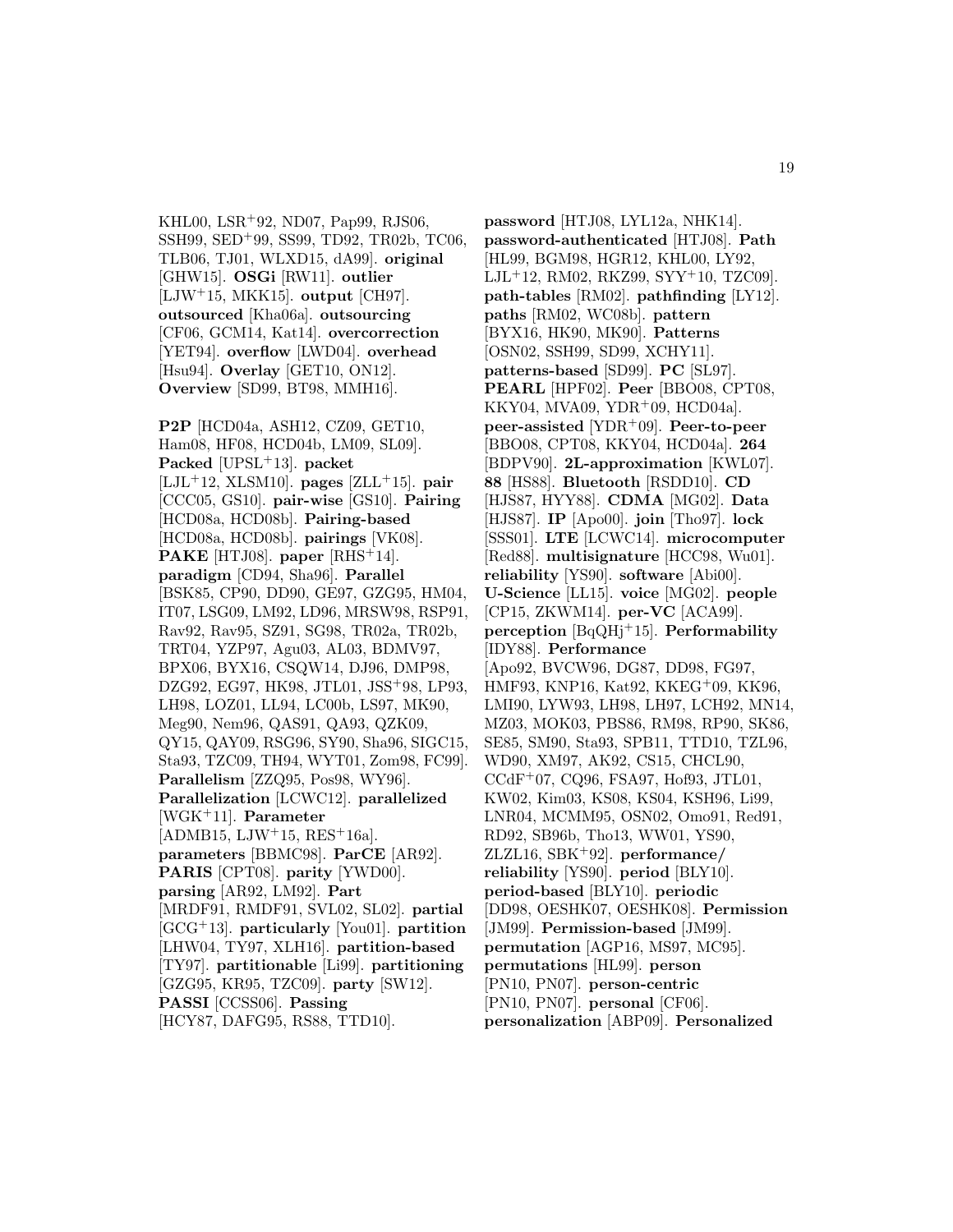[KSL12]. **perspective** [DE00, LCWY11, TJS15]. **Pesa** [SZ91]. **Pesa-I** [SZ91]. **Petri** [BDPV90, BT98, CJV01, CF86, DJ02, HCK90, HMF93, HF94, KRSS16, LJ96, MYYW06, PM94, RMR00, Sto90, WDF87, You01, ZD07]. **Petri-net** [MYYW06]. **Phase** [HK90, BSMB14, CD93, Tan97]. **phases** [BCL<sup>+</sup>01]. **Phishing** [KJI13]. **phones** [WYO12]. **Physical** [XSZ16, VG00]. **Physically** [Wal90]. **picture** [WYO12]. **piecewise** [MK10]. **pipeline** [Omo91]. **Pipelined** [SBK<sup>+</sup>92, CC98b, zLTC95, SSC97, TL95]. **Pipelining** [DGGE88]. **placement** [BXST12, HA08, LS04, RSP91, Rav92, Rav95, SYNB99, TF06]. **planning** [ACB09]. **platform** [GMC<sup>+</sup>13, NPR10, NCB06, TCD07, WLG<sup>+</sup>11, XZ11]. **platforms** [AL03, PVRM11, SC10, SC11, Tam08]. **Point** [RMDF91]. **points** [EG97, LKK14]. **Poisson** [SE07]. **policy** [LWL07, WSL93]. **polygonal** [MN14]. **polynomials** [CW91, LC96a]. **Port** [SL88]. **portable** [FH02a, FH02b, MCSV10]. **portion** [HL16]. **positioning** [IST<sup>+</sup>13]. **possible** [AGP16]. **postures** [ZHZ<sup>+</sup>15]. **power** [Lee09, QAS91, ZZZZ15]. **Practical** [WBA94, Hui00, Kha06a, WWS16]. **practices** [CL16]. **Pre** [LPY03, CCZ03, GFZ<sup>+</sup>16, YLK11]. **pre-computed** [YLK11]. **Pre-emptive** [LPY03, CCZ03].  $pre-split$  [GFZ<sup>+</sup>16]. **Precedence** [WL91, Hsu94]. **Precedence-agreement** [WL91]. **precision** [KLMS02]. **predicates** [HF08, SF11]. **Predictable** [Rom98, ABRW93, PRSM01]. **Predicting** [LNR04]. **prediction** [CQ96, Dow94, Li98, SDN14, ZLZL16]. **predictions** [HOGS11]. **preemption** [IST<sup>+</sup>13]. **Preface** [GATT12, KN12, LQ14a]. **preferences** [HCL<sup>+</sup>06]. **prefetching** [WYT01]. **prefix** [CC98b]. **Preparations**

[FJ04]. **presence** [LNR04, TK00].

**preserving** [YWS06]. **prevent** [KKP11]. **prevention** [AR04]. **pricing** [HWH<sup>+</sup>16]. **prime** [RS14, PBS86]. **primitives** [DAFG95]. **principles** [EKA06, KS99]. **Prioritized** [MCMM95, ELG00, Wan97]. **Priority** [BG87, Hel13, HYY88, KHL<sup>+</sup>08, SE85, CCZ03, LH97, SED<sup>+</sup>99, SB96b]. **Priority-based** [Hel13]. **Priority-Driven** [SE85]. **Privacy** [DM06, LBLB13, OO06, UI06, CL16, LYA06, YWS06]. **privacy-preserving** [YWS06]. **private** [XLH16]. **probabilistic** [Amm90, CQN<sup>+</sup>16]. **problem** [CL07, GZ06, LS04, LWL93, You01]. **problem-centered** [You01]. **Problems** [BD96, Dow87, DDL<sup>+</sup>90, Kap92, Yen08, You01]. **procedure** [Sto90]. **process** [CCSS06, FM10, GH11, KiMKT94, LY96, MVA09, PS10, TM94, TMNL08, TP09, ZLZL16]. **processes** [Hel13, RFMP07]. **Processing** [LQ14b, AD13, AD14, BLY10, CHE12, CMM91, DGGE88, DYB91, GKS06, JTL01, Kap92, KW01, KC10, Kof05, MLK15, MLGC94, QAS91, QAY09, SY90, SSC97, TL95, Tan97, TR02a, TRT04, WYO12, WLC93,  $WBY+13$ ,  $YWL+03$ ,  $ZXTS10$ . **processor** [BSS90, HWL97, LP93, MHHP92, OSZ95, WGK<sup>+</sup>11, YCFX09, Zhu96, CLO92]. **processors** [Hsu94, IMA14, KP90, MHPS96, PS95]. **product** [LP03, YWS06]. **Production** [SZ91, ACB09]. **Professionals** [Lee85]. **Program** [Sha88, CWS<sup>+</sup>00, RS93]. **Programmable** [BSK85, Ang16, XFA99]. **Programme** [Lee85]. **Programming** [MÁGA00, YUM10, AdPT06, HPF02, KLMS02, LH98, MMD99, Pap98, YW98a, YW98b]. **programs** [Agu03, BST98, BA12, Duj91, EG97, HCK90]. **Progressive** [LBLB13]. **project** [SD99, GPR10]. **projective** [AM00]. projects [CG11, FM10]. **Propagation** [LDF86, Mae10, XFZ09, DSS00]. **properties**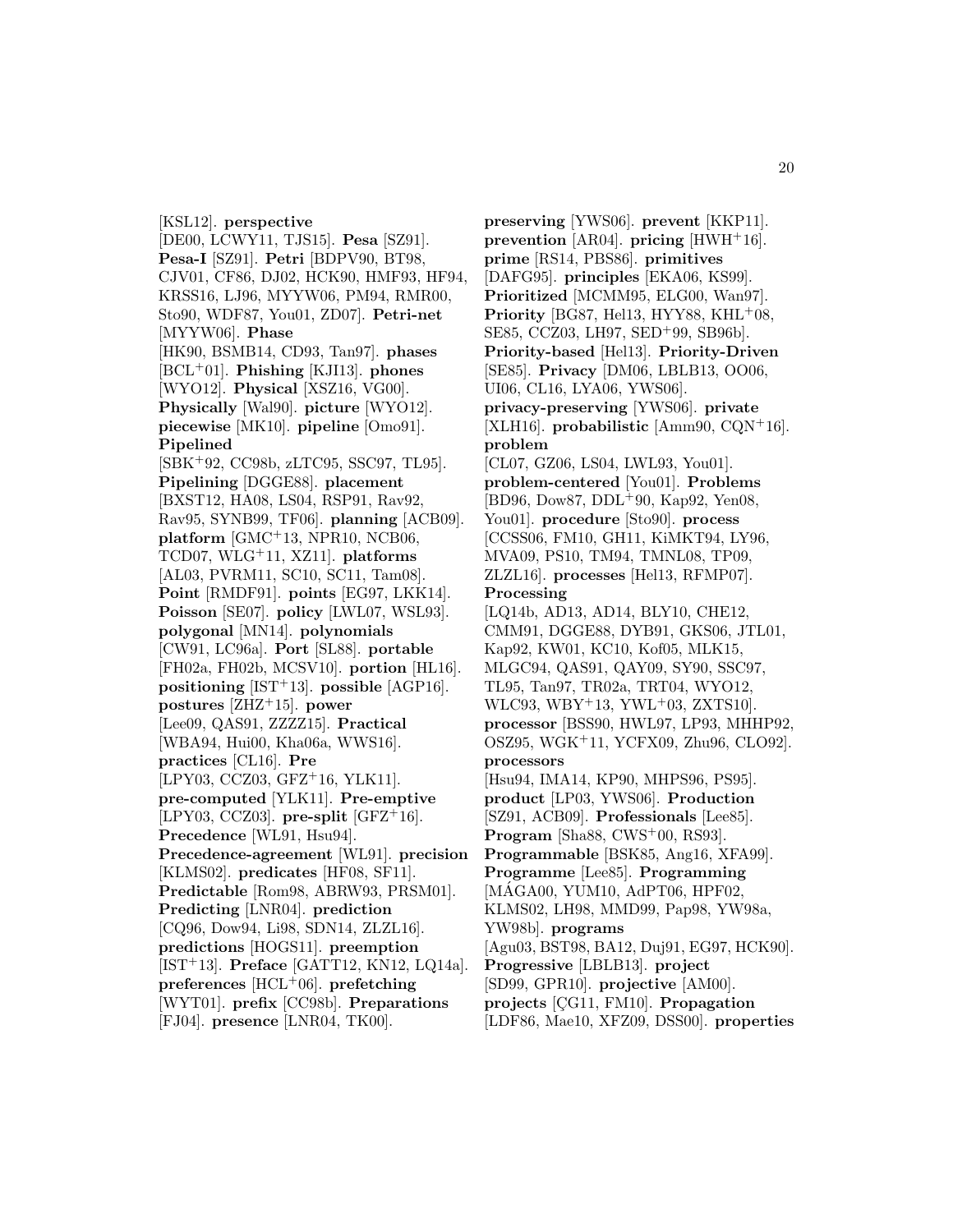[GQW<sup>+</sup>14, LB96, LT97, LMPJ12, SS93]. **proposal** [Jen01]. **Prosumer** [RPD<sup>+</sup>13, RPDH15]. **Protecting** [GMP13]. **protection** [OO06]. **Protocol** [ET10, HCY87, HYY88, BWB<sup>+</sup>01, CDFP90, CCZ03, GS10, HTJ08, JC02, LJ96, LHC08, Ray00, RW11, SC10, SC11, VT95, WP95, WCLC04, WH11, YWS06, ZJ02]. **protocols** [AMuRKK14, GS01, HDPC13, Koc94, LMI90, LH98, MG02, NC03, NC04, SED<sup>+</sup>99, WD90, WCD99]. **Prototyping** [Abi00]. **Provably** [Pap94]. **provide** [CL96]. **provides** [LWD04, YW98b]. **providing** [CCdF<sup>+</sup>07]. **provisioning** [WC08a]. **provisions** [WCL15]. **Proxy** [LS04]. **PSC** [YSS<sup>+</sup>16]. **Pseudo** [ML86]. **Pseudo-Exhaustive** [ML86]. **PSQL** [XFA99]. **public** [FBZS12, HCD08a, HCD08b, LL16, Wu01]. **public-key** [HCD08a, HCD08b]. **publication** [XLH16]. **purely** [YSAMB96]. **Purpose** [ET10, KKK<sup>+</sup>02, War07]. **Purpose-based** [ET10]. **PVM** [WLC07]. **PWSMS** [BBO08]. **pyramid** [CH03, CH04, MG95].

#### **QoS**

[ADSP12, CL07, GVBVME13, GVBVME14, JIB03, PYHO04, SSB<sup>+</sup>07, WC08a, WLXD15]. **QoS-aware** [PYHO04]. **QR** [WYO12]. **quad** [KBB09]. **Quality** [Lee85, SV13, BWG06, HL16, SZM<sup>+</sup>01, TYW09, ZL16]. **quality-aware** [BWG06]. **quantitative** [BSMB14]. **quantization** [CZY<sup>+</sup>03]. **queries** [AKT12, CCC05, Dan07, HF08, SF11, SK92, TL95, WST05, WLC93]. **Query** [KHL00, AKT12, BKBM10, BKBM13, BST98, CU07, CZT<sup>+</sup>16, CHE12, CY90, GKS06, HM04, JTL01, KC10, LPTH99, MLK15, MMH16, Tan97, TR02a, TRT04, TKCR04, YWL<sup>+</sup>03, ZXTS10, ZZQ95]. **querying** [FJ04, Kat05, LCWY11, VSZMCV08].

**queue** [KC94, SZ03]. **Queueing**

[BI86, LP93, CT93, CO91]. **queues** [CO91]. **queuing** [ACA99, KL00]. **quickest** [RM02]. **quorums** [CG00].

**radial** [HA08]. **radio** [GQW<sup>+</sup>14]. **RAID** [TX16, YWD00]. **RAID-5** [YWD00]. **RAID5** [Tho97]. **railway** [BGFL08, BNSM01]. **random** [Hel13, Wal90]. **ranking** [NHK14]. **rapid** [JTN95]. **Rate** [RSBW14, CZY<sup>+</sup>03, LJL<sup>+</sup>12, NK03, TR06, TZL96, ZYM96]. **rate-allocation** [LJL<sup>+</sup>12]. **rate-based** [TZL96, ZYM96]. **rate-monotonic** [NK03]. **rates** [LJL<sup>+</sup>12]. **RBAC** [CHL<sup>+</sup>12]. **RDCT** [WWD04]. **RDF** [CH11, KFW04]. **re** [DR09, ZKWM14]. **re-identification** [ZKWM14]. **re-weighting** [DR09]. **Reactor** [DKO86]. **read** [Apo92]. **read-only** [Apo92]. **readers** [HDPC13]. **readiness** [CG11]. **readings** [MLK15]. **ready** [SZ03]. **Real** [DKO86, DZG92, HKL99, HA08, KG07, SK98, SK86, TRAR02, WDF87, ABRW93, BGNP01, CZT<sup>+</sup>16, CPV90, FAL<sup>+</sup>01,  $GVBVME13, GVBVME14, GHI1, GMC<sup>+</sup>13,$ HPF02, HHD98, HSS<sup>+</sup>11, IT07, Jen01, KBG<sup>+</sup>94, KLK01, KLMS02, KB02, KKK<sup>+</sup>02, KJKK07, KSK99, LPY03, OESHK07, OESHK08, PONA11, RW11, Rom98, RXR99, Sel02, SZ03, SSC97, SED<sup>+</sup>99, SS99, VM98, WH11, WGK<sup>+</sup>11, WWDL09, Wu16, ZZWD15]. **Real-coded** [HA08]. **Real-Time** [DKO86, HKL99, SK98, SK86, WDF87, TRAR02, ABRW93, BGNP01,  $CZT+16$ , CPV90, FAL<sup>+</sup>01, GVBVME13, GVBVME14, GH11, GMC<sup>+</sup>13, HHD98, HSS<sup>+</sup>11, IT07, Jen01, KBG<sup>+</sup>94, KLK01, KLMS02, KB02, KKK<sup>+</sup>02, KJKK07, LPY03, OESHK07, OESHK08, PONA11, RW11, RXR99, Sel02, SZ03, SSC97, SED<sup>+</sup>99, SS99, VM98, WH11, WGK<sup>+</sup>11, WWDL09, Wu16, ZZWD15]. **realistic** [KHA06b]. **Realization** [SL88, HBL16]. **realizing** [KS99]. **rearrangeable** [HL99]. **reasoning**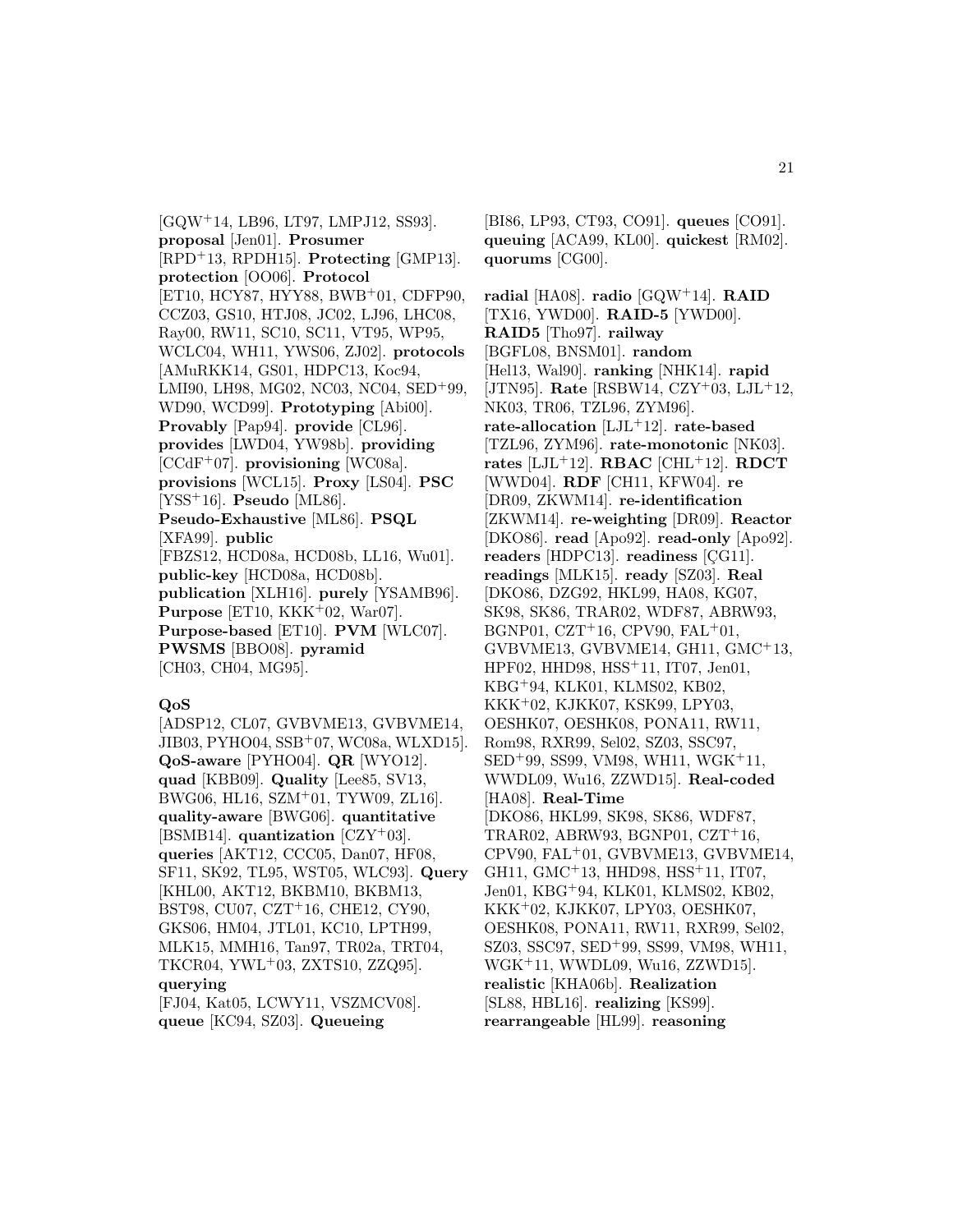[FCHJ05, KNEDK92]. **received** [EQ11]. **receives** [KT95]. **receiving** [HCC98]. **Recognition** [ZHZ<sup>+</sup>15, LKK14]. **recognizer** [MCSV10]. **recommendation** [CZT<sup>+</sup>16, KSL12, Mor07]. **Reconfigurable** [DDL91, CCDL09, KR92, LS97, OSZ95, SB96a, TCD07, WMFK95, WWD04]. **reconfiguration** [BSS90, BDMV97, Joh96]. **Reconstruction** [San90, YUM10]. **Recovery** [CKT94, Rom94, Rom98, AJTT15, BDMV97, DG01b, Hsu99, KB02, LYL12a, NMMS02, RW00, RS93, Rom02, Wu01]. **recruitment** [RPD<sup>+</sup>13, RPDH15]. **recurrence** [Che93]. **recurrent** [Sha96]. **recyclable** [RHS<sup>+</sup>14]. **Redistribution** [LSD95]. **reduce** [AKT12, TF06]. **reduced** [Buc00, RSP91]. **reducing** [Meg90]. **reduction** [JKC16, KKHN12, KKHN13]. **redundant** [Gut01, MP88]. **referrers** [QL13, QL15]. **refinement** [CU07]. **reflection** [TV08]. **reflective** [PXY93]. **region** [ZEZF11]. **regularization** [JWZ14]. **rekeying** [GS10]. **related** [LL16, TZL96, XSZ16]. **relation** [CMZ10, CT93, SVL02, SL02]. **relational** [LY92, TKCR04, YMST98, ZT03]. **relationship** [SHGA13]. **relationships** [TD92]. **relay** [RSBW14, ZZZZ15]. **release** [GHW15]. **Relevance** [BCLG98]. **Reliability** [Dow87, YQ95, CD94, Dow94, Gut01, Li98, Sah95, Sha09, Wan03]. **Reliable** [LLHG06, JSM96, SN09, Wei95, WWS16]. **remainder** [WWH95]. **remanufacturing** [Zha16]. **remote** [LYW93, WSZG15, YQ95]. **removal** [MKK15]. **renewal** [MVA09]. **rental** [FBZS12]. **repairable** [Bat00]. **replacement** [LNS<sup>+</sup>07, ZS06]. **Replicated** [SA86, AM00, JSM96, MAGA00, ZJ02]. ´ **Replication** [Son87, GCG<sup>+</sup>13, Koc94, KDP05, LYW93, NMMS02, The94, WY02]. **Representation** [VB87, DR09, LQX<sup>+</sup>14,

MCD<sup>+</sup>15, QLL14, TN93]. **representations**

[Buc00]. **reputation** [PC13, WCL15, WWS16]. **reputation-based** [WCL15]. **Request** [LTLH08, SSP03]. **Request-driven** [LTLH08]. **requirement** [HWL97, TR06]. **requirements** [AST99, ALP99, CSB16, FCHJ05, GLT05, HABJ05, Lam09, TC05, TMNL08]. **Rescheduling** [GHW15]. **Research** [GFZ<sup>+</sup>16, SWJF11, WST05, CKJ10, You01]. **reservation** [CCZ03]. **resilience** [SF02]. **resilient** [GS10]. **resistant** [BNP05]. **resolution** [LL94, MCMM95]. **Resource** [CHE12, GVCV13, ASH12, Che07, Hel13, HOGS11, JDG92, JWH<sup>+</sup>15, KC94, LM91, LYL<sup>+</sup>12b, PM94, Red88, SPB11]. **resource-sharing** [Red88]. **resources** [Wu16]. **Respect** [DG87]. **Response** [Bat00, LSD95]. **Responsive** [PM99]. **Restoration** [CCDL09]. **Restricted** [Yen08, AHBU07]. **restructuring** [KP90]. **resulting** [dA99]. **results** [KS08, LL94, Lov96]. **RETE** [MK90]. **RETRAN** [Sha96]. **Retrieval** [LQ14b, DR09, FXZ16, LQX<sup>+</sup>14, MM15, OO12, QZK09, WWD04]. **retrieving** [HHCASEQ11]. **reuse** [SVL02, SL02, TMNL08]. **reuse-based** [TMNL08]. **reutilization** [MOEMK<sup>+</sup>15]. **reveal** [SSH99]. **revenue** [HWH<sup>+</sup>16]. **reversible** [MNK14, YW98b]. **Review** [Ano01a, Dow87, RG88, Toh94, Ano02, GCM14]. **revisited** [MOZR03]. **rework** [GHW15]. **rewriting** [Pap99, ZT03]. **RFID** [HDPC13, YHLC13]. **RHS** [WY96]. **rights** [AHBU07]. **rigorous** [ND07]. **Ring** [BG87, Bow86, Din04, PLL00, SBK<sup>+</sup>92]. **ring-banyan** [PLL00]. **RIO** [SLPK02]. **risk** [BSMB14, FCHJ05, HCHD06, HDCH10, SMSJ10, YSS<sup>+</sup>16]. **risk-based** [HDCH10]. **risk-informed** [FCHJ05]. **road** [RW11]. **robot** [TEQ11]. **Robust** [LJW<sup>+</sup>15, CPS85, FM14]. **role** [BCPS10, Cer04, Cra06, LTLH08].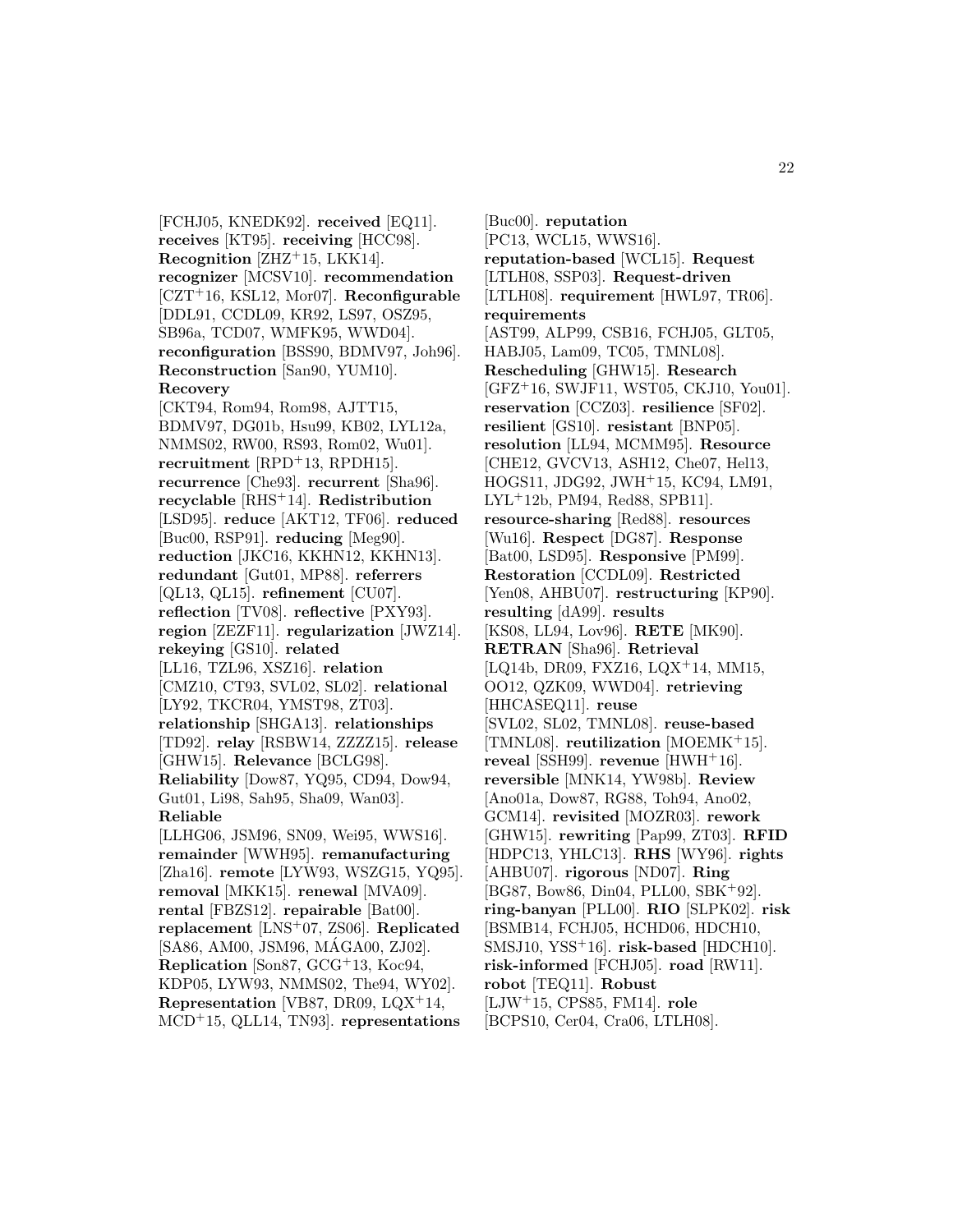**role-based** [Cra06]. **rotation** [HJXY12]. **rough** [FL16]. **roundtrip** [LWL07]. **route** [LS04, SSS01]. **routed** [ACR00]. **router** [BXST12]. **Routing** [AMuRKK14, BI86, DS97, ASDOK03, ACR00, BD96, BGM98, BDMV97, CH03, CH04, CL07, CLO92, JIB03, LT97, LHC08, MS97, MC95, Pap94, PYHO04, QKZ<sup>+</sup>07, SYY<sup>+</sup>10, WP95, WCLC04, WH11, WYLW16, WY02, XQZ11, YS99]. **routing-based** [WY02]. **row** [CLO92]. **RPS** [HS85]. **RSA** [WLC07]. **RTL** [ZCL03]. **RTOS** [WGK<sup>+</sup>11]. **Rules** [TRLD10, BBMC98, PV96, SL14]. **run** [DE00]. **run-time** [DE00]. **running** [WW01]. **runtime** [HOGS11]. **sabotage** [KHL<sup>+</sup>08]. **sabotage-tolerance** [KHL<sup>+</sup>08]. **Safe** [HPF02, BLY10, LPY03, MK10]. **safely** [Toh94]. **Safety** [DKO86, GMC<sup>+</sup>13, Hal09, SSC91]. **Same** [IB10]. **sampled** [LQLL11]. **sampling**  $[ERY + 16, RES + 16a, RES + 16b, ZCG + 15].$ **saving** [YOM<sup>+</sup>12]. **SBASS** [PKC07]. **SBDA** [KA97]. **Scalability** [MD03, MD04]. **Scalable** [ABP09, CSQW14, ASH12, FXZ16, IT07, Koc94, NKWK07, SSP03, YDR<sup>+</sup>09]. **scalar** [CZY<sup>+</sup>03, YWS06]. **scale** [CPT08, KTJ14, OSN02, ZLL<sup>+</sup>15]. **scaled** [ZEZF11]. **scaling** [CQ96, QYCG10]. **scenario** [AST99]. **scenario-based** [AST99]. **scenarios** [CSB16]. **scheduler** [SG98]. **Scheduling**  $[GET10, Nem96, AL03, BqQHj+15,$ CSQW14, CH98, Hel13, KKK<sup>+</sup>02, KHL<sup>+</sup>08, KKHN12, KKHN13, LY96, LC96b, NK03, SZ03, TY97, Tho13, VM98, WLXD15, WMFK95, Wu16, ZL15, Zhu96]. **Schema** [GKS06, AP16, CMZ10, MFU02]. **Schema-aware** [GKS06]. **schemas** [PHPd98]. **Schemata** [FCD03, FCD04]. **scheme** [BDX93, CC95a, CL00, DS97, HJXY12, Hsu08, HWH<sup>+</sup>16, HCC98, Joh96,

Kat14, KBG<sup>+</sup>94, KB02, KC10, LJL<sup>+</sup>12, LWL93, LH02, MS96, MHH93, PYHO04, RZ01, SSP03, SLPK02, SYY<sup>+</sup>10, SSS01, The94, TK00, VK08, Wan03, WLY<sup>+</sup>14, WCJ09, WWH95, WC01, XLSM10]. **schemes** [HCD08a, HCD08b, KK96, KA93, RM98, WC08a, Wu01]. **science** [SWJF11, ZCK11, LL15]. **scientific** [KKEG<sup>+</sup>09]. **SCR** [HABJ05]. **SCSI** [CHKW99]. **SDD** [DZ15]. **SDD-matcher** [DZ15]. **SDITPM** [LWL07]. **search** [BPX06, CL07, HF08, Kha06a, LP03, VKAR15, YLK11]. **searches** [PKC07]. **searching** [JKC16, Lee09, SK92]. **SEC** [PA10]. **Secondary** [Red88]. **secret** [WLY<sup>+</sup>14]. **secrets** [CWY98, WY93]. **SECTET** [AHBU07]. **Secure** [BV13, CC95a, ET10, KVR03, KVR04, LWL93, Gab06, JC02, Jon03, KFW06, LTKK09, LYL12a, LHC08, LTLH08, RC98, RFMP07, VK08, WH97, YDR<sup>+</sup>09, YLS12]. **securities** [EKA06]. **Security** [Ye15, BSMB14, CL16, Dam04, DGM06, GKK03, HCD08a, HCD08b, HLLC96, LHC08, NC04, UI06]. **secutity** [NC03]. **seek** [TF06]. **Segment** [PKC07]. **segmentation** [HHCASEQ11, NXG<sup>+</sup>16]. **Selected** [LL10]. **selecting** [GCM14, YSS<sup>+</sup>16]. **Selection** [KJI13, Cha08, CL07, Duj91, Hel13, KC94, LY92, TRT04, VKAR15]. **selectively** [WY93]. **Self** [LMPJ12, MC95, SS93, DFT97, FG97, HPTC11, KS00, LT97, Nan94]. **self-checking** [Nan94]. **Self-diagnosability** [SS93]. **Self-routing** [MC95, LT97]. **Self-similar** [LMPJ12, FG97]. **self-stabilizing** [DFT97, KS00]. **sellers** [Mor07]. **semantic** [CC15, CC16, CPT08, DZ15, MLGC94, PV96, RSG96, RSDD10, WZWD15, XC15, YLQW13, TBEH04]. **semantic-driven** [DZ15]. **Semantics** [Dam04, TS99, KFW06, LYA06, ND07, PHPd98, TD92, ZCL03]. **Semantics-aware** [Dam04]. **SemCrypt** [GKS06]. **semi**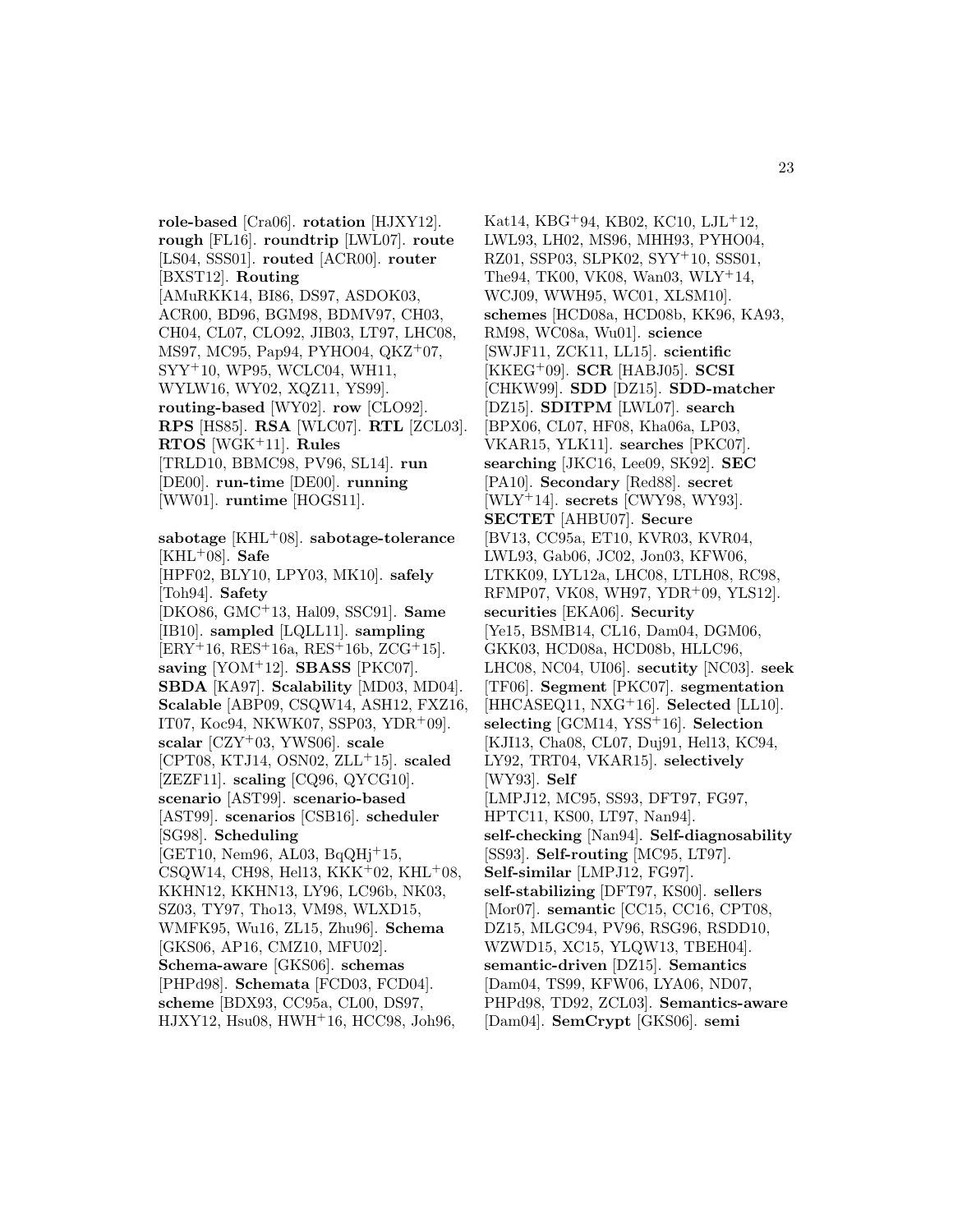[CC14, WLC93, YWW96]. **semi-hypermedia** [YWW96]. **semi-join** [WLC93]. **semi-structured** [CC14]. **sender** [TJ01]. **Sensitive** [GMP13]. **Sensitivity** [DG87, MB88]. **Sensor** [LL10, AMuRKK14, Cho11, GS10, KKHN12, KKHN13, LJL<sup>+</sup>12, LSBW14, MLK15, QYCG10, QKSN09, WH11, WWS16, WCJ09, XLSM10, YOM<sup>+</sup>12]. **separate** [WY93]. **separation** [FL16]. **sequence** [PKC07]. **sequences** [MN14]. **sequencing** [SF11]. **sequential** [HN94, MNK14, Ray02, SW12]. **Serc** [PBS86]. **serial** [SVN96]. **serialization** [TN93]. **series** [KS08, ML09a, ML09b, MK10]. **serious** [MOEMK<sup>+</sup>15]. **server**  $[AHH<sup>+</sup>16, HDPC13, HFS<sup>+</sup>08, TH94].$ **servers** [Bul11]. **Service**  $[CMMA03, CMMA04, EKA06, HCL<sup>+</sup>06,$ HRG87, LBLB13, SKV12, AdPT06, BBO08, BWG06, BVCW96, CFLZ06, CH06, DGM06, GD06, KKY04, KC94, KLMS02, KI09, LCWC14, LV08, LWL07, LLHG06, OSN02, ON12, RDRLG<sup>+</sup>15, SL12, SZM<sup>+</sup>01, SLPK02, SF02, SPBK12, TZL96, WCL15, XCHY11, Ye15, ZMMS04, ZL16]. **service-oriented** [CFLZ06, CH06, GD06]. **Services** [LdOS13, MH10, CCdF<sup>+</sup>07, EKA06, Kat05, KHMK98, KKLK02, KFW06, KVR03, KVR04, PM99, PRSM01, SLPK02, SC09, SW06, WOE06, YLQW13]. **Session** [QL13, QL15]. **Set** [AJTT15, Cha02, SED<sup>+</sup>99]. **sets** [YLK11]. **setup** [WCLC04]. **SGHC** [LY95]. **shape** [LQX<sup>+</sup>14]. **shaping** [CH97]. **Shared** [DKP95, Gai87, SV13, Che07, DAFG95, DMP98, FSA97, KH96, KA97, LYL95, SG98, TL95, Tan97, Wu16]. **shared-buffer** [KA97]. **shared-bus** [KH96]. **shared-memory** [DMP98]. **shared-nothing** [TL95, Tan97]. **sharing** [BBO08, CDY92, CPT08, Fin90, FMP94, RSBW14, LCH92, PM94, Red88, WLY<sup>+</sup>14].

**SHDS** [YWW96]. **shedding** [Cha08]. **shield** [UI06]. **ship** [YSS<sup>+</sup>16]. **ship-selecting** [YSS<sup>+</sup>16]. **shorten** [LWD04, WWD04]. **shortens** [LWL07]. **shortest** [BGM98, TZC09]. **shot** [WLC93]. **should** [BKBM10, BKBM13]. **shuffle** [KR95]. **shuffle-exchange** [KR95]. **Sicily** [GPR10]. **side** [FH02a, FH02b]. **signal** [Pap94]. **signalling** [MRDF91, RMDF91]. **signature** [Wu01, YLS12]. **signature/ multisignature** [Wu01]. **signatures** [JLL01, LDZP08, LW10]. **significance** [FMS<sup>+</sup>11]. **Significant** [VT95]. **SIM** [AAKD09]. **SIM-based** [AAKD09]. **SIMD** [RSP91]. **similar** [FG97, LMPJ12]. **similarity** [Dan07]. **Simple** [Bow86]. **Simulated** [BBKT87, Din04, RP90]. **Simulating** [DAFG95]. **Simulation** [DFT97, Kar86, Kar87, Kar91, Mae10, WMFK95, Zom98, BCLG98, DMP98, GKK03, HK98, KL00, KHA06b, LD96, NCMH00, PVRM11, QY15, ZL16]. **simulations** [CWBZ11, Men99, OSN02]. **simulator** [SCL97]. **simulators** [JSS<sup>+</sup>98]. **simultaneously** [Wu01]. **Single** [CLO92, MG02, ACA99, GHW15, Kra97, YOM<sup>+</sup>12]. **Single-code** [MG02]. **single-machine** [GHW15]. **site** [LSD95]. **situation** [CP15]. **size** [WWD04]. **sizeable** [WW01]. **Skew** [TL95]. **skewed** [ZS06]. **SLA** [QAY09]. **Slab** [Mae10]. **slave** [TJY<sup>+</sup>11]. **sleep** [KKHN12, KKHN13]. **sliding** [BYX16]. **slot** [SVL02, SL02]. **small** [KTJ14]. **smart** [Hsu08, KHE01, MCD<sup>+</sup>15, RCNL15, RPD<sup>+</sup>13, RPDH15, VK08]. **smart-grid** [RPD<sup>+</sup>13, RPDH15]. **smiling** [CCL11]. **smooth** [HFS<sup>+</sup>08]. **smoothing** [FCGC13]. **SMTP** [Bul11]. **SMX** [RKZ99]. **snooping** [WCD99]. **SOA** [GVBVME13, GVBVME14, LY12, ZCK11]. **SOAP** [KS04, KVR03, KVR04]. **SOAP-based** [KVR03, KVR04]. **Social** [MGOB15, LTKK09, RJS06, WYLW16]. **SOFIT** [AGT98]. **Soft**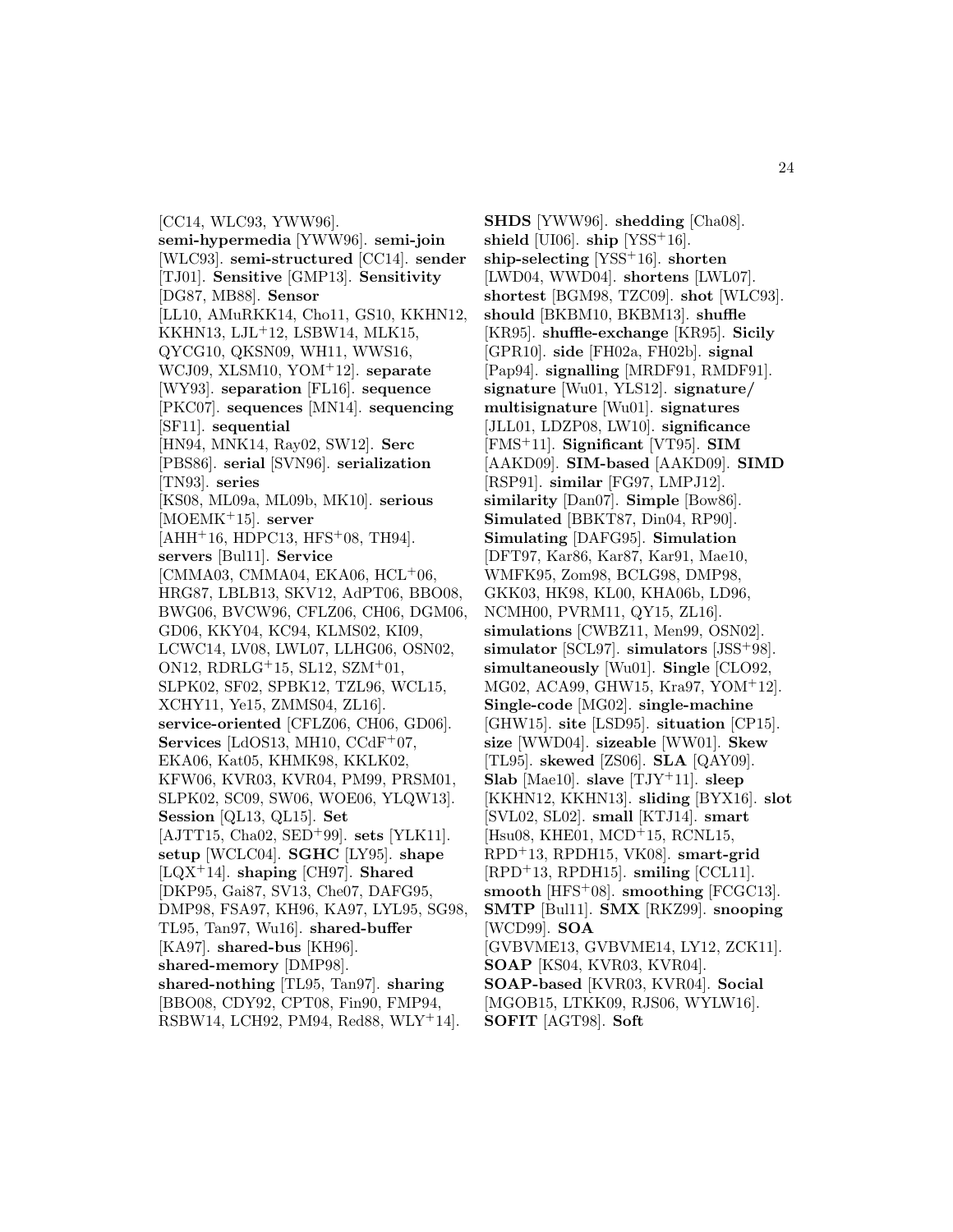[KKK<sup>+</sup>02, FL16, SMSJ10]. **Software** [Dow87, GL06, Kat14, MMI85, NTI<sup>+</sup>07, SSC91, Amm90, AGT98, BCPS10, BDX93, CD94, CWS<sup>+</sup>00, Dow94, Eli13, GW01, Gut01, Hog04, KTJ14, KG07, KiMKT94, Lam09, Li98, LSD95, LP03, MD03, MD04, QAS91, RW00, Sha09, SCKN11, SS13, TLB06, XS02, YHLC13, You01, Zhe03, dLR01]. **software-based** [AGT98]. **software-implemented** [MD03, MD04]. **Solid** [YUM10]. **Soliton** [Mae10]. **solution** [Kha06a, LYL12a, MOZR03, Meg90, SS13, YCFX09, You01]. **solution-** [You01]. **solutions** [Car15, DGL00, vdAJ00a]. **Solving** [Dan07, GZ06, PV96]. **some** [XQZ11]. **SoPC** [ZZWD15]. **sort** [LT97, TR02b]. **sort-Clos** [LT97]. **sort-merge** [TR02b]. **Sorting** [BDG<sup>+</sup>94, PS95, RHS<sup>+</sup>14]. **Source** [DBBA10, BCPS10, FM10, FMS<sup>+</sup>11, IT07, PC13]. **sources** [BGRV99]. **space** [AM00, CC15, CC16, JKC16, WZWD15, Zha16]. **spaces** [CJV01]. **spam** [QWK14]. **spambots** [HPTC11]. **spanning** [AA99, PTX<sup>+</sup>09]. **sparse** [GZG95]. **spatial** [BLY10, Cho11, CL92, KC10, KDP05, LHW04, MCSV14, WBY<sup>+</sup>13]. **spatio** [CCC05]. **spatio-temporal** [CCC05]. **Special** [CFLZ06, DGM06, DBBA10, DM06, FHFL07, GL06, GMPR08, Hal09, Ham08, HKL99, KG07, LWHS06, LM09, LSG09, LQ14b, LK16, LL10, MH10, MA97, SKV12, SK98, SWJF11, TS99, XSZ16, ZXG08, Zom98]. **specification** [Jen01, MLLS94, RDRLG<sup>+</sup>15, VT95]. **specifications** [DE00, HABJ05, KSK99, LJ96, LB03, SEuH96]. **specified** [HCC98]. **specify** [BGRV99]. **Specifying** [KFW04]. **spectral** [Car14]. **spectrum** [RSBW14]. **speculation** [FC99]. **speech** [CHZ11]. **Speed** [Sch88, Sah95, TTD10]. **split** [GFZ<sup>+</sup>16]. **splitting** [HZS12, SSC97].

**sporadic** [VM98]. **stability** [CSXC11].

**stabilizing** [DFT97, KS00]. **stage** [CT93, WC08a, ZKWM14]. **stages** [Li98]. **staging** [ABNY12]. **stamp** [CL00]. **stamping** [CCdF<sup>+</sup>07]. **standard** [Duj91, Sel02, YS99]. **standard-cell** [YS99]. **standards** [Tam08]. **star** [GGDG01, Hsu99, IST<sup>+</sup>13, LB96, SS93]. **Start** [MYU10]. **State** [BI86, THDC08, TN93, CJV01, Kam93, OESHK07, OESHK08, Rom02, Zha16]. **State-Dependent** [BI86]. **static** [CDY92, DS97]. **statistical** [LJW<sup>+</sup>15, MK11]. **statistics** [LQLL11]. **status** [SWJF11]. **steganographic** [LYC02]. **stereo** [ZZWD15]. **stigmergic** [CU07]. **Stochastic** [BDPV90, ERY<sup>+</sup>16, BT98, Buc00, GQW<sup>+</sup>14, HMF93, KS97, LNR04, RES<sup>+</sup>16b]. **Storage** [MLGC94, PRPS13, CHKW99, Tho13]. **Strategies** [JSS<sup>+</sup>98, AD04, SZ03, TL95, WLC93]. **Strategy** [ML86, RKZ99]. **stream** [LKK14, ML09a, ML09b]. **Streaming** [GET10, IT07, KKY04, KJKK07, ML09a, ML09b, SL09, TR06]. **streams** [Amm90, Cha08, FCGC13, SSP03, SL14]. **string** [KWL07]. **strong** [TRAR02]. **Strongly** [NMMS02, YUM10, RC98]. **structural** [CH11, KNP16, PV96]. **Structure** [HS88, MMI85, KHR<sup>+</sup>09, KWL07, Lee09, SZ03, Sta93, SK92, WBY<sup>+</sup>13, YA97]. **structured** [CC14, HF08, LSD95, NKWK07, THDC08]. **Structures** [Gai87, HOGS11, SB96a]. **studies** [Kof05]. **Study** [Kar86, Kar87, KSH96, AMuRKK14, BXST12, CDFP90, EKA06, KKEG<sup>+</sup>09, RD92, The94]. **style** [GD06]. **sub** [FXZ16]. **sub-image** [FXZ16]. **Subjective** [Kri01]. **Subsequence** [KS08, ML09a, ML09b, MK10, PKC07]. **substring** [Hui00]. **subtuplespace** [FC99]. **subtype** [Car14]. **summarized** [HC13]. **Superprocesses** [Sha88]. **supervision**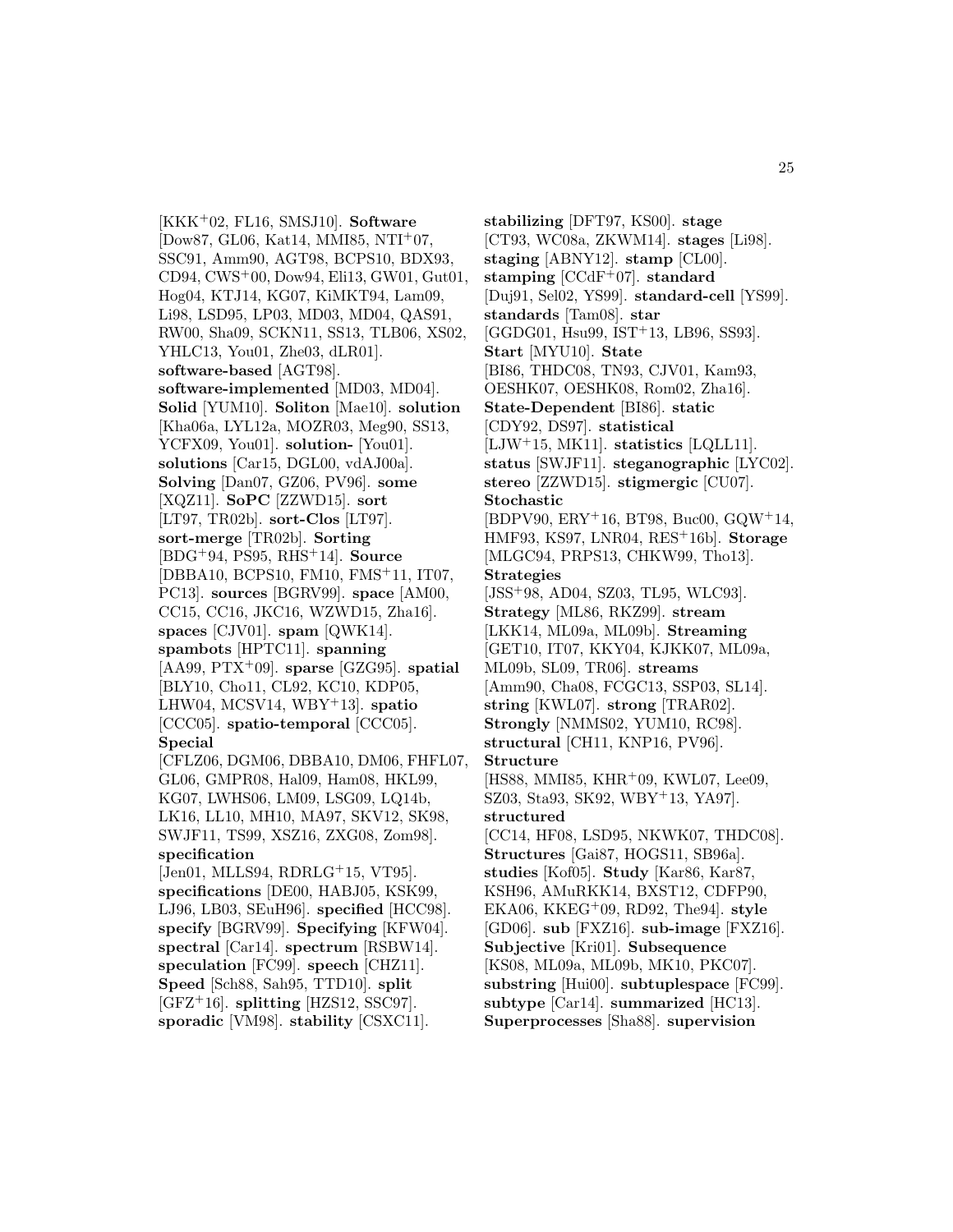[JC02]. **supervisor** [KBG<sup>+</sup>94]. **supervisory** [TC06]. **supplier** [GCM14]. **supply** [SS13]. **support** [AdPT06, BKBM10, BKBM13, FCHJ05, GMC<sup>+</sup>13, HFS<sup>+</sup>08, LP03, MdlFD03, WGK<sup>+</sup>11, YMST98]. **Supporting** [HM87, Sha88, Kha06a, KDP05, RW00, SZM<sup>+</sup>01, TH94]. **supports** [FMP94]. **surveillance** [CL16, DD11, XC15, ZEZF11]. **survey** [AK92, CHE12, HM04, RS14, XFZ09]. **switch** [And98, CC97, KS97, KA97]. **switches** [DD98, FG97, FSA97, LY96, LH97, LD96, RM98, TH97]. **switching** [BGM98, LL96, XM97, ZYM96]. **SYN** [TV08]. **Synchronization** [ET10, EG97, KJKK07, Tho97, YET94]. **Synchronizing** [Gai87]. **synchronous** [Sto90]. **Synthesis** [BI86, SEuH96, YSAMB96, ZCL03]. **synthesising** [Che07]. **synthetic** [Duj91, SSP03]. **System** [CKT94, CF86, DKO86, Gai87, HRG87, Kar86, Kar87, MMI85, MYU10, PBS86, SL88, VB87, XSZ16, ACB09, AR04, Apo92, AAKD09, BZLX16, BBO08, BGNP01, Bed88, BCL<sup>+</sup>01, CF06, CZ09, CCL11, CL92, CI94, CP15, EG97, Fin90, FMP94, Gun93, GP90, HDCH10, IST<sup>+</sup>13, IMA14, JC97, Joh96, Kar91, KH96, KTV14, KS99, KKK<sup>+</sup>02, LTKK09, LSD95, LYL95, LPTH99, MRDF91, MLLS94, Mul92, MGOB15, MW90, OO12, OSZ95, SL97, SARAL05, SG98, SDC99, SSH99, Sri91, Tho13, WSZG15, WH97, XFA99, YSS<sup>+</sup>16, YHLC13, YC13, YMST98, YDR<sup>+</sup>09, YZP97, YWW96, ZD07, DHH96, HS88]. **system-level** [SSH99]. **System-related** [XSZ16]. **System/88** [HS88]. **Systematic** [Che93, WDF87, GCM14, Lov96]. **systemC** [PONA11, PVRM11]. **systemC-AMS** [PONA11]. **Systems** [DGHE88, Elm87, EGH<sup>+</sup>86, GL06, GMPR08, Ham08, HS85, LDF86, PRPS13, SZ91, SK98, Son87, WDF87, YDF87,

ZXG08, Abi00, Amm90, AJTT15, ABRW93, BGFL08, Bat00, BDMV97, BNSM01, BM97, Bun98, CSQW14, CHKW99, CCHL03, Che07, CPV90, CDY92, CHE12, CT93, CH06, CPS85, CMRR02, DAFG95, DYB91, DJ02, DG01b, ERY<sup>+</sup>16, FC99, GVCV13, GMN98, GW01, GH11, GST03, HC08, HPF02, Hal09, HHD98, HJXY12, HOGS11, HSS<sup>+</sup>11, HS96, HA08, HBL16, IS97, IDY88, JDG92, JSM96, JC97, KNEDK92, KBG<sup>+</sup>94, KI09, KRSS16, Kri08, LM91, LY92, LPY03, LH98, Li98, Li99, LCH92, LCWY11, MP88, MJRIV14, MCSV14, MÁGA00, NKWK07, Nan94, Nem96, ND07, NCB06, OESHK07, OESHK08, PONA11, PHPd98, PV96, QAS91, RES<sup>+</sup>16a, RES<sup>+</sup>16b, Ray00, Red88, Red91, RS88, Rom94, Rom98, RXR99, SY90, SZ03]. **systems** [SSC91, SCKN11, SKR08, TL95, Tan97, THT98, TRT04, TN93, TC06, UI06, VM98, WL91, WSL93, WBA94, Wan97, Wan03, Wei95, WF92, ZMMS04, ZL16, dA99]. **Systolic** [Sch88, Che93, KR92].

**T** [GMN98]. **T-CORBA** [GMN98]. **tables** [RM02]. **Tabu** [BPX06]. **tags** [HDPC13].  $\text{taking } [CZT^+16]$ . **Tamper** [BNP05]. **Tamper-resistant** [BNP05]. **target** [HL16]. **task** [IS97, LC96b, LSM96, QY15, SN09, SL97, VM98, WLXD15, WMFK95]. **tasks** [Hsu94, KHL<sup>+</sup>08, WGK<sup>+</sup>11, Wu16]. **Taxi** [CZT<sup>+</sup>16]. **Taxi-taking** [CZT<sup>+</sup>16]. **TCM** [WWDL09]. **TCP** [Apo00, KW10, TV08]. **TCP/IP** [Apo00]. **technique** [CL00, CO91, KL00, KK96, LWD04, LC00b, MCSV14, MRSW98, ND07]. **techniques** [BT98, Che93, Dam04, ELG00, FCGC13, KiMKT94, Lam09]. **Technologies** [XSZ16, GKK03]. **technology** [BZLX16, CMRR02, DD11, HBL16, JOR<sup>+</sup>00, LB03, MFU02, QAY09]. **tele** [KKLK02]. **tele-audio** [KKLK02]. **telemedicine** [WWDL09]. **teletraffic** [LMPJ12]. **Temporal** [DJ02, CCC05, GE97,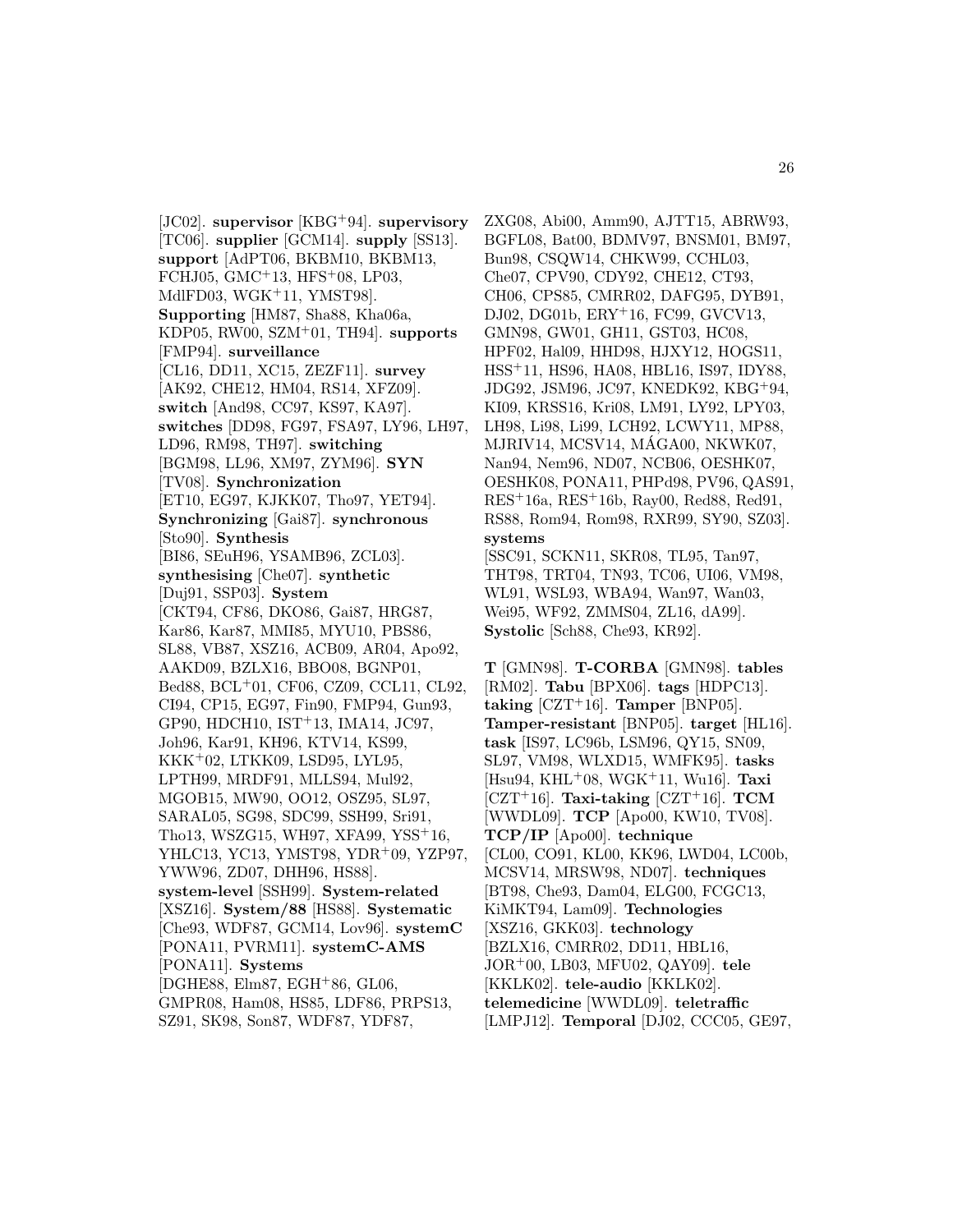RSBW14, HN94, SD99, VT95]. **Term** [HC13, HWH<sup>+</sup>16, Pap99]. **test** [AGP16, CI94, PRB13]. **Testability** [RG88, Lam09]. **testable** [KR92]. **tester** [NPR10]. **Testing** [BSK85, ML86, Dow94, HCK90, NPR10, SLA<sup>+</sup>11]. **text** [ABP09, WZWD15]. **texture** [KNU12]. **their** [Joe00, Yan93, dA99]. **theorem** [WWH95]. **theoretical** [LP93, XQZ11]. **theory** [CS97, LYL<sup>+</sup>12b, SF11, YLQW13]. **Things** [BqQHj<sup>+</sup>15]. **Thrashing** [WYT01]. **threaded** [TJY<sup>+</sup>11]. **threshold** [Hsu08, JLL01]. **Throughput** [SE07, SVL02, SL02]. **throughputs** [SL02]. **tight** [KI09]. **tightly** [SG98]. **tightly-coupled** [SG98]. **Time** [DKO86, HKL99, HJS87, KJKK07, SK98, SK86, WDF87, Apo00, ABRW93, Bat00, BGNP01, CL00, CHL<sup>+</sup>12, CZT<sup>+</sup>16, CPV90,  $CCdF+07$ , DE00, DG01b, FAL $+01$ , GVBVME13, GVBVME14, GMN98, GH11, GMC<sup>+</sup>13, HPF02, HHD98, HJXY12, HSS<sup>+</sup>11, Hui00, IT07, Jen01, KC94, KBG<sup>+</sup>94, KLK01, KLMS02, KB02, KKK<sup>+</sup>02, KG07, KS08, KI09, KSK99, LPY03, LWD04, LWL07, MMO00, ML09a, ML09b, MK10, MYYW06, OESHK07, OESHK08, OSZZ97, PONA11, PVRM11, QAS91, QA93, RW11, Rom98, RXR99, Sel02, SZ03, Sha09, SSC97, SED<sup>+</sup>99, SS99, TF06, TRAR02, VM98, WH11, WGK<sup>+</sup>11, WWDL09, WWD04, Wu16, ZZWD15, ZMMS04]. **time-** [OSZZ97]. **time-approximate** [PVRM11]. **time-aware** [GMN98]. **time-based** [DG01b, KJKK07]. **time-bounded** [KB02]. **time-constraint** [CHL<sup>+</sup>12]. **time-series** [KS08, ML09a, ML09b, MK10]. **Time-triggered** [KJKK07, PONA11]. **Timed** [WDF87, Bun98, Pap98, PM94]. **timeliness** [KS99]. **timeliness-guaranteed** [KS99]. **timely** [SN09]. **Times** [BG87, GHW15, HWL97, Sto90]. **Timing** [SYNB99, YS99, KKP11, MN98, Nem96]. **Timing-driven** [YS99]. **TLB** [Lee09].

**TMO** [KHMK98, KKLK02, NKWK07]. **TMO-based** [KKLK02]. **TMO-structured** [NKWK07]. **Token** [HCY87, Ray02, MS96, RS88, ZJ02]. **Token-based** [Ray02, MS96, ZJ02]. **token-passing** [RS88]. **Tolerance** [PL88, BDX93, CD94, FMP94, KKLK02, KHL<sup>+</sup>08, MG95, NCMH00, RW00, TH94, VG00, YA97]. **Tolerant** [Elm87, GMPR08, IYD87, YDF87, ASDOK03, ACR00, BSS90, BDMV97, CC98a, CH03, CH04, CC95b, CMRR02, DG01a, Gun93, HS88, HS96, JM99, KKY04, KBG<sup>+</sup>94, KiMKT94, LV08, LY95, LYL95, MRDF91, NMMS02, PLL00, PHPd98, RMDF91, Toh94, WF93, YS90, YET94, ZMMS04]. **toleration** [Rom98]. **TOOBIS** [SD99]. **tool** [ABP09, AGT98, FCHJ05, GLT05, KNEDK92]. **toolkit** [BGRV99, CMMA03, CMMA04]. **Tools** [HABJ05, LH98, SLA<sup>+</sup>11]. **Toolset** [HABJ05, LSR<sup>+</sup>92]. **Top** [CPV90]. **Top-down** [CPV90]. **topic** [HHCASEQ11]. **Topics** [LM09, LL10]. **Topological** [FL16]. **topologies** [BGM98, DDL<sup>+</sup>90]. **topology** [Ric90, Sah95]. **tori** [MS97]. **trace** [FM14]. **trace-fuzzy** [FM14]. **traceback** [KTK14]. **traces** [BA12]. **tracking** [CCL11, ZEZF11]. **trade** [DYB91, LSBW14]. **trade-offs** [DYB91, LSBW14]. **Tradeoff** [Sch88]. **tradeoffs** [TN93, YS90]. **trading** [EKA06, HBL16]. **traditional** [WWDL09]. **traffic** [BBMC98, Car15, DD98, FG97, FSA97, GMF96, Kat92, KKHN12, KKHN13, KSH96, KW10, MOK03, MVA09, QKZ<sup>+</sup>07, RM98, SE07, SYY<sup>+</sup>10, SB96b, Vla07, XC15, ZS06]. **traffic-based** [QKZ<sup>+</sup>07]. **trajectories** [CZT<sup>+</sup>16]. **transaction** [AAKD09, DYB91, KDP05, SARAL05, TYY<sup>+</sup>12]. **Transactional**  $[HDCH10, JPMAB00, KHR<sup>+</sup>09].$ **Transactions** [BV13, Apo92, HCHD06]. **transcoding** [LS04]. **transducer** [KHE01].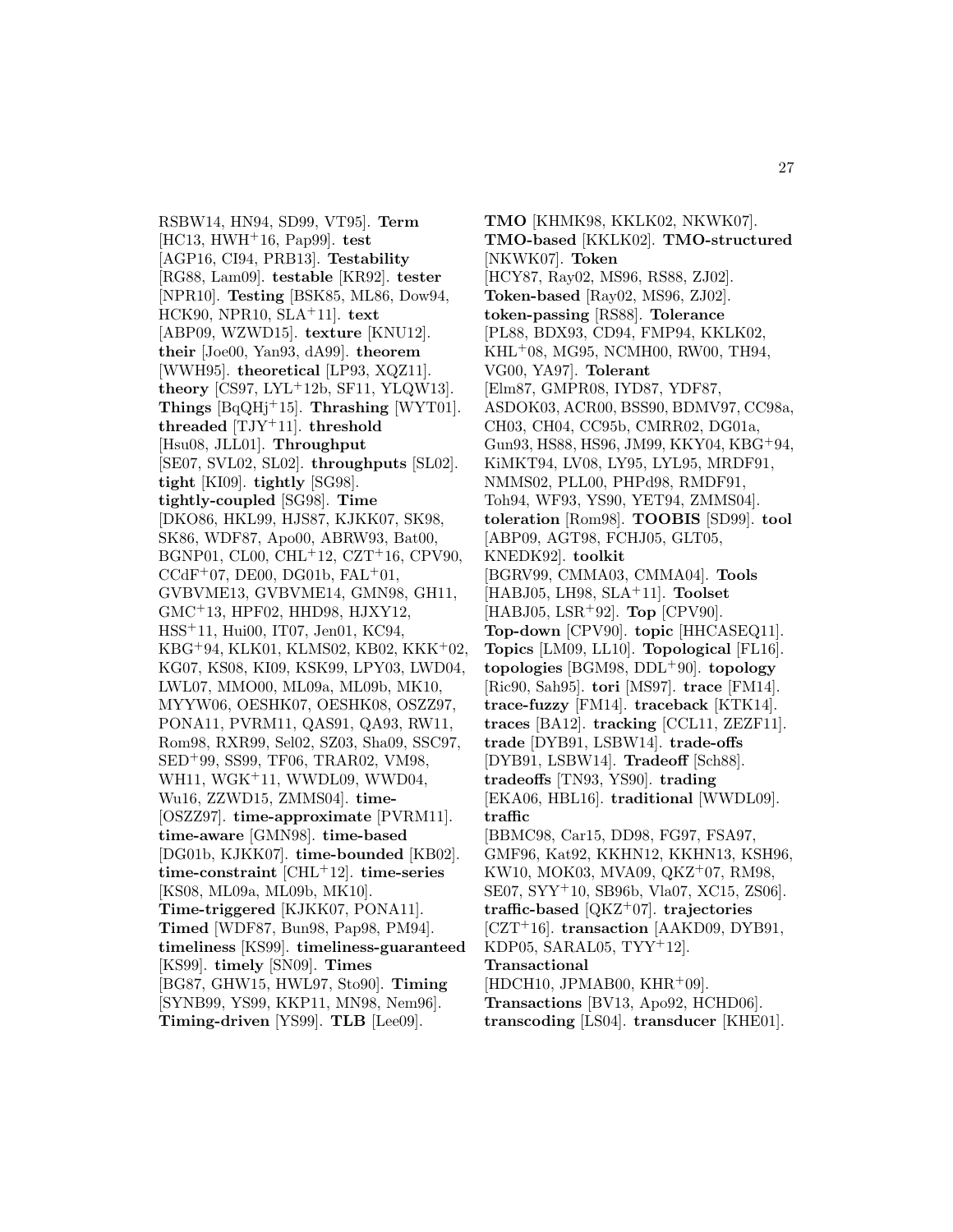**Transfer** [RMDF91, BVCW96, LWL07]. **transfers** [Bed88]. **transform**  $[CZY<sup>+</sup>03, TDGNH97, ZHZ<sup>+</sup>15].$ **Transformation** [LHW04, FCD03, FCD04, GH11, PHPd98]. **Transformation-based** [LHW04]. **transformations** [KKP11]. **transforms** [DZG92]. **Transient** [YDF87, AHH<sup>+</sup>16]. **transitions** [HK90]. **translator** [TJY<sup>+</sup>11]. **TransLib** [JPMAB00]. **Transmission** [HJS87, GDK88, GFH<sup>+</sup>10, IT07, KKLK02, WCJ09]. **transputer** [CPV90, DJ96, DDL91, GP90, LM92, SCL97, SBK<sup>+</sup>92]. **transputer-based** [CPV90, DJ96, DDL91, GP90, SCL97]. **transputers** [CHCL90, CP90, DDL+90, MW90]. **Transversal** [MOEMK<sup>+</sup>15]. **tree** [CSXC11, FXZ16, IMA14, KBB09, MC95, MG95, Sah95, SG90, SB96a, THDC08, Vla07, Yan00]. **trees** [AA99, CC98a, CC95b, CL96, Kha06a,  $PTX+09$ , PRB13, SDN14. **Triangular** [CG00, Sta93]. **triggered** [KJKK07, MNK14, PONA11]. **trunking** [KW10]. **Trust** [KTV14, SW06, CL16, CPCB11, HCD04a, PCB10]. **Trustable** [TBEH04]. **TrustBus** [FHFL07]. **trusted** [WCL15]. **Trustworthiness** [HCD04b, PS10]. **TTL** [WK85]. **TTL-compatible** [WK85]. **TTM** [PONA11]. **TTP** [KHE01]. **TTP/A** [KHE01]. **tuner** [WWD04]. **tuning** [ADMB15, KKEG<sup>+</sup>09, LWD04]. **tuple** [CQN<sup>+</sup>16]. **tuples** [Cha08]. **tutorial** [Ray00]. **Two** [CD93, IB10, KR95, SCL97, ACR00, BSMB14, JIB03, KR92, KWL07, Kof05, OSZ95, PRB13, Tan97, WC08a, WF92, ZZZZ15]. **two-dimensional** [ACR00, KR92, OSZ95]. **two-fault** [WF92]. **Two-layer** [SCL97]. **two-level** [JIB03, KWL07]. **two-phase** [BSMB14, Tan97]. **two-stage** [WC08a]. **Two-way** [KR95, ZZZZ15]. **type** [Zhe03]. **Typed** [YUM10].

**ubiquitous**

[BSR11, BNP05, CMMA03, CMMA04, KSL12, MGOB15, NTI<sup>+</sup>07, TYW09]. **Ultrasonic** [YUM10]. **UMIC** [CKJ10]. **UML** [BCL<sup>+</sup>01, RFMP07, Sel02]. **UML-based** [BCL<sup>+</sup>01]. **unbalanced** [HA08]. **unbounded** [ABRW93]. **unbreakable** [KFW06]. **uncertain**  $[CQN+16]$ . **uncertainty**  $[CQN+16]$ . **Unclear** [DKO86]. **undeniable** [LW10]. **underlying** [FBZS12]. **underwater** [GFH<sup>+</sup>10]. **unification** [Rom94]. **unified** [Sha09, YW98a]. **Uniform** [MMD99, FSA97]. **uniformly** [ERY<sup>+</sup>16, RES<sup>+</sup>16a, RES<sup>+</sup>16b]. **units** [EG97]. **universal** [KHE01]. **Unix** [Ano87]. **Unplanned** [RS93]. **unpredictability** [Met16]. **update** [GKS06, LPTH99, ZJ02]. **updating** [GE97, MYYW06]. **URLs** [QWK14]. **usability** [CG11, MJRIV14]. **USB** [LYL12a]. **Use** [PDK95, Kri08, MJRIV14, SA03, TKCR04, WWDL09]. **User** [Kat05, LC00a, TCD07, BBMC98, FMS<sup>+</sup>11, LWL93, LWD04, OO12, Red91,  $ZLL+15$ . **User-centric** [Kat05]. **user-defined** [FMS<sup>+</sup>11]. **user-network** [BBMC98]. **users** [AST99]. **Using** [CL92, CKT94, GD06, NXG<sup>+</sup>16, SSH99, WDF87, AKT12, AP16, BGFL08, BZLX16, CJV01, CW91, CD94, CGR<sup>+</sup>09, CC95a, CH03, CH04, CZT<sup>+</sup>16, CMRR02, DKP95, DD11, FCGC13, FH02a, FH02b, GCG<sup>+</sup>13, GH11, GDK88, HJXY12, HPTC11, Hel13, HN94, HCK90, HMF93, Ito94, JWH<sup>+</sup>15, JIB03, Kam93, KS97, KTV14, KHMK98, KW01, KSL12, KFW04, KiMKT94, LJ96, Lee09, LKK14, LYL<sup>+</sup>12b, LC96a, MK11, MHPS96, MN14, MFU02, MN98, NHK14, NCB06, OESHK07, OESHK08, PONA11, PM94, PS95, QKZ<sup>+</sup>07, RAF15, SKR08, SIGC15, VK08, Wan03, Wei95, WBY<sup>+</sup>13, WYT01, YHLC13, YLK11, ZL16]. **uSMIL** [KFW06]. **utilising** [SL97]. **Utility** [LYL<sup>+</sup>12b, JWH<sup>+</sup>15]. **Utility-based**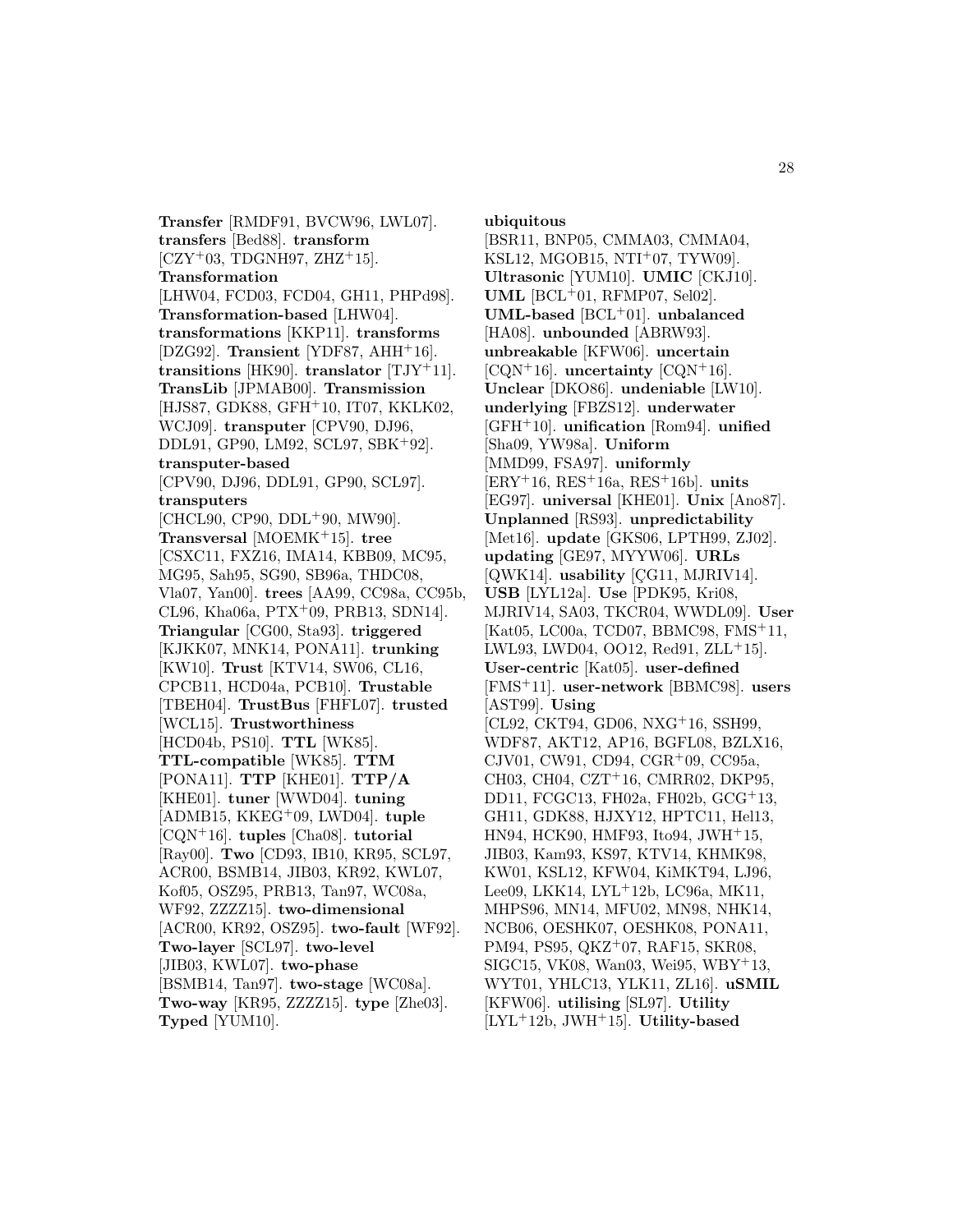**validate** [NCMH00]. **Validation** [CO91, HF94, TC05]. **valued** [MLLS94]. **Variable** [LDZP08, FCGC13, Ric90, TR06]. **variable-bandwidth** [FCGC13]. **Variable-length** [LDZP08]. **variance** [LKK14]. **variances** [RAF15]. **VBR** [KSH96]. **VC** [ACA99]. **vector** [HFS<sup>+</sup>08, Rav92, Rav95]. **vehicle** [IST<sup>+</sup>13, SCL97]. **vehicular** [JOR<sup>+</sup>00, WC08b]. **ventilator** [GA14]. **Verification** [HF94, BWB<sup>+</sup>01, CDFP90, HN94, MLLS94, NC03, NC04, OESHK07, OESHK08, VT95, Wu01]. **verify** [SW06]. **Verifying** [LJ96]. **version** [Li98, Rom02]. **versions** [Gut01]. **very** [CZY<sup>+</sup>03, Kra97]. **VHDL** [ZCL03]. **via** [CU07, Car14, CF86, HF94]. **vibration** [GFZ<sup>+</sup>16]. **video** [CZY<sup>+</sup>03, KSH96, LKK14, MG02, SL09, TR06, XC15, YDR<sup>+</sup>09, ZEZF11]. **video/ voice** [MG02]. **Vietnamese** [NXG<sup>+</sup>16]. **view** [CH11, RKZ99, YMST98]. **views** [CGR<sup>+</sup>09]. **violations** [XC15]. **Virtual** [SV13, FBZS12, GAHL00, JWH<sup>+</sup>15, WLG<sup>+</sup>11, CKJ10]. **virtualization** [XZ11]. **visual** [OO12, PMO16, KHL00]. **visualization** [SC09]. **visualizing** [KHL00]. **VLSI** [Pos98, RMB91, RC98, SEuH96, YS99]. **vocabulary** [FXZ16]. **Voice** [HJS87, TCD07]. **Voice/Data** [HJS87]. **Volume** [Ano97, Ano98, Ano01b, Ano03, Ano06, Ano07]. **VOQL** [KHL00]. **voting** [CY94, JC02, TK00]. **vs** [JC97]. **VSM** [HHCASEQ11]. **VUI** [TCD07].

**Waiting** [BG87]. **WAN** [WLG<sup>+</sup>11]. **Ward** [PHPd98]. **warping** [KS08]. **waste** [RHS<sup>+</sup>14]. **watchdog** [MHPS96]. **water** [BqQHj<sup>+</sup>15, LL16]. **water-related** [LL16]. **waveform** [Car14]. **Waveguide** [Mae10]. **wavelength** [Din04, jKsJdChK12]. **way**

[KR95, Spi99, ZZZZ15]. **WDM** [CCDL09, Din04, jKsJdChK12]. **weather** [DJ96]. **Web** [DGM06, BZLX16, CSB16, QL15, WCL15, ZLL<sup>+</sup>15, BBO08, BGRV99, CZ09, CMZ10, FAL<sup>+</sup>01, HPTC11, HFS<sup>+</sup>08, KFW06, KVR03, KVR04, LV08, MMD99, QL13, SSP03, SC09, SW06, Spi99, TJS15, TS99, TBEH04, WOE06, WY02, YLQW13]. **Web-based** [FAL<sup>+</sup>01, TJS15]. **WebSources** [BGRV99]. **weighted** [PTX<sup>+</sup>09, TK00, Yan00, Yan02]. **weighting** [DR09]. **Wide** [MMD99, TS99]. **Wiener** [RES<sup>+</sup>16a]. **WiFi** [Car15]. **WiMax** [Car15]. **window** [BYX16, YWW96]. **Wireless** [LL10, BXST12, CCZ03, Cho11, GS10, KTV14, KKHN12, KKHN13, LJL<sup>+</sup>12, LYL<sup>+</sup>12b, LSBW14, LH02, QYCG10, QKSN09, SP16, WH11, WWS16, XLSM10, YOM<sup>+</sup>12]. **Wisdom** [MW90]. **wise** [GS10, LASS00]. **within** [MCD<sup>+</sup>15, RCNL15]. **Without** [LBLB13, HDPC13]. **WKBZ** [LCWC12]. **word** [NXG<sup>+</sup>16]. **workflow** [DGL00, GAHL00, GCJP03, QAY09, RMR00, vdAJ00a, vdA01]. **workflows** [DE00, DSS00, Joe00, KVG08]. **workload** [SY04]. **workstation** [YQ95]. **workstation-based** [YQ95]. **workstations** [Men99]. **world** [Jon03, MMD99, TS99]. **worlds** [TC05]. **wormhole** [ACR00]. **worms** [XFZ09]. **wrapper** [BGRV99]. **wrappers** [BGRV99]. **write** [WCD99]. **write-invalidate** [WCD99]. **WSI** [Ito94, KP90]. **WSNs** [HL16]. **Wu** [HLLC96]. **WWW** [LPTH99].

**X** [YWW96]. **X-Window** [YWW96]. **XDRC** [PXY93]. **XML** [AP16, AD04, BKBM10, BKBM13, Cra06, FCD03, FJ04, FCD04, Gab06, GKS06, Jon03, LB03, LWHS06, MdlFD03, MM15, SY04, SA03, YWL<sup>+</sup>03, Zhe03]. **XML-based** [AD04]. **XPath** [HF08, SF11]. **XQuery** [ZT03].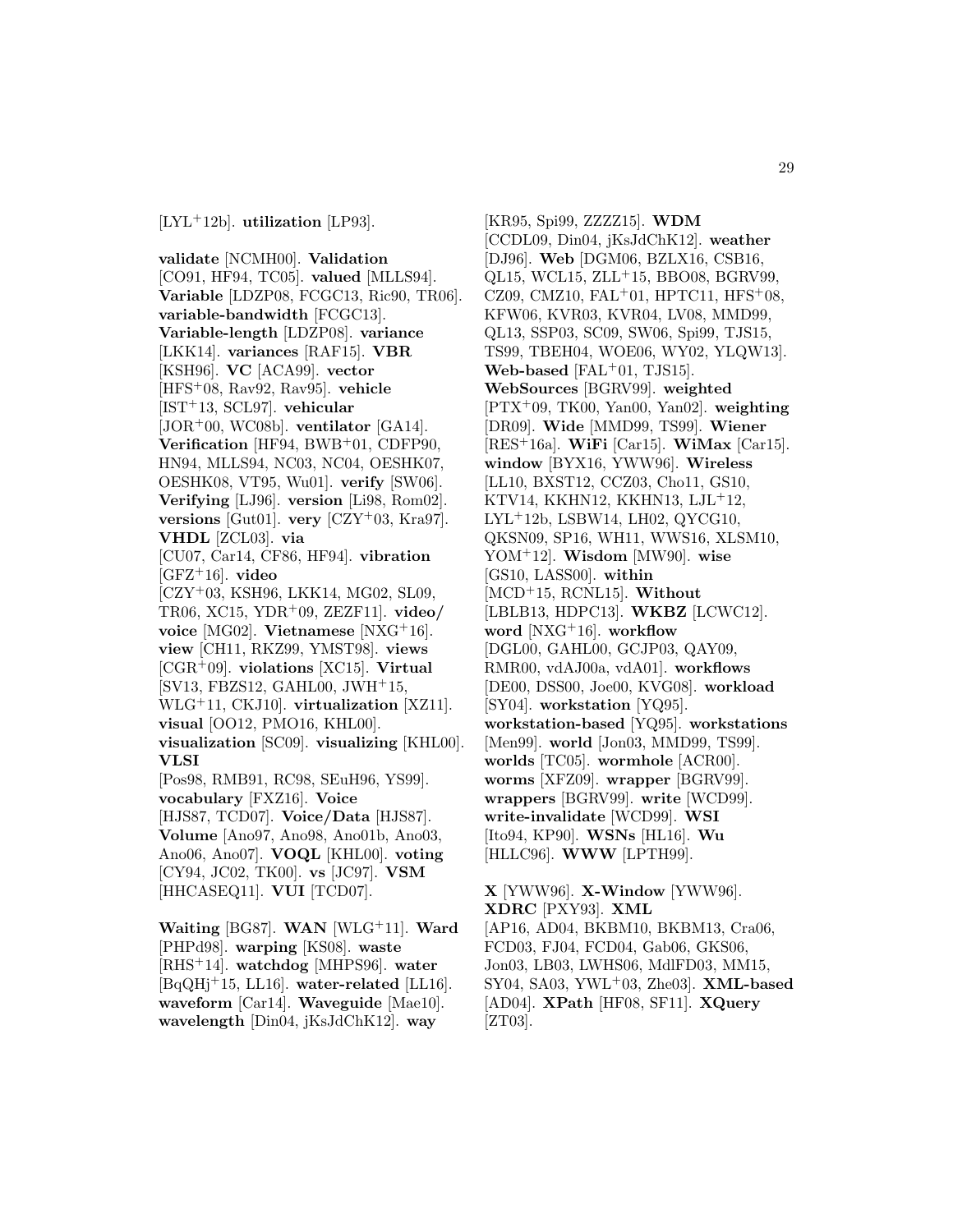**yielding** [NK03]. **yielding-first** [NK03]. **yields** [Ito94].

**ZigBee** [RSDD10]. **ZigBee/Bluetooth** [RSDD10].

## **References**

#### **Avresky:1999:EGS**

[AA99] D. R. Avresky and K. M. Altawil. Embedding general spanning trees in faulty hypercubes. International Journal of Computer Systems Science and Engineering, 14(3): 167–174, May 1999. CODEN CSSEEI. ISSN 0267-6192.

#### **Ashraf:2009:SBE**

[AAKD09] Manzur Ashraf, Syed Mahfuzul Aziz, M. Lutful Kabir, and Biswajit K. Dey. A SIMbased electronic transaction authentication system. International Journal of Computer Systems Science and Engineering, 24(4):??, July 2009. CODEN CSSEEI. ISSN 0267- 6192.

## **Abid:2000:PED**

[Abi00] M. Abid. Prototyping environment for the design of hardware/software systems. International Journal of Computer Systems Science and Engineering, 15(3): 137–??, May 2000. CODEN CSSEEI. ISSN 0267-6192.

## **Ahmed:2012:DIM**

[ABNY12] Ejaz Ahmed, Nik Bessis, Peter Norrington, and Yong

Yue. Data integration: the method of data mapping, matching and loading grid staging catalogue. International Journal of Computer Systems Science and Engineering, 27(1):??, ???? 2012. CODEN CSSEEI. ISSN 0267- 6192.

#### **Antonellis:2009:STC**

[ABP09] Ioannis Antonellis, Christos Bouras, and Vassilis Poulopoulos. Scalable text classification as a tool for personalization. International Journal of Computer Systems Science and Engineering, 24 (6):??, November 2009. CO-DEN CSSEEI. ISSN 0267- 6192.

#### **Audsley:1993:IUA**

[ABRW93] N. C. Audsley, A. Burns, M. F. Richardson, and A. J. Wellings. Incorporating unbounded algorithms into predictable real-time systems. Computer Systems Science and Engineering, 8(2):80–89, April 1993. CODEN CSSEEI. ISSN 0267-6192.

#### **Arulambalam:1999:IPV**

[ACA99] A. Arulambalam, X. Chen, and N. Ansari. Impact of per-VC and single FIFO queuing on ABR congestion control. International Journal of Computer Systems Science and Engineering, 14(5):275– ??, 1999. CODEN CSSEEI. ISSN 0267-6192.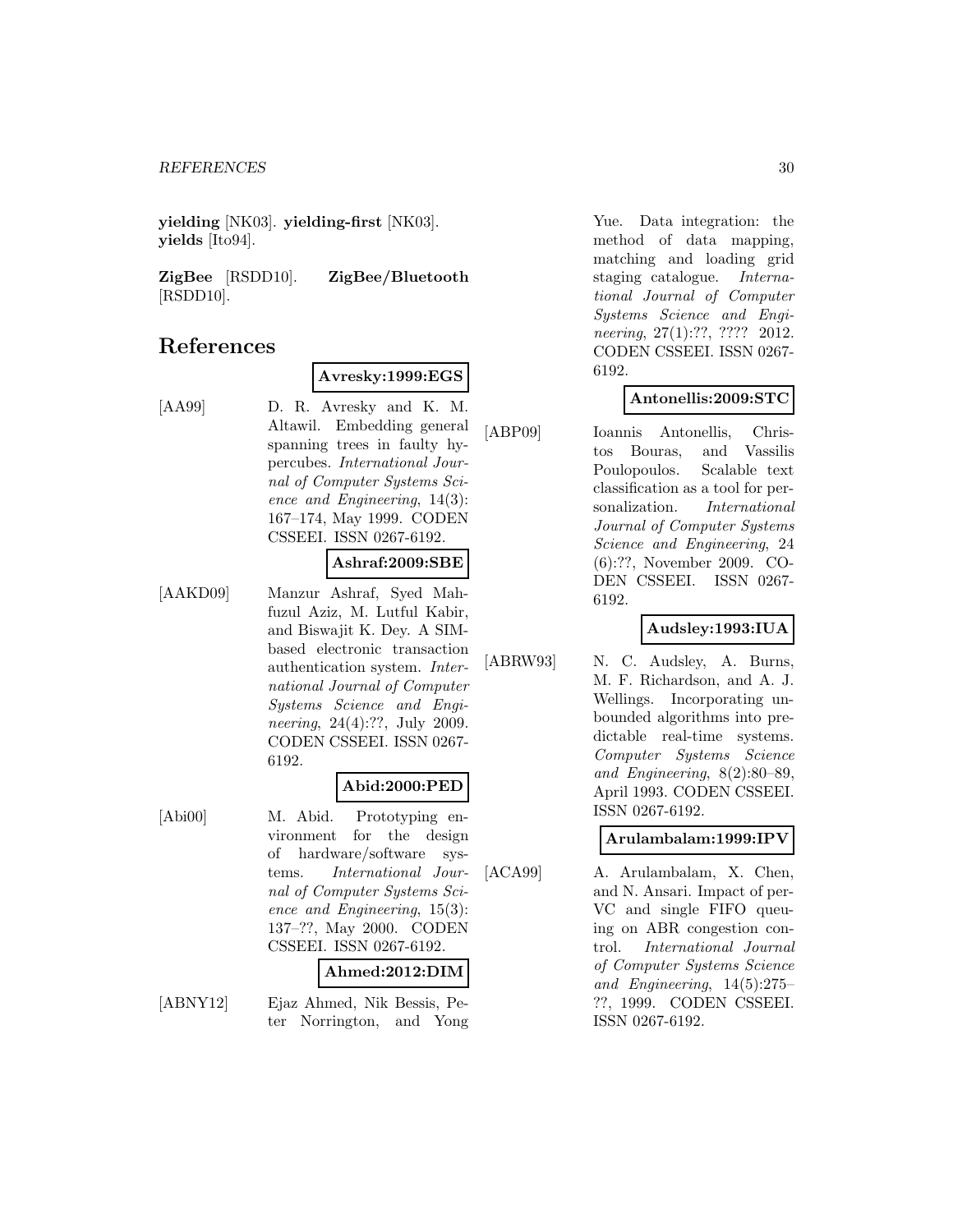#### **Aguilar:2009:MSP**

- 
- [ACB09] José Aguilar, Jorge Chacal, and César Bravo. A multiagents system for planning and management of the production factors. International Journal of Computer Systems Science and Engineering, 24 (2):??, March 2009. CODEN CSSEEI. ISSN 0267-6192.

## **Avresky:2000:FTR**

[ACR00] D. R. Avresky, C. Cunningham, and H. Ravichandran. Fault-tolerant routing for wormhole routed twodimensional meshes. International Journal of Computer Systems Science and Engineering, 15(6):??, December 2000. CODEN CSSEEI. ISSN 0267-6192.

#### **Ardagna:2004:CMS**

[AD04] C. Ardagna and S. De capitani di Vimercati. A comparison of modeling strategies in defining XML-based access control languages. International Journal of Computer Systems Science and Engineering, 19(3):??, May 2004. CODEN CSSEEI. ISSN 0267- 6192.

#### **Anitha:2013:ADI**

[AD13] R. Anitha and K. Duraiswamy. Application of digital image processing in the determination of mass of the diamonds. International Journal of Computer Systems Science and Engineering, 28(5): ??, ???? 2013. CODEN CSSEEI. ISSN 0267-6192.

## **Anitha:2014:ADI**

[AD14] R. Anitha and K. Duraiswamy. Application of digital image processing in the determination of mass of the diamonds. International Journal of Computer Systems Science and Engineering, 29(5): ??, ???? 2014. CODEN CSSEEI. ISSN 0267-6192.

#### **Al-Dabbagh:2015:PFT**

[ADMB15] Rawaa Dawoud Al-Dabbagh, Saad Mekhilef, and Mohd Sapiyan Baba. Parameters' fine tuning of differential evolution algorithm. International Journal of Computer Systems Science and Engineering, 30(2): ??, March 2015. CODEN CSSEEI. ISSN 0267-6192.

#### **Aversano:2006:GPA**

[AdPT06] L. Aversano, M. di Penta, and K. Taneja. A genetiv programming approach to support the design of service compositions. International Journal of Computer Systems Science and Engineering, 21 (4):??, July 2006. CODEN CSSEEI. ISSN 0267-6192.

#### **Al-Dossari:2012:IQA**

[ADSP12] Hmood Al-Dossari, Jianhua Shao, and Alun Preece. Improving QoS assessment over multiple attributes with asynchronous data. International Journal of Computer Systems Science and Engineering, 27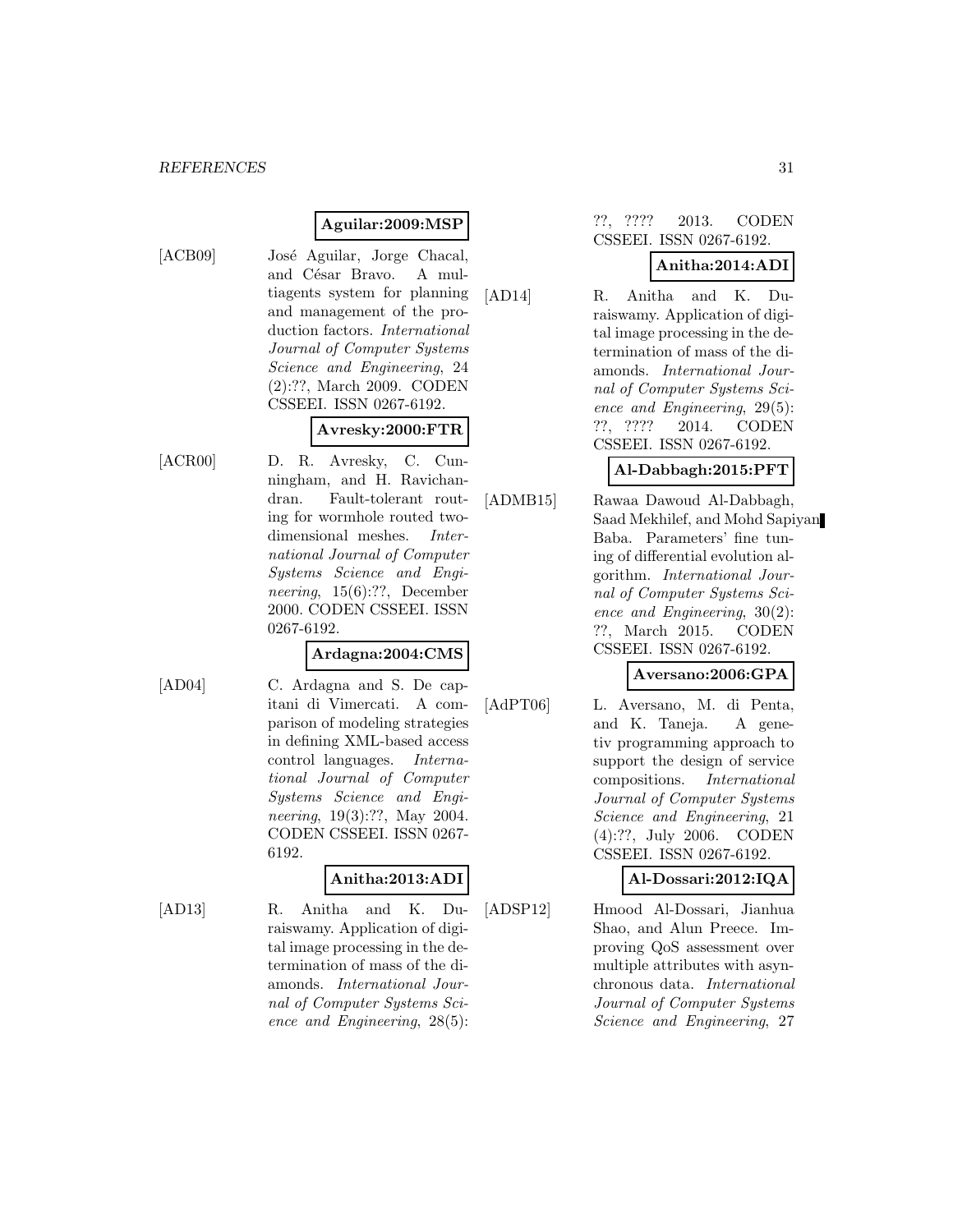#### (2):??, ???? 2012. CODEN CSSEEI. ISSN 0267-6192.

#### **Alishvandi:2016:EDD**

[AGP16] Hamid Alishvandi, Gholam Hosein Gouraki, and Hamid Parvin. An enhanced dynamic detection of possible invariants based on best permutation of test cases. International Journal of Computer Systems Science and Engineering,  $31(1):?$ ?, January 2016. CODEN CSSEEI. ISSN 0267-6192.

#### **Avresky:1998:SBF**

[AGT98] D. R. Avresky, S. J. Geoghegan, and P. K. Tapadiya. A software-based fault-injection tool (SOFIT). International Journal of Computer Systems Science and Engineering, 13 (6):327–337, November 1998. CODEN CSSEEI. ISSN 0267- 6192.

#### **Aguilar:2003:HAB**

[Agu03] J. Aguilar. Heuristic algorithm based on a genetic algorithm for mapping parallel programs on hypercube multiprocessors. International Journal of Computer Systems Science and Engineering, 18 (4):??, July 2003. CODEN CSSEEI. ISSN 0267-6192.

#### **Alam:2007:FMR**

[AHBU07] Muhammad Alam, Michael Hafner, Ruth Breu, and Stefan Untherthiner. A framework for modelling restricted delegation of rights in the

SECTET. International Journal of Computer Systems Science and Engineering, 22(5): ??, September 2007. CODEN CSSEEI. ISSN 0267-6192.

## **Angius:2016:EFE**

 $[AHH<sup>+</sup>16]$  Alessio Angius, András Horváth, Sami M Halawani, Omar Barukab, Ab Rahman Ahmad, and Gianfranco Balbo. Exploiting flow equivalent server in transient analysis. International Journal of Computer Systems Science and Engineering,  $31(4):??$ July 2016. CODEN CSSEEI. ISSN 0267-6192.

## **Arvalo:2015:SAL**

[AJTT15] Sergio Arévalo, Ernesto Jiménez, Jian Tang, and Rommel Torres. Set agreement and the loneliness failure detector in crash-recovery systems. International Journal of Computer Systems Science and Engineering, 30(3):??, May 2015. CODEN CSSEEI. ISSN 0267- 6192.

#### **Ammar:1992:CAP**

[AK92] Reda A. Ammar and Matthew J. Krzych. Computer aided performance engineering. A survey. Computer Systems Science and Engineering, 7(3): 170–189, July 1992. CODEN CSSEEI. ISSN 0267-6192.

#### **Alipanah:2012:OOD**

[AKT12] Neda Alipanah, Latifur Khan, and Bjavani Thurisingham. Optmized ontology-driven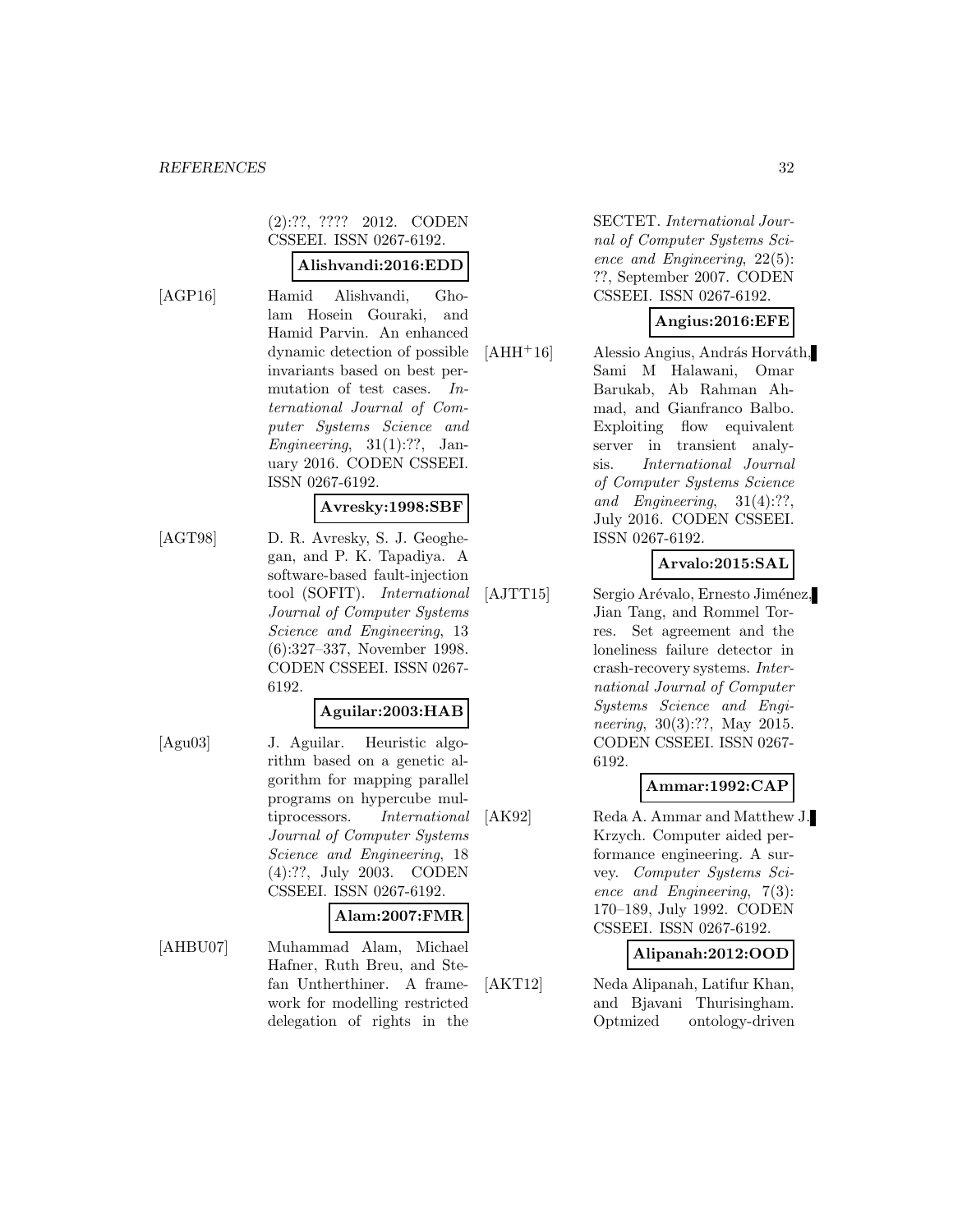query expansion using mapreduce framework to facilitate federated queries. International Journal of Computer Systems Science and Engineering, 27(2):??, ???? 2012. CODEN CSSEEI. ISSN 0267- 6192.

## **Aguilar:2003:OSL**

[AL03] J. L. Aguilar and E. L. Leiss. Optimal scheduling of loops with dependence cycles on parallel platforms. International Journal of Computer Systems Science and Engineering, 18(4):??, July 2003. CODEN CSSEEI. ISSN 0267- 6192.

## **Ade:1999:BMR**

[ALP99] Marleen Adé, Rudy Lauwereins, and J. A. Peperstraete. Buffer memory requirements in DSP applications. International Journal of Computer Systems Science and Engineering, 14(3):155–165, May 1999. CODEN CSSEEI. ISSN 0267-6192.

## **Ashihara:2000:AFP**

[AM00] H. Ashihara and M. Matsumoto. Application of finite projective space to replicated data management. International Journal of Computer Systems Science and Engineering, 15(2):87–??, March 2000. CODEN CSSEEI. ISSN 0267-6192.

## **Ammar:1990:AAC**

[Amm90] Reda A. Ammar. Algorithmic approach to construct probabilistic grammatical models of command streams in interactive software systems. Computer Systems Science and Engineering, 5(4):195– 201, October 1990. CODEN CSSEEI. ISSN 0267-6192.

## **Ali:2014:RPM**

[AMuRKK14] Shahzad Ali, Sajjad A. Madani, Atta ur Rehman Khan, and Imran Ali Khan. Routing protocols for mobile sensor networks: a comparative study. International Journal of Computer Systems Science and Engineering, 29(2): ??, ???? 2014. CODEN CSSEEI. ISSN 0267-6192.

#### **Andijani:1998:BMS**

[And98] A. A. Andijani. Buffer management of a switch for ATM networks: a multi-objective approach. International Journal of Computer Systems Science and Engineering, 13 (6):379–386, November 1998. CODEN CSSEEI. ISSN 0267- 6192.

## **Anghelescu:2016:FIP**

[Ang16] Petre Anghelescu. FPGA implementation of programmable cellular automata encryption algorithm for network communications. International Journal of Computer Systems Science and Engineering, 31 (5):??, September 2016. CO-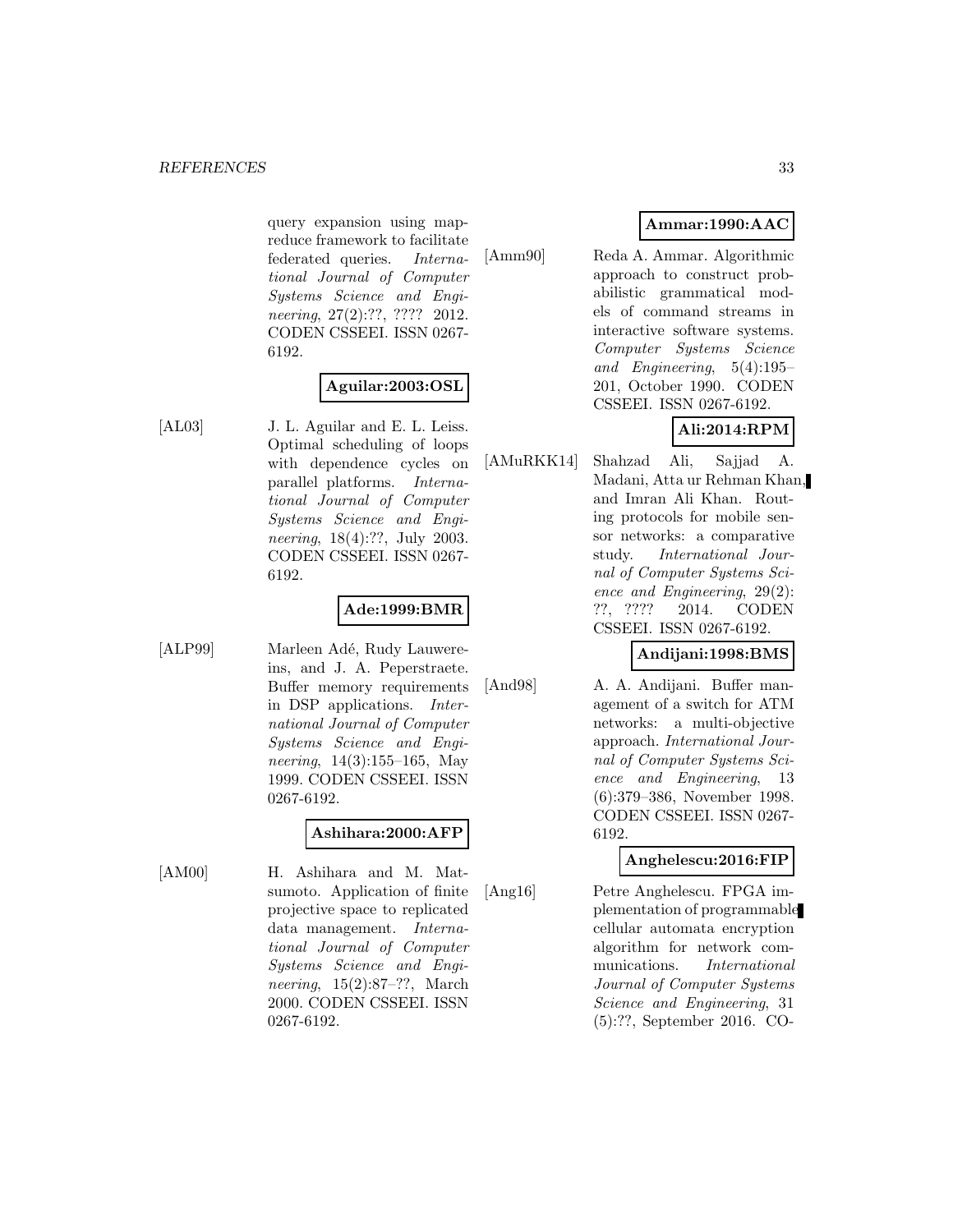DEN CSSEEI. ISSN 0267- 6192.

## **Anon:1987:DDH**

[Ano87] Anon. Design of I/O drivers for a high-availability Unix. Computer Systems Science and Engineering, 2(4):193– 196, October 1987. CODEN CSSEEI. ISSN 0267-6192.

#### **Anonymous:1990:E**

[Ano90] Anonymous. Editorial. Computer Systems Science and Engineering,  $5(1):3-??$ , January 1990. CODEN CSSEEI. ISSN 0267-6192.

#### **Anonymous:1992:E**

[Ano92] Anonymous. Editorial. Computer Systems Science and Engineering,  $7(2):67-??$ , April 1992. CODEN CSSEEI. ISSN 0267-6192.

#### **Anonymous:1997:IV**

[Ano97] Anonymous. Index to volume 12, 1997. International Journal of Computer Systems Science and Engineering, 12(6): ??, November 1997. CODEN CSSEEI. ISSN 0267-6192.

#### **Anonymous:1998:IV**

[Ano98] Anonymous. Index to volume 13, 1998. International Journal of Computer Systems Science and Engineering, 13(6): ??, November 1998. CODEN CSSEEI. ISSN 0267-6192.

#### **Anonymous:2001:BR**

[Ano01a] Anonymous. Book review. International Jour-

nal of Computer Systems Science and Engineering, 16(6): ??, November 2001. CODEN CSSEEI. ISSN 0267-6192.

#### **Anonymous:2001:IV**

[Ano01b] Anonymous. Index to volume 16, 2001. International Journal of Computer Systems Science and Engineering, 16(6): ??, November 2001. CODEN CSSEEI. ISSN 0267-6192.

#### **Anonymous:2002:BR**

[Ano02] Anonymous. Book review. International Journal of Computer Systems Science and Engineering,  $17(4/5)$ :??, July/September 2002. CO-DEN CSSEEI. ISSN 0267- 6192.

## **Anonymous:2003:IV**

[Ano03] Anonymous. Index to volume 18, 2003. International Journal of Computer Systems Science and Engineering, 18(6): ??, December 2003. CODEN CSSEEI. ISSN 0267-6192.

#### **Anonymous:2006:IV**

[Ano06] Anonymous. Index to volume 21, 2006. International Journal of Computer Systems Science and Engineering, 21(6): ??, November 2006. CODEN CSSEEI. ISSN 0267-6192.

#### **Anonymous:2007:IV**

[Ano07] Anonymous. Index to volume 22, 2007. International Journal of Computer Systems Science and Engineering, 22(6): ??, November 2007. CODEN CSSEEI. ISSN 0267-6192.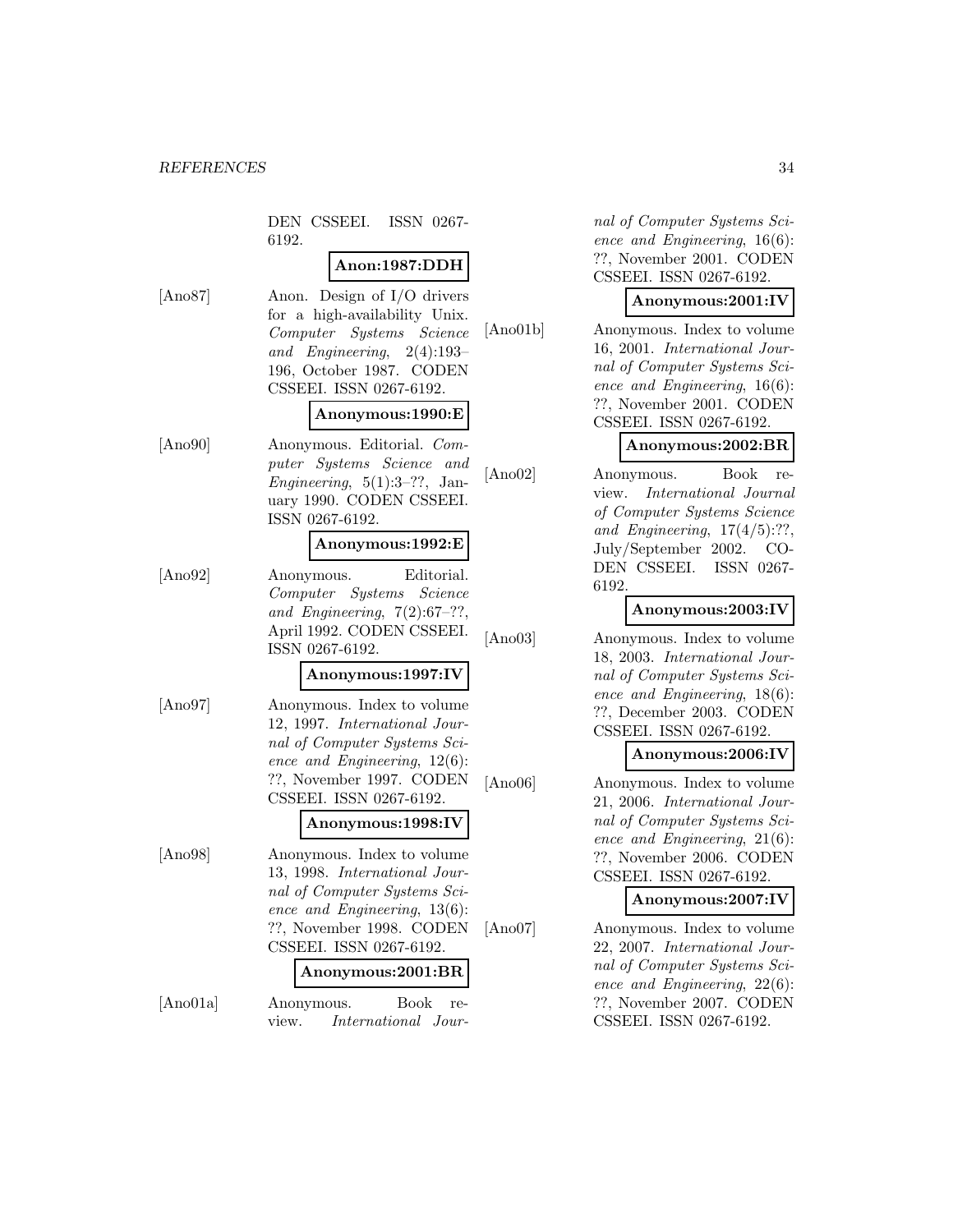## **Alqarni:2016:XSM**

[AP16] Ahmad Abdullah Alqarni and Eric Pardede. XML schema matching using early dissimilarity detection approaches. International Journal of Computer Systems Science and Engineering, 31(5): ??, September 2016. CODEN CSSEEI. ISSN 0267-6192.

#### **Apostolopoulos:1992:PRO**

[Apo92] Theodore K. Apostolopoulos. Performance of readonly transactions in a distributed system. Computer Systems Science and Engineering, 7(4):236–??, October 1992. CODEN CSSEEI. ISSN 0267-6192.

#### **Apostolopoulos:2000:TDN**

[Apo00] T. Apostolopoulos. A time dependent network fault management model in a TCP/ IP environment. International Journal of Computer Systems Science and Engineering, 15 (3):165–??, May 2000. CO-DEN CSSEEI. ISSN 0267- 6192.

## **Alpert:1992:POO**

[AR92] Sherman R. Alpert and Mary Beth Rosson. ParCE: an object-oriented approach to context-free parsing. Computer Systems Science and Engineering, 7(2):136–144, April 1992. CODEN CSSEEI. ISSN 0267-6192.

## **Anand:2004:GMA**

[AR04] Sheila Anand and V. Ramachandran. A generic model for an application based intrusion prevention detection system. International Journal of Computer Systems Science and Engineering, 19(4): ??, July 2004. CODEN CSSEEI. ISSN 0267-6192.

**Al-Sadi:2003:AFT**

[ASDOK03] J. Al-Sadi, K. Day, and M. Ould-Khaoua. Analysis of fault-tolerant routing algorithms in k-ary n-cube networks. International Journal of Computer Systems Science and Engineering, 18(2): ??, March 2003. CODEN CSSEEI. ISSN 0267-6192.

## **Ali:2012:FSA**

[ASH12] Hesham A. Ali, Mofreh M. Salem, and Ahmed A. Hamza. A framework for scalable autonomous P2P resource discovery for the grid implementation. International Journal of Computer Systems Science and Engineering, 27(4): ??, ???? 2012. CODEN CSSEEI. ISSN 0267-6192.

## **Achour:1999:BGB**

[AST99] C. Ben Achour, C. Souveyet, and M. Tawbi. Bridging the gap between users and requirements engineering: the scenario-based approach. International Journal of Computer Systems Science and Engineering, 14(6):379–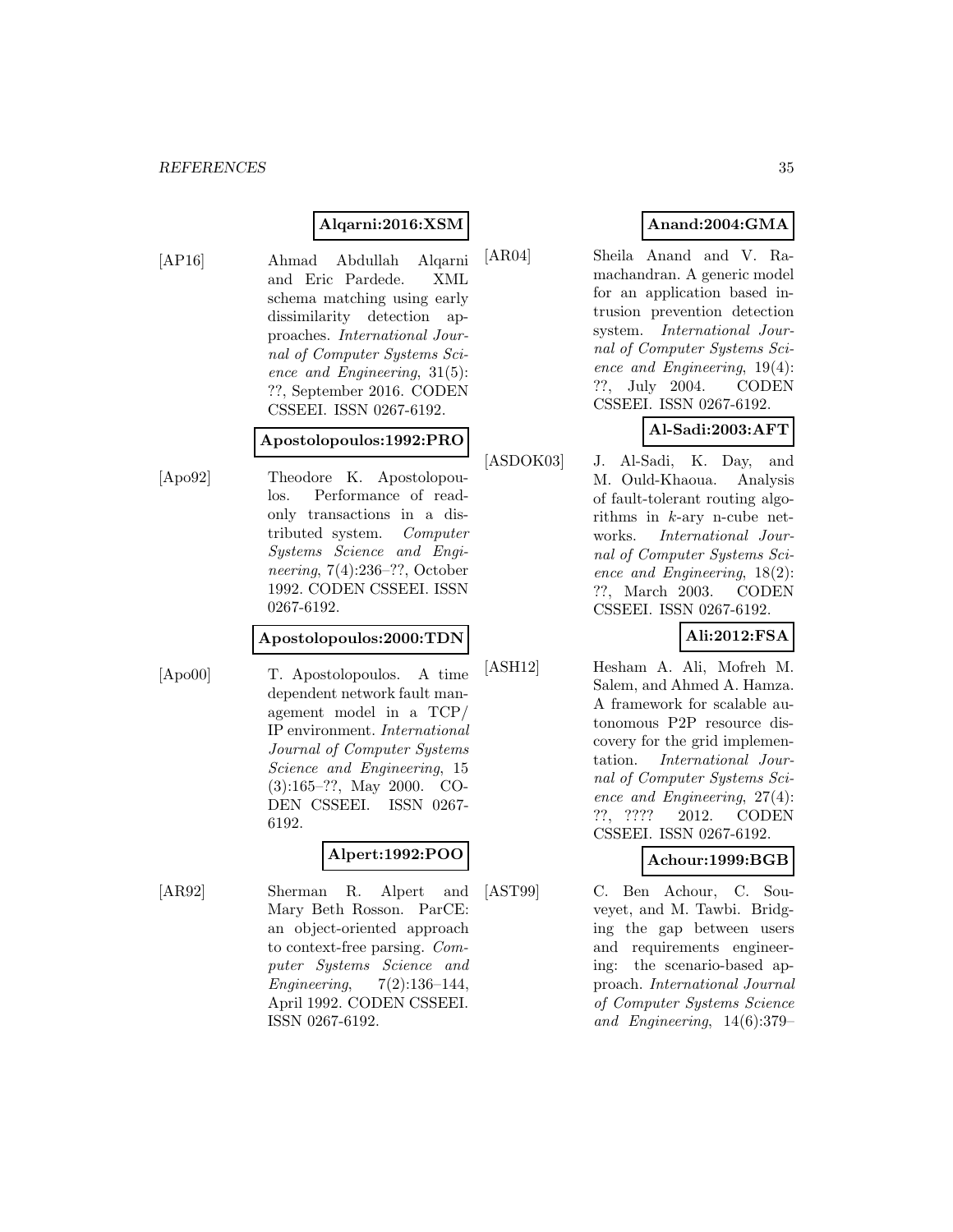??, 1999. CODEN CSSEEI. ISSN 0267-6192.

## **Bradel:2012:ITJ**

[BA12] Bory J. Bradel and Tarek S. Abdelrahman. Inlining with traces in Java programs. International Journal of Computer Systems Science and Engineering, 27(4):??, ???? 2012. CODEN CSSEEI. ISSN 0267-6192.

#### **Bataineh:2000:RTA**

[Bat00] S. Bataineh. Response time analysis of repairable multiprocessor systems. International Journal of Computer Systems Science and Engineering, 15(4):201–??, July 2000. CODEN CSSEEI. ISSN 0267-6192.

## **Barra:1987:ADA**

[BBKT87] J. R. Barra, M. Becker, E. F. Kouka, and M. Tricot. Application of data analysis methods and of simulated annealing for the automatic layout of circuits. Computer Systems Science and Engineering, 2(1):3–15, January 1987. CODEN CSSEEI. ISSN 0267- 6192.

#### **Baiocchi:1998:DCT**

[BBMC98] Andrea Baiocchi, Nicola Blefari-Melazzi, and Francesca Cuomo. Dimensioning criteria of traffic contract parameters and connection admission control rules in an ATM user-network interface. International Journal of Computer

Systems Science and Engineering, 13(4):207–217, July 1998. CODEN CSSEEI. ISSN 0267-6192.

#### **Barhamgi:2008:PPP**

[BBO08] M. Barhamgi, D. Benslimane, and A. M. Ouksel. PWSMS: A peer-to-peer Web service management system for data sharing in collaborative environments. International Journal of Computer Systems Science and Engineering, 23(2): ??, March 2008. CODEN CSSEEI. ISSN 0267-6192.

#### **Baldoni:2001:DDB**

[BCHR01] R. Baldoni, G. Cioffi, J.-M. Helary, and M. Raynal. Direct dependency-based determination of consistent global checkpoints. International Journal of Computer Systems Science and Engineering, 16 (1):??, January 2001. CO-DEN CSSEEI. ISSN 0267- 6192.

#### **Bondavalli:2001:DAE**

[BCL<sup>+</sup>01] A. Bondavalli, M. Dal Cin, D. Latella, I. Majzik, A. Pataricza, and G. Savoia. Dependability analysis in the early phases of UML-based system design. International Journal of Computer Systems Science and Engineering, 16(5): ??, September 2001. CODEN CSSEEI. ISSN 0267-6192.

#### **Bassiouni:1998:RFD**

[BCLG98] Mostafa Bassiouni, Ming-Hsing Chiu, Margaret Loper,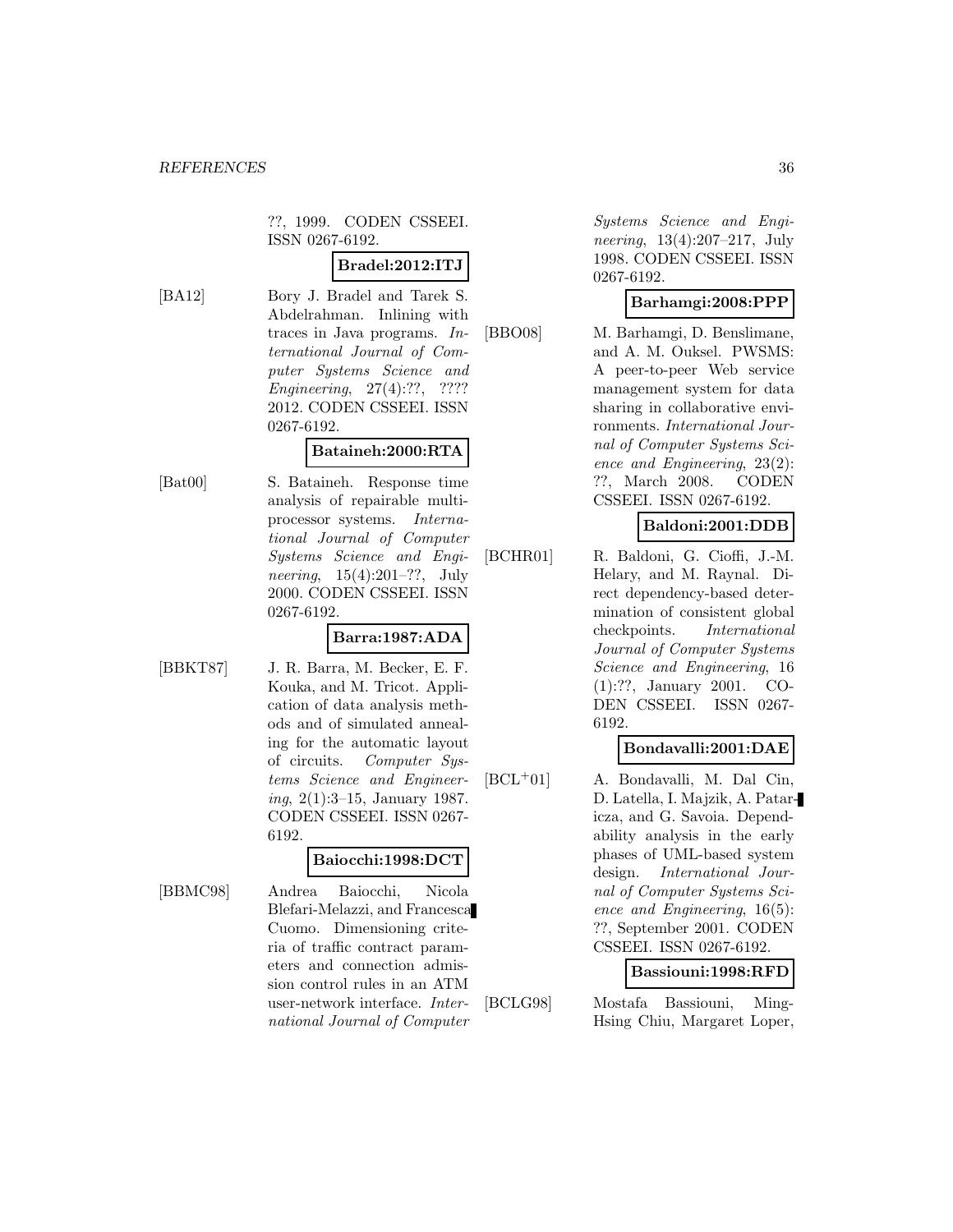and Michael Garnsey. Relevance filtering for distributed interactive simulation. International Journal of Computer Systems Science and Engineering, 13(1):39–47, January 1998. CODEN CSSEEI. ISSN 0267-6192.

### **Barbosa:2010:COS**

[BCPS10] Luis S. Barbosa, Antonio Cerone, Alexander K. Petrenko, and Siraj A. Shaikh. Certification of open-source software: A role for formal methods? International Journal of Computer Systems Science and Engineering, 25 (4):??, July 2010. CODEN CSSEEI. ISSN 0267-6192.

#### **Bagherzadeh:1996:PRB**

[BD96] Nader Bagherzadeh and Martin Dowd. Problems on routing bounded distance assignments in hypercubes. International Journal of Computer Systems Science and Engineering, 11(4):221–226, July 1996. CODEN CSSEEI. ISSN 0267-6192.

### **Bhagavathi:1994:SMD**

[BDG<sup>+</sup>94] D. Bhagavathi, W. M. Denny, C. E. Grosch, P. J. Looges, and S. Olariu. Sorting and merging on the DAP. International Journal of Computer Systems Science and Engineering, 9(3):175–183, July 1994. CODEN CSSEEI. ISSN 0267-6192.

# **Byrski:2012:ABC**

[BDKD12] Aleksander Byrski, Roman Debski, and Marek Kisiel-Dorohinicki. Agent-based computing in an augmented cloud environment. International Journal of Computer Systems Science and Engineering, 27(1):??, ???? 2012. CODEN CSSEEI. ISSN 0267- 6192.

## **Bieker:1997:FTR**

[BDMV97] Bernd Bieker, Geert Deconinck, Erik Maehle, and Johan Vounckx. Fault-tolerant routing, reconfiguration and back-

ward error recovery for parallel systems. International Journal of Computer Systems Science and Engineering, 12 (4):245–253, July 1997. CO-DEN CSSEEI. ISSN 0267- 6192.

## **Becker:1990:SPN**

[BDPV90] M. Becker, C. Dekoninck, J. P. Prost, and B. Verrier. Stochastic Petri net model for the FPS/264. Computer Systems Science and Engineering, 5(2):65–72, April 1990. CODEN CSSEEI. ISSN 0267- 6192.

### **Bondavalli:1993:CEF**

[BDX93] Andrea Bondavalli, Felicita Di Giandomenico, and Jie Xu. Cost-effective and flexible scheme for software fault tolerance. Computer Systems Science and Engineering, 8 (4):234–244, October 1993.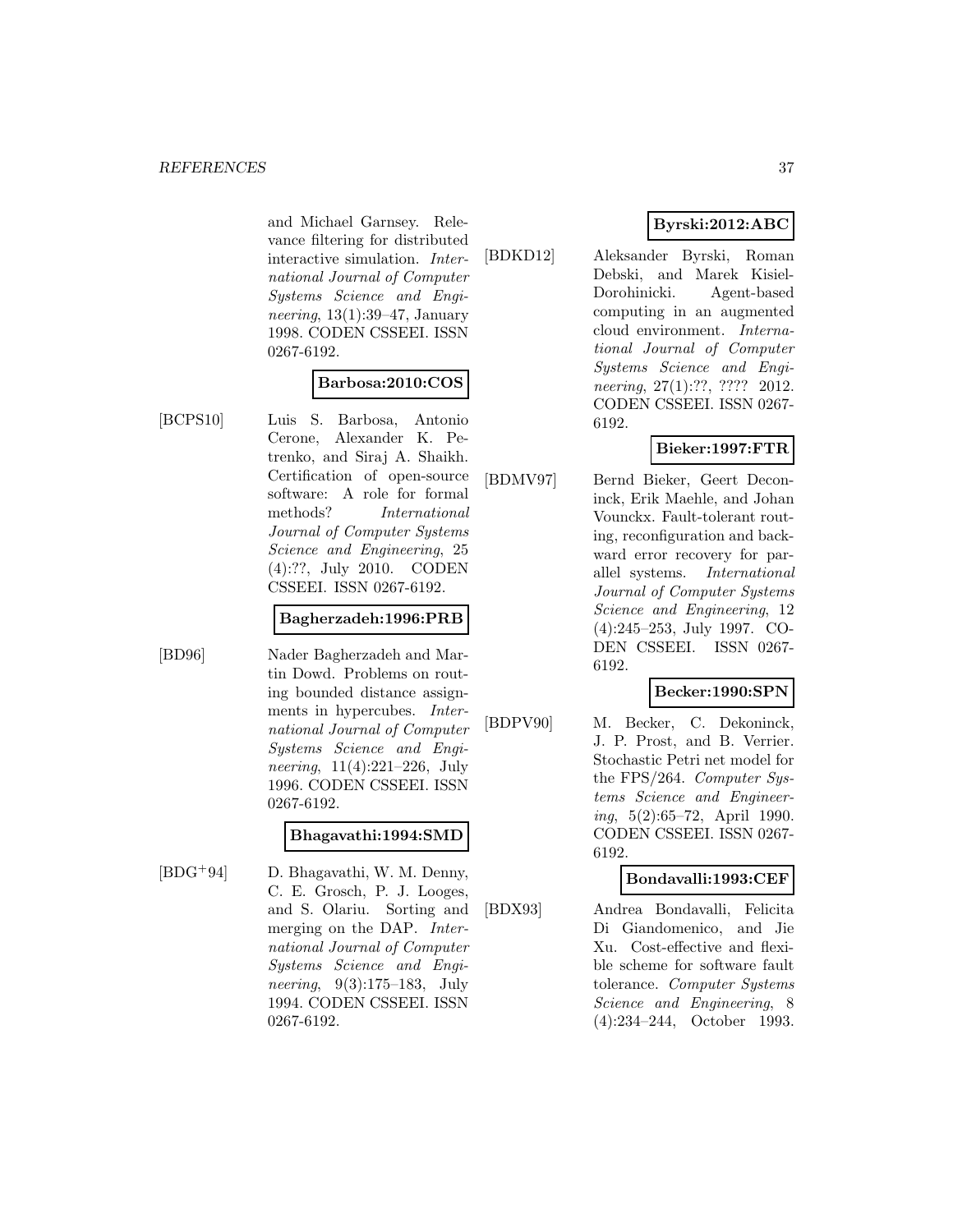CODEN CSSEEI. ISSN 0267- 6192.

## **Bedi:1988:FSA**

[Bed88] S. Bedi. File system activity and the distribution of disc transfers on a multiaccess system. Computer Systems Science and Engineering, 3(4): 199–200, October 1988. CO-DEN CSSEEI. ISSN 0267- 6192.

#### **Bassiouni:1987:CEW**

[BG87] M. A. Bassiouni and A. Gupta. Computing estimates of waiting times in ring local area networks with priority classes. Computer Systems Science and Engineering, 2(4):155– 160, October 1987. CODEN CSSEEI. ISSN 0267-6192.

## **Banci:2008:MDD**

[BGFL08] Michele Banci, Stefania Gnesi, Alessandro Fantechi, and Giovanni Lombardi. Model driven development of railway systems using diversity. International Journal of Computer Systems Science and Engineering, 23(5):??, September 2008. CODEN CSSEEI. ISSN 0267-6192.

## **Beraldi:1998:ETA**

[BGM98] Roberto Beraldi, Paolo Giacomazzi, and Riccardo Melen. Efficient topologies for ATM switching fabrics with shortest path and deflection routing. International Journal of Computer Systems Science

and Engineering, 13(5):271– 281, September 1998. CO-DEN CSSEEI. ISSN 0267- 6192.

## **Becker:2001:IEC**

[BGNP01] L. B. Becker, M. Gergeleit, E. Nett, and C. E. Pereira. An integrated environment for the complete development cycle of an object-oriented distributed real-time system. International Journal of Computer Systems Science and Engineering, 16(2):??, March 2001. CODEN CSSEEI. ISSN 0267-6192.

## **Bright:1999:WGT**

[BGRV99] Laura Bright, Jean-Robert Gruser, Louiqa Raschid, and Maria Esther Vidal. A wrapper generation toolkit to specify and construct wrappers for Web accessible data sources (WebSources). International Journal of Computer Systems Science and Engineering, 14 (2):83–97, March 1999. CO-DEN CSSEEI. ISSN 0267- 6192.

## **Balsamo:1986:SQN**

[BI86] S. Balsamo and G. Iazeolla. Synthesis of queueing networks with block and statedependent routing. Computer Systems Science and Engineering, 1(2):99–108, January 1986. CODEN CSSEEI. ISSN 0267-6192.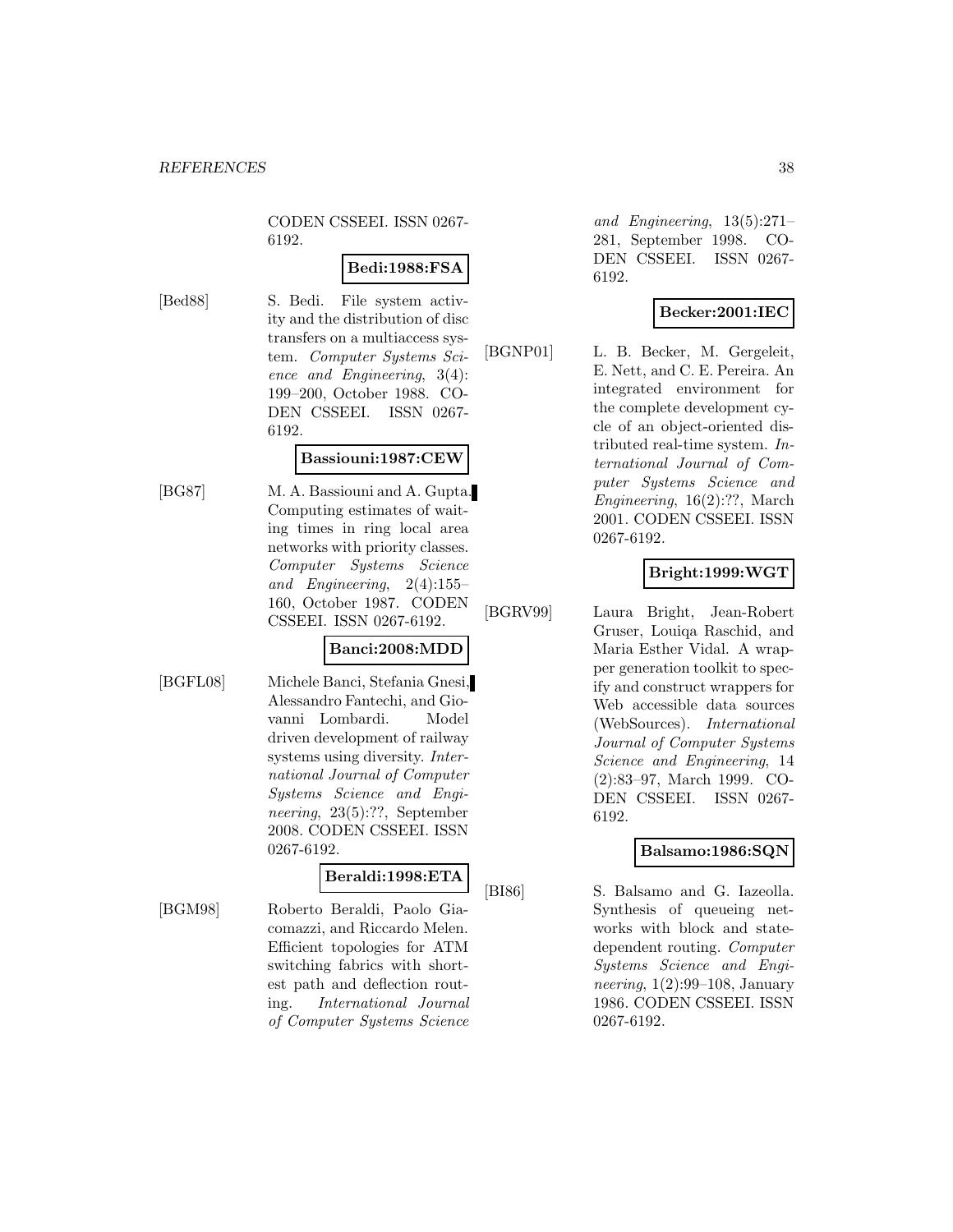#### **Bekiropoulos:2010:LFG**

[BKBM10] K. Bekiropoulos, E. Keramopoulos, O. Beza, and P. Mouratidis. A list of features that a graphical XML query language should support. International Journal of Computer Systems Science and Engineering, 25(5): ??, September 2010. CODEN CSSEEI. ISSN 0267-6192.

#### **Bekiropoulos:2013:LFG**

[BKBM13] K. Bekiropoulos, E. Keramopoulos, O. Beza, and P. Mouratidis. A list of features that a graphical XML query language should support. International Journal of Computer Systems Science and Engineering, 28(2): ??, ???? 2013. CODEN CSSEEI. ISSN 0267-6192.

### **Bamba:2010:MAS**

[BLY10] Bhuvan Bamba, Ling Liu, and Philip S. Yu. A motion-aware safe period-based framework for spatial alarm processing. International Journal of Computer Systems Science and Engineering, 25(3): ??, May 2010. CODEN CSSEEI. ISSN 0267-6192.

#### **Bozyigit:1997:LBF**

[BM97] M. Bozyigit and M. Melhi. Load balancing framework for distributed systems. International Journal of Computer Systems Science and Engineering, 12(5):287–293,

September 1997. CODEN CSSEEI. ISSN 0267-6192.

#### **Bouganim:2005:TRU**

[BNP05] Luc Bouganim, François Dang Ngoc, and Philippe Pucharel. Tamper-resistant ubiquitous data management. International Journal of Computer Systems Science and Engineering, 20(2):??, March 2005. CODEN CSSEEI. ISSN 0267-6192.

## **Bondavalli:2001:HMC**

[BNSM01] A. Bondavalli, M. Nelli, L. Simoncini, and G. Mongardi. Hierarchical modelling of complex control systems: dependability analysis of a railway interlocking. International Journal of Computer Systems Science and Engineering, 16(4):??, July 2001. CODEN CSSEEI. ISSN 0267- 6192.

## **Bowen:1986:DSC**

[Bow86] Jonathan Bowen. Design of a simple Cambridge ring interface adapter. Computer Systems Science and Engineering, 1(2):93–98, January 1986. CODEN CSSEEI. ISSN 0267- 6192.

#### **Baldoni:1998:ECB**

[BPRS98] Roberto Baldoni, Ravi Prakash, Michel Raynal, and Mukesh Singhal. Efficient ∆-causal broadcasting. International Journal of Computer Systems Science and Engineering, 13 (5):263–269, September 1998.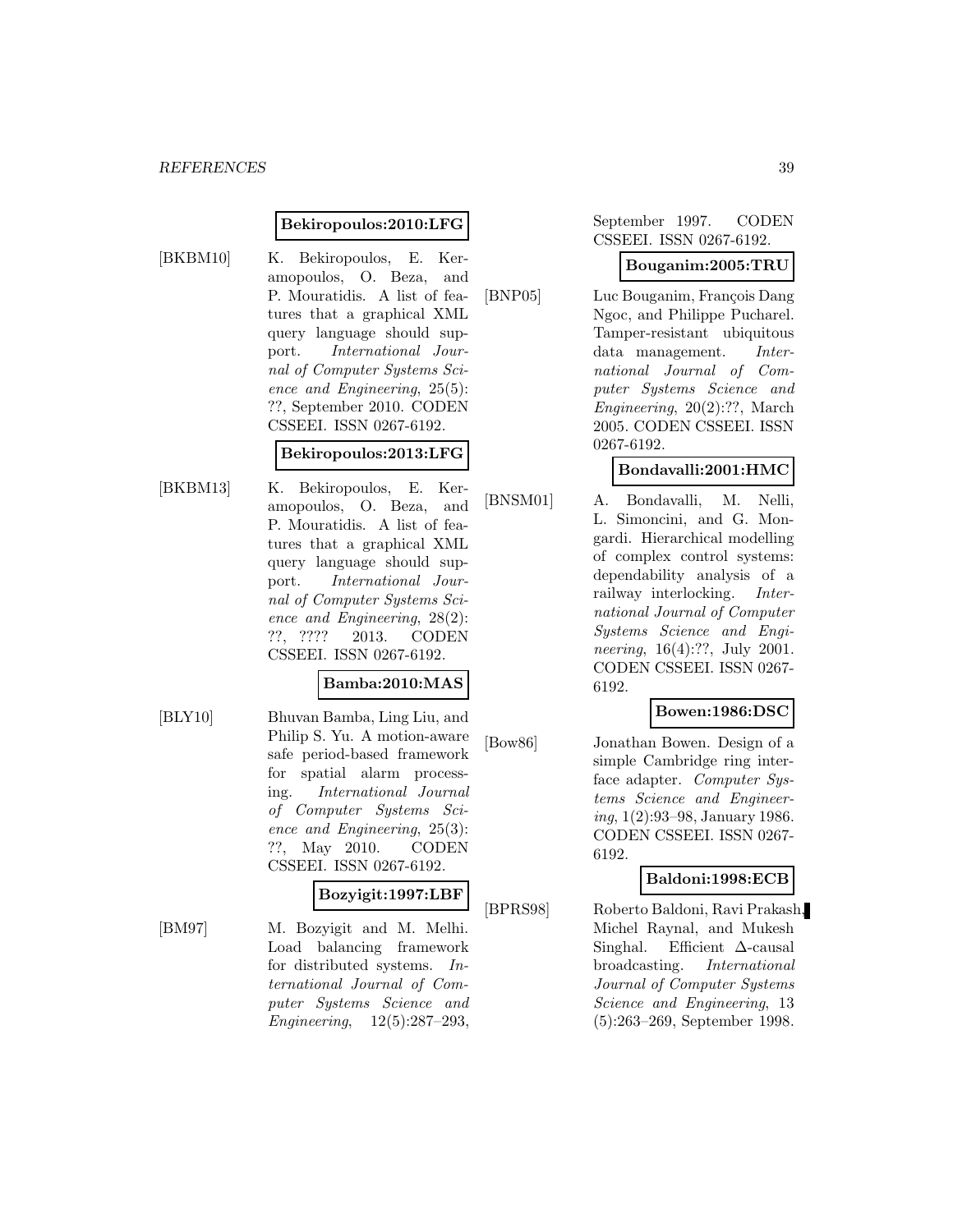CODEN CSSEEI. ISSN 0267- 6192.

## **Blesa:2006:GPI**

[BPX06] Maria J. Blesa, Jordi Petit, and Fatos Xhafa. Generic parallel implementations for tabu search. International Journal of Computer Systems Science and Engineering, 21(6): ??, November 2006. CODEN CSSEEI. ISSN 0267-6192.

### **Bao-quan:2015:DAC**

- 
- [BqQHj<sup>+</sup>15] Jin Bao-quan, Bai Qing, Zhang Hong-juan, Wang dong, and Gao Yan. Design and analysis of communication scheduling applied in water inrush perception layer of mine Internet of Things. International Journal of Computer Systems Science and Engineering, 30(5): ??, September 2015. CODEN CSSEEI. ISSN 0267-6192.

#### **Boswell:1985:DPL**

[BSK85] C. Boswell, K. K. Saluja, and K. Kinoshita. Design of programmable logic arrays for parallel testing. Computer Systems Science and Engineering,  $1(1):5-16$ , October 1985. CODEN CSSEEI. ISSN 0267-6192.

## **Bhattacharjee:2014:TPQ**

[BSMB14] Jaya Bhattacharjee, Anirban Sengupta, Chandan Mazumdar, and Mridul Sankar Barik. A two-phase quantitative methodology for enterprise information security risk anal-

ysis. International Journal of Computer Systems Science and Engineering, 29(1):??, ???? 2014. CODEN CSSEEI. ISSN 0267-6192.

## **Bai:2011:AUL**

[BSR11] Xin Bai, Michael B. Smith, and Rathika Rajaravivarma. Affordance of ubiquitous learning through cloud computing. International Journal of Computer Systems Science and Engineering, 26(5): ??, September 2011. CODEN CSSEEI. ISSN 0267-6192.

#### **Beresford-Smith:1990:ERA**

[BSS90] B. Beresford-Smith and H. Schroder. Effective reconfiguration algorithms in fault-tolerant processor arrays. Computer Systems Science and Engineering, 5(3):169–177, July 1990. CODEN CSSEEI. ISSN 0267- 6192.

### **Black:1998:QLA**

[BST98] C. Black, S. M. Shatz, and S. Tu. A query language for automated general analysis of Concurrent Ada programs. International Journal of Computer Systems Science and Engineering, 13(2): 83–95, March 1998. CODEN CSSEEI. ISSN 0267-6192.

### **Burneau:1992:CEO**

[BT92] Jean-Christophe Burneau and Odile Thiery. Classifying evolving objects in objectoriented knowledge bases. Computer Systems Science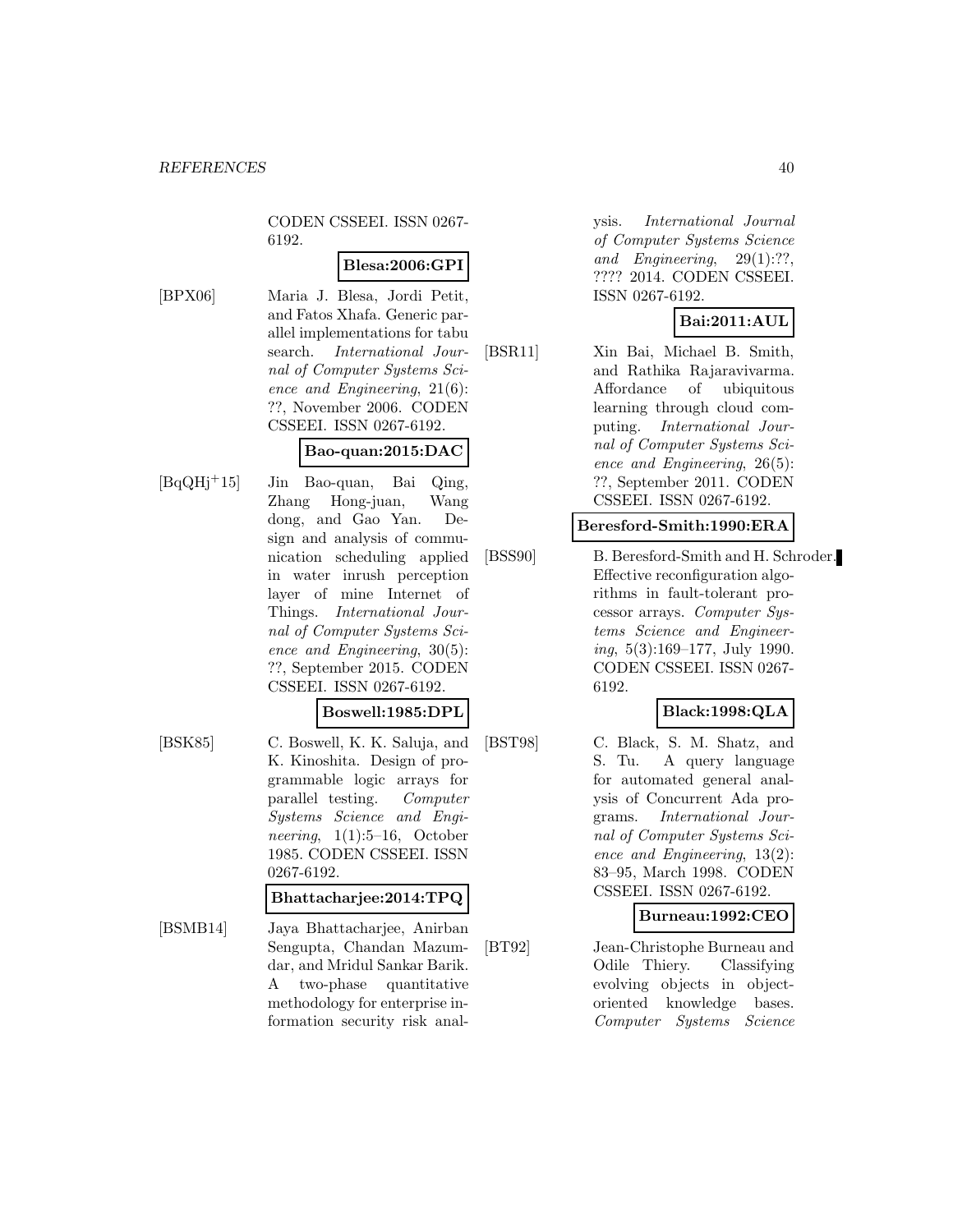and Engineering, 7(2):86–90, April 1992. CODEN CSSEEI. ISSN 0267-6192.

#### **Bobbio:1998:NES**

[BT98] Andrea Bobbio and Miklos Telek. Non-exponential stochastic Petri nets: an overview of methods and techniques. International Journal of Computer Systems Science and Engineering, 13(6):339– 351, November 1998. CODEN CSSEEI. ISSN 0267-6192.

#### **Buchholz:2000:ECE**

[Buc00] P. Buchholz. Efficient computation of equivalent and reduced representations for stochastic automata. International Journal of Computer Systems Science and Engineering, 15(2):93–??, March 2000. CODEN CSSEEI. ISSN 0267-6192.

## **Bulus:2011:DAS**

[Bul11] Ercan Bulus. Designing attacks for SMTP servers. International Journal of Computer Systems Science and Engineering,  $26(1)$ :??, January 2011. CODEN CSSEEI. ISSN 0267-6192.

## **Bundell:1998:MDS**

[Bun98] Gary A. Bundell. Modelling of distributed systems with timed event graphs. International Journal of Computer Systems Science and Engineering, 13(1):49–54, January 1998. CODEN CSSEEI. ISSN 0267-6192.

## **Biswas:2013:SCT**

[BV13] Debmalya Biswas and Krishnamurthy Vidyasankar. Secure cloud transactions. International Journal of Computer Systems Science and Engineering, 28(6):??, ???? 2013. CODEN CSSEEI. ISSN 0267-6192.

## **Budrikis:1996:PEC**

[BVCW96] Zigmantas Budrikis, Steven Van Luinen, Antonio Cantoni, and Vaughan Wittorff. Performance evaluation of controlled cell transfer service in ATM LAN. International Journal of Computer Systems Science and Engineering, 11 (6):353–360, November 1996. CODEN CSSEEI. ISSN 0267- 6192.

### **Burns:2001:MVA**

 $[BWB<sup>+</sup>01]$  A. Burns, A. J. Wellings, F. Burns, A. M. Koelmans, M. Koutny, A. Romanovsky, and A. Yakovlev. Modelling and verification of an atomic action protocol implemented in Ada. International Journal of Computer Systems Science and Engineering, 16(3): ??, May 2001. CODEN CSSEEI. ISSN 0267-6192.

# **Bleul:2006:OQA**

[BWG06] S. Bleul, T. Weise, and K. Geihs. An ontology for quality-aware service discovery. International Journal of Computer Systems Science and Engineering, 21(4):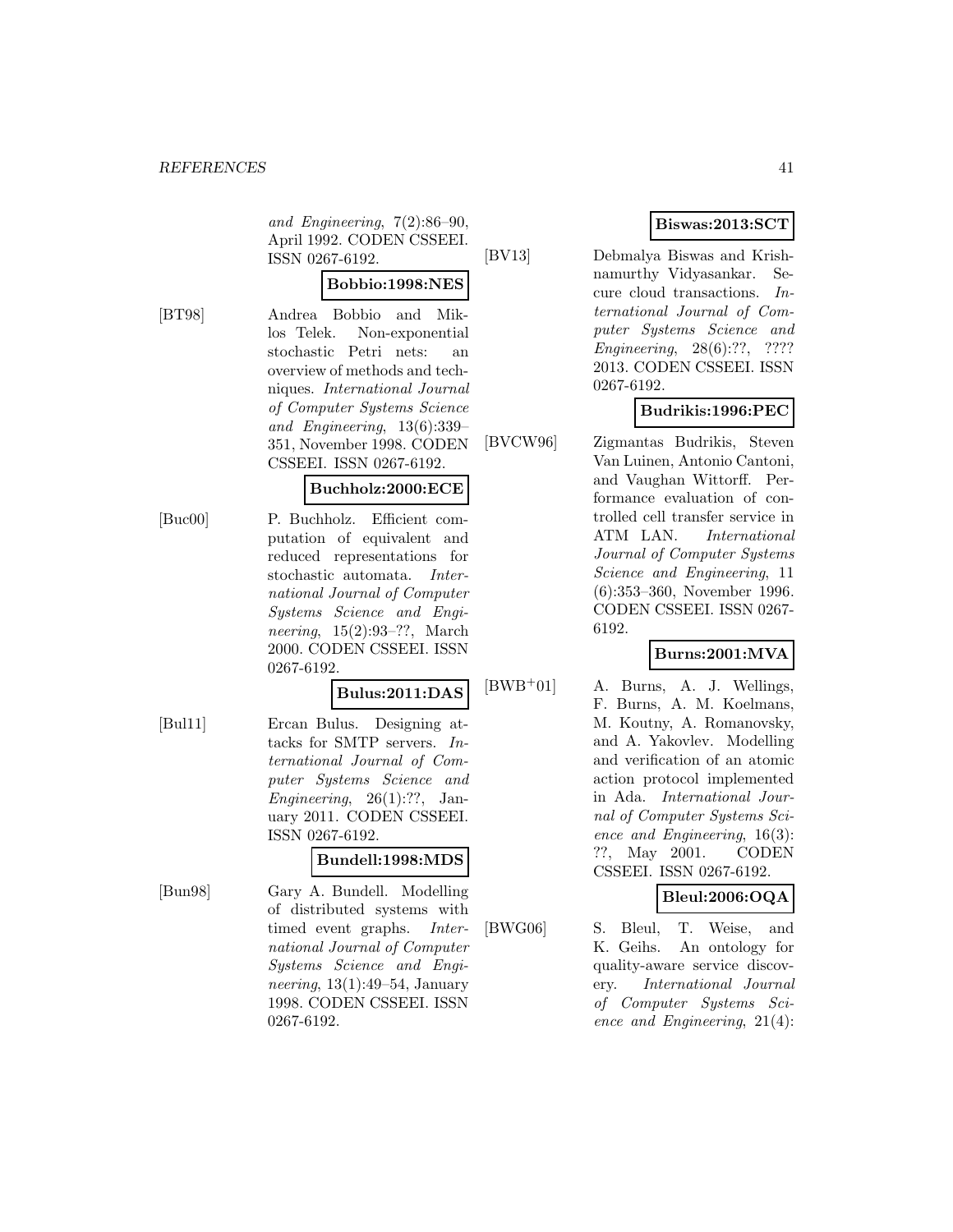??, July 2006. CODEN CSSEEI. ISSN 0267-6192.

## **Barolli:2012:SEM**

[BXST12] Admir Barolli, Fatos Xhafa, Christian Sánchez, and Makoto Takizawa. A study on the effect of mutation in genetic algorithms for mesh router placement in wireless mesh networks. International Journal of Computer Systems Science and Engineering, 27(1): ??, ???? 2012. CODEN CSSEEI. ISSN 0267-6192.

## **Bo:2016:FPP**

[BYX16] Chen Bo, Duan Cheng YOng, and Gao Xiue. A frequent pattern parallel mining algorithm based on distributed sliding window. International Journal of Computer Systems Science and Engineering, 31 (2):??, March 2016. CODEN CSSEEI. ISSN 0267-6192.

### **Bao:2016:SKM**

[BZLX16] Wenshu Bao, Haiying Zhou, Wang Lu, and Feng Xie. The system of knowledge management using web based learning and education technology. International Journal of Computer Systems Science and Engineering, 31(6): ??, November 2016. CODEN CSSEEI. ISSN 0267-6192.

#### **Carmichael:2014:DDS**

[Car14] James Carmichael. Diagnosis of dysarthria subtype via spectral and waveform analysis. International Journal of Computer Systems Science and Engineering, 29(1): ??, ???? 2014. CODEN CSSEEI. ISSN 0267-6192.

## **Carvalho:2015:OWB**

[Car15] Glaucio H. S. Carvalho. Optimal WiMax backhauling solutions for WiFi traffic. International Journal of Computer Systems Science and Engineering, 30(2):??, March 2015. CODEN CSSEEI. ISSN 0267-6192.

## **Chen:1995:SIB**

[CC95a] Jonathan Jen-Rong Chen and Henry Ker-Chang Chang. Secure information broadcasting scheme using embedded locks. International Journal of Computer Systems Science and Engineering, 10(2):67–74, April 1995. CODEN CSSEEI. ISSN 0267-6192.

## **Chung:1995:FTE**

[CC95b] K.-L. Chung and Yu-W. Chen. Fault-tolerant embedding multiple complete binary trees into hypercubes. International Journal of Computer Systems Science and Engineering, 10(3):187–191, July 1995. CODEN CSSEEI. ISSN 0267-6192.

## **Chiang:1997:BSN**

[CC97] Wei-Kuo Chiang and Rong-Jaye Chen. Block-switch networks: a cost-effective class of interconnection networks. International Jour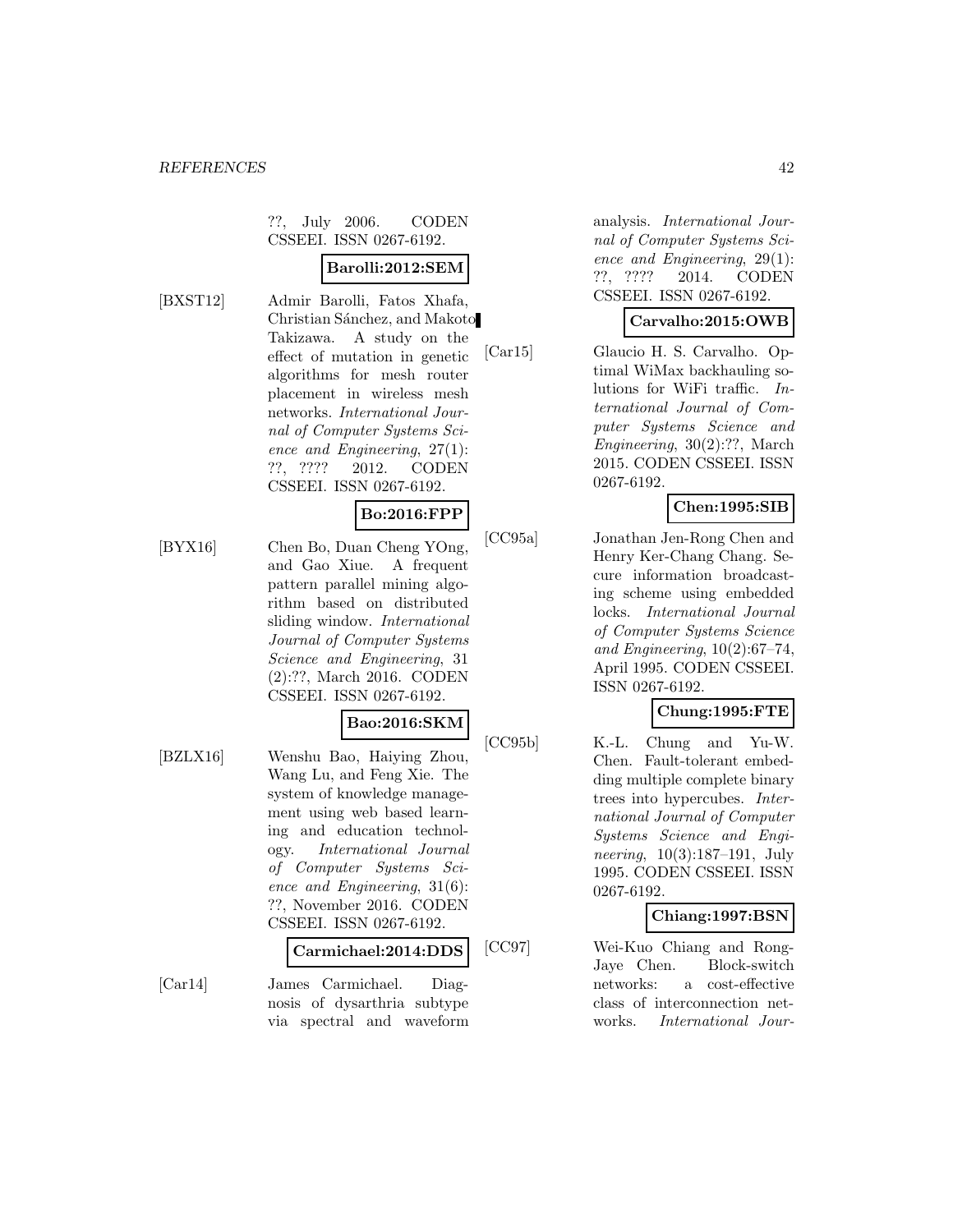nal of Computer Systems Science and Engineering, 12(3): 175–185, May 1997. CODEN CSSEEI. ISSN 0267-6192.

#### **Chen:1998:FTE**

[CC98a] Yu-Wei Chen and Kuo-Liang Chung. On fault-tolerant embedding complete binary trees into hypercubes. International Journal of Computer Systems Science and Engineering, 13(2):97–100, March 1998. CODEN CSSEEI. ISSN 0267-6192.

#### **Chung:1998:FPP**

[CC98b] Kuo-Liang Chung and Yu-Wei Chen. Fast pipelined prefix computations on MIMD hypercubes. International Journal of Computer Systems Science and Engineering, 13 (2):125–130, March 1998. CO-DEN CSSEEI. ISSN 0267- 6192.

#### **Chakraborty:2014:GOS**

[CC14] Supriya Chakraborty and Nabendu Chaki. Generic organization of semi-structured data. International Journal of Computer Systems Science and Engineering, 29(1): ??, ???? 2014. CODEN CSSEEI. ISSN 0267-6192.

#### **Chahooki:2015:BSG**

[CC15] Mohammad Ali Zare Chahooki and Nasrollah Moghaddam Charkari. Bridging the semantic gap for automatic image annotation by learning the manifold space. International Journal of Computer Systems Science and Engineering, 30(4):??, July 2015. CODEN CSSEEI. ISSN 0267- 6192.

## **Chahooki:2016:BSG**

[CC16] Mohammad Ali Zare Chahooki and Nasrollah Moghaddam Charkari. Bridging the semantic gap for automatic image annotation by learning the manifold space. International Journal of Computer Systems Science and Engineering,  $31(1):$ ??, January 2016. CODEN CSSEEI. ISSN 0267-6192.

# **Chung:2005:CPQ**

[CCC05] Chin-Wan Chung, Sunghee Choi, and Yong-Jin Choi. Closest pair queries in spatiotemporal databases. International Journal of Computer Systems Science and Engineering, 20(2):??, March 2005. CODEN CSSEEI. ISSN 0267-6192.

## **Cilardo:2007:DIH**

 $[CCdF<sup>+</sup>07]$  A. Cilardo, D. Cotroneo, C. di Flora, A. Mazzeo, L. Romano, and S. Russo. Design and implementation of a high performance architecture for providing digital time stamping services to mobile devices. International Journal of Computer Systems Science and Engineering, 22(3): ??, May 2007. CODEN CSSEEI. ISSN 0267-6192.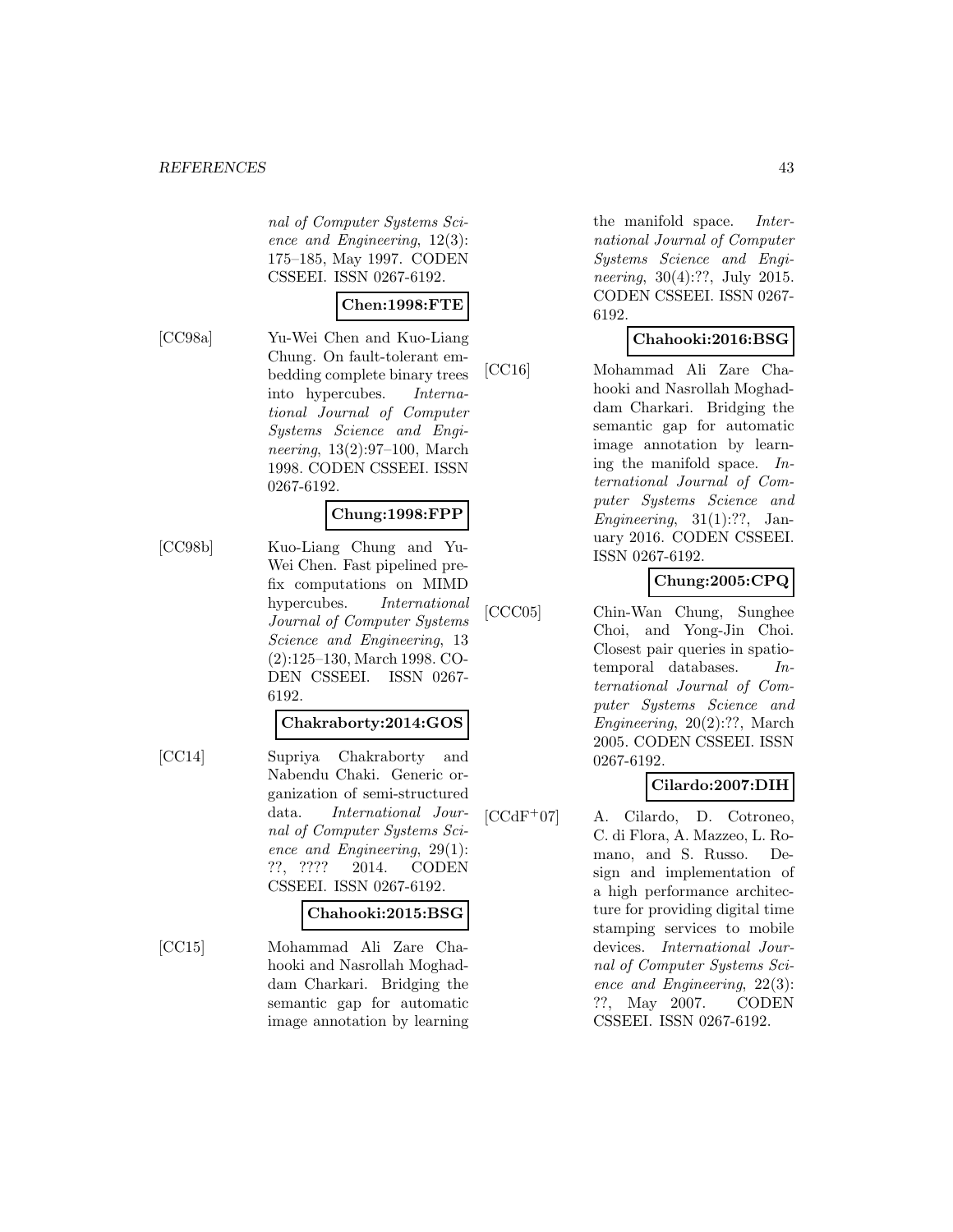## **Chiu:2009:RDI**

- 
- [CCDL09] Angela L. Chiu, Gagan Choudhury, Robert Doverspike, and Guangzhi Li. Restoration design in IP over reconfigurable WDM networks. International Journal of Computer Systems Science and Engineering, 24(3):??, May 2009. CODEN CSSEEI. ISSN 0267-6192.

## **Chen:2003:FEA**

[CCHL03] L.-C. Chen, D.-R. Chen, C.- C. Hsu, and H.-R. Lin. Fast and efficient allocation for mesh systems. International Journal of Computer Systems Science and Engineering, 18 (3):??, May 2003. CODEN CSSEEI. ISSN 0267-6192.

## **Chen:2011:FBD**

[CCL11] Jungying Chen, Dan Chen, and Oliver Lemon. A featurebased detection and tracking system for gaze and smiling behaviours. International Journal of Computer Systems Science and Engineering, 26 (3):??, May 2011. CODEN CSSEEI. ISSN 0267-6192.

### **Chella:2006:APA**

[CCSS06] Antonio Chella, Massimo Cossentino, Luca Sabatucci, and Valeria Seidita. Agile PASSI: An agile process for designing agents. International Journal of Computer Systems Science and Engineering, 21(2):??, March

#### 2006. CODEN CSSEEI. ISSN 0267-6192.

## **Chan:2003:ARP**

[CCZ03] H. C. B. Chan, H. Chen, and J. Zhang. An adaptive reservation protocol with a preemptive priority mechanism for wireless ATM LANs. International Journal of Computer Systems Science and Engineering, 18(2):??, March 2003. CODEN CSSEEI. ISSN 0267-6192.

## **Chang:1993:TPM**

[CD93] Elizabeth Chang and T. S. Dillon. Two phase methodology for the design of the human computer interface. Computer Systems Science and Engineering, 8(3):131– 143, July 1993. CODEN CSSEEI. ISSN 0267-6192.

### **Chang:1994:ASR**

[CD94] Elizabeth Chang and Tharam S. Dillon. Achieving software reliability and fault tolerance using the object oriented paradigm. Computer Systems Science and Engineering, 9 (2):118–121, April 1994. CO-DEN CSSEEI. ISSN 0267- 6192.

### **Chang:2003:E**

[CDF03] E. Chang, E. Damiani, and L. Feng. Editorial. International Journal of Computer Systems Science and Engineering, 18(5):??, September 2003. CODEN CSSEEI. ISSN 0267-6192.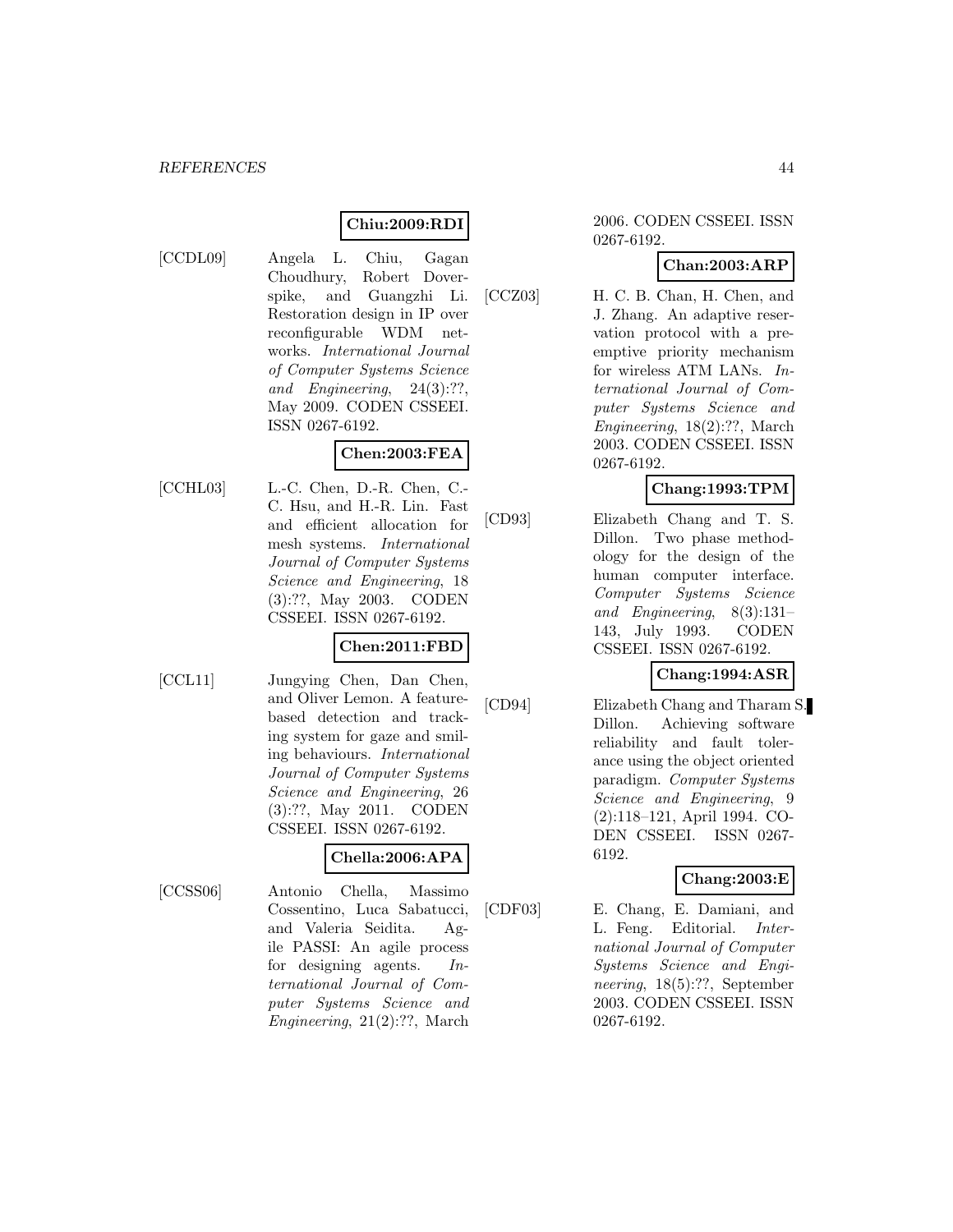#### **Carchiolo:1990:CSP**

[CDFP90] Vincenza Carchiolo, Antonella Di Stefano, Alberto Faro, and Giuseppe Pappalardo. Case study in protocol verification. Computer Systems Science and Engineering, 5(3):178–186, July 1990. CODEN CSSEEI. ISSN 0267-6192.

## **Ciciani:1992:DSL**

[CDY92] Bruno Ciciani, Daniel M. Dias, and Philip S. Yu. Dynamic and static load sharing in hybrid distributedcentralized database systems. Computer Systems Science and Engineering, 7(1):25– 41, January 1992. CODEN CSSEEI. ISSN 0267-6192.

#### **Ceravolo:2004:ERH**

[Cer04] P. Ceravolo. Extracting role hierarchies from authentication data flows. International Journal of Computer Systems Science and Engineering, 19 (3):??, May 2004. CODEN CSSEEI. ISSN 0267-6192.

# **Corsini:1986:MCS**

[CF86] P. Corsini and G. Frosini. Methodology for complex system description via extended Petri nets. Computer Systems Science and Engineering, 1 (4):205–212, October 1986. CODEN CSSEEI. ISSN 0267- 6192.

## **Carminati:2006:SCO**

[CF06] B. Carminati and E. Ferraru. A system for controlled out-

sourcing of personal data. International Journal of Computer Systems Science and Engineering,  $21(1):??$ , January 2006. CODEN CSSEEI. ISSN 0267-6192.

# **Chung:2006:SIE**

[CFLZ06] J-Y Chung, G. Feuerlicht, W. Lamersdorf, and C. Zirpins. Special issue: Engineering design and composition of service-oriented applications. International Journal of Computer Systems Science and Engineering, 21(4): ??, July 2006. CODEN CSSEEI. ISSN 0267-6192.

# **Chu:2000:TLQ**

[CG00] J.-L. Chu and R. K. Guha. Triangular level quorums for distributed mutual exclusion. International Journal of Computer Systems Science and Engineering, 15(6): ??, December 2000. CODEN CSSEEI. ISSN 0267-6192.

## **Cetyn:2011:AUR**

[CG11] Görkem Cetyn and Mehmet Göktürk. Assessing usability readiness of collaborative projects. International Journal of Computer Systems Science and Engineering, 26(4): ??, July 2011. CODEN CSSEEI. ISSN 0267-6192.

### **Chatterjee:2009:FFE**

[CGR<sup>+</sup>09] A. Chatterjee, M. Goel, N. Raghuvanshi, P. Gupta, and S. G. Dhande. Facial feature extraction in frontal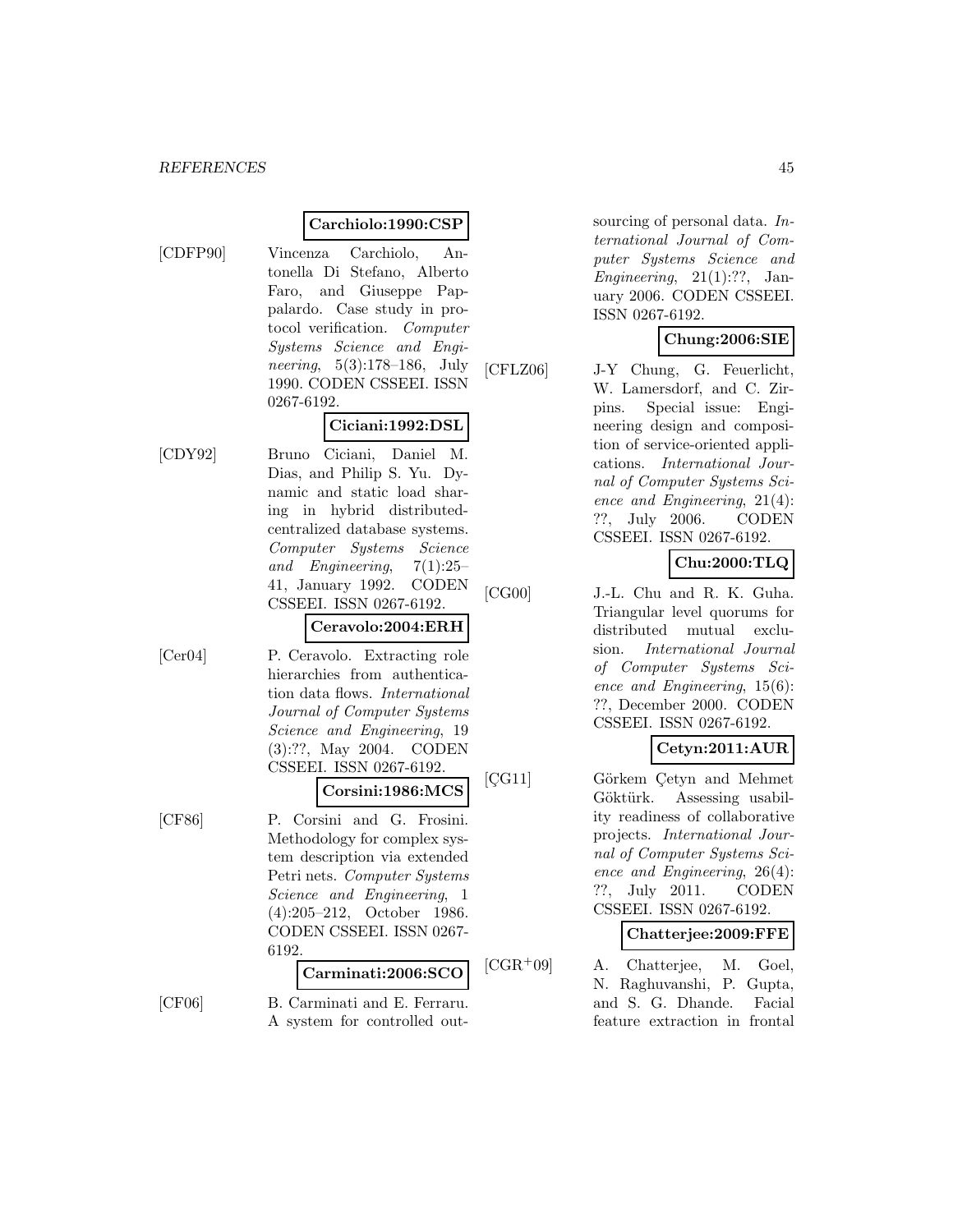views using activeshape models. International Journal of Computer Systems Science and Engineering, 24(6): ??, November 2009. CODEN CSSEEI. ISSN 0267-6192.

141, March 1997. CODEN CSSEEI. ISSN 0267-6192.

# **Chao:1997:DAS**

[CH97] H. Jonathan Chao and Jun S. Hong. Design of an ATM shaping multiplexer with guaranteed output burstiness. International Journal of Computer Systems Science and Engineering, 12(2):131–

# **Cheng:1998:ICA**

[CH98] Lily Cheng and Herman Hughes. Integrating call admission and cell scheduling. International Journal of Computer Systems Science and Engineering, 13(4):219– 226, July 1998. CODEN CSSEEI. ISSN 0267-6192.

#### **Chen:2003:FTR**

[CH03] D-R Chen and C-C Hsu. Fault-tolerant routing for pyramid networks using the least level minimal routing method. International Journal of Computer Systems Science and Engineering, 18(1): ??, January 2003. CODEN CSSEEI. ISSN 0267-6192.

#### **Chen:2004:FTR**

[CH04] D.-R. Chen and C.-C. Hsu. Fault-tolerant routing for pyramid networks using the least level minimal routing method. International Journal of Computer Systems Science and Engineering, 19(1): ??, January 2004. CODEN CSSEEI. ISSN 0267-6192.

### **Colman:2006:ASO**

[CH06] A. Colman and J. Han. Adaptive service-oriented systems: an organisational approach. International Journal of Computer Systems Science and Engineering, 21(4):??, July 2006. CODEN CSSEEI. ISSN 0267-6192.

# **Cho:2011:SVD**

[CH11] Eun-Sun Cho and Manpyo Hong. A structural view definition for RDF data. International Journal of Computer Systems Science and Engineering,  $26(1)$ :??, January 2011. CODEN CSSEEI. ISSN 0267-6192.

### **Chaudhuri:2002:ODA**

[Cha02] P. Chaudhuri. An optimal distributed algorithm for finding a set of fundamental cycles in a graph. International Journal of Computer Systems Science and Engineering, 17(1): ??, January 2002. CODEN CSSEEI. ISSN 0267-6192.

### **Chang:2008:AST**

[Cha08] Joong Hyuk Chang. Adaptive selection of tuples over data streams for efficient load shedding. International Journal of Computer Systems Science and Engineering, 23(4):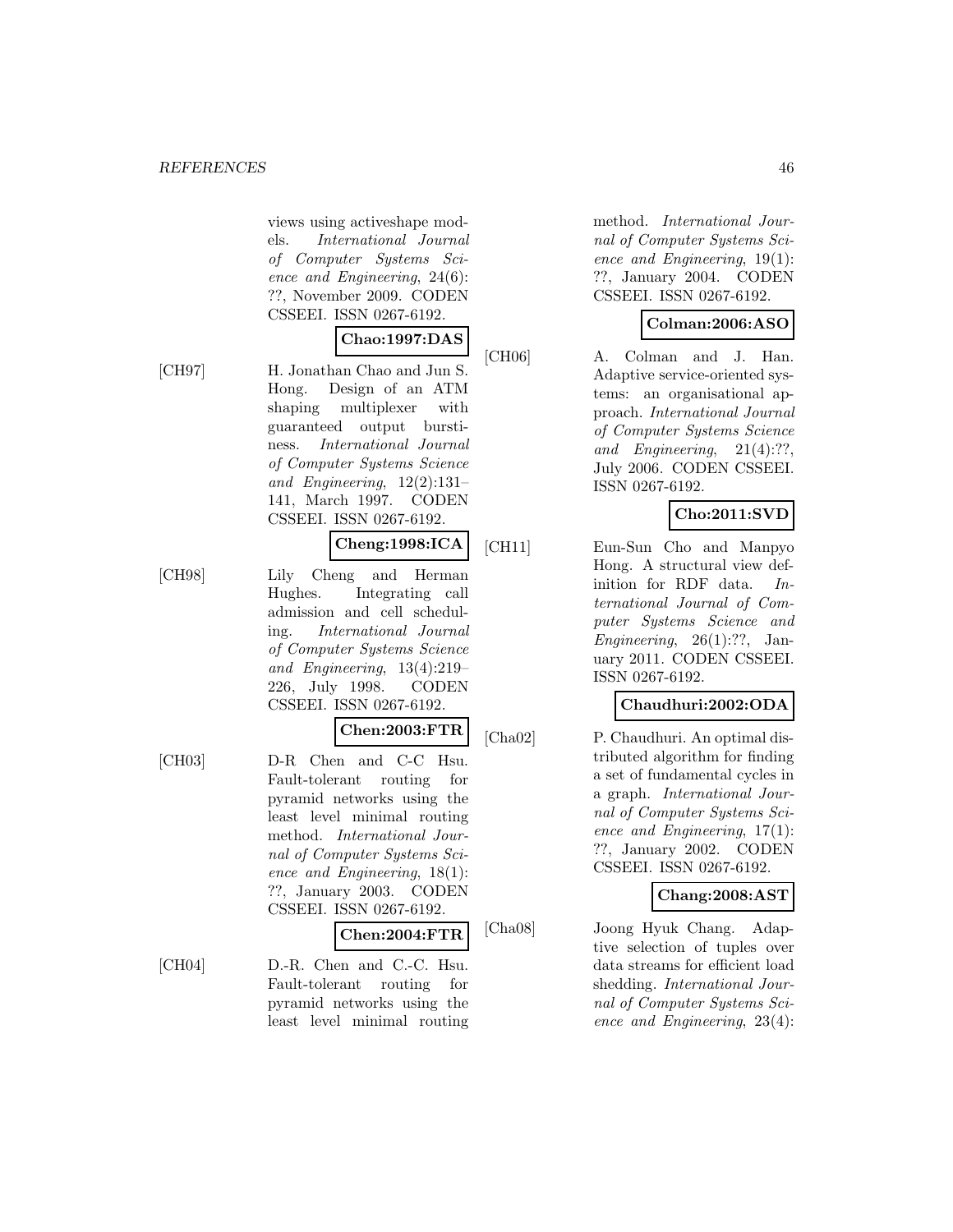??, July 2008. CODEN CSSEEI. ISSN 0267-6192.

## **Chalmers:1990:IPE**

- 
- [CHCL90] A. G. Chalmers, J. W. Hearne, K. J. Cameron, and N. E. Ligeti. Implementation and performance evaluation of an optimization algorithm on transputers. Computer Systems Science and Engineering, 5(1):42–46, January 1990. CODEN CSSEEI. ISSN 0267- 6192.

#### **Chen:1993:SDS**

[Che93] Ling Chen. Systematic design of systolic arrays from affine recurrence techniques. Computer Systems Science and Engineering, 8(3):144– 153, July 1993. CODEN CSSEEI. ISSN 0267-6192.

### **Cheung:2007:FMS**

[Che07] K. S. Cheung. A formal method for synthesising components of shared resource systems. International Journal of Computer Systems Science and Engineering, 22(6): ??, November 2007. CODEN CSSEEI. ISSN 0267-6192.

### **Cokuslu:2012:RAQ**

[CHE12] Deniz Cokuslu, Abdelkader Hemeurlain, and Kayhan Erciyes. Resource allocation for query processing in grid systems: a survey. International Journal of Computer Systems Science and Engineering, 27 (4):??, ???? 2012. CODEN CSSEEI. ISSN 0267-6192.

# **Chen:1999:SDM**

[CHKW99] Meng Chang Chen, Jan-Ming Ho, Ming-Tat Ko, and Shie-Yuan Wang. A SCSI disk model for multimedia storage systems. International Journal of Computer Systems Science and Engineering, 14(3): 147–154, May 1999. CODEN CSSEEI. ISSN 0267-6192.

# **Chen:2012:MLB**

[CHL<sup>+</sup>12] Hsing-Chung Chen, Yung-Fa Huang, Shu-Hong Lee, Chi-Tung Chen, and Ho-Lung Hung. A mobile locationbased with time-constraint RBAC associated database management model. International Journal of Computer Systems Science and Engineering, 27(6):??, ???? 2012. CODEN CSSEEI. ISSN 0267- 6192.

## **Cho:2011:DMC**

[Cho11] Haengrae Cho. Distributed multidimensional clustering based on spatial correlation in wireless sensor networks. International Journal of Computer Systems Science and Engineering, 26(4):??, July 2011. CODEN CSSEEI. ISSN 0267-6192.

## **Chen:2011:CSE**

[CHZ11] Xiangxian Chen, Hai Huang, and Jiafang Zhang. In-car speech enhancement based on ensemble empirical mode decomposition. International Journal of Computer Systems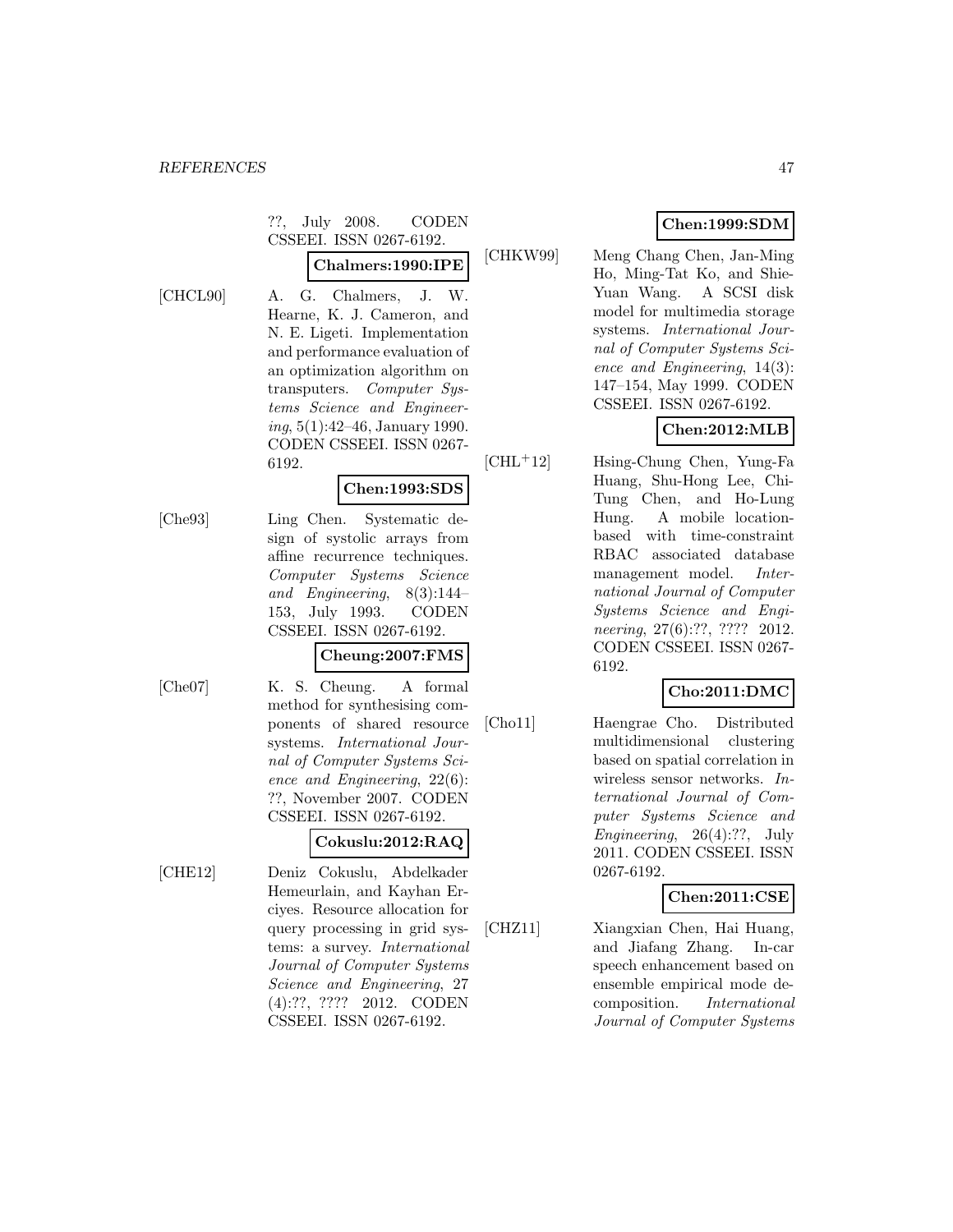Science and Engineering, 26 (1):??, January 2011. CO-DEN CSSEEI. ISSN 0267- 6192.

#### **Clapp:1994:LST**

[CI94] Kent C. Clapp and Ravishankar K. Iyer. Large system test data analysis. Computer Systems Science and Engineering, 9(2):122–133, April 1994. CODEN CSSEEI. ISSN 0267-6192.

## **Ceska:2001:GUS**

[CJV01] M. Ceska, V. Janousek, and T. Vojnar. Generating and using state spaces of objectoriented Petri nets. International Journal of Computer Systems Science and Engineering, 16(3):??, May 2001. CODEN CSSEEI. ISSN 0267- 6192.

### **Cao:2010:MMM**

[CKJ10] Yiwei Cao, Ralf Klamma, and Matthias Jarke. Mobile multimedia management for Virtual Campfire — the German excellence research cluster UMIC. International Journal of Computer Systems Science and Engineering, 25 (3):??, May 2010. CODEN CSSEEI. ISSN 0267-6192.

#### **Christmansson:1994:DFC**

[CKT94] Jörgen Christmansson, Zbigniew Kalbarczyk, and Jan Torin. Dependable flight control system using data diversity with error recovery. Computer Systems Science and

Engineering, 9(2):142–150, April 1994. CODEN CSSEEI. ISSN 0267-6192. URL http://www.ce.chalmers. se/Documents/com\_sys.ps. Z.

## **Choi:1992:UOO**

[CL92] Amelia Choi and W. S. Luk. Using an object-oriented database system to construct a spatial database kernel for GIS applications. Computer Systems Science and Engineering, 7(2):100–121, April 1992. CODEN CSSEEI. ISSN 0267-6192.

## **Cordova:1996:MTP**

[CL96] Javier Cordova and Yann-Hang Lee. Multicast trees to provide message ordering in mesh networks. International Journal of Computer Systems Science and Engineering, 11 (1):3–13, January 1996. CO-DEN CSSEEI. ISSN 0267- 6192.

## **Chen:2000:IBD**

[CL00] J. J.-R. Chen and Y. Liu. An ID-based digital multisignatures scheme with time stamp technique. International Journal of Computer Systems Science and Engineering, 15(2):105–??, March 2000. CODEN CSSEEI. ISSN 0267-6192.

## **Chen:2007:GAF**

[CL07] Rung-Ching Chen and Cheun-Chieh Liao. A genetic algorithm with fuzzy selection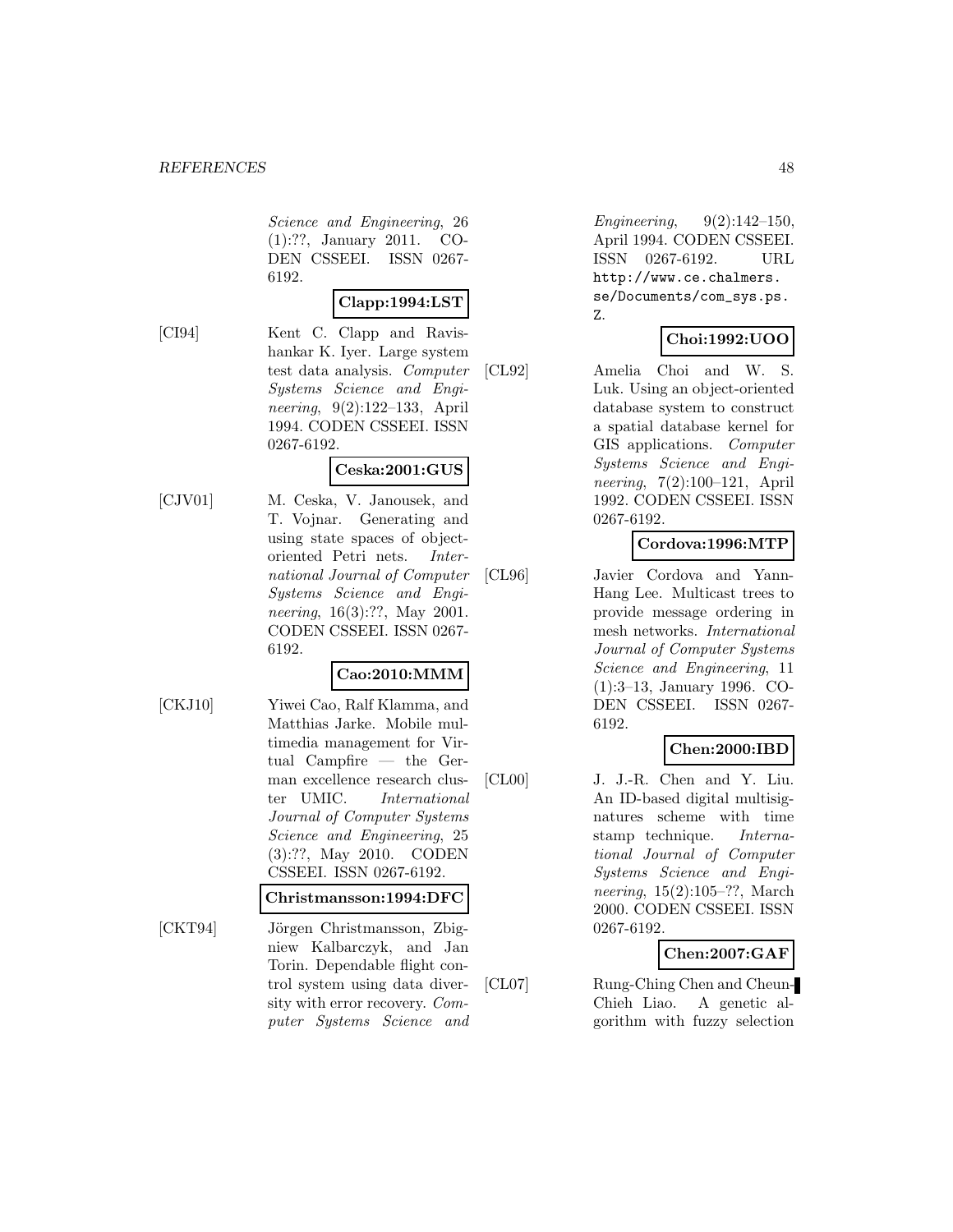and local search for multicast routing problem on the QoS constraint. International Journal of Computer Systems Science and Engineering, 22 (4):??, July 2007. CODEN CSSEEI. ISSN 0267-6192.

#### **Chang:2016:ISP**

[CL16] Shuchih Ernest Chang and Anne Yenching Liu. Information security in practices: Exploring privacy and trust in computer and Internet surveillance. International Journal of Computer Systems Science and Engineering, 31 (2):??, March 2016. CODEN CSSEEI. ISSN 0267-6192.

#### **Chennapragada:1992:SRR**

[CLO92] D. Chennapragada, P. Looges, and S. Olariu. Single row routing with indifference graphs on the Distributed Array Processor. Computer Systems Science and Engineering, 7(4):249–??, October 1992. CODEN CSSEEI. ISSN 0267-6192.

### **Cupens:2004:AAM**

[CM04] C. F. Cupens and A. Miége. AdOrBAC: an administration model for Or-BAC. International Journal of Computer Systems Science and Engineering, 19(3):??, May 2004. CODEN CSSEEI. ISSN 0267- 6192.

#### **Crookes:1991:OIA**

[CMM91] D. Crookes, P. J. Morrow, and P. J. McParland. Occam im-

plementation of an algebrabased language for low-level image processing. Computer Systems Science and Engineering,  $6(1):30-??$ , January 1991. CODEN CSSEEI. ISSN 0267-6192.

## **Chen:2003:SDM**

[CMMA03] X-X Chen, M. Minami, H. Morikawa, and T. Aoyama. Service description model and toolkit for ubiquitous computing. International Journal of Computer Systems Science and Engineering, 18(1): ??, January 2003. CODEN CSSEEI. ISSN 0267-6192.

### **Chen:2004:SDM**

[CMMA04] X.-X. Chen, M. Minami, H. Morikawa, and T. Aoyama. Service description model and toolkit for ubiquitous computing. International Journal of Computer Systems Science and Engineering, 19(1): ??, January 2004. CODEN CSSEEI. ISSN 0267-6192.

### **Cotroneo:2002:FTA**

[CMRR02] D. Cotroneo, N. Mazzocca, L. Romano, and S. Russo. A fault tolerant access to legacy database systems using CORBA technology. International Journal of Computer Systems Science and Engineering, 17(6):??, November 2002. CODEN CSSEEI. ISSN 0267-6192.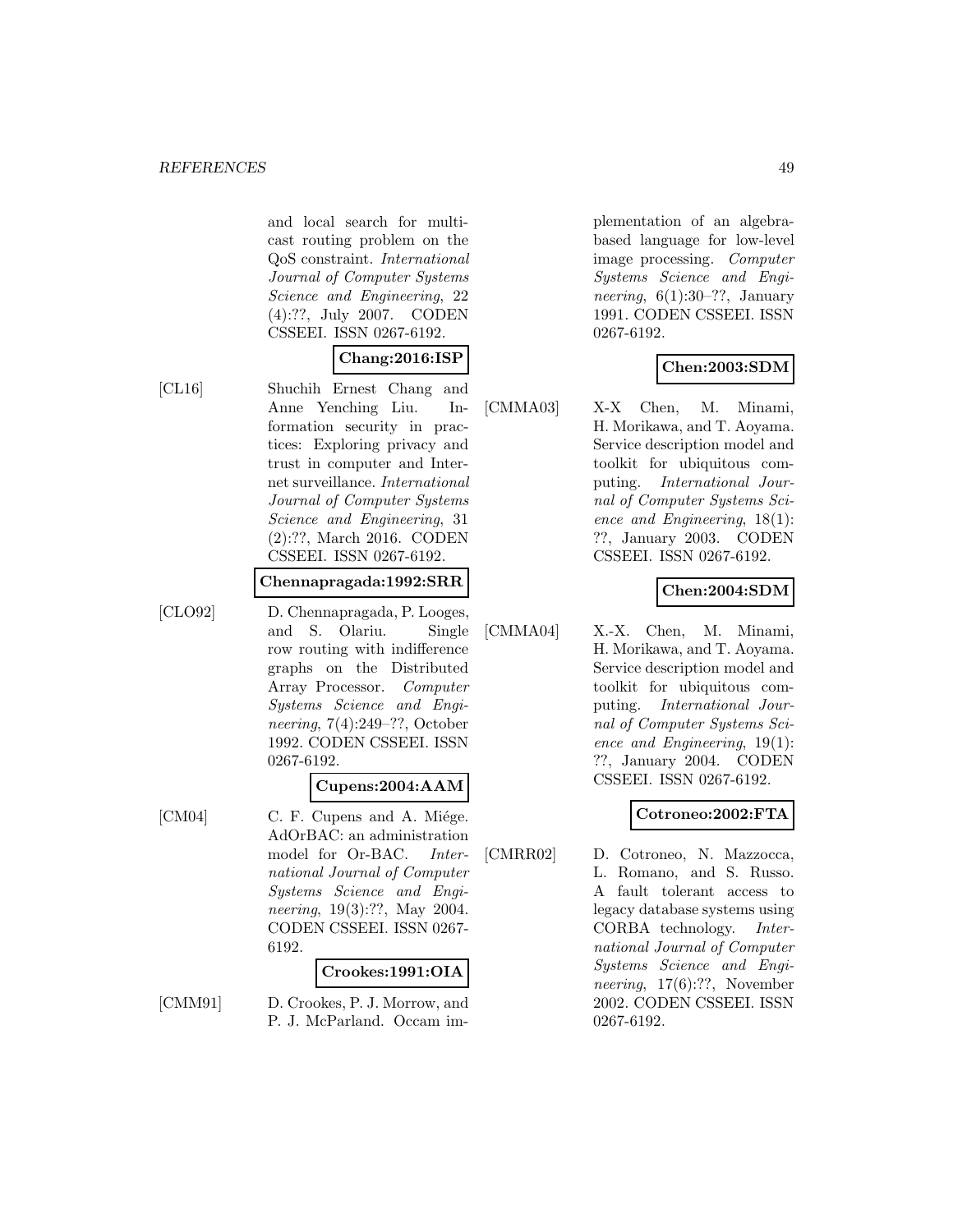## **Chen:2010:MCW**

- 
- [CMZ10] Xiaowu Chen, Yongtao Ma, and Qinping Zhao. Multicategory Web object extraction based on relation schema. International Journal of Computer Systems Science and Engineering, 25(6): ??, November 2010. CODEN CSSEEI. ISSN 0267-6192.

## **Conway:1991:VAT**

[CO91] A. E. Conway and D. O'Brien. Validation of an approximation technique for queueing network models with chaindependent FCFS queues. Computer Systems Science and Engineering,  $6(2):117-??$ , April 1991. CODEN CSSEEI. ISSN 0267-6192.

## **Cooper:1990:PAD**

- 
- [CP90] R. K. Cooper and D. A. Peshkin. Parallel alternating direction implicit method on a network of transputers. Computer Systems Science and Engineering, 5(1): 47–52, January 1990. CO-DEN CSSEEI. ISSN 0267- 6192.

## **Coronato:2015:ASD**

[CP15] Antonio Coronato and Giovanni Paragliola. An anomalous situation detection system for cognitive impaired people. International Journal of Computer Systems Science and Engineering, 30(1): ??, January 2015. CODEN CSSEEI. ISSN 0267-6192.

## **Costa:2011:ELD**

[CPCB11] Danielle Costa, Luci Pirmez, Luiz F. R. C. Carmo, and Luiz F. H. Bacellar. Enhancing Levenshtein distance algorithm for assessing behavioral trust. International Journal of Computer Systems Science and Engineering, 26(2): ??, March 2011. CODEN CSSEEI. ISSN 0267-6192.

## **Corsini:1985:MED**

[CPS85] P. Corsini, C. A. Prete, and L. Simoncini. MuTEAM: An experience in the design of robust multiprocessor systems. Computer Systems Science and Engineering, 1(1): 23–35, October 1985. CO-DEN CSSEEI. ISSN 0267- 6192.

## **Comito:2008:PPP**

[CPT08] C. Comito, S. Patarin, and D. Talia. PARIS: A peerto-peer architecture for largescale semantic data sharing. International Journal of Computer Systems Science and Engineering, 23(2): ??, March 2008. CODEN CSSEEI. ISSN 0267-6192.

### **Ciccarella:1990:TAD**

[CPV90] G. Ciccarella, G. Paris, and G. Valent. Top-down approach to the design of OC-CAM and transputer-based real-time systems. Computer Systems Science and Engi*neering*,  $5(1):5-12$ , January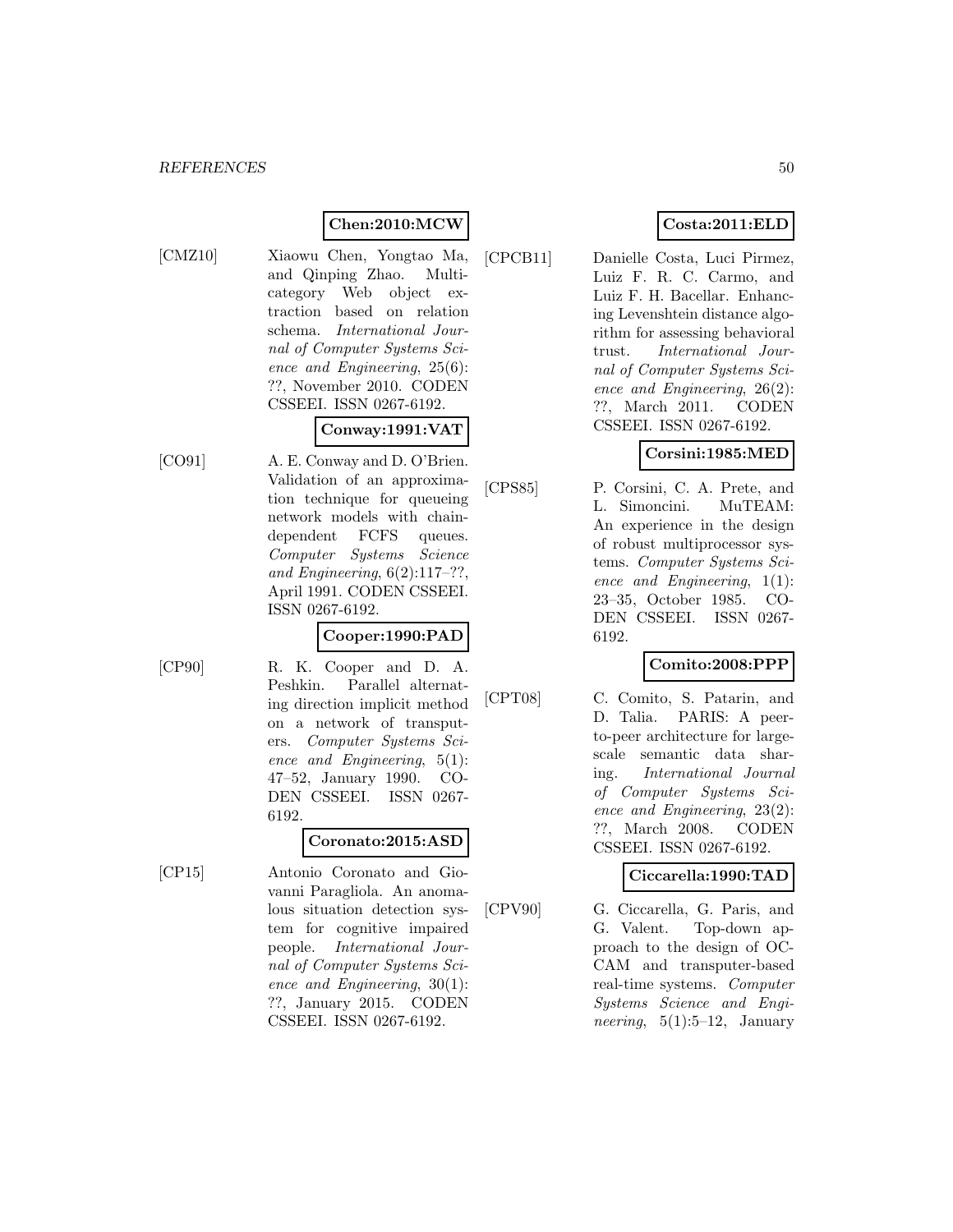1990. CODEN CSSEEI. ISSN 0267-6192.

#### **Clement:1996:ASA**

[CQ96] Mark J. Clement and Michael J. Quinn. Architectural scaling and analytical performance prediction. International Journal of Computer Systems Science and Engineering, 11(3):159–167, May 1996. CODEN CSSEEI. ISSN

# 0267-6192. **Chen:2016:DPF**

[CQN<sup>+</sup>16] Fengjuan Chen, Wenyu Qu, Lihai Nie, Junfeng Wu, and Yuanyuan Li. Discovering probabilistic frequent closed itemsets in uncertain database with tuple uncertainty. International Journal of Computer Systems Science and Engineering, 31(2): ??, March 2016. CODEN CSSEEI. ISSN 0267-6192.

## **Crampton:2006:AHR**

[Cra06] Jason Crampton. Applying hierarchical and role-based access control to XML documents. International Journal of Computer Systems Science and Engineering, 21(5): ??, September 2006. CODEN CSSEEI. ISSN 0267-6192.

## **Chen:1997:NIB**

[CS97] Jonathan J-R Chen and Ping-Tai Sun. New ID-based cryptosystem based on number theory. International Journal of Computer Systems Science and Engineering, 12(1):

37–41, January 1997. CO-DEN CSSEEI. ISSN 0267- 6192.

## **Cao:2015:IAL**

[CS15] Jijun Cao and Jinshu Su. Improving application layer multicast forwarding performance by offloading multisend operations. International Journal of Computer Systems Science and Engineering, 30(3): ??, May 2015. CODEN CSSEEI. ISSN 0267-6192.

## **Chawla:2016:GSB**

[CSB16] Shailey Chawla, Sangeeta Srivastava, and Punam Bedi. Goals and scenarios based web requirements engineering. International Journal of Computer Systems Science and Engineering, 31(1): ??, January 2016. CODEN CSSEEI. ISSN 0267-6192.

## **Cao:2014:SHS**

[CSQW14] Yangjie Cao, Hongyang Sun, Depei Qian, and Weiguo Wu. Scalable hierarchical scheduling for malleable parallel jobs on multiprocessor-based systems. International Journal of Computer Systems Science and Engineering, 29(2): ??, ???? 2014. CODEN CSSEEI. ISSN 0267-6192.

**Cao:2011:DDD**

[CSXC11] Jijun Cao, Jinshu Su, Jing Xie, and Feng Chen. DBMISD-D: A distributed algorithm for constructing and maintaining high stability application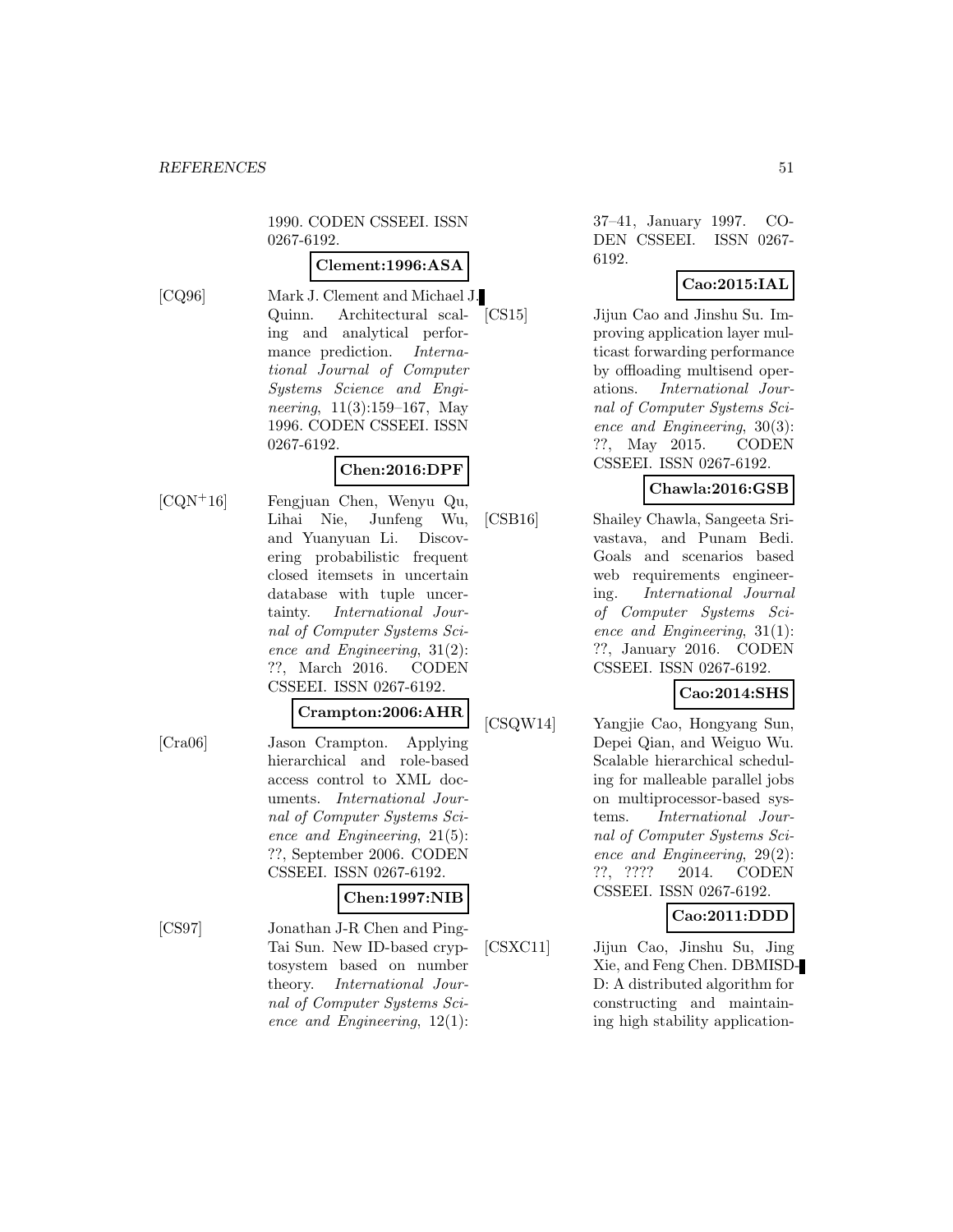layer multicast tree. International Journal of Computer Systems Science and Engineering, 26(5):??, September 2011. CODEN CSSEEI. ISSN 0267-6192.

## **Colajanni:1993:ERB**

[CT93] M. Colajanni and S. Tucci. Equivalence relation between Fork-Join systems and Nstage queueing networks. Computer Systems Science and Engineering, 8(1):3–12, January 1993. CODEN CSSEEI. ISSN 0267-6192.

#### **Camp:2007:IEG**

[CU07] Garrett Camp and Mihaela Ulieru. InOrder: enhancing Google via stigmergic query refinement. International Journal of Computer Systems Science and Engineering, 22(4):??, July 2007. CODEN CSSEEI. ISSN 0267- 6192.

#### **Chang:1991:BCC**

[CW91] Chin-Chen Chang and Tzong-Chen Wu. Broadcasting cryptosystem in computer networks using interpolating polynomials. Computer Systems Science and Engineering, 6(3):185–??, July 1991. CODEN CSSEEI. ISSN 0267-6192. See comments [HLLC96, LC96a].

### **Chen:2011:GIH**

[CWBZ11] Dan Chen, Lizhe Wang, Congcong Bian, and Xuguang Zhang. A grid infrastructure

for hybrid simulations. International Journal of Computer Systems Science and Engineering, 26(3):??, May 2011. CODEN CSSEEI. ISSN 0267- 6192.

## **Chung:2000:CMS**

 $[CWS^+00]$  C.-M. Chung, Y.-H. Wang, T. K. Shih, H.-C. Keh, and J.-F. Chen. The complexity measurement of software through program decomposition. International Journal of Computer Systems Science and Engineering, 15(2):127– ??, March 2000. CODEN CSSEEI. ISSN 0267-6192.

# **Chang:1998:BSC**

[CWY98] Chin-Chen Chang, Tzong-Chen Wu, and Yi-Shiung Yeh. Broadcasting secrets in communication networks. International Journal of Computer Systems Science and Engineering, 13(2):121– 124, March 1998. CODEN CSSEEI. ISSN 0267-6192.

### **Cornell:1990:IAB**

[CY90] Douglas W. Cornell and Philip S. Yu. Integrated approach to buffer management and query optimization. Computer Systems Science and Engineering, 5(4): 243–251, October 1990. CO-DEN CSSEEI. ISSN 0267- 6192.

### **Chang:1994:EAE**

[CY94] Her-Kun Chang and Shyan-Ming Yuan. Efficient algo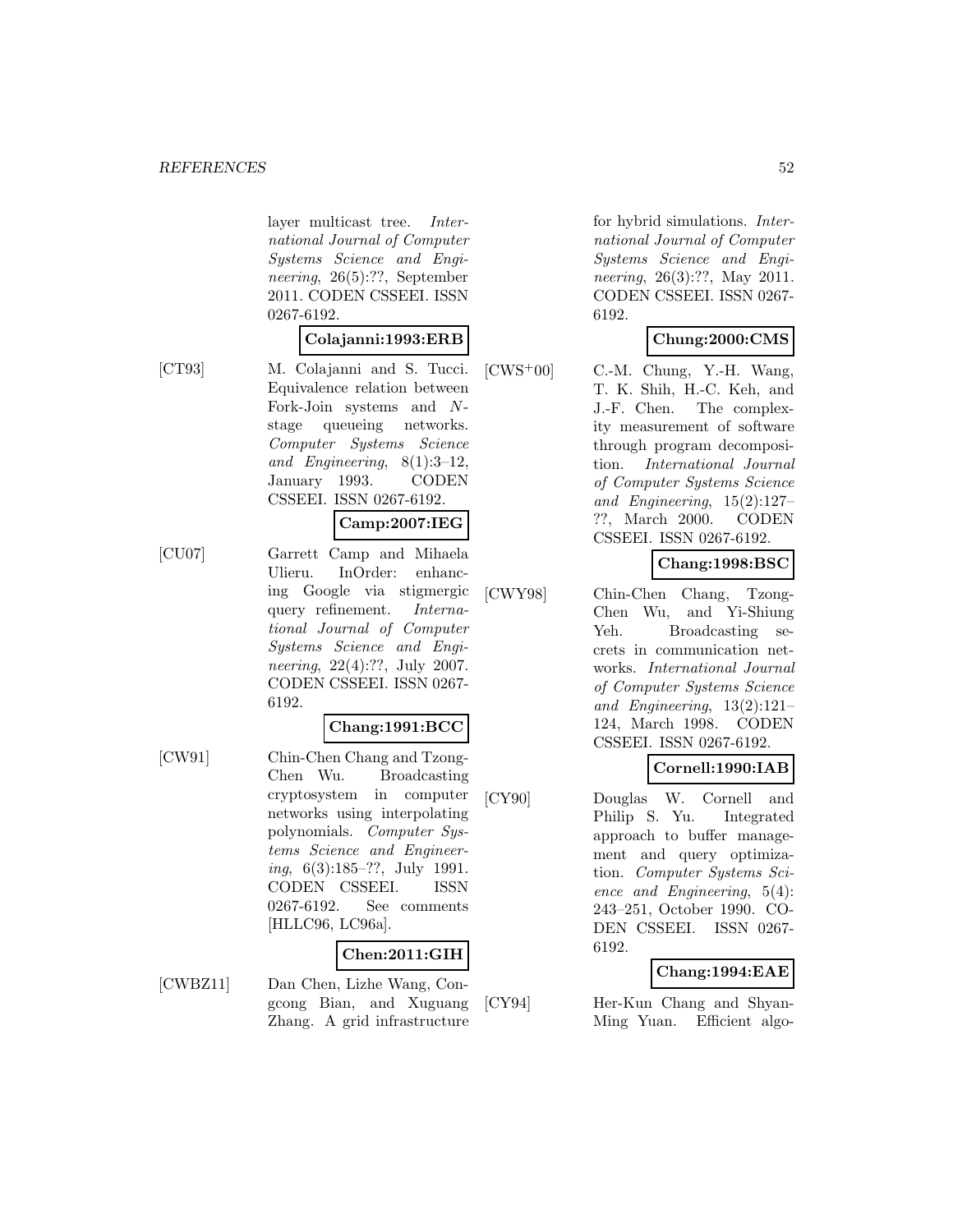rithm for evaluating the availability of multidimensional voting. Computer Systems Science and Engineering, 9 (1):21–24, January 1994. CO-DEN CSSEEI. ISSN 0267- 6192.

#### **Casey:2009:ACE**

[CZ09] John Casey and Wanlei Zhou. Adjacency cache: an efficient P2P Web cache indexing and lookup system. International Journal of Computer Systems Science and Engineering, 24 (5):??, September 2009. CO-DEN CSSEEI. ISSN 0267- 6192.

#### **Chen:2016:TTR**

[CZT<sup>+</sup>16] Yifan Chen, Xiang Zhao, Jiuyang Tang, Weiming Zhang, and Haichuan Shang. Taxitaking recommendation using real-time trajectories: an online query based approach. International Journal of Computer Systems Science and Engineering, 31(2):??, March 2016. CODEN CSSEEI. ISSN 0267-6192.

## **Chen:2003:FSQ**

 $[CZY<sup>+</sup>03]$  J. Chen, J. Zhou, S. Yu, J. Zheng, C. Zhang, and L. Zhong. A framework of scalar quantization multiwavelet transform for very low bit rate video coding. International Journal of Computer Systems Science and Engineering, 18(4):??, July 2003. CODEN CSSEEI. ISSN 0267- 6192.

# **deAraujo:1999:OOH**

[dA99] T. Vianna de Araujo. Objectoriented hierarchies and their resulting complex systems. International Journal of Computer Systems Science and Engineering, 14(6):353–??, 1999. CODEN CSSEEI. ISSN 0267-6192.

## **Datta:1995:SSM**

[DAFG95] Ajoy Kumar Datta, Oscar R. Aguilar, Mitchell Flatebo, and Sukumar Ghosh. Simulating shared memory primitives in asynchronous message passing systems. International Journal of Computer Systems Science and Engineering, 10(2):75–83, April 1995. CODEN CSSEEI. ISSN 0267-6192.

### **Damiani:2004:SAT**

[Dam04] E. Damiani. Semantics-aware techniques for security. International Journal of Computer Systems Science and Engineering, 19(3):??, May 2004. CODEN CSSEEI. ISSN 0267- 6192.

## **Dang:2007:SAS**

[Dan07] Tran Khanh Dang. Solving approximate similarity queries. International Journal of Computer Systems Science and Engineering, 22(1– 2):??, January/March 2007. CODEN CSSEEI. ISSN 0267- 6192.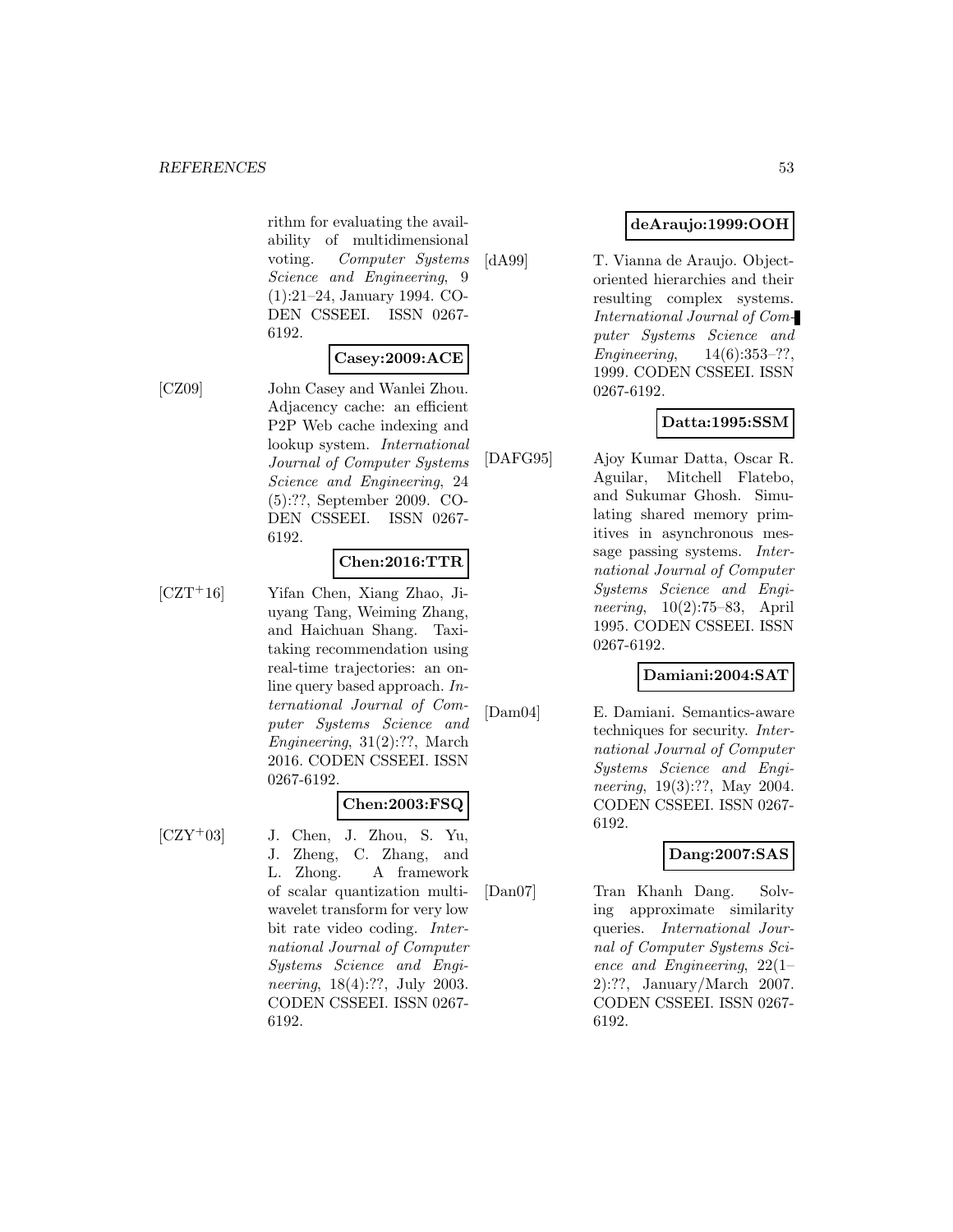#### **Damiani:2010:SIO**

[DBBA10] Ernesto Damiani, Luis Barbosa, Peter T. Breuer, and Claudio A. Ardagna. Special issue: Open source certification. International Journal of Computer Systems Science and Engineering, 25(4): ??, July 2010. CODEN CSSEEI. ISSN 0267-6192.

## **Das:1990:PHA**

[DD90] Sajal K. Das and Narsingh Deo. Parallel Hungarian algorithm. Computer Systems Science and Engineering, 5 (3):131–136, July 1990. CO-DEN CSSEEI. ISSN 0267- 6192.

#### **Dimakopoulos:1997:BH**

[DD97] Vassilios V. Dimakopoulos and Nikitas J. Dimopoulos. Broadcasting in hypercycles. International Journal of Computer Systems Science and Engineering, 12(3): 187–192, May 1997. CODEN CSSEEI. ISSN 0267-6192.

### **Dowlatshahi:1998:PAA**

[DD98] Mehran Dowlatshahi and S. K. De. Performance analysis of ATM switches fed with periodic and correlated traffic. International Journal of Computer Systems Science and Engineering, 13(5):303– 310, September 1998. CO-DEN CSSEEI. ISSN 0267- 6192.

## **Dolia:2011:NAT**

[DD11] Prashant M. Dolia and Ashwin R. Dobariya. New approach towards event monitoring through IP surveillance technology using 4G mobile devices. International Journal of Computer Systems Science and Engineering, 26(1): ??, January 2011. CODEN CSSEEI. ISSN 0267-6192.

## **Deng:1990:OTT**

 $[DDL<sup>+</sup>90]$  X. L. Deng, T. Dillon, K. Lew, J. Rankin, E. Smith, and D. Suter. Optimal topologies of transputers for different classes of problems. Computer Systems Science and Engineering,  $5(1):36-41$ , January 1990. CODEN CSSEEI. ISSN 0267-6192.

## **Deng:1991:RTB**

[DDL91] X.-L. Deng, T. Dillon, and K. Lew. Reconfigurable transputer-based architecture. Computer Systems Science and Engineering, 6(3): 152–??, July 1991. CODEN CSSEEI. ISSN 0267-6192.

## **Desel:2000:HSL**

[DE00] J. Desel and T. Erwin. Hybrid specifications: looking at workflows from a run-time perspective. International Journal of Computer Systems Science and Engineering, 15 (5):??, September 2000. CO-DEN CSSEEI. ISSN 0267- 6192.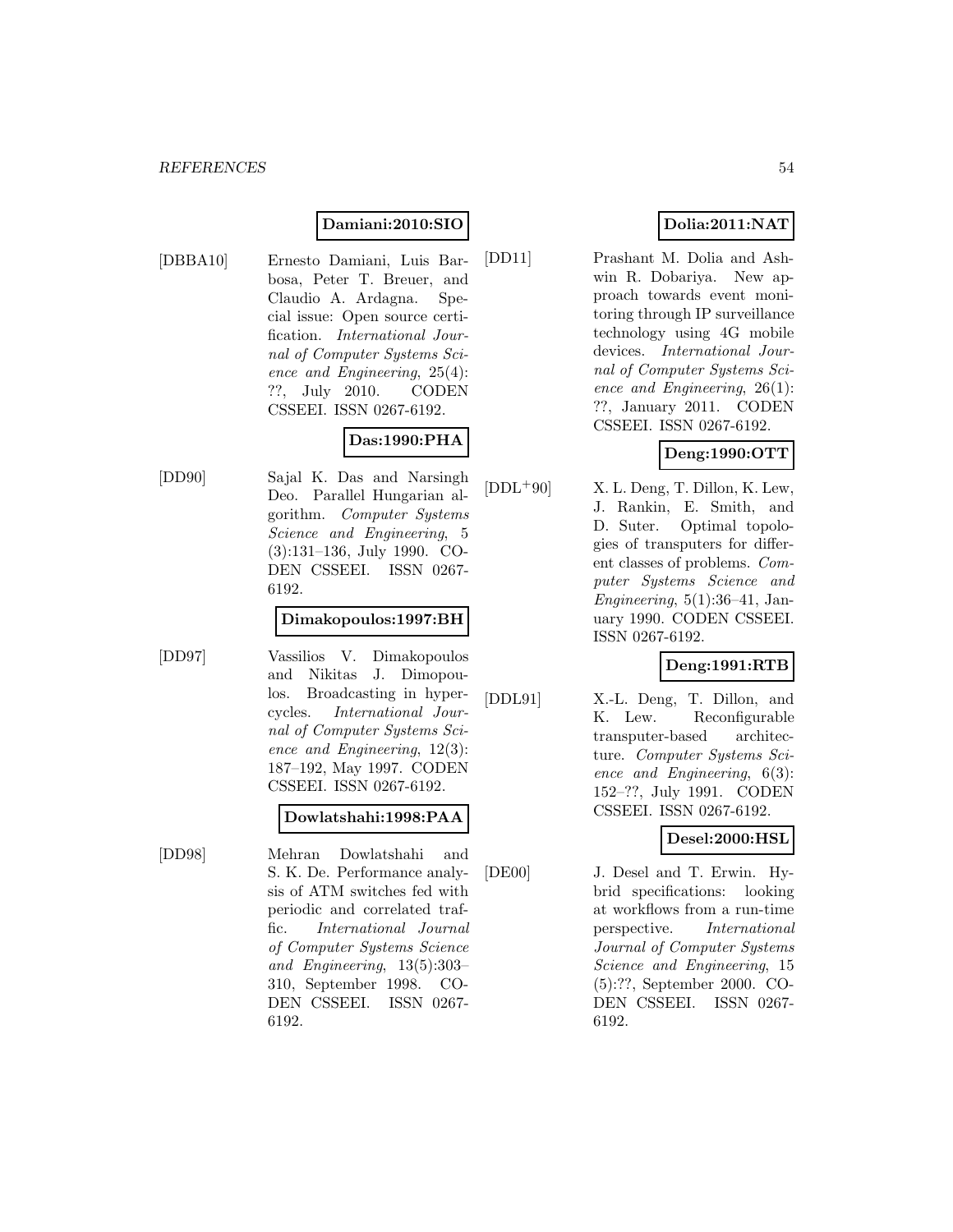## **Datta:1997:SSS**

- 
- [DFT97] Ajoy Kumar Datta, Mitchell Flatebo, and Visalakshi Thiagarajan. Simulation of selfstabilizing algorithms. International Journal of Computer Systems Science and Engineering, 12(5):295–306, September 1997. CODEN CSSEEI. ISSN 0267-6192.

# **Dowdy:1987:PSR**

[DG87] Lawrence W. Dowdy and Karen D. Gordon. Performance sensitivity with respect to the distribution of the multiprogramming level. Computer Systems Science and Engineering, 2(2):92–98, April 1987. CODEN CSSEEI. ISSN 0267-6192.

## **De:2001:EFT**

[DG01a] I. De and B. Gupta. Efficient fault tolerant multicasting in hybrid incomplete hypercube interconnection networks. International Journal of Computer Systems Science and Engineering, 16(1): ??, January 2001. CODEN CSSEEI. ISSN 0267-6192.

## **Dutta:2001:ETB**

[DG01b] D. Dutta and B. Gupta. An efficient time-based checkpoint and recovery algorithm for distributed systems involving mobile computers. International Journal of Computer Systems Science and Engineering,  $16(4)$ :??, July

#### 2001. CODEN CSSEEI. ISSN 0267-6192.

## **Datta:1988:PCG**

[DGGE88] Ajoy K. Datta, Sukumar Ghosh, Muhundan Gopalan, and Ahmed K. Elmagarmid. Pipelining and concurrency in graphics and imageprocessing applications. Computer Systems Science and Engineering, 3(3):107–116, July 1988. CODEN CSSEEI. ISSN 0267-6192.

#### **DiGiandomenico:1988:GDA**

[DGGS88] F. Di Giandomenico, M. L. Guidotti, F. Grandoni, and L. Simoncini. Gracefully degradable algorithm for Byzantine agreement. Computer Systems Science and Engineering,  $3(1):32-40$ , January 1988. CODEN CSSEEI. ISSN 0267-6192.

#### **DiGiandomenico:1989:EEB**

[DGGS89] F. Di Giandomenico, M. L. Guidotti, F. Grandoni, and L. Simoncini. Evaluating the efficiency of Byzantine agreement algorithms. Computer Systems Science and Engineering, 4(1):3–11, 1989. CO-DEN CSSEEI. ISSN 0267- 6192.

### **Datta:1988:DAM**

[DGHE88] Ajoy K. Datta, Sukumar Ghosh, Douglas Harms, and Ahmed K. Elmagarmid. Deadlock-avoidance mechanisms in distributed systems. Computer Systems Science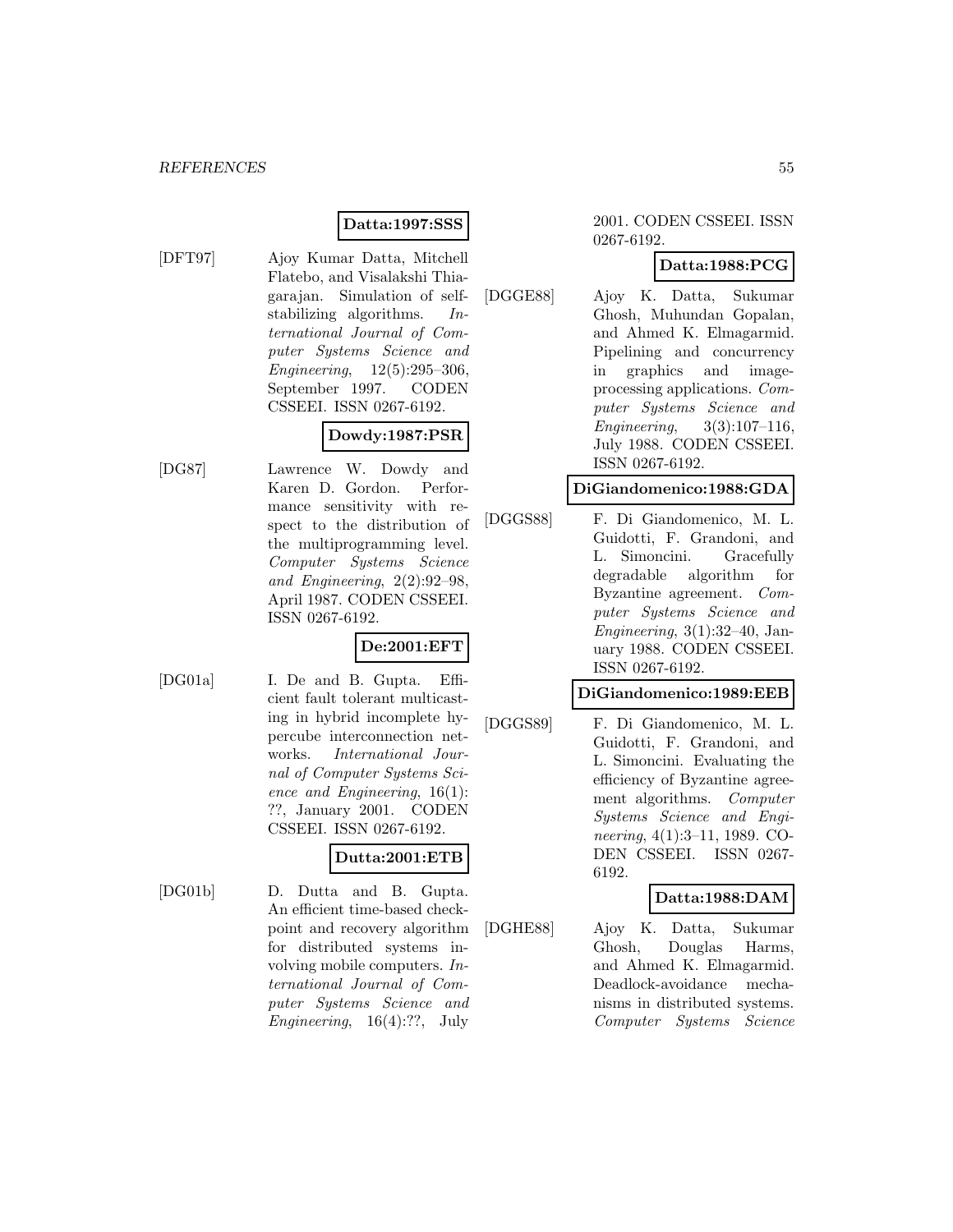and Engineering, 3(2):67–82, April 1988. CODEN CSSEEI. ISSN 0267-6192.

# **Deiters:2000:FWM**

[DGL00] W. Deiters, T. Goesmann, and T. Löffeler. Flexibility in workflow management: dimensions and solutions. International Journal of Computer Systems Science and Engineering, 15(5):??, September 2000. CODEN CSSEEI. ISSN 0267-6192.

# **Damiani:2006:SIW**

[DGM06] Ernesto Damiani, Gabriele Gianini, and Hiroshi Maruyama. Special issue: Web service security. International Journal of Computer Systems Science and Engineering, 21(5): ??, September 2006. CODEN CSSEEI. ISSN 0267-6192.

#### **DalCin:1996:MEM**

[DHH96] M. Dal Cin, H. Hessenauer, and W. Hohl. The Modular Expandable Multiprocessor System, MEMSY. International Journal of Computer Systems Science and Engineering, 11(4):211–219, July 1996. CODEN CSSEEI. ISSN 0267-6192.

### **Din:2004:SAA**

[Din04] Der-Rong Din. A simulated annealing algorithm for finding minimal wavelength on a WDM ring. International Journal of Computer Systems Science and Engineering, 19

#### (4):??, July 2004. CODEN CSSEEI. ISSN 0267-6192.

#### **Dash:1996:GNW**

[DJ96] S. K. Dash and B. Jha. Global numerical weather model integrated on a transputer-based parallel computer. International Journal of Computer Systems Science and Engineering, 11(2):93–98, March 1996. CODEN CSSEEI. ISSN 0267-6192.

## **Ding:2002:TPN**

[DJ02] Z. Ding and C. Jiang. Temporal Petri nets model of concurrent systems. International Journal of Computer Systems Science and Engineering, 17 (6):??, November 2002. CO-DEN CSSEEI. ISSN 0267- 6192.

## **Didic:1986:DCD**

[DKO86] Milena M. Didic, Peter Kohlhepp, and Reinhold Oberle. Design considerations for a distributed realtime unclear reactor safety system. Computer Systems Science and Engineering, 1 (2):82–92, January 1986. CO-DEN CSSEEI. ISSN 0267- 6192.

### **Damodaran-Kamal:1995:SAC**

[DKP95] Suresh K. Damodaran-Kamal and Niki Pissinou. Shared access and communication in distributed databases using an object environment. International Journal of Computer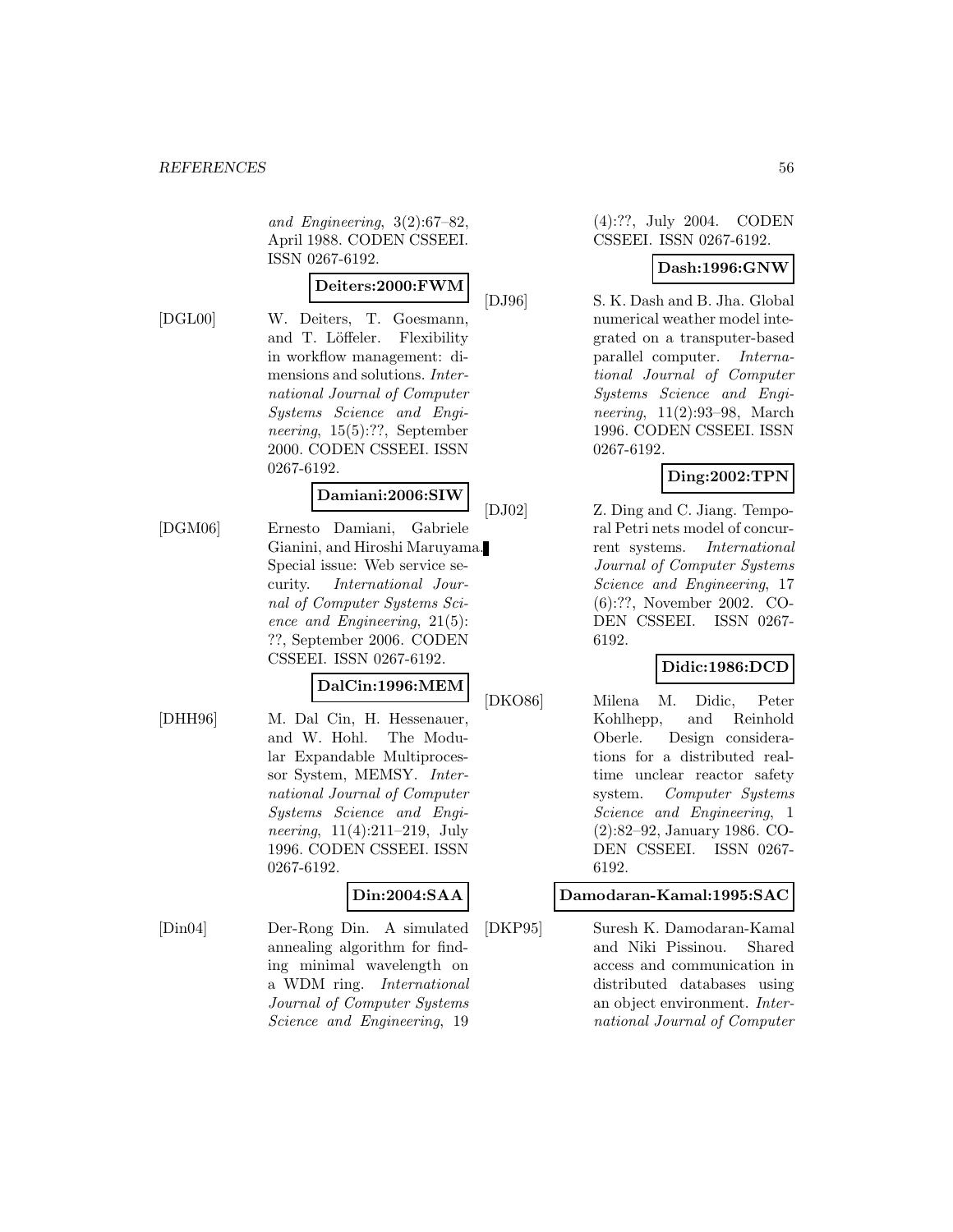Systems Science and Engineering, 10(4):214–222, October 1995. CODEN CSSEEI. ISSN 0267-6192.

#### **deLemos:2001:EHS**

[dLR01] R. de Lemos and A. Romanovsky. Exception handling in the software lifecycle. International Journal of Computer Systems Science and Engineering, 16(2): ??, March 2001. CODEN CSSEEI. ISSN 0267-6192.

#### **Dillon:2006:SIP**

[DM06] Tharam Dillon and Mukesh Mohania. Special issue: Privacy data management. International Journal of Computer Systems Science and Engineering,  $21(1):??$ , January 2006. CODEN CSSEEI. ISSN 0267-6192.

#### **Deo:1998:LBP**

- 
- [DMP98] Narsingh Deo, Muralidhar Medidi, and Sushil K. Prasad. Load balancing in parallel battlefield management simulation on local- and sharedmemory architectures. International Journal of Computer Systems Science and Engineering,  $13(1):55-65$ , January 1998. CODEN CSSEEI. ISSN 0267-6192.

#### **Downs:1987:RPS**

[Dow87] T. Downs. Reliability problems in software engineering  $-$  a review. Computer Systems Science and Engineer $ing, 2(3):131-147, July 1987.$ 

#### CODEN CSSEEI. ISSN 0267- 6192.

## **Downs:1994:MST**

[Dow94] Tom Downs. Modelling software testing for reliability prediction. Computer Systems Science and Engineering, 9(2):104–111, April 1994. CODEN CSSEEI. ISSN 0267- 6192.

### **Das:2009:CFR**

[DR09] Gita Das and Sid Ray. A compact feature representation and feature re-weighting in content-based image retrieval. International Journal of Computer Systems Science and Engineering, 24(2): ??, March 2009. CODEN CSSEEI. ISSN 0267-6192.

### **Demaine:1997:RAS**

[DS97] Erik Demaine and Sampalli Srinivas. Routing algorithms on static interconnection networks: a classification scheme. International Journal of Computer Systems Science and Engineering, 12(6):359– 367, November 1997. CODEN CSSEEI. ISSN 0267-6192.

### **Donatelli:2000:NPC**

[DSS00] S. Donatelli, M. Sarini, and C. Simone. Negotiating propagation of changes in inter-organizational workflows. International Journal of Computer Systems Science and Engineering, 15(5): ??, September 2000. CODEN CSSEEI. ISSN 0267-6192.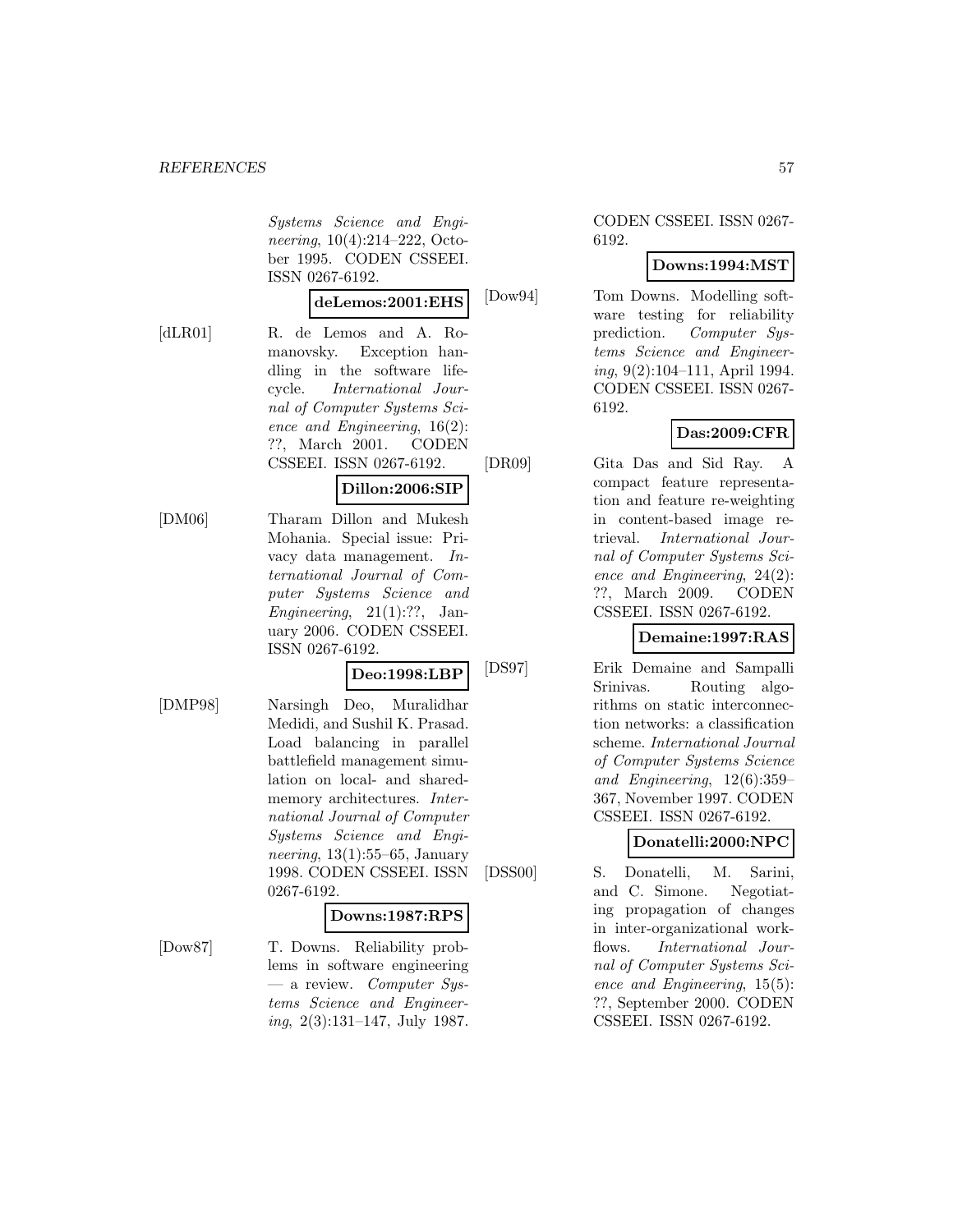### **Dujmovic:1991:CCS**

[Duj91] Jozo J. Dujmovic. Clustering, comparison and selection of standard synthetic benchmark programs. Computer Systems Science and Engineering, 6(4):195–210, October 1991. CODEN CSSEEI. ISSN 0267-6192.

# **Dias:1991:ATO**

[DYB91] Daniel M. Dias, Philip S. Yu, and Brian T. Bennett. Analysis of trade-offs between centralized and geographically distributed transaction processing systems. Computer Systems Science and Engineering,  $6(1):45-??$ , January 1991. CODEN CSSEEI. ISSN 0267-6192.

## **Demey:2015:SMS**

[DZ15] Yan Tang Demey and Gang Zhao. SDD-matcher: a semantic-driven data matching framework. International Journal of Computer Systems Science and Engineering, 30 (3):??, May 2015. CODEN CSSEEI. ISSN 0267-6192.

## **Dubey:1992:RFT**

[DZG92] A. Dubey, M. Zubair, and C. E. Grosch. Real Fourier transforms on a massively parallel machine. Computer Systems Science and Engineering, 7(4):243–??, October 1992. CODEN CSSEEI. ISSN 0267-6192.

# **Evans:1997:AIP**

[EG97] D. J. V. Evans and A. M. Goscinski. Automatic identification of parallel units and synchronization points in programs for parallel execution on a distributed system. International Journal of Computer Systems Science and Engineering, 12(5):307– 315, September 1997. CO-DEN CSSEEI. ISSN 0267- 6192.

## **Ennis:1986:AMO**

[EGH<sup>+</sup>86] R. L. Ennis, J. H. Griesmer, S. J. Hong, M. Karnaugh, J. K. Kastner, D. A. Klein, K. R. Milliken, M. I. Schor, and H. M. Van Woerkom. Automation of MVS operations; an expert-systems approach. Computer Systems Science and Engineering, 1 (2):119–124, January 1986. CODEN CSSEEI. ISSN 0267- 6192.

### **Erradi:2006:SDP**

[EKA06] A. Erradi, N. Kulkarni, and S. Anand. Service design principles: a case study in modeling services for the securities trading domain. International Journal of Computer Systems Science and Engineering, 21 (4):??, July 2006. CODEN CSSEEI. ISSN 0267-6192.

### **Ersoy:2000:AIT**

[ELG00] C. Ersoy, A. Levi, and O. Gumrah. Artificial intelligence techniques for discrete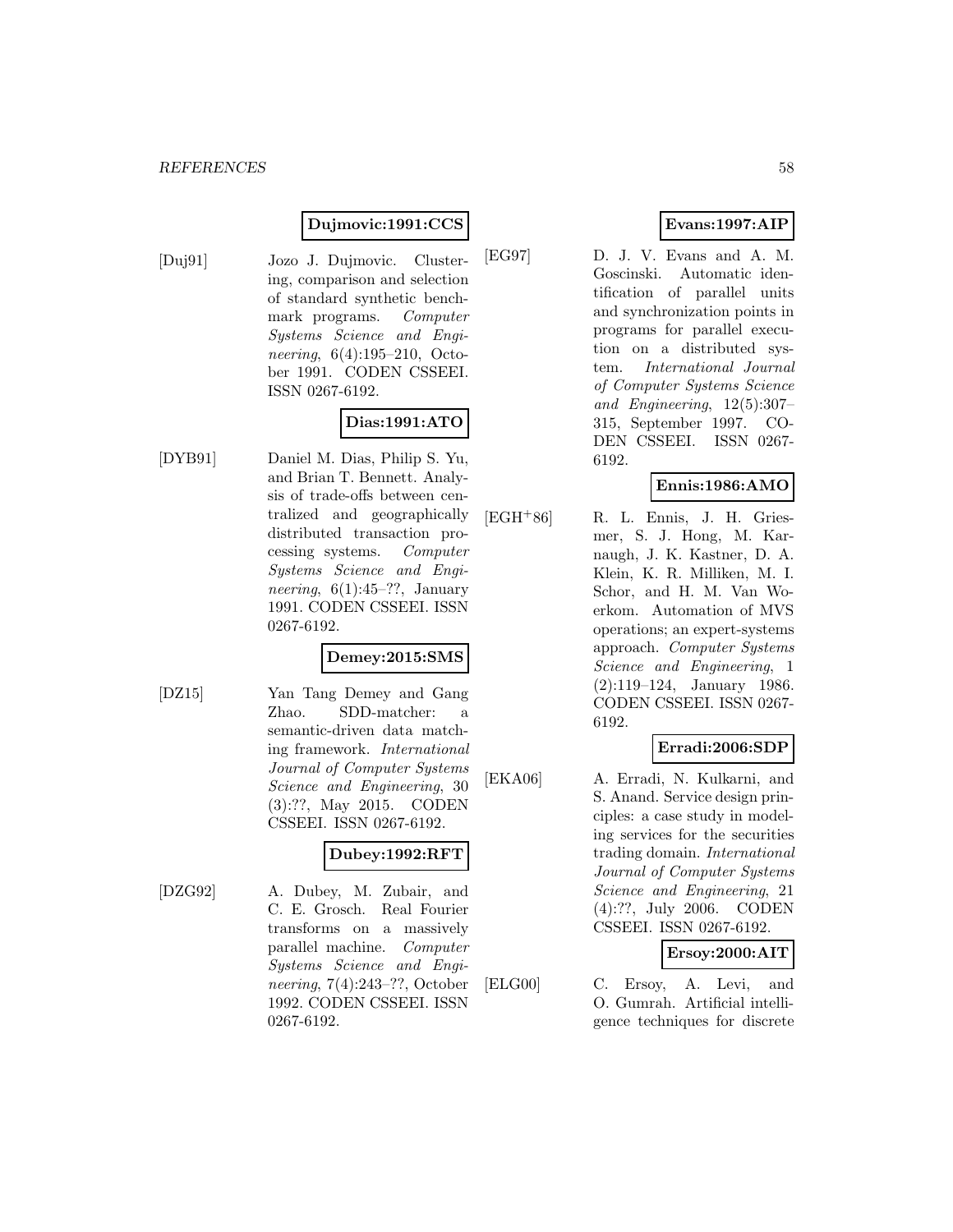link capacity assignment in prioritized multiservice networks. International Journal of Computer Systems Science and Engineering, 15(3): 191–??, May 2000. CODEN CSSEEI. ISSN 0267-6192.

## **Elish:2013:OOS**

[Eli13] Mahmoud O. Elish. objectoriented software. International Journal of Computer Systems Science and Engineering, 28(4):??, ???? 2013. CODEN CSSEEI. ISSN 0267- 6192.

#### **Elmagarmid:1987:FTD**

[Elm87] Ahmed K. Elmagarmid. Fault-tolerant deadlock detection in distributed database systems. Computer Systems Science and Engineering, 2 (1):16–28, January 1987. CO-DEN CSSEEI. ISSN 0267- 6192.

**El-Qawasmeh:2011:CRE**

[EQ11] Eyas El-Qawasmeh. Categorizing received email to improve delivery. International Journal of Computer Systems Science and Engineering, 26 (2):??, March 2011. CODEN CSSEEI. ISSN 0267-6192.

#### **Enxing:2016:SGI**

[ERY<sup>+</sup>16] Zheng Enxing, Liu Ranran, Jiang Yifeng, Sun Yuxia, and Ni FuYin. Stochastic gradient identification for hammerstein systems with non-uniformly sampling. International Journal of Computer Systems Science and Engineering, 31(6): ??, November 2016. CODEN CSSEEI. ISSN 0267-6192.

## **Enokido:2010:PBS**

[ET10] Tomoya Enokido and Makoto Takizawa. A purpose-based synchronization protocol for secure information flow control. International Journal of Computer Systems Science and Engineering, 25(2): ??, March 2010. CODEN CSSEEI. ISSN 0267-6192.

## **Fahmi:2001:DWB**

[FAL<sup>+</sup>01] H. Fahmi, W. G. Aref, M. Latif, B. Shafiq, A. Ghafoor, P. Liu, and L. Hsu. Distributed Web-based framework for real-time multimedia object communication. International Journal of Computer Systems Science and Engineering, 16(2):??, March 2001. CODEN CSSEEI. ISSN 0267-6192.

## **Feng:2012:IDU**

[FBZS12] Zhenqian Feng, Bing Bai, Baokang Zhao, and Jinshu Su. ICTree: discovering the underlying connections of your rental virtual machines in the public clouds. International Journal of Computer Systems Science and Engineering, 27 (6):??, ???? 2012. CODEN CSSEEI. ISSN 0267-6192.

## **Feng:1999:PLS**

[FC99] M. D. Feng and C. K. Y. Chen. Parallel Lisp with speculation and subtuplespace on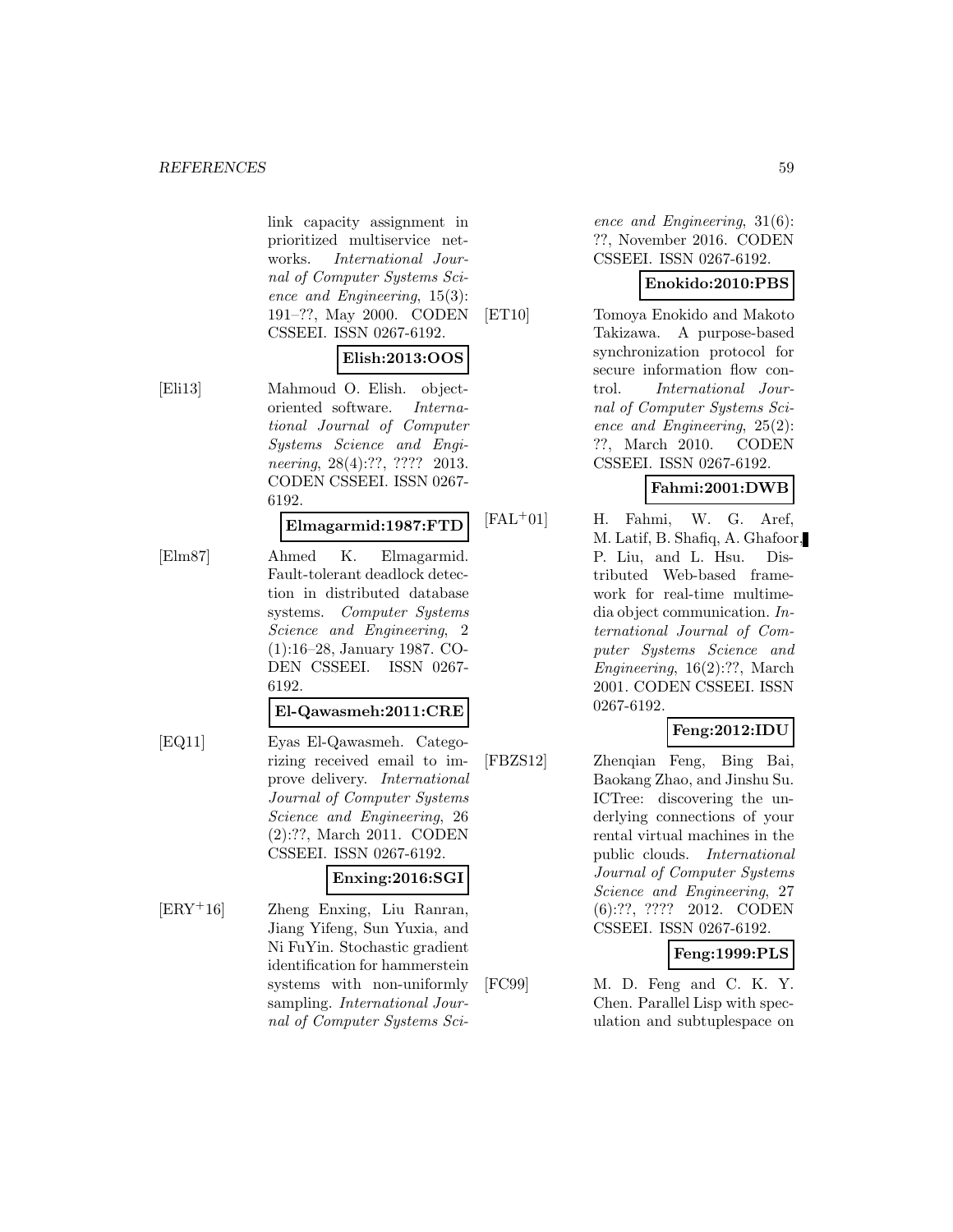distributed systems. International Journal of Computer Systems Science and Engineering, 14(5):283–??, 1999. CODEN CSSEEI. ISSN 0267- 6192.

## **Feng:2003:STO**

[FCD03] L. Feng, E. Chang, and T. S. Dillon. Schemata transformation of object-oriented conceptual models to XML. International Journal of Computer Systems Science and Engineering,  $18(1)$ :??, January 2003. CODEN CSSEEI. ISSN 0267-6192.

## **Feng:2004:STO**

[FCD04] L. Feng, E. Chang, and T. S. Dillon. Schemata transformation of object-oriented conceptual models to XML. International Journal of Computer Systems Science and Engineering,  $19(1)$ :??, January 2004. CODEN CSSEEI. ISSN 0267-6192.

#### **Fernandez:2013:EMC**

[FCGC13] Javier Fernández, Alejandro Calderón, Félix García, and Jesús Carretero. Enhancing multimedia caching algorithms for variable-bandwidth streams using adaptive and smoothing techniques. *Inter*national Journal of Computer Systems Science and Engineering, 28(5):??, ???? 2013. CODEN CSSEEI. ISSN 0267- 6192.

# **Feather:2005:ATS**

[FCHJ05] Martin S. Feather, Steven L. Cornford, Kenneth A. Hicks, and Kenneth R. Johnson. Applications of tool support for risk-informed requirements reasoning. International Journal of Computer Systems Science and Engineering,  $20(1)$ :??, January 2005. CODEN CSSEEI. ISSN 0267-6192.

## **Fan:1997:PAA**

[FG97] Yanhe Fan and Nicolas Georganas. Performance analysis of ATM switches with selfsimilar input traffic. *Inter*national Journal of Computer Systems Science and Engineering, 12(2):95–102, March 1997. CODEN CSSEEI. ISSN 0267-6192.

### **Friedman:2002:CSEa**

[FH02a] R. Friedman and E. Hadad. Client-side enhancements using portable interceptors. International Journal of Computer Systems Science and Engineering, 17(2):??, March 2002. CODEN CSSEEI. ISSN 0267-6192.

### **Friedman:2002:CSEb**

[FH02b] R. Friedman and E. Hadad. Client-side enhancements using portable interceptors. International Journal of Computer Systems Science and Engineering, 17(3):??, May 2002. CODEN CSSEEI. ISSN 0267-6192.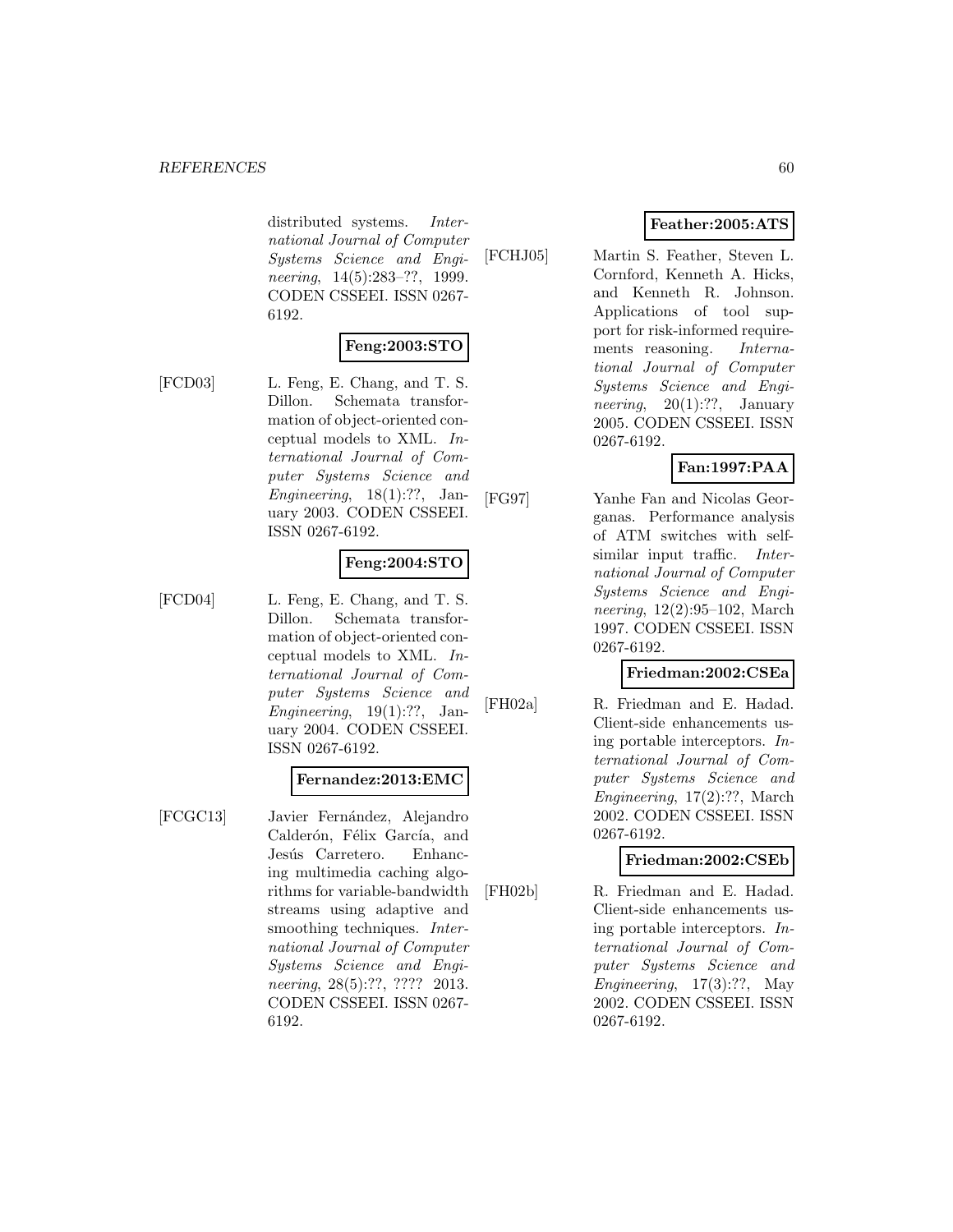#### **Fachrunnisa:2012:DE**

[FH12] Olivia Fachrunnisa and Farookh Khadeer Hussain. digital enterprise. International Journal of Computer Systems Science and Engineering, 27 (3):??, ???? 2012. CODEN CSSEEI. ISSN 0267-6192.

#### **Fang:2013:ABC**

[FH13] Jywe-Fei Fang and Chien-Hung Huang. Algorithmic bipanpath connectivity of the hypercube. International Journal of Computer Systems Science and Engineering, 28 (3):??, ???? 2013. CODEN CSSEEI. ISSN 0267-6192.

## **Fischer-Hubner:2007:SIT**

[FHFL07] Simone Fischer-H¨ubner, Steven Furnell, and Costas Lambrinoudakis. Special issue: TrustBus 2006. International Journal of Computer Systems Science and Engineering, 22 (5):??, September 2007. CO-DEN CSSEEI. ISSN 0267- 6192.

#### **Finkel:1990:MDL**

[Fin90] David Finkel. Modelling dynamic load-sharing in a distributed computing system. Computer Systems Science and Engineering, 5(2): 89–94, April 1990. CODEN CSSEEI. ISSN 0267-6192.

### **Feng:2004:PEX**

[FJ04] L. Feng and W. Jonker. Preparations for encrypted

XML metadata querying. International Journal of Computer Systems Science and Engineering,  $19(3)$ :??, May 2004. CODEN CSSEEI. ISSN 0267-6192.

### **Fu:2016:TSA**

[FL16] Li Fu and Zhen Liu. Topological separation axioms of soft rough formal context. International Journal of Computer Systems Science and Engineering, 31(2):??, March 2016. CODEN CSSEEI. ISSN 0267-6192.

#### **Francalanci:2010:EAB**

[FM10] Chiara Francalanci and Francesco Merlo. Empirical analysis of the bug fixing process in open source projects. International Journal of Computer Systems Science and Engineering, 25 (4):??, July 2010. CODEN CSSEEI. ISSN 0267-6192.

#### **Fooprateepsiri:2014:HRA**

[FM14] Rerkchai Fooprateepsiri and Pichet Mareo. A highly robust approach to face authentication based on trace-fuzzy ART combination. International Journal of Computer Systems Science and Engineering, 29(3):??, ???? 2014. CODEN CSSEEI. ISSN 0267- 6192.

#### **Finkel:1994:LSS**

[FMP94] David Finkel, Xiannong Meng, and Sanjay Parikh. Load sharing that supports fault tolerance in a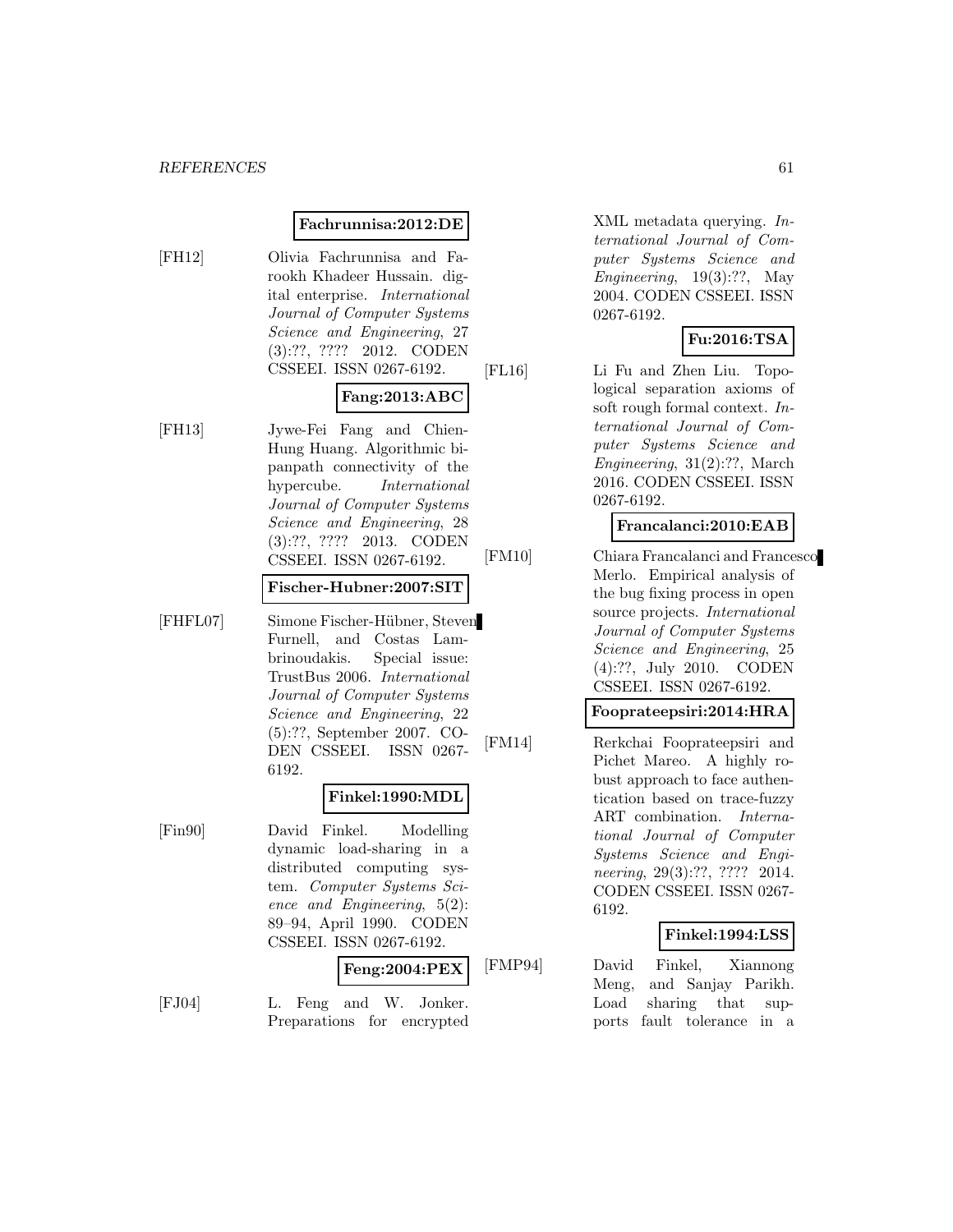#### *REFERENCES* 62

distributed computing system. International Journal of Computer Systems Science and Engineering, 9(4):246– 254, October 1994. CODEN CSSEEI. ISSN 0267-6192.

### **Frantzeskou:2011:SUD**

[FMS<sup>+</sup>11] Georgia Frantzeskou, Stephen G. MacDonell, Efstathios Stamatatos, Stelios Georgiou, and Stefanos Gritzalis. The significance of user-defined identifiers in Java source code authorship identification. International Journal of Computer Systems Science and Engineering, 26(2):??, March 2011. CODEN CSSEEI. ISSN 0267-6192.

### **Ferscha:2013:E**

[FP13] Alois Ferscha and Siani Pearson. Editorial. International Journal of Computer Systems Science and Engineering, 28 (6):??, ???? 2013. CODEN CSSEEI. ISSN 0267-6192.

### **Fong:1997:AMP**

[FSA97] Simon Fong, Samar Singh, and Mohammed Atiquzzaman. Analytical model and performance analysis of shared buffer ATM switches under non-uniform traffic. International Journal of Computer Systems Science and Engineering, 12(2):81–93, March 1997. CODEN CSSEEI. ISSN 0267-6192.

## **Ficco:2013:AID**

[FVD13] Massimo Ficco, Salvatore Venticinque, and Beniamino Di Martino. An advanced intrusion detection framework for cloud computing. International Journal of Computer Systems Science and Engineering, 28(6):??, ???? 2013. CODEN CSSEEI. ISSN 0267- 6192.

## **Feng:2016:SVT**

[FXZ16] Quan-Dong Feng, Miao Xu, and Xin Zhang. The scalable vocabulary tree based model for sub-image retrieval. International Journal of Computer Systems Science and Engineering, 31(6):??, November 2016. CODEN CSSEEI. ISSN 0267-6192.

### **Guler:2014:DFL**

[GA14] Hasan Guler and Fikret Ata. Design of a fuzzy-labviewbased mechanical ventilator. International Journal of Computer Systems Science and Engineering, 29(3):??, ???? 2014. CODEN CSSEEI. ISSN 0267-6192.

#### **Gabillon:2006:LFS**

[Gab06] Alban Gabillon. A logical formalization of secure XML database. International Journal of Computer Systems Science and Engineering, 21(5): ??, September 2006. CODEN CSSEEI. ISSN 0267-6192.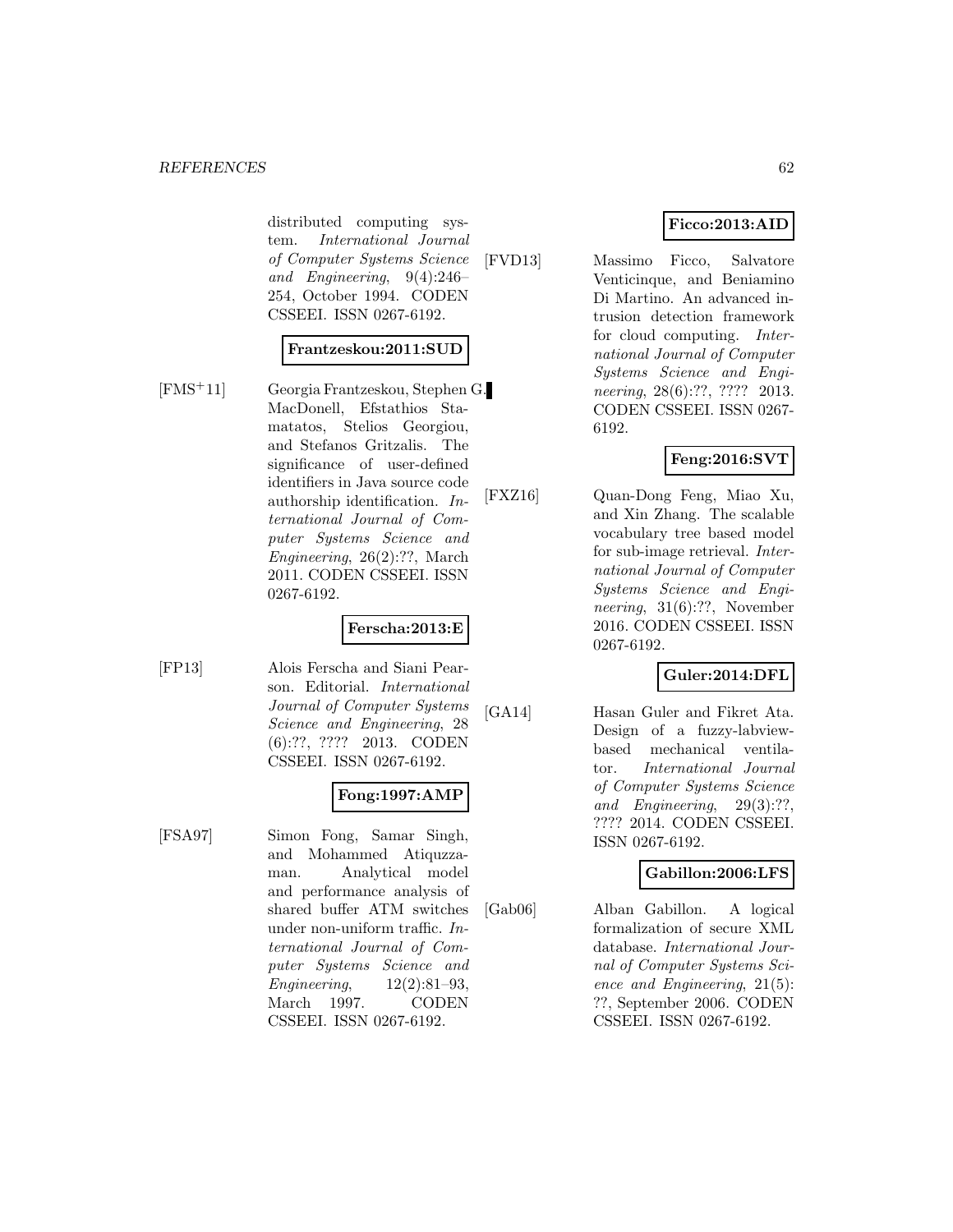## **Grefen:2000:CCO**

[GAHL00] P. Grefen, K. Aberer, Y. Hoffner, GCJP03] and H. Ludwig. CrossFlow: Cross-organizational workflow management in dynamic virtual enterprises. International Journal of Computer Systems Science and Engineering, 15(5):??, September 2000. CODEN CSSEEI. ISSN 0267-6192.

## **Gait:1987:SMA**

[Gai87] Jason Gait. Synchronizing multiprocessor access to shared operating system data structures. Computer Systems Science and Engineering, 2 (4):186–191, October 1987. CODEN CSSEEI. ISSN 0267- 6192.

## **Gervasi:2012:P**

[GATT12] Osvaldo Gervasi, Bernady O. Apduhan, C. J. Kenneth Tan, and David Taniar. Preface. International Journal of Computer Systems Science and Engineering, 27(3): ??, ???? 2012. CODEN CSSEEI. ISSN 0267-6192.

# **Garcia:2013:UPR**

[GCG<sup>+</sup>13] J. Daniel Garcia, Jesus Carretero, Javier Garcia, Luis Miguel Sanchez, and Felix Garcia. by using partial replication. International Journal of Computer Systems Science and Engineering, 28 (3):??, ???? 2013. CODEN CSSEEI. ISSN 0267-6192.

## **Guntama:2003:EAD**

E. Guntama, E. Chang, N. Jayaratna, and L. Pudhota. Extension of activity diagrams for flexible business workflow modeling. International Journal of Computer Systems Science and Engineering, 18(3): ??, May 2003. CODEN CSSEEI. ISSN 0267-6192.

## **Grossi:2014:SRD**

[GCM14] Lucas Grossi and Jose A. Calvo-Manzano. A systematic review in the decision analysis of selecting an IT outsourcing supplier. International Journal of Computer Systems Science and Engineering, 29 (3):??, ???? 2014. CODEN CSSEEI. ISSN 0267-6192.

## **Guennoun:2006:UGG**

[GD06] K. Guennoun and K. Drira. Using graph grammars for interaction style description: applications for serviceoriented architectures. International Journal of Computer Systems Science and Engineering, 21(4):??, July 2006. CODEN CSSEEI. ISSN 0267- 6192.

### **Guha:1988:ACD**

[GDK88] Ratan K. Guha, Arthur F. Dickinson, and Allan Kikawa. Analysis of CMH deadlockdetection algorithm using transmission delays. Computer Systems Science and Engineering, 3(4):181–188,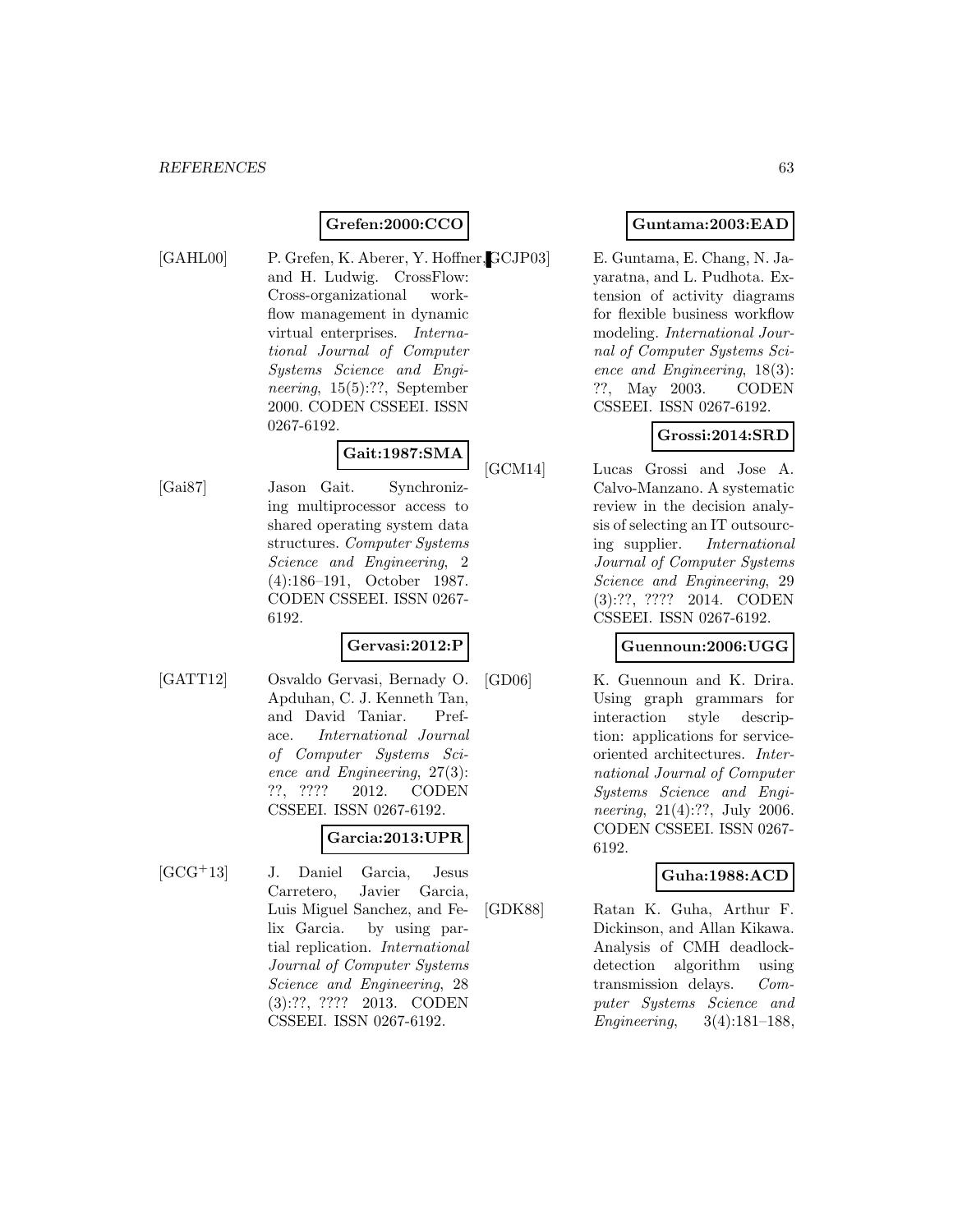October 1988. CODEN CSSEEI. ISSN 0267-6192.

# **Gal:1997:PEM**

[GE97] Avigdor Gal and Opher Etzion. Parallel execution model for updating temporal databases. International Journal of Computer Systems Science and Engineering, 12 (5):317–327, September 1997. CODEN CSSEEI. ISSN 0267- 6192.

#### **Goudarzinemati:2010:SAC**

[GET10] Alireza Goudarzinemati, Tomoya Enokido, and Makoto Takizawa. Scheduling algorithms for concurrently streaming multimedia objects in P2P overlay networks. International Journal of Computer Systems Science and Engineering, 25(2):??, March 2010. CODEN CSSEEI. ISSN 0267-6192.

## **Guo:2010:EAT**

 $[GFH<sup>+</sup>10]$  Zhongwen Guo, Yuan Feng, Lu Hong, Ying Guo, and Meng Yang. Efficient and adaptive transmission algorithms for underwater acoustic networks. International Journal of Computer Systems Science and Engineering, 25 (6):??, November 2010. CO-DEN CSSEEI. ISSN 0267- 6192.

## **Guo:2016:REB**

 $[GFZ^+16]$  Tao Guo, Xiang Fang, Mingshou Zhong, Huayuan Ma,

and Yiming Mao. Research on the effects of blasting vibration attenuation by pre-split crack with HHT method. International Journal of Computer Systems Science and Engineering, 31(6): ??, November 2016. CODEN CSSEEI. ISSN 0267-6192.

## **Gupta:2001:BCI**

[GGDG01] B. Gupta, K. Ghosh, D. Dutta, and A. Gupta. Broadcasting in complete and incomplete star interconnection networks. International Journal of Computer Systems Science and Engineering, 16(4):??, July 2001. CODEN CSSEEI. ISSN 0267-6192.

## **Gilles:2011:MBO**

[GH11] Olivier Gilles and Jerome Hugues. A MDE-based optimisation process for real-time systems: optimizing systems at the architecture-level using the real DSL and library of transformation and heuristics. International Journal of Computer Systems Science and Engineering, 26(6): ??, November 2011. CODEN CSSEEI. ISSN 0267-6192.

### **Guo:2015:RRJ**

[GHW15] Yandong Guo, Min Huang, and Qing Wang. Rescheduling rework jobs on single-machine of original jobs with release times. International Journal of Computer Systems Science and Engineering, 30(6):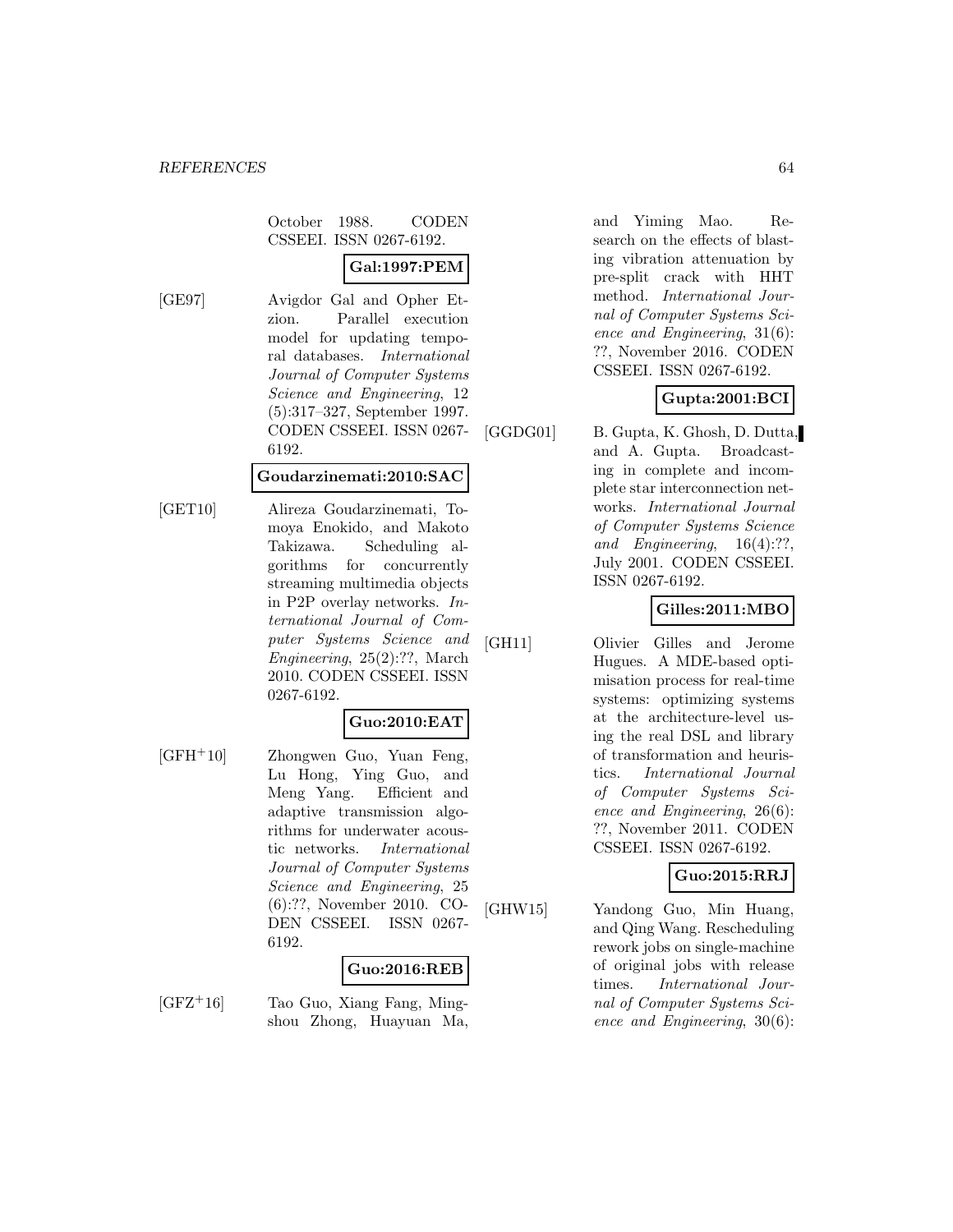??, November 2015. CODEN CSSEEI. ISSN 0267-6192.

#### **Gorodetski:2003:MAT**

- 
- [GKK03] V. Gorodetski, I. Kotenko, and O. Karsaev. Multiagent technologies for computer network security: attack simulation, intrusion detection and intrusion detection learning. International Journal of Computer Systems Science and Engineering, 18 (4):??, July 2003. CODEN CSSEEI. ISSN 0267-6192.

#### **Grun:2006:SAL**

[GKS06] Katharina Grün, Michael Karlinger, and Michael Schrefl. Schema-aware labelling of XML documents for efficient query and update processing in SemCrypt. International Journal of Computer Systems Science and Engineering, 21 (1):??, January 2006. CO-DEN CSSEEI. ISSN 0267- 6192.

#### **Garcia:2006:SIS**

[GL06] Alessandro Garcia and Carlos Lucena. Special issue: Software engineering for multiagent systems. International Journal of Computer Systems Science and Engineering, 21 (2):??, March 2006. CODEN CSSEEI. ISSN 0267-6192.

### **Gait:1989:IMC**

[GLK89] Jason Gait, Terry Laskodi, and Rick Krull. Interactive monitor for a communication kernel. Computer Systems

Science and Engineering, 4 (3):154–160, July 1989. CO-DEN CSSEEI. ISSN 0267- 6192.

## **Gnesi:2005:ATA**

[GLT05] Stefania Gnesi, Giuseppe Lami, and Gianluca Trentanni. An automatic tool for the analysis of natural language requirements. International Journal of Computer Systems Science and Engineering, 20 (1):??, January 2005. CO-DEN CSSEEI. ISSN 0267- 6192.

### **Gonzalez:2013:HBP**

[GMC<sup>+</sup>13] Apolinar Gonzalez, Walter Mata, Alfons Crespo, Miguel Masmano, José Félix, and Alvaro Aburto. A hypervisor based platform to support real-time safety critical embedded Java applications. International Journal of Computer Systems Science and Engineering, 28(3):??, ???? 2013. CODEN CSSEEI. ISSN 0267-6192.

### **Gelenbe:1996:DCL**

[GMF96] Erol Gelenbe, Xiaowen Mang, and Yutao Feng. Diffusion cell loss estimate for ATM with multiclass bursty traffic. International Journal of Computer Systems Science and Engineering, 11(6):325– 333, November 1996. CODEN CSSEEI. ISSN 0267-6192.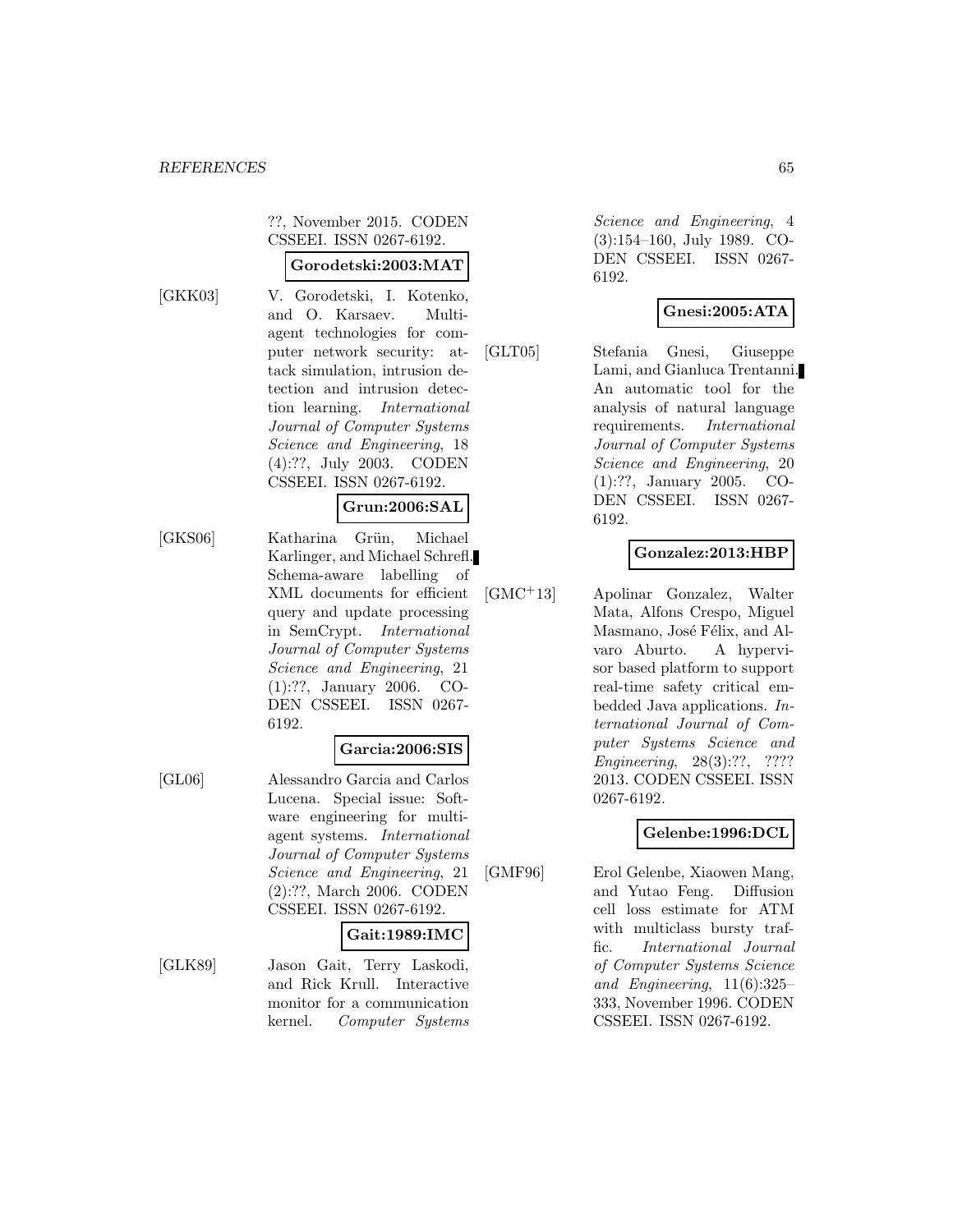#### **Gergeleit:1998:CMO**

[GMN98] Martin Gergeleit, Michael Mock, and Edgar Nett. T-CORBA: Making objectoriented systems time-aware. International Journal of Computer Systems Science and Engineering, 13(3):151–160, May 1998. CODEN CSSEEI. ISSN 0267-6192.

#### **Gershoni:2013:MPS**

[GMP13] Tomer Gershoni, Miranda Mowbray, and Siani Pearson. Mechanisms for protecting sensitive information in cloud computing. International Journal of Computer Systems Science and Engineering, 28(6):??, ???? 2013. CODEN CSSEEI. ISSN 0267- 6192.

### **Guelfi:2008:SIE**

- 
- [GMPR08] Nicolas Guelfi, Henry Muccini, Patrizio Pelliccione, and Alexander Romanovsky. Special issue: Engineering fault tolerant systems. International Journal of Computer Systems Science and Engineering, 23(5):??, September 2008. CODEN CSSEEI. ISSN 0267-6192.

### **Guo:1990:CCG**

[GP90] Qingping Guo and Yakup Paker. Concurrent communication and granularity assessment for a transputer-based multiprocessor system. Computer Systems Science and Engineering,  $5(1):21-28$ , Jan-

#### uary 1990. CODEN CSSEEI. ISSN 0267-6192.

### **Gentile:2010:KDL**

[GPR10] Antonio Gentile, Roberto Pirrone, and Giuseppe Russo. Knowledge discovery for the Linguistic Atlas of Sicily Project. International Journal of Computer Systems Science and Engineering, 25(2): ??, March 2010. CODEN CSSEEI. ISSN 0267-6192.

## **Guan:2014:MAM**

[GQW<sup>+</sup>14] Jianfeng Guan, Wei Quan, Lili Wang, Changqiao Xu, Feilong Tang, and Hongke Zhang. Modeling and analysis of mobility stochastic properties in cognitive radio networks. International Journal of Computer Systems Science and Engineering, 29(6): ??, ???? 2014. CODEN CSSEEI. ISSN 0267-6192.

## **Gini:1994:CCB**

[GR94] Giuseppina C. Gini and C. Rogialli. CONSTRIC-TOR: a constraint-based language. International Journal of Computer Systems Science and Engineering, 9(4): 255–261, October 1994. CO-DEN CSSEEI. ISSN 0267- 6192.

### **Gunavathi:2001:CAN**

[GS01] K. Gunavathi and A. Shanmugam. Comparative analysis of new multiple access protocols for bus LANs. International Journal of Computer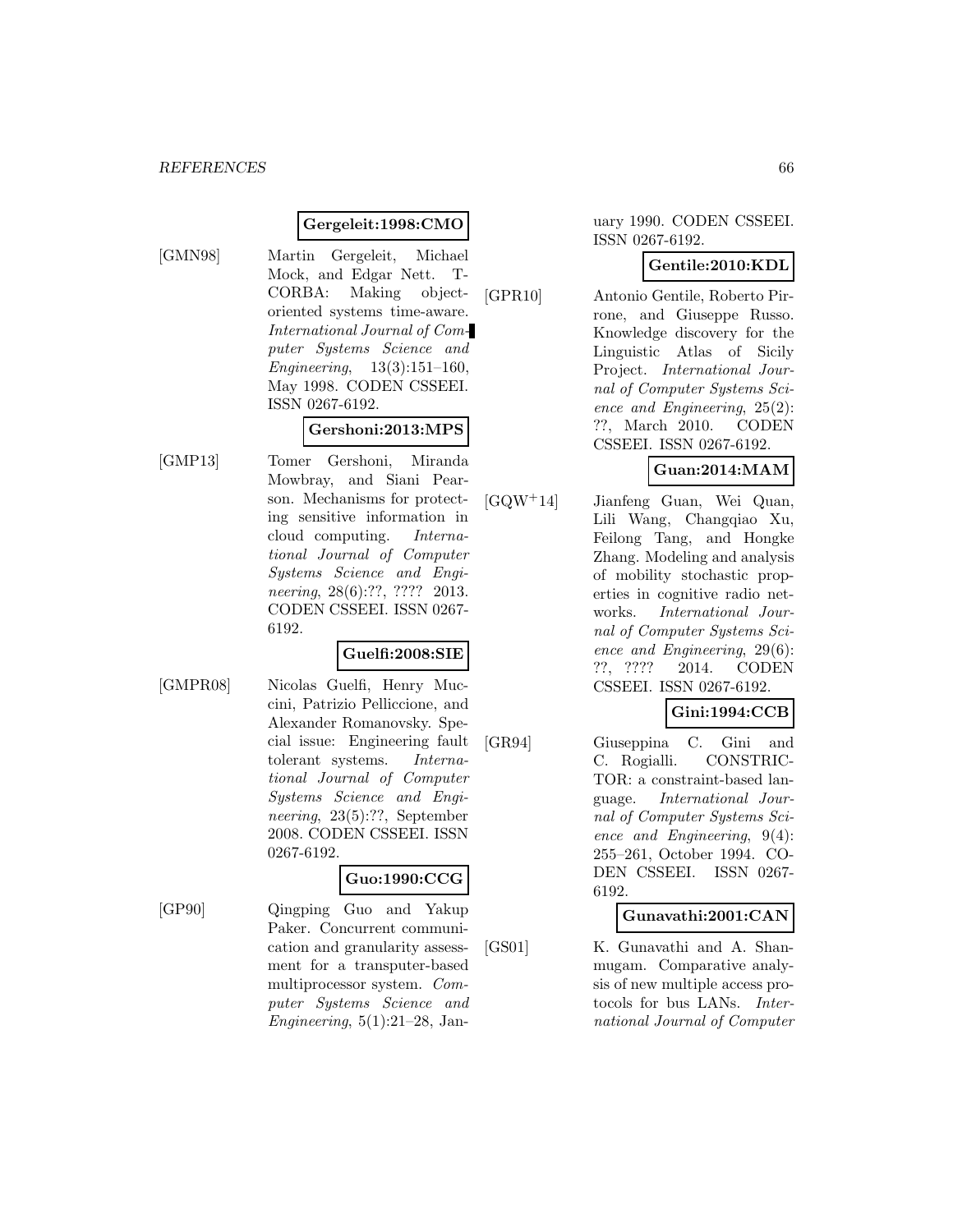Systems Science and Engineering, 16(6):??, November 2001. CODEN CSSEEI. ISSN 0267-6192.

#### **Guo:2010:CRP**

[GS10] Song Guo and An-Ni Shen. A compromise-resilient pairwise rekeying protocol in hierarchical wireless sensor networks. International Journal of Computer Systems Science and Engineering, 25(6): ??, November 2010. CODEN CSSEEI. ISSN 0267-6192.

## **Goel:2003:MDS**

[GST03] S. Goel, H. Sharda, and D. Taniar. Messaging in distributed systems. International Journal of Computer Systems Science and Engineering, 18(6):??, December 2003. CODEN CSSEEI. ISSN 0267-6192.

#### **Gunter:1993:DIA**

[Gun93] Willi Gunter. Design and implementation of the Attempto fault-tolerant system. Computer Systems Science and Engineering, 8(2):101– 108, April 1993. CODEN CSSEEI. ISSN 0267-6192.

#### **Gutjahr:2001:RMN**

[Gut01] W. J. Gutjahr. A reliability model for nonhomogeneous redundant software versions with correlated failures. *Inter*national Journal of Computer Systems Science and Engineering, 16(6):??, November

#### 2001. CODEN CSSEEI. ISSN 0267-6192.

#### **Garcia-Valls:2013:BDQ**

[GVBVME13] Marisol García-Valls, Pablo Basanta-Val, Marga Marcos, and Elisabet Estévez. A bidimensional QoS model for SOA and real-time middleware. International Journal of Computer Systems Science and Engineering, 28(5): ??, ???? 2013. CODEN CSSEEI. ISSN 0267-6192.

### **Garcia-Valls:2014:BDQ**

[GVBVME14] Marisol García-Valls, Pablo Basanta-Val, Marga Marcos, and Elisabet Estévez. A bidimensional QoS model for SOA and real-time middleware. International Journal of Computer Systems Science and Engineering, 29(5): ??, ???? 2014. CODEN CSSEEI. ISSN 0267-6192.

#### **Garcia-Valls:2013:RMM**

[GVCV13] Marisol García-Valls, Alfons Crespo, and Joan Vila. Resource management for mobile operating systems based on the active object model. International Journal of Computer Systems Science and Engineering, 28(4): ??, ???? 2013. CODEN CSSEEI. ISSN 0267-6192.

### **Giese:2001:OAO**

[GW01] H. Giese and G. Wirtz. The OCoN approach for objectoriented distributed software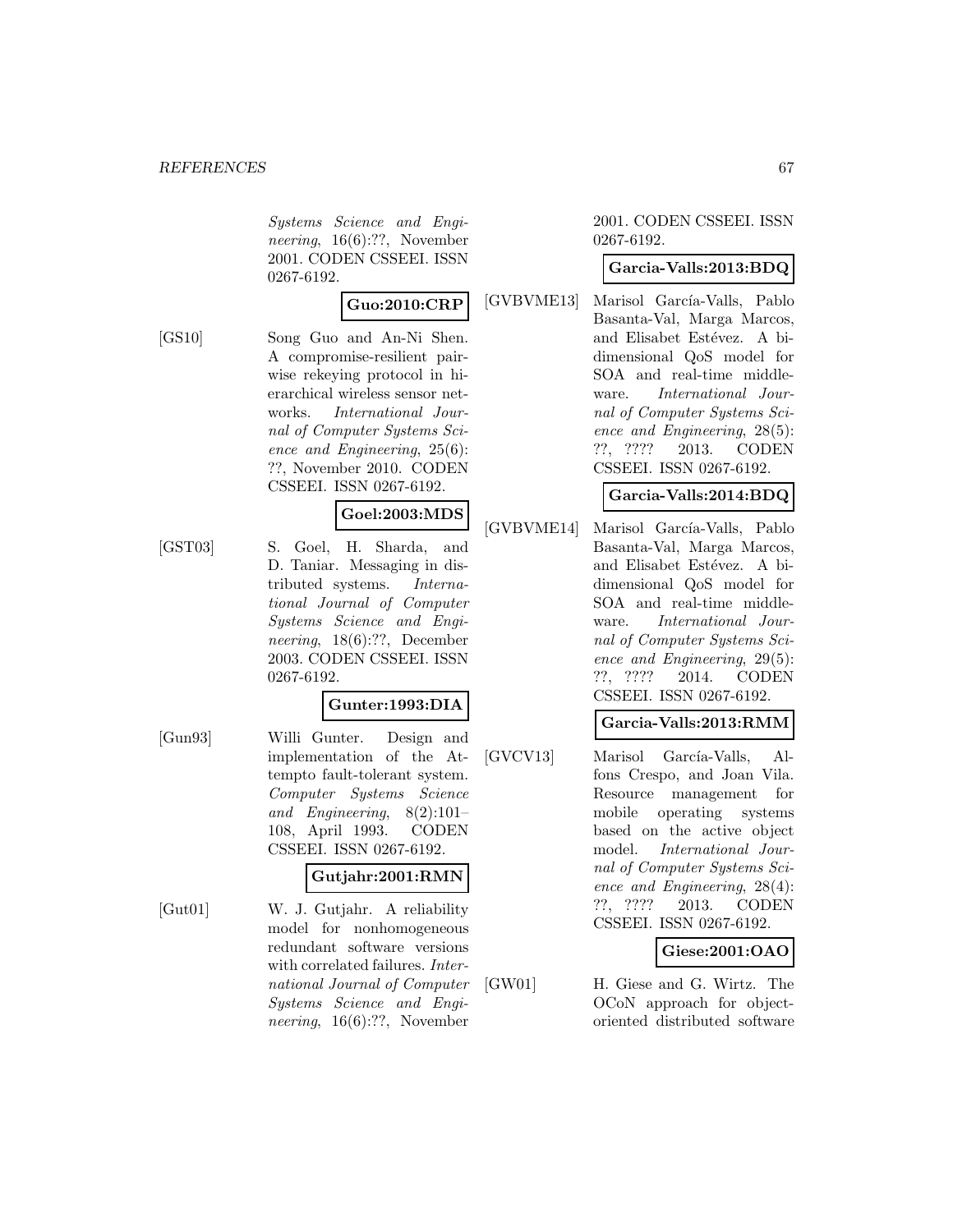systems modeling. International Journal of Computer Systems Science and Engineering, 16(3):??, May 2001. CODEN CSSEEI. ISSN 0267- 6192.

## **Guttmann:2006:ALM**

[GZ06] Christian Guttmann and Ingrid Zukerman. Agents with limited modeling abilities: Implications on collaborative problem solving. International Journal of Computer Systems Science and Engineering, 21(3):??, May 2006. CODEN CSSEEI. ISSN 0267- 6192.

## **Ghose:1995:PPS**

[GZG95] M. Ghose, M. Zubair, and C. E. Grosch. Parallel partitioning of sparse matrices. International Journal of Computer Systems Science and Engineering, 10(1):33– 40, January 1995. CODEN CSSEEI. ISSN 0267-6192.

### **Hooshmand:2008:RCG**

[HA08] R. Hooshmand and M. Ataei. Real-coded genetic algorithm applied to optimal placement of capacitor banks for unbalanced distribution systems with meshed/ radial configurations. International Journal of Computer Systems Science and Engineering, 23(4): ??, July 2008. CODEN CSSEEI. ISSN 0267-6192.

**Heitmeyer:2005:TCR**

[HABJ05] C. Heitmeyer, M. Archer, R. Bharadwaj, and R. Jeffords. Tools for constructing requirements specifications: the SCR toolset at the age of nine. International Journal of Computer Systems Science and Engineering, 20(1): ??, January 2005. CODEN CSSEEI. ISSN 0267-6192.

# **Halang:2009:SIA**

[Hal09] Wolfgang A. Halang. Special issue: Automated control systems for the safety integrity levels 3 and 4. International Journal of Computer Systems Science and Engineering, 24 (1):??, January 2009. CO-DEN CSSEEI. ISSN 0267- 6192.

## **Hameurlain:2005:E**

[Ham05] Abdelkader Hameurlain. Editorial. International Journal of Computer Systems Science and Engineering, 20(2): ??, March 2005. CODEN CSSEEI. ISSN 0267-6192.

### **Hameurlain:2008:SID**

[Ham08] Abdelkader Hameurlain. Special issue: Data management in grid and P2P systems: Editorial. International Journal of Computer Systems Science and Engineering, 23(2): ??, March 2008. CODEN CSSEEI. ISSN 0267-6192.

## **Hu:2016:RMA**

[HBL16] Tian Run Hu, Zhang Yan Bin, and Jia Lixin. The realiza-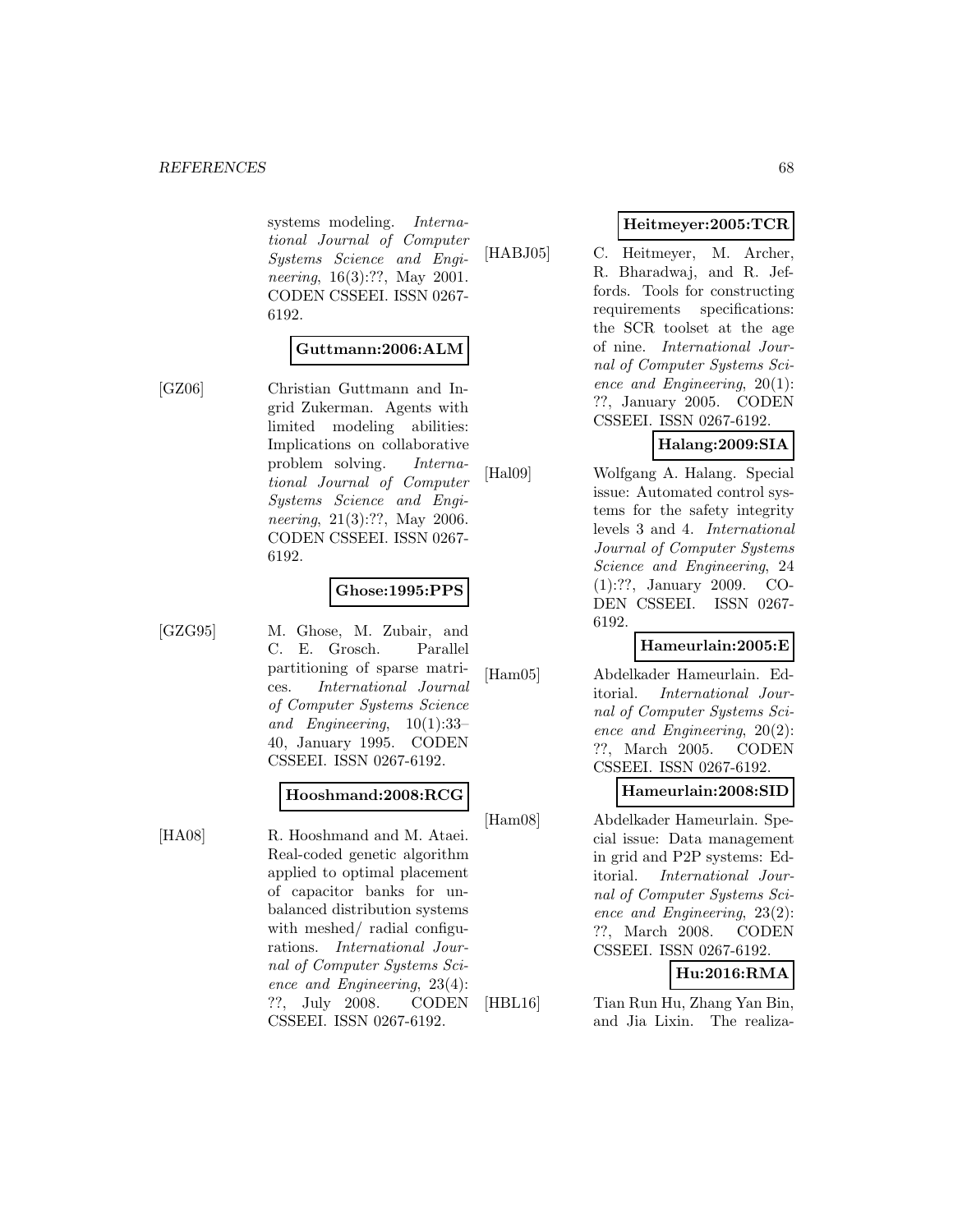tion of multi agent based online trading systems based on J2EE technology. International Journal of Computer Systems Science and Engineering, 31(6):??, November 2016. CODEN CSSEEI. ISSN 0267-6192.

## **Hulina:1990:CAE**

[HC90] Paul T. Hulina and Lee D. Coraor. Coprocessor architectures for efficient address computation and memory accessing. Computer Systems Science and Engineering, 5 (3):137–146, July 1990. CO-DEN CSSEEI. ISSN 0267- 6192.

## **Hadzic:2008:AMD**

[HC08] Maja Hadzic and Elizabeth Chang. Onto-agent methodology for design of ontology-based multi-agent systems. International Journal of Computer Systems Science and Engineering, 23(1): ??, January 2008. CODEN CSSEEI. ISSN 0267-6192.

## **Hsiao:2013:TEC**

[HC13] Wen-Feng Hsiao and Te-Min Chang. Term expansion on the categorization of summarized documents. International Journal of Computer Systems Science and Engineering, 28(4):??, ???? 2013. CODEN CSSEEI. ISSN 0267- 6192.

# **Hwang:1998:EMS**

[HCC98] Shin-Jia Hwang, Chien-Yuang Chen, and Chin-Chen Chang. An encryption/ multisignature scheme with specified receiving groups. International Journal of Computer Systems Science and Engineering, 13(2):109–112, March 1998. CODEN CSSEEI. ISSN 0267-6192.

## **Hussain:2004:CTP**

[HCD04a] F. K. Hussain, E. Chang, and T. S. Dillon. Classification of trust in Peer-to-Peer (P2P) communication. International Journal of Computer Systems Science and Engineering, 19 (2):??, March 2004. CODEN CSSEEI. ISSN 0267-6192.

## **Hussain:2004:TCM**

[HCD04b] F. K. Hussain, E. Chang, and T. S. Dillon. Trustworthiness and CCCI metrics in P2P communication. International Journal of Computer Systems Science and Engineering, 19 (3):??, May 2004. CODEN CSSEEI. ISSN 0267-6192.

# **Han:2008:PBPa**

[HCD08a] Song Han, Elizabeth Chang, and Tharam Dillon. Pairingbased public-key encryption schemes with backward-andforward security. International Journal of Computer Systems Science and Engineering, 23(1):??, January 2008. CODEN CSSEEI. ISSN 0267-6192.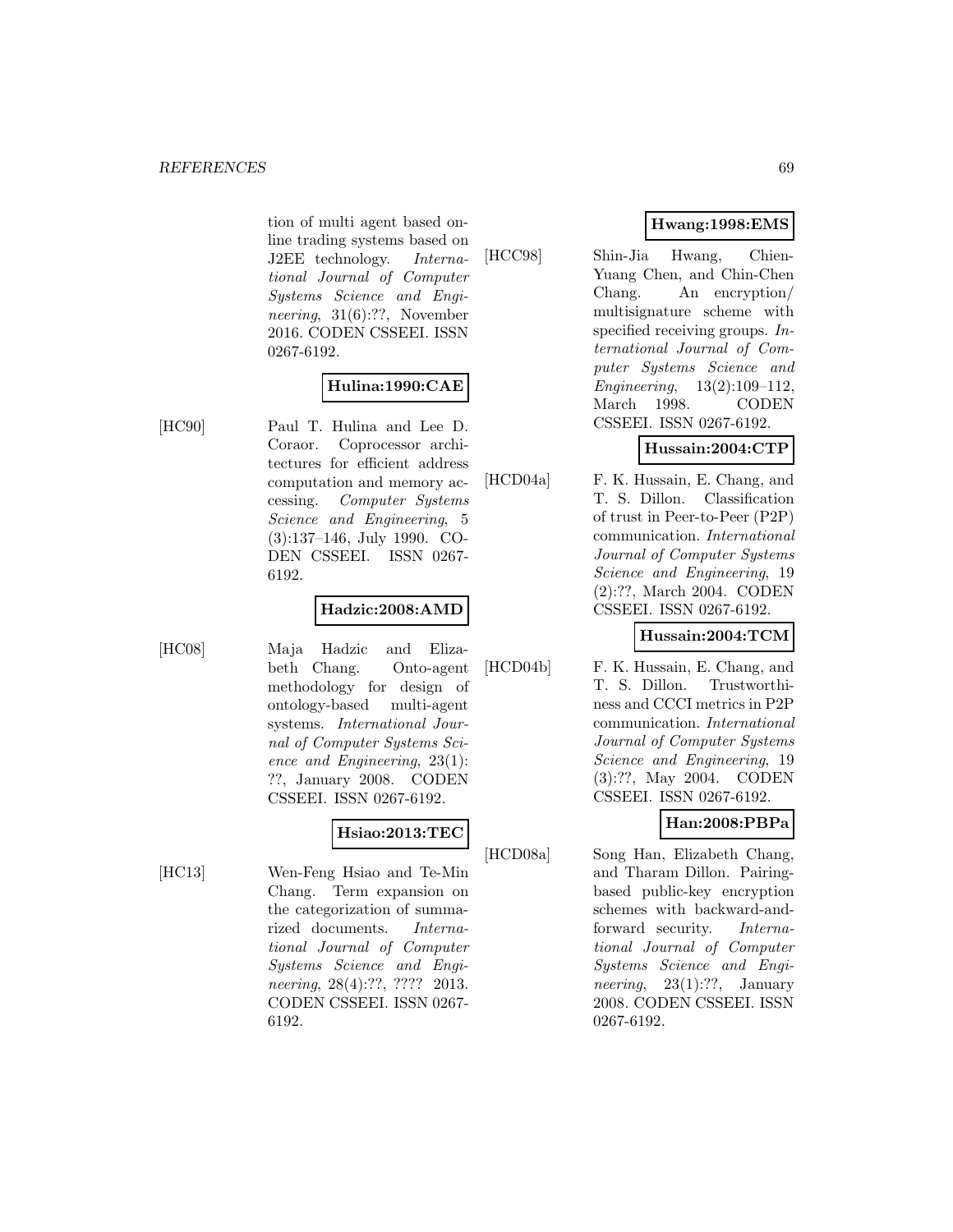## **Han:2008:PBPb**

[HCD08b] Song Han, Elizabeth Chang, and Tharam Dillon. Pairingbased public-key encryption schemes with backward-andforward security. International Journal of Computer Systems Science and Engineering, 23(4):??, July 2008. CODEN CSSEEI. ISSN 0267- 6192.

## **Hussain:2006:MRM**

[HCHD06] Omar Khadeer Hussain, Elizabeth Chang, Farookh Khadeer Hussain, and Tharam S. Dillon. A methodology for risk measurement in etransactions. International Journal of Computer Systems Science and Engineering, 21 (1):??, January 2006. CO-DEN CSSEEI. ISSN 0267- 6192.

## **Ho:1990:BTC**

[HCK90] Hong-Fa Ho, Gen-Heuy Chen, and Te-Son Kuo. Branch testing of concurrent programs using Petri net models. Computer Systems Science and Engineering, 5(2): 116–125, April 1990. CODEN CSSEEI. ISSN 0267-6192.

### **Huang:2006:SDT**

[HCL<sup>+</sup>06] C-L Huang, K-M Chao, C-C Lo, P. Wang, and J-Y Chung. Service discovery through consensus based preferences. International Journal of Computer Systems Science and Engineering, 21(4):

#### ??, July 2006. CODEN CSSEEI. ISSN 0267-6192.

## **Hughes:1987:GBP**

[HCY87] Herman Hughes, Ke Ren Chuang, and Parviz Yegani. Give-up-based protocol for token passing. Computer Systems Science and Engineering, 2(2):85–91, April 1987. CODEN CSSEEI. ISSN 0267- 6192.

## **Hussain:2010:TRB**

[HDCH10] Pmar Khadeer Hussain, Tharam Dillon, Elizabeth Chang, and Farookh Hussain. Transactional risk-based decision making system in e-business interactions. International Journal of Computer Systems Science and Engineering, 25 (1):??, January 2010. CO-DEN CSSEEI. ISSN 0267- 6192.

# **Han:2013:RMA**

[HDPC13] Song Han, Tharam Dillon, Vidy Potdar, and Elizabeth Chang. RFID mutual authentication protocols for tags and readers with and without a server. International Journal of Computer Systems Science and Engineering, 28 (2):??, ???? 2013. CODEN CSSEEI. ISSN 0267-6192.

## **Helmy:2013:PBS**

[Hel13] Tarek Helmy. Priority-based scheduling for dependent processes using random selection of resource holders. International Journal of Computer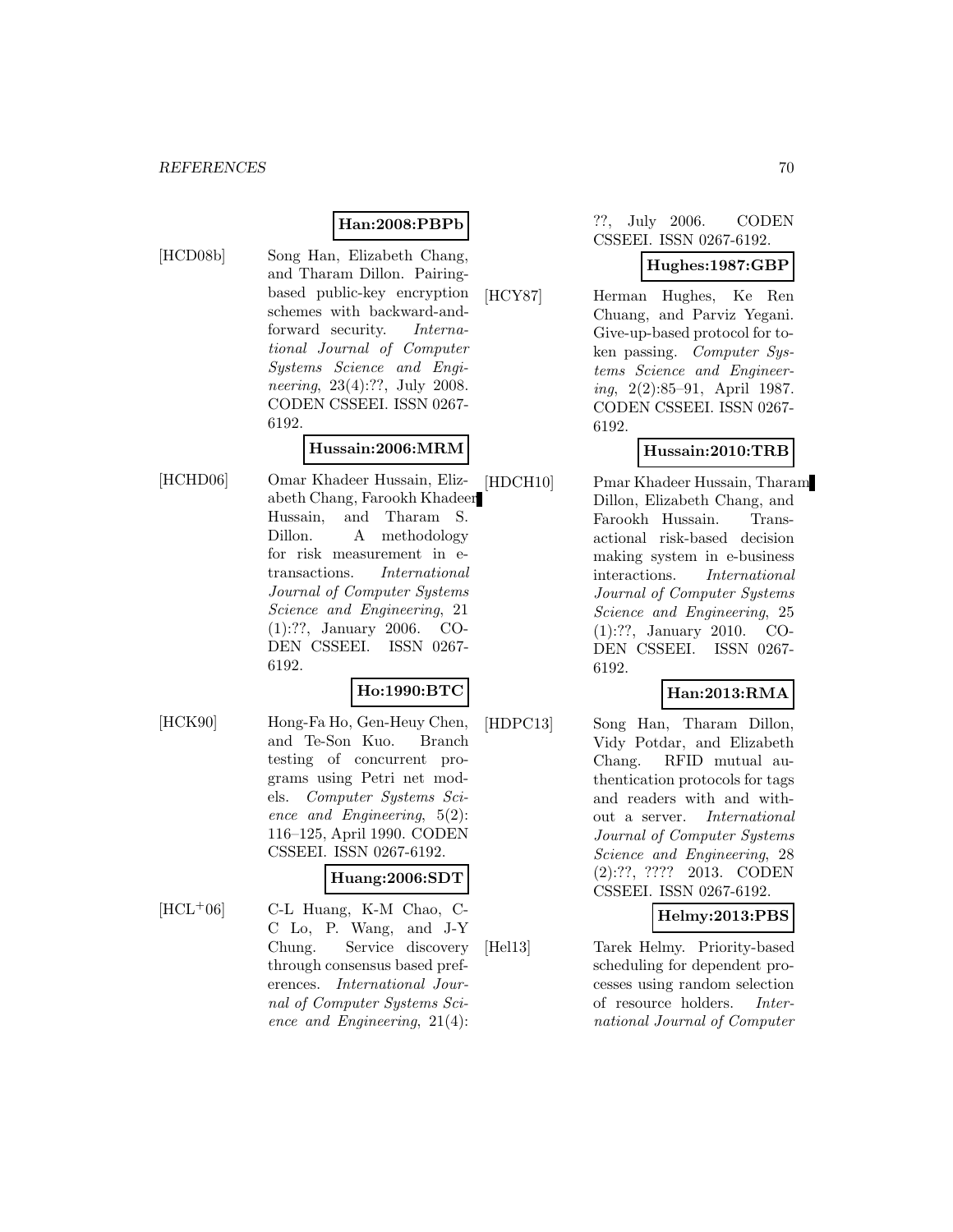Systems Science and Engineering, 28(3):??, ???? 2013. CODEN CSSEEI. ISSN 0267- 6192.

## **Ho:1994:VVH**

[HF94] Carlson Ho and Kevin E. Forward. Verification and validation of hardware designs via hardware Petri nets. Computer Systems Science and Engineering,  $9(1):65-72$ , January 1994. CODEN CSSEEI. ISSN 0267-6192.

## **He:2008:AXQ**

[HF08] W. He and L. Fegaras. Answering XPath queries with search predicates in structured P2P networks. International Journal of Computer Systems Science and Engineering, 23(2):??, March 2008. CODEN CSSEEI. ISSN 0267-6192.

## **Horng:2008:ADW**

[HFS<sup>+</sup>08] Shi-Jinn Horng, Pingzhi Fan, Ming-Yang Su, Yuan-Hsin Chen, Cheng-Ling Lee, and Shao-Wei Lan. Anomaly detection for Web server based on smooth support vector machine. International Journal of Computer Systems Science and Engineering, 23(3):??, May 2008. CODEN CSSEEI. ISSN 0267-6192.

#### **Hasan:2012:CBH**

[HGR12] Mahmudul Hasan, Marina L. Gavrilova, and Jon G. Rokne. Clearance-based homotopic optimal path computation. International Journal of Computer Systems Science and Engineering, 27(3): ??, ???? 2012. CODEN CSSEEI. ISSN 0267-6192.

## **Harrag:2011:EEV**

[HHCASEQ11] Fouzi Harrag, Aboubekeur Hamdi-Cherif, Abdul Malik S. Al-Salman, and Eyas El-Qawasmeh. Evaluating the effectiveness of VSM model and topic segmentation in retrieving Arabic documents. International Journal of Computer Systems Science and Engineering,  $26(1):?$ ?, January 2011. CODEN CSSEEI. ISSN 0267-6192.

#### **Hammer:1998:MBD**

[HHD98] Dieter K. Hammer, Andrew A. Hanish, and Tharam S. Dillon. Modeling behavior and dependability of object-oriented real-time systems. International Journal of Computer Systems Science and Engineering, 13(3): 139–150, May 1998. CODEN CSSEEI. ISSN 0267-6192.

### **Hines:1999:OOO**

[Hin99] M. L. Hines. Ontology of object-oriented database evolution. International Journal of Computer Systems Science and Engineering, 14(6):371– ??, 1999. CODEN CSSEEI. ISSN 0267-6192.

## **Hughes:1987:VDI**

[HJS87] Herman Hughes, Horng Jiang, and Susanne Smith.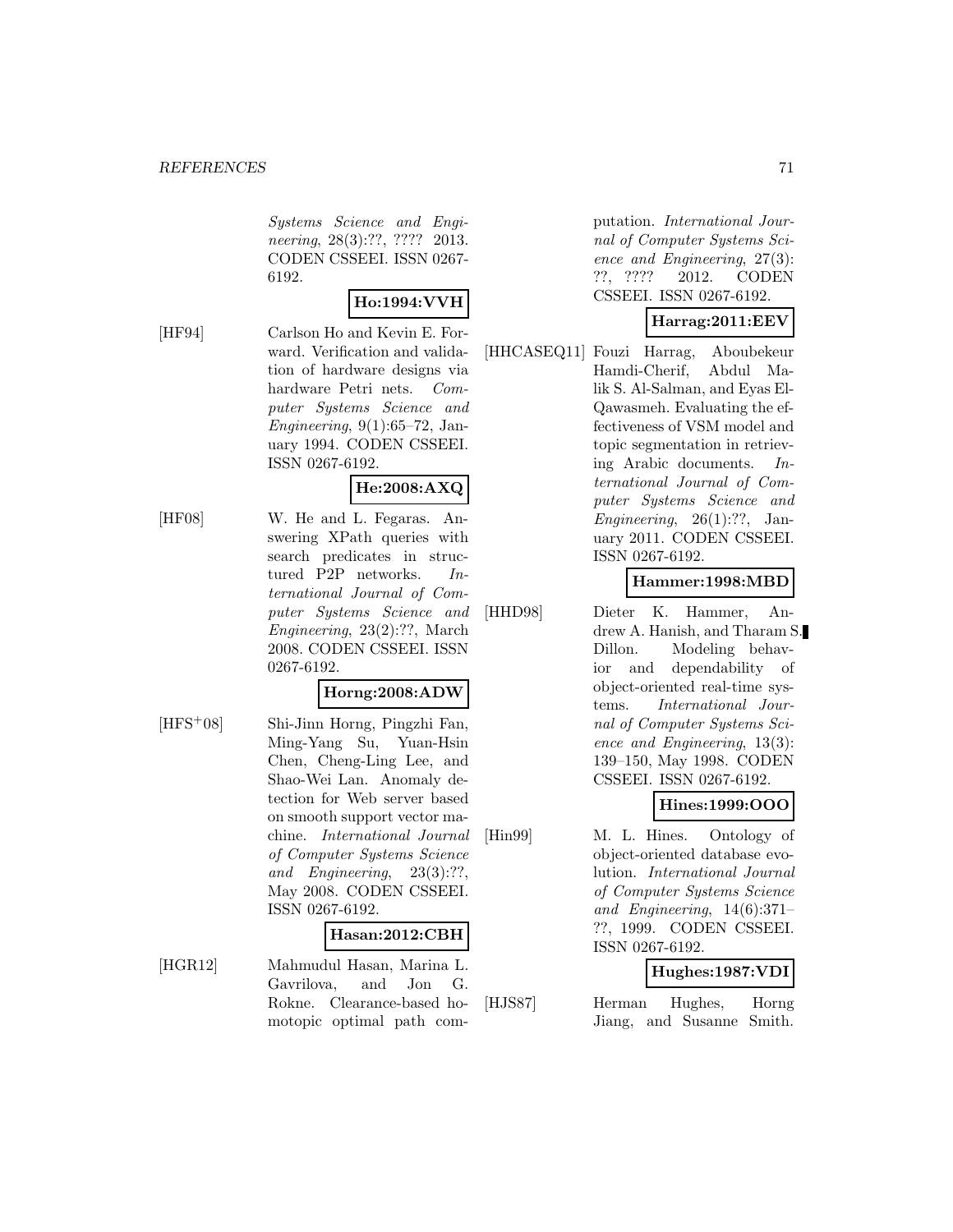Voice/data integrated transmission on a time division CSMA/CD network. Computer Systems Science and Engineering, 2(3):125–130, July 1987. CODEN CSSEEI. ISSN 0267-6192.

# **Han:2012:NIL**

[HJXY12] Yu Han, Naigao Jin, Guangwei Xu, and Kangbin Yim. A new iterative learning control scheme using the geometric rotation for discrete time systems. International Journal of Computer Systems Science and Engineering, 27(5): ??, ???? 2012. CODEN CSSEEI. ISSN 0267-6192.

## **Hogg:1990:PTH**

[HK90] Tad Hogg and J. O. Kephart. Phase transitions in highdimensional pattern classification. Computer Systems Science and Engineering, 5 (4):223–232, October 1990. CODEN CSSEEI. ISSN 0267- 6192.

#### **Hirata:1998:NMA**

[HK98] Celso Hirata and Jeff Kramer. A novel modelling approach for parallel simulation. International Journal of Computer Systems Science and Engineering, 13(1):27–37, January 1998. CODEN CSSEEI. ISSN 0267-6192.

#### **Hammer:1999:SIO**

[HKL99] Dieter K. Hammer, Tohru Kikuno, and Insup Lee. Special issue: Object-oriented

real-time distributed computing. International Journal of Computer Systems Science and Engineering, 14(4): ??, July 1999. CODEN CSSEEI. ISSN 0267-6192.

## **Hsu:1999:PEP**

[HL99] C.-C. Hsu and S.-S. Lin. Path establishment of permutations in a rearrangeable interconnection network. International Journal of Computer Systems Science and Engineering, 14(5):267–??, 1999. CODEN CSSEEI. ISSN 0267- 6192.

## **Hu:2016:IQM**

[HL16] Yanling Hu and Anfeng Liu. Improving the quality of mobile target detection through portion of node with full duty cycle in WSNs. International Journal of Computer Systems Science and Engineering, 31 (1):??, January 2016. CO-DEN CSSEEI. ISSN 0267- 6192.

### **Hwang:1996:SCW**

[HLLC96] Tzonelih Hwang, Narn-Yih Lee, Chuan-Ming Li, and Chin-Chen Chang. On the security of Chang and Wu's broadcasting cryptosystem for computer networks. International Journal of Computer Systems Science and Engineering, 11(5):311–314, September 1996. CODEN CSSEEI. ISSN 0267-6192. See [CW91, LC96a].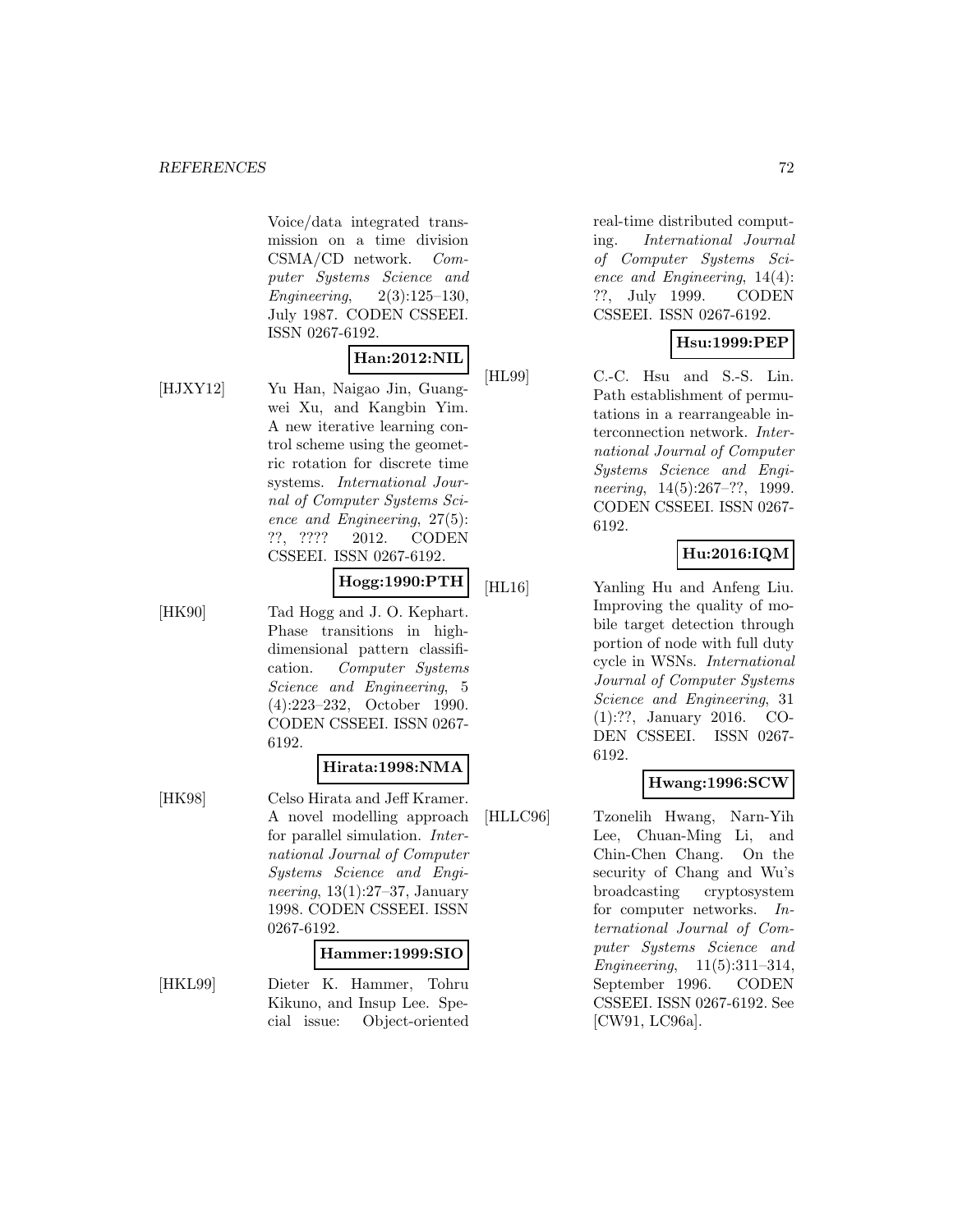### **Hurson:1987:DMA**

[HM87] A. R. Hurson and L. L. Miller. Database machine architecture for supporting incomplete information. Computer Systems Science and Engineering, 2(3):107–116, July 1987. CODEN CSSEEI. ISSN 0267-6192.

#### **Hameurlain:2004:PQO**

[HM04] Abdelkader Hameurlain and Franck Morvan. Parallel query optimization methods and approaches: a survey. International Journal of Computer Systems Science and Engineering, 19(5): ??, September 2004. CODEN CSSEEI. ISSN 0267-6192.

## **Ho:1993:PMM**

[HMF93] C. Ho, S. A. Mabbs, and K. E. Forward. Performance modeling of the MR-1 multiprocessor using extended deterministic and stochastic Petri nets. Computer Systems Science and Engineering, 8(4): 195–209, October 1993. CO-DEN CSSEEI. ISSN 0267- 6192.

## **Hurson:1991:FDE**

[HMPF91] A. R. Hurson, L. L. Miller, S. H. Pakzad, and C. Fan. Functional dependencies to enforce integrity constraints in database machine environments. Computer Systems Science and Engineering, 6 (2):91–??, April 1991. CO-

#### DEN CSSEEI. ISSN 0267- 6192.

### **Hiraishi:1994:EII**

[HN94] Hiromi Hiraishi and Tatsuya Nakae. Efficient inverse image computation algorithm for sequential machine verification using temporal logics. Computer Systems Science and Engineering, 9(2): 112–117, April 1994. CODEN CSSEEI. ISSN 0267-6192.

### **Hoffman:1993:IPE**

[Hof93] Lorrie L. Hoffman. Improved performance evaluation of distributed mutual exclusion algorithms for computer networks. Computer Systems Science and Engineering, 8 (2):67–71, April 1993. CO-DEN CSSEEI. ISSN 0267- 6192.

### **Hogben:2004:FSA**

[Hog04] G. Hogben. The formation of software agreements between autonomous agents. International Journal of Computer Systems Science and Engineering, 19(3):??, May 2004. CODEN CSSEEI. ISSN 0267- 6192.

## **Henkler:2011:MDR**

[HOGS11] Stefan Henkler, Simon Oberthür, Holger Giese, and Andreas Seibel. Model-driven runtime resource predictions for advanced mechatronic systems with dynamic data structures. International Journal of Computer Systems Sci-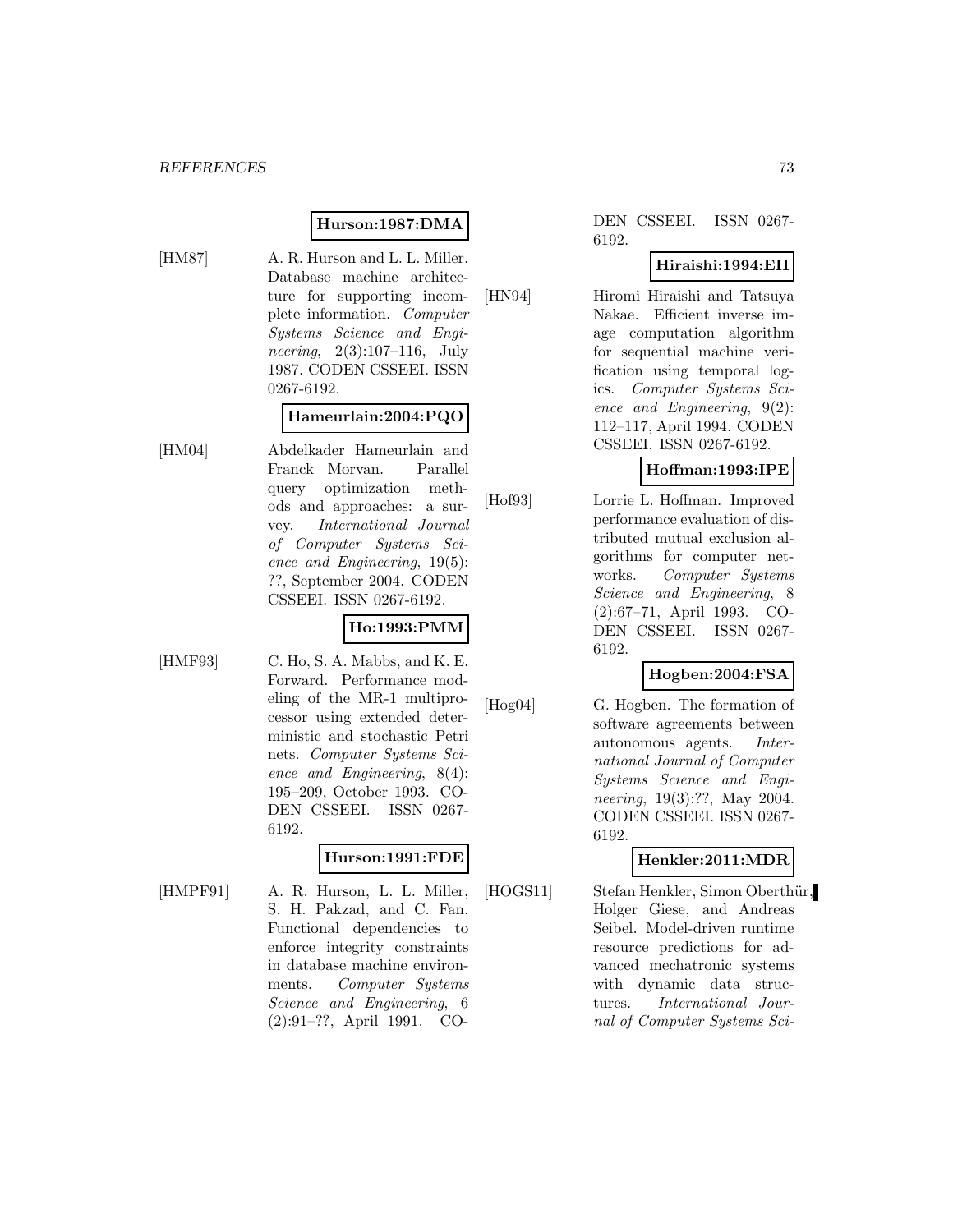ence and Engineering, 26(6): ??, November 2011. CODEN CSSEEI. ISSN 0267-6192.

# **Hong:1987:ECD**

[HP87] Yang-Chang Hong and Thomas H. Payne. Efficient computation of dataflow graphs in a hypercube architecture. Computer Systems Science and Engineering,  $2(1):29-41$ , January 1987. CODEN CSSEEI. ISSN 0267-6192.

### **Halang:2002:SOO**

[HPF02] W. A. Halang, C. E. Pereira, and A. H. Frigeri. Safe object oriented programming of distributed real time systems in PEARL. International Journal of Computer Systems Science and Engineering, 17(2): ??, March 2002. CODEN CSSEEI. ISSN 0267-6192.

## **Hayati:2011:CWS**

[HPTC11] Pedram Hayati, Vidyasagar Potdar, Alex Talevski, and Kevin Chai. Characterisation of Web spambots using self organising maps. International Journal of Computer Systems Science and Engineering, 26 (2):??, March 2011. CODEN CSSEEI. ISSN 0267-6192.

## **Hull:1987:ICS**

[HRG87] M. E. C. Hull, R. G. Roulston, and T. R. S. Gregg. Interactive computing service monitoring system. Computer Systems Science and Engineering, 2(4):179–185, Octo-

ber 1987. CODEN CSSEEI. ISSN 0267-6192.

### **Haring:1985:MRD**

[HS85] G. Haring and H. Schelch. Modelling of RPS disc systems. Computer Systems Science and Engineering, 1(1): 53–64, October 1985. CO-DEN CSSEEI. ISSN 0267- 6192.

### **Harrison:1988:SSF**

[HS88] E. S. Harrison and E. J. Schmitt. Structure of System/88, a fault-tolerant computer. Computer Systems Science and Engineering, 3(3): 140–162, July 1988. CODEN CSSEEI. ISSN 0267-6192.

### **Hiltunen:1996:ADF**

[HS96] Matti A. Hiltunen and Richard D. Schlichting. Adaptive distributed and faulttolerant systems. International Journal of Computer Systems Science and Engineering, 11(5):275–285, September 1996. CODEN CSSEEI. ISSN 0267-6192.

# **Hill:2011:OAD**

[HSS<sup>+</sup>11] James Hill, Hunt Sutherlandy, Paul Staudingery, Thomas Silveriaz, Douglas C. Schmidt, John Slabyz, and Nikita Visnevskiy. OASIS: an architecture for dynamic instrumentation of enterprise distributed real-time and embedded systems. International Journal of Computer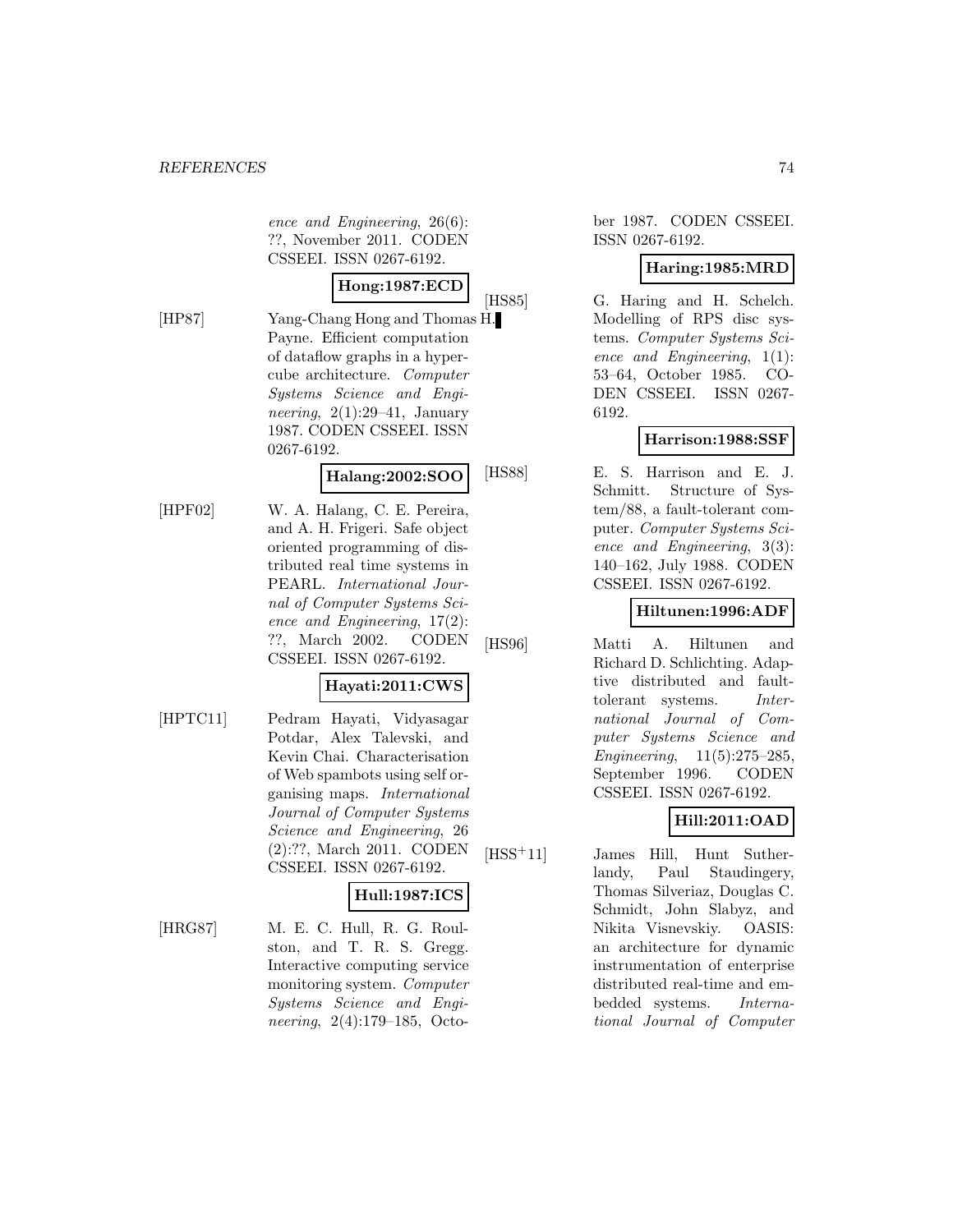Systems Science and Engineering, 26(6):??, November 2011. CODEN CSSEEI. ISSN 0267-6192.

#### **Hsu:1994:APT**

[Hsu94] Chiun-Chieh Hsu. On the allocation of processors to tasks with precedence constraints and communication overhead. International Journal of Computer Systems Science and Engineering, 9(3): 164–174, July 1994. CODEN CSSEEI. ISSN 0267-6192.

#### **Hsu:1999:ERB**

[Hsu99] C.-C. Hsu. Embedability and recovery of a bubblesort star graph interconnection network. International Journal of Computer Systems Science and Engineering, 14 (5):307–??, 1999. CODEN CSSEEI. ISSN 0267-6192.

### **Hsu:2008:CEC**

[Hsu08] Chien-Lung Hsu. Cryptanalysis of elliptic curve cryptosystem on smart card access control with threshold scheme. International Journal of Computer Systems Science and Engineering, 23(6): ??, November 2008. CODEN CSSEEI. ISSN 0267-6192.

#### **Hongfeng:2008:ECP**

[HTJ08] Zhu Hongfeng, Liu Tianhua, and Liu Jie. EV-C2C-PAKE: An improved client-to-client password-authenticated key exchange protocol. International Journal of Computer

Systems Science and Engineering, 23(3):??, May 2008. CODEN CSSEEI. ISSN 0267- 6192.

## **Hui:2000:PAF**

[Hui00] L. C. Hui. A practical algorithm to find longest common substring in linear time. International Journal of Computer Systems Science and Engineering, 15(2):73– ??, March 2000. CODEN CSSEEI. ISSN 0267-6192.

### **Huang:2016:LTR**

[HWH<sup>+</sup>16] Wen-Kai Huang, Chang-Dong Wang, Shao-Shu Huang, Zheng Li, Jian-Huang Lai, and Ling Huang. Long-term revenue maximization pricing scheme for cloud. International Journal of Computer Systems Science and Engineering, 31(2):??, March 2016. CODEN CSSEEI. ISSN 0267-6192.

### **Hsu:1997:ELA**

[HWL97] Chiun-Chieh Hsu, Chien-Min Wang, and Jeen-Fong Lin. Efficient loop allocation based on the analysis of processor requirement of loops with equivalent completion times. International Journal of Computer Systems Science and Engineering, 12 (1):53–60, January 1997. CO-DEN CSSEEI. ISSN 0267- 6192.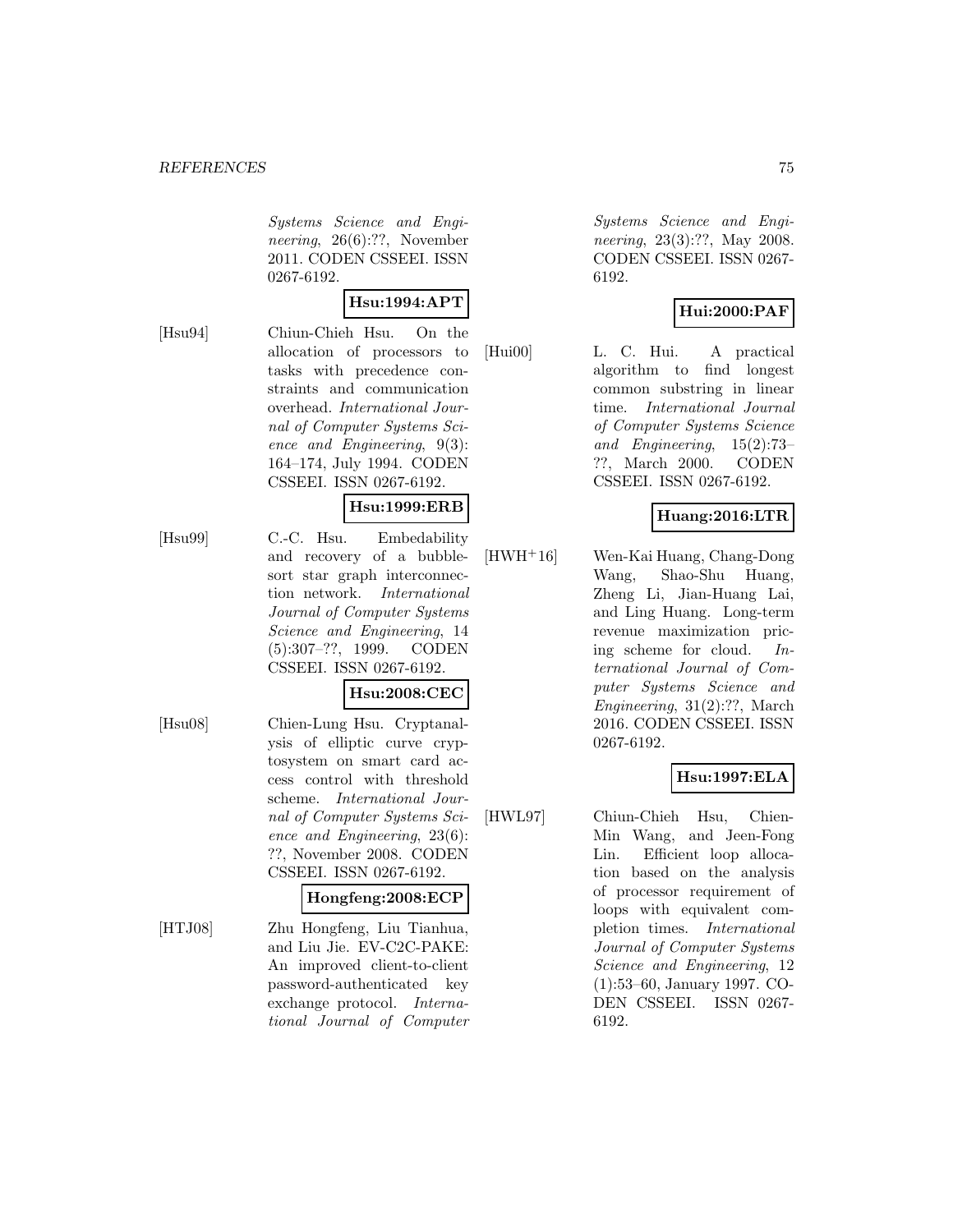### **Hughes:1988:CCP**

[HYY88] Herman Hughes, Parviz Yegani, and Jih-Shyr Yih. CSMA/CD protocol with message-based priority function. Computer Systems Science and Engineering, 3(1): 13–20, January 1988. CO-DEN CSSEEI. ISSN 0267- 6192.

#### **Huachun:2012:MMA**

[HZS12] Huachun, Hongke Zhang, and Fei Song. Mobility management analysis of Internet based on the splitting mechanism. International Journal of Computer Systems Science and Engineering, 27(6): ??, ???? 2012. CODEN CSSEEI. ISSN 0267-6192.

#### **Iwashige:2010:EFD**

- 
- [IB10] Jiro Iwashige and Leonard Barolli. Electromagnetic fields diffracted by two horizontal edges with arbitrary angle for different and same heights. International Journal of Computer Systems Science and Engineering, 25(2): ??, March 2010. CODEN CSSEEI. ISSN 0267-6192.

## **Iyer:1988:PCC**

[IDY88] Balakrishna R. Iyer, Daniel M. Dias, and Philip S. Yu. Performability comparison of configurable duplex systems. Computer Systems Science and Engineering, 3(4):201– 215, October 1988. CODEN CSSEEI. ISSN 0267-6192.

### **Ismail:2014:LLM**

[IMA14] Muhamman Ali Ismail, Shahid H. Mirza, and Talat Altaf. 'LogN+1' and 'LogN' model: a binary tree based multilevel cache system for multicore processors. International Journal of Computer Systems Science and Engineering, 29 (2):??, ???? 2014. CODEN CSSEEI. ISSN 0267-6192.

### **Ignatius:1997:TAH**

[IS97] Paul P. Ignatius and C. Siva Ram Murthy. On task allocation in heterogeneous distributed computing systems. International Journal of Computer Systems Science and Engineering, 12(4):231– 238, July 1997. CODEN CSSEEI. ISSN 0267-6192.

## **Idris:2013:EVP**

[IST<sup>+</sup>13] Mohd Yamani Idna Idris, Moraali Sivalingam, Emran Mohd Tamil, Zaidi Razak, and Noorzaily Mohamed Noor. Emergency vehicle preemption system based on global positioning system (GPS), A-star (A\*) algorithm and FPGA. International Journal of Computer Systems Science and Engineering, 28(3):??, ???? 2013. CODEN CSSEEI. ISSN 0267- 6192.

### **Itaya:2007:PTM**

[IT07] S. Itaya and M. Takizawa. Parallel transmission model for real-time multi-source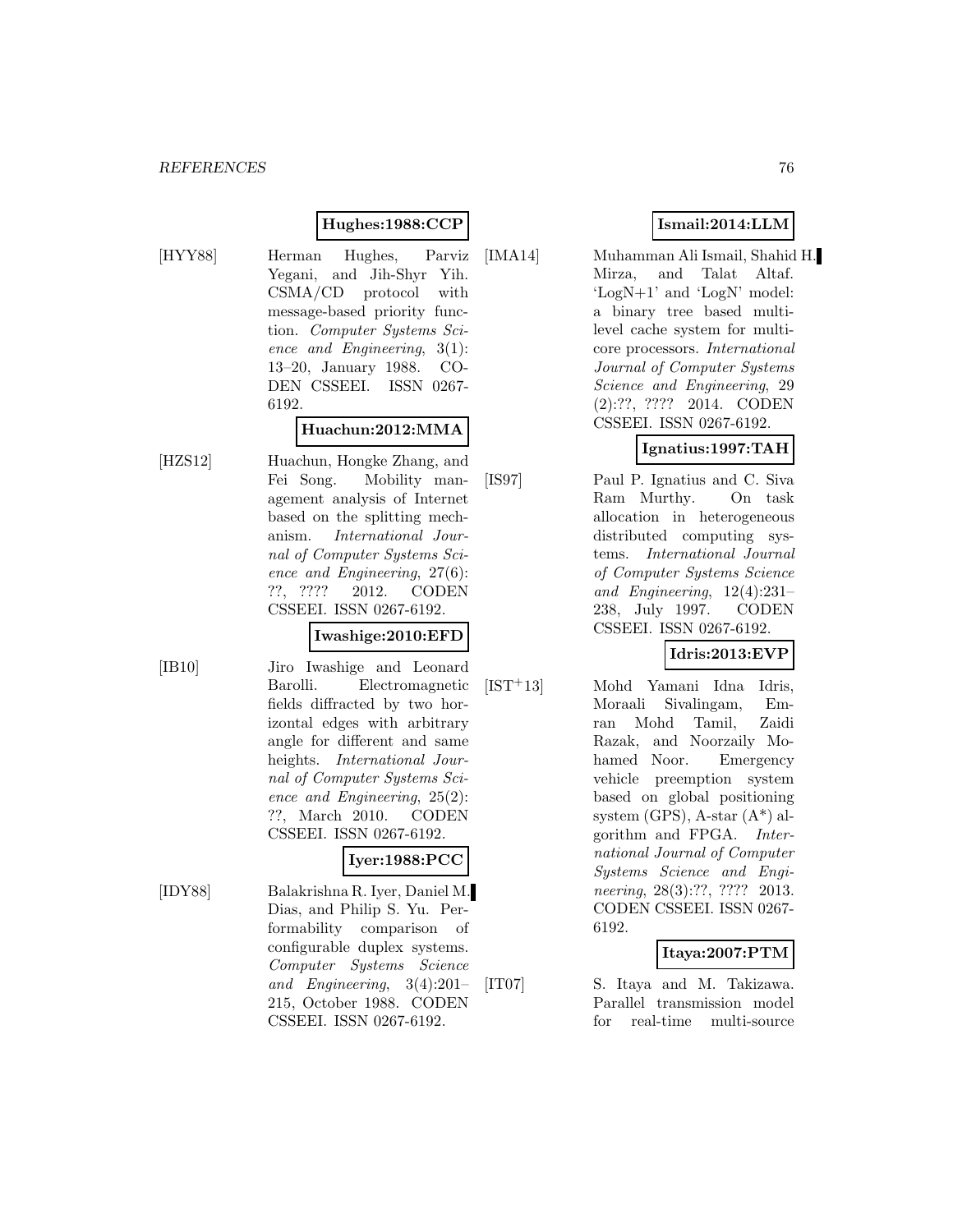streaming of multimedia data in scalable networks. International Journal of Computer Systems Science and Engineering, 22(3):??, May 2007. CODEN CSSEEI. ISSN 0267- 6192.

# **Ito:1994:WND**

[Ito94] H. Ito. WSI network design and its evaluation using yields. Computer Systems Science and Engineering, 9(1):31–37, January 1994. CODEN CSSEEI. ISSN 0267- 6192.

### **Iyer:1987:AFT**

[IYD87] Balakrishna R. Iyer, Philip S. Yu, and Lorenzo Donatiello. Analysis of fault tolerant multiprocessor architectures for lock engine design. Computer Systems Science and Engineering, 2(2):59–75, April 1987. CODEN CSSEEI. ISSN 0267-6192.

#### **Jia:1997:DOS**

[JC97] Xiaohua Jia and Wilson Cheng. Distributed operating systems vs. distributed system environments. International Journal of Computer Systems Science and Engineering, 12(3):193–203, May 1997. CODEN CSSEEI. ISSN 0267-6192.

#### **Jan:2002:SAV**

[JC02] J-K Jan and Y-Y Chen. A secure anonymous voting protocol with a complete supervision. International Journal

of Computer Systems Science and Engineering,  $17(4/5)$ :??, July/September 2002. CO-DEN CSSEEI. ISSN 0267- 6192.

# **Javagal:1992:ARD**

[JDG92] Ramesh Dutt Javagal, Ajoy Kumar Datta, and Sukumar Ghosh. An algorithm for resource deadlock detection in distributed systems. Computer Systems Science and Engineering, 7(4):257–??, October 1992. CODEN CSSEEI. ISSN 0267-6192.

### **Jensen:2001:DRT**

[Jen01] E. D. Jensen. The distributed real-time specification for Java: an initial proposal. International Journal of Computer Systems Science and Engineering, 16(2): ??, March 2001. CODEN CSSEEI. ISSN 0267-6192.

### **Juidette:2003:QRD**

[JIB03] H. Juidette, N. Idboufker, and A. Berraissoul. QoS routing in data networking using genetic algorithms: a new twolevel approach. International Journal of Computer Systems Science and Engineering, 18 (2):??, March 2003. CODEN CSSEEI. ISSN 0267-6192.

# **Jeong:2016:EIS**

[JKC16] Seungdo Jeong, Sang-Wook Kim, and Byung-Uk Choi. Effective indexing and searching with dimensionality reduction on high-dimensional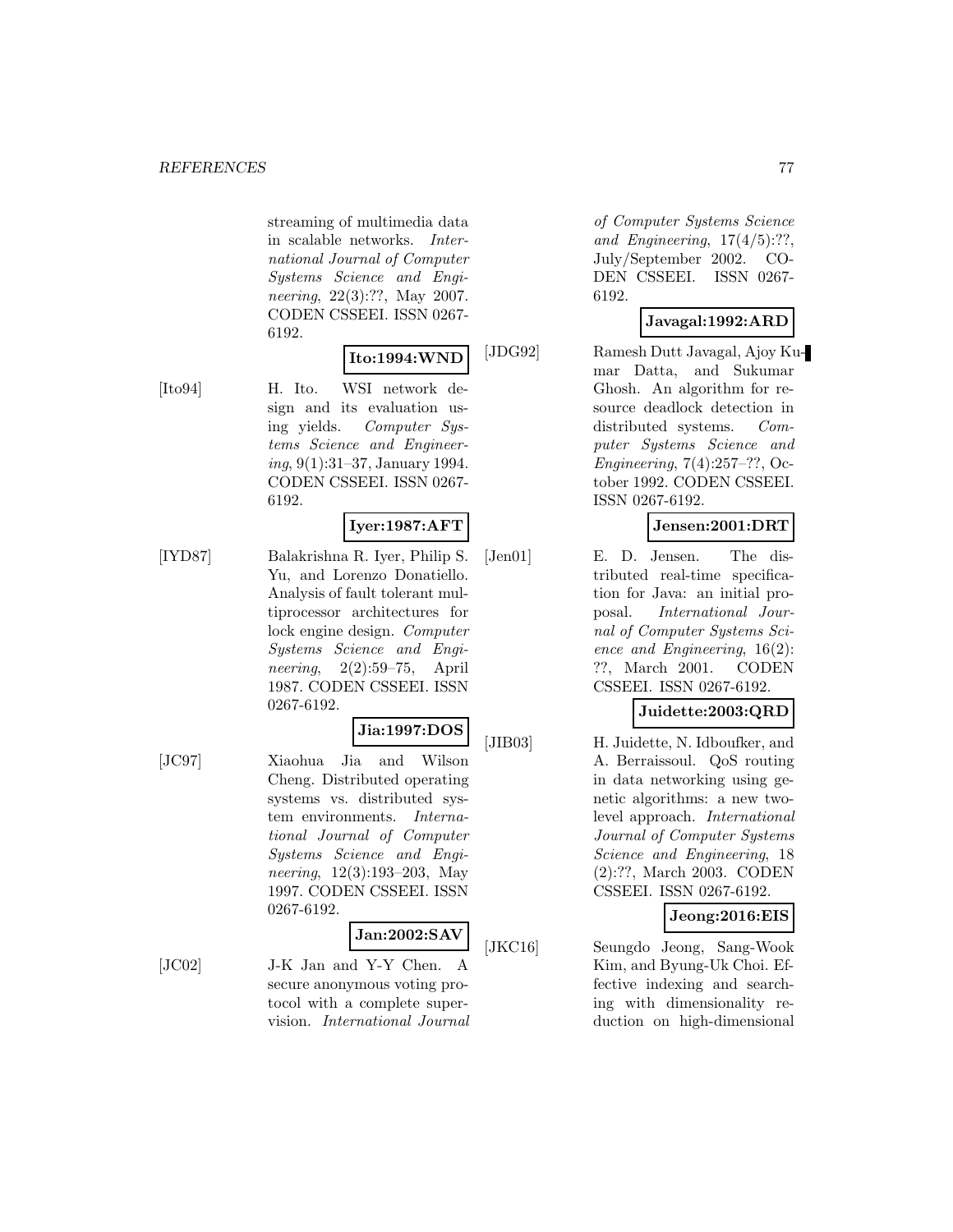space. International Journal of Computer Systems Science and Engineering, 31(4): ??, July 2016. CODEN CSSEEI. ISSN 0267-6192.

### **Kim:2012:DBA**

[jKsJdChK12] Min jun Kim, Yong suk Jang, Yong do Choi, and Sung ho Kim. Differentiated bandwidth allocation and wavelength assignment method in WDM EPON. International Journal of Computer Systems Science and Engineering, 27 (5):??, ???? 2012. CODEN CSSEEI. ISSN 0267-6192.

### **Juang:2001:FBT**

[JLL01] W.-S. Juang, C.-L. Lei, and H.-T. Liaw. Fair blind threshold signatures based on discrete logarithm. International Journal of Computer Systems Science and Engineering, 16 (6):??, November 2001. CO-DEN CSSEEI. ISSN 0267- 6192.

#### **Jayaprakash:1999:PBF**

[JM99] S. Jayaprakash and C. R. Muthukrishnan. Permissionbased fault-tolerant distributed mutual exclusion algorithm. International Journal of Computer Systems Science and Engineering, 14(1):51–60, January 1999. CODEN CSSEEI. ISSN 0267-6192. **Joeris:2000:MFW**

[Joe00] G. Joeris. Modeling of flexible workflows and their decentralized enactment in

flow.net. International Journal of Computer Systems Science and Engineering, 15 (5):??, September 2000. CO-DEN CSSEEI. ISSN 0267- 6192.

### **Johnson:1996:IMA**

[Joh96] D. M. Johnson. Integrated modular avionics: a scheme for autonomous dynamic system reconfiguration. International Journal of Computer Systems Science and Engineering, 11(3):125–133, May 1996. CODEN CSSEEI. ISSN 0267-6192.

### **Jonker:2003:XSD**

[Jon03] W. Jonker. XML and secure data management in an ambient world. International Journal of Computer Systems Science and Engineering, 18(5): ??, September 2003. CODEN CSSEEI. ISSN 0267-6192.

## **Jones:2000:DIM**

 $[JOR<sup>+</sup>00]$  K. H. Jones, S. Olariu, L. F. Rowell, J. L. Schwing, and A. Wilhite. A database integrity monitor with applications to vehicular technology. International Journal of Computer Systems Science and Engineering, 15(6): ??, December 2000. CODEN CSSEEI. ISSN 0267-6192.

#### **Jimenez-Peris:2000:TAO**

[JPMAB00] R. Jiménez-Peris, M. Patiño Martínez, S. Arévalo, and F. J. Ballesteros. TransLib: an Ada 95 object oriented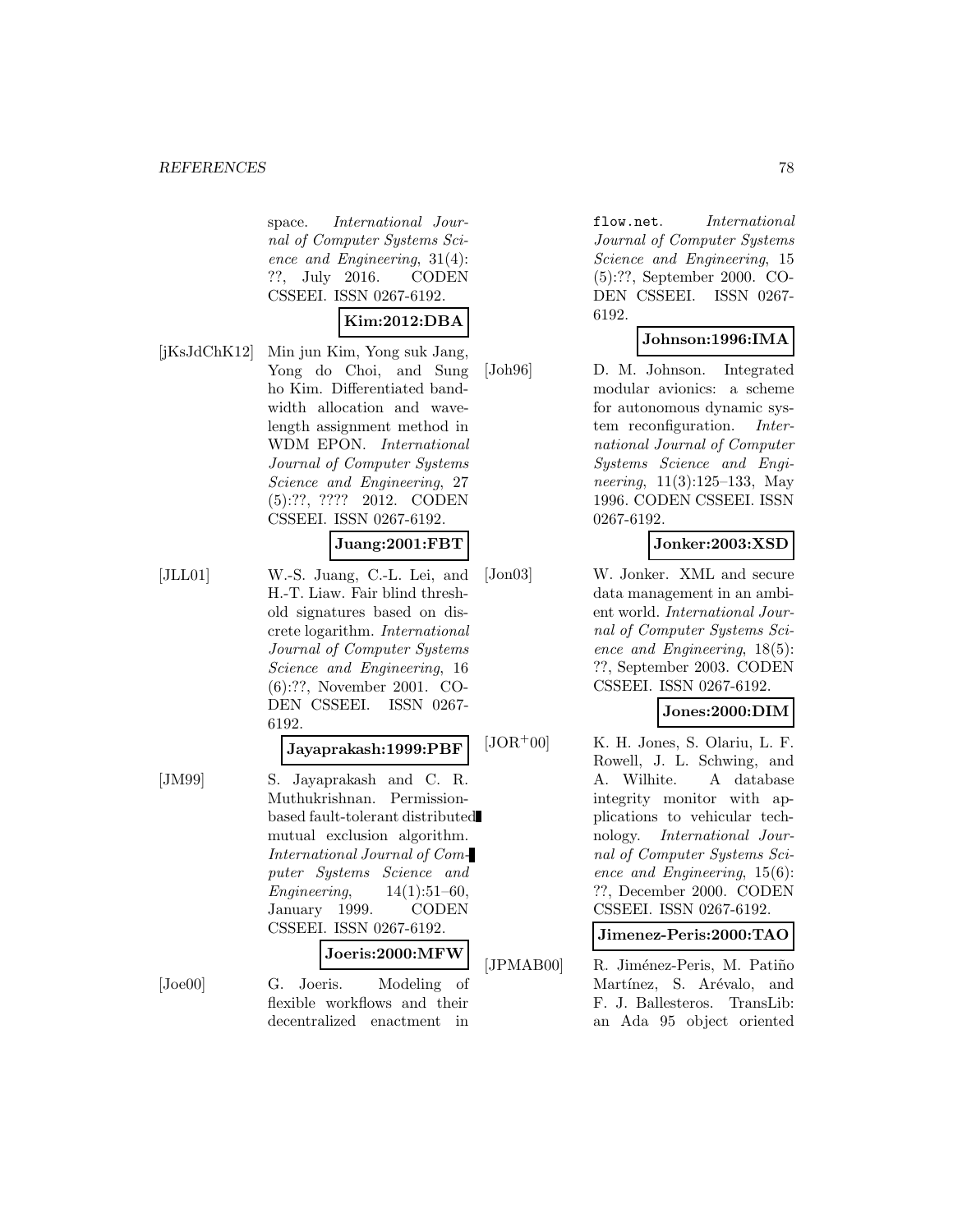framework for building transactional applications. International Journal of Computer Systems Science and Engineering,  $15(1):7-??$ , January 2000. CODEN CSSEEI. ISSN 0267-6192.

#### **Jia:1996:AAR**

[JSM96] Xiaohua Jia, Kentaro Shimizu, and Mamoru Maekawa. Atomic accesses to replicated files in reliable distributed file systems. International Journal of Computer Systems Science and Engineering, 11(3): 151–158, May 1996. CODEN CSSEEI. ISSN 0267-6192.

### **Jurczyk:1998:SII**

[JSS<sup>+</sup>98] Michael Jurczyk, Thomas Schwederski, Howard Jay Siegel, Seth Abraham, and Richard Martin Born. Strategies for the implementation of interconnection network simulators on parallel computers. International Journal of Computer Systems Science and Engineering, 13(1): 5–16, January 1998. CODEN CSSEEI. ISSN 0267-6192.

# **Jiang:2001:HPD**

[JTL01] Y. Jiang, D. Taniar, and C. H. C. Leung. High performance distributed parallel query processing. International Journal of Computer Systems Science and Engineering, 16(5):??, September 2001. CODEN CSSEEI. ISSN 0267-6192.

# **Jong:1995:AGC**

[JTN95] C. C. Jong, G. N. Toh, and L. S. Ng. Automatic generation of customized functional models for rapid implementation of digital integrated circuits. International Journal of Computer Systems Science and Engineering, 10 (3):156–163, July 1995. CO-DEN CSSEEI. ISSN 0267- 6192.

# **Jia:2015:DRA**

[JWH<sup>+</sup>15] Xiaohua Jia, Jinhai Wang, Chuanhe Huang, Qin Liu, Kai He, Jing Wang, and Peng Li. Dynamic resource allocation based on energy utility maximization using virtual machines in cloud environment. International Journal of Computer Systems Science and Engineering, 30(6): ??, November 2015. CODEN CSSEEI. ISSN 0267-6192.

# **Jiang:2014:MGR**

[JWZ14] Wei Jiang, Cong Wang, and Yong-Qing Zhang. Multiple graph regularization constrained nonnegative matrix factorization. International Journal of Computer Systems Science and Engineering, 29 (4):??, ???? 2014. CODEN CSSEEI. ISSN 0267-6192.

## **Kim:1993:CED**

[KA93] Namhyung Kim and Vinod K. Agarwal. Concurrent error detection schemes for the match function. Computer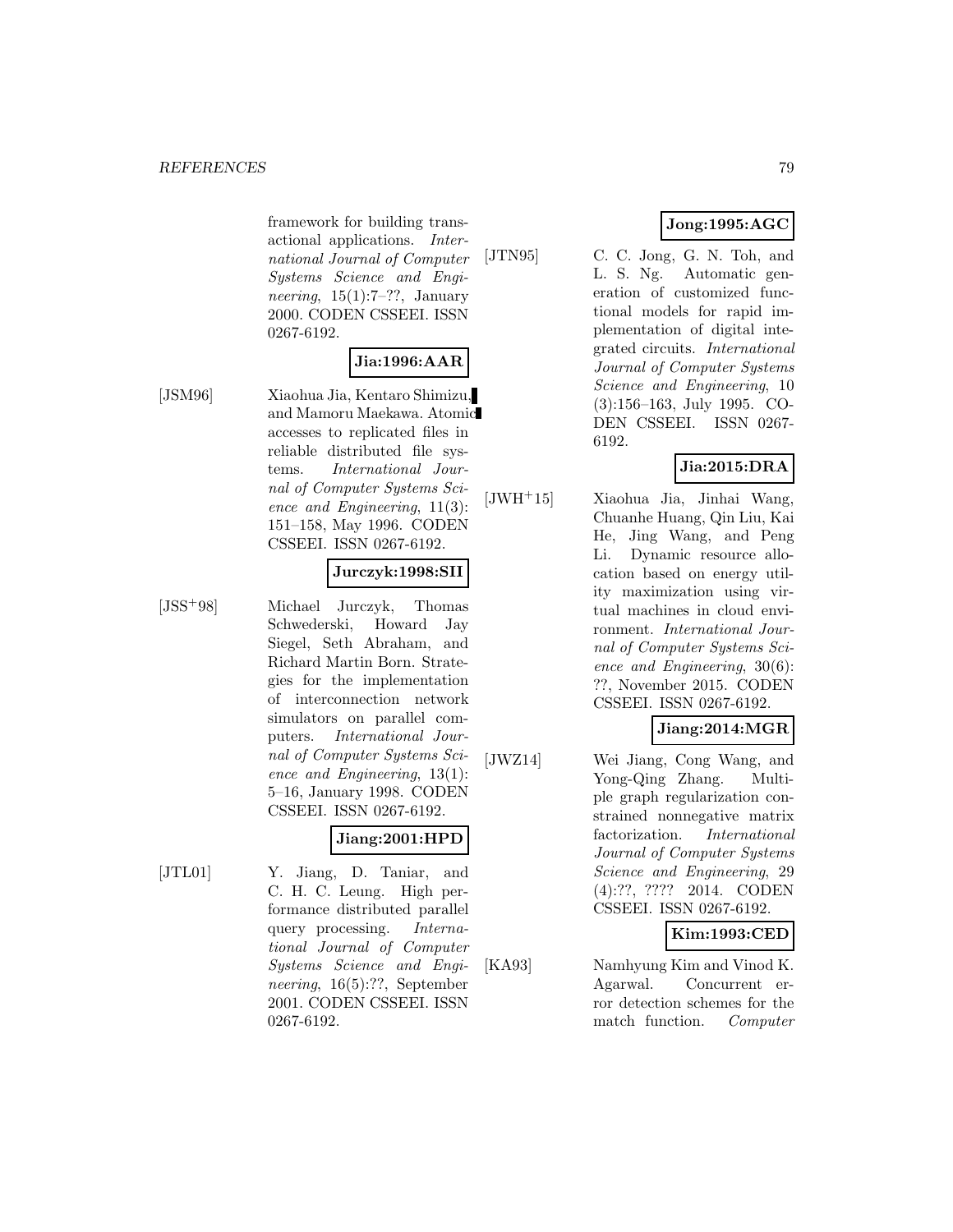Systems Science and Engineering,  $8(1):52-56$ , January 1993. CODEN CSSEEI. ISSN 0267-6192.

**Kumar:1997:SBD**

[KA97] Sanjeev Kumar and Dharma P. Agrawal. The shared-buffer direct-access (SBDA) ATM switch architecture for broadband networks. International Journal of Computer Systems Science and Engineering, 12 (2):69–79, March 1997. CO-DEN CSSEEI. ISSN 0267- 6192.

#### **Kamal:1993:MMI**

[Kam93] A. E. Kamal. Modelling multibus interconnection networks using state aggregation. Computer Systems Science and Engineering, 8(1): 57–63, January 1993. CO-DEN CSSEEI. ISSN 0267- 6192.

### **Kapralski:1992:APN**

[Kap92] Adam Kapralski. Algorithms for processing NP-complete and isomorphic complete problems. Computer Systems Science and Engineering, 7 (4):218–??, October 1992. CODEN CSSEEI. ISSN 0267- 6192.

### **Karatza:1986:SSM**

[Kar86] Helen D. Karatza. Simulation study of multitasking of open computer system networks. Computer Systems Science and Engineering, 1 (4):193–204, October 1986.

### CODEN CSSEEI. ISSN 0267- 6192.

### **Karatza:1987:SSM**

[Kar87] Helen D. Karatza. Simulation study of multitasking of closed computer system networks. Computer Systems Science and Engineering, 2 (1):42–51, January 1987. CO-DEN CSSEEI. ISSN 0267- 6192.

### **Karatza:1991:SLB**

[Kar91] Helen D. Karatza. Simulation of load balancing and multitasking in a homogeneous distributed system model. Computer Systems Science and Engineering,  $6(1):37-??$ , January 1991. CODEN CSSEEI. ISSN 0267-6192.

### **Katsinis:1992:PMM**

[Kat92] Constantine Katsinis. Performance modelling of messagebased multiprocessors under heavy traffic. Computer Systems Science and Engineering, 7(3):190–198, July 1992. CODEN CSSEEI. ISSN 0267- 6192.

### **Katasonov:2005:UCD**

[Kat05] Artem Katasonov. Usercentric data querying for location-based services. International Journal of Computer Systems Science and Engineering, 20(2):??, March 2005. CODEN CSSEEI. ISSN 0267-6192.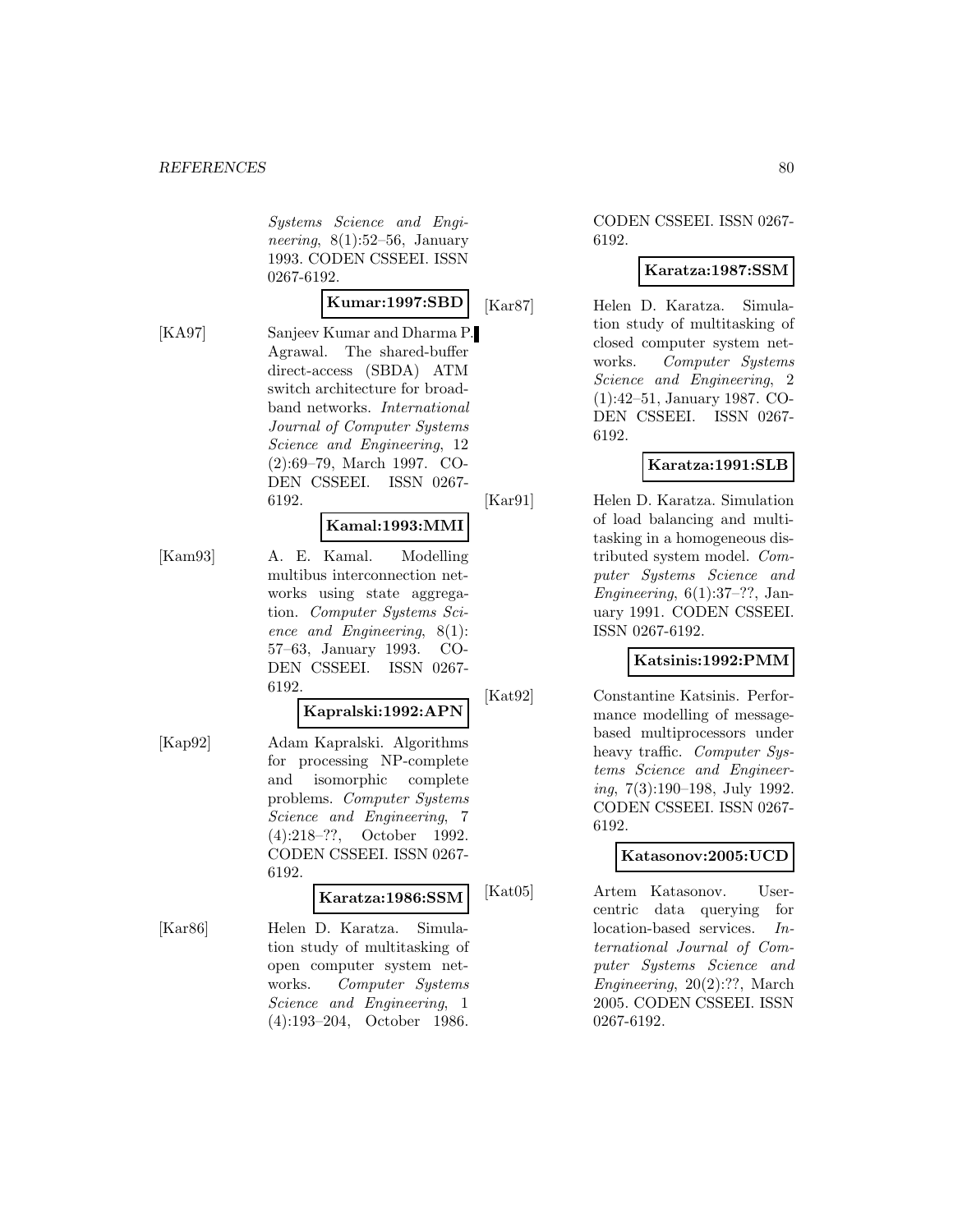# **Kato:2014:SIO**

[Kat14] Atsushi Kato. Software industry in Okinawa: is "domestic offshore outsourcing" scheme feasible? International Journal of Computer Systems Science and Engineering, 29(1): ??, ???? 2014. CODEN CSSEEI. ISSN 0267-6192.

### **Kim:2002:DRT**

[KB02] K. H. (Kane) Kim and L. Bacellar. The distributed realtime conversation scheme for time-bounded cooperative recovery. International Journal of Computer Systems Science and Engineering, 17(1): ??, January 2002. CODEN CSSEEI. ISSN 0267-6192.

### **Kumar:2009:MQT**

[KBB09] Sandeep Kumar, P. K. Bansal, and Seema Bawa. Modified quad tree network with architectural analysis (M QUAD). International Journal of Computer Systems Science and Engineering, 24 (2):??, March 2009. CODEN CSSEEI. ISSN 0267-6192.

# **Kim:1994:MIM**

 $[KBG<sup>+</sup>94]$  K. H. Kim, L. F. Bacellar, J. Goldberg, K. Masui, K. Mori, and R. Yoshizawa. Modular implementation model for real-time fault-tolerant LAN systems based on the DRB scheme with a configuration supervisor. Computer Systems Science and Engineering, 9(2):75–82, April

#### 1994. CODEN CSSEEI. ISSN 0267-6192.

### **Katsinis:1994:EQS**

[KC94] Constantine Katsinis and Amelie Constant. Effect of queue selection and service time distributions in multiple resource allocation. International Journal of Computer Systems Science and Engineering, 9(3):184–194, July 1994. CODEN CSSEEI. ISSN 0267-6192.

### **Kim:2010:NDG**

[KC10] Young-Chang Kim and Jae-Woo Chang. A new distributed grid scheme and k-NN query processing for mobile objects in spatial networks. International Journal of Computer Systems Science and Engineering, 25(3): ??, May 2010. CODEN CSSEEI. ISSN 0267-6192.

# **Kumar:2005:MMT**

[KDP05] Vijay Kumar, Margaret H. Dunham, and Nitin Prabhu. Mobilaction: a mobile transaction framework supporting spatial replication and spatial consistency. International Journal of Computer Systems Science and Engineering, 20 (2):??, March 2005. CODEN CSSEEI. ISSN 0267-6192.

### **Kodali:2004:SMA**

[KFW04] N. Kodali, C. Farkas, and D. Wijesekera. Specifying multimedia access control using RDF. International Jour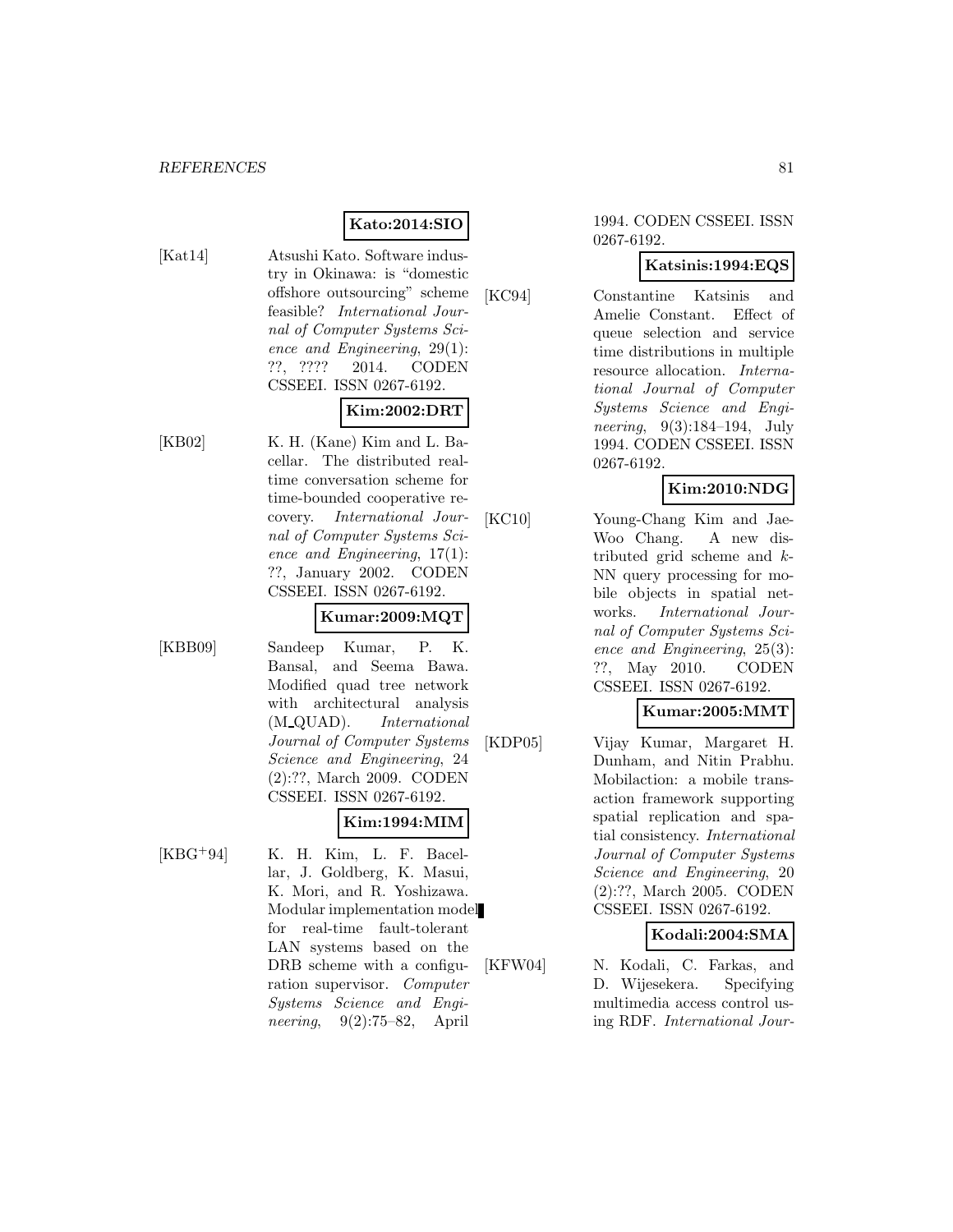nal of Computer Systems Science and Engineering, 19(3): ??, May 2004. CODEN CSSEEI. ISSN 0267-6192.

#### **Kodali:2006:UTS**

[KFW06] N. Kodali, C. Farkas, and D. Wijesekera. uSMIL: Towards secure unbreakable semantics in multimedia Web services. International Journal of Computer Systems Science and Engineering, 21(5): ??, September 2006. CODEN CSSEEI. ISSN 0267-6192.

### **Kim:2007:SIR**

[KG07] Doohyun Kim and Arif Ghafoor. Special issue: Real time software architecture. International Journal of Computer Systems Science and Engineering, 22(3):??, May 2007. CODEN CSSEEI. ISSN 0267-6192.

# **Katsinis:1996:CMA**

[KH96] Constantine Katsinis and Pat Hogan. Concurrent multitasking applications on a shared-bus multicomputer system. International Journal of Computer Systems Science and Engineering, 11(3): 169–176, May 1996. CODEN CSSEEI. ISSN 0267-6192.

### **Khanh:2006:PSS**

[Kha06a] Dang Tran Khanh. A practical solution to supporting oblivious basic operations on dynamic outsourced search trees. International Journal of Computer Systems Science and Engineering, 21(1): ??, January 2006. CODEN CSSEEI. ISSN 0267-6192.

### **Klugl:2006:CGM**

[KHA06b] Franziska Klügl, Rainer Herrler, and Gustavo Kuhn Andriotti. Coupling GIS and multi-agent simulation towards infrastructure for realistic simulation. International Journal of Computer Systems Science and Engineering, 21 (3):??, May 2006. CODEN CSSEEI. ISSN 0267-6192.

## **Kopetz:2001:UST**

[KHE01] H. Kopetz, M. Holzmann, and W. Elmenreich. A universal smart transducer interface: TTP/A. International Journal of Computer Systems Science and Engineering, 16 (2):??, March 2001. CODEN CSSEEI. ISSN 0267-6192.

## **Kim:2000:VVO**

[KHL00] J. Kim, T. Han, and S. K. Lee. VOQL: a Visual Objectoriented database Query Language for visualizing path expressions. International Journal of Computer Systems Science and Engineering, 15(4): 215–??, July 2000. CODEN CSSEEI. ISSN 0267-6192.

## **Kim:2008:PBL**

 $[KHL<sup>+</sup>08]$  H-S Kim, C-S Hwang, S-K Lee, S-J Choi, and J-M Gil. Priority based list scheduling for sabotage-tolerance with deadline tasks in desktop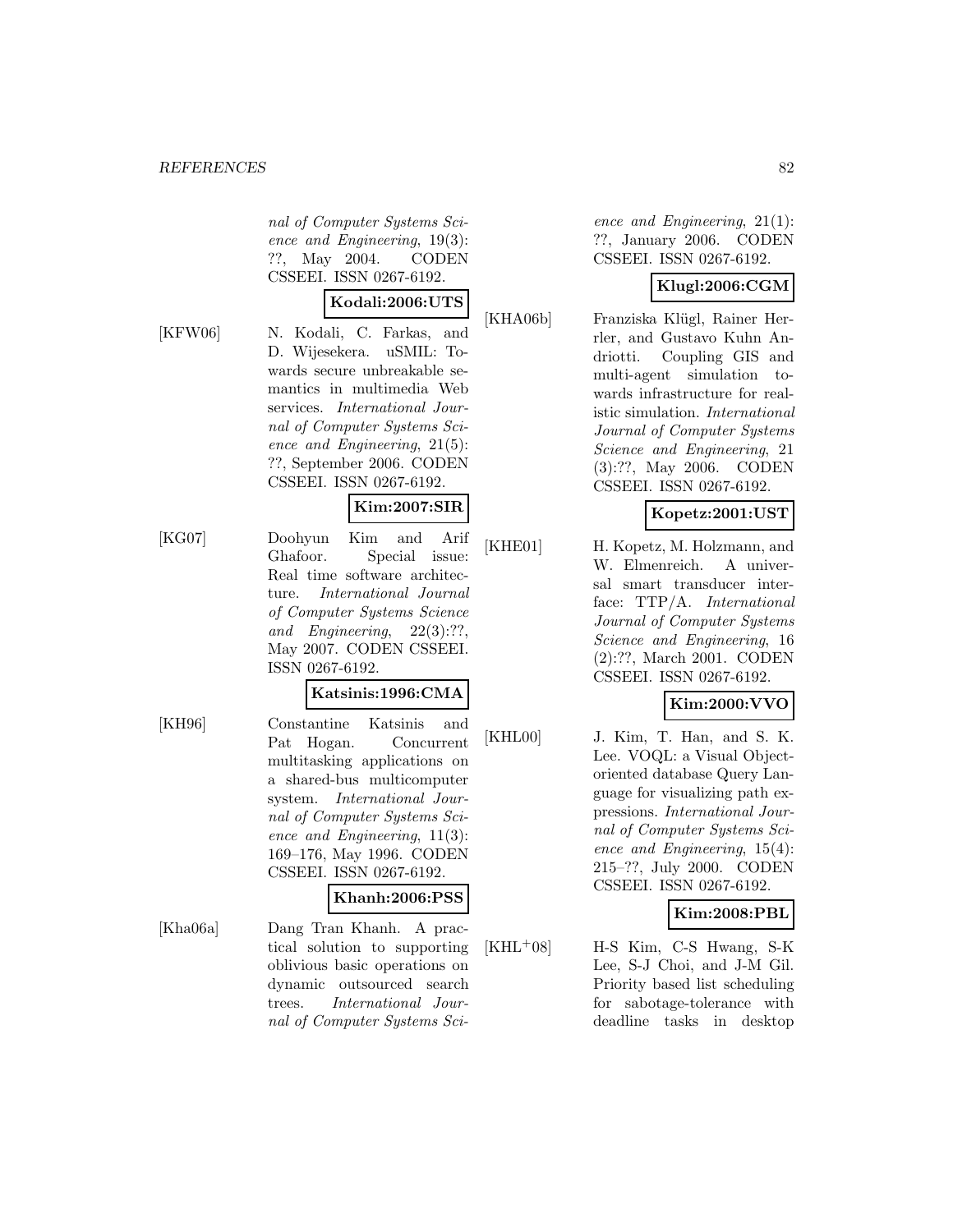#### *REFERENCES* 83

grids. International Journal of Computer Systems Science and Engineering, 23(2): ??, March 2008. CODEN CSSEEI. ISSN 0267-6192.

#### **Kim:1998:MMS**

[KHMK98] Jung-Guk Kim, Jin Pyo Hong, Byoung-Joon Min, and Moon Hae Kim. Modeling of multimedia services using the TMO model. International Journal of Computer Systems Science and Engineering, 13 (3):171–178, May 1998. CO-DEN CSSEEI. ISSN 0267- 6192.

#### **Khan:2009:EOS**

[KHR<sup>+</sup>09] Behram Khan, Matthew Horsnell, Ian Rogers, Mikel Luján, Andrew Dinn, and Ian Watson. Exploiting object structure in hardware transactional memory. International Journal of Computer Systems Science and Engineering, 24(5):??, September 2009. CODEN CSSEEI. ISSN 0267-6192.

### **Kim:2009:HAD**

[KI09] K. H. (Kane) Kim and Chansik Im. Hybrid approaches for derivation of tight service time bounds of distributed embedded computing systems. International Journal of Computer Systems Science and Engineering, 24 (1):??, January 2009. CO-DEN CSSEEI. ISSN 0267- 6192.

# **Kim:2003:DHP**

[Kim03] S-W Kim. Development of a high-performance index manager in a main memory DBMS. International Journal of Computer Systems Science and Engineering, 18(2): ??, March 2003. CODEN CSSEEI. ISSN 0267-6192.

### **Kim:2004:CCM**

[Kim04] Sang-Wook Kim. Concurrency control in main-memory DBMS. International Journal of Computer Systems Science and Engineering, 19(4): ??, July 2004. CODEN CSSEEI. ISSN 0267-6192.

#### **Kusumoto:1994:ISD**

[KiMKT94] Shinji Kusumoto, Ken ichi Matsumoto, Tohru Kikuno, and Kazuhiro Tanaka. Improvement of the software development process by using fault tolerant techniques. Computer Systems Science and Engineering, 9(2):83–88, April 1994. CODEN CSSEEI. ISSN 0267-6192.

### **Khonji:2013:EEF**

[KJI13] Mahmoud Khonji, Andrew Jones, and Youssef Iraqi. An empirical evaluation for feature selection methods in phishing email classification. International Journal of Computer Systems Science and Engineering, 28(1):??, ???? 2013. CODEN CSSEEI. ISSN 0267-6192.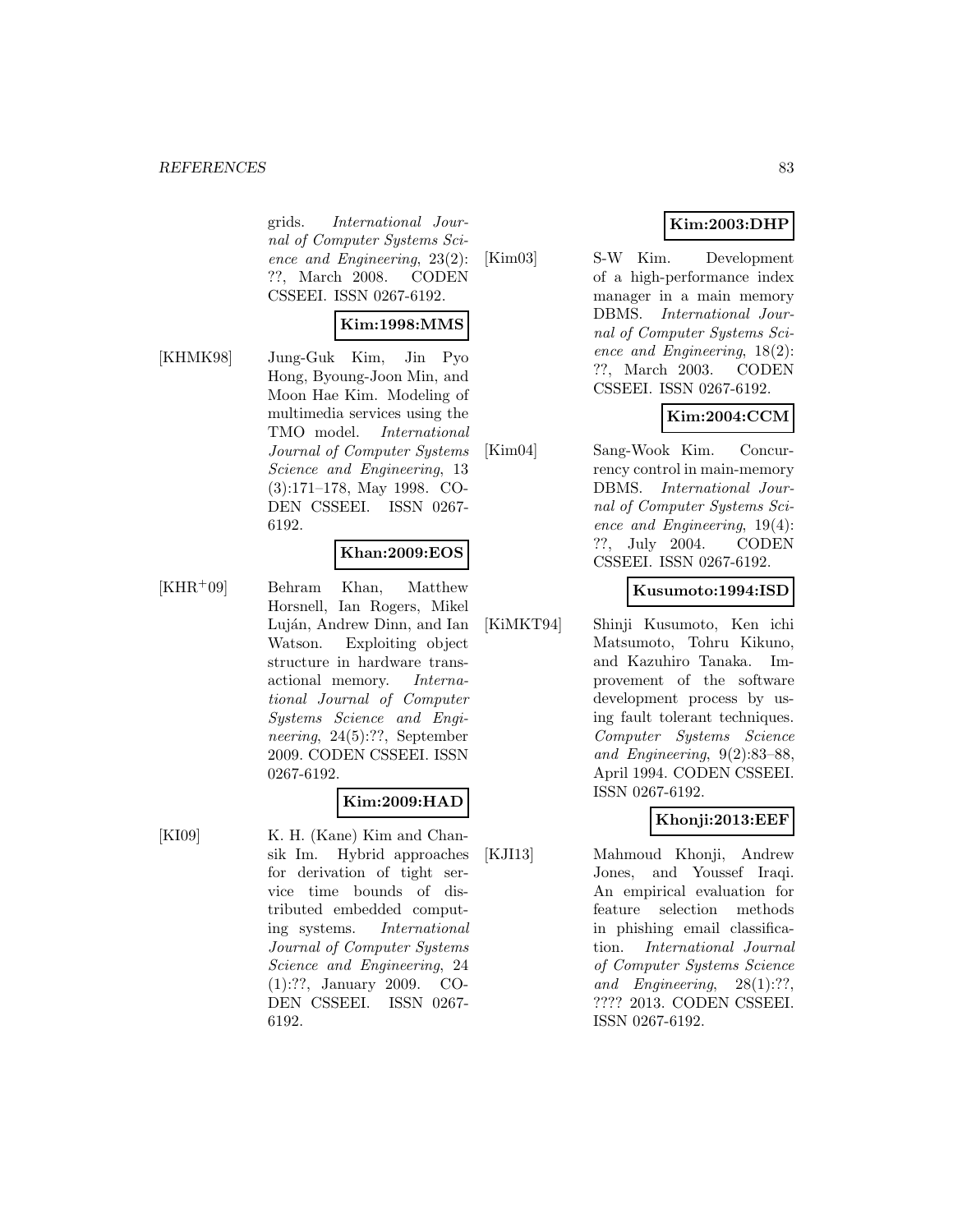# **Kim:2007:TTM**

- 
- [KJKK07] M. H. Kim, E. H. Jo, D-J Kim, and J-G Kim. Time-triggered and messagetriggered object framework and global time-based synchronization for real-time multimedia streaming. International Journal of Computer Systems Science and Engineering, 22(3):??, May 2007. CODEN CSSEEI. ISSN 0267- 6192.

# **Khan:1996:PCI**

[KK96] Zahira S. Khan and Eugene Kwatny. Performance comparison of interprocessor communication schemes for a hashing technique on the Connection Machine. International Journal of Computer Systems Science and Engineering, 11(4):189–194, July 1996. CODEN CSSEEI. ISSN 0267-6192.

### **Kayi:2009:PAT**

[KKEG<sup>+</sup>09] Abdullah Kayi, Edward Kornkven, Tarek El-Ghazawi, Samy Al-Bazhra, and Gregory B. Newby. Performance analysis and tuning for clusters with ccNUMA nodes for scientific computing: a case study. International Journal of Computer Systems Science and Engineering, 24(5): ??, September 2009. CODEN CSSEEI. ISSN 0267-6192.

## **Kondo:2012:ITR**

[KKHN12] Shinya Kondo, Akimitsu Kan-

zaki, Takahiro Hara, and Shojiro Nishio. Integration of traffic reduction and sleep scheduling in wireless sensor networks. International Journal of Computer Systems Science and Engineering, 27(3): ??, ???? 2012. CODEN CSSEEI. ISSN 0267-6192.

## **Kondo:2013:ITR**

[KKHN13] Shinya Kondo, Akimitsu Kanzaki, Takahiro Hara, and Shojiro Nishio. Integration of traffic reduction and sleep scheduling for energy-efficient data gathering in wireless sensor networks. International Journal of Computer Systems Science and Engineering, 28 (4):??, ???? 2013. CODEN CSSEEI. ISSN 0267-6192.

**Kim:2002:SRT**

[KKK<sup>+</sup>02] J-H Kim, S-W Kim, D-Y Kim, Y-Y You, and W. Choi. Soft real-time scheduling in a general purpose operating system: scheduling daemon approach. International Journal of Computer Systems Science and Engineering, 17(1): ??, January 2002. CODEN CSSEEI. ISSN 0267-6192.

## **Kim:2002:TBA**

[KKLK02] D-H Kim, K. H. (Kane) Kim, S. Liu, and J-H Kim. A TMObased approach to tolerance of transmission jitters in teleaudio services. International Journal of Computer Systems Science and Engineering, 17 (6):??, November 2002. CO-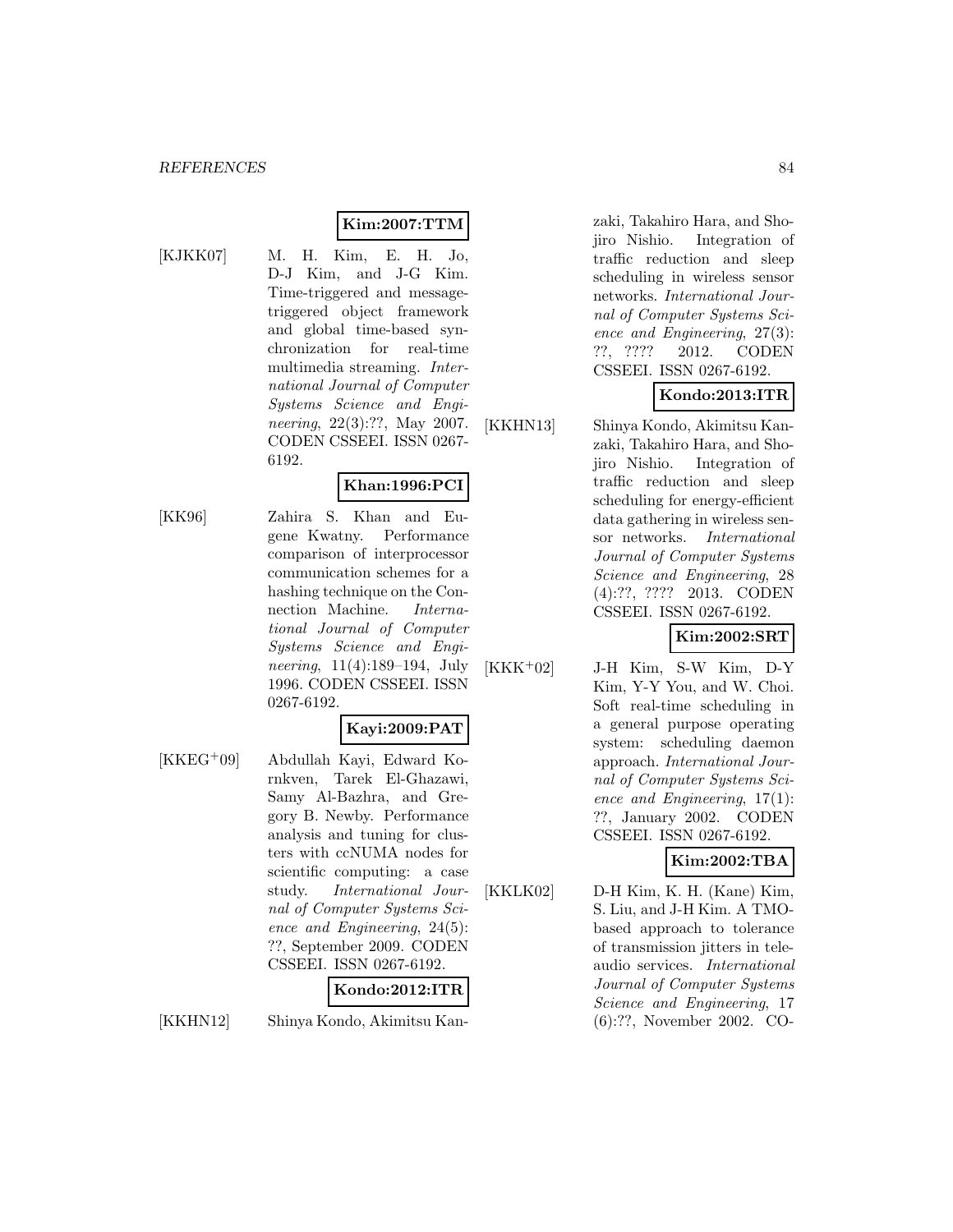DEN CSSEEI. ISSN 0267- 6192.

### **Kadlec:2011:CTP**

[KKP11] Albrecht Kadlec, Raimund Kirner, and Peter Puschner. Code transformations to prevent timing anomalies. International Journal of Computer Systems Science and Engineering, 26(6):??, November 2011. CODEN CSSEEI. ISSN 0267-6192.

#### **Kang:2004:FFT**

[KKY04] Sooyong Kang, Hyunjoo Kim, and Heon Y. Yeom. A framework for fault-tolerant peer-to-peer streaming service based on the service migration. International Journal of Computer Systems Science and Engineering, 19(4): ??, July 2004. CODEN CSSEEI. ISSN 0267-6192.

### **Katsaros:2000:TDQ**

[KL00] T. P. Katsaros and C. Lazos. A technique for determining queuing network simulation length based on desired accuracy. International Journal of Computer Systems Science and Engineering, 15(6): ??, December 2000. CODEN CSSEEI. ISSN 0267-6192.

## **Kim:2001:DHR**

[KLK01] K. H. (Kane) Kim, J. Liu, and M-H Kim. Deadline handling in real-time distributed objects: issues and basic approaches. International Journal of Computer Systems Science and Engineering, 16(2): ??, March 2001. CODEN CSSEEI. ISSN 0267-6192.

# **Kim:2002:CSM**

[KLMS02] K. H. (Kane) Kim, J. Q. Liu, H. Miyazaki, and E. H. Shokri. A CORBA service middleware enabling highlevel high-precision real-time distributed object programming. International Journal of Computer Systems Science and Engineering, 17(2): ??, March 2002. CODEN CSSEEI. ISSN 0267-6192.

# **Koodziej:2012:P**

[KN12] Joanna Koodziej and Hiroaki Nishino. Preface. International Journal of Computer Systems Science and Engineering, 27(1):??, ???? 2012. CODEN CSSEEI. ISSN 0267- 6192.

## **Kamel:1992:MMC**

[KNEDK92] Ahmed Kamel, Ahmed Nazif, Ossama El-Dessouki, and Nabil Kamel. MCFS: a multiple criteria reasoning fuzzy expert systems building tool. Computer Systems Science and Engineering, 7(3):202– 208, July 1992. CODEN CSSEEI. ISSN 0267-6192.

### **Kamal:2016:PEC**

[KNP16] Md. Sarwar Kamal, Sonia Farhana Nimmy, and Sazia Parvin. Performance evaluation comparison for detecting dna structural break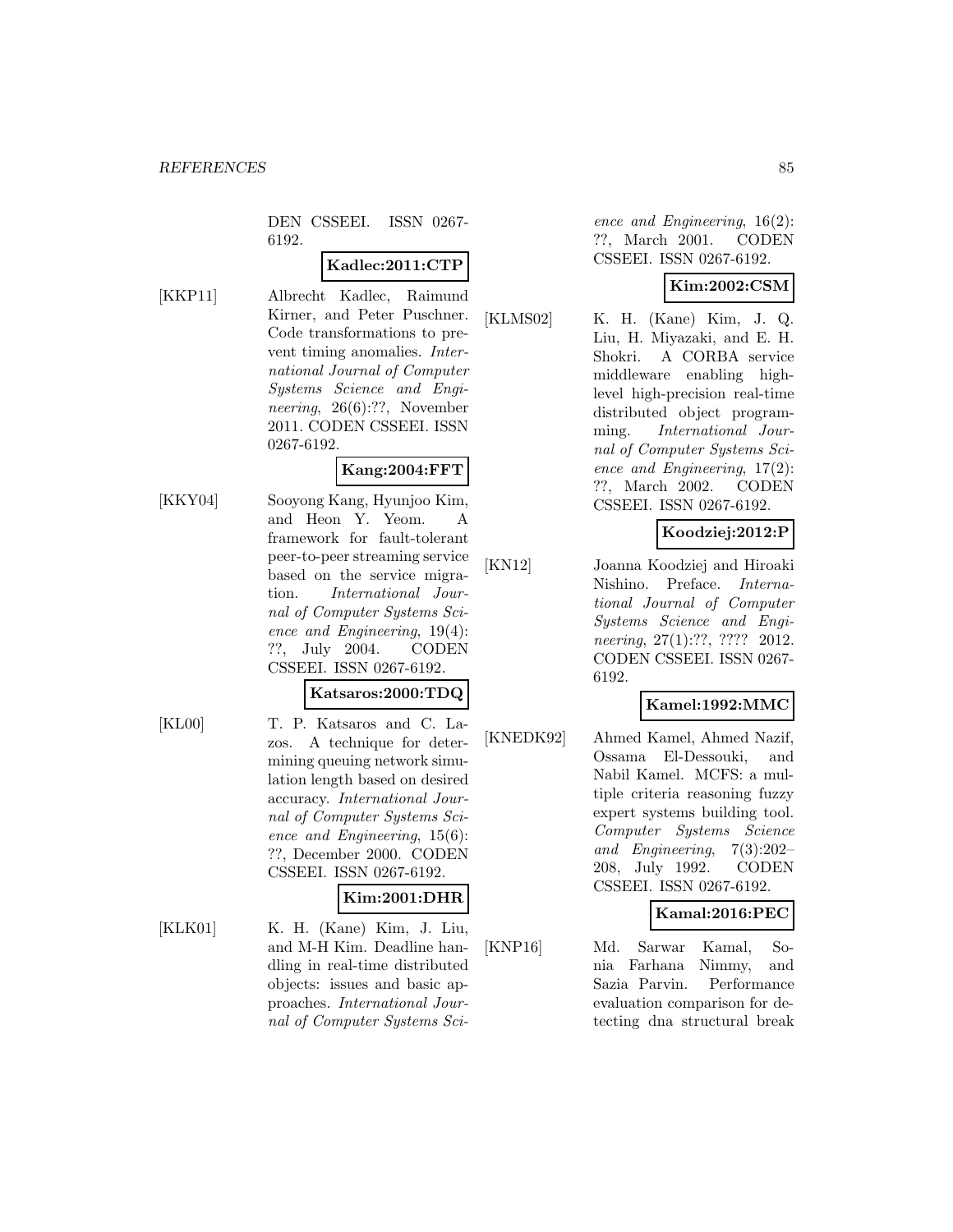through big data analysis. International Journal of Computer Systems Science and Engineering,  $31(4):$ ??, July 2016. CODEN CSSEEI. ISSN 0267-6192.

# **Kagawa:2012:DEI**

[KNU12] Tsuneo Kagawa, Hiroaki Nishino, and Kouichi Utsumiya. Development and evaluation of an interactive texture design method. International Journal of Computer Systems Science and Engineering, 27(1):??, ???? 2012. CODEN CSSEEI. ISSN 0267- 6192.

## **Koch:1994:EPS**

[Koc94] Henning Koch. Embedding protocols for scalable replication management. Computer Systems Science and Engineering, 9(2):98–103, April 1994. CODEN CSSEEI. ISSN 0267-6192.

### **Kof:2005:ANL**

[Kof05] Leonid Kof. An application of natural language processing to domain modelling: two case studies. International Journal of Computer Systems Science and Engineering, 20 (1):??, January 2005. CO-DEN CSSEEI. ISSN 0267- 6192.

#### **Kouka:1990:ARW**

[KP90] Edmond F. Kouka and Jean Luc Patry. Algorithms for restructuring WSI arrays

of processors. Computer Systems Science and Engineering, 5(2):95–104, April 1990. CODEN CSSEEI. ISSN 0267- 6192.

### **Kim:1992:ETR**

[KR92] J. H. Kim and S. M. Reddy. Easily testable and reconfigurable two-dimensional systolic arrays. Computer Systems Science and Engineering, 7(3):160–169, July 1992. CODEN CSSEEI. ISSN 0267- 6192.

# **Kuchlos:1995:TWP**

[KR95] A. Kuchlos and C. P. Ravikumar. Two-way partitioning of shuffle-exchange and De-Bruijn graphs. International Journal of Computer Systems Science and Engineering, 10 (2):84–92, April 1995. CO-DEN CSSEEI. ISSN 0267- 6192.

## **Krasniewski:1997:CDF**

[Kra97] Andrzej Krasniewski. Coverage of delay faults: single number can be very misleading. International Journal of Computer Systems Science and Engineering, 12(1): 3–12, January 1997. CODEN CSSEEI. ISSN 0267-6192.

## **Kristensen:2001:SB**

[Kri01] B. B. Kristensen. Subjective behaviour. International Journal of Computer Systems Science and Engineering, 16 (1):??, January 2001. CO-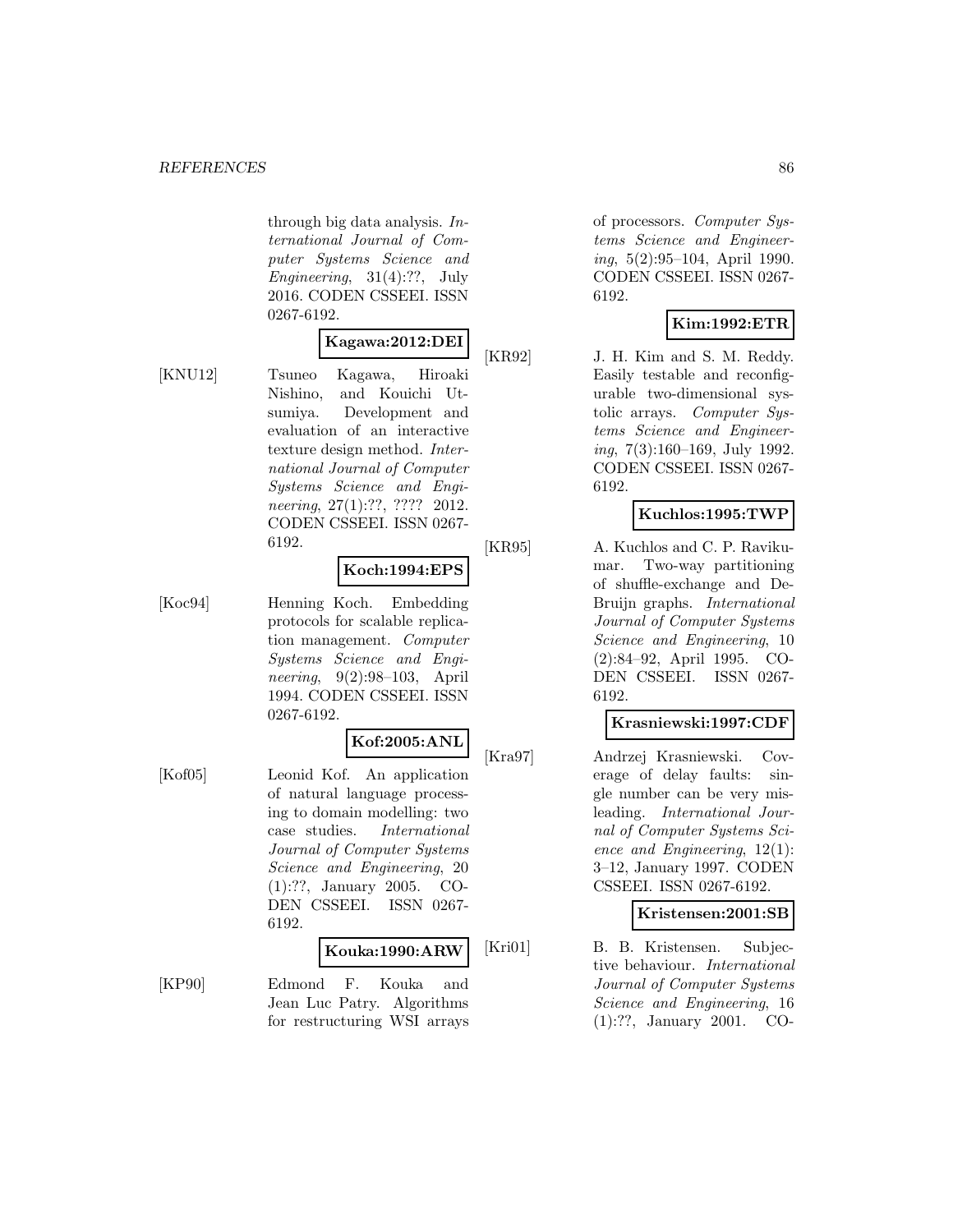DEN CSSEEI. ISSN 0267- 6192.

#### **Kristensen:2008:ICG**

[Kri08] Bent Bruun Kristensen. Interaction cases: generalized use cases in ambient systems. International Journal of Computer Systems Science and Engineering, 23(4):??, July 2008. CODEN CSSEEI. ISSN 0267-6192.

#### **Kresoja:2016:PNE**

[KRSS16] Sasa Kresoja, Milos Rackovic, Srdjan Skrbic, and Bojana Dimic Surla. A Petri net extension for formal modelling of information systems. International Journal of Computer Systems Science and Engineering, 31(3):??, May 2016. CODEN CSSEEI. ISSN 0267-6192.

### **Kant:1997:ADC**

[KS97] Latha Kant and William H. Sanders. Analysis of the distribution of consecutive cell losses in an ATM switch using stochastic activity networks. International Journal of Computer Systems Science and Engineering, 12(2):117– 129, March 1997. CODEN CSSEEI. ISSN 0267-6192.

# **Kim:1999:APR**

[KS99] K. H. (Kane) Kim and Chittur Subbaraman. Architectural principles for realizing timeliness-guaranteed operating system kernels. International Journal of Computer

Systems Science and Engineering, 14(4):241–249, July 1999. CODEN CSSEEI. ISSN 0267-6192.

### **Karaata:2000:DSS**

[KS00] M. H. Karaata and K. A. Saleh. A distributed selfstabilizing algorithm for finding maximum matching. International Journal of Computer Systems Science and Engineering, 15(3):175–??, May 2000. CODEN CSSEEI. ISSN 0267-6192.

# **Kohlhoff:2004:ESH**

[KS04] Christopher Kohlhoff and Robert Steele. Evaluating SOAP for high performance applications in capital markets. International Journal of Computer Systems Science and Engineering, 19(4):??, July 2004. CODEN CSSEEI. ISSN 0267-6192.

## **Kim:2008:SMU**

[KS08] Sang-Wook Kim and Miyoung Shin. Subsequence matching under time warping in time-series databases: observation, optimization, and performance results. International Journal of Computer Systems Science and Engineering,  $23(1)$ :??, January 2008. CODEN CSSEEI. ISSN 0267-6192.

## **Krunz:1996:SVM**

[KSH96] Marwan Krunz, Ron Sass, and Herman Hughes. Study of VBR MPEG-coded video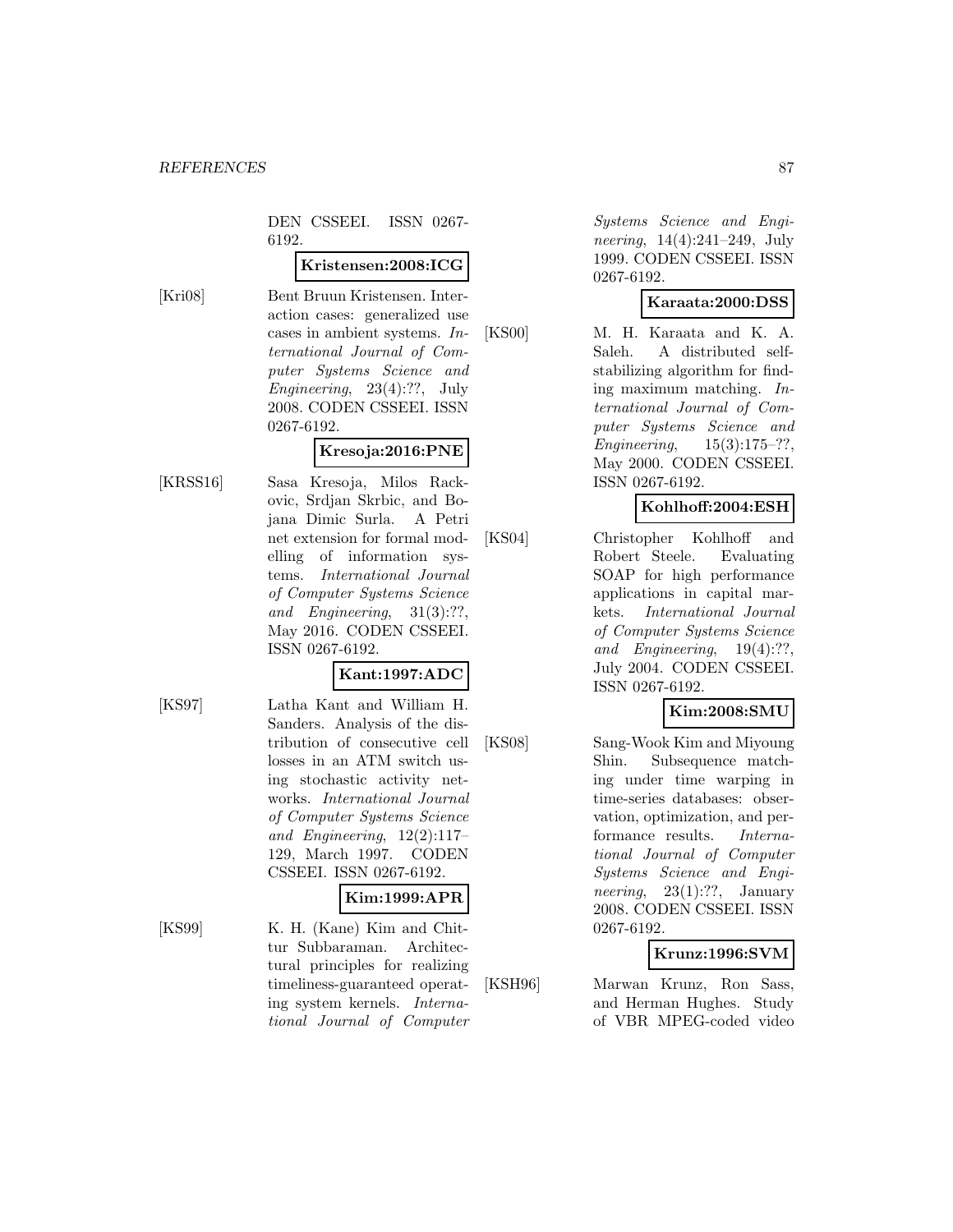traffic and associated multiplexing performance. International Journal of Computer Systems Science and Engineering, 11(3):135–143, May 1996. CODEN CSSEEI. ISSN 0267-6192.

#### **Kurki-Suonio:1999:LLS**

[KSK99] Reino Kurki-Suonio and Mika Katara. Logical layers in specifications with distributed objects and real time. International Journal of Computer Systems Science and Engineering, 14(4):217–226, July 1999. CODEN CSSEEI. ISSN 0267-6192.

### **Kim:2012:PRF**

[KSL12] Hyunwoo Kim, Mye Sohn, and Hyun Jung Lee. Personalized recommendation framework based on CBR and CSP using ontology in a ubiquitous computing environment. International Journal of Computer Systems Science and Engineering, 27(6):??, ???? 2012. CODEN CSSEEI. ISSN 0267-6192.

## **Kadamuddi:1995:MCI**

[KT95] Dinesh Kadamuddi and Jeffrey J. P. Tsai. MDDT constructs for incorporating early-receives in distributed computing. International Journal of Computer Systems Science and Engineering, 10 (4):223–233, October 1995. CODEN CSSEEI. ISSN 0267- 6192.

### **Kalpana:2014:FLB**

[KTJ14] A. M. Kalpana, K. Tamizarasu, and A. Ebenezer Jeyakumar. A fuzzy logic based framework for assessing the maturity level of Indian small scale software organizations. International Journal of Computer Systems Science and Engineering, 29(2):??, ???? 2014. CODEN CSSEEI. ISSN 0267- 6192.

## **Kang:2014:DEN**

[KTK14] Ho-Seok Kang, Tran Tin, and Sung-Ryul Kim. Design and experiments of new IP traceback method based on offline analysis. International Journal of Computer Systems Science and Engineering, 29(6): ??, ???? 2014. CODEN CSSEEI. ISSN 0267-6192.

## **Khatri:2014:TEW**

[KTV14] Pallavi Khatri, S. Tapaswi, and U. P. Verma. Trust evaluation in wireless ad-hoc networks using fuzzy system. International Journal of Computer Systems Science and Engineering, 29(1):??, ???? 2014. CODEN CSSEEI. ISSN 0267-6192.

### **Kovacs:2008:FAB**

[KVG08] Máté Kovács, Dániel Varró, and László Gönczy. Formal analysis of BPEL workflows with compensation by model checking. International Journal of Computer Systems Science and Engineering, 23(5):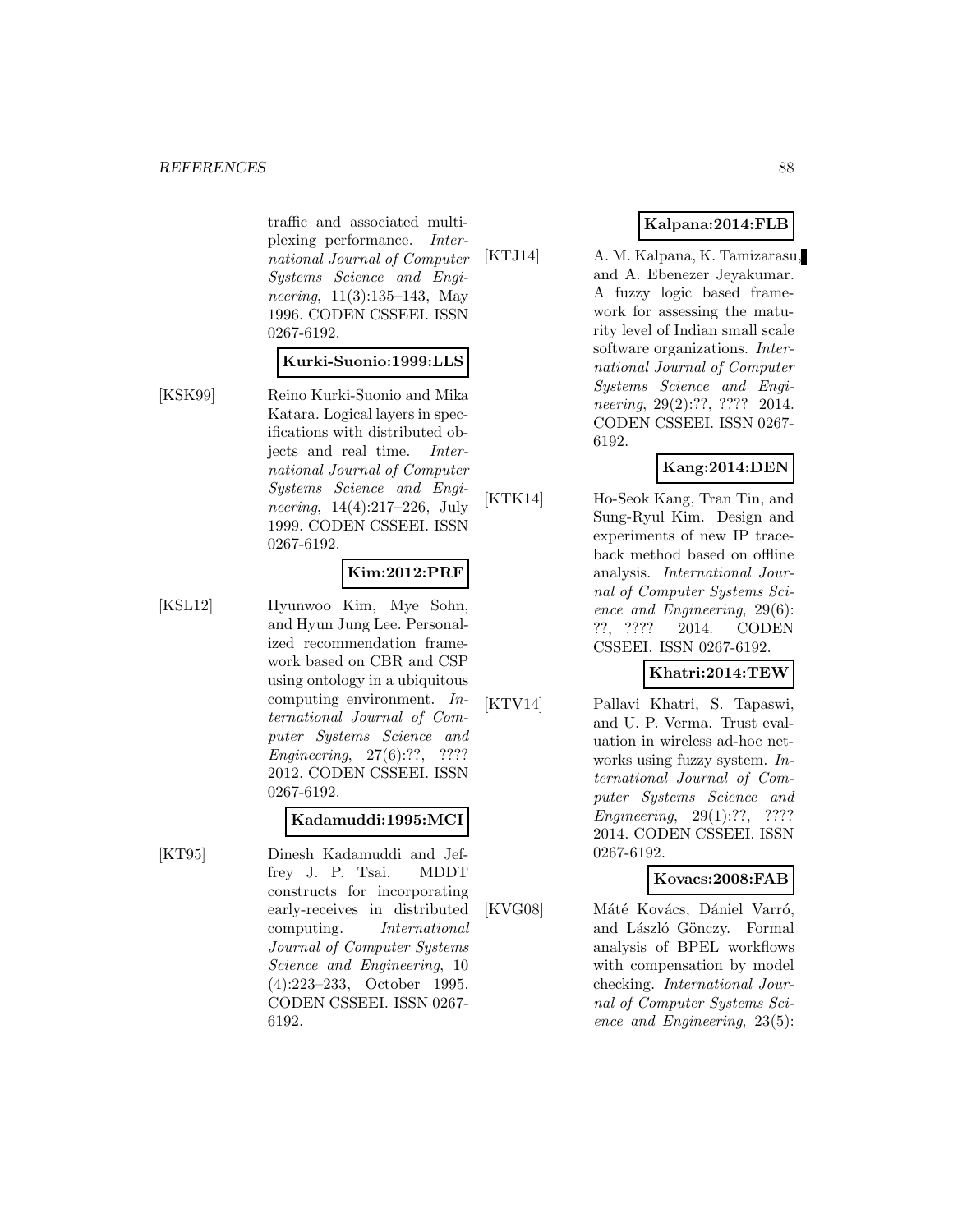??, September 2008. CODEN CSSEEI. ISSN 0267-6192.

# **Komathy:2003:SSB**

[KVR03] K. Komathy, P. Vivekanandan, and V. Ramachandran. Secure SOAP-based Web services. International Journal of Computer Systems Science and Engineering, 18(1): ??, January 2003. CODEN CSSEEI. ISSN 0267-6192.

#### **Komathy:2004:SSB**

[KVR04] K. Komathy, P. Vivekanandan, and V. Ramachandran. Secure SOAP-based Web services. International Journal of Computer Systems Science and Engineering, 19(1): ??, January 2004. CODEN CSSEEI. ISSN 0267-6192.

### **Kim:2001:NJP**

[KW01] S.-W. Kim and K.-Y. Whang. New join processing using a multidimensional dynamic file organization. International Journal of Computer Systems

6192.

**Kim:2002:BLM** [KW02] S-W Kim and H-S Won. Bulkloading of a multidimensional file: algorithm and its performance evaluation. International Journal of Computer Systems Science and Engineering,  $17(4/5)$ :??,  $\text{July}/$ September 2002. CODEN CSSEEI. ISSN 0267-6192.

Science and Engineering, 16 (1):??, January 2001. CO-DEN CSSEEI. ISSN 0267-

# **Kung:2010:TTB**

[KW10] H. T. Kung and S. Y. Wang. TCP trunking for bandwidth management of aggregate traffic. International Journal of Computer Systems Science and Engineering, 25(1): ??, January 2010. CODEN CSSEEI. ISSN 0267-6192.

# **Kim:2007:GAT**

[KWL07] Min-Soo Kim, Kyu-Young Whang, and Jae-Gil Lee. n-Gram/2L-approximation: a two-level n-gram inverted index structure for approximate string matching. International Journal of Computer Systems Science and Engineering, 22(6):??, November 2007. CODEN CSSEEI. ISSN 0267-6192.

## **Lami:2009:AEE**

[Lam09] Giuseppe Lami. Analytic effectiveness evaluation of techniques for natural language software requirements testability. International Journal of Computer Systems Science and Engineering, 24(2): ??, March 2009. CODEN CSSEEI. ISSN 0267-6192.

### **Lazcano:2000:WAE**

[LASS00] A. Lazcano, G. Alonso, H. Schuldt, and C. Schuler. The WISE approach to electronic commerce. International Journal of Computer Systems Science and Engineering, 15(5):??, September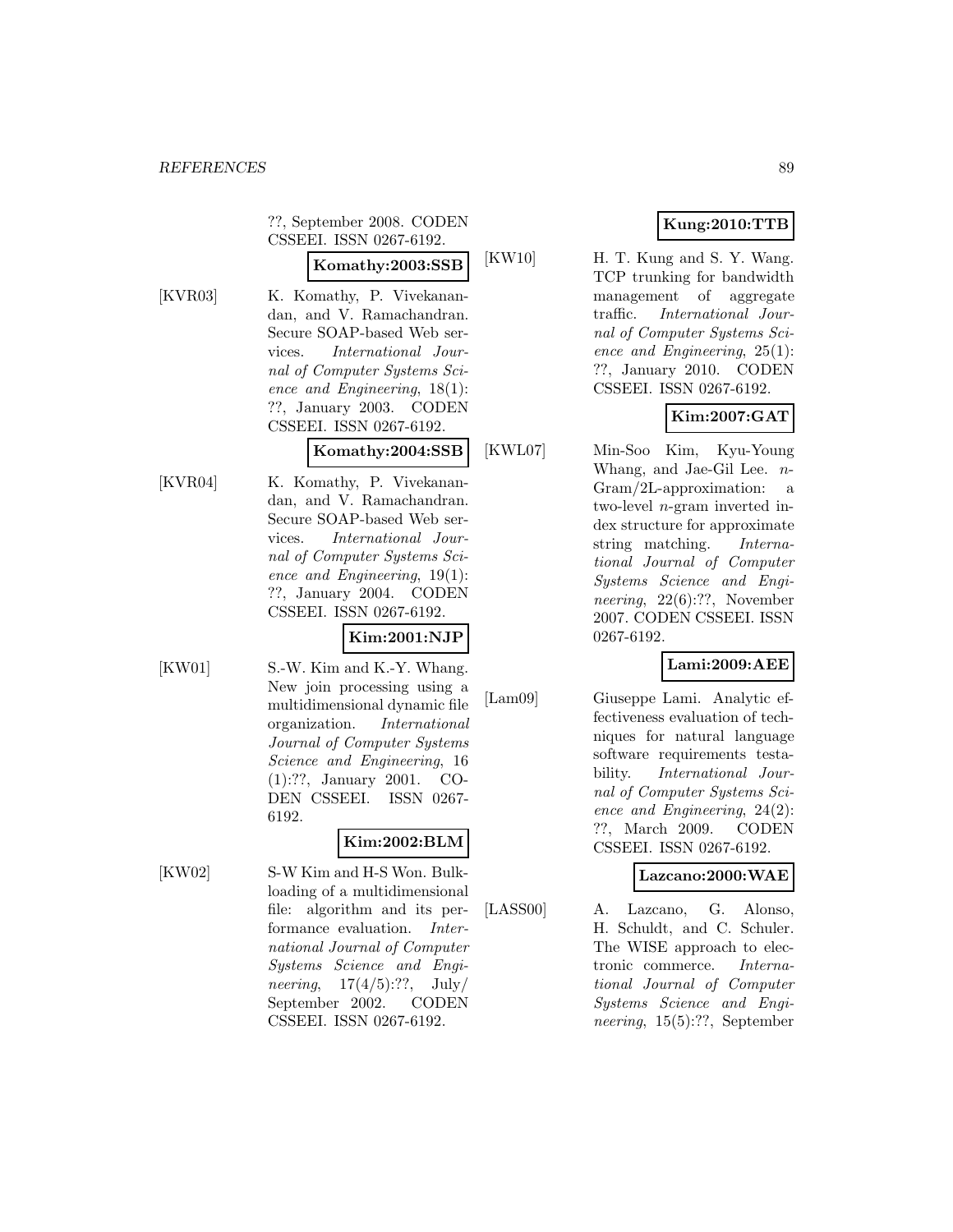2000. CODEN CSSEEI. ISSN 0267-6192.

### **Latifi:1996:CSG**

[LB96] Shahram Latifi and Nader Bagherzadeh. On clusteredstar graph and its properties. International Journal of Computer Systems Science and Engineering,  $11(3):145-$ 149, May 1996. CODEN CSSEEI. ISSN 0267-6192.

# **Lee:2003:AXT**

[LB03] B.-S. Lee and B. R. Bryant. Applying XML technology for implementation of natural language specifications. International Journal of Computer Systems Science and Engineering, 18(5):??, September 2003. CODEN CSSEEI. ISSN 0267-6192.

### **Lamanna:2013:HAB**

[LBLB13] D. Davide Lamanna, Flavio Bertini, Giorgia Lodi, and Roberto Baldoni. How to act without being observed: Progressive privacy architecture in desktop-as-a-service. International Journal of Computer Systems Science and Engineering, 28(6):??, ???? 2013. CODEN CSSEEI. ISSN 0267- 6192.

# **Lin:1996:CBC**

[LC96a] Jiann-Fu Lin and Sao-Jie Chen. Comment on 'Broadcasting cryptosystem in computer networks using interpolating polynomials'. In-

ternational Journal of Com-

puter Systems Science and Engineering, 11(5):315–317, September 1996. CODEN CSSEEI. ISSN 0267-6192. See [CW91, HLLC96].

## **Linn:1996:AMT**

[LC96b] Jiann-Fu Linn and Sao-Jie Chen. Analysis of multiprocessor task scheduling. International Journal of Computer Systems Science and Engineering, 11(2):117–120, March 1996. CODEN CSSEEI. ISSN 0267-6192.

# **Lou:1998:FMM**

[LC98] Der-Chyuan Lou and Chin-Chen Chang. A fast modular multiplication method. International Journal of Computer Systems Science and Engineering, 13(6):353–358, November 1998. CODEN CSSEEI. ISSN 0267-6192.

## **Lee:2000:UIK**

[LC00a] W.-B. Lee and C.-C. Chang. User identification and key distribution maintaining anonymity for distributed computer networks. International Journal of Computer Systems Science and Engineering, 15(4): 211–??, July 2000. CODEN CSSEEI. ISSN 0267-6192.

## **Lou:2000:EDC**

[LC00b] D.-C. Lou and C.-C. Chen. An efficient divide-and-conquer technique for parallel computation of modular multiexponentiation. International Journal of Computer Systems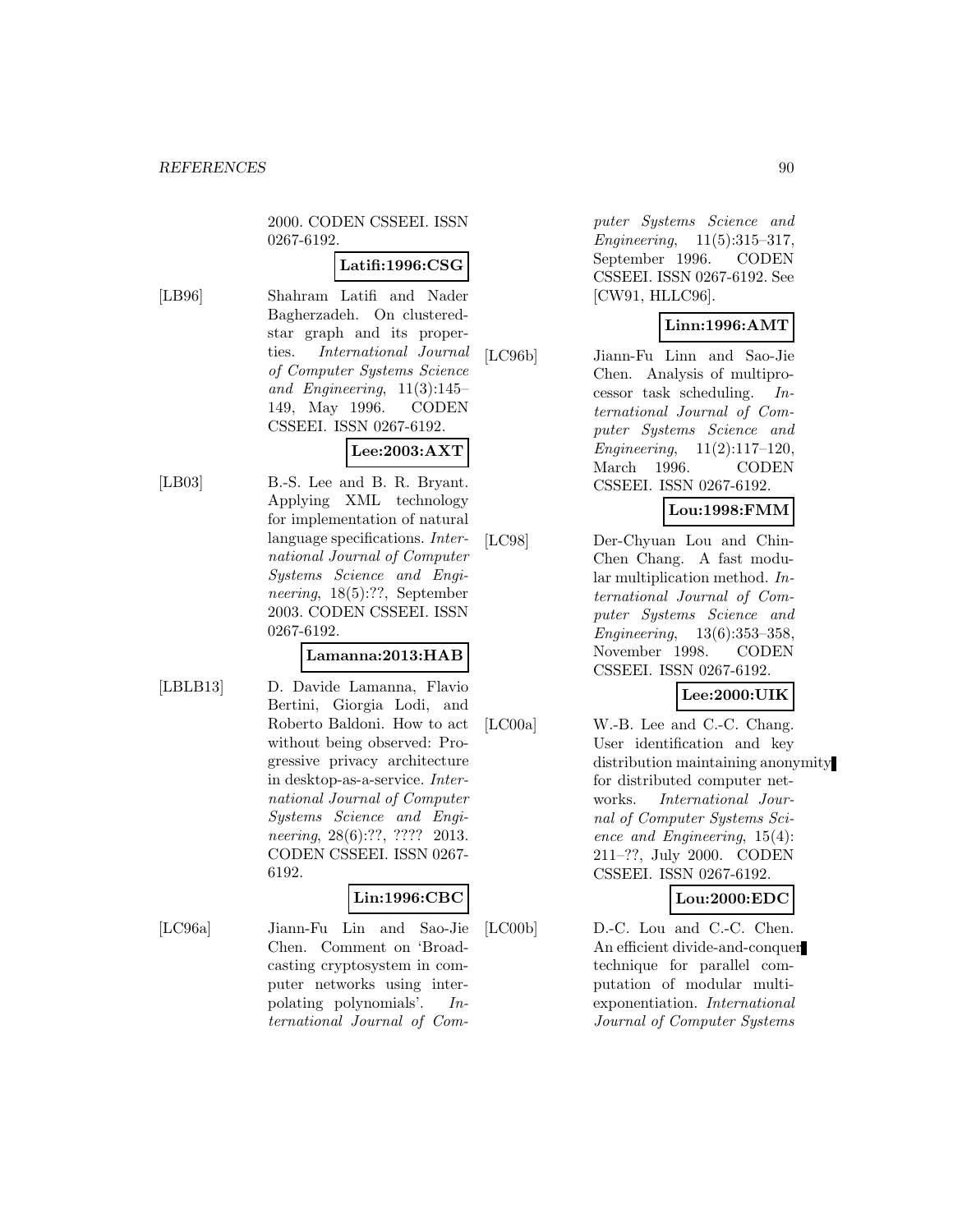Science and Engineering, 15 (2):111–??, March 2000. CO-DEN CSSEEI. ISSN 0267- 6192.

### **Liu:1992:PAL**

[LCH92] Jenshiuh Liu, Chi-Ming Chiang, and Herman D. Hughes. Performance analysis of loadsharing for multiprocessor systems. Computer Systems Science and Engineering, 7 (4):210–??, October 1992. CODEN CSSEEI. ISSN 0267- 6192.

### **Liu:2012:PNM**

[LCWC12] Tingting Liu, Jie Cui, Bo Wang, and Gang Chen. Parallelization of normal mode-WKBZ computation for ocean acoustic field. International Journal of Computer Systems Science and Engineering, 27(5): ??, ???? 2012. CODEN CSSEEI. ISSN 0267-6192.

### **Lai:2014:DMM**

[LCWC14] Wei Kuang Lai, Yi-Uan Chen, Tin-Yu Wu, and Ya-Yin Chen. Dual migration for mobile cloud service in 4G/ LTE network. International Journal of Computer Systems Science and Engineering, 29 (6):??, ???? 2014. CODEN CSSEEI. ISSN 0267-6192.

#### **Liu:2011:MCL**

[LCWY11] Likun Liu, Cheng Chen, Yongwei Wu, and Guangwen Yang. Metadata changes in large file systems: a metadata

querying perspective. International Journal of Computer Systems Science and Engineering, 26(5):??, September 2011. CODEN CSSEEI. ISSN 0267-6192.

## **Li:2008:CAM**

[LCX08] Zhongwen Li, Qiong Chen, and Yang Xiang. A crossauthentication model and implementation. International Journal of Computer Systems Science and Engineering, 23 (3):??, May 2008. CODEN CSSEEI. ISSN 0267-6192.

### **Liu:1996:PSA**

W. Liu and Erik Dirkx. Parallel simulation of ATM switches. International Journal of Computer Systems Science and Engineering, 11 (6):369–381, November 1996. CODEN CSSEEI. ISSN 0267- 6192.

### **Lew:1986:MEP**

[LDF86] K. S. Lew, T. S. Dillon, and K. E. Forward. Model of error propagation in database systems. Computer Systems Science and Engineering, 1(2): 114–118, January 1986. CO-DEN CSSEEI. ISSN 0267- 6192.

### **Lotz:2013:CMT**

[LdOS13] Volkmar Lotz, Anderson Santana de Oliveira, and Jakub Sendor. Control as a means towards accountable services in the cloud. International Journal of Computer Systems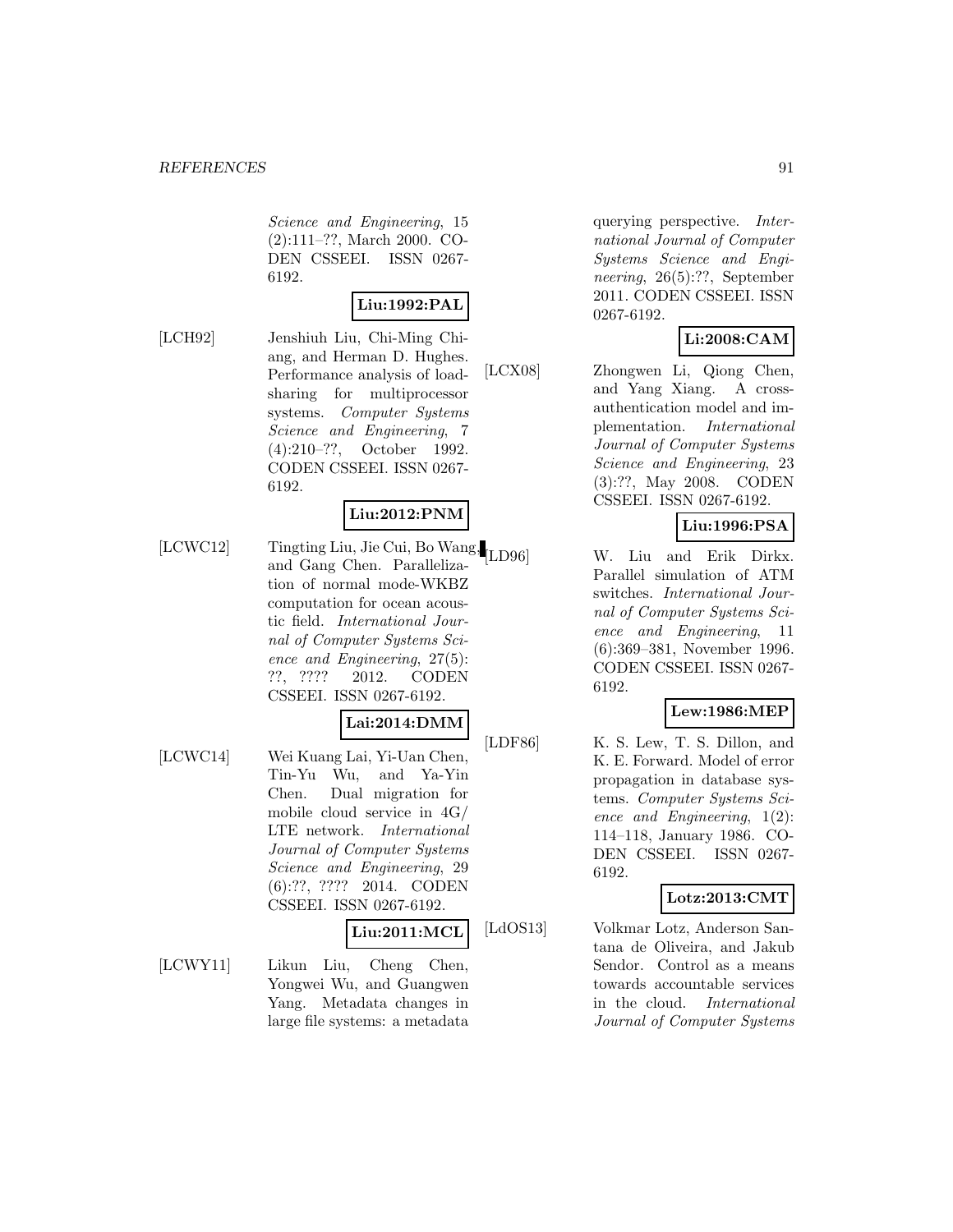Science and Engineering, 28 (6):??, ???? 2013. CODEN CSSEEI. ISSN 0267-6192.

### **Li:2008:VLS**

[LDZP08] Zhuowei Li, Amitabha Das, Jianying Zhou, and Jagdish C. Patra. Variable-length signatures for intrusion detection. International Journal of Computer Systems Science and Engineering, 23(3):??, May 2008. CODEN CSSEEI. ISSN 0267-6192.

#### **Lee:1985:IQC**

[Lee85] Barbara K. Lee. Implementing a quality circle programme for computer professionals. Computer Systems Science and Engineering, 1 (1):65–67, October 1985. CO-DEN CSSEEI. ISSN 0267- 6192.

### **Lee:2004:MCH**

[Lee04] Yong-Jin Lee. Minimal cost heuristic algorithm for delay constrained loop network. International Journal of Computer Systems Science and Engineering,  $19(4)$ :??, July 2004. CODEN CSSEEI. ISSN 0267-6192.

# **Lee:2009:LPT**

[Lee09] Jung-Hoon Lee. Low power TLB structure by using dynamic searching algorithm. International Journal of Computer Systems Science and Engineering, 24(4):??, July 2009. CODEN CSSEEI. ISSN 0267-6192.

# **Lin:1997:PEP**

[LH97] Hui-Tang Lin and Herman D. Hughes. Performance evaluation of priority buffer management in ATM switches. International Journal of Computer Systems Science and Engineering, 12(6):387–393, November 1997. CODEN CSSEEI. ISSN 0267-6192.

# **Leung:1998:PAN**

[LH98] Ka-Cheong Leung and Mounir Hamdi. Performance assessment of network protocols and parallel programming tools for distributed computing systems. International Journal of Computer Systems Science and Engineering, 13(1):67– 80, January 1998. CODEN CSSEEI. ISSN 0267-6192.

## **Lin:2002:HSW**

[LH02] H-T Lin and H. D. Hughes. A hand-off scheme for wireless ATM networks. International Journal of Computer Systems Science and Engineering, 17 (3):??, May 2002. CODEN CSSEEI. ISSN 0267-6192.

## **Li:2008:ISS**

[LHC08] Chua-Ta Li, Min-Shiang Hwang, and Yen-Ping Chu. Improving the security of a secure anonymous routing protocol with authenticated key exchange for ad hoc networks. International Journal of Computer Systems Science and Engineering, 23(3):??,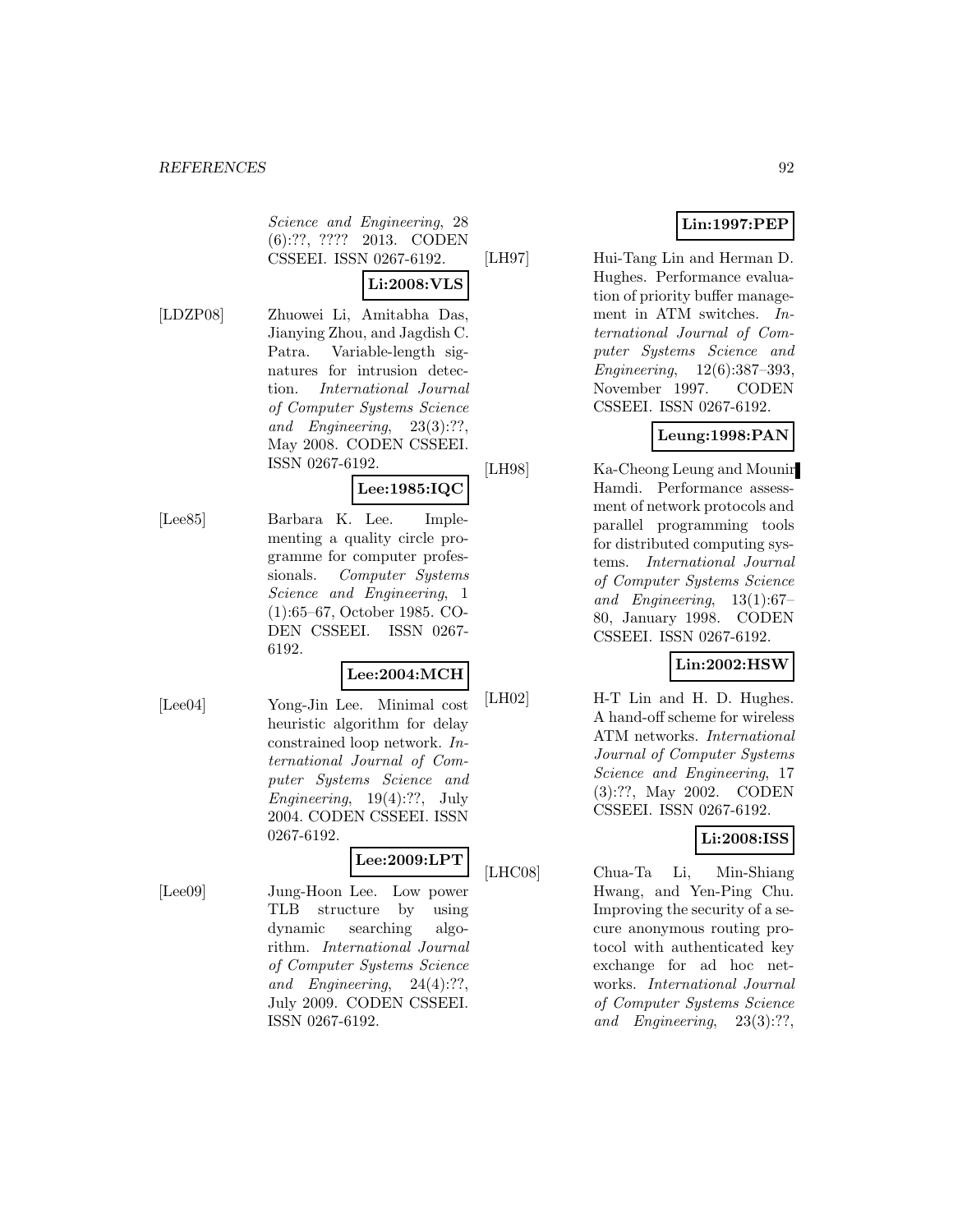May 2008. CODEN CSSEEI. ISSN 0267-6192.

### **Lee:2004:TBS**

[LHW04] Min-Jae Lee, Wook-Shih Han, and Kyu-Young Whang. Transformation-based spatial partition join. International Journal of Computer Systems Science and Engineering, 19 (6):??, November 2004. CO-DEN CSSEEI. ISSN 0267- 6192.

# **Li:1998:ERP**

[Li98] Keqin Li. Efficient reliability prediction for N-version software systems with multiple stages. International Journal of Computer Systems Science and Engineering, 13(2):113– 120, March 1998. CODEN CSSEEI. ISSN 0267-6192.

## **Li:1999:AMA**

[Li99] Keqin Li. An analytical model for approximating performance of partitionable multiprocessor systems. International Journal of Computer Systems Science and Engineering, 14(3):131–145, May 1999. CODEN CSSEEI. ISSN 0267-6192.

## **Lai:1996:VEP**

[LJ96] R. Lai and A. Jirachiefpattana. Verifying Estelle protocol specifications using numerical Petri nets. International Journal of Computer Systems Science and Engineering,  $11(1):15-33$ , January

#### 1996. CODEN CSSEEI. ISSN 0267-6192.

# **Loh:1997:DLB**

[LJ97] Peter K. K. Loh and Hsu Wen Jing. Dynamic load balancing on multiprocessor networks. International Journal of Computer Systems Science and Engineering, 12(6):369– 372, November 1997. CODEN CSSEEI. ISSN 0267-6192.

# **Leu:2012:RAB**

[LJL<sup>+</sup>12] Fang-Yie Leu, Fuu-Cheng Jiang, Chih-Cheng Lien, Sen-Tarng Lai, and Shiuan-You Chiou. A rate-allocation based multi-path control scheme for event-driven wireless sensor networks on constant event packet rates. International Journal of Computer Systems Science and Engineering, 27(5):??, ???? 2012. CODEN CSSEEI. ISSN 0267-6192.

# **Lei:2015:RLO**

[LJW<sup>+</sup>15] Jingsheng Lei, Teng Jiang, Kui Wu, Haizhou Du, and Lin Zhu. Robust local outlier detection with statistical parameter for big data. International Journal of Computer Systems Science and Engineering, 30(5):??, September 2015. CODEN CSSEEI. ISSN 0267-6192.

# **Li:2016:SIB**

[LK16] Guest Editors: Zhiyang Li and Nei Kato. Special issue: BDCloud 2015 and FCST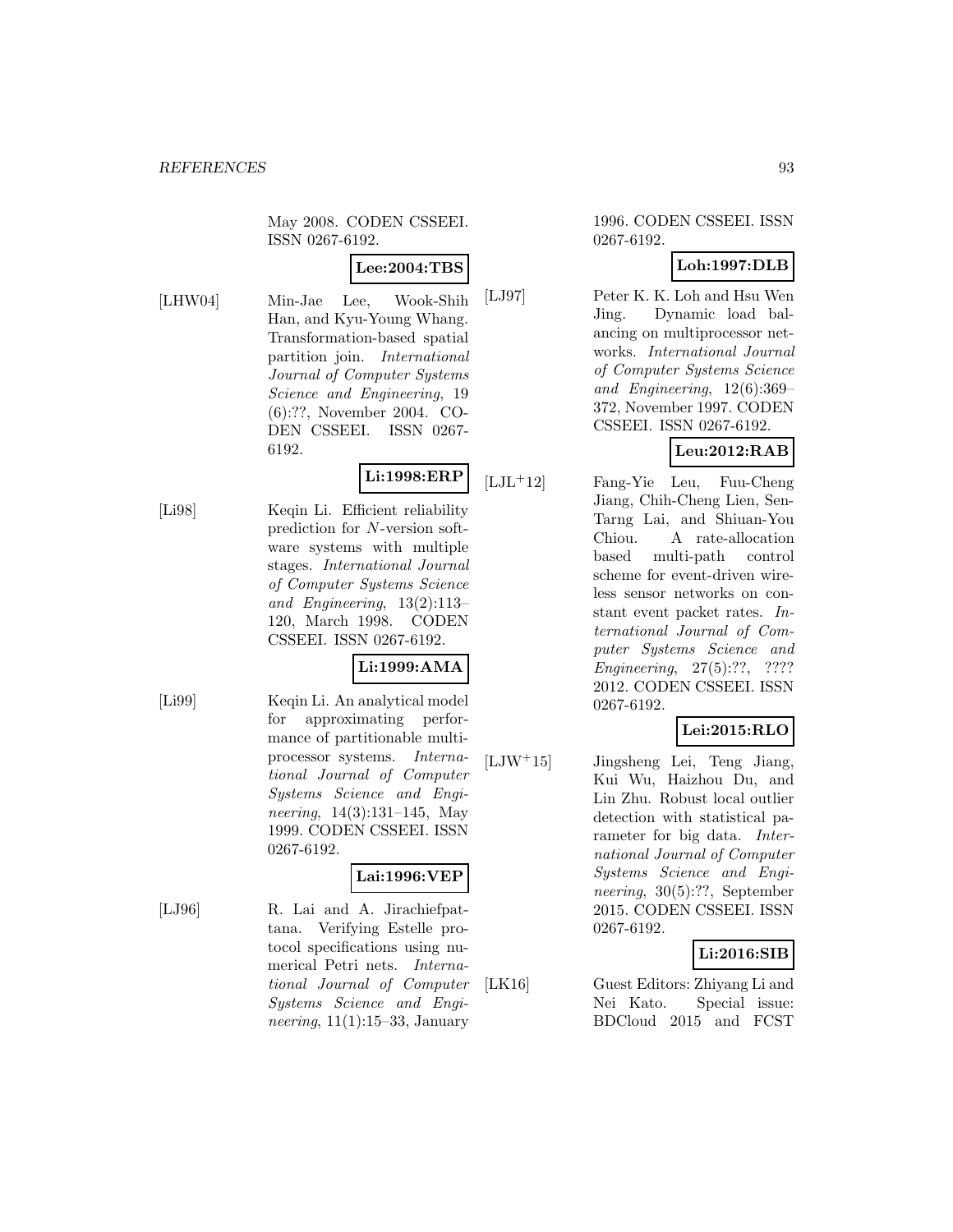#### *REFERENCES* 94

2015. International Journal of Computer Systems Science and Engineering, 31(2): ??, March 2016. CODEN CSSEEI. ISSN 0267-6192.

# **Lee:2014:ABE**

[LKK14] Yong-Hwan Lee, Bonam Kim, and Youngseop Kim. AAMbased emotion recognition using variance of facial feature points on mobile video stream. International Journal of Computer Systems Science and Engineering, 29(6): ??, ???? 2014. CODEN CSSEEI. ISSN 0267-6192.

#### **Loganantharaj:1994:RRP**

[LL94] Rasiah Loganantharaj and Ay-Hwa A. Liou. Recent results on parallel link resolution. International Journal of Computer Systems Science and Engineering, 9(4):220– 233, October 1994. CODEN CSSEEI. ISSN 0267-6192.

# **Li:1996:CAS**

[LL96] Shuo-Yen Robert Li and Chu Man Lau. Concentrators in ATM switching. International Journal of Computer Systems Science and Engineering, 11(6):335–342, November 1996. CODEN CSSEEI. ISSN 0267-6192.

## **Lin:2010:SIS**

[LL10] Kai Lin and Kequi Li. Special issue: Selected topics on wireless sensor networks. International Journal of Computer

Systems Science and Engineering, 25(6):??, November 2010. CODEN CSSEEI. ISSN 0267-6192.

# **Liu:2015:IUS**

[LL15] Weijiang Liu and Zhiyang Li. ICA3PP/U-Science 2014. International Journal of Computer Systems Science and Engineering, 30(6): ??, November 2015. CODEN CSSEEI. ISSN 0267-6192.

## **Ling:2016:WRP**

[LL16] Qiu Ling and Qi Linkai. water-related public organizations. International Journal of Computer Systems Science and Engineering, 31(6): ??, November 2016. CODEN CSSEEI. ISSN 0267-6192.

## **Lu:2006:RSC**

[LLHG06] Z. Lu, S. Li, P. Hyland, and A. Ghose. Reliable service composition by adopting assumptions. International Journal of Computer Systems Science and Engineering, 21 (4):??, July 2006. CODEN CSSEEI. ISSN 0267-6192.

## **Landis:1991:OMR**

[LM91] David L. Landis and Daniel C. Muha. Optimal maintenance resource allocation for multiprocessor systems. Computer Systems Science and Engineering,  $6(1):54-??$ , January 1991. CODEN CSSEEI. ISSN 0267-6192.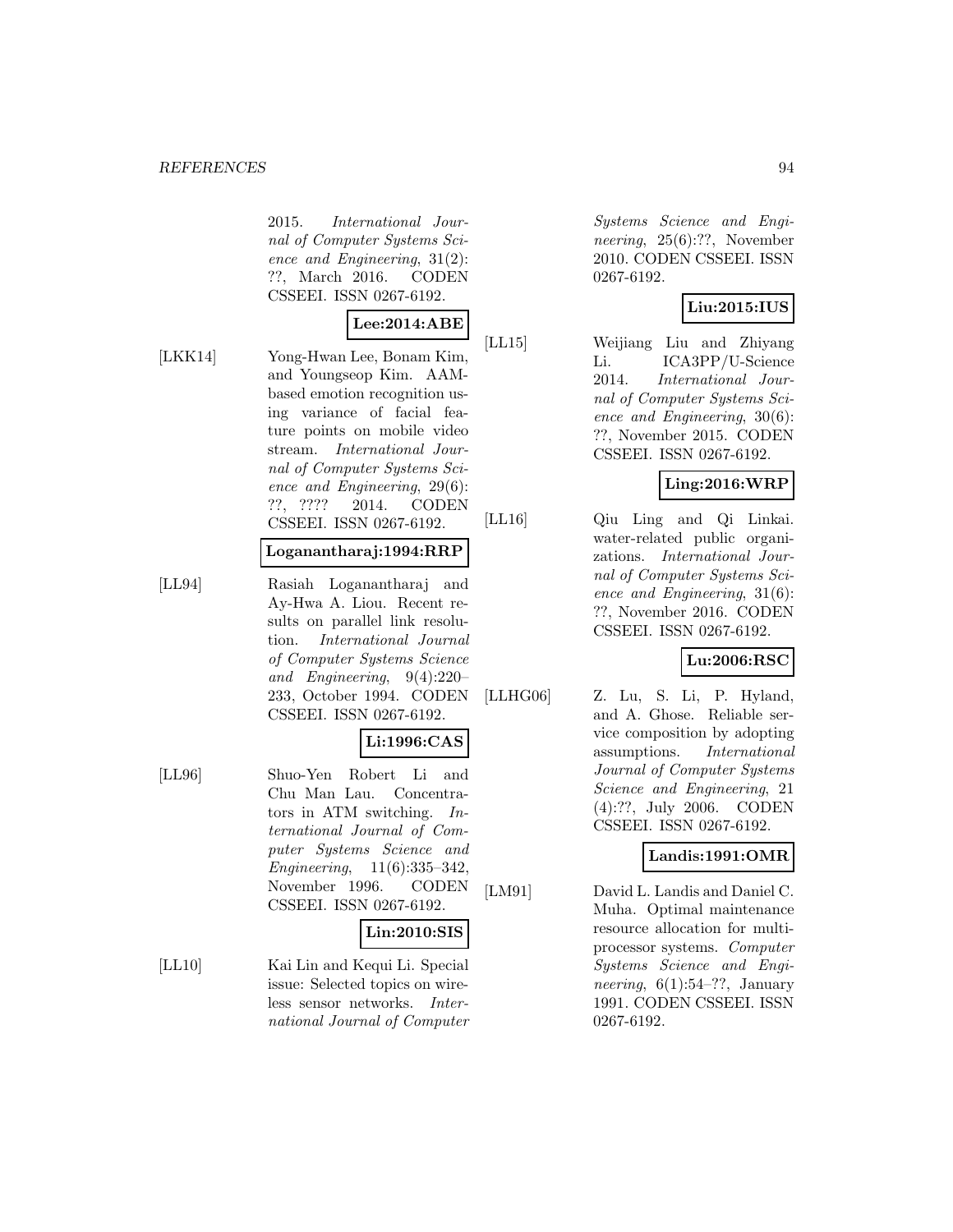# **Ligon:1992:PPT**

[LM92] Walter B. Iii Ligon and Aditya P. Mathur. Parallel parsing on a transputer network. Computer Systems Science and Engineering, 7(3): 152–159, July 1992. CODEN CSSEEI. ISSN 0267-6192.

### **Li:2009:SIA**

[LM09] Keqin Li and Geyong Min. Special issue: Advanced topics on grid, cluster and P2P computing. International Journal of Computer Systems Science and Engineering, 24 (5):??, September 2009. CO-DEN CSSEEI. ISSN 0267- 6192.

#### **Lam:1990:PAC**

[LMI90] Y. M. Lam, H. T. Mouftah, and M. Ilyas. Performance analysis of CSMA-CD protocols in local area bus networks. Computer Systems Science and Engineering, 5 (2):105–110, April 1990. CO-DEN CSSEEI. ISSN 0267- 6192.

### **Lee:2012:SSPb**

[LMPJ12] Jongsuk R. Lee, Don Mc-Nickle, Krzysztof Pawlikowski, and Hae-Duck J. Jeong. Selfsimilar properties of malicious teletraffic. International Journal of Computer Systems Science and Engineering, 27 (6):??, ???? 2012. CODEN CSSEEI. ISSN 0267-6192.

## **Lopez:2004:PPP**

[LNR04] Natalia López, Manuel Núñez, and Fernando Rubio. Predicting performance in the presence of stochastic information. International Journal of Computer Systems Science and Engineering, 19(6): ??, November 2004. CODEN CSSEEI. ISSN 0267-6192.

# **Li:2007:ECR**

[LNS<sup>+</sup>07] K. Li, T. Nanya, H. Shen, F. Chin, and W. Zhang. An efficient cache replacement algorithm for multimedia object caching. International Journal of Computer Systems Science and Engineering, 22(1– 2):??, January/March 2007. CODEN CSSEEI. ISSN 0267- 6192.

### **Lovric:1996:DHF**

[Lov96] Tomislav Lovric. Detecting hardware faults with systematic and design diversity: Experimental results. International Journal of Computer Systems Science and Engineering, 11(2):83–92, March 1996. CODEN CSSEEI. ISSN 0267-6192.

### **Liu:2001:PEM**

C. Liu, M. A. Orgun, and K. Zhang. A parallel execution model for Chronolog. International Journal of Computer Systems Science and Engineering, 16(4):??, July 2001. CODEN CSSEEI. ISSN 0267-6192.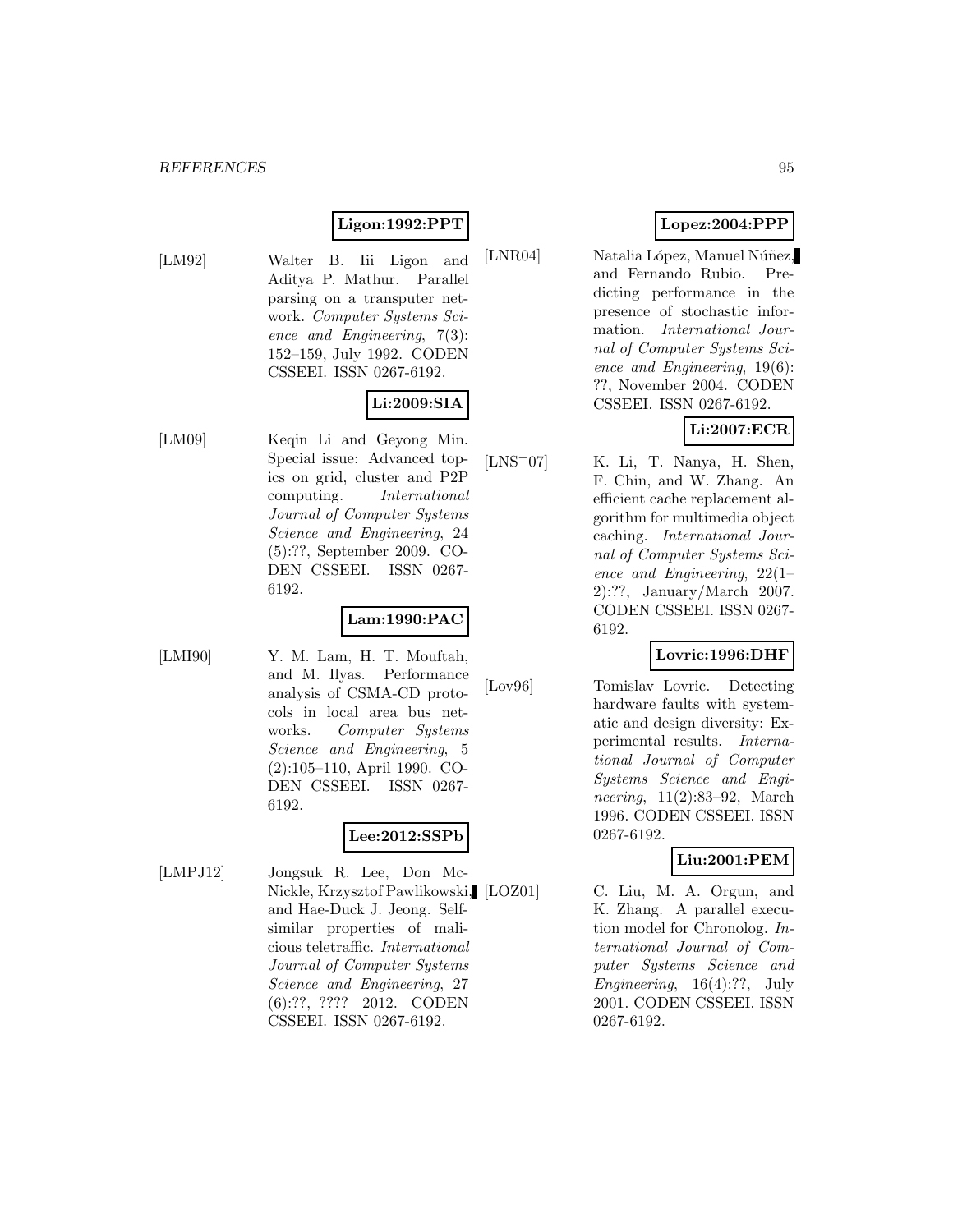#### **Lauwereins:1993:QTA**

[LP93] Rudy Lauwereins and Jean Peperstraete. Queueing theoretical analysis of processor utilization in parallel computers. Computer Systems Science and Engineering, 8(1): 13–23, January 1993. CO-DEN CSSEEI. ISSN 0267-

6192.

# **Liu:2003:ISA**

[LP03] D.-R. Liu and S.-C. Pan. Integrating software agents with multi-level metadata in support of heterogeneous product search. International Journal of Computer Systems Science and Engineering, 18(3): ??, May 2003. CODEN CSSEEI. ISSN 0267-6192.

## **Liu:1999:CCQ**

[LPTH99] Ling Liu, Calton Pu, Wei Tang, and Wei Han. CON-QUER: a continual query system for update monitoring in the WWW. International Journal of Computer Systems Science and Engineering, 14 (2):99–112, March 1999. CO-DEN CSSEEI. ISSN 0267- 6192.

### **Lee:2003:PES**

[LPY03] K. Lee, Y. Y. Park, and H. Y. Yeom. Pre-emptive but safe interval caching for realtime multimedia systems. International Journal of Computer Systems Science and Engineering, 18(2):??, March

#### 2003. CODEN CSSEEI. ISSN 0267-6192.

## **Li:2014:P**

[LQ14a] Kequi Li and Heng Qi. Preface. International Journal of Computer Systems Science and Engineering, 29(4): ??, ???? 2014. CODEN CSSEEI. ISSN 0267-6192.

# **Li:2014:SIM**

[LQ14b] Kequi Li and Heng Qi. Special issue: Multimedia information processing and retrieval. International Journal of Computer Systems Science and Engineering, 29(4): ??, ???? 2014. CODEN CSSEEI. ISSN 0267-6192.

# **Liu:2011:NME**

[LQLL11] Weijiang Liu, Wenyu Qu, Zhaobin Liu, and Kequi Li. A novel method for estimating flow length distributions from double-sampled flow statistics. International Journal of Computer Systems Science and Engineering, 26(5): ??, September 2011. CODEN CSSEEI. ISSN 0267-6192.

## **Li:2014:ESR**

[LQX<sup>+</sup>14] Zhiyang Li, Wenyu Qu, Yujie Xu, Junjie Cao, and Zhixun Su. Efficient shape representation and retrieval in large database. International Journal of Computer Systems Science and Engineering, 29(4): ??, ???? 2014. CODEN CSSEEI. ISSN 0267-6192.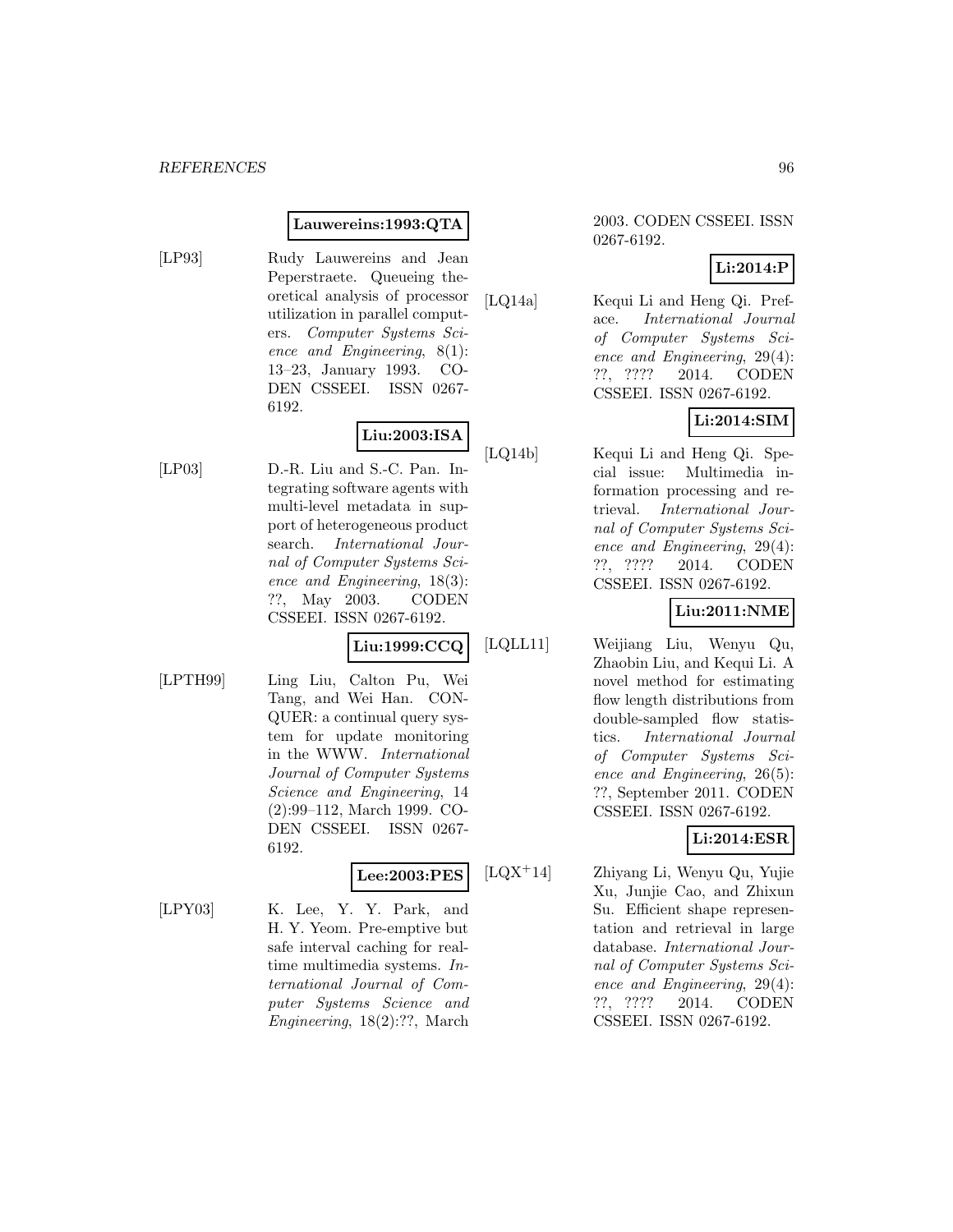### **Lenders:1994:MDF**

[LS94] Patrick M. Lenders and Heiko Schroder. Minimizing data flow in mathematical morphology architectures. International Journal of Computer Systems Science and Engineering, 9(4):240–245, October 1994. CODEN CSSEEI. ISSN 0267-6192.

**Lyuu:1997:NAM** [LS97] Yuh-Dauh Lyuu and Eugen Schenfeld. New algorithms for matrix operations with applications to a reconfigurable parallel architecture. International Journal of Computer Systems Science and Engineering,  $12(1):13-24$ , January 1997. CODEN CSSEEI. ISSN 0267-6192.

### **Li:2004:PPP**

- 
- [LS04] Keqiu Li and Hong Shen. Proxy placement problem for coordinated en-route transcoding proxy caching. International Journal of Computer Systems Science and Engineering, 19(6):??, November 2004. CODEN CSSEEI. ISSN 0267-6192.

## **Li:2014:DTO**

[LSBW14] Wuyungerile Li, Shunsuke Saruwatari, Masaki Bandai, and Takashi Watanabe. Discussions on trade-offs in data aggregation in wireless sensor networks. International Journal of Computer Systems Science and Engineering, 29

#### (1):??, ???? 2014. CODEN CSSEEI. ISSN 0267-6192.

### **Lilien:1995:RHS**

[LSD95] L. Lilien, S. M. Shatz, and S. Damerla. Redistribution of hierarchically structured software in response to distributed system site crashes. International Journal of Computer Systems Science and Engineering, 10(3): 144–155, July 1995. CODEN CSSEEI. ISSN 0267-6192.

# **Li:2009:SIN**

[LSG09] Kequi Li, Yanming Shen, and Minyi Guo. Special issue: Network and parallel computing. International Journal of Computer Systems Science and Engineering, 24(3): ??, May 2009. CODEN CSSEEI. ISSN 0267-6192.

## **Lor:1996:DCM**

[LSM96] Sam Lor, Hong Shen, and Piyush Maheshwari. Divideand-conquer minimal-cut bisectioning of task graphs. International Journal of Computer Systems Science and Engineering, 11(4):227–234, July 1996. CODEN CSSEEI. ISSN 0267-6192.

### **Lam:1992:GAG**

[LSR<sup>+</sup>92] H. Lam, S. Y. W. Su, V. Ruhela, S. Pant, S. M. Ju, M. Sharma, and N. Prasad. GTOOLS: an active GUI toolset for an object-oriented KBMS. Computer Systems Science and Engineering, 7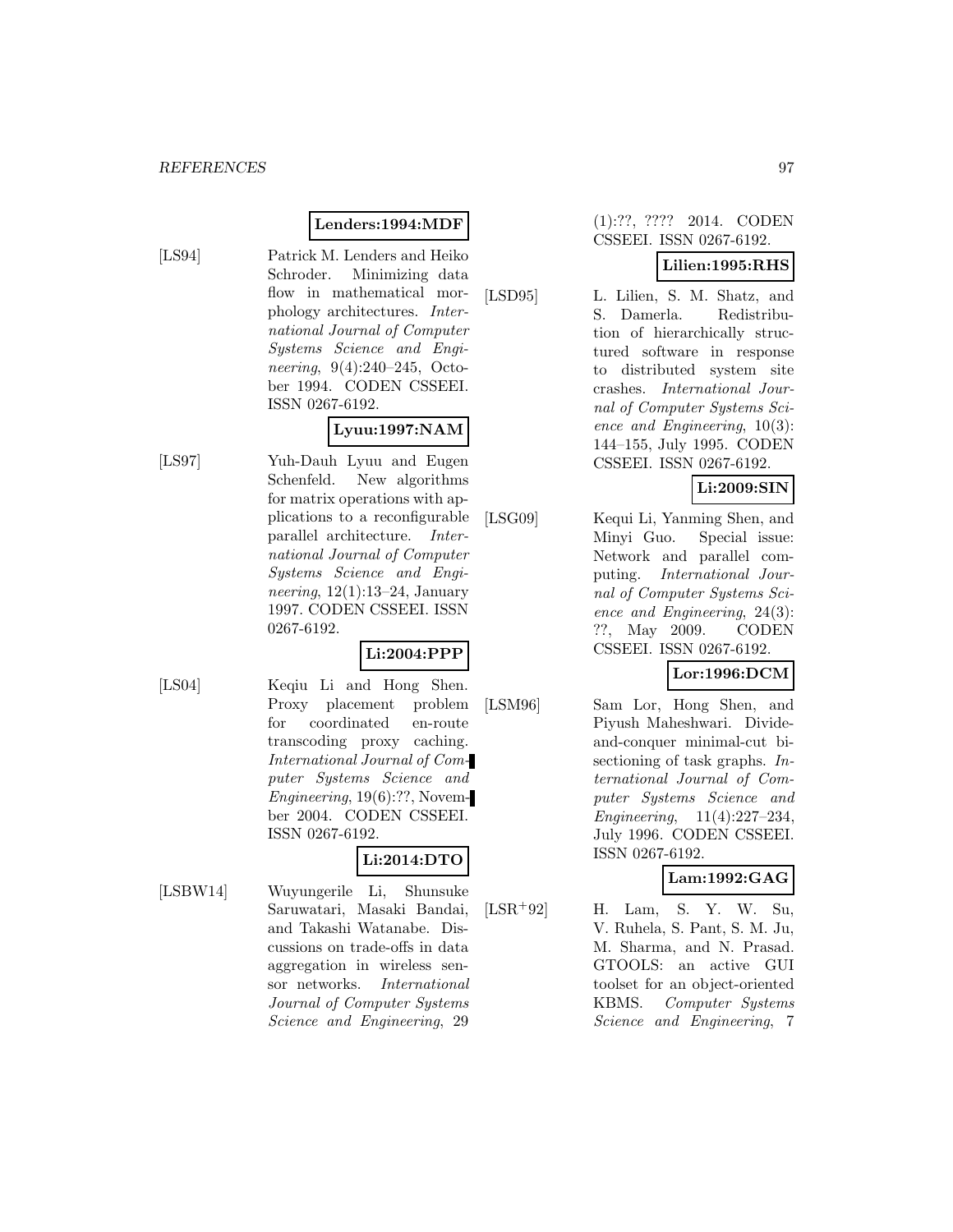(2):69–85, April 1992. CO-DEN CSSEEI. ISSN 0267- 6192.

# **Lee:1997:NBS**

[LT97] Tony T. Lee and Philip P. To. Non-blocking and selfrouting properties of sort-Clos networks. International Journal of Computer Systems Science and Engineering, 12(2): 159–169, March 1997. CO-DEN CSSEEI. ISSN 0267- 6192.

### **Layfield:2009:DIS**

[LTKK09] Ryan Layfield, Bhavani Thuraisingham, Laatifur Khan, and Murat Kantarcioglu. Design and implementation of a secure social network system. International Journal of Computer Systems Science and Engineering, 24(2): ??, March 2009. CODEN CSSEEI. ISSN 0267-6192.

### **Li:2008:RDR**

[LTLH08] Ruixuan Li, Zhuo Tang, Zhengding Lu, and Jinwei Hu. Request-driven role mapping framework for secure interoperation in multi-domain environments. International Journal of Computer Systems Science and Engineering, 23 (3):??, May 2008. CODEN CSSEEI. ISSN 0267-6192.

#### **Laranjeiro:2008:DFT**

[LV08] Nuno Laranjeiro and Marco Vieira. Deploying fault tolerant Web service compositions. International Journal of Computer Systems Science and Engineering, 23(5): ??, September 2008. CODEN CSSEEI. ISSN 0267-6192.

# **Lyuu:2010:GUS**

[LW10] Yuh-Dauh Lyuu and Ming-Luen Wu. Group undeniable signatures with convertibility. International Journal of Computer Systems Science and Engineering, 25(5): ??, September 2010. CODEN CSSEEI. ISSN 0267-6192.

## **Lin:2004:HOT**

[LWD04] W. W. K. Lin, A. K. Y. Wong, and T. S. Dillon. HBP: an optimization technique to shorten the control cycle time of the Neural Network Controller that provides dynamic buffer tuning to eliminate overflow at user level. International Journal of Computer Systems Science and Engineering, 19(2):??, March 2004. CODEN CSSEEI. ISSN 0267-6192.

## **Lee:2006:SIH**

[LWHS06] Jae-Gil Lee, Kyu-Young Whang, Wook-Shin Han, and Il-Yeol Song. Special issue: Hippocratic XML databases: a model and an access control mechanism. International Journal of Computer Systems Science and Engineering, 21 (6):??, November 2006. CO-DEN CSSEEI. ISSN 0267- 6192.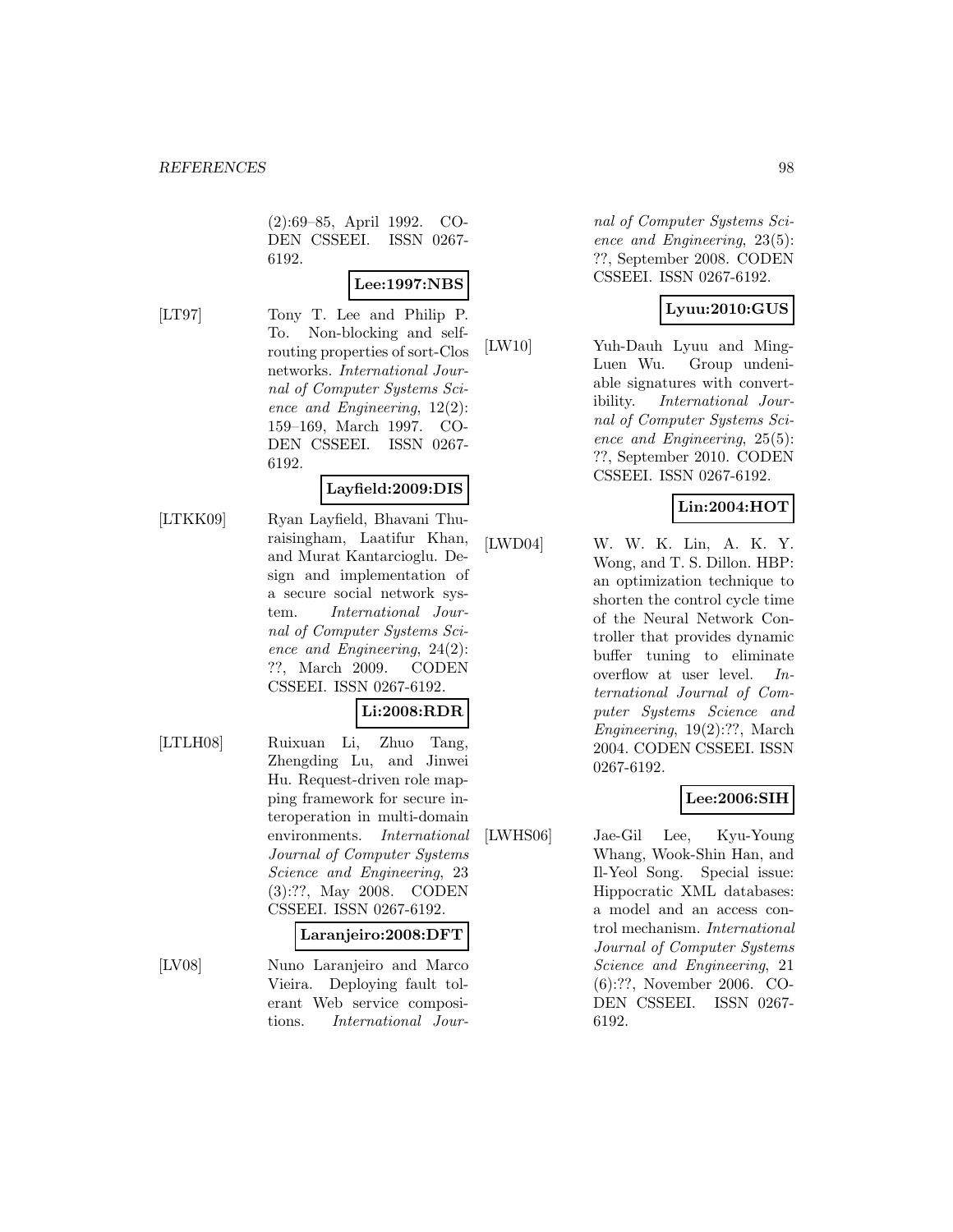### **Liaw:1993:SDU**

- 
- [LWL93] H. T. Liaw, S. J. Wang, and C. L. Lei. Secure dynamic user hierarchy scheme based on the knapsack problem. Computer Systems Science and Engineering, 8(4): 210–216, October 1993. CO-DEN CSSEEI. ISSN 0267- 6192.

# **Lo:2007:SNT**

[LWL07] Jason C. T. Lo, Allan K. Y. Wong, and Wilfred W. K. Lin. SDITPM: A novel transfer policy model to facilitate object mobility that shortens service roundtrip time by load balancing over the Internet. International Journal of Computer Systems Science and Engineering,  $22(1-2)$ :??, January/March 2007. CO-DEN CSSEEI. ISSN 0267- 6192.

### **Lee:1992:AAP**

[LY92] Yann-Hang Lee and Philip S. Yu. Adaptive access path selection for relational database systems. Computer Systems Science and Engineering, 7 (1):52–61, January 1992. CO-DEN CSSEEI. ISSN 0267- 6192.

## **Lien:1995:SNC**

[LY95] Hsiou-Mien Lien and Shyan-Ming Yuan. SGHC: a new class of optimally faulttolerant networks. International Journal of Computer Systems Science and Engi-

*neering*,  $10(1):57-64$ , January 1995. CODEN CSSEEI. ISSN 0267-6192.

### **Liang:1996:DPA**

[LY96] Shih T. Liang and Maria C. Yuang. Departure process analysis for earliest-due-date scheduling discipline in ATM switches. International Journal of Computer Systems Science and Engineering, 11 (6):343–352, November 1996. CODEN CSSEEI. ISSN 0267- 6192.

### **Lee:2012:IPU**

[LY12] Jae-Suk Lee and Sung-Bong Yang. An improved pathfinding under multiple exits with SOA in a double-layered MANET. International Journal of Computer Systems Science and Engineering, 27(2): ??, ???? 2012. CODEN CSSEEI. ISSN 0267-6192.

# **Li:2006:SBA**

[LYA06]  $N.$  Li, T. Yu, and A. Antón. A semantics based approach to privacy languages. International Journal of Computer Systems Science and Engineering, 21(5):??, September 2006. CODEN CSSEEI. ISSN 0267-6192.

### **Lou:2002:ESA**

[LYC02] D-C Lou, T-L Yin, and M-C Chang. An efficient steganographic approach. International Journal of Computer Systems Science and Engineering,  $17(4/5)$ :??,  $\text{July}/$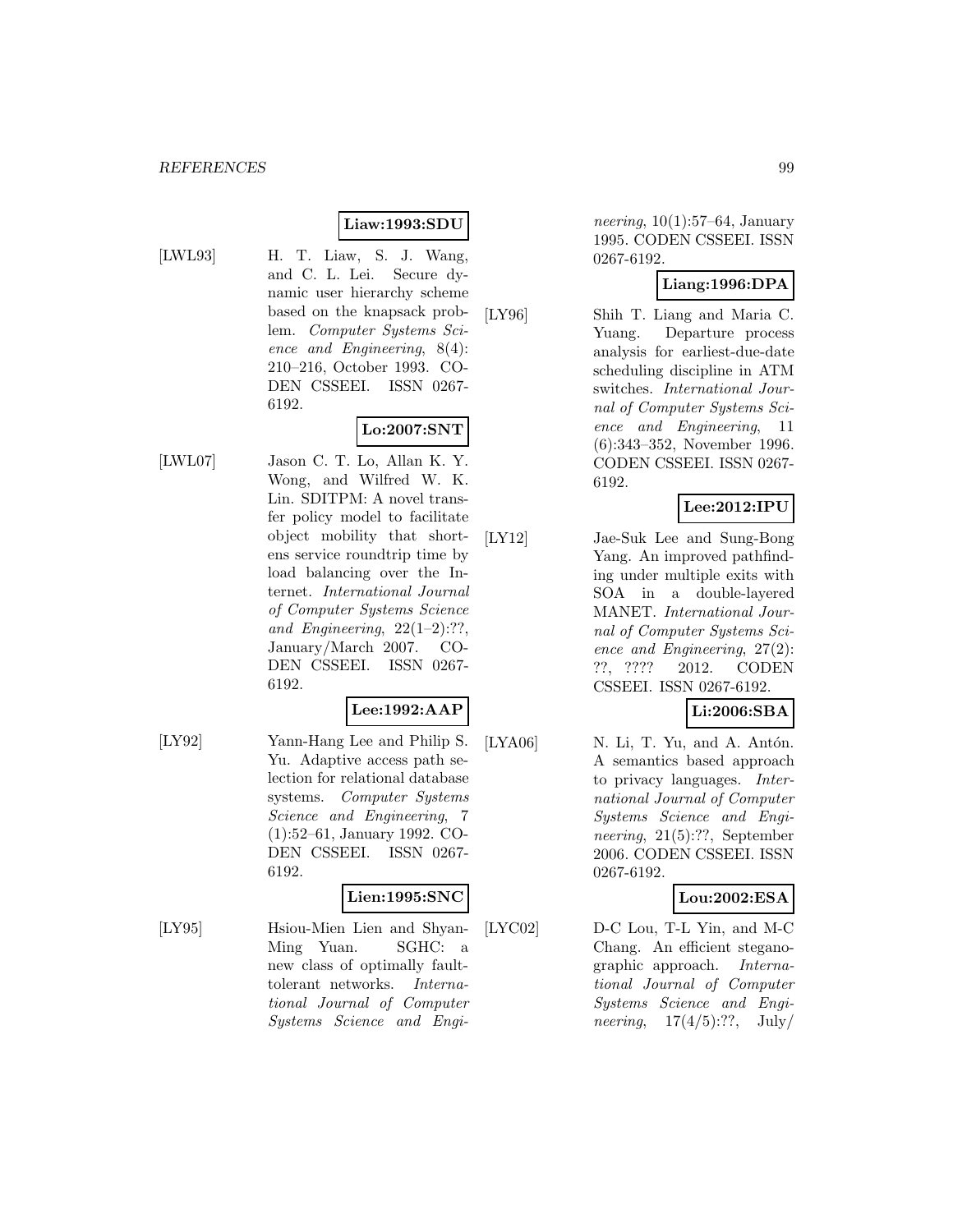September 2002. CODEN CSSEEI. ISSN 0267-6192.

# **Lin:1995:DIM**

[LYL95] Yen-Wen Lin, Shyan-Ming Yuan, and Deron Liang. Design and implementation of Moony: a fault tolerant distributed shared memory system. International Journal of Computer Systems Science and Engineering,  $10(2):111-$ 119, April 1995. CODEN CSSEEI. ISSN 0267-6192.

#### **Lee:2012:SSPa**

[LYL12a] Sun-Ho Lee, Kangbin Yim, and In-Yeong Lee. A secure solution with a password recovery feature for USB flash drives. International Journal of Computer Systems Science and Engineering, 27(6): ??, ???? 2012. CODEN CSSEEI. ISSN 0267-6192.

### **Li:2012:UBR**

[LYL<sup>+</sup>12b] Yuhoing Li, Liang Yu, Tao Li, Yishan Li, and Yan Shi. Utility-based resource allocation in heterogeneous wireless environments using game theory. International Journal of Computer Systems Science and Engineering, 27(5): ??, ???? 2012. CODEN CSSEEI. ISSN 0267-6192.

#### **Leff:1993:PIO**

[LYW93] Avraham Leff, Philip S. Yu, and Joel L. Wolf. Performance issues in object replication for a remote caching

architecture. Computer Systems Science and Engineering, 8(1):40–51, January 1993. CODEN CSSEEI. ISSN 0267- 6192.

## **Mouftah:1997:SIA**

[MA97] Hussein Mouftah and Mohammed Atiquzzaman. Special issue: ATM networks. International Journal of Computer Systems Science and Engineering, 12(2):??, March 1997. CODEN CSSEEI. ISSN 0267-6192.

### **Maeda:2010:SSP**

[Mae10] Hiroshi Maeda. Simulation of soliton propagation in slab waveguide by frequency dependent FDTD method. International Journal of Computer Systems Science and Engineering, 25(2):??, March 2010. CODEN CSSEEI. ISSN 0267-6192.

### **Miranda:2000:PRS**

 $[M\hat{A}G A00]$  J. Miranda, A.  $\hat{A}$ lvarez, F. Guerra, and S. Arévalo. Programming replicated systems in Drago. International Journal of Computer Systems Science and Engineering, 15 (1):49–??, January 2000. CO-DEN CSSEEI. ISSN 0267- 6192.

## **Molnar:1988:SOF**

[MB88] R. K. Molnar and S. C. Bruell. Sensitivity of operational formulae. Computer Systems Science and Engineering, 3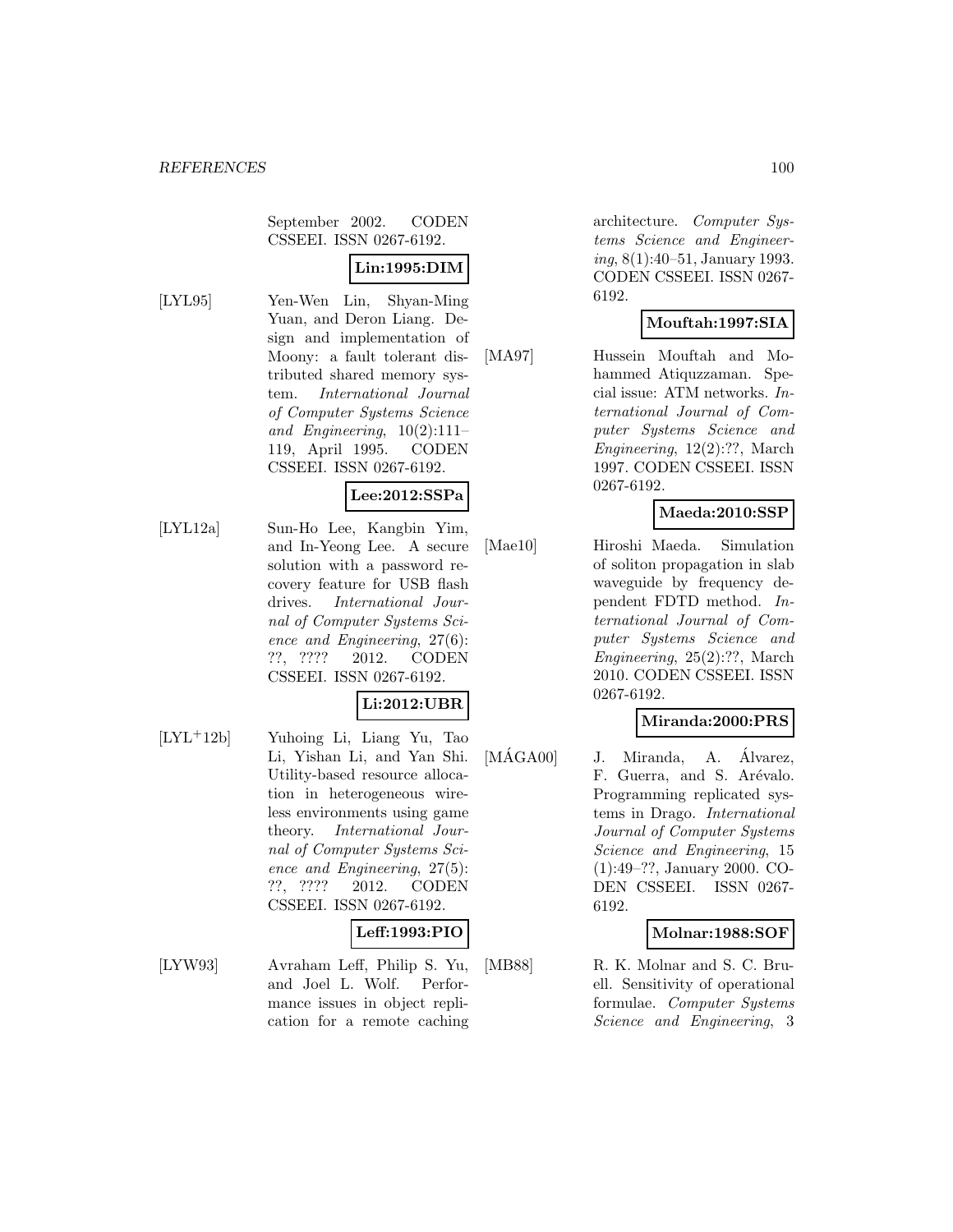(2):51–66, April 1988. CO-DEN CSSEEI. ISSN 0267- 6192.

# **Mittal:1995:SRD**

[MC95] Ravi Mittal and Deepak Cherian. Self-routing double tree (DOT) network, its permutation capability and applications. International Journal of Computer Systems Science and Engineering, 10 (1):19–27, January 1995. CO-DEN CSSEEI. ISSN 0267- 6192.

### **McAvoy:2015:OCR**

[MCD<sup>+</sup>15] Laura M. McAvoy, Liming Chen, Mark P. Donnelly, Chris D. Nugent, and Paul J. McCullagh. Ontological characterization and representation of context within smart environments. International Journal of Computer Systems Science and Engineering, 30 (1):??, January 2015. CO-DEN CSSEEI. ISSN 0267- 6192.

## **Moh:1995:PCR**

[MCMM95] W. Melody Moh, Yu-Jen Chien, Teng-Sheng Moh, and Charles U. Martel. Prioritized conflict resolution on multiple access broadcast networks: algorithms and performance. International Journal of Computer Systems Science and Engineering, 10(4): 234–243, October 1995. CO-DEN CSSEEI. ISSN 0267- 6192.

# **Militello:2010:EIR**

[MCSV10] C. Militello, V. Conti, F. Sorbello, and S. Vitabile. An embedded IRIS recognizer for portable and mobile devices. International Journal of Computer Systems Science and Engineering, 25(2): ??, March 2010. CODEN CSSEEI. ISSN 0267-6192.

# **Militello:2014:FFT**

[MCSV14] Carmelo Militello, Vincenzo Conti, Filippo Sorbello, and Salvatore Vitabile. A fast fusion technique for fingerprint and iris spatial descriptors in multimodal biometric systems. International Journal of Computer Systems Science and Engineering, 29(3): ??, ???? 2014. CODEN CSSEEI. ISSN 0267-6192.

## **Moga:2003:SIS**

[MD03] A. Moga and M. Dubois. Scalability implications of software-implemented coherence. International Journal of Computer Systems Science and Engineering, 18(1): ??, January 2003. CODEN CSSEEI. ISSN 0267-6192.

## **Moga:2004:SIS**

[MD04] A. Moga and M. Dubois. Scalability implications of software-implemented coherence. International Journal of Computer Systems Science and Engineering, 19(1): ??, January 2004. CODEN CSSEEI. ISSN 0267-6192.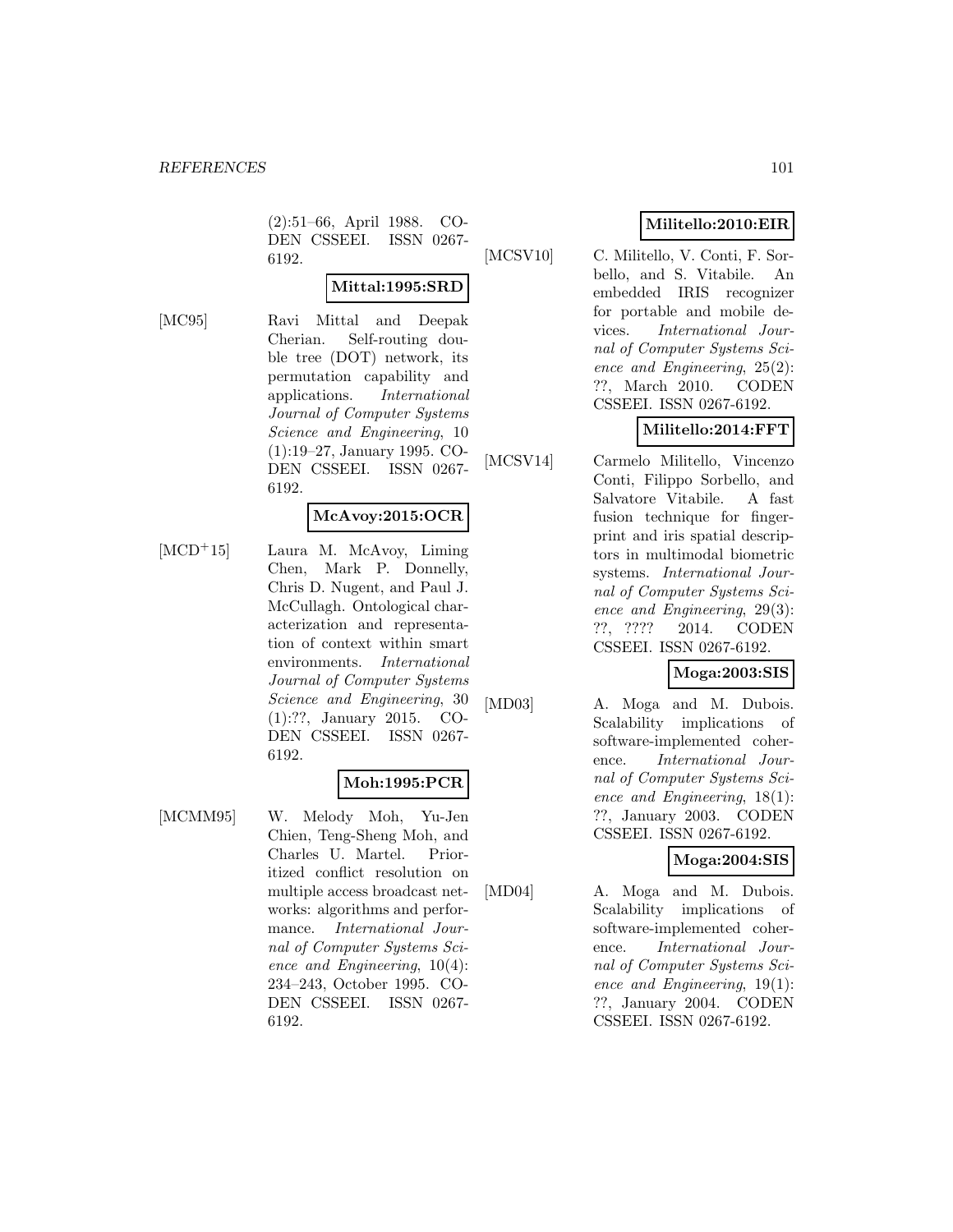### **Martinez:2003:XMS**

- 
- [MdlFD03] M. M. Martínez, P. de la Fuente, and J.-C. Derniame. XML as a means to support information extraction from legal documents. International Journal of Computer Systems Science and Engineering, 18(5):??, September 2003. CODEN CSSEEI. ISSN 0267-6192.

### **Megson:1990:CES**

[Meg90] G. M. Megson. Complex eigenproblem solution by a parallel norm-reducing Jacobi method. Computer Systems Science and Engineering, 5 (3):159–168, July 1990. CO-DEN CSSEEI. ISSN 0267- 6192.

# **Meng:1999:DSI**

[Men99] Xiannong Meng. Distributed simulations: Issues and implementations in a cluster of workstations environment. International Journal of Computer Systems Science and Engineering, 14(1):27– 37, January 1999. CODEN CSSEEI. ISSN 0267-6192.

# **Metin:2016:NUM**

[Met16] Senem Kumova Metin. Neighbour unpredictability measure in multiword expression extraction. International Journal of Computer Systems Science and Engineering, 31 (3):??, May 2016. CODEN CSSEEI. ISSN 0267-6192.

### **Mbale:2002:AIU**

[MFU02] J. Mbale, X. X. Fei, and D. Ursino. Acquisition of interoperability using intelligent binary schema matching technology. International Journal of Computer Systems Science and Engineering, 17 (6):??, November 2002. CO-DEN CSSEEI. ISSN 0267- 6192.

## **Mohsin:1995:FTP**

[MG95] M. Mohsin and B. Gupta. Fault-tolerance in pyramid tree network architecture. International Journal of Computer Systems Science and Engineering, 10(3):164–172, July 1995. CODEN CSSEEI. ISSN 0267-6192.

## **Ma:2002:SCM**

[MG02] M. Ma and E. Gunawan. Single-code and multi-code DS/CDMA MAC protocols for video/voice integration. International Journal of Computer Systems Science and Engineering, 17(6): ??, November 2002. CODEN CSSEEI. ISSN 0267-6192.

| $\mathrm{Muno}$ z:2015: $\mathrm{SCU}$ |
|----------------------------------------|
|----------------------------------------|

[MGOB15] Diego Muñoz, Francisco J. Gutierrez, Sergio F. Ochoa, and Nelson Baloian. Social connector: a ubiquitous system to ease the social interaction among family community members. International Journal of Computer Systems Science and Engineering, 30(1):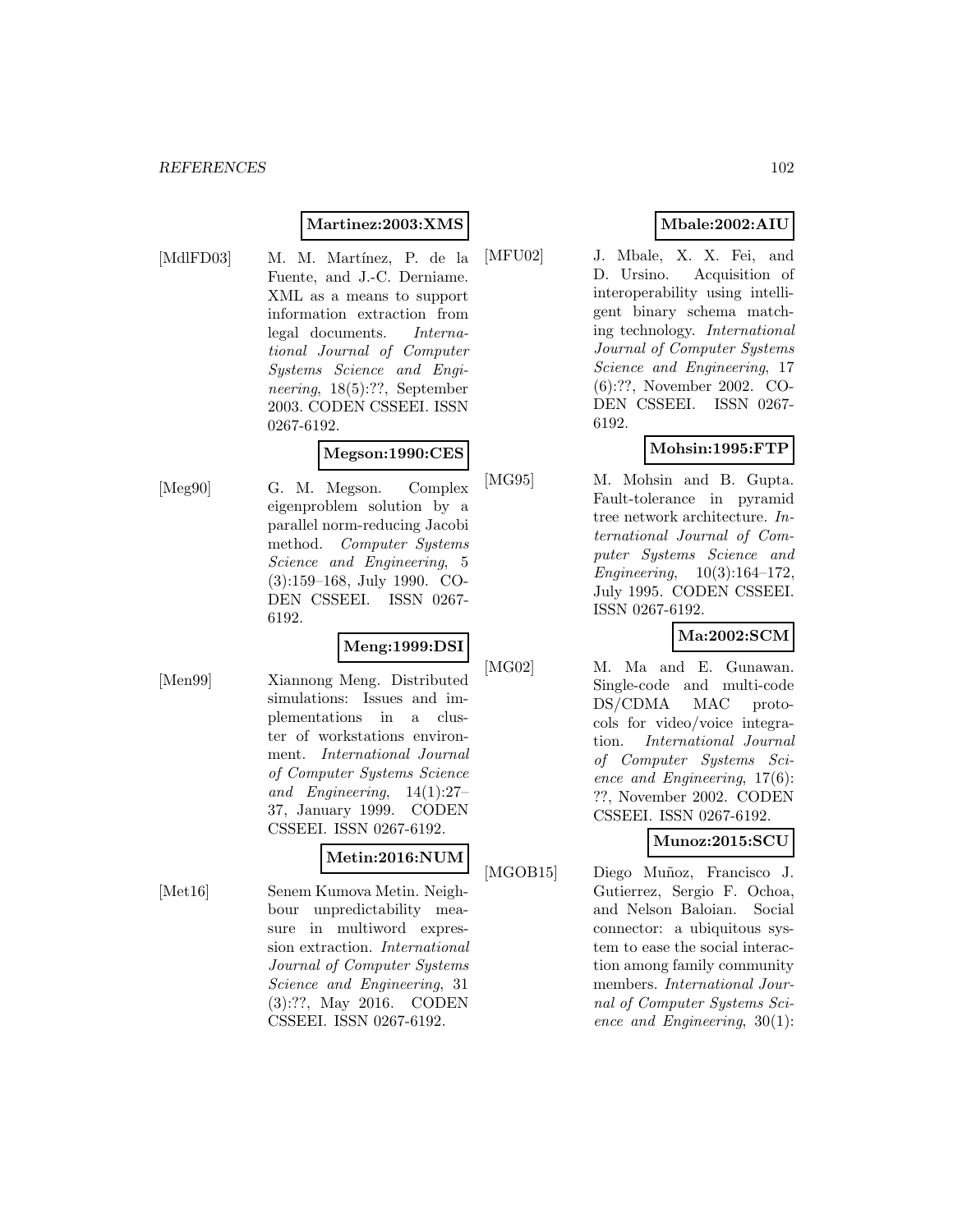??, January 2015. CODEN CSSEEI. ISSN 0267-6192.

#### **Morovan:2010:SIM**

[MH10] Frank Morovan and Abdelkader Hameurlain. Special issue: Mobile data management: Models, methodologies and services. International Journal of Computer Systems Science and Engineering, 25 (3):??, May 2010. CODEN CSSEEI. ISSN 0267-6192.

### **Miller:1993:MSD**

[MHH93] P. M. Miller, A. R. Hurson, and R. H. Hettmansperger. Modular scheme for designing associative memories. Computer Systems Science and Engineering, 8(3):166–181, July 1993. CODEN CSSEEI. ISSN 0267-6192.

### **Miller:1992:CDP**

[MHHP92] L. L. Miller, A. R. Hurson, J. K. Huang, and S. H. Pakzad. Comparing database processor configurations in the database machine ASLM. Computer Systems Science and Engineering,  $7(1):17-$ 24, January 1992. CODEN CSSEEI. ISSN 0267-6192.

#### **Majzik:1996:MCU**

[MHPS96] I. Majzik, W. Hohl, A. Pataricza, and V. Sieh. Multiprocessor checking using watchdog processors. International Journal of Computer Systems Science and Engineering, 11 (5):301–310, September 1996.

#### CODEN CSSEEI. ISSN 0267- 6192.

# **Mejia:2014:IAI**

[MJRIV14] Andrés Mejía, Reyes Juárez-Ramírez, Sergio Inzunza, and Rocio Valenzuela. Implementing adaptive interfaces: a use model for the development of usability in interactive systems. International Journal of Computer Systems Science and Engineering, 29 (1):??, ???? 2014. CODEN CSSEEI. ISSN 0267-6192.

#### **Mahajan:1990:EPI**

[MK90] Milind Mahajan and V. K. Prasanna Kumar. Efficient parallel implementation of RETE pattern matching. Computer Systems Science and Engineer $ing, 5(3):187-192, July 1990.$ CODEN CSSEEI. ISSN 0267- 6192.

### **Moon:2010:MSP**

[MK10] Yang-Sae Moon and Jinho Kim. Mbr-safe piecewise aggregate approximation for time-series subsequence matching. International Journal of Computer Systems Science and Engineering, 25(5): ??, September 2010. CODEN CSSEEI. ISSN 0267-6192.

### **Mahmood:2011:IGA**

[MK11] Ali Mirza Mahmood and Mrithyumjaya Rao Kuppa. Increasing generalization accuracy by using multivariate statistical method. International Journal of Com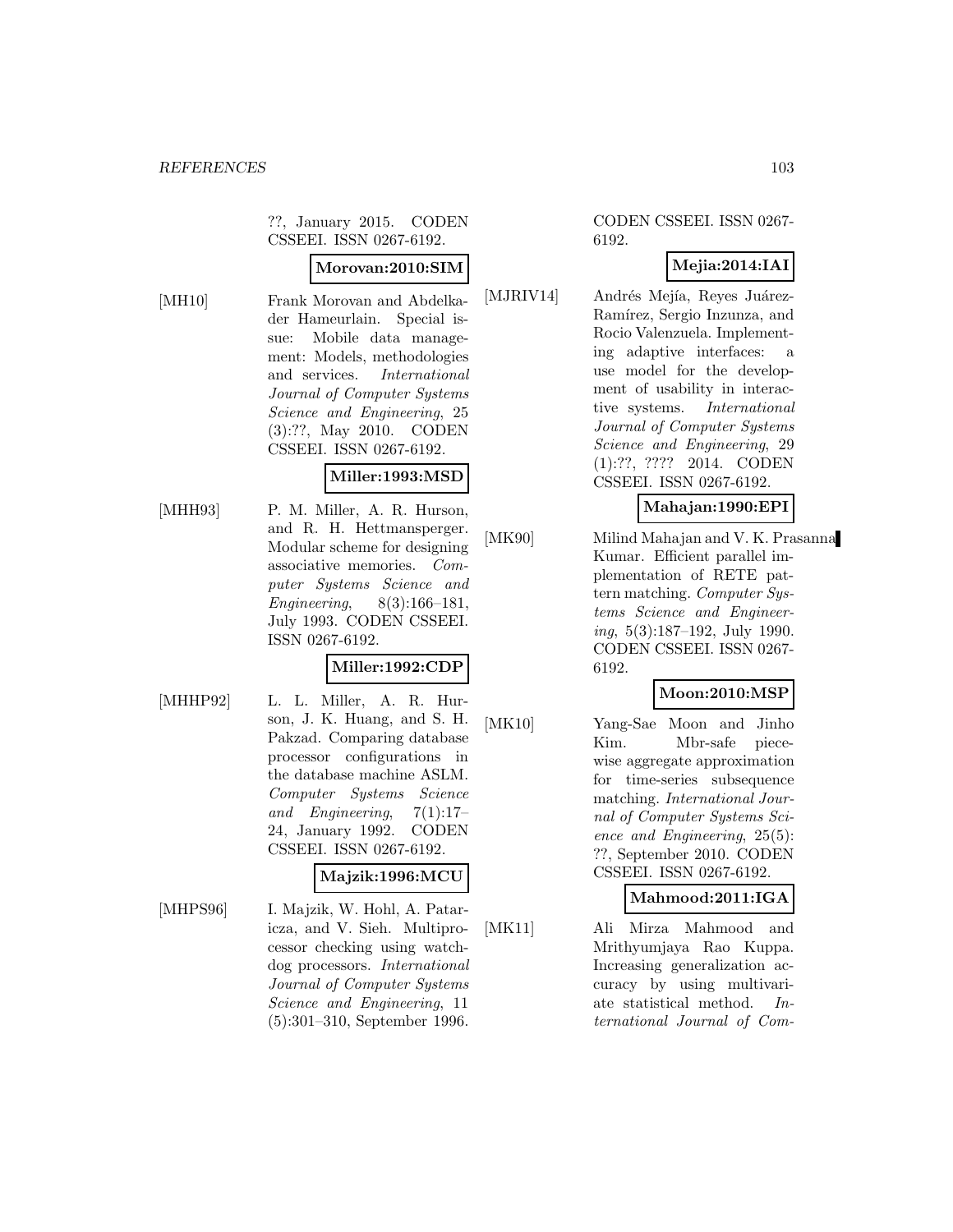puter Systems Science and Engineering, 26(2):??, March 2011. CODEN CSSEEI. ISSN 0267-6192.

### **Mai:2015:IOR**

[MKK15] Hai Tanh Mai, Jaeho Kim, and Myoung Ho Kim. Integrating outlier removal into existing histogram construction methods for geographic data. International Journal of Computer Systems Science and Engineering, 30(2): ??, March 2015. CODEN CSSEEI. ISSN 0267-6192.

#### **Min:1986:PET**

[ML86] Yinghua Min and Zhongcheng Li. Pseudo-exhaustive testing strategy for large combinational circuits. Computer Systems Science and Engineering, 1(4):213–220, October 1986. CODEN CSSEEI. ISSN 0267-6192.

#### **Moon:2009:ESSa**

[ML09a] Yang-Sae Moon and Woong-Kee Loh. Efficient stream subsequence matching algorithms for handheld devices on streaming time-series data. International Journal of Computer Systems Science and Engineering, 24(2): ??, March 2009. CODEN CSSEEI. ISSN 0267-6192.

#### **Moon:2009:ESSb**

[ML09b] Yang-Sae Moon and Woong-Kee Loh. Efficient stream subsequence matching algorithms for handheld de-

vices on streaming time-series data. International Journal of Computer Systems Science and Engineering, 24(4):??, July 2009. CODEN CSSEEI. ISSN 0267-6192.

### **Miller:1994:SMP**

[MLGC94] L. L. Miller, J. Leszczylowski, S. K. Gadia, and P. Chan. Storage model for processing semantic exceptions. *Inter*national Journal of Computer Systems Science and Engineering, 9(3):195–204, July 1994. CODEN CSSEEI. ISSN 0267-6192.

## **Mai:2015:DFS**

[MLK15] Hai Tanh Mai, Ki Yong Lee, and Myoung Ho Kim. Dynamic filtering of sensor readings for approximate query processing in sensor networks. International Journal of Computer Systems Science and Engineering, 30(3):??, May 2015. CODEN CSSEEI. ISSN 0267-6192.

### **Miura:1994:FVL**

[MLLS94] Yukiya Miura, Jung Li, Wang Li, and Naito Sachio. Fourvalued logic system and its application to describing the specification and design verification of combinational circuits. Computer Systems Science and Engineering, 9(1): 38–45, January 1994. CO-DEN CSSEEI. ISSN 0267- 6192.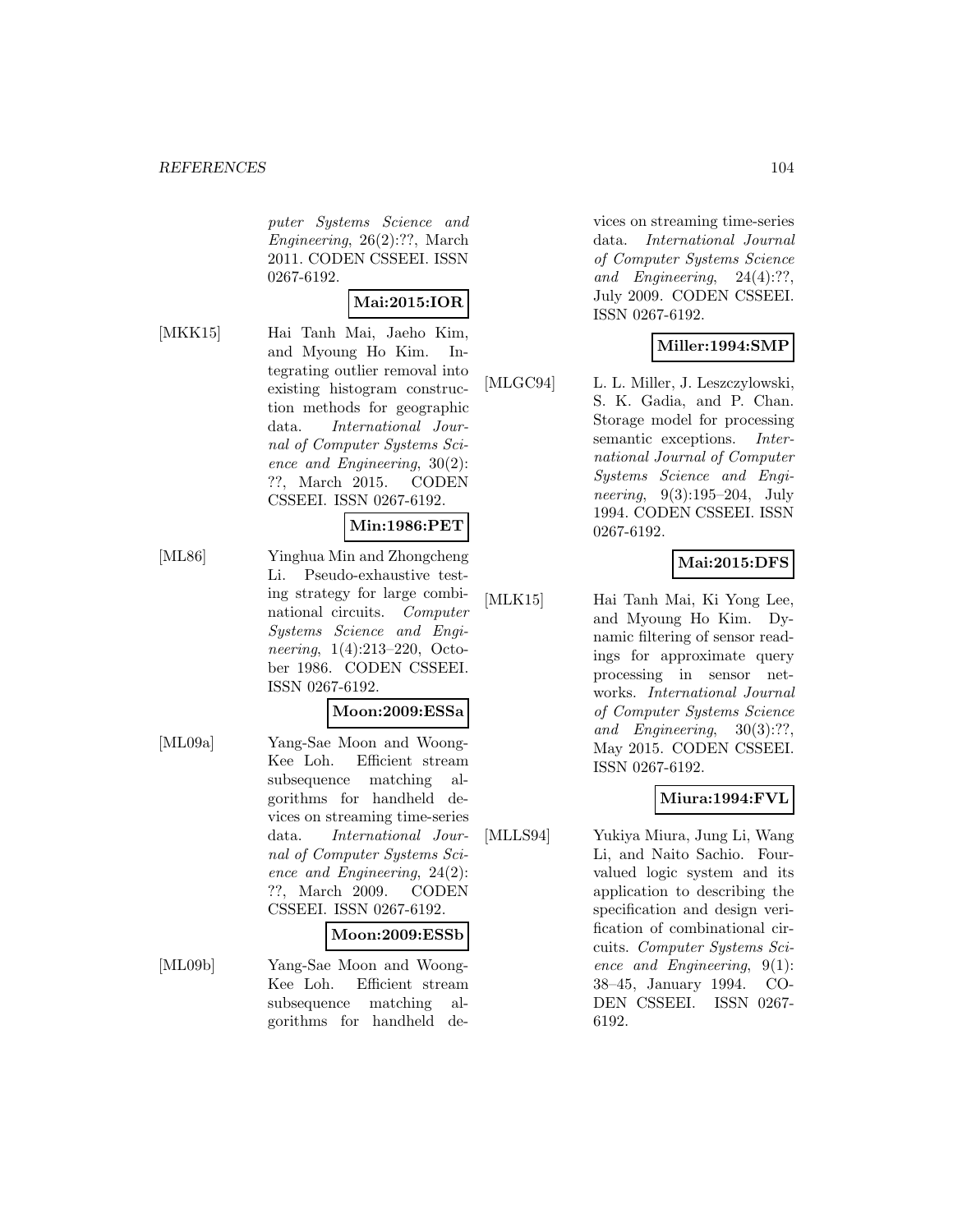### **Mataoui:2015:DBA**

[MM15] M'hamed Mataoui and Mohamed Mezghiche. A distance based approach for link analysis in XML information retrieval. International Journal of Computer Systems Science and Engineering, 30(3): ??, May 2015. CODEN CSSEEI. ISSN 0267-6192.

#### **Michaelides:1999:EUA**

[MMD99] Danius Michaelides, Luc Moreau, and David De Roure. Editorial: Uniform approach to programming the World Wide Web. International Journal of Computer Systems Science and Engineering, 14 (2):69–81, March 1999. CO-DEN CSSEEI. ISSN 0267- 6192.

# **Moumen:2016:EEA**

[MMH16] Chiraz Soussi Moumen, Franck Morvan, and Abdelkader Hameurlain. Estimation error-aware query optimization: an overview. International Journal of Computer Systems Science and Engineering, 31(3):??, May 2016. CODEN CSSEEI. ISSN 0267- 6192.

# **Mori:1985:ADC**

[MMI85] Kinji Mori, Shyoji Miyamoto, and Hirokazu Ihara. Autonomous decentralized computer system and software structure. Computer Systems Science and Engineering, 1 (1):17–22, October 1985. CO-

DEN CSSEEI. ISSN 0267- 6192.

# **Min:2000:CHT**

[MMO00] Y. Min, L. L. Miller, and M. M. Owrang. A calculus for handling time in complex objects. International Journal of Computer Systems Science and Engineering, 15(4): 253–??, July 2000. CODEN CSSEEI. ISSN 0267-6192.

# **Motus:1998:FTA**

[MN98] L. Motus and T. Naks. Formal timing analysis of OMT designs using LIMITS. International Journal of Computer Systems Science and Engineering, 13(3):161–170, May 1998. CODEN CSSEEI. ISSN 0267-6192.

# **Mala:2014:PEI**

[MN14] C. Mala and B. Nithya. Performance evaluation of IEEE 802.11 contention control mechanisms using polygonal sequences. International Journal of Computer Systems Science and Engineering, 29 (6):??, ???? 2014. CODEN CSSEEI. ISSN 0267-6192.

# **Moghadam:2014:NRD**

[MNK14] Marian Zomorodi Moghadam, Keivan Navi, and Mahmood Kalemati. A novel reversible design for double edge triggered flip-flops and new designs of reversible sequential circuits. International Journal of Computer Systems Science and Engineering, 29(3):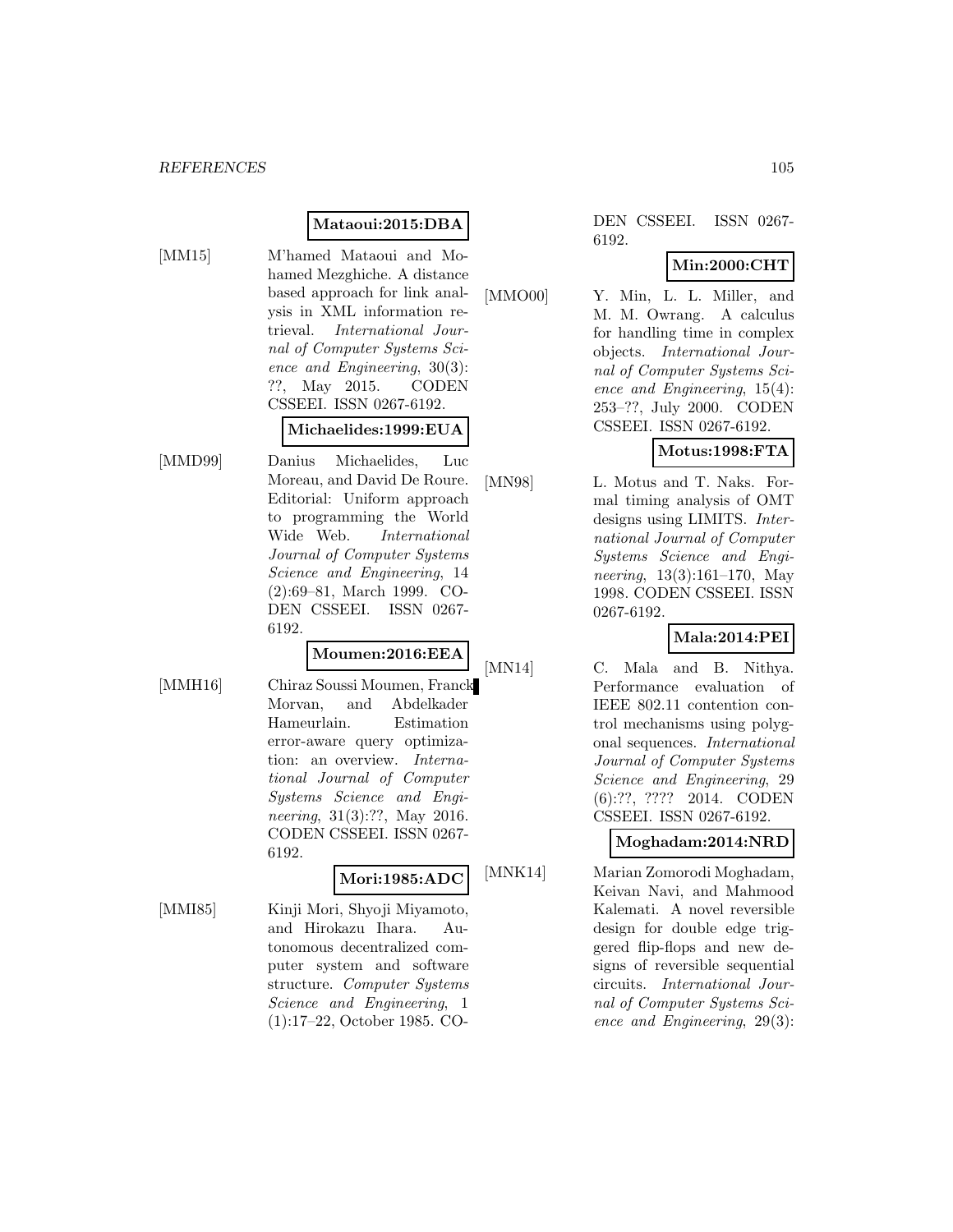### ??, ???? 2014. CODEN CSSEEI. ISSN 0267-6192.

### **Moran:2015:CSG**

[MOEMK<sup>+</sup>15] Alberto L. Morán, Felipe Orihuela-Espina, Victoria Meza-Kubo, Ana I. Grimaldo, Cristina Ramírez-Fernández, Eloísa García-Canseco, Juan M. Oropeza-Salas, and Luis E. Sucar. Out of context serious games: Transversal reutilization of games across healthcare domains. International Journal of Computer Systems Science and Engineering, 30(1): ??, January 2015. CODEN CSSEEI. ISSN 0267-6192.

### **Min:2003:PAH**

[MOK03] G. Min and M. Ould-Khaoua. Performance analysis of hypercube networks under LRD traffic. International Journal of Computer Systems Science and Engineering, 18(4): ??, July 2003. CODEN CSSEEI. ISSN 0267-6192.

### **Morzy:2007:CBA**

[Mor07] Mikolaj Morzy. Clusterbased analysis and recommendation of sellers in online auctions. International Journal of Computer Systems Science and Engineering, 22(5): ??, September 2007. CODEN CSSEEI. ISSN 0267-6192.

## **Maly:2003:FDR**

- 
- [MOZR03] K. Maly, S. Olariu, L. Zhang, and N. Rao. Fairness in

DQDB revisited: a new solution. International Journal of Computer Systems Science and Engineering, 18(2): ??, March 2003. CODEN CSSEEI. ISSN 0267-6192.

### **Mancini:1988:HLD**

[MP88] Luigi Mancini and Giuseppe Pappalardo. Hoare logic of distributed redundant systems. Computer Systems Science and Engineering, 3(4): 171–180, October 1988. CO-DEN CSSEEI. ISSN 0267- 6192.

### **Marinos:1991:DIM**

[MPC91] L. Marinos, M. P. Papazoglou, and D. Christodoulakis. Data integration methodology for an office environment. Computer Systems Science and Engineering,  $6(3):143-??$ , July 1991. CODEN CSSEEI. ISSN 0267-6192.

## **Mansor:1991:DIE**

[MRDF91] Dzaharudin Mansor, Peter Richardson, Tharam S. Dillon, and Kevin E. Forward. Design, implementation and evaluation of a fault-tolerant signalling network management system. Part II. Computer Systems Science and Engineering, 6(4):211–226, October 1991. CODEN CSSEEI. ISSN 0267-6192.

### **Muller:1998:PCE**

[MRSW98] Henk L. Muller, Sanjay Raina, Paul W. A. Stallard,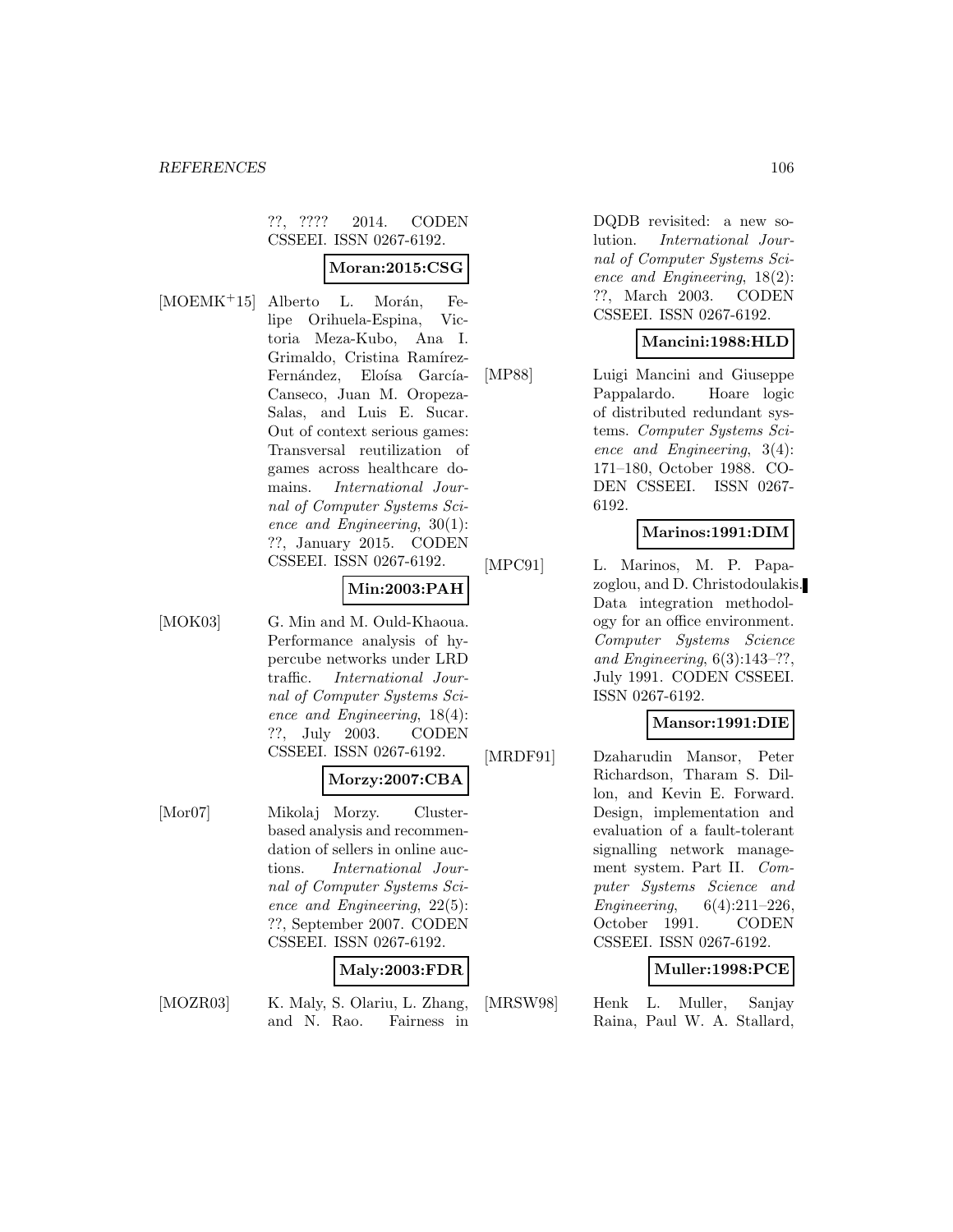and David H. D. Warren. Parallel calibrated emulation as a technique for evaluating parallel architectures. International Journal of Computer Systems Science and Engineering, 13(1):17–25, January 1998. CODEN CSSEEI. ISSN 0267-6192.

### **Muzio:1991:DCB**

- 
- [MS91] J. C. Muzio and M. Serra. Data compaction for bridging faults. Computer Systems Science and Engineering, 6(3): 131–??, July 1991. CODEN CSSEEI. ISSN 0267-6192.

#### **Manivannan:1996:DTG**

[MS96] D. Manivannan and M. Singhal. Decentralized token generation scheme for tokenbased mutual exclusion algorithms. International Journal of Computer Systems Science and Engineering, 11(1): 45–54, January 1996. CO-DEN CSSEEI. ISSN 0267- 6192.

#### **Makedon:1997:HMP**

[MS97] Fillia Makedon and Antonis Symvonis. Heuristic methods for permutation routing on meshes and tori. International Journal of Computer Systems Science and Engineering, 12 (6):373–380, November 1997. CODEN CSSEEI. ISSN 0267- 6192.

### **Mullen:1992:FFO**

[Mul92] James G. Mullen. FBASE: a federated objectbase system. Computer Systems Science and Engineering, 7(2): 91–99, April 1992. CODEN CSSEEI. ISSN 0267-6192.

### **Mizanian:2009:MAF**

[MVA09] Kiarash Mizanian, Mehdi Vasef, and Morteza Analoui. The modified alternating fractal renewal process for modelling peer to peer traffic. International Journal of Computer Systems Science and Engineering, 24(6): ??, November 2009. CODEN CSSEEI. ISSN 0267-6192.

### **Murray:1990:WDO**

[MW90] Kevin A. Murray and Andy J. Wellings. Wisdom: a distributed operating system for transputers. Computer Systems Science and Engineering, 5(1):13–20, January 1990. CODEN CSSEEI. ISSN 0267- 6192.

### **Murakami:2010:DMS**

[MYU10] Makoto Murakami, Motoi Yamagiwa, and Minoru Uehara. Decision model for a system to start communicating with a human. International Journal of Computer Systems Science and Engineering, 25(2): ??, March 2010. CODEN CSSEEI. ISSN 0267-6192.

## **Murata:2006:PNM**

[MYYW06] T. Murata, J. Yim, H. Yin, and O. Wolfson. Petri-net model and minimum cycle time for updating a moving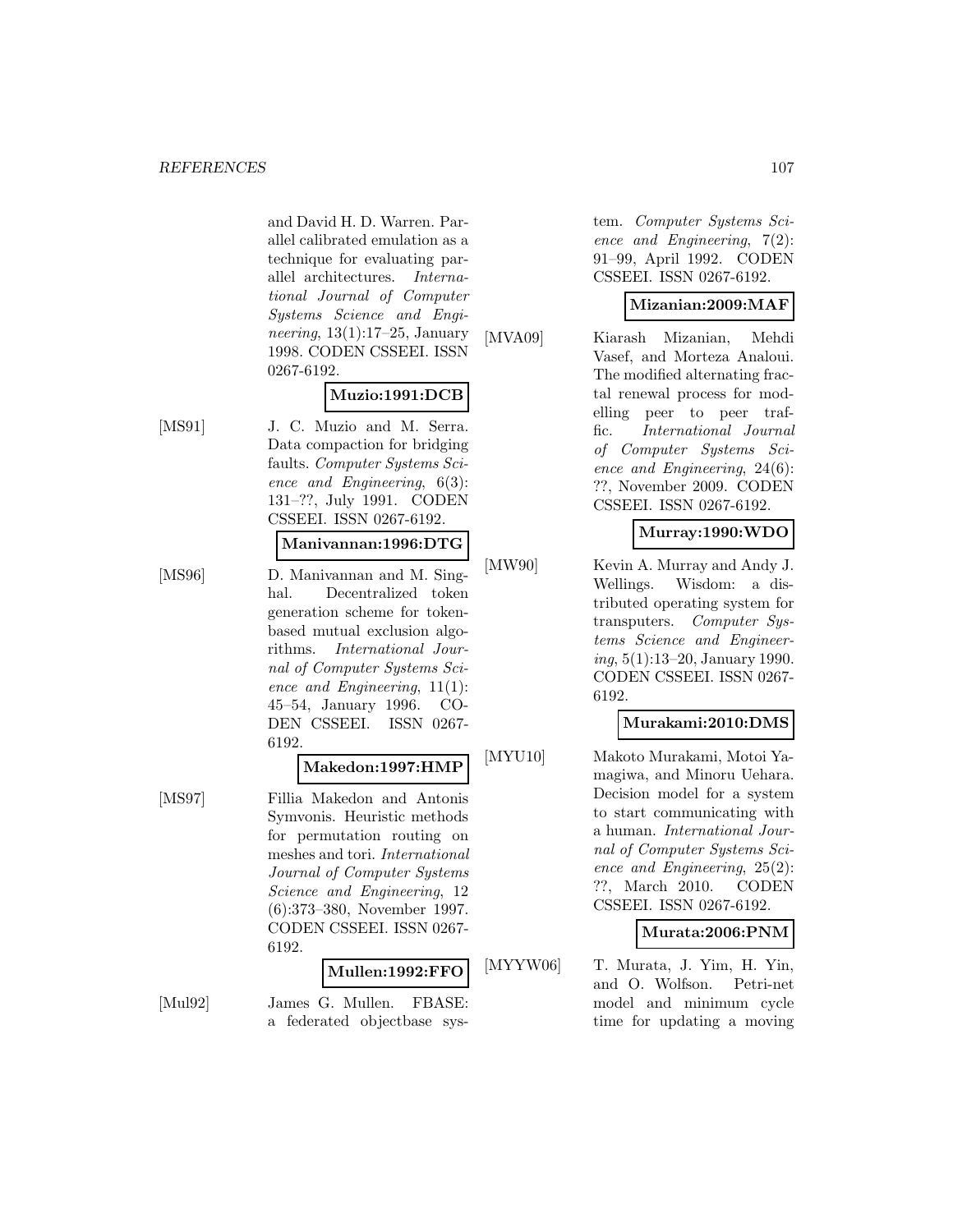objects database. International Journal of Computer Systems Science and Engineering, 21(3):??, May 2006. CODEN CSSEEI. ISSN 0267- 6192.

### **Manivannan:2003:PCI**

[MZ03] D. Manivannan and C. Zhang. Performance of communicationinduced checkpointing algorithms. International Journal of Computer Systems Science and Engineering, 18(3):??, May 2003. CODEN CSSEEI. ISSN 0267-6192.

### **Nanya:1994:ACD**

[Nan94] Takashi Nanya. Anti-codedisjoint mapping for exception handling in self-checking systems hierarchy. Computer Systems Science and Engineering,  $9(1):46-53$ , January 1994. CODEN CSSEEI. ISSN 0267-6192.

#### **Newe:2003:FVL**

[NC03] T. Newe and T. Coffey. Formal verification logic for hybrid secutity protocols. International Journal of Computer Systems Science and Engineering,  $18(1)$ :??, January 2003. CODEN CSSEEI. ISSN 0267-6192.

#### **Newe:2004:FVL**

[NC04] T. Newe and T. Coffey. Formal verification logic for hybrid security protocols. International Journal of Computer Systems Science and

Engineering,  $19(1):$ ??, January 2004. CODEN CSSEEI. ISSN 0267-6192.

### **Nikraz:2006:MDM**

[NCB06] Magid Nikraz, Giovanni Caire, and Parisa A. Bahri. A methodology for the development of multi-agent systems using the JADE platform. International Journal of Computer Systems Science and Engineering, 21(2):??, March 2006. CODEN CSSEEI. ISSN 0267-6192.

## **Napier:2000:FSV**

[NCMH00] J. Napier, L. Chen, J. May, and G. Hughes. Fault simulation to validate faulttolerance in Ada. International Journal of Computer Systems Science and Engineering, 15(1):61–??, January 2000. CODEN CSSEEI. ISSN 0267-6192.

## **Nguyen:2007:ONR**

[ND07] Kinh Nguyen and Tharam Dillon. Obligation nets: a rigorous object-oriented technique for modeling the behavioural semantics of information systems. International Journal of Computer Systems Science and Engineering, 22 (4):??, July 2007. CODEN CSSEEI. ISSN 0267-6192.

### **Nemeth:1996:STI**

[Nem96] Gibor Nemeth. Scheduling, timing and intractability in massively parallel systems. International Journal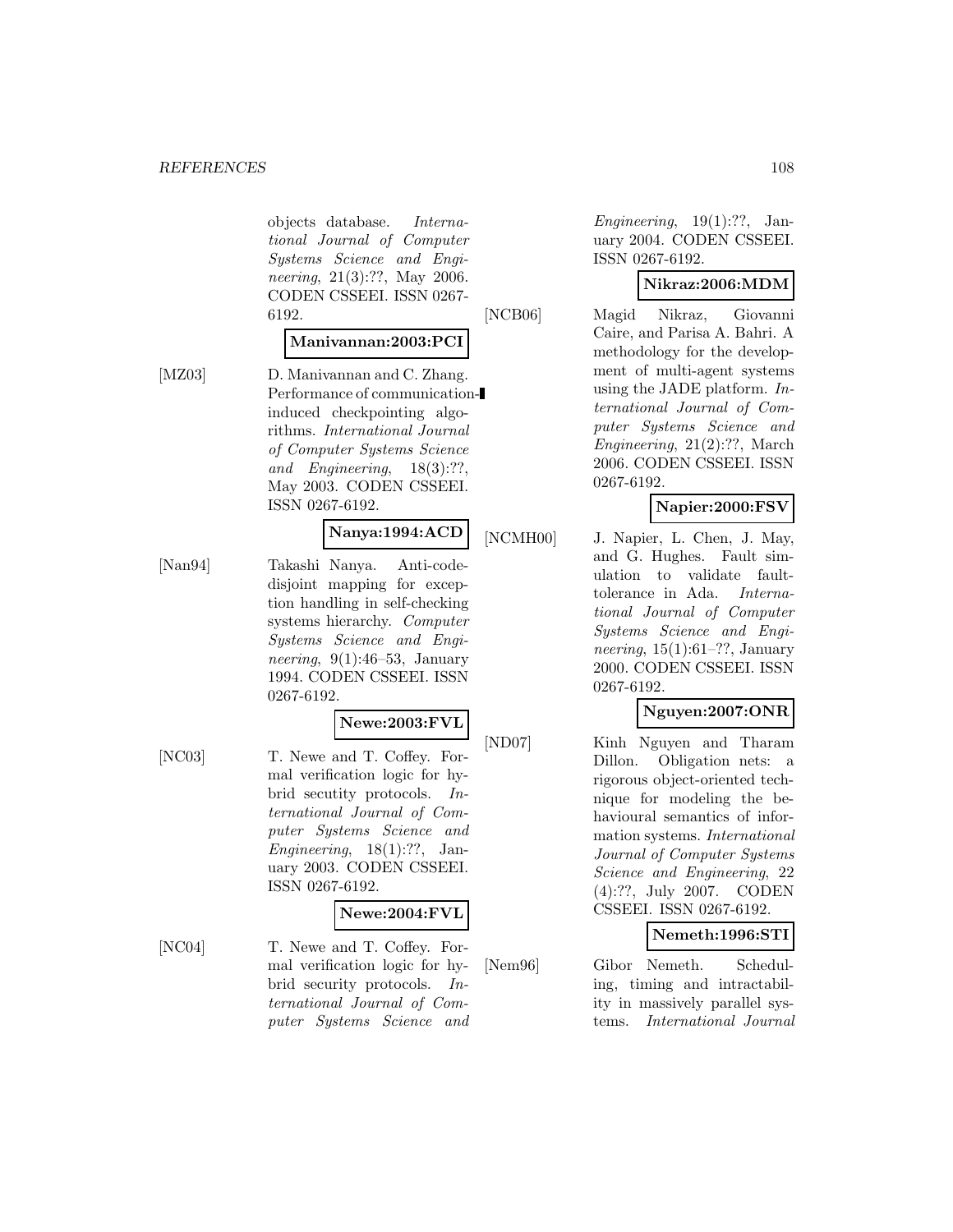of Computer Systems Science and Engineering, 11(4):245– 254, July 1996. CODEN CSSEEI. ISSN 0267-6192.

### **Nguyen:2014:IEG**

[NHK14] Cuong Xuan Nguyen, Hung-Hsuan Huang, and Kyoji Kawagoe. Implementation and evaluations of graphical password using object-based image ranking. International Journal of Computer Systems Science and Engineering, 29 (4):??, ???? 2014. CODEN CSSEEI. ISSN 0267-6192.

#### **Naghibzadeh:2003:YFR**

[NK03] M. Naghibzadeh and K. H. (Kane) Kim. The yielding-first ratemonotonic scheduling approach and its efficiency assessment. International Journal of Computer Systems Science and Engineering, 18(3): ??, May 2003. CODEN CSSEEI. ISSN 0267-6192.

### **Nah:2007:CBT**

[NKWK07] Y. Nah, K. H. (Kane) Kim, T. Wang, and M. H. Kim. A cluster-based TMOstructured scalable approach for location information systems. International Journal of Computer Systems Science and Engineering, 22(3):??, May 2007. CODEN CSSEEI. ISSN 0267-6192.

#### **Narasimhan:2002:SCR**

[NMMS02] P. Narasimhan, L. E. Moser, and P. M. Melliar-Smith.

Strongly consistent replication and recovery of faulttolerant CORBA applications. International Journal of Computer Systems Science and Engineering, 17(2): ??, March 2002. CODEN CSSEEI. ISSN 0267-6192.

### **Navarro:2010:OTO**

[NPR10] Pedro Luis Mateo Navarro, Gregorio Martínez Pêrez, and Diego Sevilla Ruiz. OpenHMI-tester: an open and cross-platform architecture for GUI testing and certification. International Journal of Computer Systems Science and Engineering, 25 (4):??, July 2010. CODEN CSSEEI. ISSN 0267-6192.

### **Nakajima:2007:SIB**

[NTI<sup>+</sup>07] T. Nakajima, E. Tokunaga, H. Ishikawa, D. Ueno, K. Fujinami, M. Sugaya, and S. Oikawa. Software infrastructures for building ubiquitous computing environments. International Journal of Computer Systems Science and Engineering, 22(3):??, May 2007. CODEN CSSEEI. ISSN 0267-6192.

### **Niu:2016:UCA**

[NXG<sup>+</sup>16] Yitong Niu, Mingming Xiong, Jianyi Guo, Cunli Mao, Yantuan Xian, and Zhengtao Yu. Using cross ambiguity model improves the effect of Vietnamese word segmentation. International Journal of Computer Systems Sci-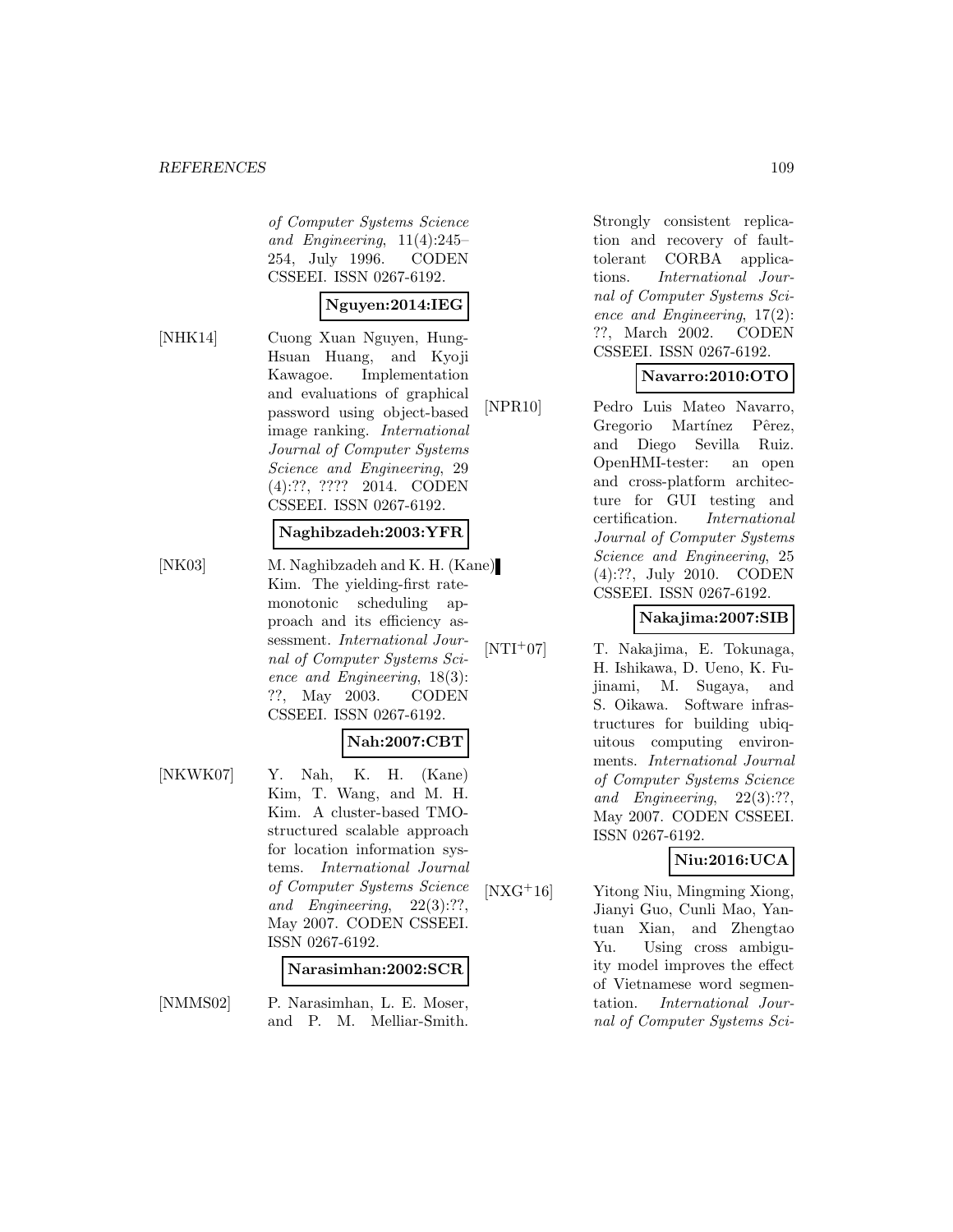ence and Engineering, 31(6): ??, November 2016. CODEN CSSEEI. ISSN 0267-6192.

#### **Obermaisser:2007:MVD**

[OESHK07] R. Obermaisser, C. El-Salloum, B. Huber, and H. Kopetz. Modeling and verification of distributed realtime systems using periodic finite state machines. International Journal of Computer Systems Science and Engineering, 22(6):??, November 2007. CODEN CSSEEI. ISSN 0267-6192.

#### **Obermaisser:2008:MVD**

[OESHK08] R. Obermaisser, C. El-Salloum, B. Huber, and H. Kopetz. Modeling and verification of distributed realtime systems using periodic finite state machines. International Journal of Computer Systems Science and Engineering, 23(4):??, July 2008. CODEN CSSEEI. ISSN 0267- 6192.

### **Omondi:1991:DHP**

[Omo91] Amos R. Omondi. Design of a high performance instruction pipeline. Computer Systems Science and Engineering, 6(1):13–29, January 1991. CODEN CSSEEI. ISSN 0267- 6192.

#### **Okaie:2012:NFG**

[ON12] Yutaka Okaie and Tadashi Nakano. Network formation games in non-cooperative service overlay networks. Inter-

national Journal of Computer Systems Science and Engineering, 27(1):??, ???? 2012. CODEN CSSEEI. ISSN 0267- 6192.

#### **Oberholzer:2006:PCI**

[OO06] Hendrick J. G. Oberholzer and Martin S. Olivier. Privacy contracts incorporated in a privacy protection framework. International Journal of Computer Systems Science and Engineering, 21(1): ??, January 2006. CODEN CSSEEI. ISSN 0267-6192.

### **Okajima:2012:HVM**

[OO12] Seiji Okajima and Yoshihiro Okada. Hierarchical visual motion retrieval system for distributed motion DB and its user experiments. International Journal of Computer Systems Science and Engineering, 27(1):??, ???? 2012. CODEN CSSEEI. ISSN 0267- 6192.

### **ORyan:2002:PPC**

[OSN02] C. O'Ryan, D. C. Schmidt, and J. R. Noseworthy. Patterns and performance of a CORBA event service for large-scale distributed interactive simulations. International Journal of Computer Systems Science and Engineering, 17(2):??, March 2002. CODEN CSSEEI. ISSN 0267-6192.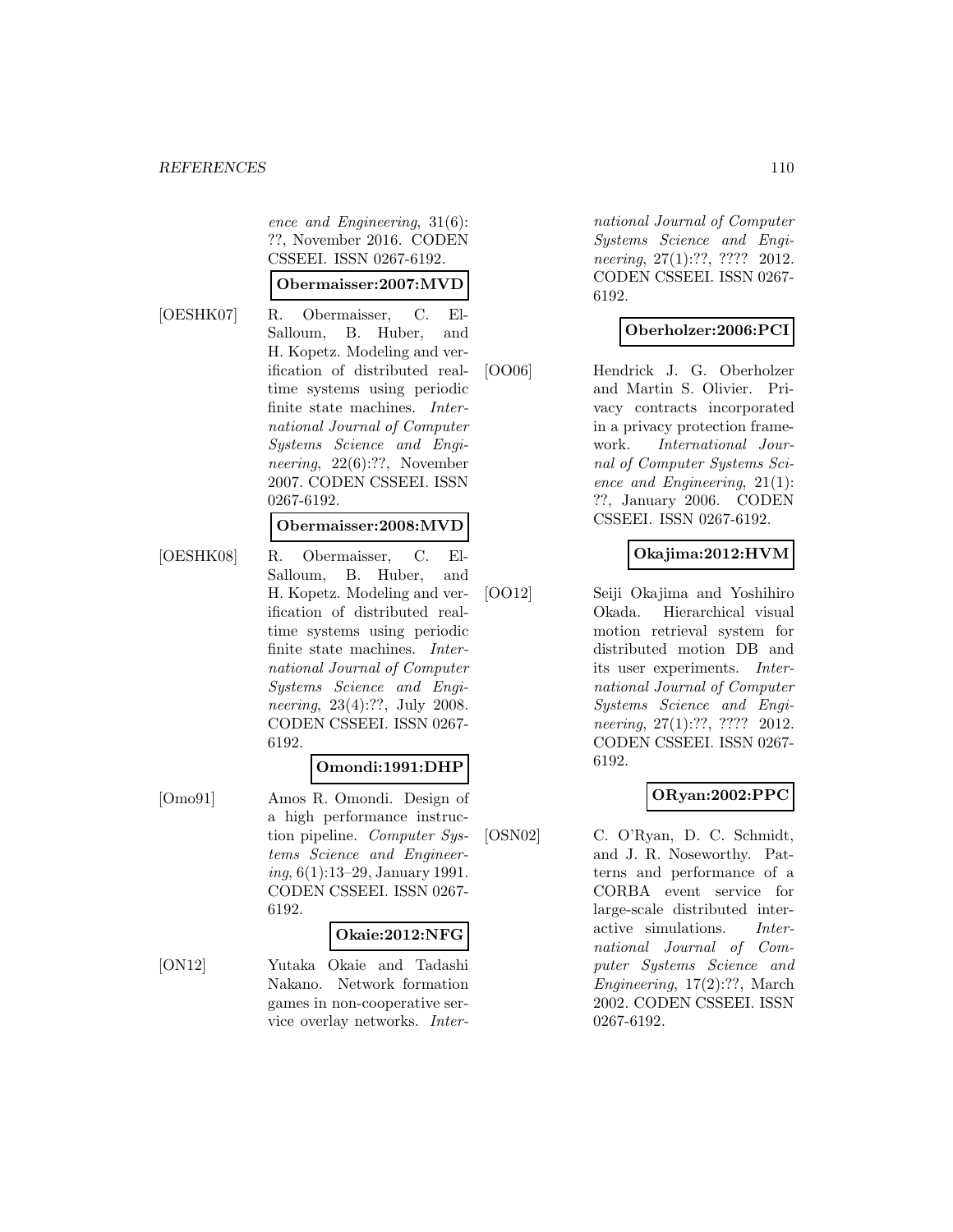### **Olariu:1995:FAC**

[OSZ95] S. Olariu, J. L. Schwing, and J. Zhang. Fast adaptive convex hull algorithm on twodimensional processor arrays with a reconfigurable bus system. International Journal of Computer Systems Science and Engineering, 10(3):131– 137, July 1995. CODEN CSSEEI. ISSN 0267-6192.

# **Olariu:1997:TCO**

[OSZZ97] Stephan Olariu, James L. Schwing, Jingyuan Zhang, and Albert Zomaya. A timeand cost-optimal algorithm for channel assignment. International Journal of Computer Systems Science and Engineering, 12(3):205–211, May 1997. CODEN CSSEEI. ISSN 0267-6192.

#### **Praba:2010:MAC**

[PA10] V. Lakshmi Praba and G. Arumugam. Message authentication code algorithm for IP-SEC. International Journal of Computer Systems Science and Engineering, 25 (5):??, September 2010. CO-DEN CSSEEI. ISSN 0267- 6192.

### **Papadopoulos:1994:POR**

[Pap94] Constantinos V. Papadopoulos. Provably optimal routing algorithms for signal routing. International Journal of Computer Systems Science and Engineering, 9(4):211–

#### 219, October 1994. CODEN CSSEEI. ISSN 0267-6192.

### **Papadopoulos:1998:MPM**

[Pap98] George A. Papadopoulos. A multimedia programming model based on timed concurrent constraint programming. International Journal of Computer Systems Science and Engineering, 13(4): 195–205, July 1998. CODEN CSSEEI. ISSN 0267-6192.

### **Papadopoulos:1999:OOT**

[Pap99] George A. Papadopoulos. Object-oriented term graph rewriting. International Journal of Computer Systems Science and Engineering, 14(1): 39–50, January 1999. CO-DEN CSSEEI. ISSN 0267- 6192.

### **Pereira:2002:E**

[PB02] C. E. Pereira and R. Baldoni. Editorial. International Journal of Computer Systems Science and Engineering, 17(2): ??, March 2002. CODEN CSSEEI. ISSN 0267-6192.

#### **Pentzaropoulos:1986:PMS**

[PBS86] G. C. Pentzaropoulos, G. C. Barney, and W. Swindells. Performance modelling of Serc Prime computer system. Computer Systems Science and Engineering, 1(2):109– 113, January 1986. CODEN CSSEEI. ISSN 0267-6192.

### **Porenta:2013:CCI**

[PC13] Jernej Porenta and Mojca Ciglaric. Comparing commer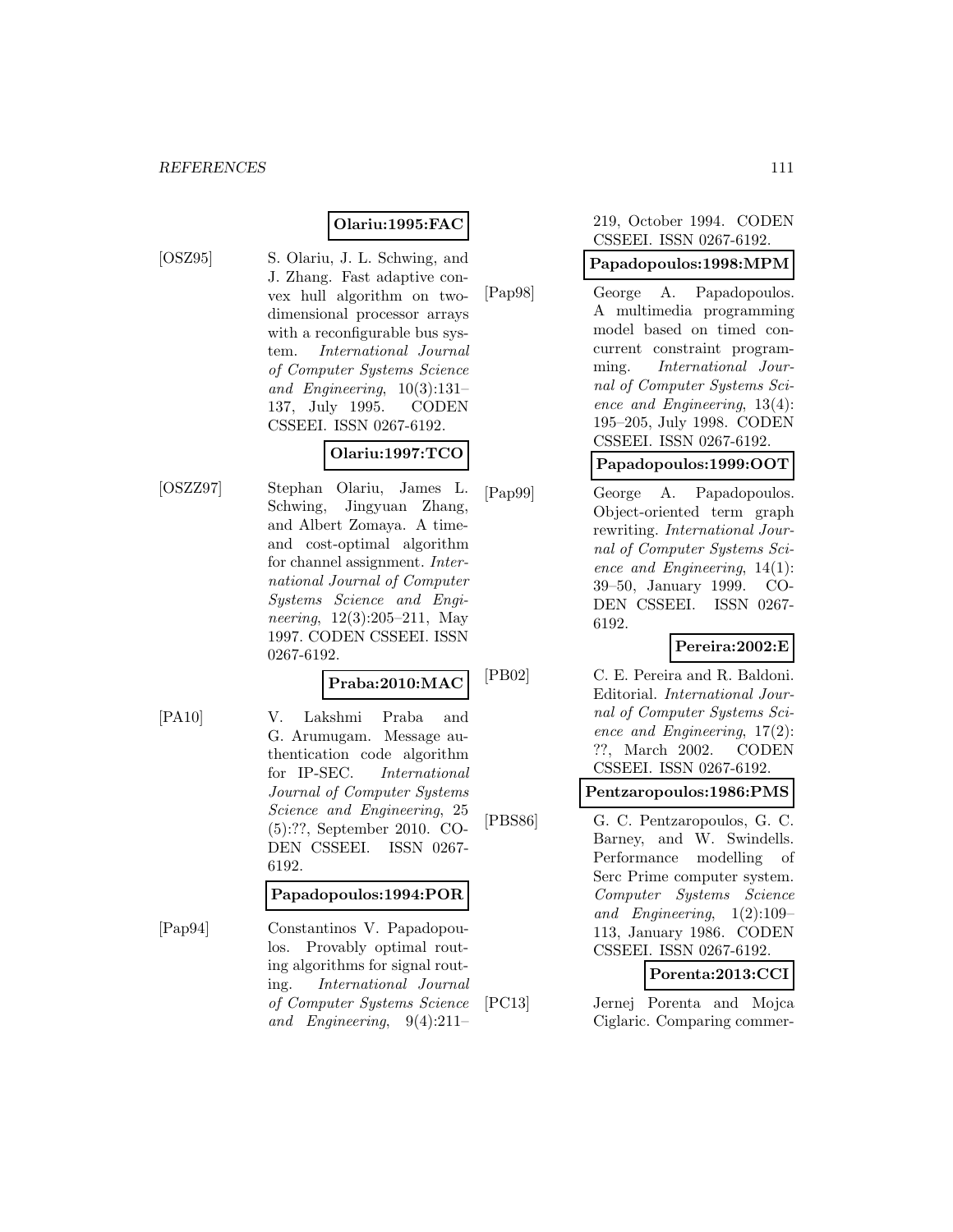cial IP reputation databases to open-source IP reputation algorithms. International Journal of Computer Systems Science and Engineering, 28 (1):??, ???? 2013. CODEN CSSEEI. ISSN 0267-6192.

#### **Pirmez:2010:ELD**

- 
- [PCB10] Luci Pirmez, Luiz F. R. C. Carmo, and Luiz F. H. Bacellar. Enhancing Levenshtein distance algorithm for assessing behavioral trust. International Journal of Computer Systems Science and Engineering,  $25(1):$ ??, January 2010. CODEN CSSEEI. ISSN 0267-6192.

#### **Papazoglou:1995:UMF**

[PDK95] Mike P. Papazoglou, Alex Denis, and Bernd J. Krämer. Use of middleware facilities in interoperable databases. International Journal of Computer Systems Science and Engineering, 10(4):195–206, October 1995. CODEN CSSEEI.

ISSN 0267-6192.

#### **Petersohn:1998:FSW**

[PHPd98] Carsta Petersohn, Cornelis Huizing, Jan Peleska, and Willem-Paul de Roever. Formal semantics for Ward and Mellor's transformation schemas and its application to fault tolerant systems. International Journal of Computer Systems Science and Engineering, 13(2):131– 136, March 1998. CODEN CSSEEI. ISSN 0267-6192.

### **Park:2007:SSB**

[PKC07] S. Park, S-W Kim, and W. W. Chu. SBASS: Segment based approach for subsequence searches in sequence databases. International Journal of Computer Systems Science and Engineering,  $22(1-2)$ :??, January/March 2007. CODEN CSSEEI. ISSN 0267-6192.

### **Pakzad:1988:INF**

[PL88] Simin Pakzad and S. Lakshmivarahan. Interconnection networks and fault tolerance. Computer Systems Science and Engineering, 3(2): 91–99, April 1988. CODEN CSSEEI. ISSN 0267-6192.

### **Park:2000:FTM**

[PLL00] J.-H. Park, H.-K. Lee, and C.- S. Lee. A fault tolerant multistage interconnection network and its fault tolerant diagnosis: the ring-banyan network. International Journal of Computer Systems Science and Engineering, 15(2):119– ??, March 2000. CODEN CSSEEI. ISSN 0267-6192.

### **Pombortsis:1994:MCR**

[PM94] A. Pombortsis and A. Menos. Modelling a class of resource sharing interconnection networks using timed Petri nets. International Journal of Computer Systems Science and Engineering, 9 (3):155–163, July 1994. CO-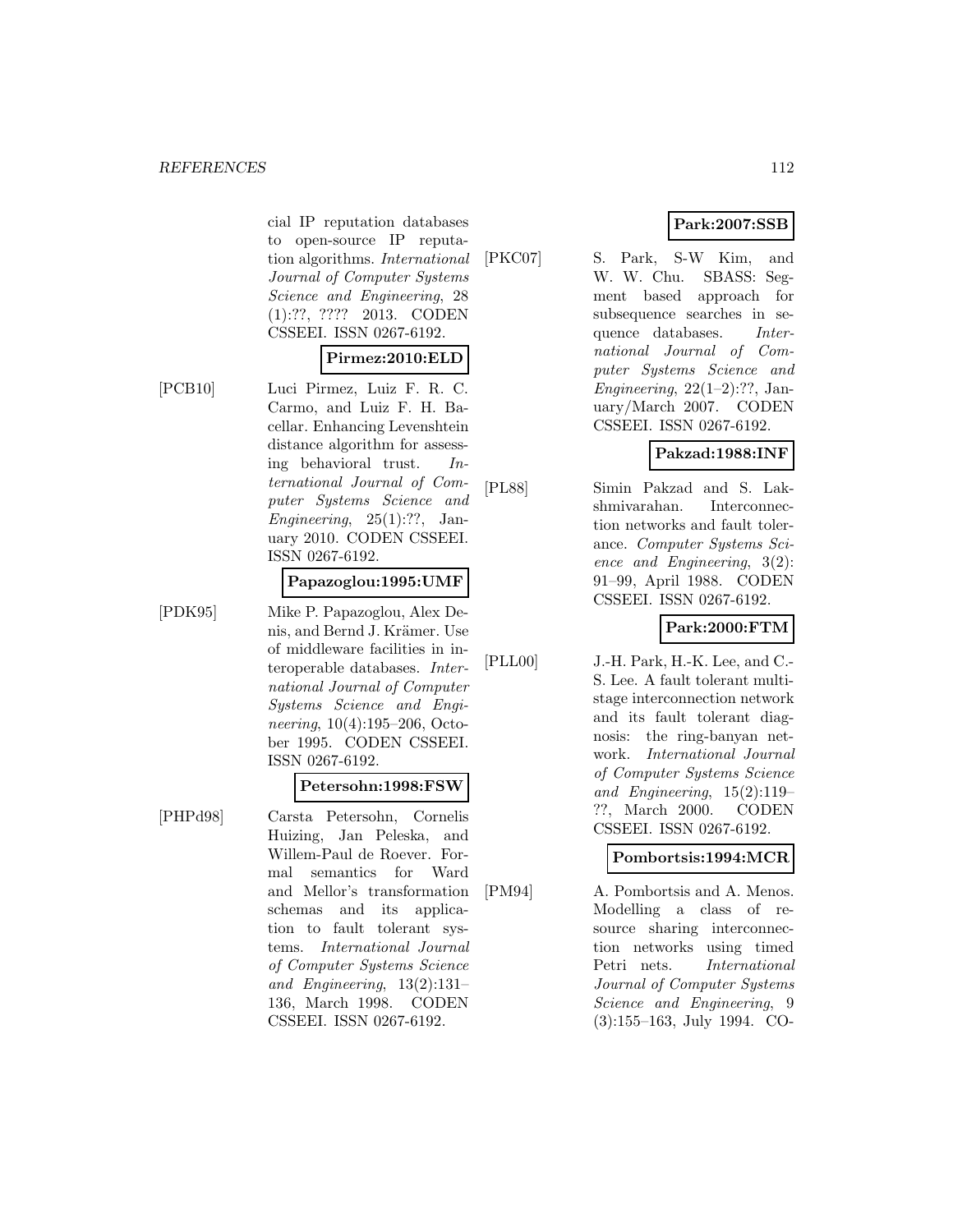DEN CSSEEI. ISSN 0267- 6192.

### **Polze:1999:RSC**

[PM99] Andreas Polze and Miroslaw Malek. Responsive services with CORBA. International Journal of Computer Systems Science and Engineering, 14 (4):209–216, July 1999. CO-DEN CSSEEI. ISSN 0267- 6192.

# **Penna:2016:EVI**

[PMO16] Giuseppe Della Penna, Daniele Magazzeni, and Sergio Orefice. Extending visual information extraction to biomedical applications. International Journal of Computer Systems Science and Engineering, 31 (5):??, September 2016. CO-DEN CSSEEI. ISSN 0267- 6192.

### **Poursalidis:2007:TPC**

[PN07] V. Poursalidis and C. Nikolaou. Towards a personcentric Identity Management Infrastructure (IMI). International Journal of Computer Systems Science and Engineering, 22(5):??, September 2007. CODEN CSSEEI. ISSN 0267-6192.

### **Ping:2009:ACN**

[PN09] Yang Ping and Liao Ningbo. Approach on complex neuralgenetic algorithm modeling for isomorphism identification in conceptual design of mechanism. International Journal of Computer Systems Science and Engineering, 24(6): ??, November 2009. CODEN CSSEEI. ISSN 0267-6192.

### **Poursakidis:2010:TPC**

[PN10] V. Poursakidis and C. Nikolaou. Towards a personcentric Identity Management Infrastructure (IMI). International Journal of Computer Systems Science and Engineering,  $25(1):?$ ?, January 2010. CODEN CSSEEI. ISSN 0267-6192.

### **Perez:2011:MTT**

[PONA11] Jon Perez, Roman Obermaisser, Carlos F. Nicolas, and Iban Ayestaran. Modeling time-triggered real-time control systems using executable time-triggered model (E-TTM) and systemC-AMS. International Journal of Computer Systems Science and Engineering, 26(6):??, November 2011. CODEN CSSEEI. ISSN 0267-6192.

### **Posch:1998:MPC**

[Pos98] Reinhard Posch. Massive parallelism on a chip: VLSI aspects involving dynamic logic. International Journal of Computer Systems Science and Engineering, 13(2):101– 107, March 1998. CODEN CSSEEI. ISSN 0267-6192.

### **Potdar:2014:GE**

[Pot14] Vidyasagar Potdar. Guest editor. International Journal of Computer Systems Science and Engineering, 29(1):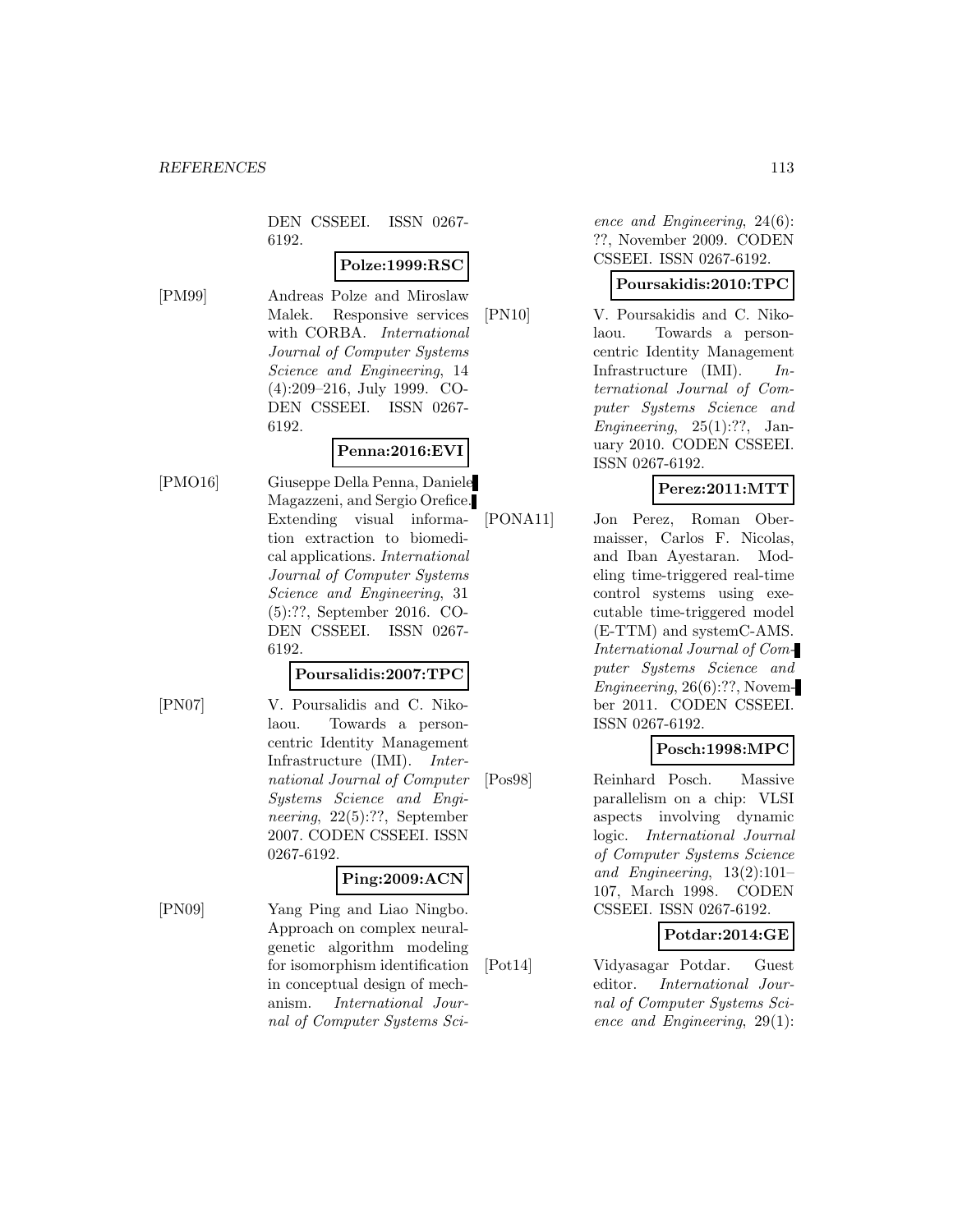??, ???? 2014. CODEN CSSEEI. ISSN 0267-6192.

### **Prema:2013:AMT**

- [PRB13] P. Prema, B. Ramadoss, and S. R. Balasundaram. An algorithm for merging two classification trees for test case generation. International Journal of Computer Systems Science and Engineering, 28(4): ??, ???? 2013. CODEN CSSEEI. ISSN 0267-6192. **Paulo:2013:TAE**
- [PRPS13] João Paulo, Pedro Reis, José Pereira, and António Sousa. Towards an accurate evaluation of deduplicated storage systems. International Journal of Computer Systems Science and Engineering, 28(6): ??, ???? 2013. CODEN CSSEEI. ISSN 0267-6192.

### **Polze:2001:TPC**

[PRSM01] A. Polze, J. Richling, J. Schwarz, and M. Malek. Towards predictable CORBA-based services. International Journal of Computer Systems Science and Engineering, 16(2): ??, March 2001. CODEN CSSEEI. ISSN 0267-6192.

### **Pradeep:1995:SMC**

[PS95] B. Pradeep and C. Siva Ram Murthy. Sorting on meshconnected computers with multiple broadcasting using  $N^{2/3} \times N^{2/3}$  processors. International Journal of Computer Systems Science and Engineering, 10(2):100–110, April

1995. CODEN CSSEEI. ISSN 0267-6192.

#### **Pezze:2001:E**

[PS01] M. Pezzè and S. M. Shatz. Editorial. International Journal of Computer Systems Science and Engineering, 16(3): ??, May 2001. CODEN CSSEEI. ISSN 0267-6192.

# **Petrinja:2010:TFD**

[PS10] Etiel Petrinja and Giancarlo Succi. Trustworthiness of the FLOSS development process. International Journal of Computer Systems Science and Engineering, 25(4): ??, July 2010. CODEN CSSEEI. ISSN 0267-6192.

# **Peng:2009:AAI**

[PTX<sup>+</sup>09] Chao Peng, Yasuo Tan, Naixue Xiong, Laurence T. Yang, and Hong Zhu. Approximation algorithms for inner-node weighted minimum spanning trees. *Inter*national Journal of Computer Systems Science and Engineering, 24(3):??, May 2009. CODEN CSSEEI. ISSN 0267- 6192.

### **Pissinou:1996:ADR**

[PV96] Niki Pissinou and Kanonkluk Vanapipat. Active database rules in distributed database systems: a dynamic approach to solving structural and semantic conflicts in distributed database systems. International Journal of Computer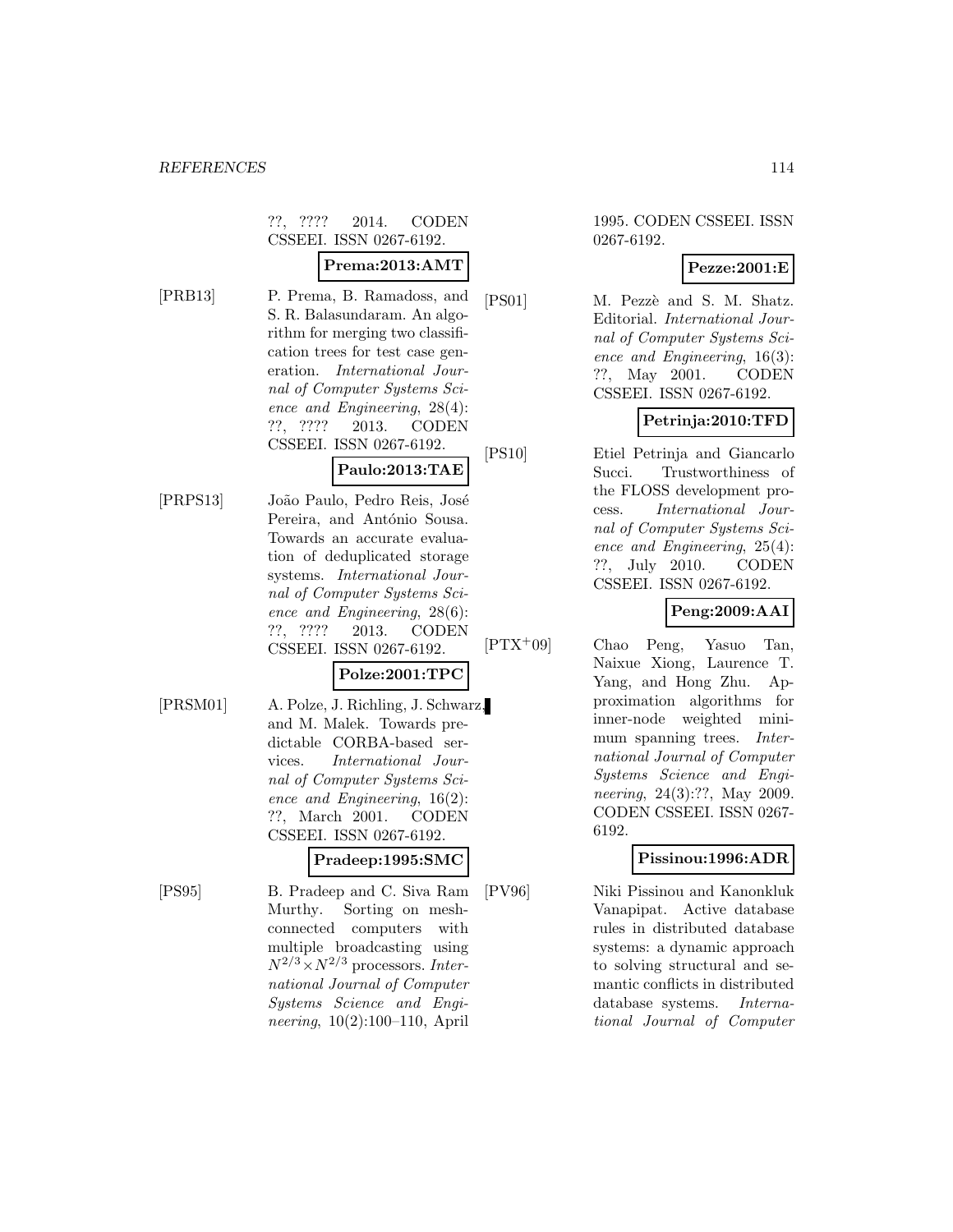Systems Science and Engineering,  $11(1):35-44$ , January 1996. CODEN CSSEEI. ISSN 0267-6192.

#### **Posadas:2011:ETA**

[PVRM11] H. Posadas, E. Villar, Dominique Ragot, and Marcos Martinez. Early, timeapproximate modeling of multi-OS Linux platforms in a systemC co-simulation environment. International Journal of Computer Systems Science and Engineering, 26(6): ??, November 2011. CODEN CSSEEI. ISSN 0267-6192.

#### **Pi:2008:ICM**

[PXQ08] Dechang Pi, Chuhua Xian, and Xiaolin Qin. An improved C-means clustering algorithm. International Journal of Computer Systems Science and Engineering, 23(1): ??, January 2008. CODEN CSSEEI. ISSN 0267-6192.

#### **Ping:1993:XRA**

[PXY93] Chen Ping, Cai Xiyao, and Jin Yimin. XDRC++: a reflective architecture in the  $C++$  language. Computer Systems Science and Engineering, 8(2):109–120, April 1993. CODEN CSSEEI. ISSN 0267-6192.

#### **Perkins:2004:QAR**

[PYHO04] Dmitri D. Perkins, Jinping Yang, Herman Hughes, and Charles Owen. A QoS-aware routing scheme for mobile ad hoc networks. International

Journal of Computer Systems Science and Engineering, 19 (5):??, September 2004. CO-DEN CSSEEI. ISSN 0267- 6192.

### **Qin:1993:AAD**

[QA93] Bin Qin and Reda A. Ammar. Analytic approach to deriving time costs of parallel computations. Computer Systems Science and Engineering, 8(2):90–100, April 1993. CODEN CSSEEI. ISSN 0267- 6192.

### **Qin:1991:APP**

[QAS91] Bin Qin, Reda A. Ammar, and Howard A. Sholl. Allocating processing power to minimize time costs in parallel software systems. Computer Systems Science and Engineering, 6(3):159–??, July 1991. CODEN CSSEEI. ISSN 0267-6192.

### **Quan:2009:ICS**

[QAY09] Dang Ming Quan, Jörn Altmann, and Laurence T. Yang. Improving the capability of the SLA workflow broker with parallel processing technology. International Journal of Computer Systems Science and Engineering, 24(5): ??, September 2009. CODEN CSSEEI. ISSN 0267-6192.

### **Qu:2009:OLA**

[QKSN09] Wenyu Qu, Masaru Kitsuregawa, Yanming Shen, and Takashi Nanya. An optimal lifetime-adaptive method for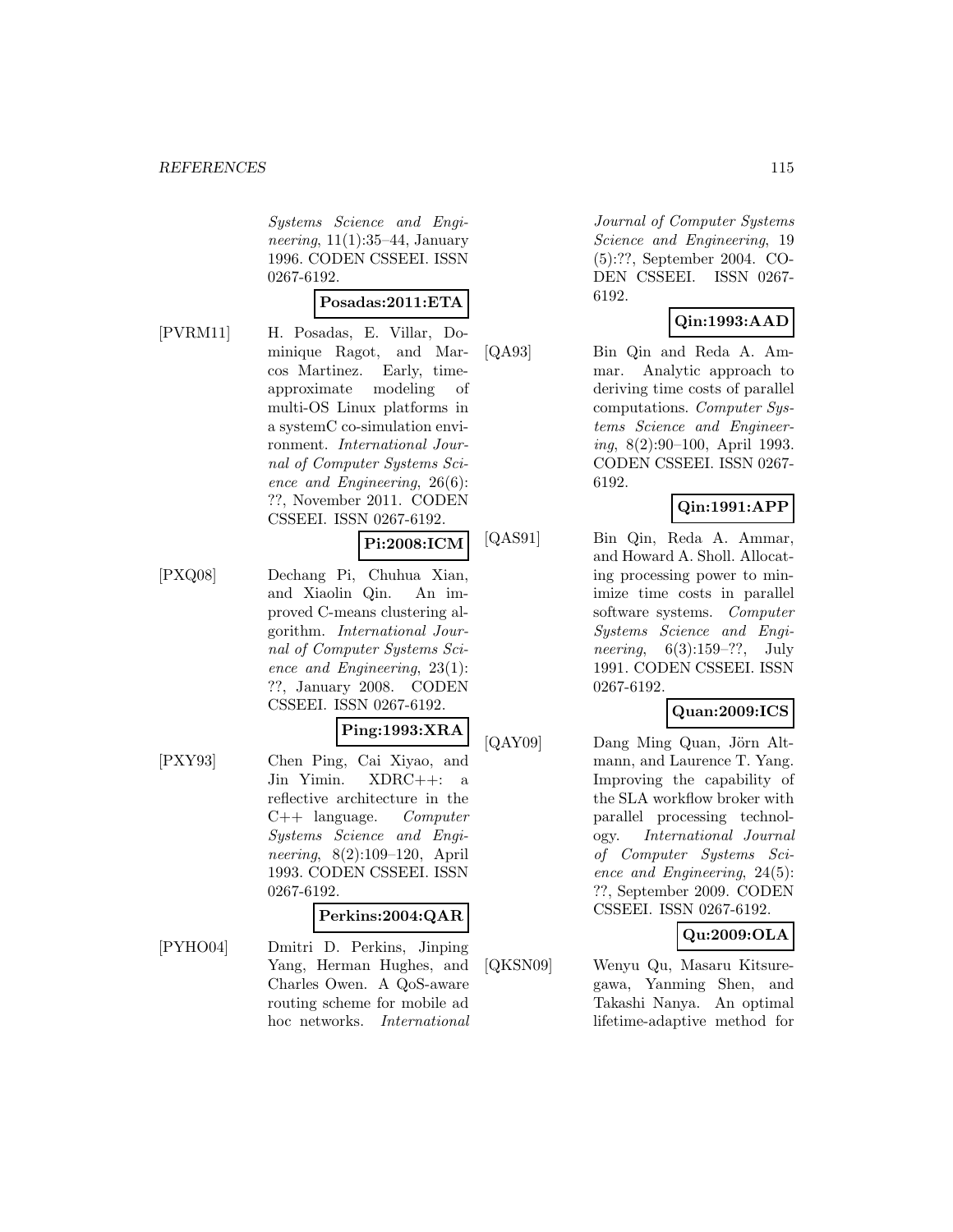wireless sensor networks. International Journal of Computer Systems Science and Engineering,  $24(3):?$ ?, May 2009. CODEN CSSEEI. ISSN 0267-6192.

### **Qu:2007:TBR**

[QKZ<sup>+</sup>07] Wenyu Qu, Masaru Kitsuregawa, Hai Zhuge, Hong Shen, and Yinwei Jin. A trafficbased routing algorithm by using mobile agents. International Journal of Computer Systems Science and Engineering, 22(6):??, November 2007. CODEN CSSEEI. ISSN 0267-6192.

### **Qin:2013:SIB**

[QL13] ChaoYong Qin and Chenhan Liao. Session identification based on linked referrers and Web log indexing. International Journal of Computer Systems Science and Engineering, 28(5):??, ???? 2013. CODEN CSSEEI. ISSN 0267- 6192.

### **Qin:2015:SIB**

[QL15] ChaoYong Qin and Chenhan Liao. Session identification based on linked referrers and web log indexing. International Journal of Computer Systems Science and Engineering, 30(2):??, March 2015. CODEN CSSEEI. ISSN 0267-6192.

# **Qi:2014:HKI**

[QLL14] Heng Qi, Guoyu Lan, and Kequi Li. A hierarchical kernel

for image classification based on layered representation. International Journal of Computer Systems Science and Engineering, 29(4):??, ???? 2014. CODEN CSSEEI. ISSN 0267-6192.

### **Qaroush:2014:ESF**

[QWK14] Aziz Qaroush, Mahdi Washaha, and Ismail Khater. Efficient spam filtering based on informative features extracted from the header fields and the URLs in the message. International Journal of Computer Systems Science and Engineering, 29(1):??, ???? 2014. CODEN CSSEEI. ISSN 0267- 6192.

### **Qu:2015:TDA**

[QY15] Qingjun Qu and Yiping Yao. A task distribution algorithm compatible with background control framework for parallel simulation. International Journal of Computer Systems Science and Engineering, 30 (5):??, September 2015. CO-DEN CSSEEI. ISSN 0267- 6192.

### **Qin:2010:CSC**

[QYCG10] Guangcheng Qin, Panlong Yang, Guihai Chen, and Deke Guo. Characterizing the scaling capacity for multiple access wireless sensor networks. International Journal of Computer Systems Science and Engineering, 25(6): ??, November 2010. CODEN CSSEEI. ISSN 0267-6192.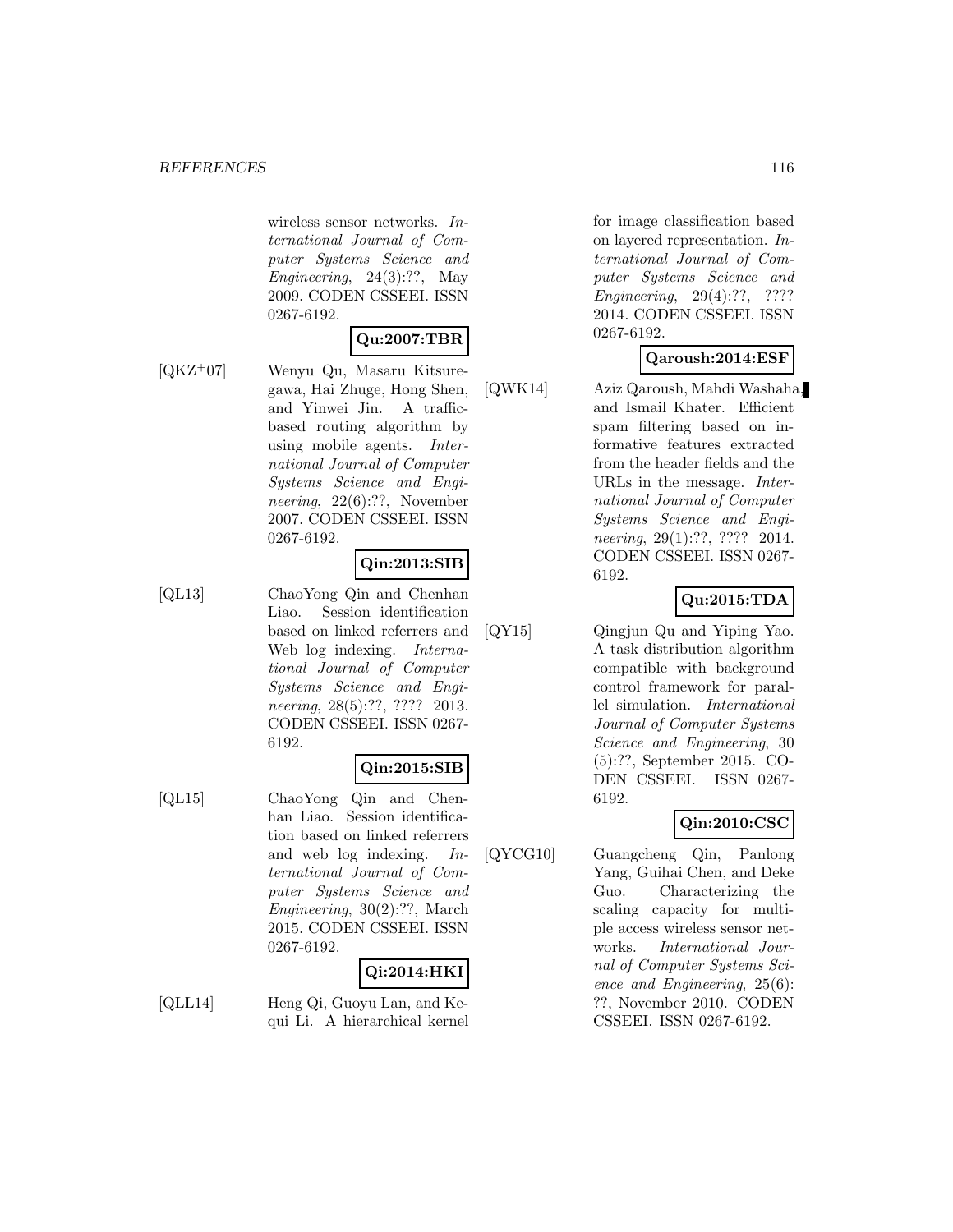## **Qu:2009:PIR**

- 
- [QZK09] Wenyu Qu, Wanlei Zhou, and Masaru Kitsuregawa. A parallel information retrieval method for e-commerce. International Journal of Computer Systems Science and Engineering, 24(5):??, September 2009. CODEN CSSEEI. ISSN 0267-6192.

### **Rebhi:2015:FDL**

[RAF15] A. Rebhi, S. Abid, and F. Fnaiech. Fabric defect localization using line variances of the local homogeneity images. International Journal of Computer Systems Science and Engineering, 30 (4):??, July 2015. CODEN CSSEEI. ISSN 0267-6192.

#### **Ravikumar:1992:PDP**

[Rav92] C. P. Ravikumar. Parallel r-dimensional placement on a vector minisupercomputer. Computer Systems Science and Engineering, 7(3): 147–151, July 1992. CODEN CSSEEI. ISSN 0267-6192.

# **Ravikumar:1995:PDP**

[Rav95] C. P. Ravikumar. Parallel r-dimensional placement on a vector minisupercomputer. International Journal of Computer Systems Science and Engineering, 10(3): 138–143, July 1995. CODEN CSSEEI. ISSN 0267-6192.

### **Raynal:2000:NBA**

[Ray00] M. Raynal. Non-blocking atomic commitment in distributed systems: a tutorial based on a generic protocol. International Journal of Computer Systems Science and Engineering, 15(2): 77–??, March 2000. CODEN CSSEEI. ISSN 0267-6192.

### **Raynal:2002:TBS**

[Ray02] M. Raynal. Token-based sequential consistency. International Journal of Computer Systems Science and Engineering, 17(6):??, November 2002. CODEN CSSEEI. ISSN 0267-6192.

### **Ravikumar:1998:VIS**

[RC98] C. P. Ravikumar and S. Chakraverty. VLSI implementation of a strongly fault secure ALU. International Journal of Computer Systems Science and Engineering, 13(5):283–288, September 1998. CODEN CSSEEI. ISSN 0267-6192.

### **Rafferty:2015:GLO**

[RCNL15] Joseph Rafferty, Liming Chen, Chris Nugent, and Jun Liu. Goal lifecycles and ontological models for intention based assistive living within smart environments. International Journal of Computer Systems Science and Engineering,  $30(1)$ :??, January 2015. CODEN CSSEEI. ISSN 0267-6192.

### **Ross:1992:CSP**

[RD92] D. F. Ross and R. H. Davis. Comparative study of performance of concurrency con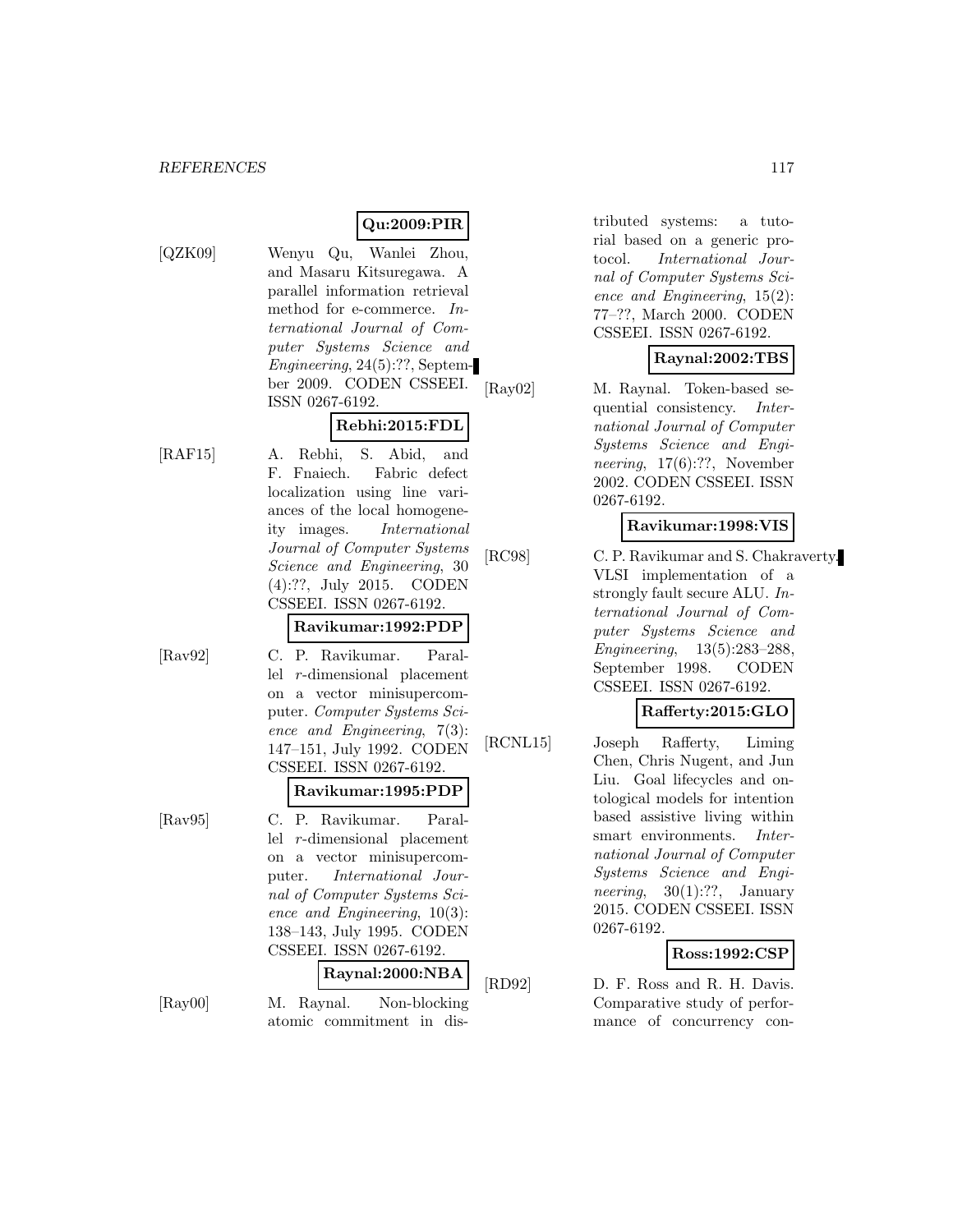trol algorithms in a centralized database. Computer Systems Science and Engineering, 7(1):3–16, January 1992. CODEN CSSEEI. ISSN 0267- 6192.

#### **Rodriguez-Dominguez:2015:MDA**

 $[RDRLG+15]$  Carlos Rodríguez-Domínguez, Tomás Ruiz-López, José Luis Garrido, Manuel Noguera, and Kawtar Benghazi. A model-driven approach to service composition on the basis of the specification of BPMN choreographies. International Journal of Computer Systems Science and Engineering, 30 (1):??, January 2015. CO-DEN CSSEEI. ISSN 0267- 6192.

#### **Reddi:1988:SMA**

[Red88] Arumalla V. Reddi. Secondary memory analysis of a mini/microcomputer in resource-sharing distributed information systems. Computer Systems Science and Engineering, 3(4):189–198, October 1988. CODEN CSSEEI. ISSN 0267-6192.

### **Reddi:1991:MPM**

[Red91] Arumalla V. Reddi. Memory performance of microcomputers at large user nodes of distributed systems. Computer Systems Science and Engineering, 6(2):85–??, April 1991. CODEN CSSEEI. ISSN 0267-6192.

### **Ranran:2016:HGB**

[RES<sup>+</sup>16a] Liu Ranran, Zheng Enxing, Chang Shan, Bei Shaoyi, and Zhang Lanchun. Hierarchical gradient based parameter identification for nonuniformly sampling Wiener systems. International Journal of Computer Systems Science and Engineering, 31(6): ??, November 2016. CODEN CSSEEI. ISSN 0267-6192.

### **Ranran:2016:HSG**

[RES<sup>+</sup>16b] Liu Ranran, Zheng Enxing, Chang Shan, Bei Shaoyi, and Zhang Lanchun. Hierarchical stochastic gradient identification for non-uniformly sampling Hammerstein systems with colored noise. *Interna*tional Journal of Computer Systems Science and Engineering, 31(6):??, November 2016. CODEN CSSEEI. ISSN 0267-6192.

#### **Rodriguez:2007:MAD**

[RFMP07] Alfonso Rodríguez, Eduardo Fernández-Medina, and Mario Piattini. An MDA approach to develop secure business processes through a UML 2.0 extension. International Journal of Computer Systems Science and Engineering, 22(5): ??, September 2007. CODEN CSSEEI. ISSN 0267-6192.

#### **Robach:1988:TMR**

[RG88] C. Robach and S. Guibert. Testability measures: a review. Computer Systems Sci-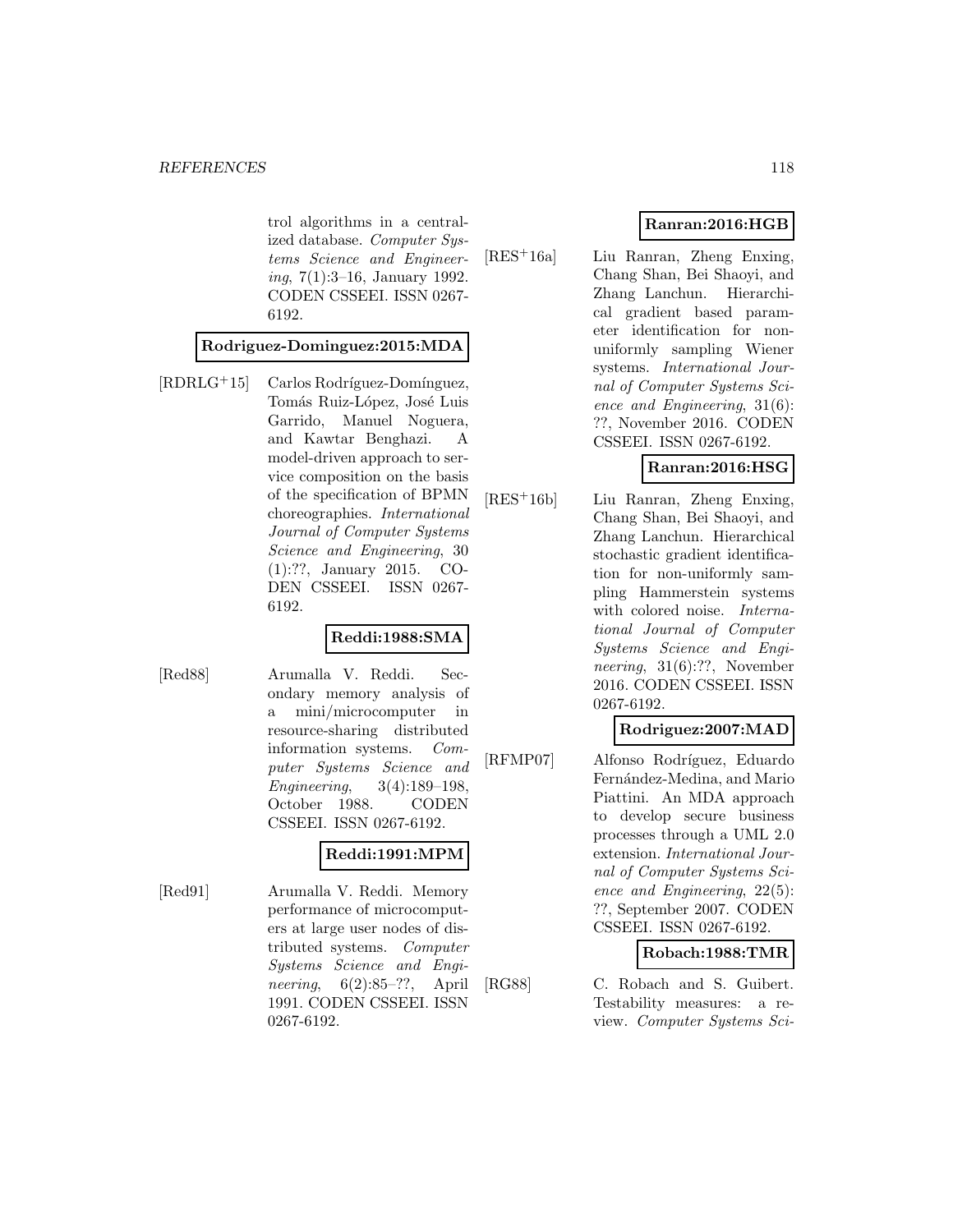ence and Engineering, 3(3): 117–126, July 1988. CODEN CSSEEI. ISSN 0267-6192.

#### **Rahman:2014:DCA**

[RHS<sup>+</sup>14] Mohammad Osiur Rahman, Aini Hussain, Edgar Scavino, M. A. Hannan, and Hassan Basri. DNA computation algorithm for recyclable waste paper sorting. International Journal of Computer Systems Science and Engineering, 29 (5):??, ???? 2014. CODEN CSSEEI. ISSN 0267-6192.

#### **Richter:1990:MDV**

[Ric90] Harald Richter. Multiprocessor with dynamically variable topology. Computer Systems Science and Engineering, 5 (1):29–35, January 1990. CO-DEN CSSEEI. ISSN 0267- 6192.

#### **Rahwan:2006:ISM**

[RJS06] Iyad Rahwan, Thomas Juan, and Leon Sterling. Integrating social modelling and agent interaction through goal-oriented analysis. International Journal of Computer Systems Science and Engineering, 21(2):??, March 2006. CODEN CSSEEI. ISSN 0267-6192.

### **Rundensteiner:1999:EES**

[RKZ99] E. A. Rundensteiner, H. A. Kuno, and Y. Zhou. Experimental evaluation of the SMX strategy for incremental materialized path view maintenance. International Journal

of Computer Systems Science and Engineering, 14(6):331– ??, 1999. CODEN CSSEEI. ISSN 0267-6192.

### **Raju:1998:PCM**

[RM98] N. N. Raju and Ravi Mittal. Performance comparison of multicasting schemes for ATM switches under heterogeneous traffic. International Journal of Computer Systems Science and Engineering, 13 (6):359–368, November 1998. CODEN CSSEEI. ISSN 0267- 6192.

### **Rao:2002:GQP**

[RM02] N. S. V. Rao and N. Manickam. General quickest paths and path-tables. International Journal of Computer Systems Science and Engineering,  $17(4/5)$ :??,  $\text{July}/$ September 2002. CODEN CSSEEI. ISSN 0267-6192.

#### **Ranganathan:1991:VAD**

[RMB91] N. Ranganathan, Amar Mukherjee, and M. Bassiouni. VLSI algorithms for data compression. Computer Systems Science and Engineering, 6(4): 238–253, October 1991. CO-DEN CSSEEI. ISSN 0267- 6192.

### **Richardson:1991:FTA**

[RMDF91] Peter Richardson, Dzaharudin Mansor, T. S. Dillon, and K. E. Forward. Fault-tolerant approach to the design of a Signalling Transfer Point: Part 1. Computer Systems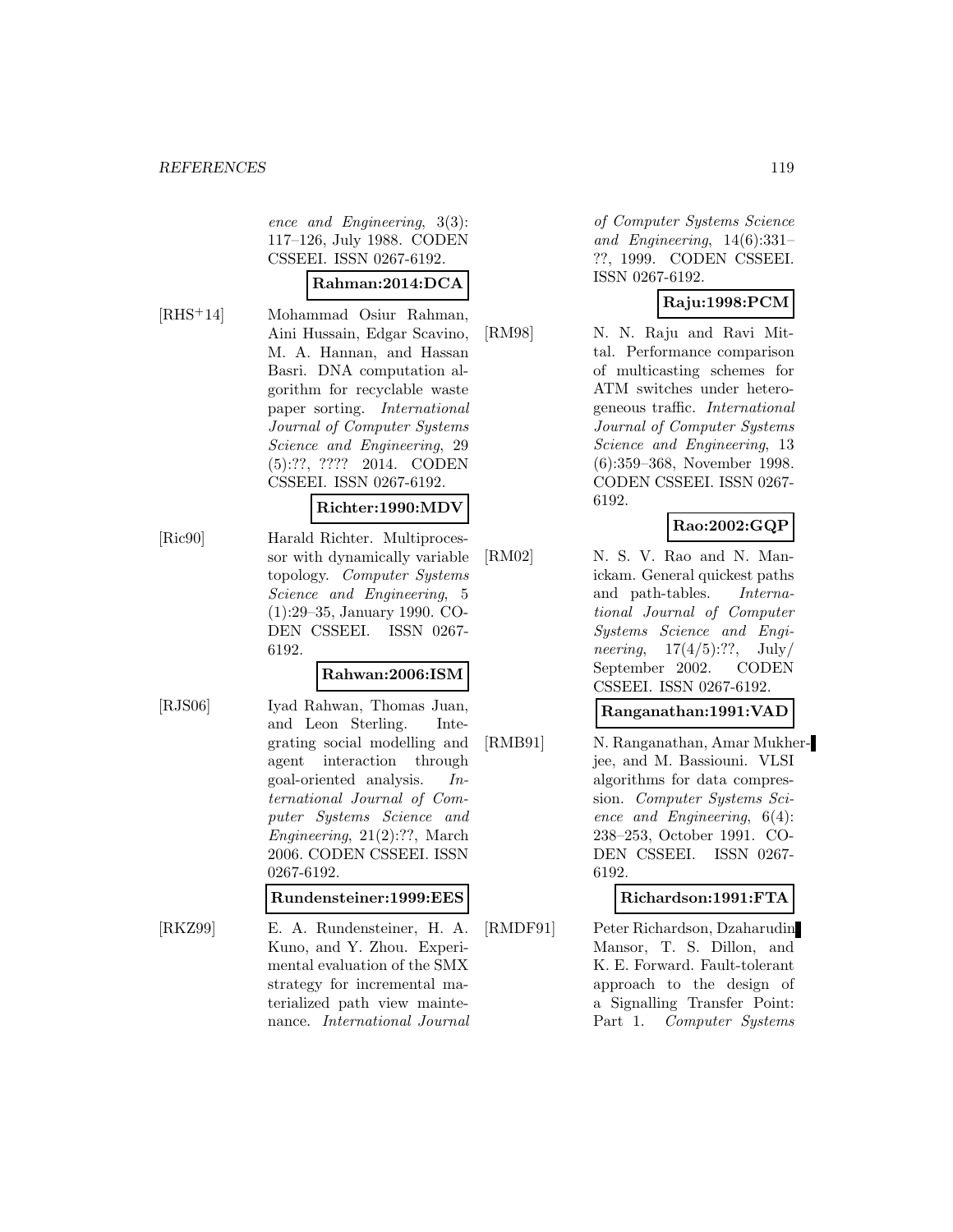Science and Engineering, 6 (3):178–??, July 1991. CO-DEN CSSEEI. ISSN 0267- 6192.

#### **Raposo:2000:PNB**

[RMR00] A. B. Raposo, L. P. Magalhães, and I. L. M. Ricarte. Petri nets based coordination mechanisms for multiworkflow environments. International Journal of Computer Systems Science and Engineering, 15(5):??, September 2000. CODEN CSSEEI. ISSN 0267-6192.

#### **Romanovsky:1994:RUC**

[Rom94] Alexander B. Romanovsky. Recovery unification for concurrent heterogeneous systems. International Journal of Computer Systems Science and Engineering, 9(4):234– 239, October 1994. CODEN CSSEEI. ISSN 0267-6192.

#### **Romanovsky:1998:PTD**

[Rom98] Alexander B. Romanovsky. Predictable toleration of design faults: Recovery blocks in real time systems. International Journal of Computer Systems Science and Engineering, 13(6):369–377, November 1998. CODEN CSSEEI. ISSN 0267-6192.

#### **Romanovsky:2000:DED**

[Rom00] A. Romanovsky. The domino effect as a deadlock. International Journal of Computer Systems Science and Engineering, 15(3):147–??, May

#### 2000. CODEN CSSEEI. ISSN 0267-6192.

#### **Romanovsky:2002:VSR**

[Rom02] A. Romanovsky. On version state recovery and adjudication in class diversity. International Journal of Computer Systems Science and Engineering, 17(3):??, May 2002. CODEN CSSEEI. ISSN 0267- 6192.

### **Ravikumar:1990:PIS**

[RP90] C. P. Ravikumar and L. M. Patnaik. Performance improvement of simulated annealing algorithms. Computer Systems Science and Engineering, 5(2):111–115, April 1990. CODEN CSSEEI. ISSN 0267-6192.

#### **Rathnayaka:2013:PRF**

[RPD<sup>+</sup>13] A. J. Dinusha Rathnayaka, Vidyasagar M. Potdar, Tharam Dillon, Omar Hussain, and Samitha Kuruppu. Prosumer recruitment framework for prosumer community groups in smart-grid. International Journal of Computer Systems Science and Engineering, 28 (5):??, ???? 2013. CODEN CSSEEI. ISSN 0267-6192.

#### **Rathnayaka:2015:PRF**

[RPDH15] A. J. Dinusha Rathnayaka, Vidyasagar M. Potdar, Tharam Dillon, and Omar Hussain. Prosumer recruitment framework for prosumer community groups in smart-grid. International Journal of Computer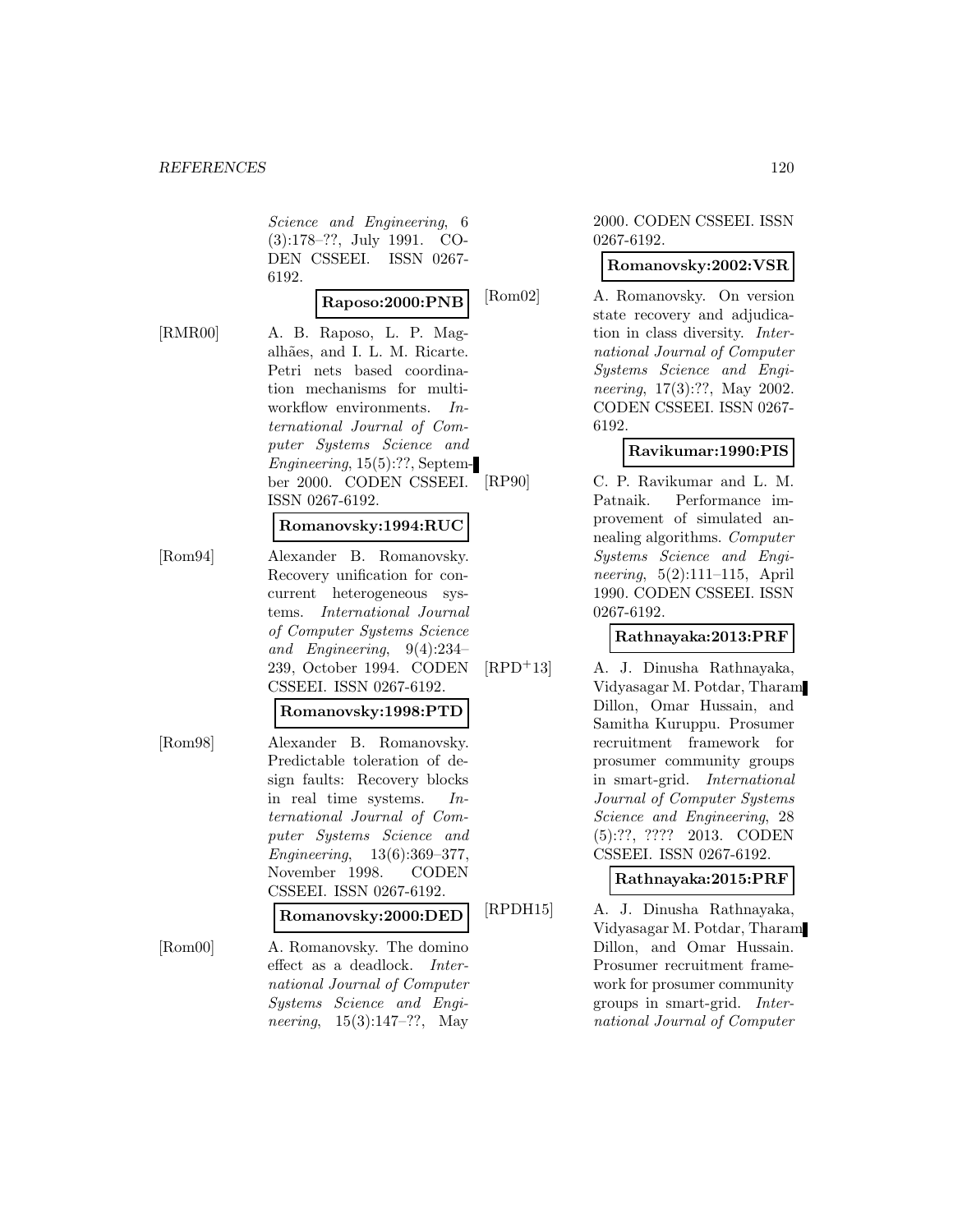Systems Science and Engineering, 30(4):??, July 2015. CODEN CSSEEI. ISSN 0267- 6192.

#### **Rego:1988:CND**

[RS88] Vernon Rego and Wojciech Szpankowski. Closed-network duals of multiqueues with application to token-passing systems. Computer Systems Science and Engineering, 3(3): 127–139, July 1988. CODEN CSSEEI. ISSN 0267-6192.

#### **Romanovsky:1993:URN**

[RS93] A. B. Romanovsky and I. V. Shturtz. Unplanned recovery for non-program objects. Computer Systems Science and Engineering, 8(2):72–79, April 1993. CODEN CSSEEI. ISSN 0267-6192.

### **Romanovsky:1996:DC**

[RS96] A. B. Romanovsky and I. V. Shturtz. Dynamic conversions. International Journal of Computer Systems Science and Engineering, 11(2):109– 116, March 1996. CODEN CSSEEI. ISSN 0267-6192.

### **Raut:2014:SCP**

[RS14] Manoj K. Raut and Arindama Singh. A survey on computing prime implicants and implicates in classical and nonclassical logics. International Journal of Computer Systems Science and Engineering, 29 (5):??, ???? 2014. CODEN CSSEEI. ISSN 0267-6192.

# **H:2014:RRD**

[RSBW14] Ari Raptino H, Shunsuke Saruwatari, Masaki Bandai, and Takashi Watanabe. Rate and relay diversity in temporal spectrum sharing. International Journal of Computer Systems Science and Engineering, 29(1):??, ???? 2014. CODEN CSSEEI. ISSN 0267- 6192.

### **Ruta:2010:HZB**

[RSDD10] Michele Ruta, Floriano Scioscia, Tommaso Di Noia, and Eugenio Di Sciascio. A hybrid ZigBee/Bluetooth approach to mobile semantic grids. International Journal of Computer Systems Science and Engineering, 25(3): ??, May 2010. CODEN CSSEEI. ISSN 0267-6192.

### **Rishie:1996:LBM**

[RSG96] Naphtali Rishie, Artyom Shaposhnikov, and Scott Graham. Load balancing in a massively parallel semantic database. International Journal of Computer Systems Science and Engineering, 11(4): 195–199, July 1996. CODEN CSSEEI. ISSN 0267-6192.

### **Ravikumar:1991:PMC**

[RSP91] C. P. Ravikumar, Sarma Sastry, and L. M. Patnaik. Parallel min-cut placement on reduced hardware SIMD architecture. Computer Systems Science and Engineering, 6 (1):3–??, January 1991. CO-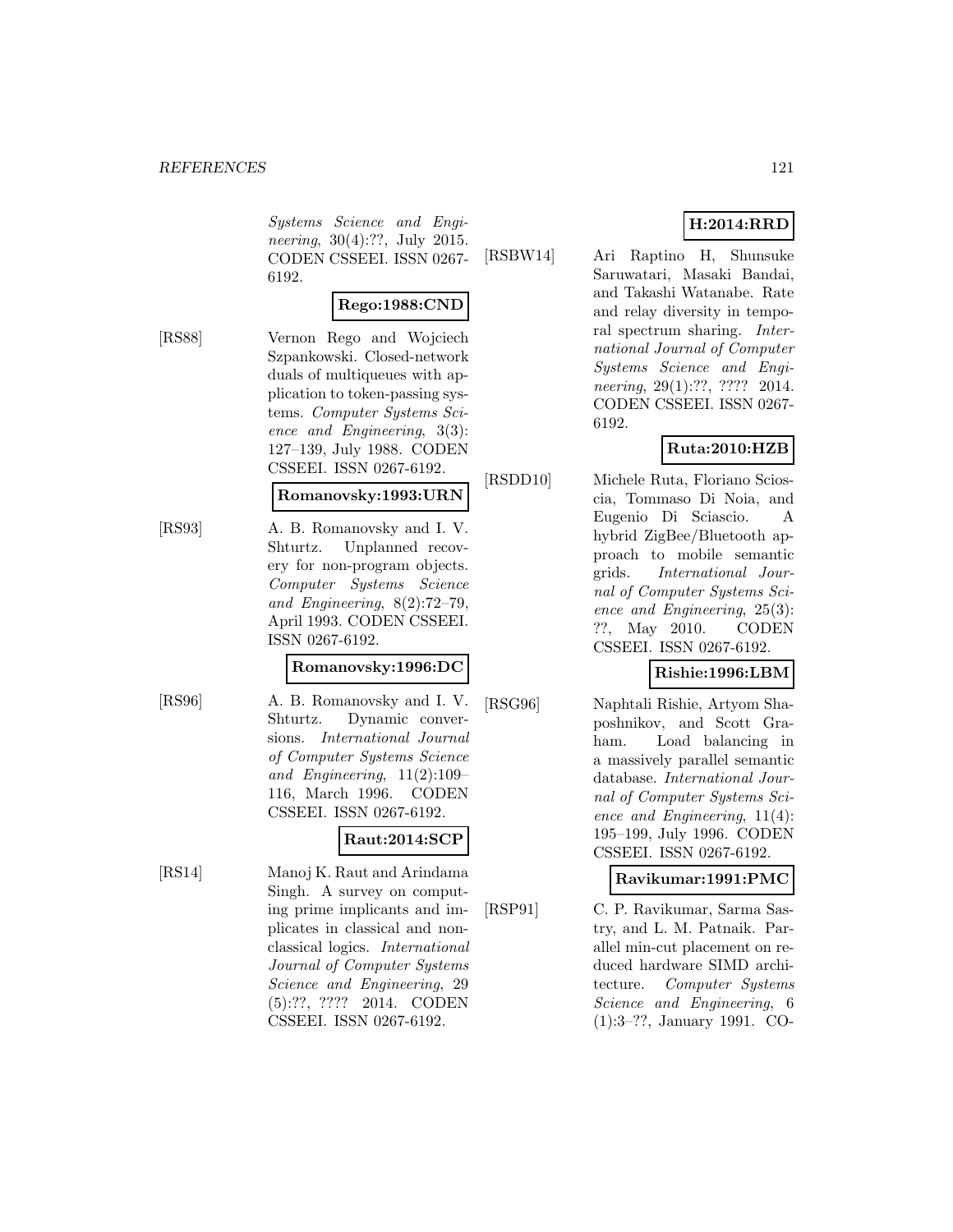DEN CSSEEI. ISSN 0267- 6192.

### **Rogers:2000:IRC**

[RW00] P. Rogers and A. J. Wellings. An incremental recovery cache supporting software fault tolerance mechanisms. International Journal of Computer Systems Science and Engineering, 15(1):33–??, January 2000. CODEN CSSEEI. ISSN 0267-6192.

#### **Richardson:2011:RRT**

[RW11] T. Richardson and A. J. Wellings. On the road to real-time OSGi: extending OSGi with an admission control protocol. International Journal of Computer Systems Science and Engineering, 26 (6):??, November 2011. CO-DEN CSSEEI. ISSN 0267- 6192.

#### **Romanovsky:1999:ECE**

[RXR99] Alexander Romanovsky, Jie Xu, and Brian Randell. Editorial: Coordination exception handling in real-time distributed object systems. International Journal of Computer Systems Science and Engineering, 14(4):197–207, July 1999. CODEN CSSEEI. ISSN 0267-6192.

#### **Romanovsky:2001:DCA**

[RZ01] A. Romanovsky and A. Zorzo. A distributed coordinated atomic action scheme. International Journal of Computer

Systems Science and Engineering, 16(4):??, July 2001. CODEN CSSEEI. ISSN 0267- 6192.

#### **Son:1986:ACC**

[SA86] Sang Hyuk Son and Ashok K. Agrawala. Algorithm for concurrency control in replicated databases. Computer Systems Science and Engineering, 1 (2):75–81, January 1986. CO-DEN CSSEEI. ISSN 0267- 6192.

### **Synodinos:2003:LHE**

[SA03] D. G. Synodinos and P. Avgeriou. Leveraging hypermedia engineering for multichannel access with the use of XML. International Journal of Computer Systems Science and Engineering, 18(5): ??, September 2003. CODEN CSSEEI. ISSN 0267-6192.

### **Saha:1995:ITA**

[Sah95] D. Saha. Improved topology for achieving reliability in high-speed tree LANs. *Inter*national Journal of Computer Systems Science and Engineering, 10(3):173–178, July 1995. CODEN CSSEEI. ISSN 0267-6192.

### **Sang:1990:RDD**

[San90] Hyuk Son Sang. Reconstruction of distributed databases. Computer Systems Science and Engineering, 5(4):215– 222, October 1990. CODEN CSSEEI. ISSN 0267-6192.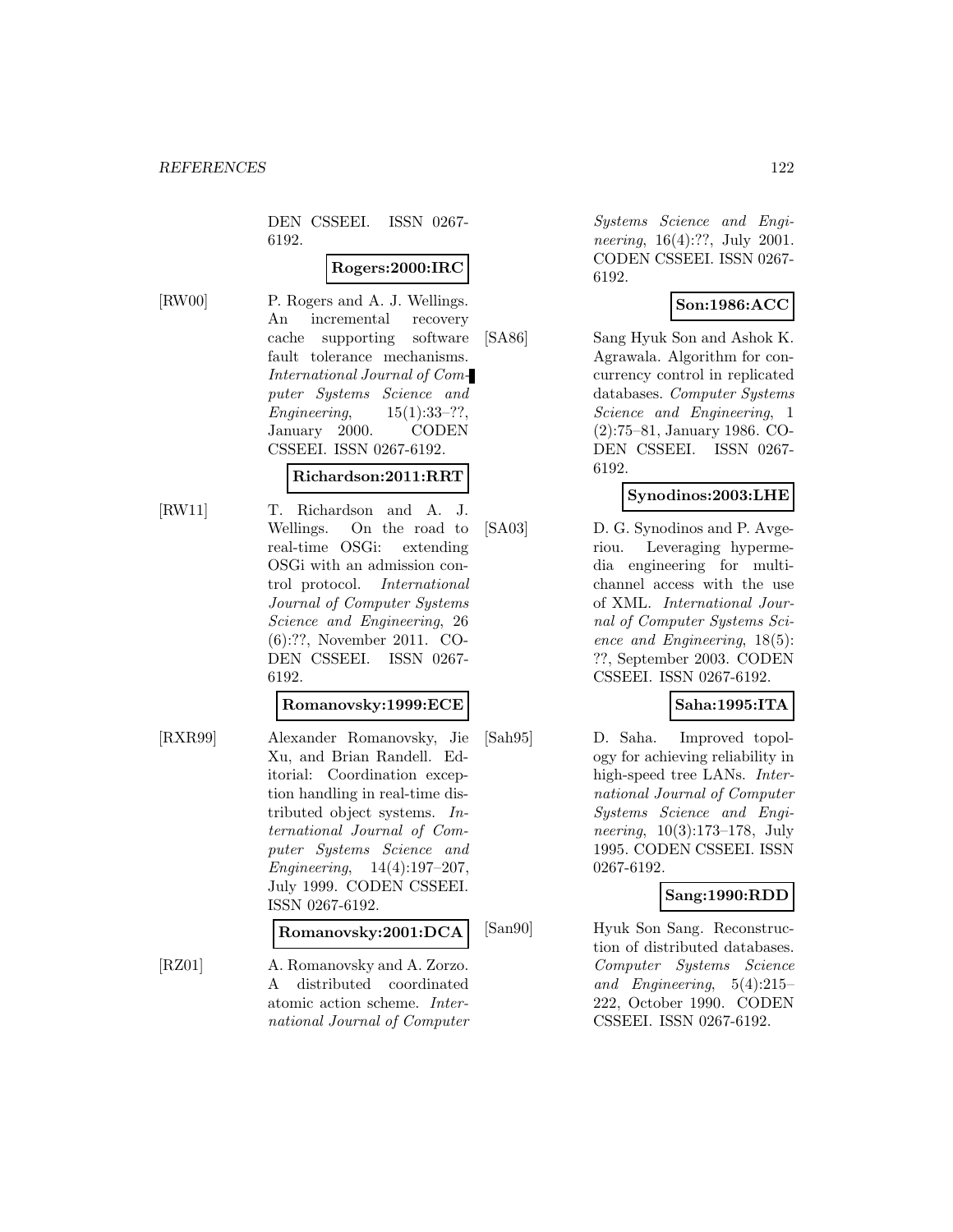#### **Serrano-Alvarado:2005:AMT**

[SARAL05] Patricia Serrano-Alvarado, Claudia Roncancio, Michel Adiba, and Cyril Labb´e. An adaptable mobile transaction system. International Journal of Computer Systems Science and Engineering, 20(2): ??, March 2005. CODEN CSSEEI. ISSN 0267-6192.

#### **Srinivas:1996:FAD**

[SB96a] Sampalli Srinivas and Nripendra N. Biswas. Fast algorithm for data exchange in reconfigurable tree structures. International Journal of Computer Systems Science and Engineering, 11(4):235–243, July 1996. CODEN CSSEEI. ISSN 0267-6192.

#### **Steyaert:1996:DPC**

- 
- [SB96b] Bart Steyaert and Herwig Bruneel. Delay performance of CBR traffic in an ATM multiplexer with high-priority background traffic. International Journal of Computer Systems Science and Engineering, 11(6):393–399, November 1996. CODEN CSSEEI. ISSN 0267-6192.

#### **Srinivas:1992:PRA**

[SBK<sup>+</sup>92] S. Srinivas, A. Basu, K. G. Kumar, A. Paulraj, and L. M. Patnaik. Pipelined ring algorithm for matrix multiplication on transputer networks. Performance analysis and estimation. Computer Systems Science and Engineering, 7

(1):42–51, January 1992. CO-DEN CSSEEI. ISSN 0267- 6192.

### **Shu:2009:MFV**

[SC09] Gao Shu and Dingfang Chen. Matchmaking framework for visualization Web services. International Journal of Computer Systems Science and Engineering, 24(4): ??, July 2009. CODEN CSSEEI. ISSN 0267-6192.

**Sumoza:2010:CCP**

[SC10] Rodolfo Sumoza and Jose Aguilar Castro. A cache coherence protocol for distributed memory platforms. International Journal of Computer Systems Science and Engineering, 25 (5):??, September 2010. CO-DEN CSSEEI. ISSN 0267- 6192.

### **Sumoza:2011:CCP**

[SC11] Rodolfo Sumoza and Jose Aguilar Castro. A cache coherence protocol for distributed memory platforms. International Journal of Computer Systems Science and Engineering, 26 (1):??, January 2011. CO-DEN CSSEEI. ISSN 0267- 6192.

#### **Schroder:1988:ISA**

[Sch88] Heiko Schroder. Instruction systolic array — tradeoff between flexibility and speed. Computer Systems Science and Engineering, 3(2): 83–90, April 1988. CODEN CSSEEI. ISSN 0267-6192.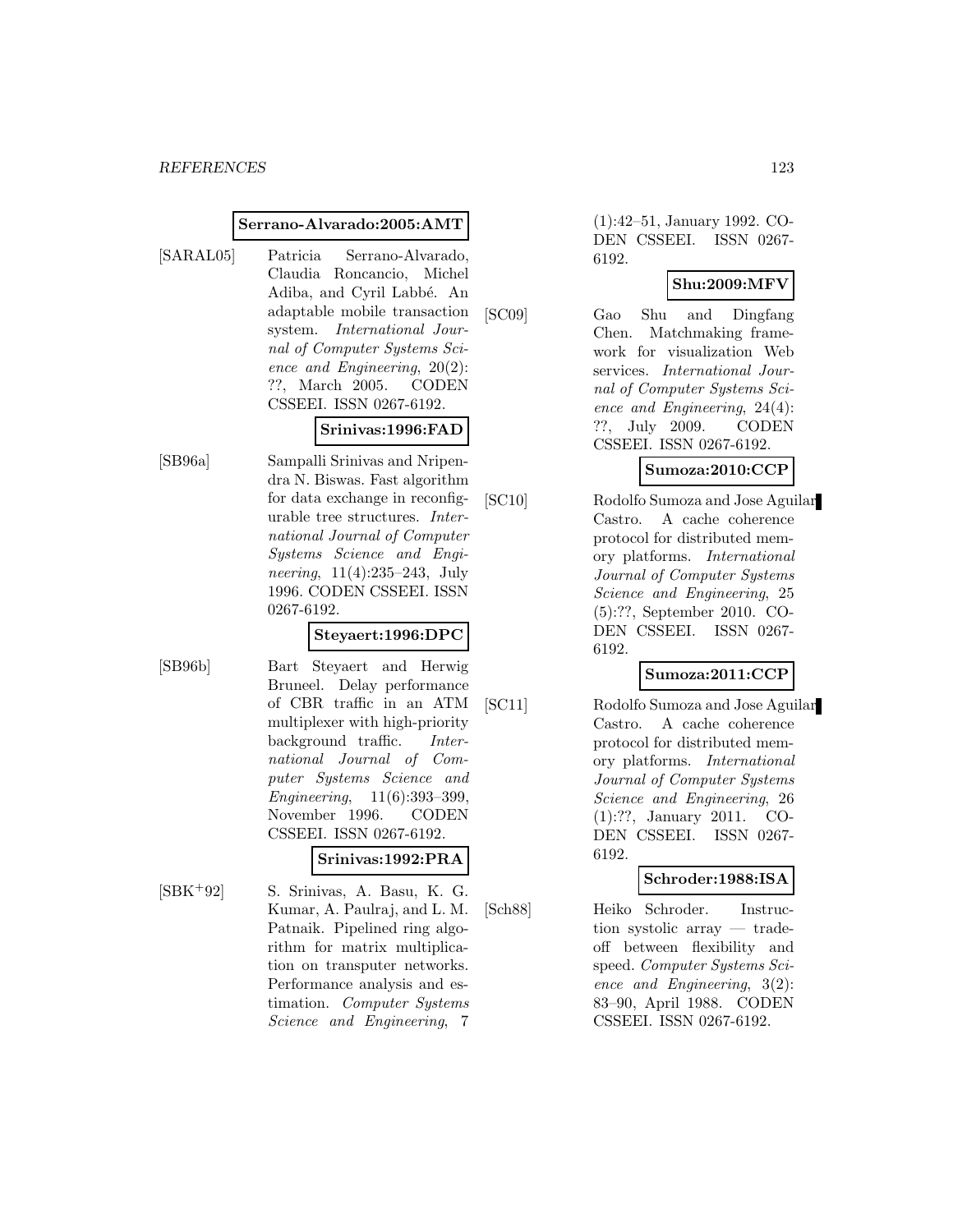### **Shimada:2011:SID**

[SCKN11] Hiromasa Shimada, Alexandre Courbot, Yuki Kinebuchi, and Tatsuo Nakajima. A software infrastructure for dependable embedded systems. International Journal of Computer Systems Science and Engineering, 26(6): ??, November 2011. CODEN CSSEEI. ISSN 0267-6192.

#### **Srikanthan:1997:TLD**

[SCL97] T. Srikanthan, K. Y. Chan, and S. K. Leong. Two-layer dynamic load balancing for a transputer-based vehicle simulator. International Journal of Computer Systems Science and Engineering, 12(6):351– 358, November 1997. CODEN CSSEEI. ISSN 0267-6192.

#### **Souveyet:1999:OTP**

[SD99] C. Souveyet and R. Deneckere. Overview of the TOOBIS project: from a temporal extension of ODMG to a patterns-based approach extending the OO model. International Journal of Computer Systems Science and Engineering, 14(6):389–??, 1999. CODEN CSSEEI. ISSN 0267- 6192.

> J. Cao. A hierarchical and distributed monitoring system in interprocess communications. International Journal of Computer Systems Science

### **Shi:1999:HDM**

[SDC99] L. Shi, O. De Vel, and

and Engineering, 14(5):317– ??, 1999. CODEN CSSEEI. ISSN 0267-6192.

#### **Suresha:2014:DTM**

[SDN14] M. Suresha, Ajit Danti, and S. K. Narasimhamurthy. Decision trees to multiclass prediction for analysis of arecanut data. International Journal of Computer Systems Science and Engineering, 29 (1):??, ???? 2014. CODEN CSSEEI. ISSN 0267-6192.

### **Spyropoulos:1985:PAP**

[SE85] C. D. Spyropoulos and D. J. Evans. Performance analysis of priority-driven algorithm for multiprocessor. Computer Systems Science and Engineering, 1(1):36–46, October 1985. CODEN CSSEEI. ISSN 0267-6192.

### **Salah:2007:TDA**

[SE07] K. Salah and K. Elbadawi. Throughput and delay analysis of interrupt-driven kernels under Poisson and bursty traffic. International Journal of Computer Systems Science and Engineering,  $22(1-2)$ :??, January/March 2007. CO-DEN CSSEEI. ISSN 0267- 6192.

### **Squadrito:1999:ASP**

[SED<sup>+</sup>99] Michael Squadrito, Levon Esibov, Lisa Cingiser DiPippo, Victor Fay Wolfe, Gregory Cooper, Bhavani Thurasingham, Peter Krupp, Michel Milligan, Russell Johnston,

- -
	-
	-
	-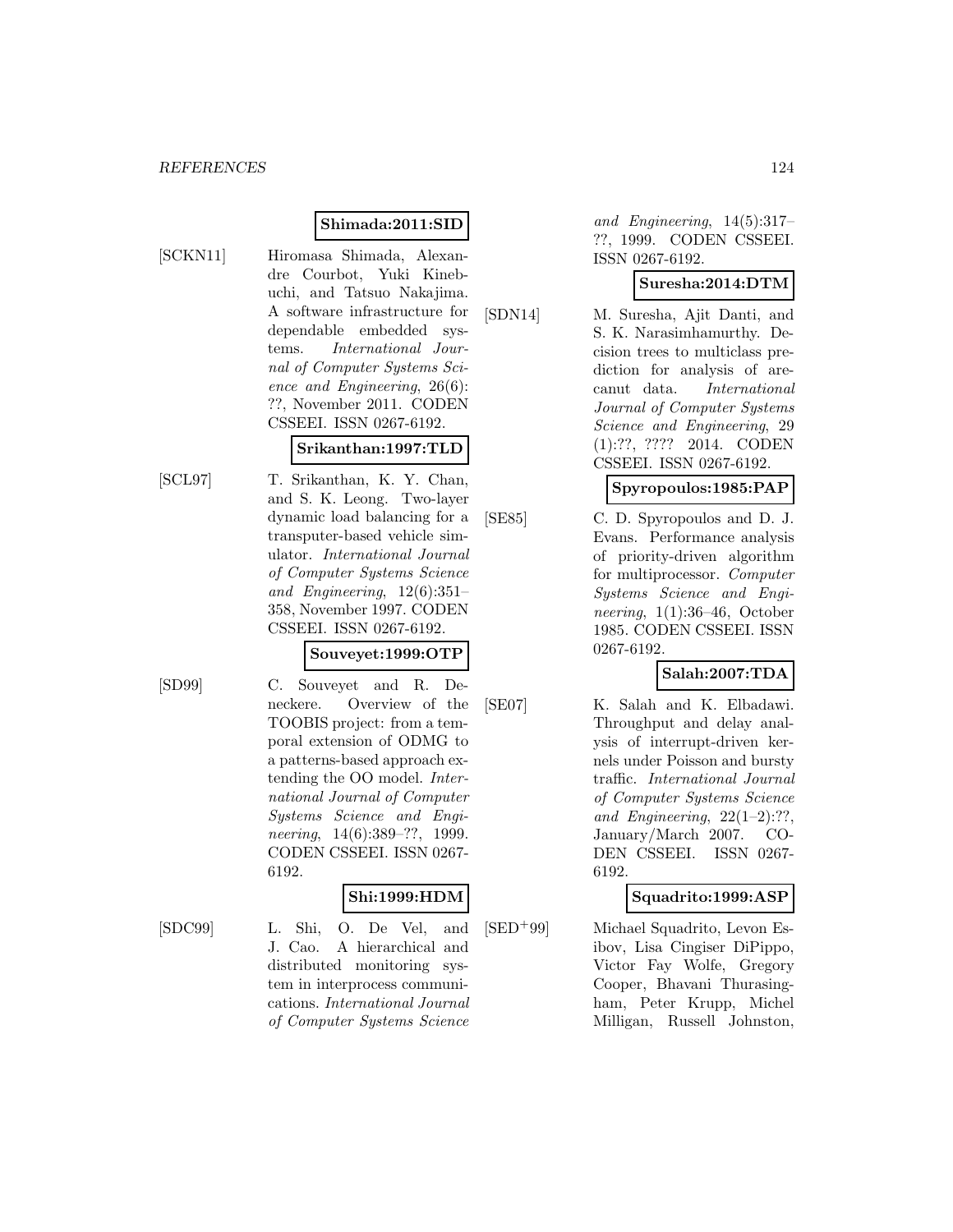and Ramachandra Bethmangalkar. The affected set priority ceiling protocols for realtime object-oriented concurrency control. International Journal of Computer Systems Science and Engineering, 14 (4):227–239, July 1999. CO-DEN CSSEEI. ISSN 0267- 6192.

# **Selic:2002:ERT**

[Sel02] N. Selic. The emerging realtime UML standard. International Journal of Computer Systems Science and Engineering, 17(2):??, March 2002. CODEN CSSEEI. ISSN 0267-6192.

### **Sait:1996:FSV**

[SEuH96] Sadiq M. Sait, Khaled M. Elleithy, and Masud ul Hasan. Formal synthesis of VLSI layouts from algorithmic specifications. International Journal of Computer Systems Science and Engineering, 11(2): 67–81, March 1996. CODEN CSSEEI. ISSN 0267-6192.

# **Sharafat:2002:MRA**

[SF02] A. R. Sharafat and M. S. Fallah. A measure of resilience against denial of service attacks in computer networks. International Journal of Computer Systems Science and Engineering,  $17(4/5)$ :??, July/September 2002. CO-DEN CSSEEI. ISSN 0267- 6192.

## **Shen:2011:EXQ**

[SF11] Yun Shen and Ling Feng. Evaluation of XPath queries with predicates: an Eulerian cycle theory based sequencing approach. International Journal of Computer Systems Science and Engineering, 26 (4):??, July 2011. CODEN CSSEEI. ISSN 0267-6192.

### **Saksena:1999:CA**

[SFLP99] M. Saksena, R. B. France, and M. M. Larrondo-Petrie. A characterization of aggregation. International Journal of Computer Systems Science and Engineering, 14(6):363– ??, 1999. CODEN CSSEEI. ISSN 0267-6192.

### **Sarkar:1990:MCA**

[SG90] Dilip Sarkar and Ratan Kumar Guha. Mapping a class of algorithms from binary tree machines to linear arrays. Computer Systems Science and Engineering, 5(4): 202–204, October 1990. CO-DEN CSSEEI. ISSN 0267- 6192.

### **Sharma:1998:PSS**

[SG98] Gopal Sharma and Bidyut Gupta. Parallel scheduler for a shared memory (tightlycoupled) multiprocessor system. International Journal of Computer Systems Science and Engineering, 13(4):241– 247, July 1998. CODEN CSSEEI. ISSN 0267-6192.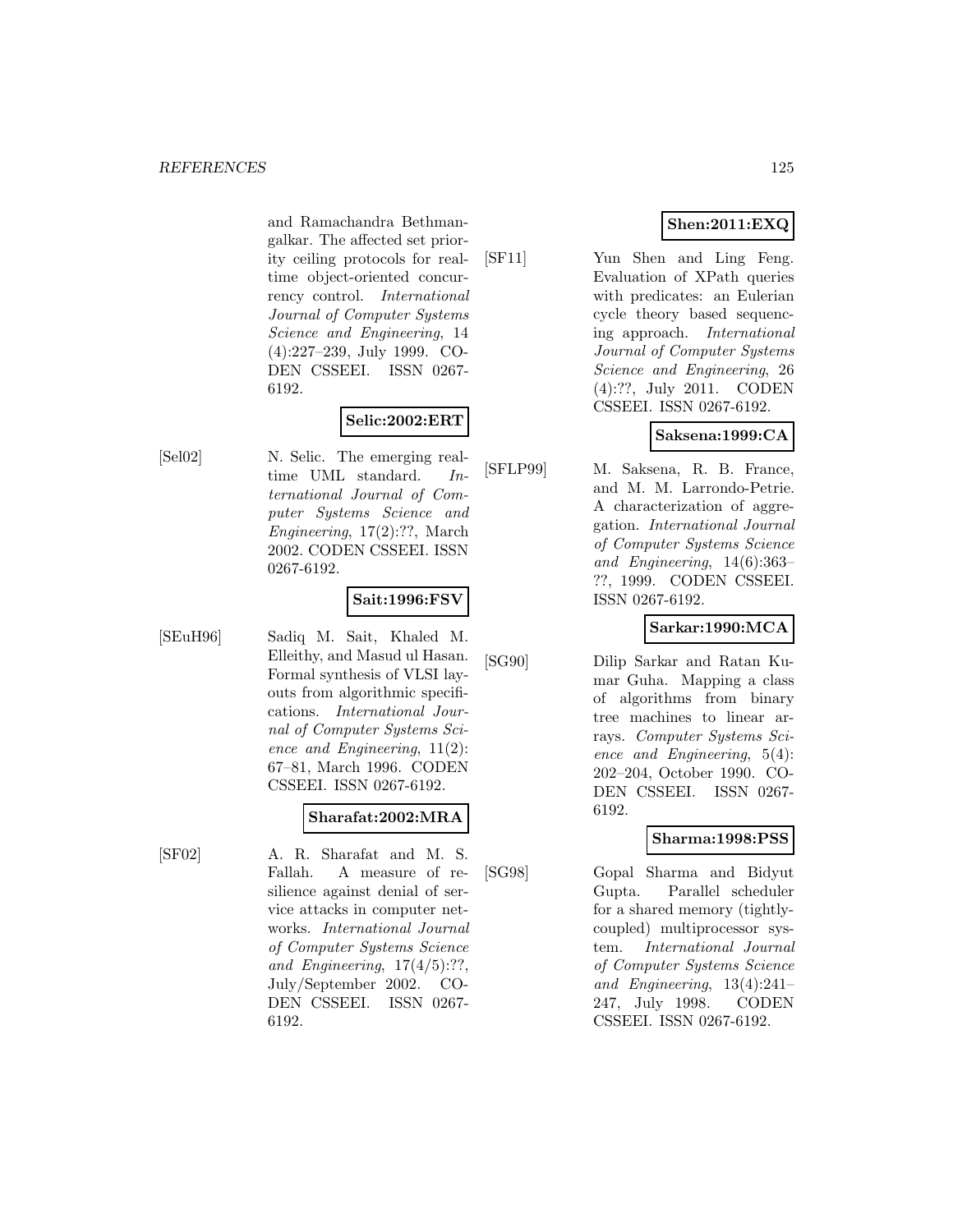#### **Shatz:1988:SDP**

[Sha88] S. M. Shatz. Superprocesses: a distributed program configuration concept supporting. Computer Systems Science and Engineering, 3(1):3– 12, January 1988. CODEN CSSEEI. ISSN 0267-6192.

#### **Shafarenko:1996:RRP**

[Sha96] A. V. Shafarenko. RETRAN: a recurrent paradigm for data-parallel computing. International Journal of Computer Systems Science and Engineering, 11(4):201–209, July 1996. CODEN CSSEEI. ISSN 0267-6192.

#### **Shatnawi:2009:DTM**

[Sha09] Omar Shatnawi. Discrete time modelling in software reliability engineering: a unified approach. International Journal of Computer Systems Science and Engineering, 24(6): ??, November 2009. CODEN CSSEEI. ISSN 0267-6192.

### **S:2013:AMM**

[SHGA13] Vimala S., Khanna Nehemiah H., Saranya G., and Kannan A. Analysis and modeling of multivalued attributes in entity relationship modeling: an approach for improved database design. International Journal of Computer Systems Science and Engineering, 28(4):??, ???? 2013. CODEN CSSEEI. ISSN 0267- 6192.

### **Singh:2015:MUM**

[SIGC15] David E. Singh, Florin Isaila, Félix García, and Jesús Carretero. Magio: using mobile agents to enhance parallel I/O. International Journal of Computer Systems Science and Engineering, 30(2): ??, March 2015. CODEN CSSEEI. ISSN 0267-6192.

### **Shin:1986:NPM**

[SK86] Kang G. Shin and C. M. Krishna. New performance measures for design and evaluation of real-time multiprocessors. Computer Systems Science and Engineering, 1(4): 179–192, October 1986. CO-DEN CSSEEI. ISSN 0267- 6192.

### **Sun:1992:AMS**

[SK92] Xian-He Sun and Nabil N. Kamel. Augmenting multikey searching structure for general database queries. Computer Systems Science and Engineering, 7(4):229–??, October 1992. CODEN CSSEEI. ISSN 0267-6192.

#### **Sheu:1998:SIR**

[SK98] Phillip C.-Y. Sheu and K. H. Kim. Special issue: Real-time object-oriented systems. International Journal of Computer Systems Science and Engineering, 13(3):??, May 1998. CODEN CSSEEI. ISSN 0267-6192.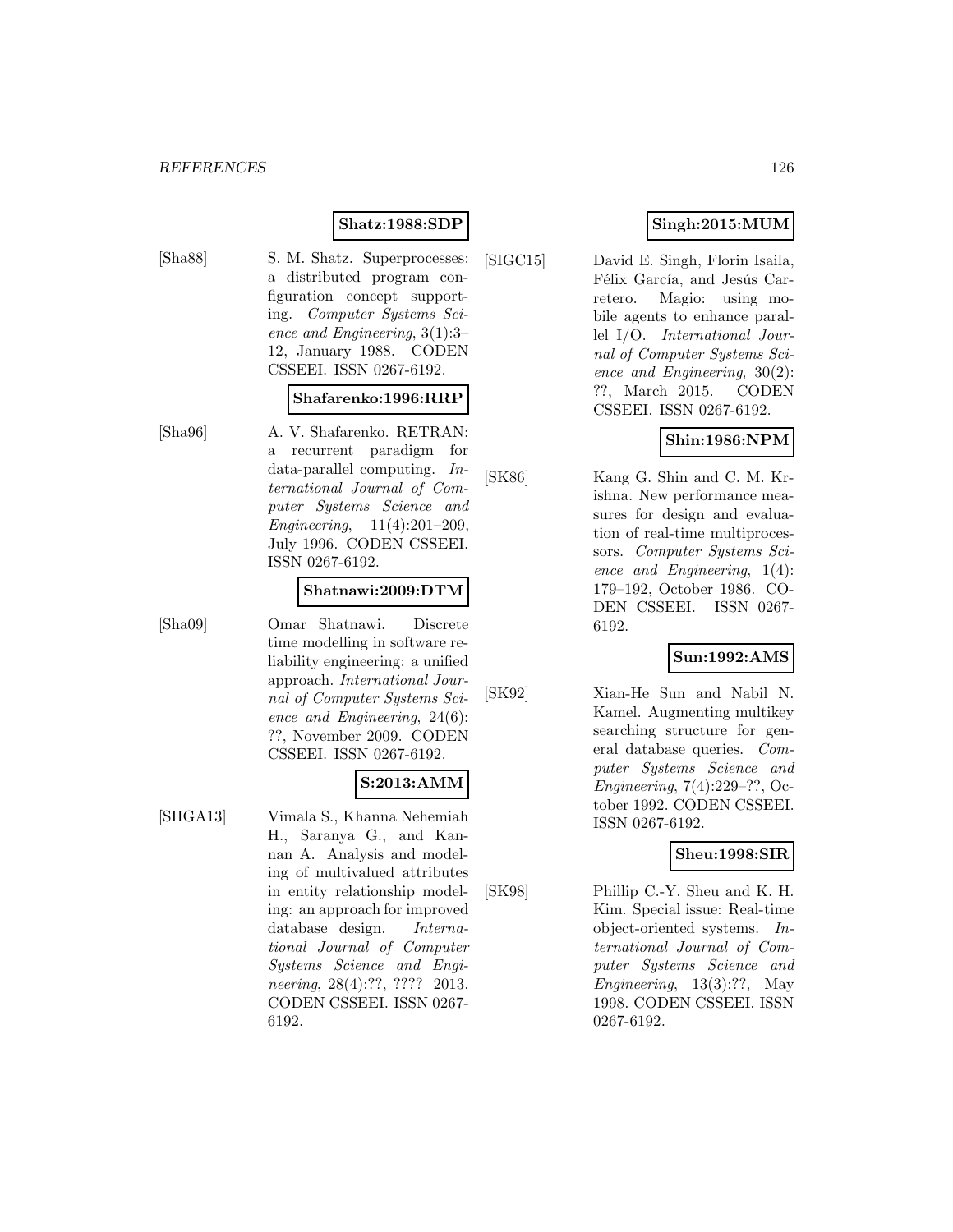### **Singh:2008:OCA**

- 
- [SKR08] S. P. Singh, C. Kistanna, and A. R. Rao. Optimal capacitor allocation in distribution systems using genetic algorithm. International Journal of Computer Systems Science and Engineering, 23(6): ??, November 2008. CODEN CSSEEI. ISSN 0267-6192.

### **Shen:2012:SIS**

[SKV12] Jun Shen, Soo Dong Kim, and Nalini Venkatasubramanian. Special issue: Service oriented computing and applications. International Journal of Computer Systems Science and Engineering, 27(2): ??, ???? 2012. CODEN CSSEEI. ISSN 0267-6192.

### **Shin:1988:PMD**

[SL88] Kang G. Shin and Heungkyu Lee. Port manipulator for the distributed realization of an integrated manufacturing system. Computer Systems Science and Engineering, 3(1): 21–31, January 1988. CO-DEN CSSEEI. ISSN 0267- 6192.

# **Semple:1997:DID**

[SL97] C. J. Semple and V. Lakshmi Narasimhan. Design and implementation of a distributed system utilising task farming on IBM PC compatible computers and a Novell network. International Journal of Computer Systems Science and Engineering, 12(4):

#### 275–283, July 1997. CODEN CSSEEI. ISSN 0267-6192.

### **Sharon:2002:RBTb**

[SL02] O. Sharon and A. Likholat. On the relation between the throughput gain with slot reuse and the number of address bits in the dual bus configuration. Part 2: Linear and equal throughputs. International Journal of Computer Systems Science and Engineering,  $17(4/5)$ :??, July/September 2002. CO-DEN CSSEEI. ISSN 0267- 6192.

### **Shen:2009:DPV**

[SL09] Yanming Shen and Kequi Li. On the design of P2P video streaming with layered coding. International Journal of Computer Systems Science and Engineering, 24(3): ??, May 2009. CODEN CSSEEI. ISSN 0267-6192.

### **Sanati:2012:OGS**

[SL12] Farzad Sanati and Jie Lu. An ontology for e-government service integration. International Journal of Computer Systems Science and Engineering, 27(2):??, ???? 2012. CODEN CSSEEI. ISSN 0267- 6192.

### **Shin:2014:IDA**

[SL14] Se Jung Shin and Won Suk Lee. Interactive discovery of association rules over data streams. International Journal of Computer Systems Sci-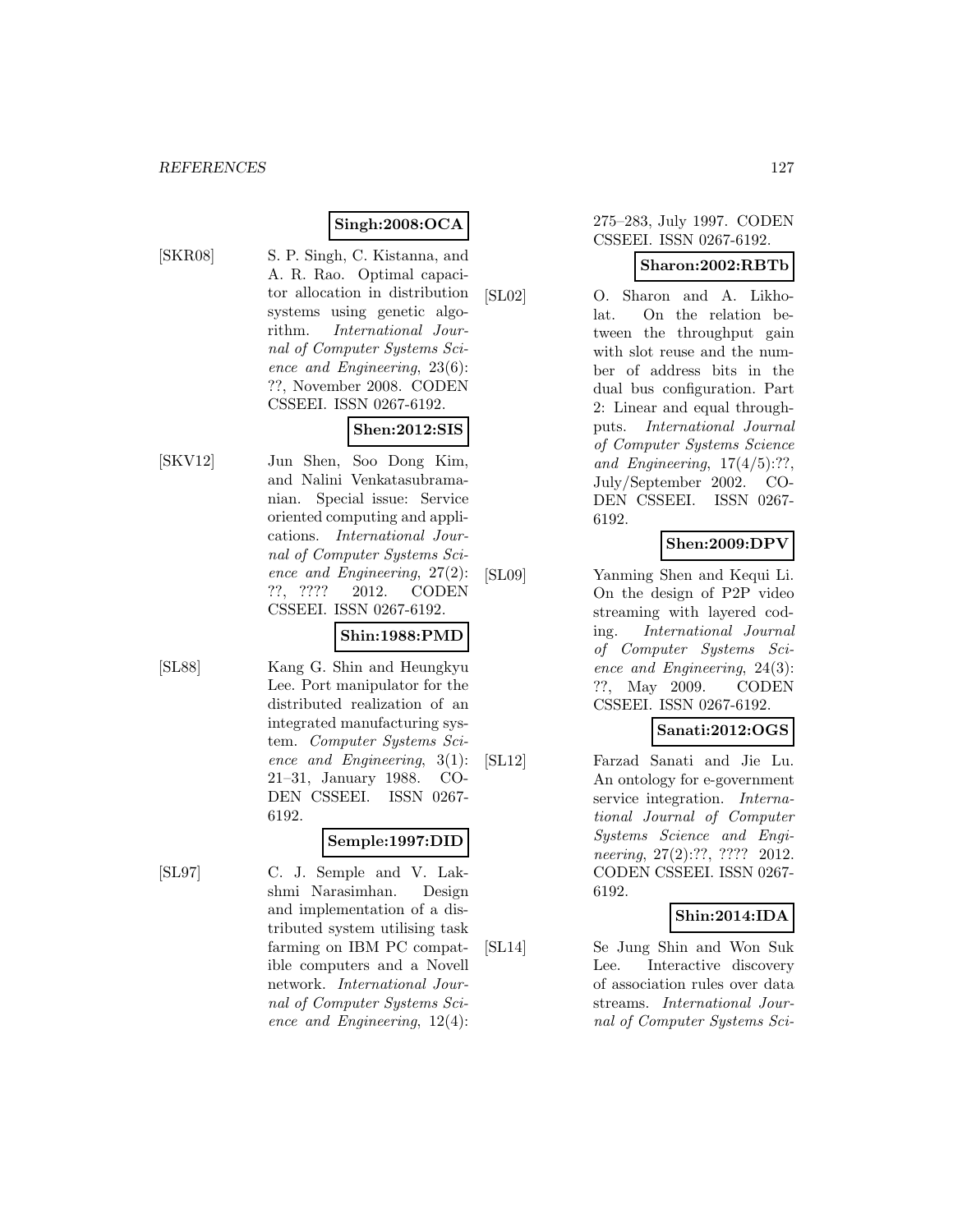ence and Engineering, 29(5): ??, ???? 2014. CODEN CSSEEI. ISSN 0267-6192.

#### **Sousa:2011:AMD**

[SLA<sup>+</sup>11] Helaine Sousa, Denivaldo Lopes, Zair Abdelouahab, Daniela Barreiro Claro, and Slimane Hammoudi. An approach for model driven testing: framework, metamodels and tools. International Journal of Computer Systems Science and Engineering, 26 (4):??, July 2011. CODEN CSSEEI. ISSN 0267-6192.

### **Seok:2002:CAS**

[SLPK02] S-J Seok, S-H Lee, J. Park, and C-H Kang. Characteristics of assured service and an alternative RIO scheme in differentiated services networks. International Journal of Computer Systems Science and Engineering,  $17(4/5)$ :??, July/September 2002. CO-DEN CSSEEI. ISSN 0267- 6192.

### **Srimani:1990:PED**

[SM90] Pradip K. Srimani and Shivakant Mishra. Performance evaluation of distributed mutual exclusion algorithms for computer networks. Computer Systems Science and Engineering, 5 (2):59–64, April 1990. CO-DEN CSSEEI. ISSN 0267- 6192.

### **Sadi:2010:CCA**

[SMSJ10] Muhammad Sheikh Sadi, D. G. Myers, Cesar Ortega Sanchez, and Jan Jurjens. Component criticality analysis to minimize soft errors risk. International Journal of Computer Systems Science and Engineering, 25(5): ??, September 2010. CODEN CSSEEI. ISSN 0267-6192.

#### **Schlager:2007:EAA**

[SN07] Christian Schläger and Thomas Nowey. On the effects of authentication and authorisation infrastructures on ecommerce activities. International Journal of Computer Systems Science and Engineering, 22(5):??, September 2007. CODEN CSSEEI. ISSN 0267-6192.

#### **Schemmer:2009:AHR**

[SN09] Stefan Schemmer and Edgar Nett. Achieving high reliable and timely task execution in mobile embedded applications. International Journal of Computer Systems Science and Engineering, 24 (1):??, January 2009. CO-DEN CSSEEI. ISSN 0267- 6192.

### **Son:1987:MRC**

[Son87] Sang Hyuk Son. On multiversion replication control in distributed systems. Computer Systems Science and Engineering, 2(2):76–84, April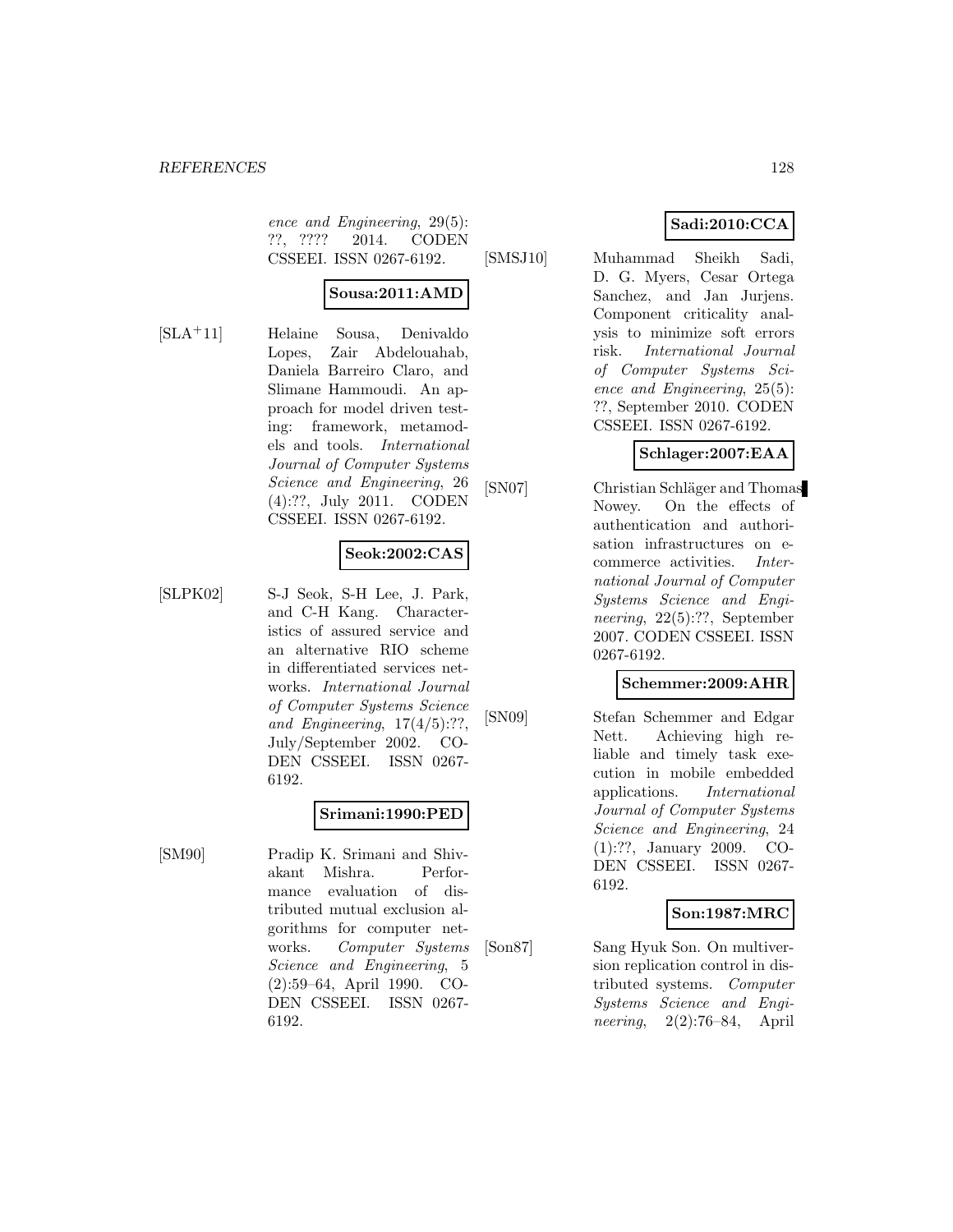1987. CODEN CSSEEI. ISSN 0267-6192.

### **Song:2016:AHB**

[SP16] Doohee Song and Kwangjin Park. Adaptive hierarchical bitmap-based index for wireless broadcast environments in an emergency. International Journal of Computer Systems Science and Engineering, 31(4):??, July 2016. CODEN CSSEEI. ISSN 0267- 6192.

### **Surendran:2011:PAR**

- 
- [SPB11] D. Surendran, T. Purusothaman, and R. A. Baclachandar. Performance analysis of a resource aggregator in a grid of grids environment. International Journal of Computer Systems Science and Engineering, 26 (4):??, July 2011. CODEN CSSEEI. ISSN 0267-6192.

#### **Surendran:2012:EES**

[SPBK12] D. Surendran, T. Purusothaman, R. A. Balachandar, and G. Kousalya. ES-GIA: Extensible service based grid information aggregator. International Journal of Computer Systems Science and Engineering, 27(4):??, ???? 2012. CODEN CSSEEI. ISSN 0267-6192.

#### **Spiliopoulou:1999:LWD**

[Spi99] Myra Spiliopoulou. The laborious way from data mining to Web log mining. International Journal of Computer Systems

Science and Engineering, 14 (2):113–125, March 1999. CO-DEN CSSEEI. ISSN 0267- 6192.

### **Saxena:2003:CCC**

[SR03] P. C. Saxena and J. Rai. Communication cost of kcoteries. International Journal of Computer Systems Science and Engineering, 18(6): ??, December 2003. CODEN CSSEEI. ISSN 0267-6192.

### **Srimani:1991:HDA**

[Sri91] Pradip K. Srimani. Heuristic deadlock avoidance algorithm in a distributed system. Computer Systems Science and Engineering, 6(3): 170–??, July 1991. CODEN CSSEEI. ISSN 0267-6192.

### **Sur:1993:SDP**

[SS93] Sumit Sur and Pradip K. Srimani. Self-diagnosability properties of hypercubes and star graphs and diagnosis algorithms. Computer Systems Science and Engineering, 8 (4):217–223, October 1993. CODEN CSSEEI. ISSN 0267- 6192.

### **Stankovic:1999:AOM**

[SS99] John A. Stankovic and Sang H. Son. An architecture and object model for distributed object-oriented realtime databases. International Journal of Computer Systems Science and Engineering, 14 (4):251–259, July 1999. CO-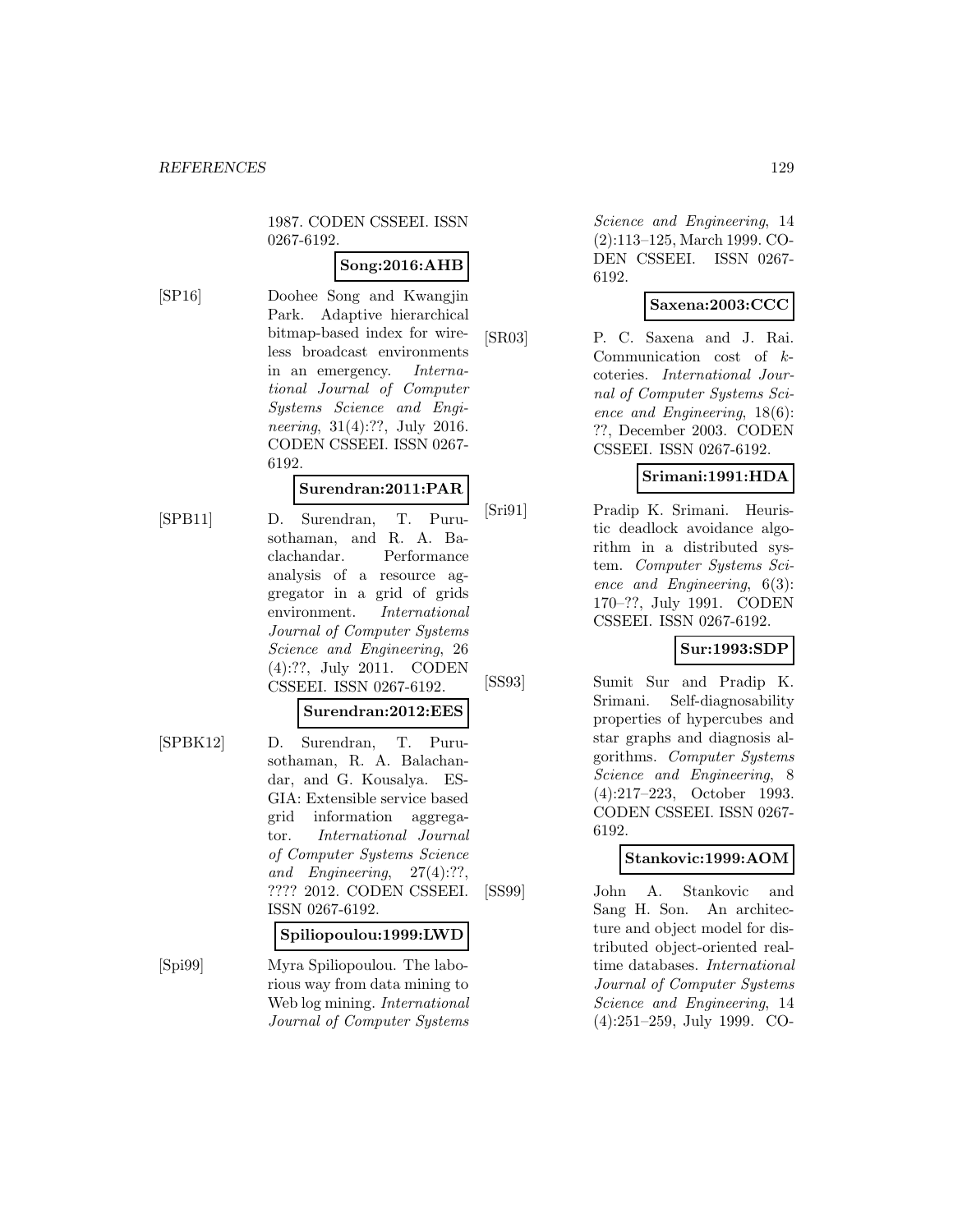DEN CSSEEI. ISSN 0267- 6192.

#### **Stefanovic:2013:IIS**

[SS13] Nenad Stefanovic and Dusan Stefanovic. Integrated and interactive software solution for knowledge-based supply network design. International Journal of Computer Systems Science and Engineering, 28 (1):??, ???? 2013. CODEN CSSEEI. ISSN 0267-6192.

### **Sheikh:2007:QFM**

[SSB<sup>+</sup>07] W. Sheikh, B. Shafiq, S. Baqai, R. A. Paul, M. F. Khan, and H. Ghafoor. A QoS framework for multimedia applications in mobile ad hoc networks. International Journal of Computer Systems Science and Engineering, 22(3):??, May 2007. CODEN CSSEEI. ISSN 0267-6192.

#### **Shebalin:1991:SSA**

[SSC91] Paul V. Shebalin, Sang H. Son, and Chun-Hyon Chang. Software safety analysis in distributed systems. Computer Systems Science and Engineering,  $6(2):102-??,$ April 1991. CODEN CSSEEI. ISSN 0267-6192.

### **Sinha:1997:NAS**

[SSC97] Amitabha Sinha, Arunava Sinha, and Subrata Choudhury. New approach for splitting a class of real-time algorithms for pipelined processing. International Journal of Computer Systems Science and Engineering, 12(3): 213–220, May 1997. CODEN CSSEEI. ISSN 0267-6192.

### **Simons:1999:UDP**

[SSH99] A. J. H. Simons, M. Snoeck, and K. S. Y. Hung. Using design patterns to reveal the competence of object-oriented methods in system-level design. International Journal of Computer Systems Science and Engineering, 14(6):343– ??, 1999. CODEN CSSEEI. ISSN 0267-6192.

### **Sarangi:2003:SEG**

[SSP03] S. Sarangi, P. N. Sireesh, and S. P. Pal. A scalable, efficient and general Monte Carlo scheme for generating synthetic Web request streams. International Journal of Computer Systems Science and Engineering, 18(3): ??, May 2003. CODEN CSSEEI. ISSN 0267-6192.

### **Shigeta:2001:ARC**

[SSS01] S. Shigeta, K. Shimizu, and M. Sowa. Access route control by an extended key/lock scheme. International Journal of Computer Systems Science and Engineering, 16(5): ??, September 2001. CODEN CSSEEI. ISSN 0267-6192.

### **Stafylopatis:1993:PPC**

[Sta93] Andreas Stafylopatis. Performance of parallel computations of triangular structure. Computer Systems Science and Engineering, 8(1):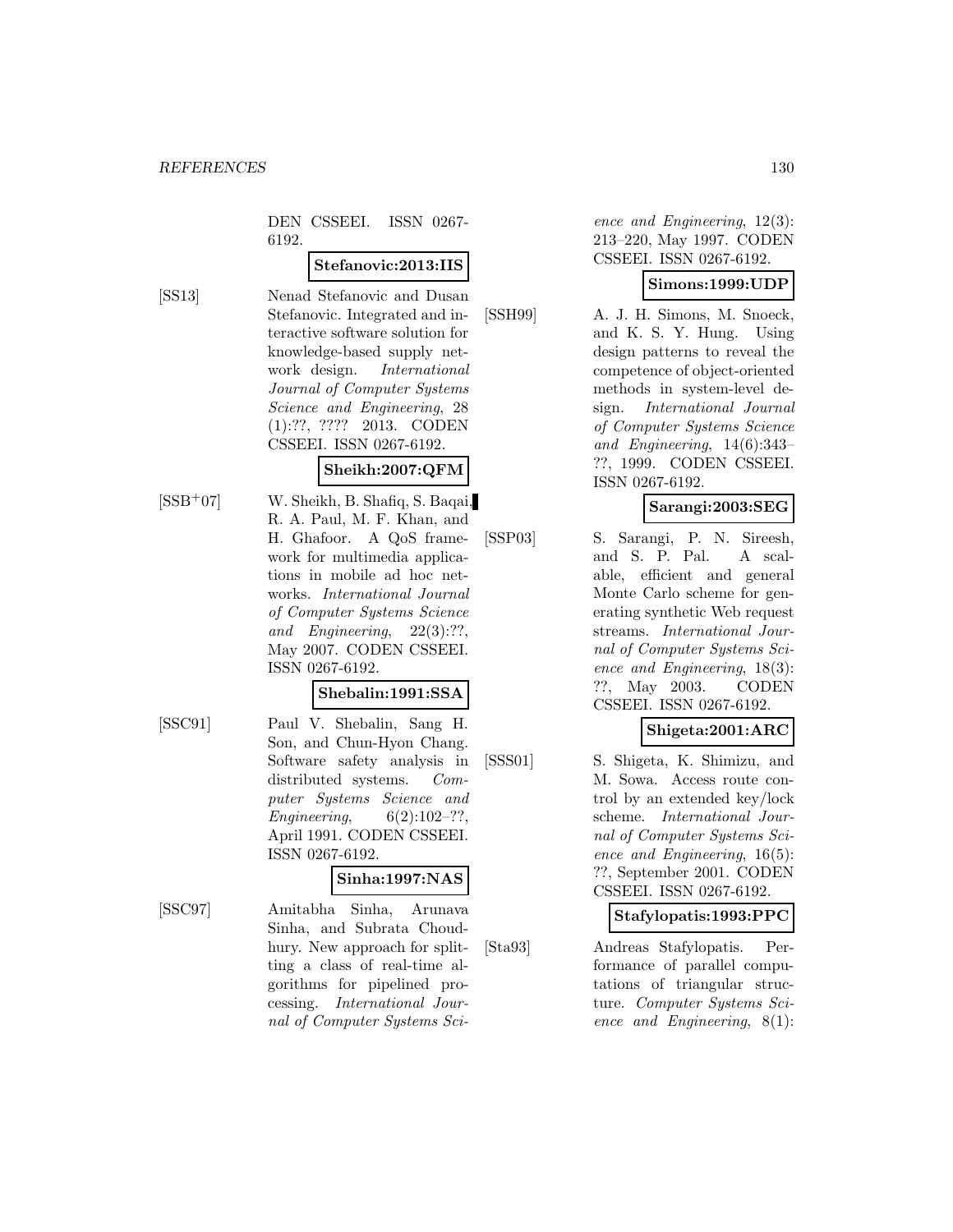24–32, January 1993. CO-DEN CSSEEI. ISSN 0267- 6192.

**Stotts:1990:BPE**

[Sto90] David P. Stotts. Bounding procedure execution times in a synchronous Petri net computation model. Computer Systems Science and Engineering, 5(4):205–214, October 1990. CODEN CSSEEI. ISSN 0267-6192.

# **Simao:2013:ADQ**

[SV13] José Simão and Luís Veiga. Adaptability driven by quality of execution in high level virtual machines for shared cloud environments. International Journal of Computer Systems Science and Engineering, 28(6):??, ???? 2013. CODEN CSSEEI. ISSN 0267- 6192.

### **Sharon:2002:RBTa**

[SVL02] O. Sharon, A. Vainshtein, and A. Likholat. On the relation between the throughput gain with slot reuse and the number of address bits in the dual bus configuration. Part 1: Maximum throughput. International Journal of Computer Systems Science and Engineering,  $17(4/5)$ :??, July/September 2002. CO-DEN CSSEEI. ISSN 0267- 6192.

### **Sharif:1996:DAS**

[SVN96] Hamid R. Sharif, Hamid Vakilzadian, and Sreekanth

Nagisetty. Design and analysis of a serial link interconnection network architecture. International Journal of Computer Systems Science and Engineering, 11(5):287– 299, September 1996. CO-DEN CSSEEI. ISSN 0267- 6192.

### **Skalka:2006:TVA**

[SW06] C. Skalka and X. Sean Wang.

Trust but verify: Authorization for Web services. International Journal of Computer Systems Science and Engineering, 21(5):??, September 2006. CODEN CSSEEI. ISSN 0267-6192.

#### **Schonberger:2012:CAS**

[SW12] Andreas Schönberger and Guido Wirtz. Configurable analysis of sequential multiparty choreographies. International Journal of Computer Systems Science and Engineering, 27(2):??, ???? 2012. CODEN CSSEEI. ISSN 0267- 6192.

### **Sun:2011:SIR**

[SWJF11] Yi Sun, Lizhe Wang, Wei Jie, and Cheng Fu. Special issue — research in escience: current status and future direction. International Journal of Computer Systems Science and Engineering, 26 (3):??, May 2011. CODEN CSSEEI. ISSN 0267-6192.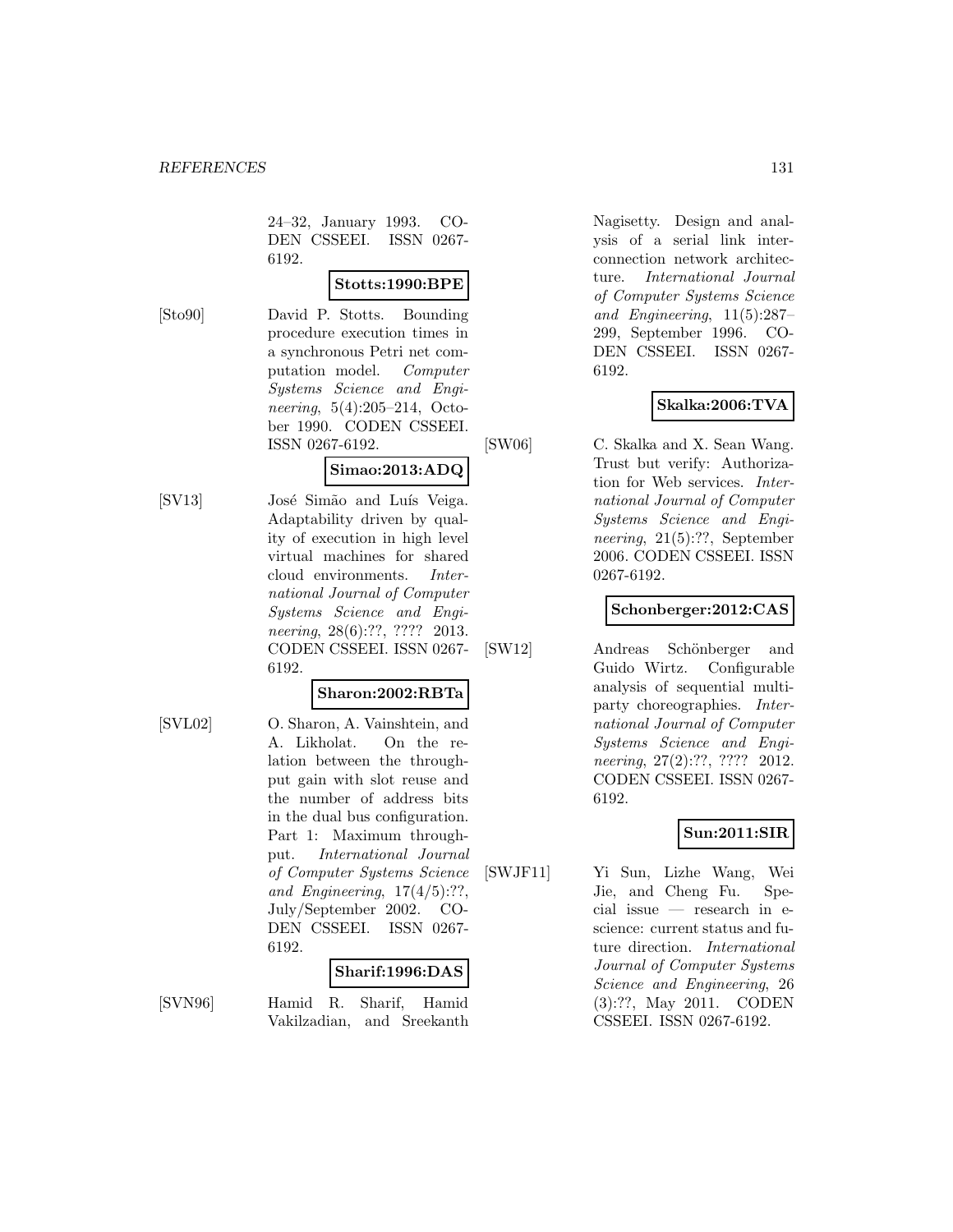#### **SeethaLakshmi:1990:EPP**

[SY90] M. Seetha Lakshmi and Philip S. Yu. Effectiveness of parallel processing in database systems. Computer Systems Science and Engineering, 5(2):73–81, April 1990. CODEN CSSEEI. ISSN 0267-6192.

#### **Seng:2004:TMG**

[SY04] Jia-Kang Seng and Jing Yu. Toward a more generic design of XML benchmark workload. International Journal of Computer Systems Science and Engineering, 19(5): ??, September 2004. CODEN CSSEEI. ISSN 0267-6192.

#### **Sait:1999:TDG**

[SYNB99] Sadiq M. Sait, Habib Youssef, Khalid Nassar, and Muhammad S. T. Benten. Timing driven genetic placement. International Journal of Computer Systems Science and Engineering,  $14(1):3-14$ , January 1999. CODEN CSSEEI. ISSN 0267-6192.

#### **Seok:2010:HMP**

[SYY<sup>+</sup>10] Seung-Joon Seok, Bongsoo You, Sungwan Youm, Kyung-Hoe Kim, and Chul-Hee Kang. A heuristic multi-path routing scheme for online traffic in MPLS networks. International Journal of Computer Systems Science and Engineering,  $25(1):$ ??, January 2010. CODEN CSSEEI. ISSN 0267-6192.

### **Schreiner:1991:PPD**

[SZ91] Franz Schreiner and Gerhard Zimmermann. Pesa-I: a parallel and distributed architecture for production systems. Computer Systems Science and Engineering, 6(2): 67–??, April 1991. CODEN CSSEEI. ISSN 0267-6192.

#### **Sharifi:2003:ORQ**

[SZ03] M. Sharifi and B. Zolfaghari. Optimizing the ready queue structure for dynamic scheduling strategies in real-time operating systems. International Journal of Computer Systems Science and Engineering, 18 (6):??, December 2003. CO-DEN CSSEEI. ISSN 0267- 6192.

### **Schantz:2001:OLG**

[SZM<sup>+</sup>01] R. Schantz, J. Zinky, J. Megquier, J. Loyall, D. Karr, and D. Bakken. An object leel gateway supporting quality of service. International Journal of Computer Systems Science and Engineering, 16(2): ??, March 2001. CODEN CSSEEI. ISSN 0267-6192.

### **Tam:2008:DSB**

[Tam08] Francis Tam. On the development of standards based carrier grade platforms. International Journal of Computer Systems Science and Engineering, 23(5):??, September 2008. CODEN CSSEEI. ISSN 0267-6192.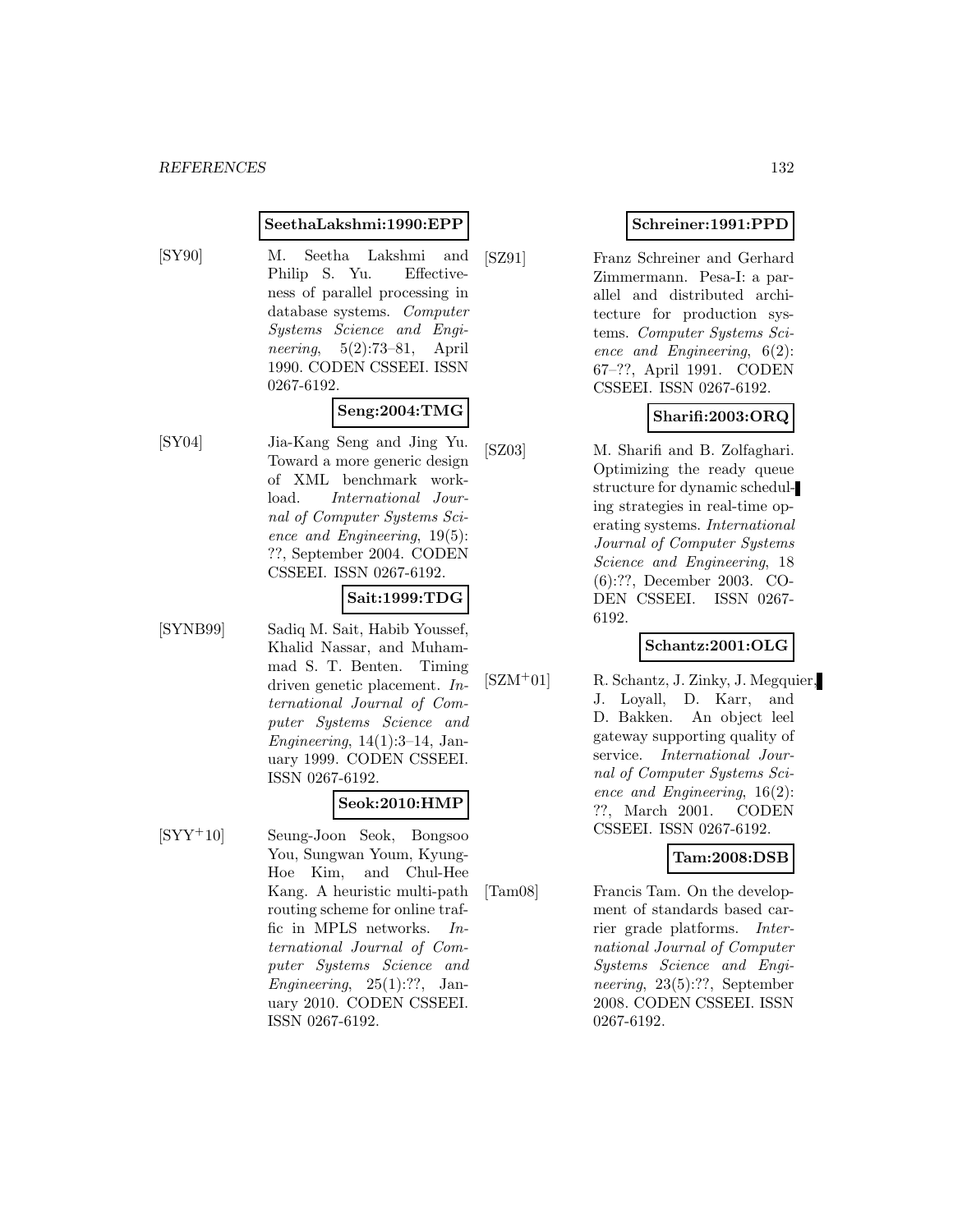### **Tan:1997:DLB**

- [Tan97] Kian-Lee Tan. Decou
	- pling load-balancing and optimization issues: a twophase query processing framework for shared-nothing systems. International Journal of Computer Systems Science and Engineering, 12(1):25– 36, January 1997. CODEN CSSEEI. ISSN 0267-6192.

#### **Tolksdorf:2004:TBM**

[TBEH04] R. Tolksdorf, C. Bizer, R. Eckstein, and R. Heese. Trustable B2C markets on the Semantic Web. International Journal of Computer Systems Science and Engineering, 19 (3):??, May 2004. CODEN CSSEEI. ISSN 0267-6192.

#### **Teyseyre:2005:ERV**

- 
- [TC05] Alfredo Raúl Teyseyre and Marcelo Campo. Early requirements validation with 3D worlds. International Journal of Computer Systems Science and Engineering, 20 (1):??, January 2005. CO-DEN CSSEEI. ISSN 0267- 6192.

### **Tiba:2006:AOA**

[TC06] Fabiano K. T. Tiba and Miriam A. M. Capretz. Agent-oriented architecture for monitoring and diagnosis in supervisory systems. International Journal of Computer Systems Science and Engineering, 21(2):??, March

#### 2006. CODEN CSSEEI. ISSN 0267-6192.

### **Talevski:2007:DRV**

[TCD07] A. Talevski, E. Chang, and T. S. Dillon. A dynamically reconfigurable Voice User Interface (VUI) framework and platform. International Journal of Computer Systems Science and Engineering, 22(3): ??, May 2007. CODEN CSSEEI. ISSN 0267-6192.

**Tan:1992:ISR**

[TD92] P. L. Tan and T. S. Dillon. Incorporating semantics, relationships and exceptions into object oriented data models. Computer Systems Science and Engineering, 7 (2):122–135, April 1992. CO-DEN CSSEEI. ISSN 0267- 6192.

### **Tahir:1997:CED**

[TDGNH97] Jamel M. Tahir, Satnam S. Dlay, Raouf N. Gorgui-Naguib, and Oliver R. Hinton. Concurrent error detection in fast Fermat number transform networks. International Journal of Computer Systems Science and Engineering, 12(3): 221–226, May 1997. CODEN CSSEEI. ISSN 0267-6192.

### **Tang:2011:DFN**

[TEQ11] Zhe Tang, Meng Joo Er, and Fang Qi. Dynamic fuzzy neural network for the intelligent control of a humanoid robot. International Journal of Computer Systems Sci-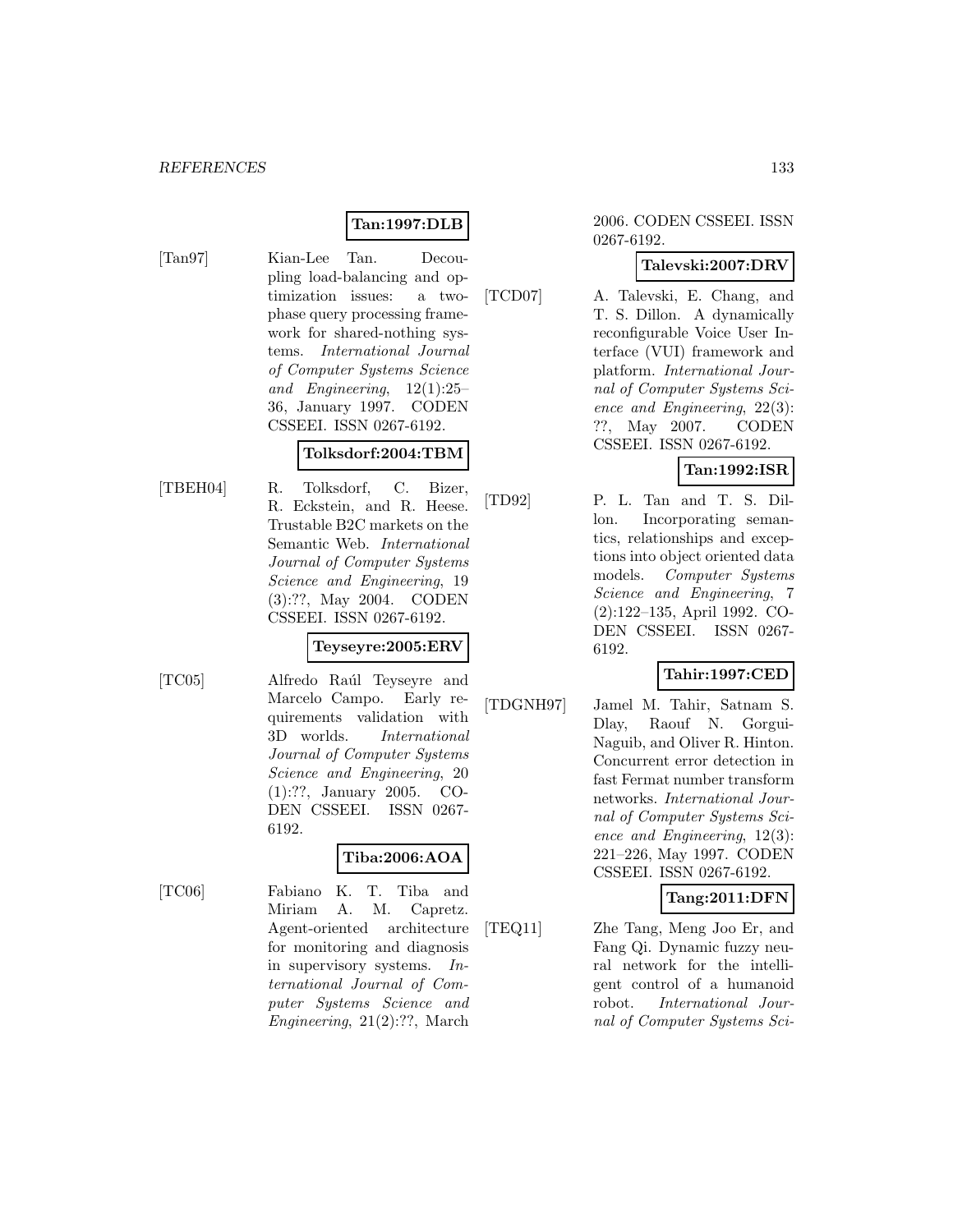ence and Engineering, 26(3): ??, May 2011. CODEN CSSEEI. ISSN 0267-6192.

### **Thomasian:2006:ADA**

[TF06] Alexander Thomasian and Gang Fu. Anticipatory disk arm placement to reduce seek time. International Journal of Computer Systems Science and Engineering, 21(3):??, May 2006. CODEN CSSEEI. ISSN 0267-6192.

### **Torbjornsen:1994:AAM**

[TH94] Øystein Torbjørnsen and Svein-Olaf Hvasshovd. Application of an abstract machine supporting fault-tolerance in a parallel database server. Computer Systems Science and Engineering, 9(2):134– 141, April 1994. CODEN CSSEEI. ISSN 0267-6192.

### **Tsang:1997:EIC**

[TH97] Rose P. Tsang and David D. C. Hu. Efficient interconnections for cascading multiple ATM switches. International Journal of Computer Systems Science and Engineering, 12(2):143–157, March 1997. CODEN CSSEEI. ISSN 0267-6192.

### **Tan:2008:SAD**

[THDC08] Henry Tan, Fedja Hadzic, Tharam S. Dillon, and Elizabeth Chang. State of the art of data mining of tree structured information. International Journal of Computer Systems Science and Engineering, 23(4):??, July 2008. CODEN CSSEEI. ISSN 0267- 6192.

### **Theel:1994:MAN**

[The94] Oliver Theel. Meeting the application's needs: a design study of a highly customized replication scheme and its implementation. Computer Systems Science and Engineering, 9(2):89–97, April 1994. CODEN CSSEEI. ISSN 0267- 6192.

### **Thomasian:1997:AAF**

[Tho97] Alexander Thomasian. Approximate analyses for fork/ join synchronization in RAID5. International Journal of Computer Systems Science and Engineering, 12(5):329–337, September 1997. CODEN CSSEEI. ISSN 0267-6192.

### **Thomasian:2013:ISS**

[Tho13] Alexander Thomasian. Improved storage system performance by disk scheduling. International Journal of Computer Systems Science and Engineering, 28(2):??, ???? 2013. CODEN CSSEEI. ISSN 0267-6192.

### **Tanaka:1998:OBC**

[THT98] Katsuya Tanaka, Hiroaki Higaki, and Makoto Takizawa. Object-based checkpoints in distributed systems. International Journal of Computer Systems Science and Engineering, 13(3):179–185, May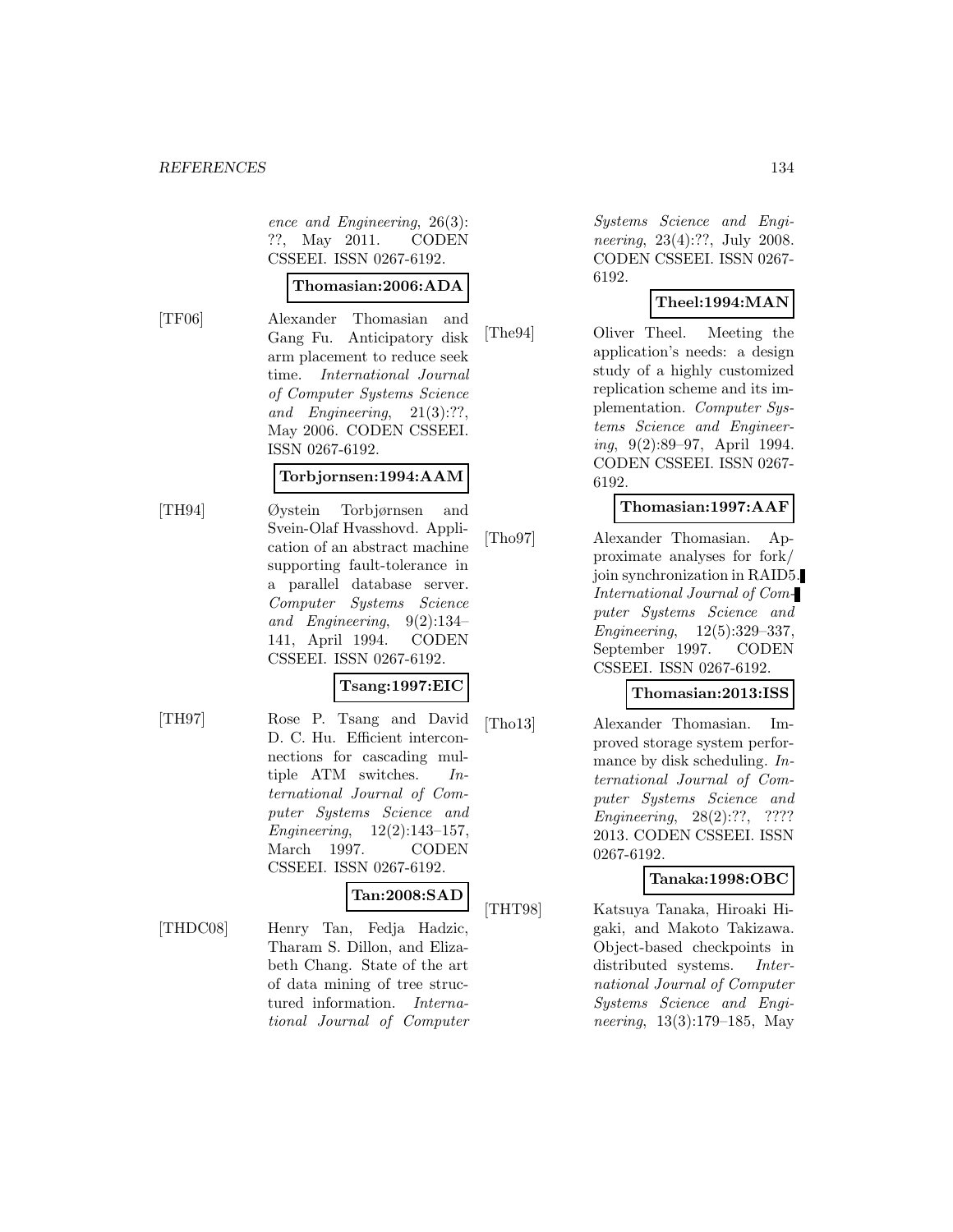1998. CODEN CSSEEI. ISSN 0267-6192.

### **Tseng:2001:GGO**

- 
- [TJ01] Y.-M. Tseng and J.-K. Jan. Generalized group-oriented cryptosystem with authenticated sender. International Journal of Computer Systems Science and Engineering, 16 (5):??, September 2001. CO-DEN CSSEEI. ISSN 0267- 6192.

#### **Taivan:2015:WBA**

[TJS15] Constantin Taivan, Rui José, and Bruno Silva. Web-based applications for open display networks: developers' perspective. International Journal of Computer Systems Science and Engineering, 30(1): ??, January 2015. CODEN CSSEEI. ISSN 0267-6192.

### **Tu:2011:MBM**

[TJY<sup>+</sup>11] Xuping Tu, Hai Jin, Zhibin Yu, Jie Chen, Yabin Hu, and Xie Xia. MT-BTRIMER: A master-slave multi-threaded dynamic binary translator. International Journal of Computer Systems Science and Engineering, 26(5): ??, September 2011. CODEN CSSEEI. ISSN 0267-6192.

#### **Tsichiya:2000:DEW**

[TK00] T. Tsichiya and T. Kikuno. Dependable evaluation of the weighted voting scheme in the presence of node and link failures. International Journal of Computer Systems Science and Engineering, 15(3): 181–??, May 2000. CODEN CSSEEI. ISSN 0267-6192.

### **Taniar:2004:UHO**

[TKCR04] David Taniar, Hui Yee Khaw, Haorianto Cokrowijoyo, and Johanna Wenny Rahayu. The use of hints in objectrelational query optimization. International Journal of Computer Systems Science and Engineering, 19(6): ??, November 2004. CODEN CSSEEI. ISSN 0267-6192.

### **Tan:1995:SHS**

[TL95] Kian-Lee Tan and Hongjun Lu. Skew handling strategies for pipelined processing of multi-join queries in sharednothing systems. *Interna*tional Journal of Computer Systems Science and Engineering,  $10(1):3-18$ , January 1995. CODEN CSSEEI. ISSN 0267-6192.

### **Tran:2006:MFO**

[TLB06] Quynh-Nhu Numi Tran, Graham Low, and Ghassan Beydoun. A methodological framework for ontology centric oriented software engineering. International Journal of Computer Systems Science and Engineering, 21(2): ??, March 2006. CODEN CSSEEI. ISSN 0267-6192.

### **Tohma:1994:AHG**

[TM94] Yoshiro Tohma and Yukichi Matsunaga. Application of hyper-geometric distribution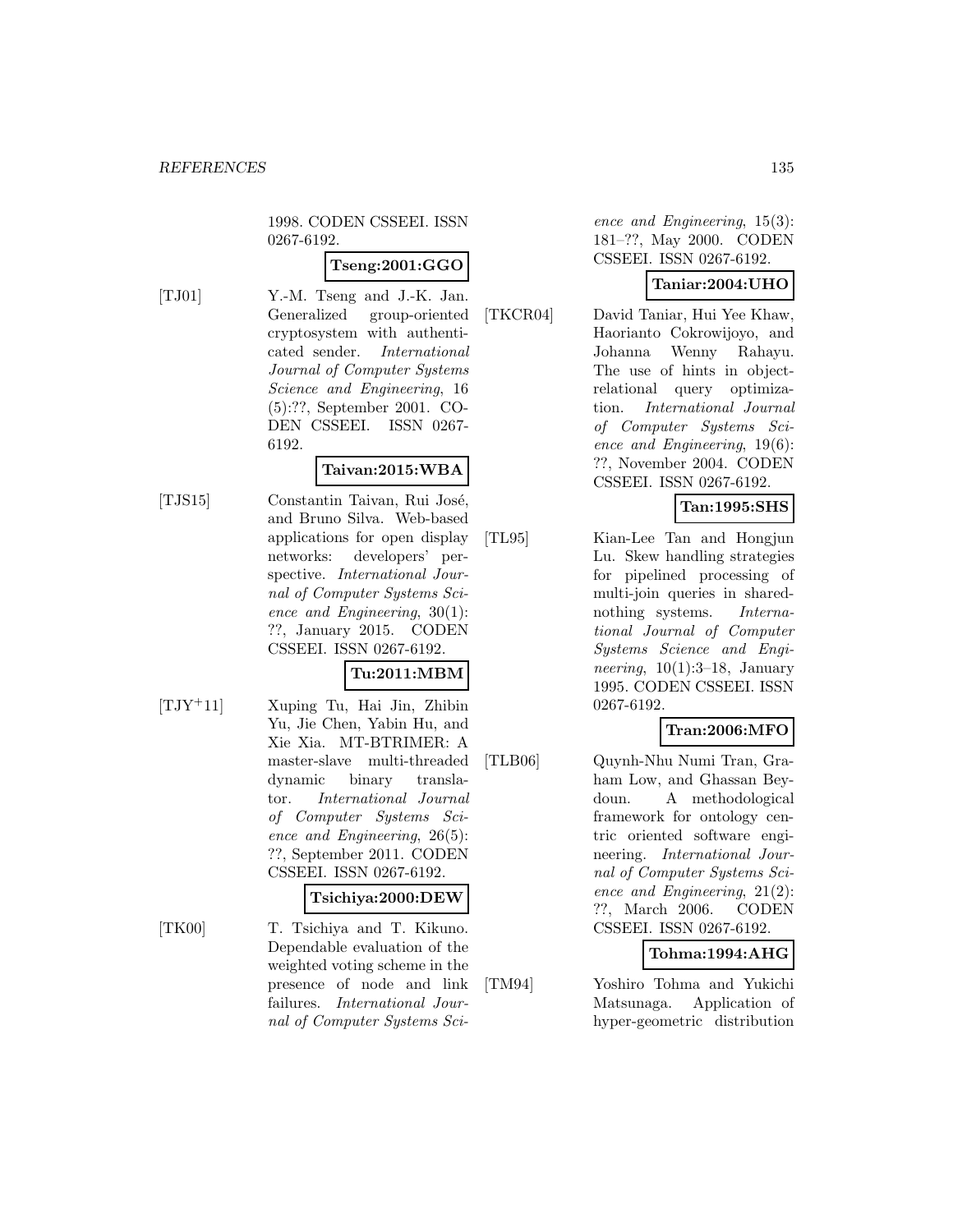model to the hardware debugging process. Computer Systems Science and Engineering, 9(1):25–30, January 1994. CODEN CSSEEI. ISSN 0267- 6192.

### **Toval:2008:EKI**

[TMNL08] Ambrosio Toval, Begoña Moros, Joaquín Nicolás, and Joaquín Lasheras. Eight key issues for an effective reuse-based requirements process. International Journal of Computer Systems Science and Engineering, 23(6): ??, November 2008. CODEN CSSEEI. ISSN 0267-6192.

#### **Thomasian:1993:SRT**

[TN93] Alexander Thomasian and Behzad Nadji. State representation tradeoffs in Markov chains of serialization delays in computer systems. Computer Systems Science and Engineering,  $8(3):154-165$ , July 1993. CODEN CSSEEI. ISSN 0267-6192.

### **Tohma:1994:RFT**

[Toh94] Yoshiro Tohma. Review of fault-tolerant computing for safely critical applications in Japan. Computer Systems Science and Engineering, 9 (1):3–10, January 1994. CO-DEN CSSEEI. ISSN 0267- 6192.

### **Troger:2009:OPM**

[TP09] Peter Tröger and Andreas Polze. Object and process migration in .NET.  $In$ ternational Journal of Computer Systems Science and Engineering,  $24(1)$ :??, January 2009. CODEN CSSEEI. ISSN 0267-6192.

### **Taniar:2002:PGQ**

[TR02a] D. Taniar and J. Wenny Rahayu. Parallel group-by query processing in a cluster architecture. International Journal of Computer Systems Science and Engineering, 17(1): ??, January 2002. CODEN CSSEEI. ISSN 0267-6192.

### **Taniar:2002:PSM**

[TR02b] D. Taniar and J. Wenny Rahayu. Parallel sort-merge object-oriented collection join algorithms. International Journal of Computer Systems Science and Engineering, 17 (3):??, May 2002. CODEN CSSEEI. ISSN 0267-6192.

#### **Thyagharajan:2006:OBR**

[TR06] K. K. Thyagharajan and V. Ramachandran. Optimal buffering requirement analysis for jitter-free variable bit rate video streaming. International Journal of Computer Systems Science and Engineering, 21(3):??, May 2006. CODEN CSSEEI. ISSN 0267- 6192.

#### **Torres-Rojas:2002:RTB**

[TRAR02] F. J. Torres-Rojas, M. Ahamad, and M. Raynal. Real-time based strong consistency for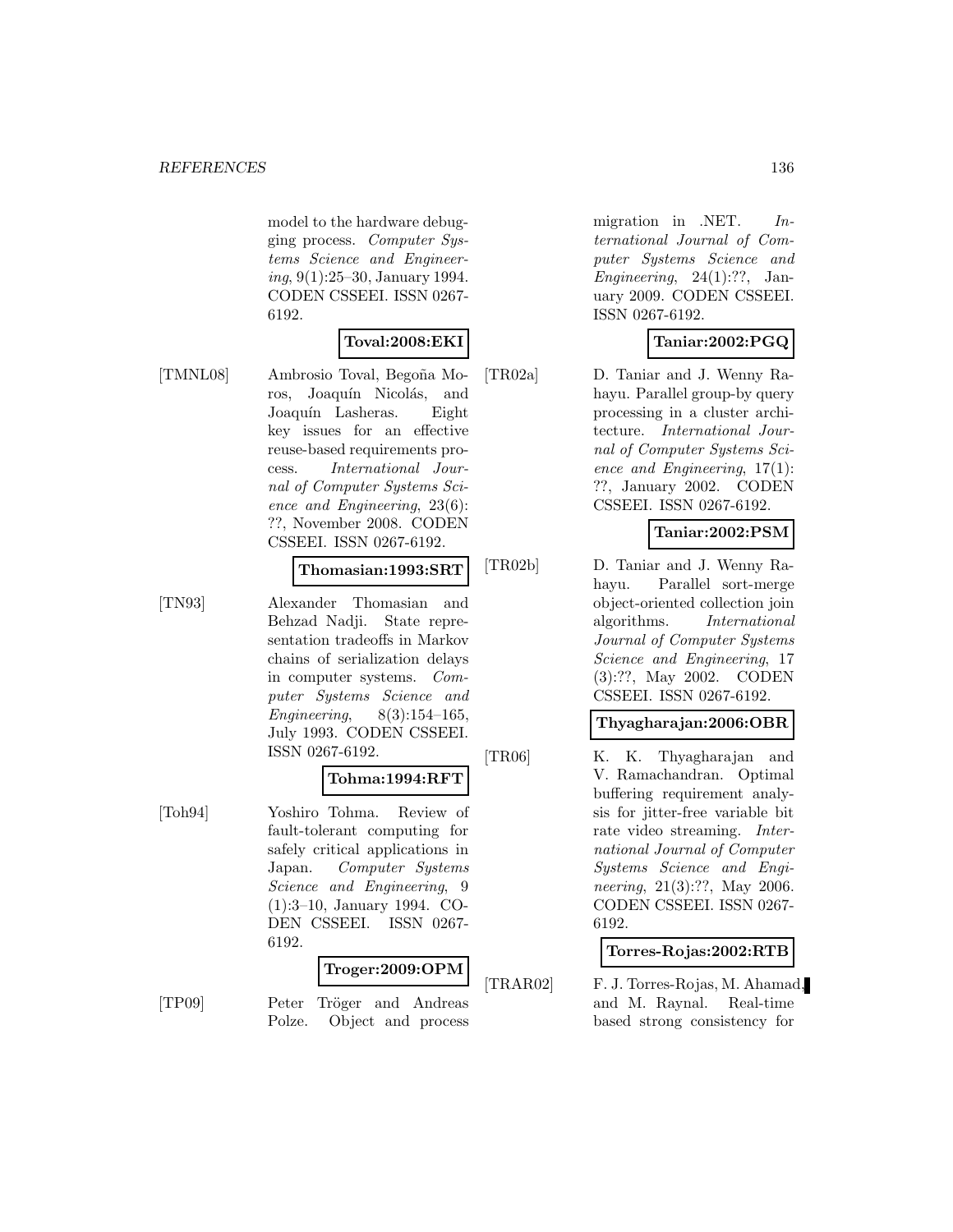distributed objects. *Inter*national Journal of Computer Systems Science and Engineering, 17(2):??, March 2002. CODEN CSSEEI. ISSN 0267-6192.

#### **Taniar:2010:MHN**

[TRLD10] David Taniar, Wenny Rahayu, Vincent Lee, and Olena Daly. Mining hierarchical negative association rules. International Journal of Computer Systems Science and Engineering, 25(2):??, March 2010. CODEN CSSEEI. ISSN 0267-6192.

#### **Taniar:2004:PAS**

[TRT04] D. Taniar, J. W. Rahayu, and R. Boon-Noi Tan. Parallel algorithms for selection query processing involving index in parallel database systems. International Journal of Computer Systems Science and Engineering, 19(2):??, March 2004. CODEN CSSEEI. ISSN 0267-6192.

#### **Tanca:1999:SIS**

[TS99] Letizia Tanca and Dan Suciu. Special issue: Semantics on the World Wide Web. International Journal of Computer Systems Science and Engineering, 14(2):??, March 1999. CODEN CSSEEI. ISSN 0267-6192.

#### **Taboada:2010:PAM**

[TTD10] Guillermo L. Taboada, Juan Touriño, and Ramón Doallo.

Performance analysis of messagepassing libraries on highspeed clusters. International Journal of Computer Systems Science and Engineering, 25 (1):??, January 2010. CO-DEN CSSEEI. ISSN 0267- 6192.

### **Tupakula:2008:HMA**

[TV08] Udaya Kiran Tupakula and Vijay Varadharajan. A hybrid model against TCP SYN and reflection DDoS attacks. International Journal of Computer Systems Science and Engineering,  $23(3):??$ , May 2008. CODEN CSSEEI. ISSN 0267-6192.

#### **Thomasian:2016:DAH**

[TX16] Alexander Thomasian and Jun Xu. Data allocation in a Heterogeneous Disk Array (HDA) with multiple RAID levels for database applications. International Journal of Computer Systems Science and Engineering, 31(5): ??, September 2016. CODEN CSSEEI. ISSN 0267-6192.

### **Tan:1997:FSP**

[TY97] Kian-Lee Tan and Jeffrey X. Yu. Framework for scheduling partition-based joins. International Journal of Computer Systems Science and Engineering, 12(4):263–273, July 1997. CODEN CSSEEI. ISSN 0267-6192.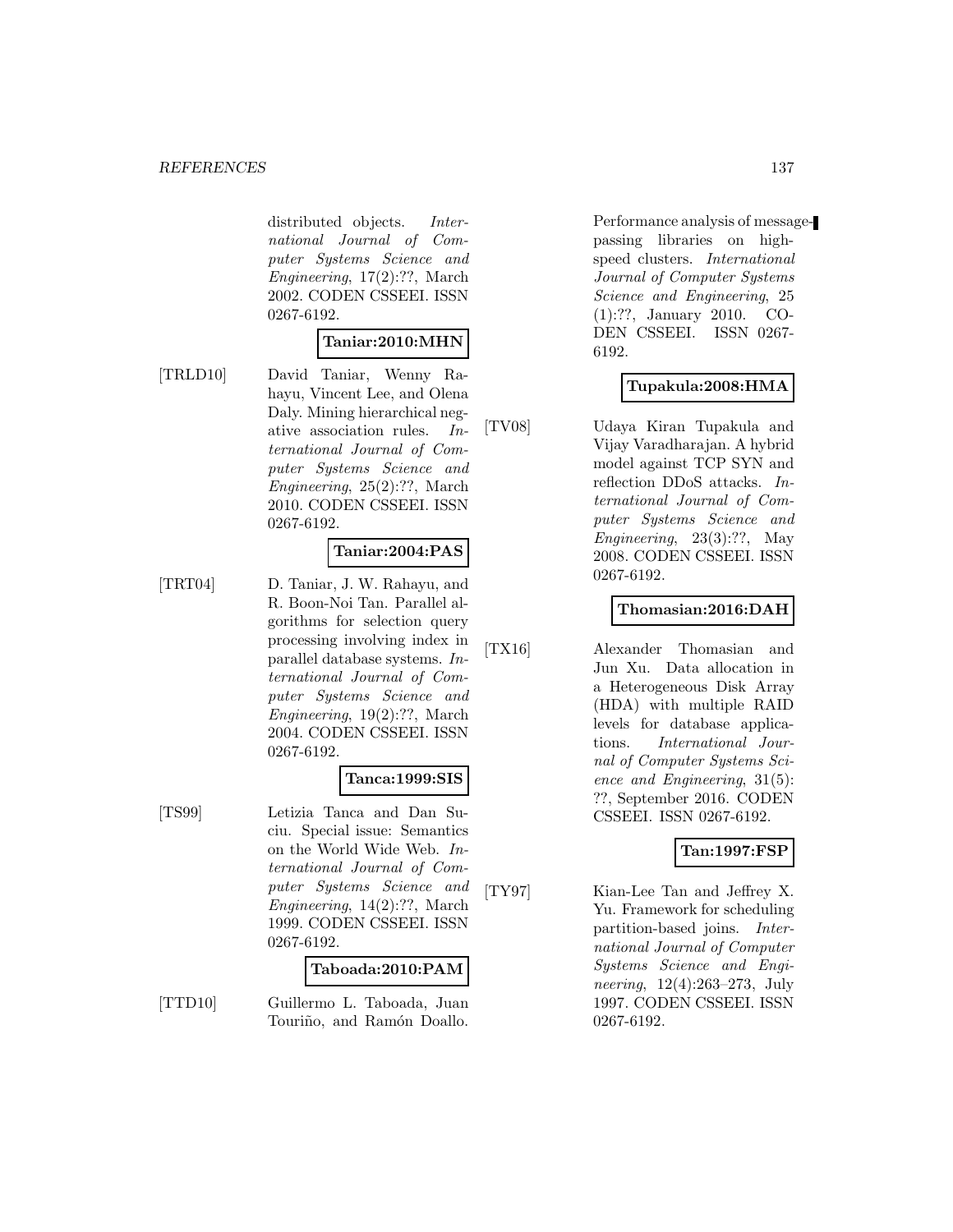## **Tang:2009:CQM**

[TYW09] Siliang Tang, Jianhua Yang, and Zhaohui Wu. A context quality management infrastructure for complex ubiquitous environment. International Journal of Computer Systems Science and Engineering, 24(3):??, May 2009. CODEN CSSEEI. ISSN 0267- 6192.

### **Tang:2012:GTM**

[TYY<sup>+</sup>12] Feilong Tang, Ilsun You, Shui Yu, Huakang Li, and Cho-Li Wang. Grid transaction management and an efficient development kit. International Journal of Computer Systems Science and Engineering, 27 (5):??, ???? 2012. CODEN CSSEEI. ISSN 0267-6192.

### **Tang:2009:PSP**

[TZC09] Yuxin Tang, Yunquan Zhang, and Hu Chen. A parallel shortest path algorithm based on graph-partitioning and iterative correcting. International Journal of Computer Systems Science and Engineering, 24(5):??, September 2009. CODEN CSSEEI. ISSN 0267-6192.

### **Tse:1996:PFI**

[TZL96] Philip W. Tse, Moshe Zuckerman, and Francois Le Faucheur. Performance and fairness issues related to the EFCI rate-based flow control for the ABR service in ATM networks. International

Journal of Computer Systems Science and Engineering, 11 (6):383–392, November 1996. CODEN CSSEEI. ISSN 0267- 6192.

### **Ulieru:2006:PSS**

[UI06] Mihaela Ulieru and Dan Ionescu. Privacy and security shield for health information systems (e-health). International Journal of Computer Systems Science and Engineering, 21(3):??, May 2006. CODEN CSSEEI. ISSN 0267- 6192.

#### **Ugarte-Pedrero:2013:CCP**

[UPSL<sup>+</sup>13] Xabier Ugarte-Pedrero, Igor Santos, Carlos Laorden, Borja Sanz, and Pablo G. Bringas. Collective classification for packed executable identification. International Journal of Computer Systems Science and Engineering, 28(1):??, ???? 2013. CODEN CSSEEI. ISSN 0267-6192.

### **Varadharajan:1987:NBS**

[VB87] V. Varadharajan and K. D. Baker. Net-based system design representation and analysis. Computer Systems Science and Engineering, 2(4): 167–178, October 1987. CO-DEN CSSEEI. ISSN 0267- 6192.

### **vanderAalst:2001:HHD**

[vdA01] W. M. P. van der Aalst. How to handle dynamic change and capture management information? an approach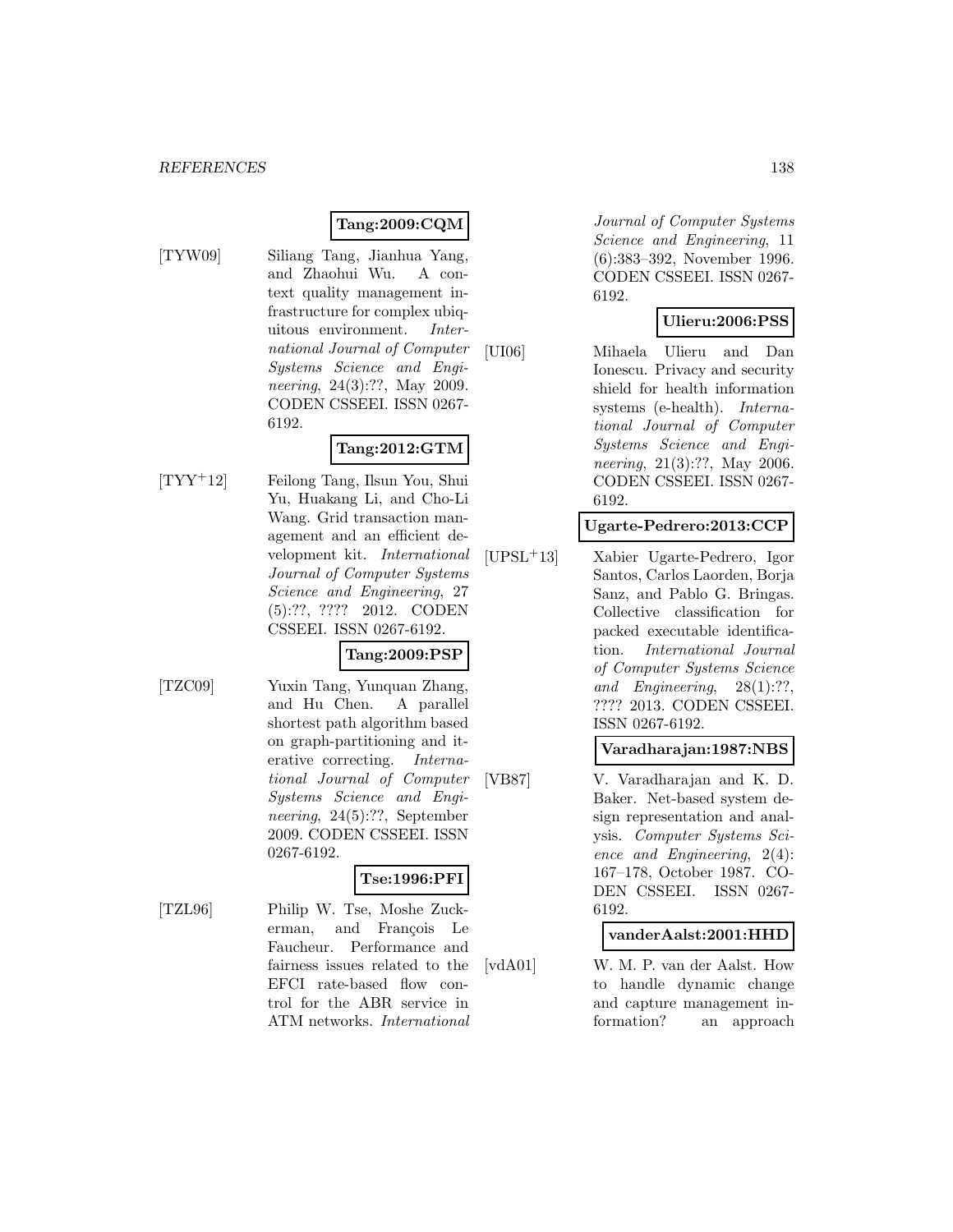#### *REFERENCES* 139

based on generic workflow models. International Journal of Computer Systems Science and Engineering, 16(5): ??, September 2001. CODEN CSSEEI. ISSN 0267-6192.

#### **vanderAalst:2000:DWC**

[vdAJ00a] W. M. P. van der Aalst and S. Jablonski. Dealing with workflow change: identification of issues and solutions. International Journal of Computer Systems Science and Engineering, 15(5): ??, September 2000. CODEN CSSEEI. ISSN 0267-6192.

#### **vanderAalst:2000:E**

[vdAJ00b] Wil van der Aalst and Stefan Jablonski. Editorial. International Journal of Computer Systems Science and Engineering, 15(5):??, September 2000. CODEN CSSEEI. ISSN 0267-6192.

#### **Vardanega:2000:LLI**

[VG00] T. Vardanega and J. Gaisler. Lessons learned from the implementation of on-board tolerance to physical faults in Ada. International Journal of Computer Systems Science and Engineering, 15(1): 19–??, January 2000. CODEN CSSEEI. ISSN 0267-6192.

### **Vo:2008:SMA**

[VK08] Duc-Liem Vo and Kwangjo Kim. A secure mutual authentication scheme with key agreement using smart card

from bilinear pairings. International Journal of Computer Systems Science and Engineering, 23(3):??, May 2008. CODEN CSSEEI. ISSN 0267- 6192.

#### **Varadhaganapathy:2015:HBI**

[VKAR15] S. Varadhaganapathy, V. Krishnaveni, G. Arumugam, and R. R. Rajalaxmi. Harmony and bio inspired harmony search optimization algorithms for feature selection in classification. International Journal of Computer Systems Science and Engineering, 30 (4):??, July 2015. CODEN CSSEEI. ISSN 0267-6192.

#### **Vlachogiannis:2007:ACD**

[Vla07] John G. Vlachogiannis. Automatic construction of a decision tree for the analysis of traffic load in computer networks. International Journal of Computer Systems Science and Engineering,  $22(1-2)$ :??, January/March 2007. CO-DEN CSSEEI. ISSN 0267- 6192.

#### **Vieira:1998:OST**

[VM98] Sibelius Lellis Vieira and Mauricio Ferreira Magalhães. Online sporadic task scheduling in hard real-time systems. International Journal of Computer Systems Science and Engineering, 13(4): 249–258, July 1998. CODEN CSSEEI. ISSN 0267-6192.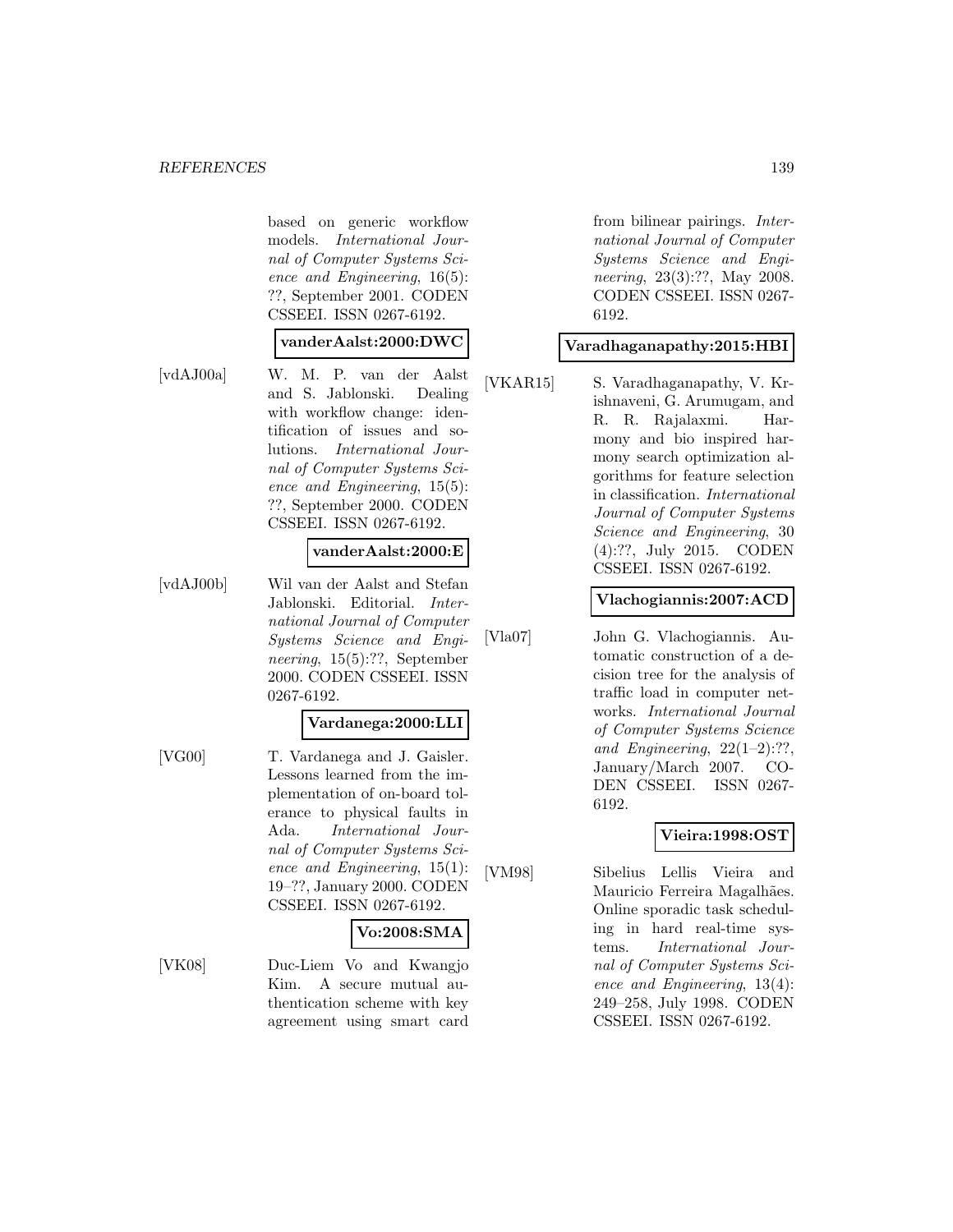### **vonRenteln:2011:IEA**

[vRB11] Alexander von Renteln and Uwe Brinkschulte. Implementing and evaluating the AHS organic middleware. International Journal of Computer Systems Science and Engineering, 26(6): ??, November 2011. CODEN CSSEEI. ISSN 0267-6192.

### **Vargas-Solar:2008:IQA**

[VSZMCV08] G. Vargas-Solar, J-L Zechinelli-Martini, and V. Cuevas-Vicenttín. Integrating and querying astronomical data on the e-GrOV data grid. International Journal of Computer Systems Science and Engineering, 23(2):??, March 2008. CODEN CSSEEI. ISSN 0267-6192.

#### **Vuong:1995:SET**

[VT95] Son T. Vuong and George K. Tsiknis. Significant event temporal logic: a method for protocol specification and verification. International Journal of Computer Systems Science and Engineering, 10(1): 41–49, January 1995. CO-DEN CSSEEI. ISSN 0267- 6192.

#### **Wallace:1990:PRG**

[Wal90] C. S. Wallace. Physically random generator. Computer Systems Science and Engineering, 5(2):82–88, April 1990. CODEN CSSEEI. ISSN 0267-6192.

### **Wang:1997:APC**

[Wan97] Hu-Jun Wang. Analysis of prioritized cluster-based crossbar systems. International Journal of Computer Systems Science and Engineering, 12(4):255–261, July 1997. CODEN CSSEEI. ISSN 0267-6192.

### **Wang:2003:ELA**

[Wan03] J.-L. Wang. An effective link arrangement scheme for distributed systems using Markov-chain based reliability analysis. International Journal of Computer Systems Science and Engineering, 18 (6):??, December 2003. CO-DEN CSSEEI. ISSN 0267- 6192.

### **Ward:2007:BIA**

[War07] Jeremy Ward. Building the information assurance community of purpose. International Journal of Computer Systems Science and Engineering, 22(5):??, September 2007. CODEN CSSEEI. ISSN 0267-6192.

### **Wang:1994:PAC**

[WBA94] Hongying Wang, Douglas M. Blough, and Leon Alkalaj. Practical approach to comparison-based fault diagnosis in multiprocessor systems. Computer Systems Science and Engineering, 9(1): 11–20, January 1994. CO-DEN CSSEEI. ISSN 0267- 6192.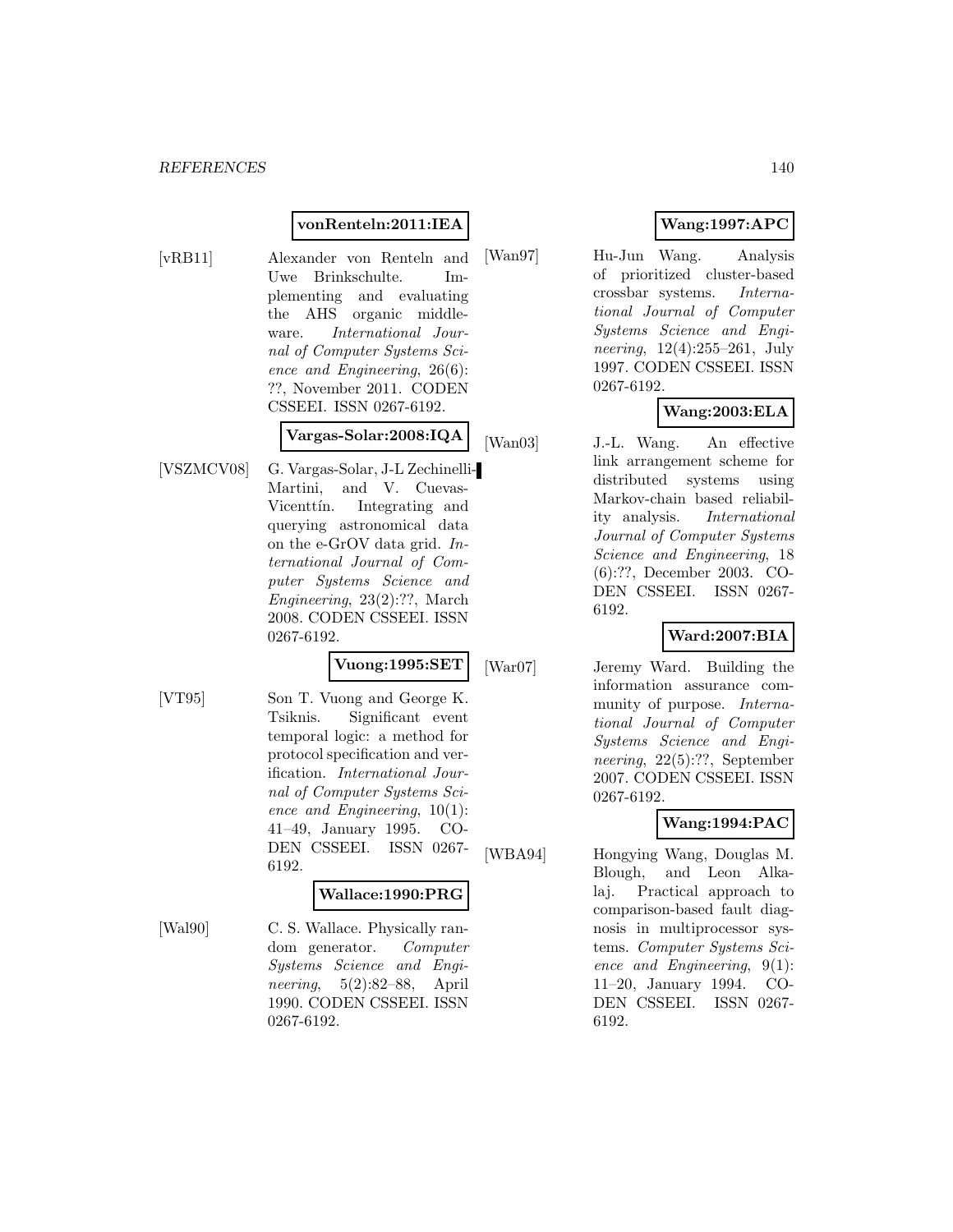### **Won:2013:ODS**

- 
- [WBY+13] Jun-Im Won, Hyun Back, Jee-Hee Yoon, Sanghyun Park, and Sang-Wook Kim. Onedimensional spatial join processing using a DOT-based index structure. International Journal of Computer Systems Science and Engineering, 28 (2):??, ???? 2013. CODEN CSSEEI. ISSN 0267-6192.

### **Wu:2001:CKA**

- 
- [WC01] T.-C. Wu and C.-C. Chang. Cryptographic key assignment scheme for hierarchical access control. International Journal of Computer Systems Science and Engineering, 16 (1):??, January 2001. CO-DEN CSSEEI. ISSN 0267- 6192.

### **Wang:2008:ATS**

- 
- [WC08a] Jin-Long Wang and Chen-Hsing Chen. Adaptive two-stage QoS provisioning schemes for CDMA networks. International Journal of Computer Systems Science and Engineering, 23(1): ??, January 2008. CODEN CSSEEI. ISSN 0267-6192.

### **Wang:2008:CID**

[WC08b] S. Y. Wang and C. L. Chou. On the characteristics of information dissemination paths in vehicular ad hoc networks on the move. International Journal of Computer Systems Science and Engineering, 23(6):??, November

#### 2008. CODEN CSSEEI. ISSN 0267-6192.

### **Wang:1999:MFC**

[WCD99] Jin Chin Wang, Jacqueline Chame, and Michel Dubois. Modeling finite cache effects in write-invalidate snooping protocols. International Journal of Computer Systems Science and Engineering, 14(1): 15–25, January 1999. CO-DEN CSSEEI. ISSN 0267- 6192.

### **Weidong:2009:NDT**

[WCJ09] Liu Weidong, Lin Chuang, and Wang Jirong. A novel data transmission scheme for mobile sensor network. International Journal of Computer Systems Science and Engineering, 24(3):??, May 2009. CODEN CSSEEI. ISSN 0267- 6192.

### **Wang:2015:RBC**

[WCL15] Ping Wang, Kuo-Ming Chao, and Chi-Chun Lo. A reputation-based computing approach in trusted web service provisions. International Journal of Computer Systems Science and Engineering, 30 (4):??, July 2015. CODEN CSSEEI. ISSN 0267-6192.

### **Wang:2004:AHR**

[WCLC04] Y.-H. Wang, C. M. Chung, C.-J. Lee, and C.-C. Chuang. Ad hoc routing protocol based on setup on-demand backup node. International Journal of Computer Systems Sci-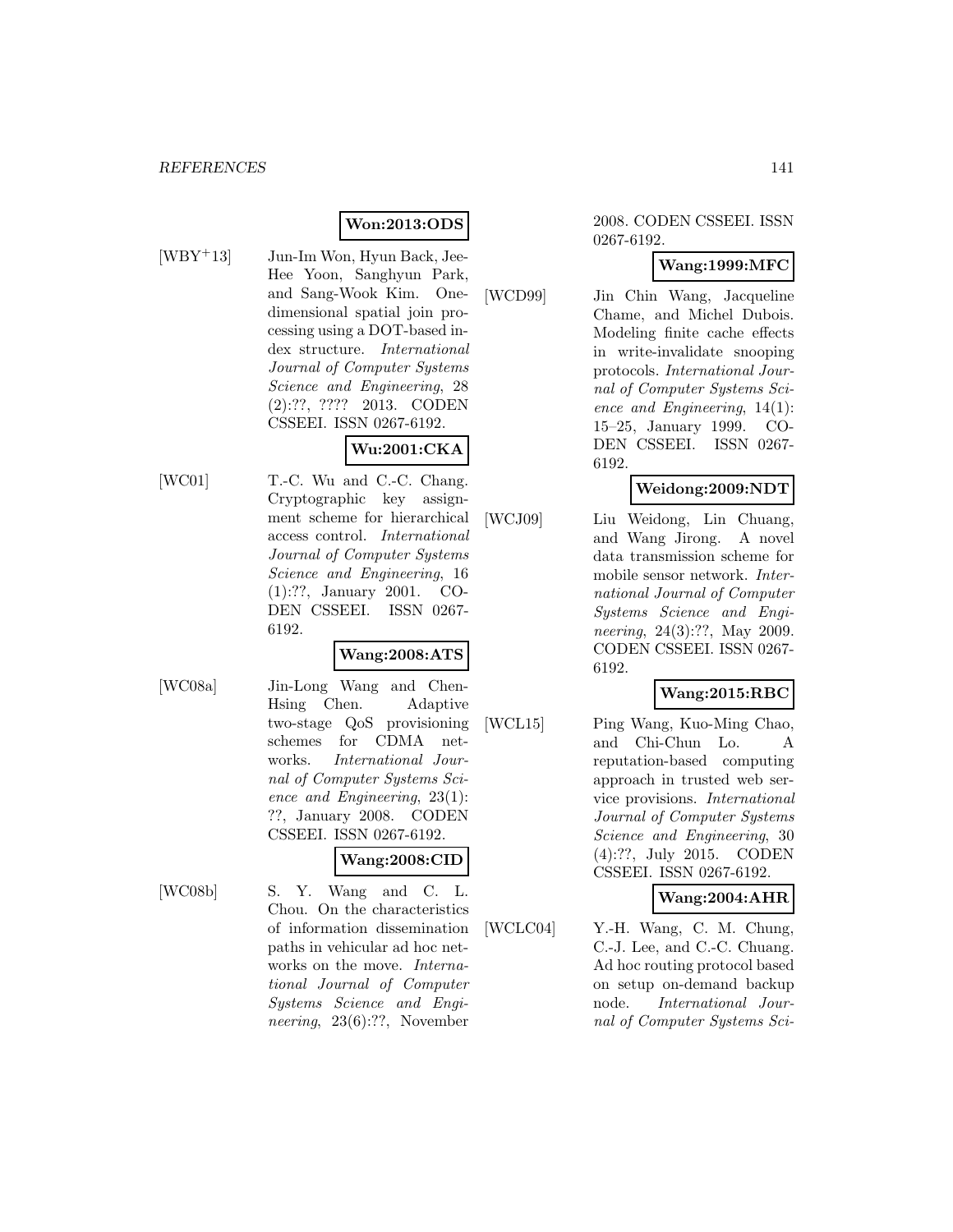ence and Engineering, 19(2): ??, March 2004. CODEN CSSEEI. ISSN 0267-6192.

#### **Wang:1990:PCC**

[WD90] Jin-Chin Wang and Michel Dubois. Performance comparison of cache coherence protocols based on the access burst model. Computer Systems Science and Engineering, 5(3):147–158, July 1990. CODEN CSSEEI. ISSN 0267- 6192.

### **Wong:1987:CRT**

[WDF87] C. Y. Wong, T. S. Dillon, and K. E. Forward. Concurrent, real-time systems: a systematic approach using timed Petri nets. Computer Systems Science and Engineering, 2(3):117–124, July 1987. CODEN CSSEEI. ISSN 0267- 6192.

### **Wei:1995:CRN**

[Wei95] Wei Wei. Constructing reliable neural network systems using less reliable neuron network components. International Journal of Computer Systems Science and Engineering,  $10(1):28-32$ , January 1995. CODEN CSSEEI. ISSN 0267-6192.

#### **Wu:1992:CCA**

[WF92] Jie Wu and Eduardo B. Fernandez. Comparison connection assignments for diagnosis of multiprocessor systems under a two-fault assumption. *Computer Systems* 

Science and Engineering, 7 (3):199–201, July 1992. CO-DEN CSSEEI. ISSN 0267- 6192.

### **Wu:1993:FTD**

[WF93] Jie Wu and Eduardo B. Fernandez. Fault-tolerant distributed broadcast algorithm for cube-connected cycles. Computer Systems Science and Engineering, 8(4): 224–233, October 1993. CO-DEN CSSEEI. ISSN 0267- 6192.

### **Wolf:2011:RSE**

[WGK<sup>+</sup>11] Julian Wolf, Mike Gerdes, Florian Kluge, Sascha Uhrig, Jörg Mische, Stefan Metzlaff, Christine Rochange, Hugues Cassé, Pascal Sainrat, and Theo Ungerer. RTOS support for execution of parallelized hard real-time tasks on the MERASA multi-core processor. International Journal of Computer Systems Science and Engineering, 26(6): ??, November 2011. CODEN CSSEEI. ISSN 0267-6192.

### **Wu:1997:DSA**

[WH97] Tzong-Chen Wu and Bor-Ron Hwang. On the design of a secure anonymous conference key distribution system. International Journal of Computer Systems Science and Engineering, 12(4):239– 244, July 1997. CODEN CSSEEI. ISSN 0267-6192.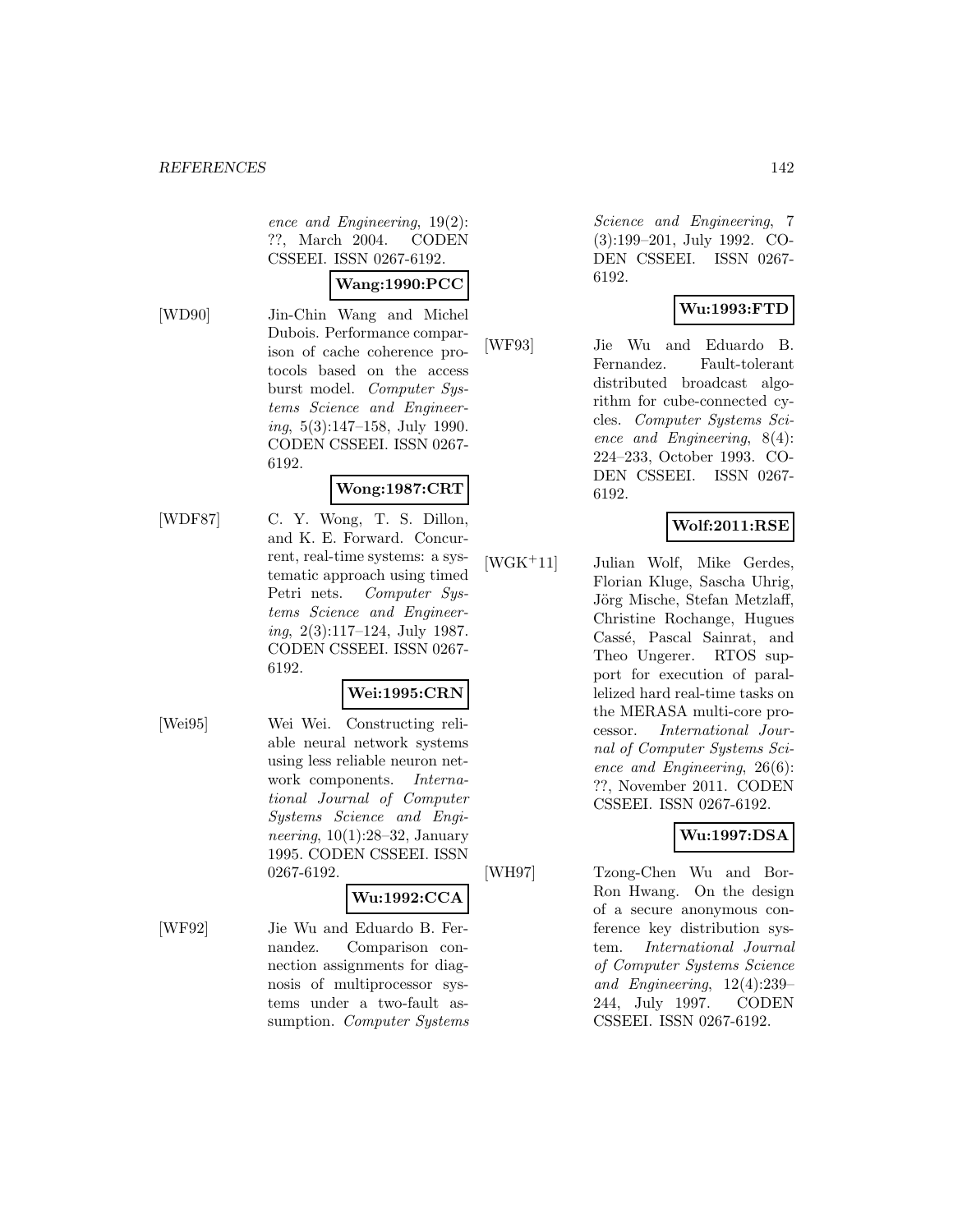### **Wang:2011:EEB**

[WH11] Guoli Wang and Chao Huang. Energy-efficient beaconless real-time routing protocol for wireless sensor networks. International Journal of Computer Systems Science and Engineering, 26(3):??, May 2011. CODEN CSSEEI. ISSN 0267-6192.

# **Wallace:1985:TCM**

[WK85] Christopher S. Wallace and David Koch. TTL-compatible multiport bus. Computer Systems Science and Engineering, 1(1):47–52, October 1985. CODEN CSSEEI. ISSN 0267-6192.

#### **Wang:2007:FAI**

[WKT07] L. Wang, L. Khan, and B. Thuraisingham. A framework for automated image annotation. International Journal of Computer Systems Science and Engineering, 22(1– 2):??, January/March 2007. CODEN CSSEEI. ISSN 0267- 6192.

### **Wang:1991:PAC**

[WL91] Chihping Wang and Victor O. K. Li. Precedenceagreement concurrency control algorithm for distributed database systems. Computer Systems Science and Engineering, 6(4):227–237, October 1991. CODEN CSSEEI. ISSN 0267-6192.

### **Wang:2001:EBA**

[WL01] J.-L. Wang and L.-T. Lee. Effective bandwidth allocation for ATM networks. International Journal of Computer Systems Science and Engineering,  $16(1):$ ??, January 2001. CODEN CSSEEI. ISSN 0267-6192.

### **Wang:1993:OSS**

[WLC93] Chhping Wang, Victor O. K. Li, and Arbee L. P. Chen. One-shot semi-join execution strategies for processing distributed join queries. Computer Systems Science and Engineering, 8(4):245– 253, October 1993. CODEN CSSEEI. ISSN 0267-6192.

### **Wu:2007:IFR**

[WLC07] C.-L. Wu, D.-C. Lou, and S.-Y. Chen. Integer factorization for RSA cryptosystem under a PVM environment. International Journal of Computer Systems Science and Engineering,  $22(1-2)$ :??, January/March 2007. CO-DEN CSSEEI. ISSN 0267- 6192.

### **Wei:2011:LPV**

[WLG<sup>+</sup>11] Xiaohui Wei, Hongliang Li, Qingnan Guo, Na Jiang, and Liang Hu. LimeVI: A platform for virtual cluster live migration over WAN. International Journal of Computer Systems Science and Engineering, 26(5):??, September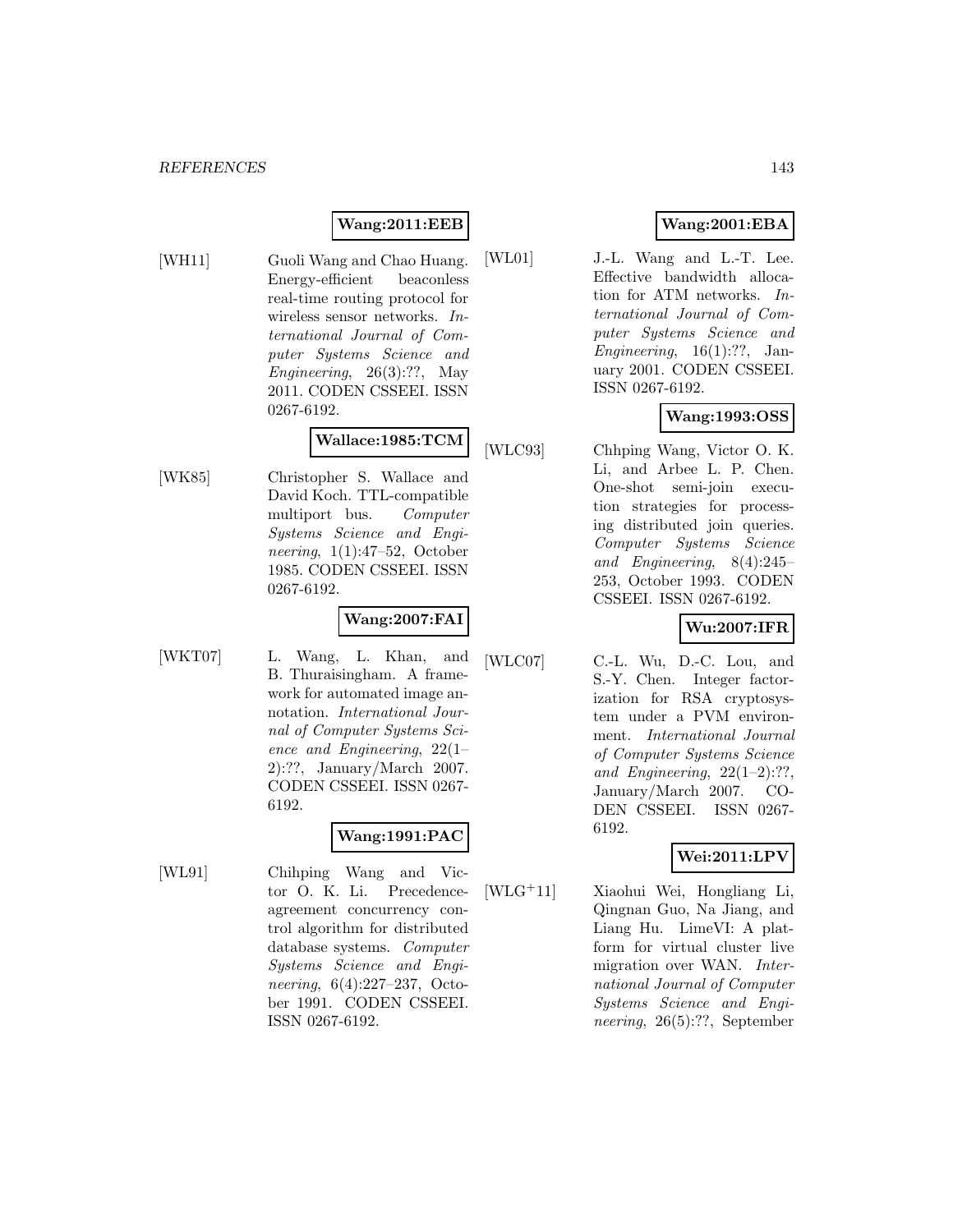2011. CODEN CSSEEI. ISSN 0267-6192.

### **Wang:2015:QOT**

- 
- [WLXD15] Tingting Wang, Weijiang Liu, Yujie Xu, and Mianxiong Dong. QoS oriented task scheduling based on generic algorithm in cloud computing. International Journal of Computer Systems Science and Engineering, 30(6): ??, November 2015. CODEN CSSEEI. ISSN 0267-6192.

### **Wang:2014:CDC**

[WLY<sup>+</sup>14] Zhixiao Wang, Yanxiao Liu, Wenyao Yan, Wei Wei, Junhuai Li, Deyun Zhang, and Omar Alfandi. Cheating detection and cheater identification in  $(t, n)$  secret sharing scheme. International Journal of Computer Systems Science and Engineering, 29(1): ??, ???? 2014. CODEN CSSEEI. ISSN 0267-6192.

#### **Woods:1995:SET**

[WMFK95] W. A. Woods, H. D. Moser, O. Frieder, and Paul B. Kantor. Simulation evaluation of task scheduling on reconfigurable multicomputer architectures. International Journal of Computer Systems Science and Engineering, 10(4): 244–254, October 1995. CO-DEN CSSEEI. ISSN 0267- 6192.

### **Weiss:2006:MDF**

[WOE06] M. Weiss, A. Oreshkin, and B. Esfandiari. Method for

detecting functional feature of interactions of Web services. International Journal of Computer Systems Science and Engineering, 21(4): ??, July 2006. CODEN CSSEEI. ISSN 0267-6192.

### **Wang:1995:IIR**

[WP95] Tao Wang and Wuxu Peng. Improving Internet routing information protocol. International Journal of Computer Systems Science and Engineering, 10(4):207–213, October 1995. CODEN CSSEEI. ISSN 0267-6192.

### **Wang:1993:AIL**

[WSL93] Jing-Long Wang, Meng-Hong Shie, and Liang-Teh Lee. Asymmetrically-initiated load balancing policy for distributed systems. Computer Systems Science and Engineering, 8(4):187–194, October 1993. CODEN CSSEEI. ISSN 0267-6192.

### **Waluyo:2005:RLD**

[WST05] Agustinus Borgy Waluyo, Bala Srinivasan, and David Taniar. Research on locationdependent queries in mobile databases. International Journal of Computer Systems Science and Engineering, 20 (2):??, March 2005. CODEN CSSEEI. ISSN 0267-6192.

### **Wei:2015:IRM**

[WSZG15] Yan Wei, Shi Songshan, Liu Zhenggang, and Li Guoxiang.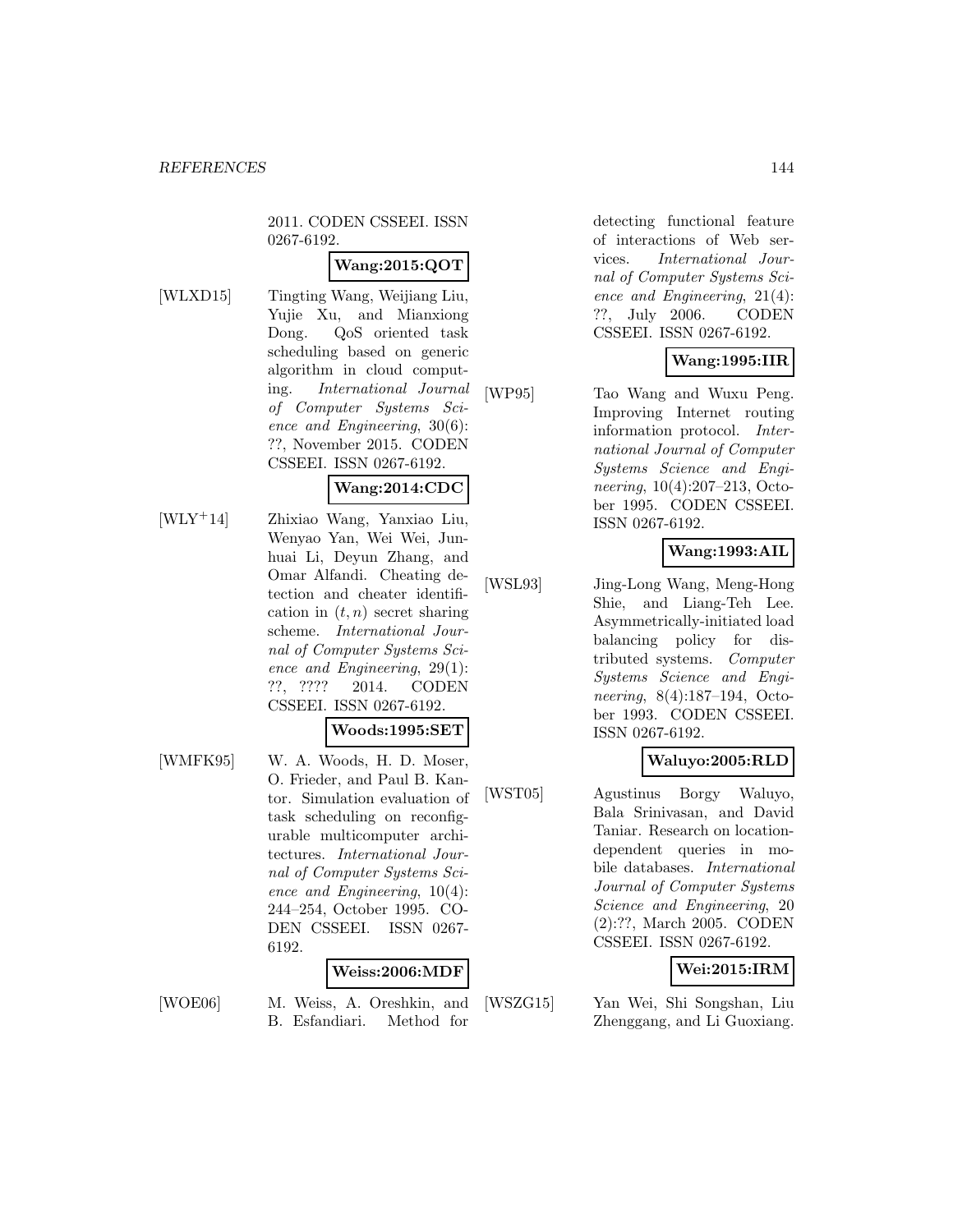Investigation on remote monitoring system for hybrid electric bulldozer. International Journal of Computer Systems Science and Engineering, 30 (5):??, September 2015. CO-DEN CSSEEI. ISSN 0267- 6192.

# **Wu:2001:DSM**

[Wu01] T.-C. Wu. Digital signature/ multisignature schemes giving public key verification and message recovery simultaneously. International Journal of Computer Systems Science and Engineering, 16(6): ??, November 2001. CODEN CSSEEI. ISSN 0267-6192.

# **Wu:2016:EED**

[Wu16] Jun Wu. Energy efficient dual execution mode scheduling for real-time tasks with shared resources. International Journal of Computer Systems Science and Engineering, 31(3):??, May 2016. CODEN CSSEEI. ISSN 0267- 6192.

# **Wong:2001:CAE**

[WW01] A. K. Y. Wong and J. H. C. Wong. A convergence algorithm for enhancing the performance of distributed applications running on sizeable networks. International Journal of Computer Systems Science and Engineering, 16 (4):??, July 2001. CODEN CSSEEI. ISSN 0267-6192.

**Wu:2004:RNR**

[WWD04] Richard S. L. Wu, Allan K. Y. Wong, and Tharam S. Dillon. RDCT: a novel reconfigurable dynamic cache size tuner to shorten information retrieval time over the Internet. International Journal of Computer Systems Science and Engineering, 19(6): ??, November 2004. CODEN CSSEEI. ISSN 0267-6192.

**Wong:2009:NAA**

[WWDL09] Jackei H. K. Wong, Allan K. Y. Wong, Tharam Dillon, and Wilfred W. K. Lin. A novel approach to achieve real-time TCM (traditional Chinese medicine) telemedicine through the use of ontology and clinical intelligence discovery. International Journal of Computer Systems Science and Engineering, 24 (4):??, July 2009. CODEN CSSEEI. ISSN 0267-6192.

# **Wu:1995:DAC**

[WWH95] Tzong-Chen Wu, Tzong-Sun Wu, and Wei-Hua He. Dynamic access control scheme based on the Chinese remainder theorem. International Journal of Computer Systems Science and Engineering, 10 (2):92–99, April 1995. CO-DEN CSSEEI. ISSN 0267- 6192.

#### **Wei:2016:PRR**

[WWS16] Zhe Wei, Fang Wang, and Le Sun. A practical reli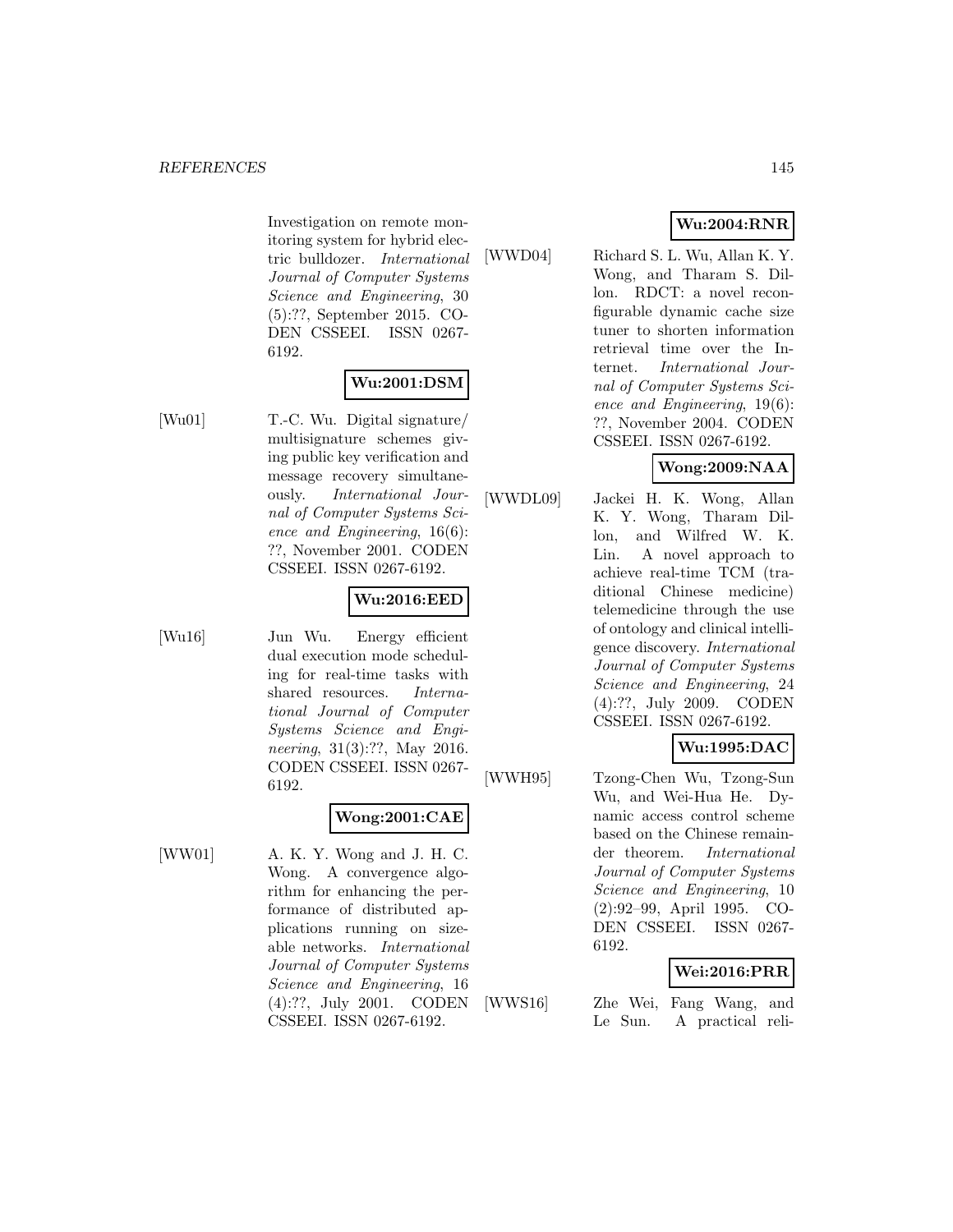able reputation based data fusion method for ad-hoc wireless sensor networks. International Journal of Computer Systems Science and Engineering, 31(3):??, May 2016. CODEN CSSEEI. ISSN 0267- 6192.

# **Wu:1993:CSB**

[WY93] Tzong-Chen Wu and Yi-Shiung Yeh. Cryptosystem for selectively broadcasting separate secrets. Computer Systems Science and Engineering, 8(2):121–124, April 1993. CODEN CSSEEI. ISSN 0267- 6192.

### **Wong:1996:RFE**

[WY96] Allan K. Y. Wong and Daniel S. Yeung. RHS a framework for exploiting distributed parallelism efficiently. International Journal of Computer Systems Science and Engineering, 11(3): 177–184, May 1996. CODEN CSSEEI. ISSN 0267-6192.

#### **Wu:2002:CRH**

[WY02] K-L Wu and P. S. Yu. Controlled replication for hash routing-based Web caching. International Journal of Computer Systems Science and Engineering,  $17(4/5)$ :??, July/September 2002. CODEN CSSEEI. ISSN 0267-6192.

# **Wang:2016:CRM**

[WYLW16] En Wang, Yongjian Yang, Wenbin Liu, and Fan Wang.

Clustering routing method based on social characteristic in campus DTN.  $In$ ternational Journal of Computer Systems Science and Engineering, 31(2):??, March 2016. CODEN CSSEEI. ISSN 0267-6192.

### **Wakahara:2012:IPD**

[WYO12] Toshihiko Wakahara, Noriyasu Yamamoto, and Hiroki Ochi. Image processing of dotted picture in QR code of cellular phones. International Journal of Computer Systems Science and Engineering, 27 (1):??, ???? 2012. CODEN CSSEEI. ISSN 0267-6192.

### **Wu:2001:TCA**

[WYT01] K.-L. Wu, P. S. Yu, and J. Z. Teng. Thrashing control and avoidance for concurrent mergesorts using parallel prefetching. International Journal of Computer Systems Science and Engineering, 16 (6):??, November 2001. CO-DEN CSSEEI. ISSN 0267- 6192.

#### **Wei:2015:BCS**

[WZWD15] Xiao Wei, Daniel Dajun Zeng, Wei Wu, and Yeming Dai. Building the concept semantic space for large text database. International Journal of Computer Systems Science and Engineering, 30(5): ??, September 2015. CODEN CSSEEI. ISSN 0267-6192.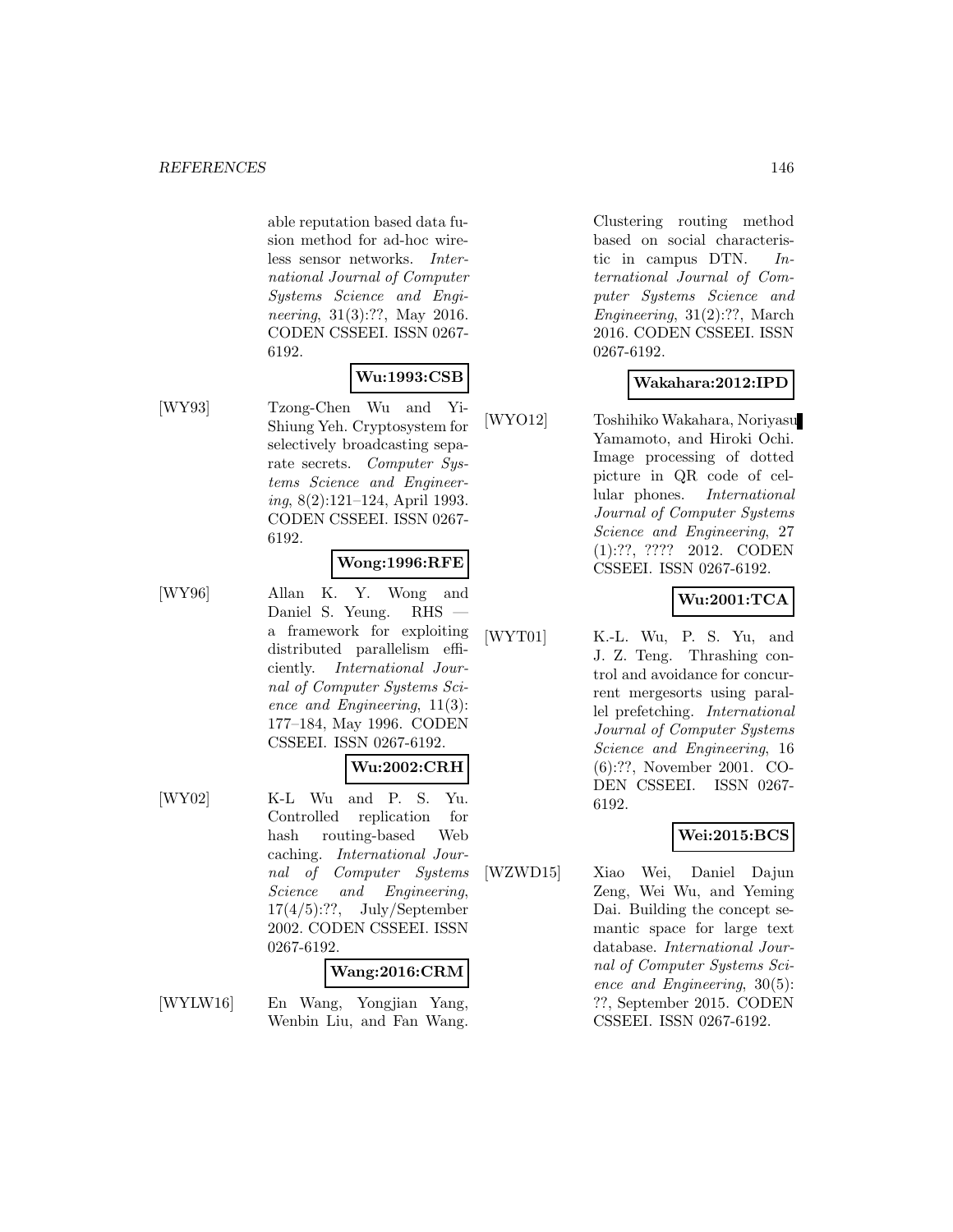# **Xu:2007:MCB**

- 
- [XC07] Haiping Xu and Yi-Tsung Cheng. Model checking bidding behaviors in Internet concurrent auctions. International Journal of Computer Systems Science and Engineering, 22(4):??, July 2007. CODEN CSSEEI. ISSN 0267- 6192.

# **Xu:2015:SAK**

- 
- [XC15] Zheng Xu and Haiyan Chen. The semantic analysis of knowledge map for the traffic violations from the surveillance video big data. International Journal of Computer Systems Science and Engineering, 30(5):??, September 2015. CODEN CSSEEI. ISSN 0267-6192.

# **Xue:2011:MSI**

- 
- [XCHY11] Gang Xue, Tony Chen, Gang He, and Shaowen Yao. Modeling service interaction patterns. International Journal of Computer Systems Science and Engineering, 26(2): ??, March 2011. CODEN CSSEEI. ISSN 0267-6192.

# **Xie:1999:PDC**

[XFA99] H. A. Xie, K. E. Forward, and K. M. Adams. A programmable database coprocessor in a PSQL system. International Journal of Computer Systems Science and Engineering, 14(5):299– ??, 1999. CODEN CSSEEI. ISSN 0267-6192.

# **Xiang:2009:PAW**

[XFZ09] Yang Xiang, Xiang Fan, and Wen Tao Zhu. Propagation of active worms: A survey. International Journal of Computer Systems Science and Engineering,  $24(3):?$ ?, May 2009. CODEN CSSEEI. ISSN 0267-6192.

# **Xu:2016:APM**

[XLH16] Yangyang Xu, Zhaobin Liu, and Zhonglian Hu. Ascending partition method for differentially private histogram publication. International Journal of Computer Systems Science and Engineering, 31(2): ??, March 2016. CODEN CSSEEI. ISSN 0267-6192.

#### **Xu:2010:EEP**

[XLSM10] Junfeng Xu, Kequi Li, Yanming Shen, and Geyong Min. An energy efficient packet aggregation scheme for wireless sensor networks. International Journal of Computer Systems Science and Engineering, 25(6):??, November 2010. CODEN CSSEEI. ISSN 0267-6192.

# **Xu:2011:IBA**

[XLW11] Zheng Xu, Xiangfeng Luo, and Lizhe Wang. Incremental building association link network. International Journal of Computer Systems Science and Engineering, 26(3): ??, May 2011. CODEN CSSEEI. ISSN 0267-6192.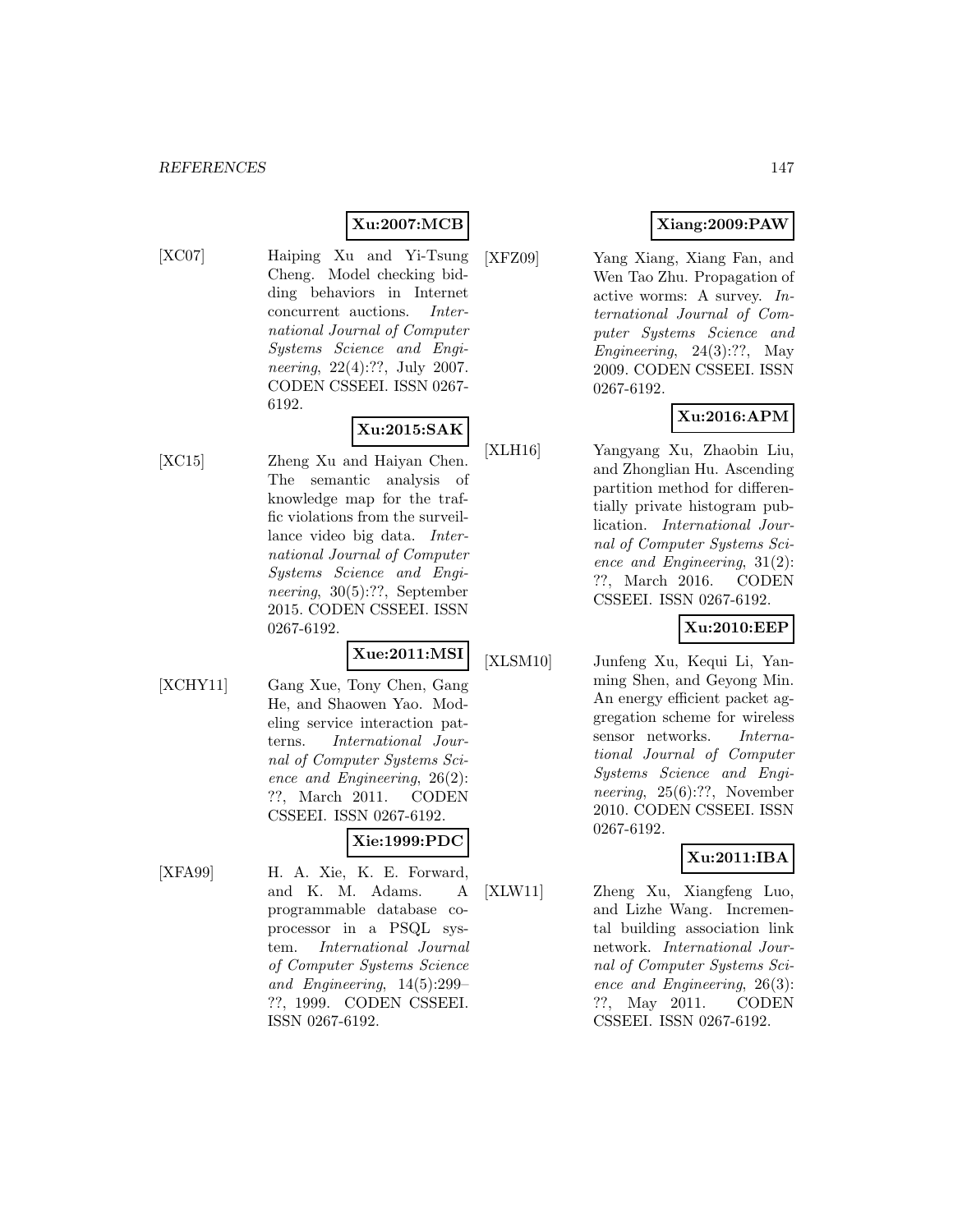# **Xiong:1997:PMA**

- 
- [XM97] Yijun Xiong and Lorne Mason. Performance of multistage ATM switching networks with multicast capability. International Journal of Computer Systems Science and Engineering, 12(2):103– 115, March 1997. CODEN CSSEEI. ISSN 0267-6192.

# **Xu:2011:MAB**

[XQZ11] Baoshu Xu, Wenyu Qu, and Wanlei Zhou. A mobile agentbased routing algorithm and some theoretical analysis. International Journal of Computer Systems Science and Engineering,  $26(1):?$ ?, January 2011. CODEN CSSEEI. ISSN 0267-6192.

# **Xie:2002:DCL**

[XS02] X. Xie and S. M. Shatz. Development of class-level and instance-level design models for distributed-object software. International Journal of Computer Systems Science and Engineering, 17(3):??, May 2002. CODEN CSSEEI. ISSN 0267-6192.

# **Xu:2016:SIC**

[XSZ16] Guest Editors: Zheng Xu, Vijayan Sugumaran, and Hui Zhang. Special issue: Cyber-physical systemrelated technologies and applications. International Journal of Computer Systems Science and Engineering, 31 (6):??, November 2016. CO-

DEN CSSEEI. ISSN 0267- 6192.

#### **Xiao:2011:HLM**

[XZ11] Jing Xiao and Min Zhu. HyperMonitor: A lightweight multi-platform monitor based on hardware virtualization. International Journal of Computer Systems Science and Engineering, 26(5):??, September 2011. CODEN CSSEEI. ISSN 0267-6192.

#### **Yuan:1997:ECS**

[YA97] Shyan-Ming Yuan and Ashok K. Agrawala. An efficient communication structure for decentralized algorithms with fault tolerance. International Journal of Computer Systems Science and Engineering, 12 (6):343–349, November 1997. CODEN CSSEEI. ISSN 0267- 6192.

#### **Yang:1993:MCT**

[Yan93] Chyan Yang. Multigauge computers and their applications. Computer Systems Science and Engineering, 8(1): 33–39, January 1993. CO-DEN CSSEEI. ISSN 0267- 6192.

# **Yang:2000:EAF**

[Yan00] S.-J. Yang. Efficient algorithms for finding cores on weighted tree networks. International Journal of Computer Systems Science and Engineering, 15(4):233–??, July 2000. CODEN CSSEEI. ISSN 0267-6192.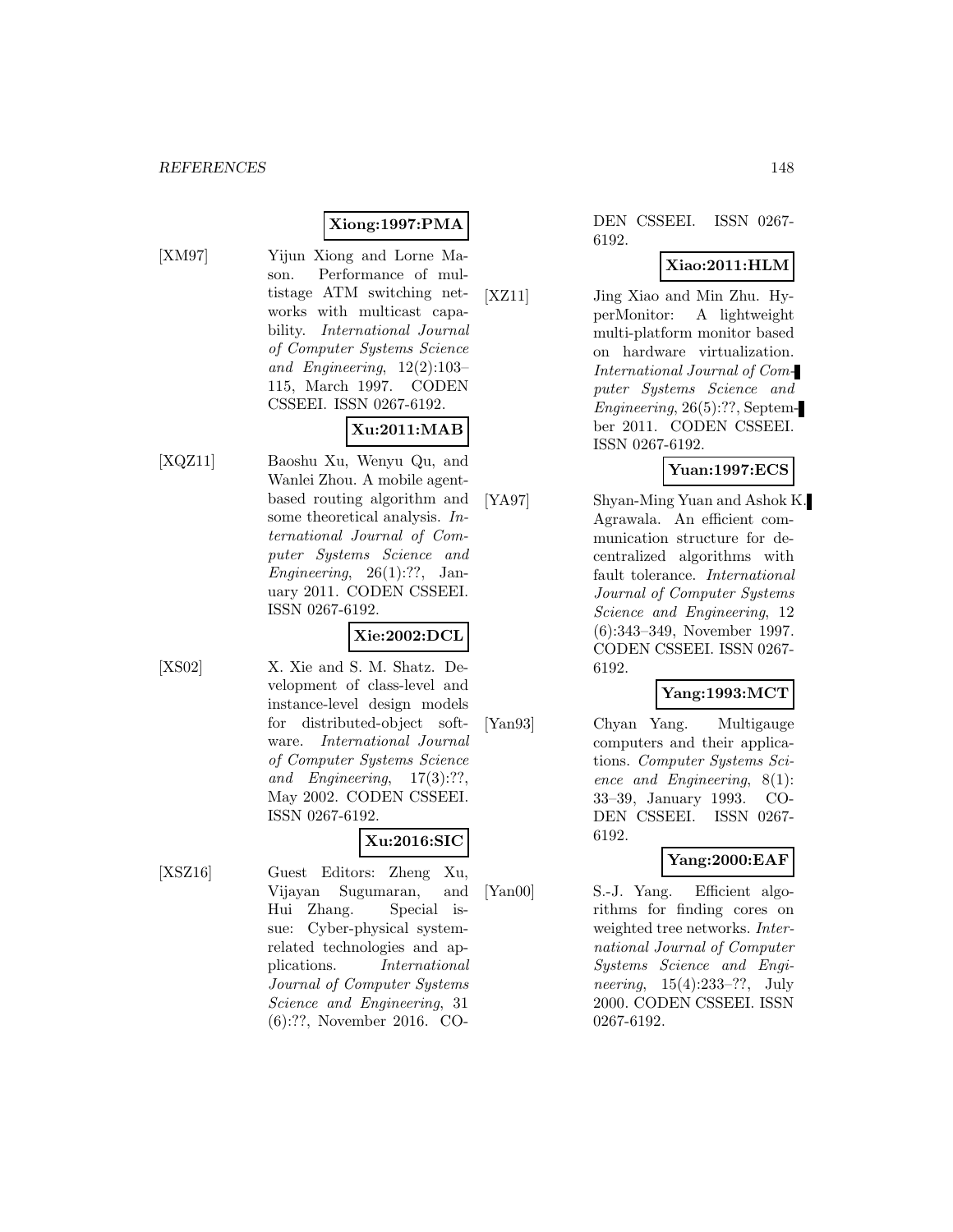# **Yang:2002:DAE**

[Yan02] S-J Yang. A distributed algorithm of efficient core discipline on weighted bipartite networks. International Journal of Computer Systems Science and Engineering, 17(1): ??, January 2002. CODEN CSSEEI. ISSN 0267-6192.

**You:2012:Ea**

[YBT12] Ilsun You, Leonard Barolli, and Feilong Tang. Editorial. International Journal of Computer Systems Science and Engineering, 27(5): ??, ???? 2012. CODEN CSSEEI. ISSN 0267-6192.

#### **Ye:2013:BMM**

[YC13] Lei Ye and Henry C. B. Chan. B2B magics: a mobile agentbased Internet commerce system for B2B e-commerce. International Journal of Computer Systems Science and Engineering, 28(2):??, ???? 2013. CODEN CSSEEI. ISSN 0267-6192.

#### **Yiyu:2009:IFS**

[YCFX09] Tan Yiyu, Yau Chihang, Anthony S. Fong, and Yang Xiaojian. An instruction folding solution for a Java processor. International Journal of Computer Systems Science and Engineering, 24(3): ??, May 2009. CODEN CSSEEI. ISSN 0267-6192.

#### **Yak:1987:MET**

[YDF87] Y. W. Yak, T. S. Dillon, and K. E. Forward. Modelling

the effect of transient faults in fault-tolerant computer systems. Computer Systems Science and Engineering, 2(4): 161–166, October 1987. CO-DEN CSSEEI. ISSN 0267- 6192.

### **Yin:2009:SSV**

[YDR<sup>+</sup>09] Hao Yin, ChangLai Du, Chao Ren, Zhijia Chen, Heyong Min, and Chuang Lin. A secure and scalable video conference system based on peerassisted content delivery networks. International Journal of Computer Systems Science and Engineering, 24(5): ??, September 2009. CODEN CSSEEI. ISSN 0267-6192.

#### **Ye:2015:SGS**

[Ye15] Xinfeng Ye. Security games for service computing applications. International Journal of Computer Systems Science and Engineering, 30(6): ??, November 2015. CODEN CSSEEI. ISSN 0267-6192.

#### **Yen:2008:RID**

[Yen08] William Chung-Kung Yen. Restricted independent domination problems on graphs. International Journal of Computer Systems Science and Engineering, 23(6):??, November 2008. CODEN CSSEEI. ISSN 0267-6192.

#### **Yoneda:1994:IFT**

[YET94] Tomohiro Yoneda, Toru Egashira, and Yoshihiro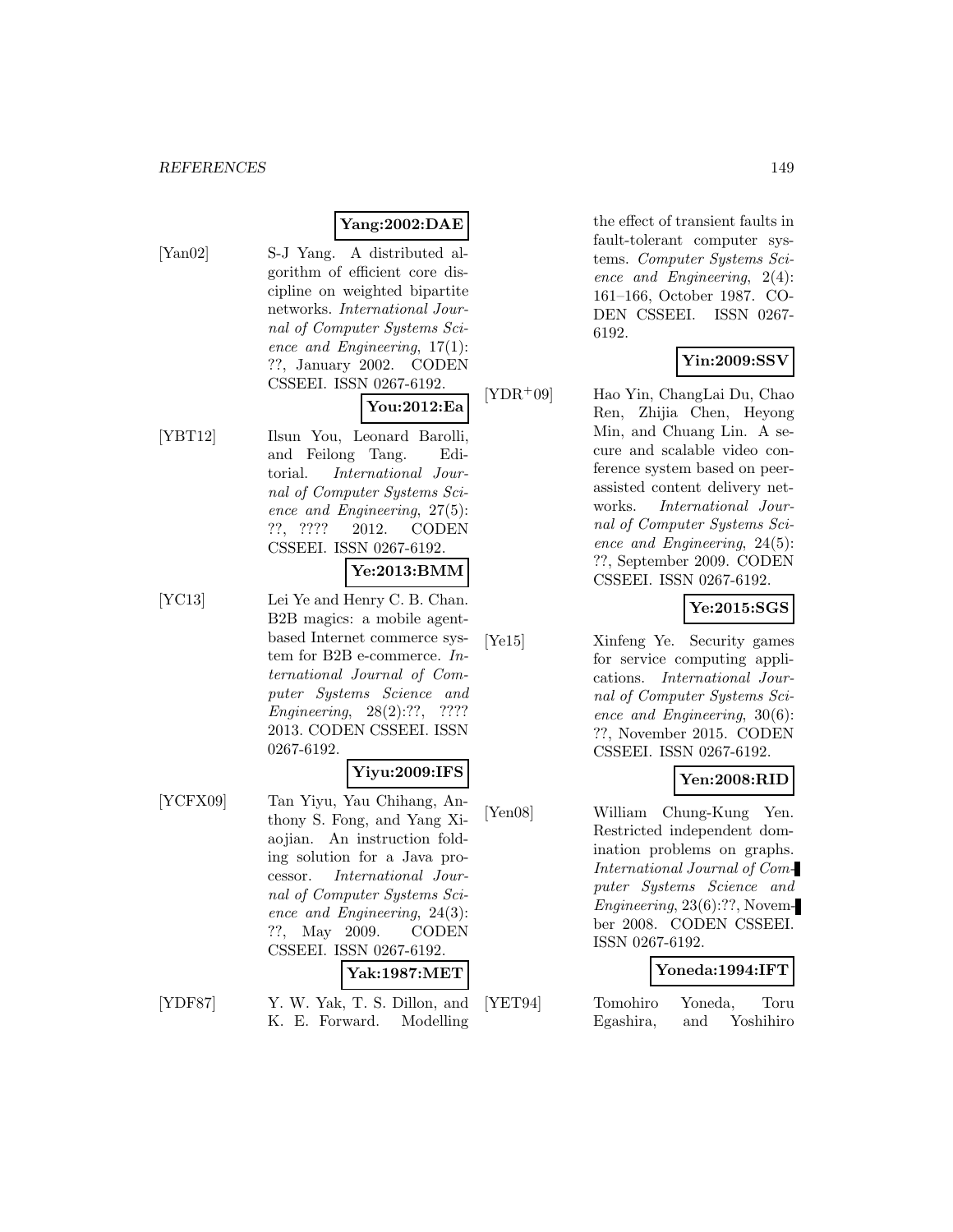Tohma. Improving a faulttolerant clock synchronization algorithm by overcorrection. Computer Systems Science and Engineering, 9(1): 54–64, January 1994. CO-DEN CSSEEI. ISSN 0267- 6192.

# **Yuan:1997:DID**

[YH97] Shyan-Ming Yuan and Yu-Kwen Hsu. Design and implementation of a distributed monitor facility. International Journal of Computer Systems Science and Engineering, 12 (1):43–51, January 1997. CO-DEN CSSEEI. ISSN 0267- 6192.

## **Ye:2013:BBC**

[YHLC13] Lei Ye, Adam S. K. Ho, Solomon K. S. Leung, and Henry C. B. Chan. A business-to-business e-commerce system using software agents and RFID. International Journal of Computer Systems Science and Engineering, 28 (3):??, ???? 2013. CODEN CSSEEI. ISSN 0267-6192.

# **Yoo:2011:FNS**

[YLK11] Sanghyun Yoo, Ki Yong Lee, and Myoung Ho Kim. Fast k-NN search using precomputed l-NN sets. International Journal of Computer Systems Science and Engineering, 26(4):??, July 2011. CODEN CSSEEI. ISSN 0267- 6192.

# **Yue:2013:DSA**

[YLQW13] Kun Yue, Wei-Yi Liu, Wen-Hua Qian, and Xiao-Feng Wang. Discovering semantic associations between Web services based on the electrostatic force theory. International Journal of Computer Systems Science and Engineering, 28(5):??, ???? 2013. CODEN CSSEEI. ISSN 0267- 6192.

# **You:2012:DDS**

[YLS12] Ilsun You, Jong-Hyouk Lee, and Kouichi Sakurai. DSSH: Digital signature based secure handover for network-based mobility management. International Journal of Computer Systems Science and Engineering, 27(3):??, ???? 2012. CODEN CSSEEI. ISSN 0267- 6192.

# **Yue:2011:AKE**

[YLZ11] Kun Yue, Wei-Yi Liu, and Li-Ping Zhou. Automatic keyword extraction from documents based on multiple content-based measures. International Journal of Computer Systems Science and Engineering, 26(2):??, March 2011. CODEN CSSEEI. ISSN 0267-6192.

#### **Yen:1998:EOR**

[YMST98] Cheng-Huang Yen, L. L. Miller, A. Sirjani, and J. Tenner. Extending the objectrelational interface to support an extensible view system for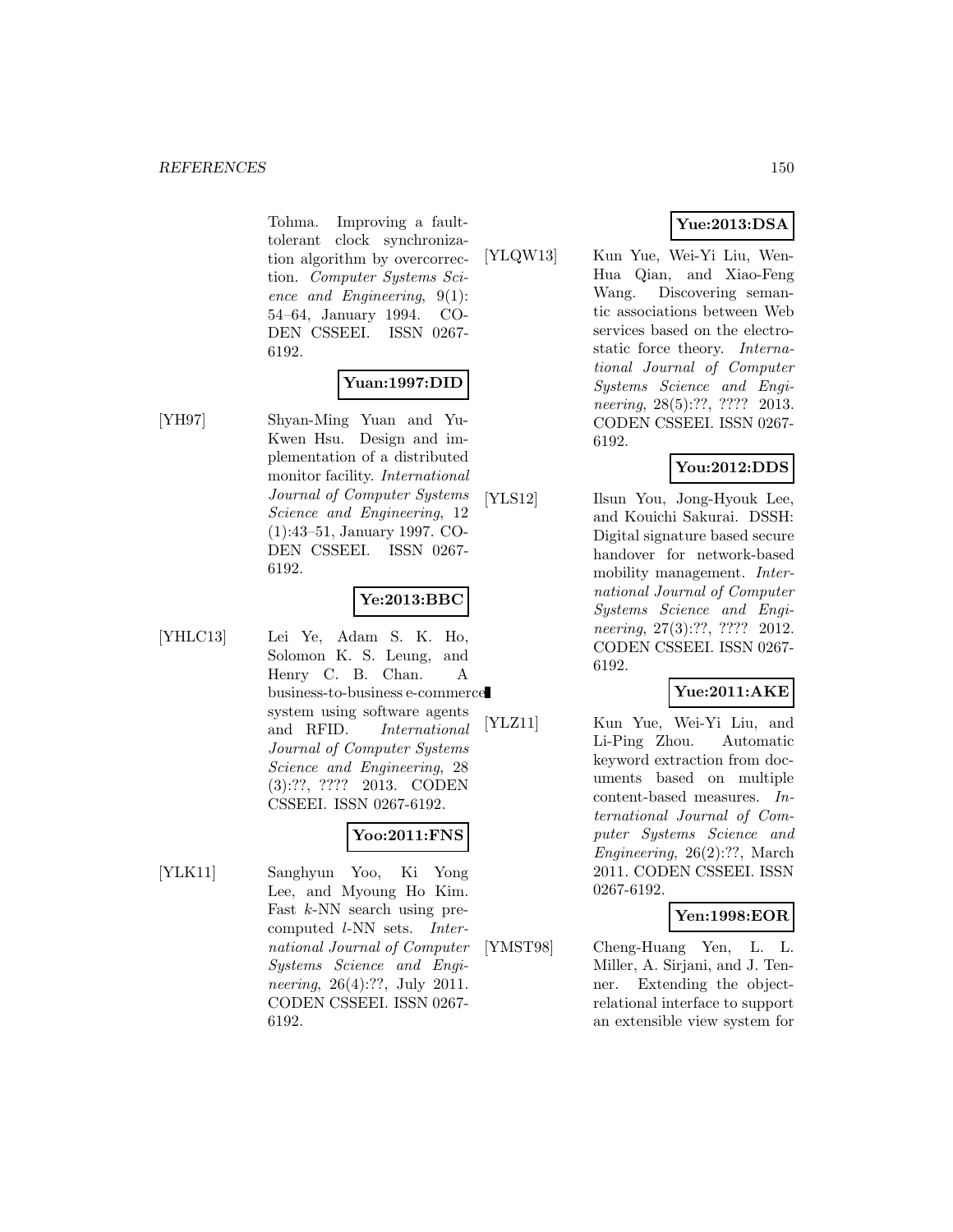multidatabase integration and interoperation. International Journal of Computer Systems Science and Engineering, 13 (4):227–240, July 1998. CO-DEN CSSEEI. ISSN 0267- 6192.

#### **Yang:2012:ESW**

[YOM<sup>+</sup>12] Tao Yang, Tetsuya Oda, Gjergji Mino, Leonard Barolli, Arjan Durresi, and Fatos Xhafa. Energy-saving in wireless sensor networks considering mobile sensor nodes, single and multi events. International Journal of Computer Systems Science and Engineering, 27(5):??, ???? 2012. CODEN CSSEEI. ISSN 0267- 6192.

# **Young:2001:NMM**

[You01] M. Young. Neat models of messy problems: Notes on the interplay between solutionand problem-centered disciplines, and more particularly on the interaction between Petri net research and software engineering research. International Journal of Computer Systems Science and Engineering, 16(3):??, May 2001. CODEN CSSEEI. ISSN 0267-6192.

# **Yang:1995:RAE**

[YQ95] Cui-Qing Yang and Yaoshuang Qu. Reliability analysis for the execution of remote jobs in a workstation-based environment. International Journal of Computer Systems Science and Engineering, 10(2): 120–128, April 1995. CODEN CSSEEI. ISSN 0267-6192.

## **Yang:1990:FTM**

[YS90] Shih-Chian Yang and John A. Silvester. Fault-tolerant multistage interconnection networks: performance/ reliability tradeoffs. Computer Systems Science and Engineering, 5(4):233–242, October 1990. CODEN CSSEEI. ISSN 0267-6192.

### **Youssef:1999:TDG**

[YS99] Habib Youssef and Sadiq M. Sait. Timing-driven global routing for standard-cell VLSI design. International Journal of Computer Systems Science and Engineering, 14(3): 175–185, May 1999. CODEN CSSEEI. ISSN 0267-6192.

**You:2012:Eb**

[YS12] Ilsun You and JinShu Su. Editorial. International Journal of Computer Systems Science and Engineering, 27(6): ??, ???? 2012. CODEN CSSEEI. ISSN 0267-6192.

# **Youssef:1996:HLS**

[YSAMB96] Habib Youssef, Sadiq M. Sait, A. S. Al-Mulhelm, and M. S. T. Benten. Highlevel synthesis from purely behavioral descriptions. International Journal of Computer Systems Science and Engineering, 11(5):259–273, September 1996. CODEN CSSEEI. ISSN 0267-6192.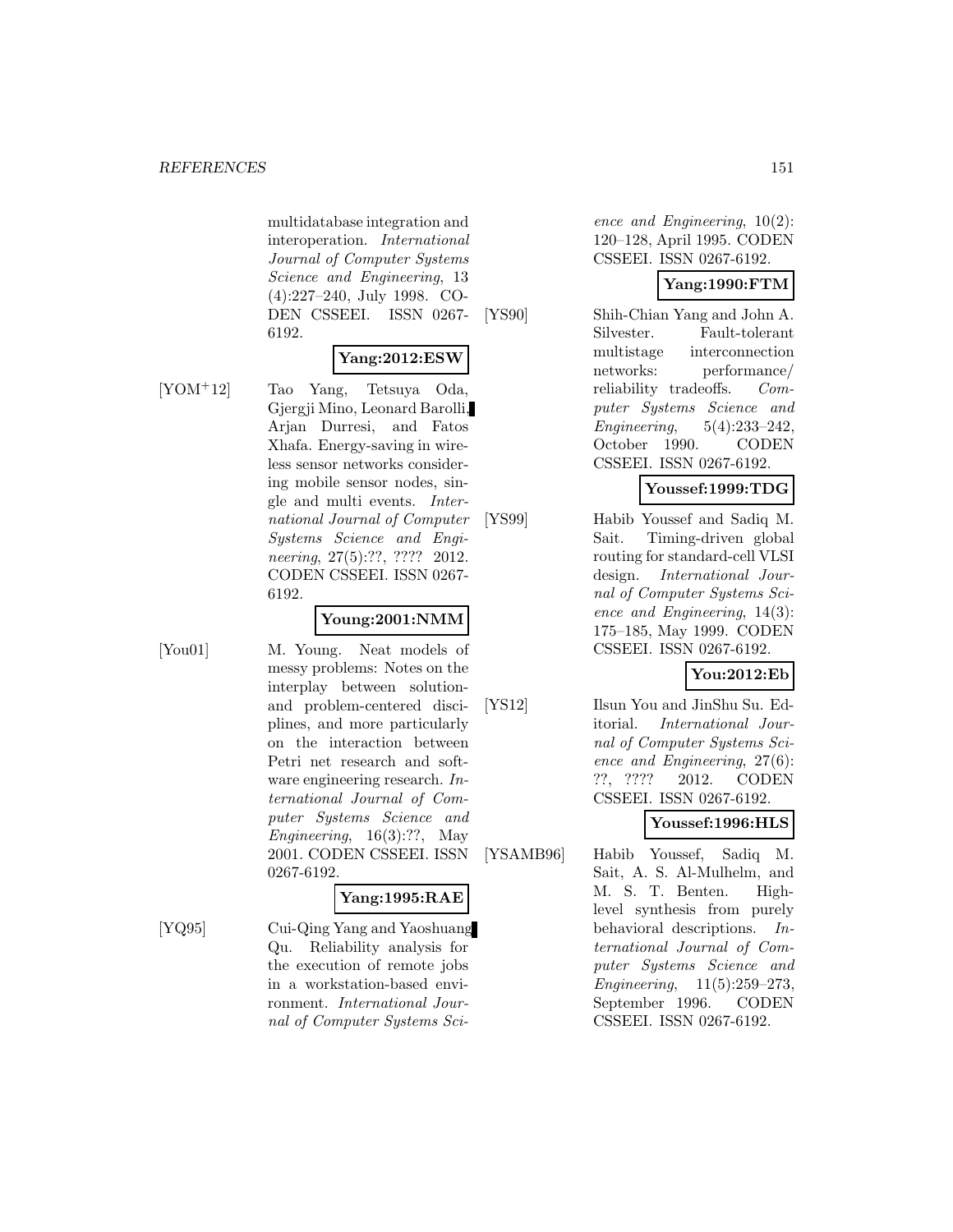## **Yang:2016:TRE**

- 
- [YSS<sup>+</sup>16] Tingting Yang, Zhonghua Sun, Zhou Su, Hailong Feng, and Ruilong Deng. Towards risk evaluation algorithm of PSC ship-selecting system based on hierarchic analysis and grey integrated clustering method. International Journal of Computer Systems Science and Engineering, 31(2): ??, March 2016. CODEN CSSEEI. ISSN 0267-6192.

# **Yamagiwa:2010:RMU**

[YUM10] Motoi Yamagiwa, Minoru Uehara, and Makoto Murakami. A reconstruction method for ultrasonic deterioration image by the combination of constructive solid geometry and strongly typed genetic programming. International Journal of Computer Systems Science and Engineering, 25 (2):??, March 2010. CODEN CSSEEI. ISSN 0267-6192.

#### **Yeung:1998:EIF**

[YW98a] Daniel S. Yeung and A. K. Y. Wong. An evaluation identifying features of unified distributed programming. International Journal of Computer Systems Science and Engineering, 13(5):311–321, September 1998. CODEN CSSEEI. ISSN 0267-6192.

#### **Yeung:1998:OCF**

[YW98b] Daniel S. Yeung and Allan K. Y. Wong. OORHS: a conceptual framework that provides easy and reversible distributed programming. International Journal of Computer Systems Science and Engineering, 13(5):289–301, September 1998. CODEN CSSEEI. ISSN 0267-6192.

#### **Yu:2000:DPG**

[YWD00] P. S. Yu, K.-L. Wu, and A. Dan. A dynamic parity grouping for efficient parity buffering for RAID-5 disk arrays. International Journal of Computer Systems Science and Engineering, 15(3): 155–??, May 2000. CODEN CSSEEI. ISSN 0267-6192.

### **Yu:2003:AMN**

 $[YWL+03]$  J. X. Yu, G. Wang, H. Lu, G. Yu, J. Lv, and B. Sun. Automata match: a new XML query processing approach. International Journal of Computer Systems Science and Engineering, 18(5): ??, September 2003. CODEN CSSEEI. ISSN 0267-6192.

### **Yang:2006:EAP**

[YWS06] Zhiqiang Yang, Rebecca N. Wright, and Hiranmayee Subramaniam. Experimental analysis of a privacypreserving scalar product protocol. International Journal of Computer Systems Science and Engineering, 21(1): ??, January 2006. CODEN CSSEEI. ISSN 0267-6192.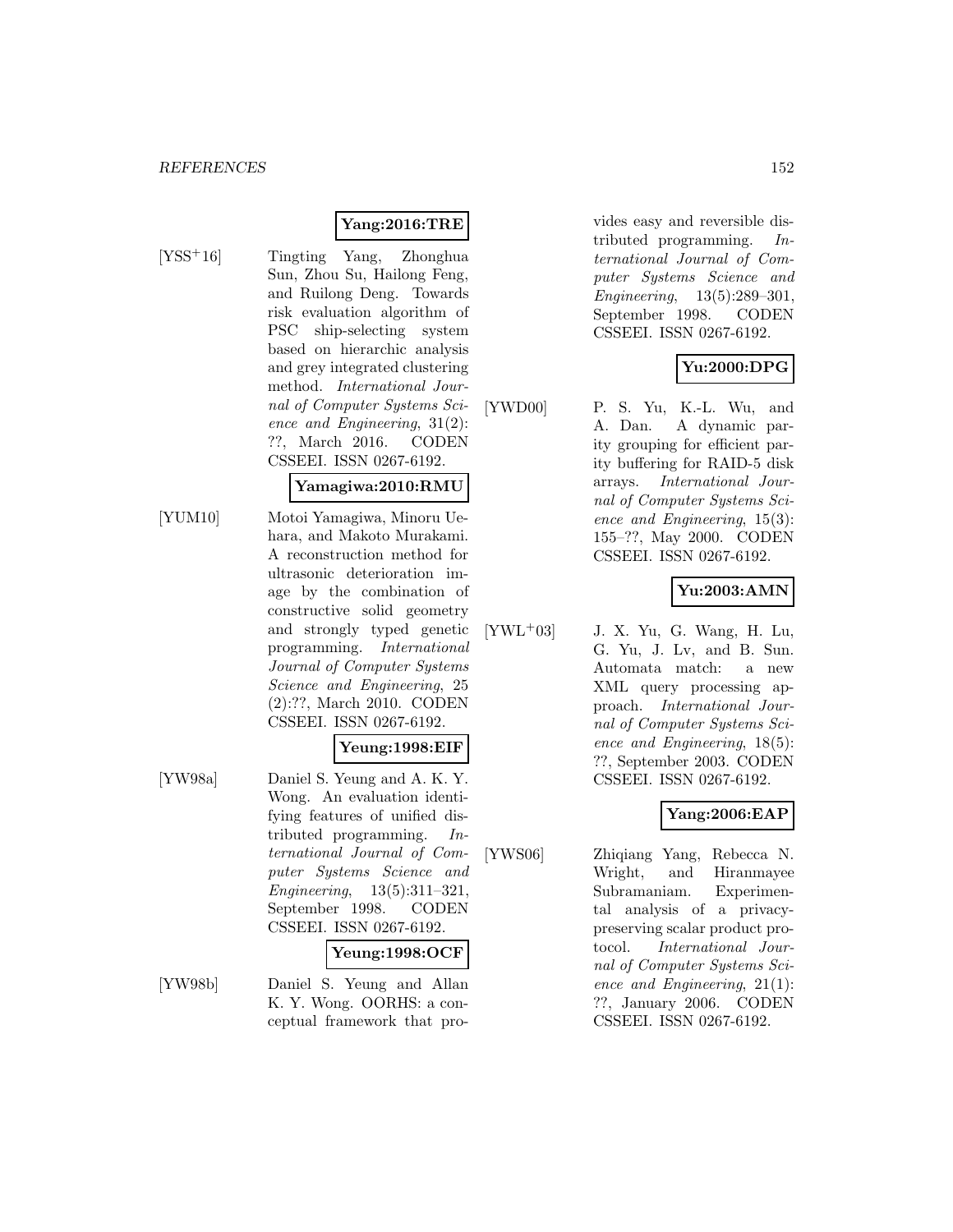### **Yuan:1996:SXW**

- 
- [YWW96] Shyan-Ming Yuan, Jeng-Dar Wu, and Dong-Lieng Wang. SHDS — an X-Window based semi-hypermedia document system. International Journal of Computer Systems Science and Engineering, 11(1): 55–64, January 1996. CO-DEN CSSEEI. ISSN 0267- 6192.

# **You:1997:PIM**

[YZP97] J. You, W. P. Zhu, and E. Pissaloux. Parallel image matching on a distributed system. International Journal of Computer Systems Science and Engineering, 12(6):381– 385, November 1997. CODEN CSSEEI. ISSN 0267-6192.

# **Zhou:2015:HHI**

[ZCG<sup>+</sup>15] Aiping Zhou, Guang Cheng, Xiaojun Guo, Dinh Tu Truong, and Chengang Zhu. Heavy hitter identification based on adaptive sampling with mapreduce. *Interna*tional Journal of Computer Systems Science and Engineering, 30(6):??, November 2015. CODEN CSSEEI. ISSN 0267-6192.

#### **Zang:2011:MDS**

[ZCK11] Tianyi Zang, Radu Calinescu, and Marta Kwiatkowska. Metamodel-driven SOA for collaborative e-science application. International Journal of Computer Systems Science and Engineering, 26(3):??,

May 2011. CODEN CSSEEI. ISSN 0267-6192.

#### **Zhou:2003:FSA**

[ZCL03] H. Zhou, W. Cao, and Z. Lin. Formal semantics analysis for VHDL RTL synthesis. International Journal of Computer Systems Science and Engineering, 18(6):??, December 2003. CODEN CSSEEI. ISSN 0267-6192.

# **Zeng:2007:BDC**

[ZD07] Qingtian Zeng and Hua Duan. Behavior description for complex flexible manufacturing system based on decomposition of Petri net. International Journal of Computer Systems Science and Engineering, 22(6):??, November 2007. CODEN CSSEEI. ISSN 0267-6192.

#### **Zhang:2011:ASI**

[ZEZF11] Peng Zhang, Sabu Emmanuel, Yanning Zhang, and Cheng Fu. Auto-scaled ISL tracking for region based control infrastructure and applications in video surveillance. International Journal of Computer Systems Science and Engineering, 26(3):??, May 2011. CODEN CSSEEI. ISSN 0267- 6192.

### **Zowghi:2005:E**

[ZG05] Didar Zowghi and Vincenzo Gervasi. Editorial. International Journal of Computer Systems Science and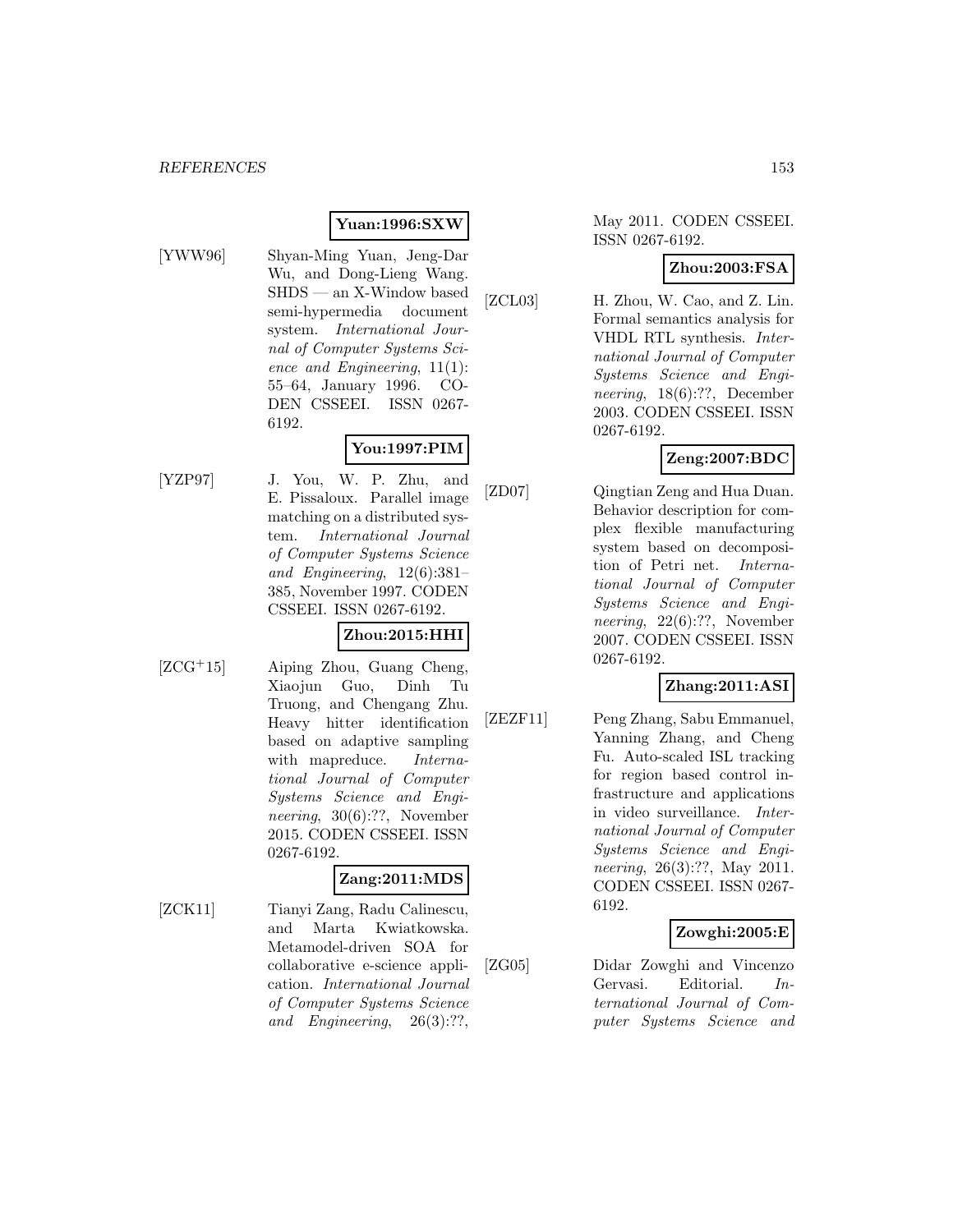Engineering,  $20(1):?$ ?, January 2005. CODEN CSSEEI. ISSN 0267-6192.

# **Zhang:2016:SSM**

[Zha16] Cui-Xia Zhang. The state space model of remanufacturing carbon footprint for lowcarbon. International Journal of Computer Systems Science and Engineering, 31(6): ??, November 2016. CODEN CSSEEI. ISSN 0267-6192.

### **Zhenhua:2003:BTS**

- 
- [Zhe03] L. Zhenhua. A bus-type software model based on CORBA and XML. International Journal of Computer Systems Science and Engineering, 18 (6):??, December 2003. CO-DEN CSSEEI. ISSN 0267- 6192.

# **Zhu:1996:FPA**

[Zhu96] Yahui Zhu. Fast processor allocation and dynamic scheduling for mesh multiprocessors. International Journal of Computer Systems Science and Engineering, 11(2): 99–107, March 1996. CODEN CSSEEI. ISSN 0267-6192.

# **Zhao:2015:RDP**

[ZHZ<sup>+</sup>15] Chihang Zhao, Jie He, Xiaoqin Zhang, Xingzhi Qi, and Aiwen Chen. Recognition of driving postures by nonsubsampled contourlet transform and k-nearest neighbor classifier. International Journal of Computer Systems Science and Engineering, 30(3):

#### ??, May 2015. CODEN CSSEEI. ISSN 0267-6192.

# **Zhou:2002:TBI**

[ZJ02] W. Zhou and W. Jia. A token-based independent update protocol for managing replicated objects. International Journal of Computer Systems Science and Engineering, 17(3):??, May 2002. CODEN CSSEEI. ISSN 0267- 6192.

# **Zhang:2014:MSD**

[ZKWM14] Guan-Wen Zhang, Jien Kato, Yu Wang, and Kenji Mase. Multi-stage deep convolutional learning for people reidentification. International Journal of Computer Systems Science and Engineering, 29 (4):??, ???? 2014. CODEN CSSEEI. ISSN 0267-6192.

# **Zhou:2015:ANN**

[ZL15] Qingyuan Zhou and Jianjian Luo. Artificial neural network based grid computing of e-governance scheduling for emergency management. International Journal of Computer Systems Science and Engineering, 30(5): ??, September 2015. CODEN CSSEEI. ISSN 0267-6192.

# **Zhou:2016:SQE**

[ZL16] Qingyuan Zhou and Juan Luo. The service quality evaluation of ecologic economy systems using simulation computing. International Journal of Computer Systems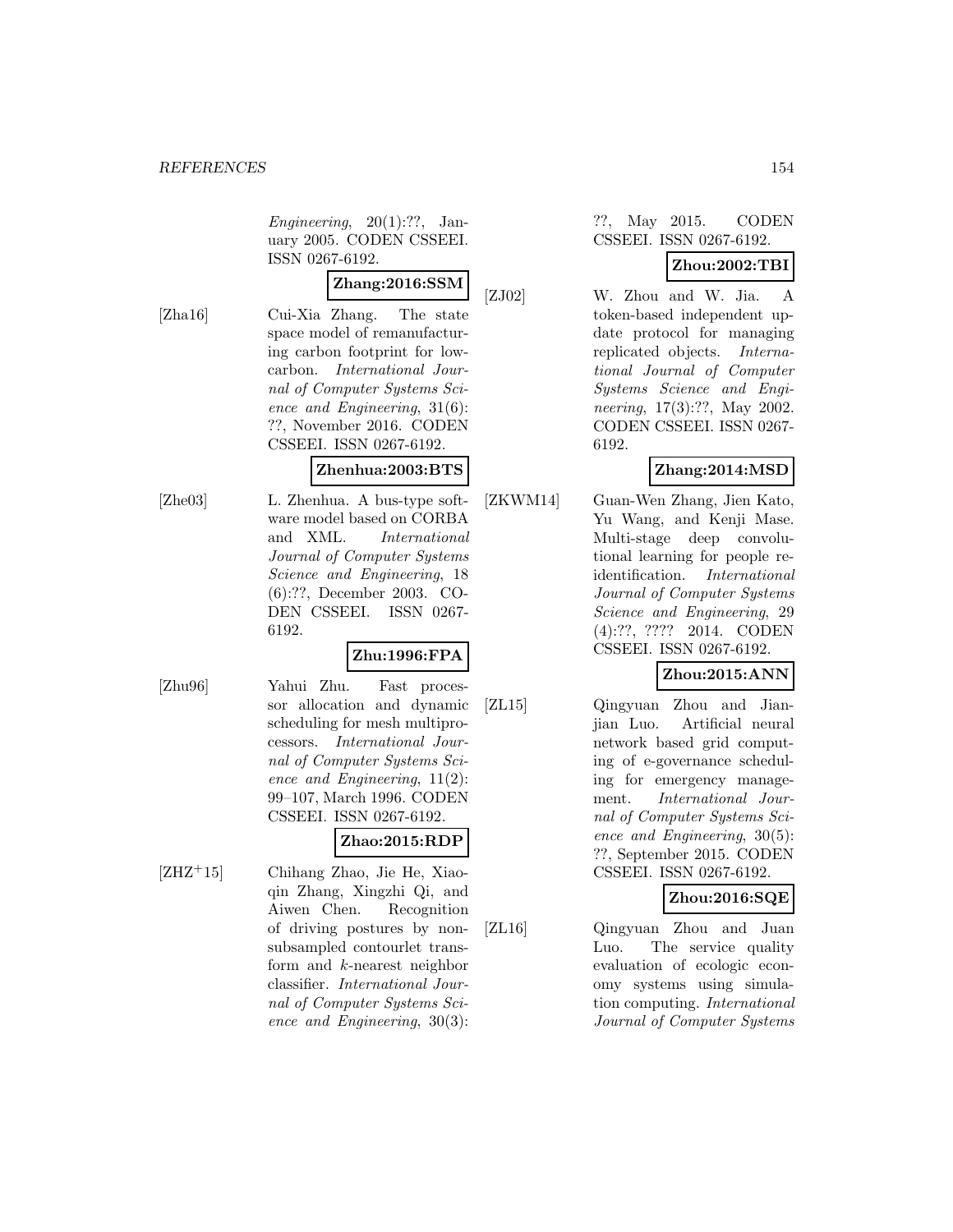Science and Engineering, 31 (6):??, November 2016. CO-DEN CSSEEI. ISSN 0267- 6192.

# **Zhang:2015:GAK**

[ZLL<sup>+</sup>15] Shunxiang Zhang, Kui Lu, Wenjuan Liu, Xiaobo Yin, and Guangli Zhu. Generating associated knowledge flow in large-scale web pages based on user interaction. International Journal of Computer Systems Science and Engineering, 30(5):??, September 2015. CODEN CSSEEI. ISSN 0267-6192.

### **Lin:1995:DED**

[zLTC95] Ch. zong Lin, Ch.-Ch. Tseng, and Kw.-H. Chi. Design of an efficient data-driven pipelined computer architecture. International Journal of Computer Systems Science and Engineering, 10(3):179–186, July 1995. CODEN CSSEEI. ISSN 0267-6192.

#### **Zheng:2016:OMH**

[ZLZL16] Xiaowei Zheng, Jiaxuan Li, Yong Zhang, and Qingkun Liu. An optimization model of hadoop cluster performance prediction based on Markov process. International Journal of Computer Systems Science and Engineering, 31(2): ??, March 2016. CODEN CSSEEI. ISSN 0267-6192.

# **Zhao:2004:DIC**

[ZMMS04] W. Zhao, L. E. Moser, and P. M. Melliar-Smith. Design and implementation of a consistent time service for fault-tolerant distributed systems. International Journal of Computer Systems Science and Engineering, 19(5): ??, September 2004. CODEN CSSEEI. ISSN 0267-6192.

### **Zomaya:1998:SIS**

[Zom98] Albert Y. Zomaya. Special issue: Simulation in parallel and distributed computing environments. International Journal of Computer Systems Science and Engineering, 13 (1):??, January 1998. CO-DEN CSSEEI. ISSN 0267- 6192.

#### **Zolfaghari:2006:ISA**

[ZS06] Behrouz Zolfaghari and Mohsen Sharifi. The impact of skewed associativity on the replacement traffic in COMA multiprocessors. International Journal of Computer Systems Science and Engineering, 21 (6):??, November 2006. CO-DEN CSSEEI. ISSN 0267- 6192.

# **Zhang:2003:XRR**

[ZT03] H. Zhang and F. Tompa. XQuery rewriting at the relational algebra level. International Journal of Computer Systems Science and Engineering, 18(5):??, September 2003. CODEN CSSEEI. ISSN 0267-6192.